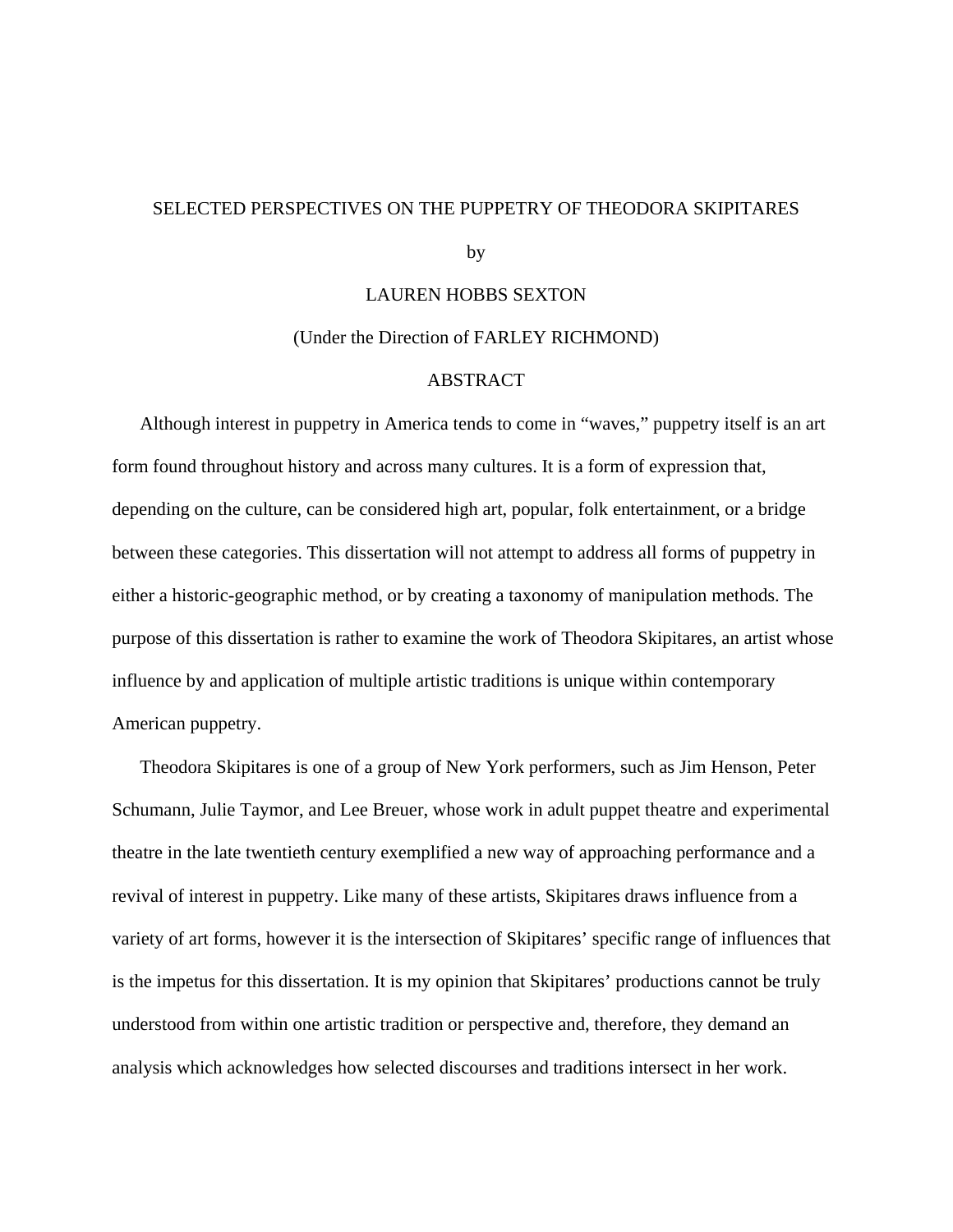Theodora Skipitares has been labeled a performance artist, a theatre conceptualist, and an innovative director, but rarely a puppeteer. Her productions represent the margins of what is an already marginal art form. The goal of my dissertation, therefore, has been to analyze specifically the puppetry of Theodora Skipitares, revealing how her work is situated within the traditions of American puppetry, performance art, experimental theatre, Japanese puppetry and Indian performance traditions. As this study is informed by materialist feminist perspectives on gender and representation, I will also consider how Skipitares' work is situated within the frame of gender studies. Overall, each of these artistic influences and/or movements affected the way Skipitares chose to create her puppets and the way she in turn uses those puppets in performance.

INDEX WORDS: Theodora Skipitares, Puppetry, Puppet, Theater, Gender, Object Theater, Performing Object, Asian Theater, Indian Theater, Performance Art, Chris Maresca, Alissa Mello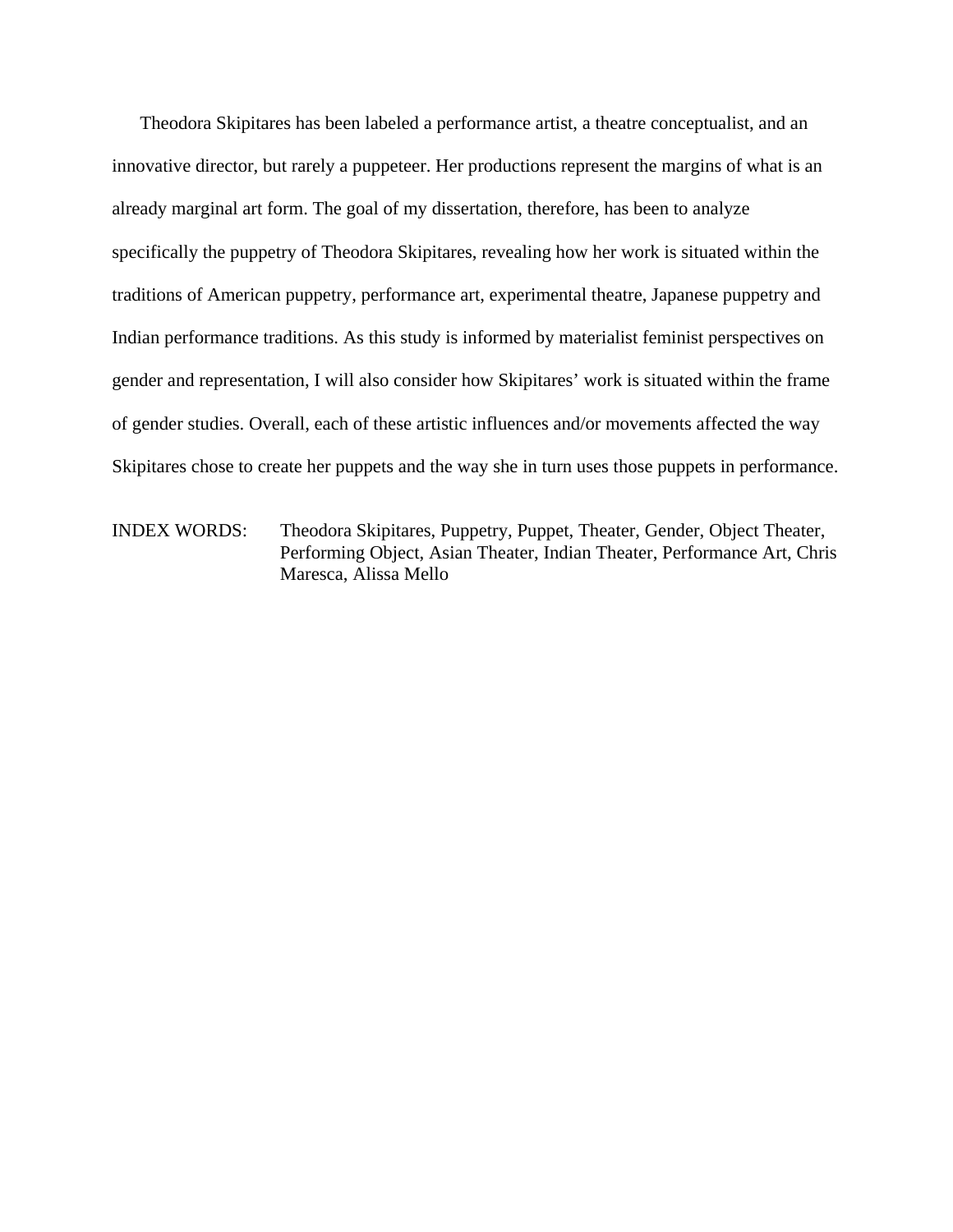# SELECTED PERSPECTIVES ON THE PUPPETRY OF THEODORA SKIPITARES

by

## LAUREN HOBBS SEXTON

B.A., University of North Carolina at Asheville, 2000

M.A., University of Toronto, 2002

A Dissertation Submitted to the Graduate Faculty of The University of Georgia in Partial

Fulfillment of the Requirements for the Degree

## DOCTOR OF PHILOSOPHY

ATHENS, GEORGIA

2007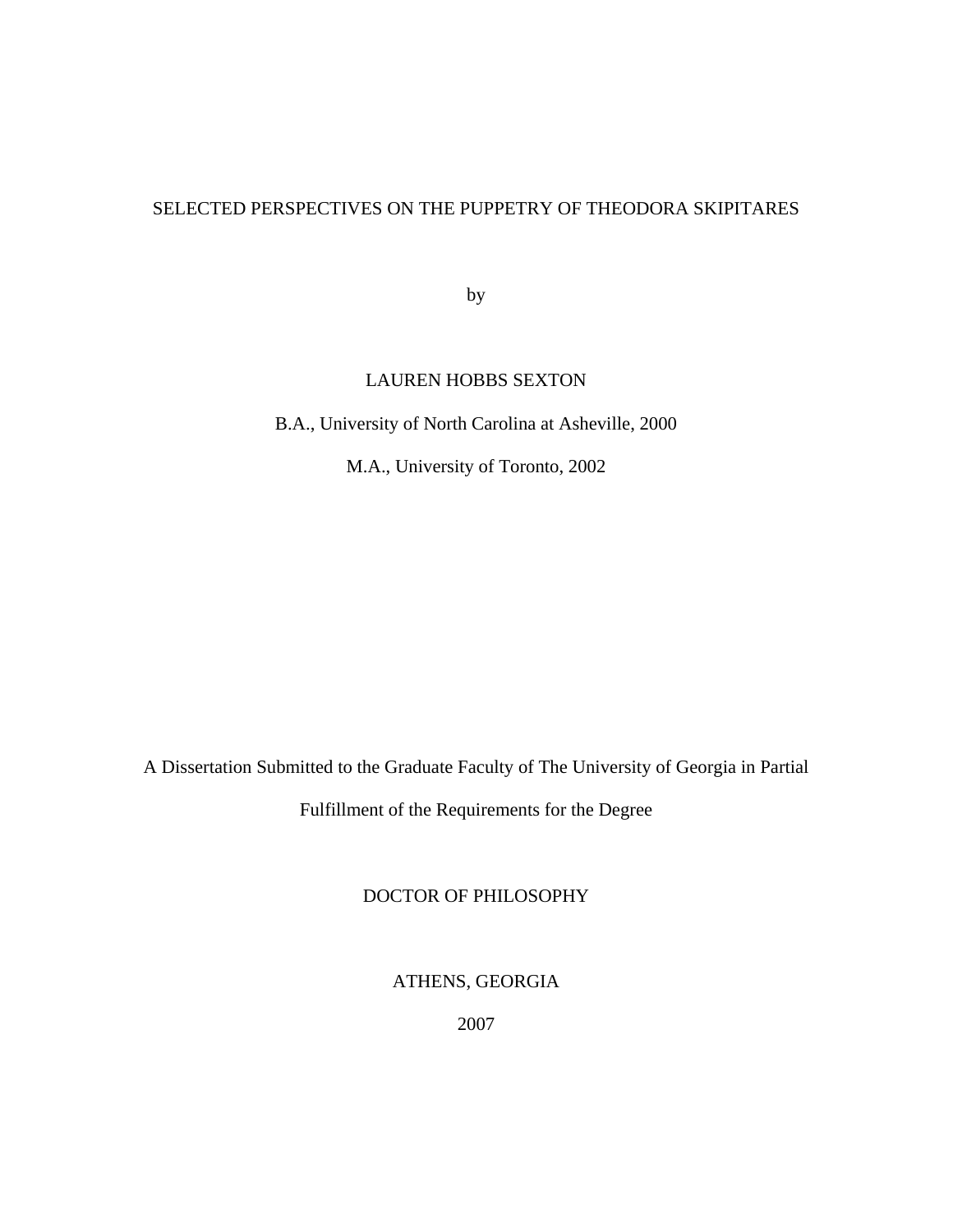© 2007

Lauren Hobbs Sexton

All Rights Reserved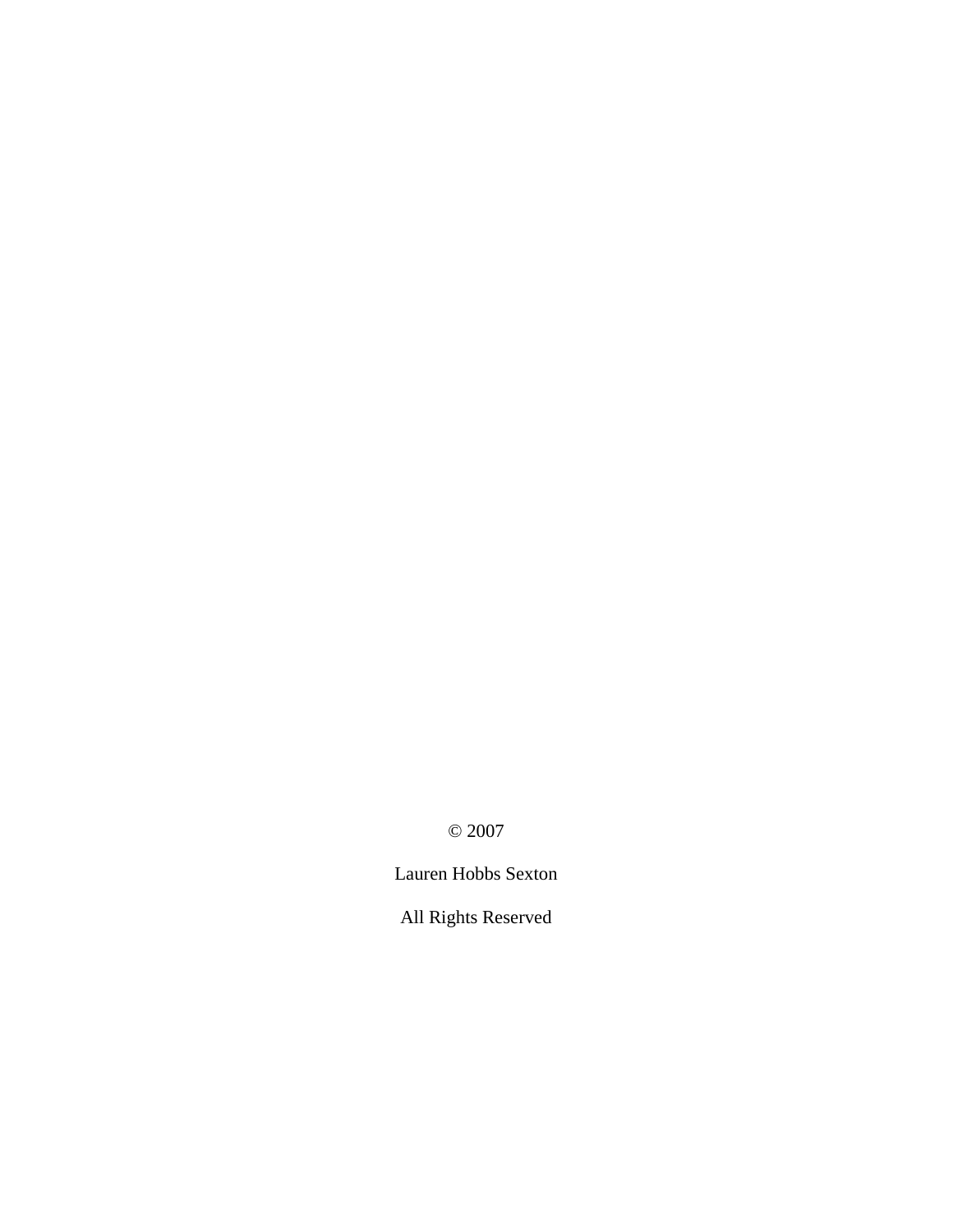# SELECTED PERSPECTIVES ON THE PUPPETRY OF THEODORA SKIPITARES

by

# LAUREN HOBBS SEXTON

Major Professor: Farley Richmond

Committee: Freda Scott Giles David Z. Saltz Dorothy Figueira

Electronic Version Approved:

Maureen Grasso Dean of the Graduate School The University of Georgia December 2007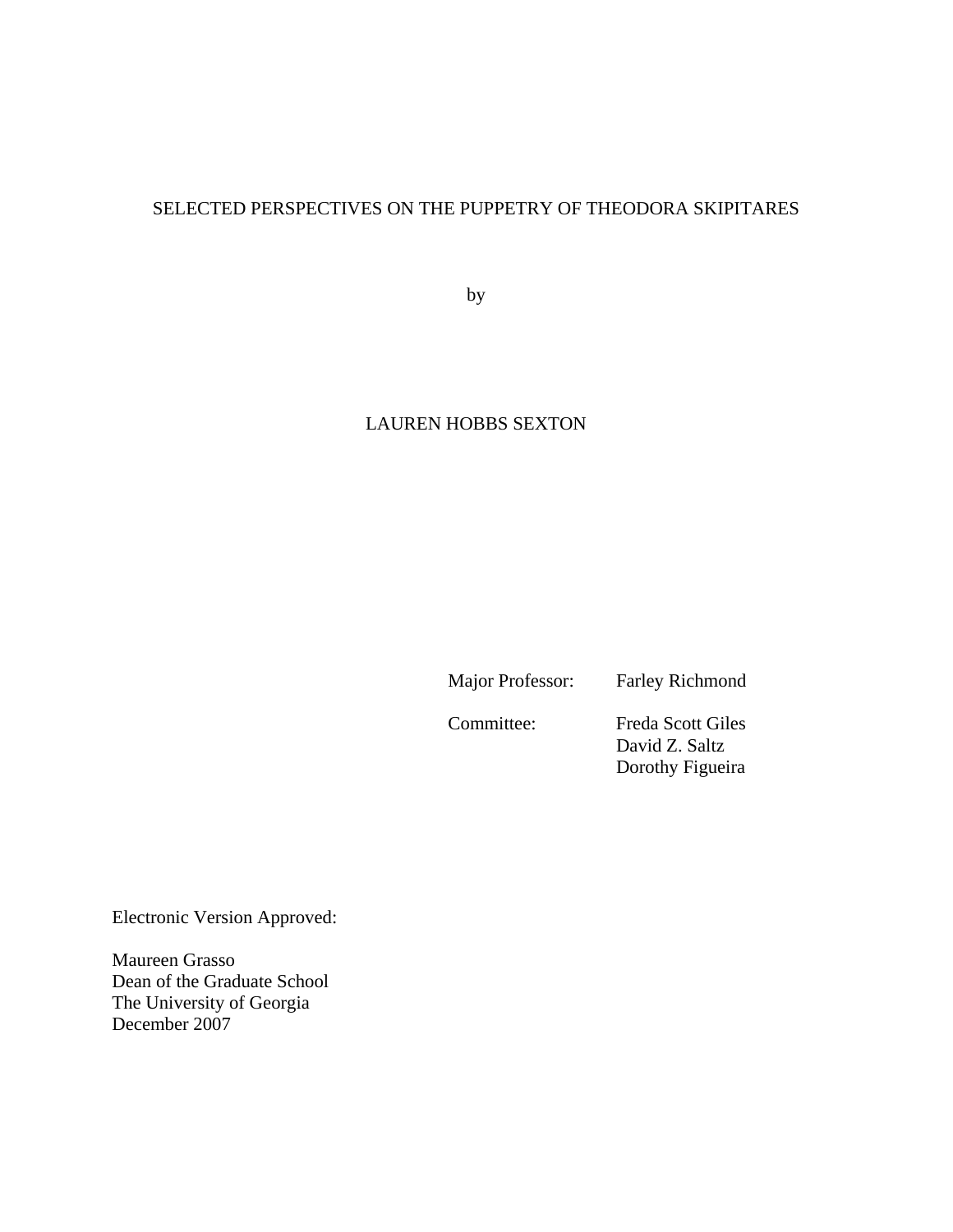# DEDICATION

This dissertation is dedicated to my husband, Jeremy, who kept me grounded; to my parents, who let me go; and to CB and Farley who took me so far.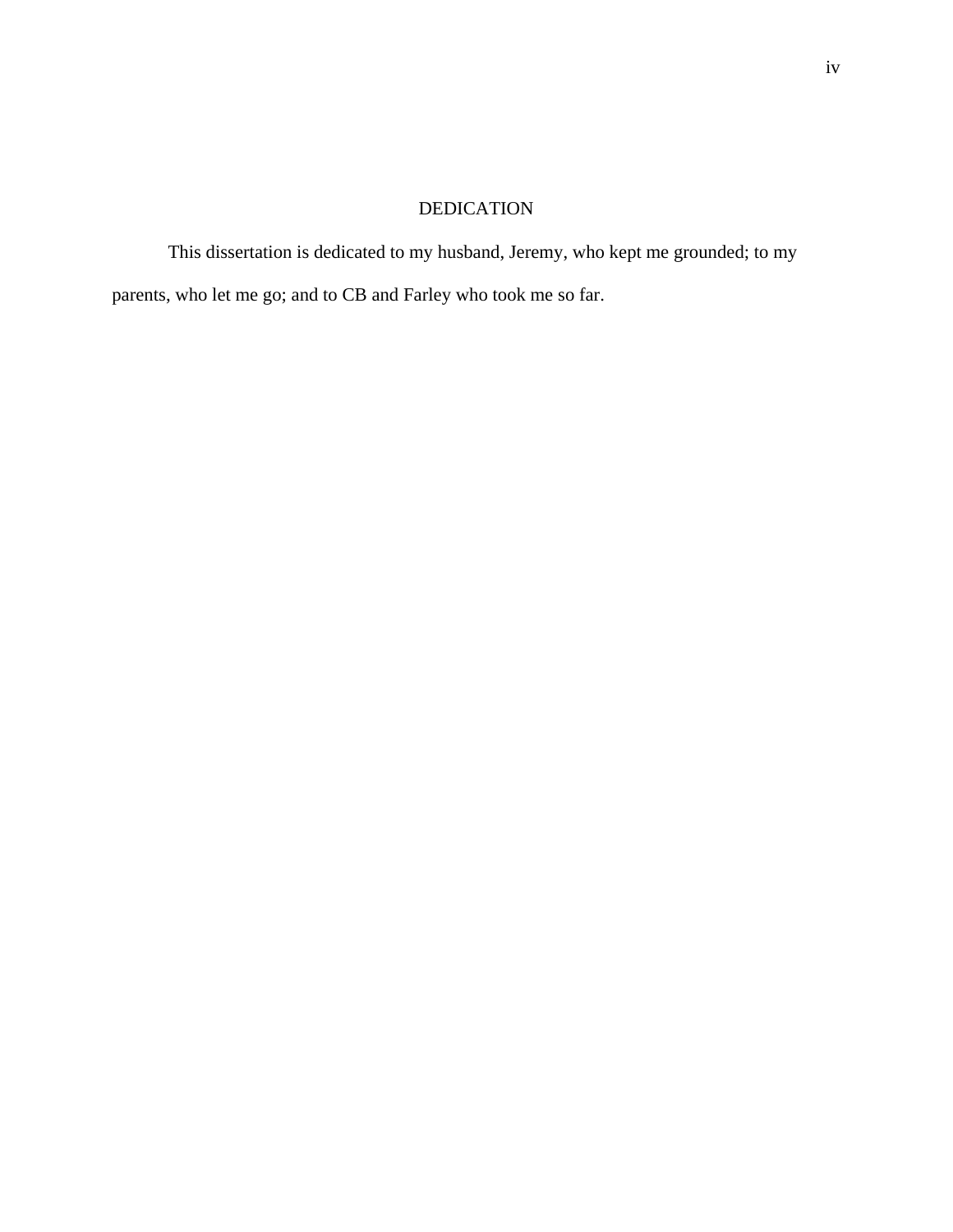## ACKNOWLEDGEMENTS

First I would like to thank Theodora Skipitares for allowing me to interview her, for being so accommodating in all my needs, and for letting me into her world of puppets and performing objects. I would like to thank my committee members for all of their help with editing and revisions, and for working to get me to this point. Thanks to Dr. Richard Neupert, for teaching me how to balance teaching and scholarship. Dr. Tricia Lootens and Dr. Blaise Parker, thanks for helping me attempt to understand Judith Butler, gender and feminism. I would like to thank the Center for Puppetry Arts, specifically Susan Kinney, for help in researching past exhibits. Finally, I would like to thank my family and my PhDivas for your endless support.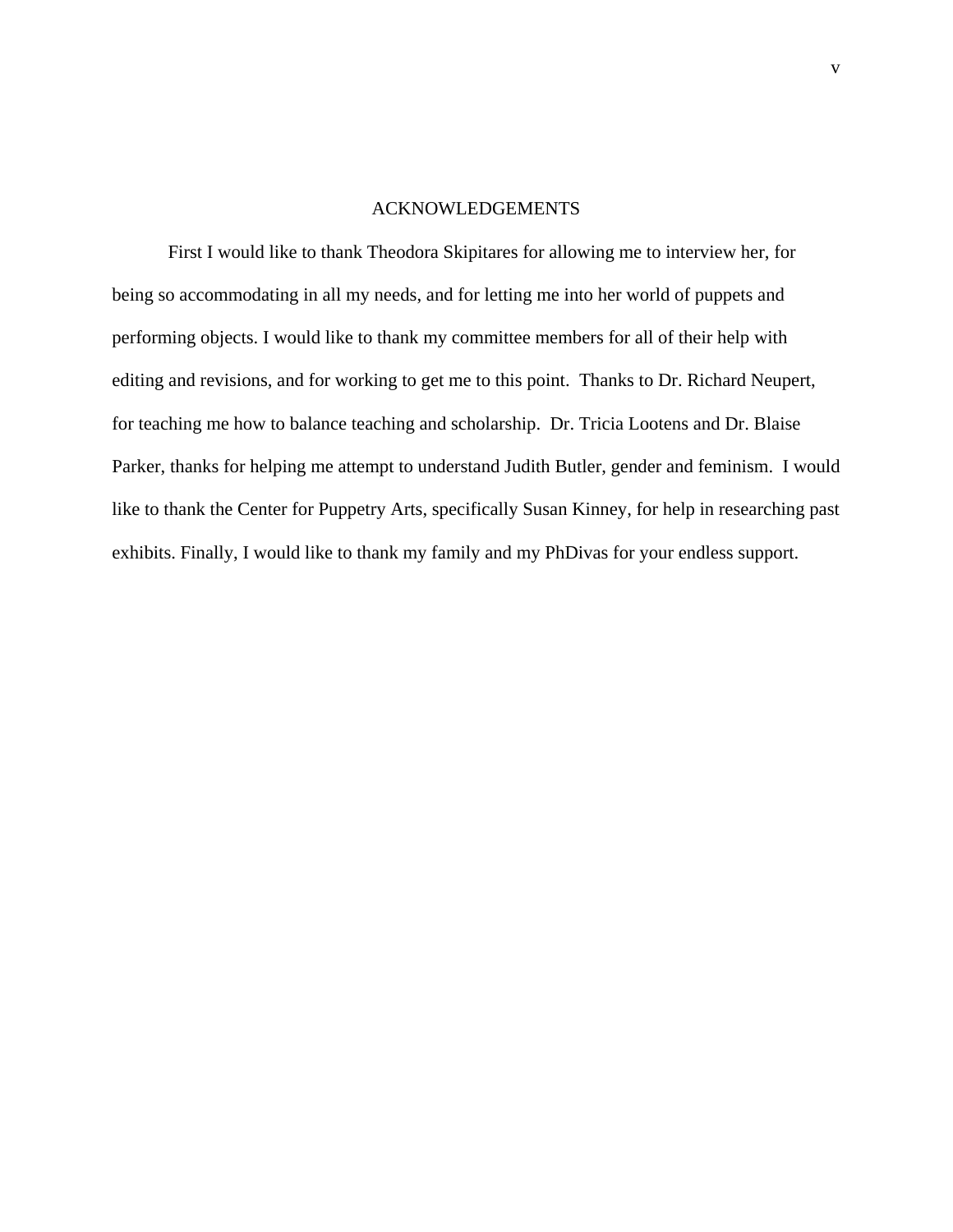# TABLE OF CONTENTS

|                | Page                                                                    |
|----------------|-------------------------------------------------------------------------|
|                |                                                                         |
| <b>CHAPTER</b> |                                                                         |
| $\mathbf{1}$   |                                                                         |
|                |                                                                         |
|                |                                                                         |
|                |                                                                         |
| $\overline{2}$ | AMERICAN PUPPETRY AND THE WORKS OF THEODORA SKIPITARES27                |
|                | Part 1: A Brief History of American Puppetry – Definitions of Puppet 29 |
|                |                                                                         |
|                |                                                                         |
| 3              | THEODORA SKIPITARES, PERFORMANCE ART, AND EXPERIMENTAL                  |
|                |                                                                         |
|                |                                                                         |
|                | Part 2: Experimental Theatre Influences - Skipitares and La Mama56      |
| 4              | ASIAN PERFORMANCE TRADITIONS IN THE PUPPETRY OF THEODORA                |
|                |                                                                         |
|                |                                                                         |
|                |                                                                         |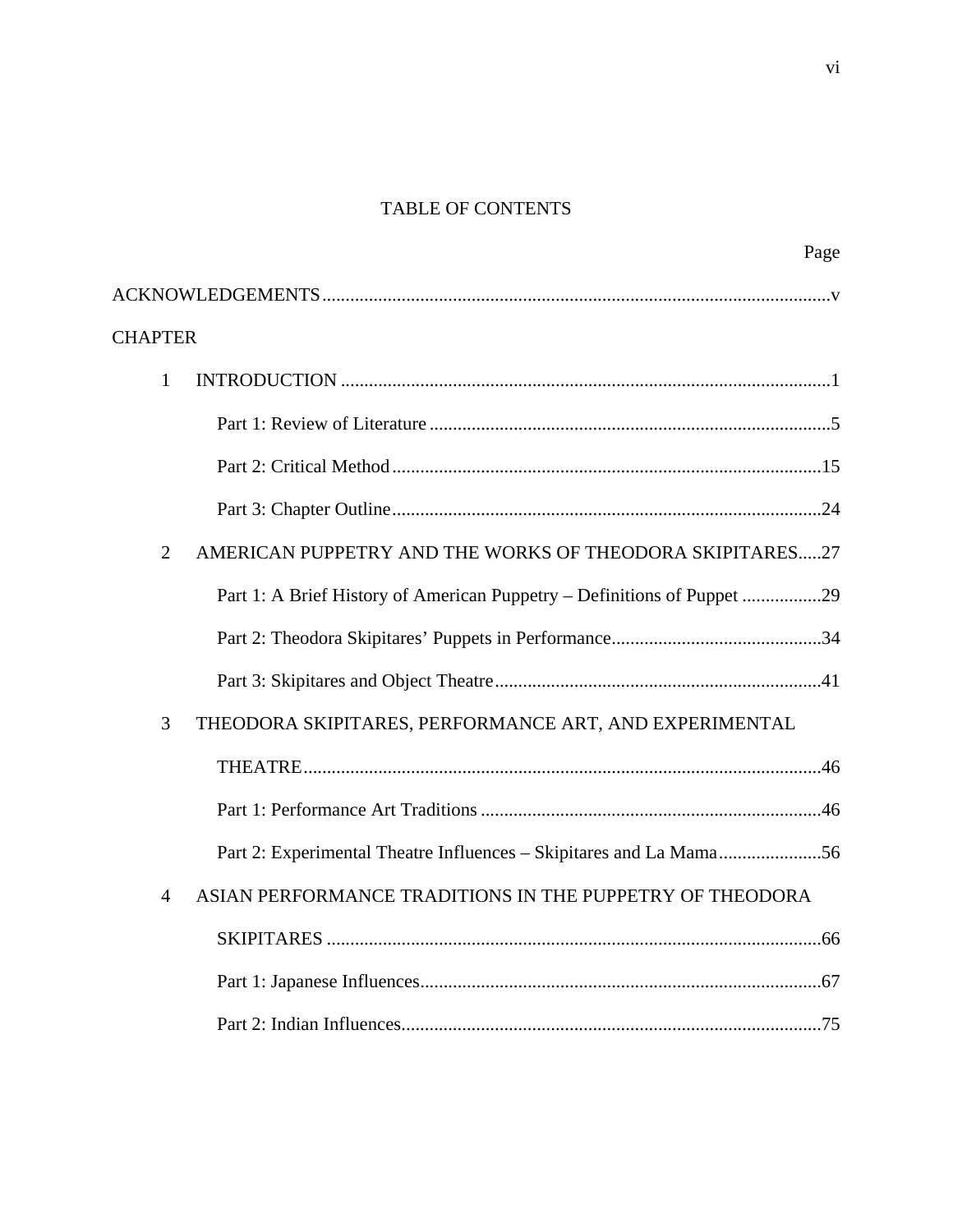| 5            | CHARACTER CONSTRUCTION IN THE PUPPETRY OF THEODORA                            |  |
|--------------|-------------------------------------------------------------------------------|--|
|              |                                                                               |  |
|              |                                                                               |  |
|              |                                                                               |  |
|              | Part 3: Defining Puppet Performance and the Puppet/Performer Relationship 111 |  |
|              |                                                                               |  |
| 6            |                                                                               |  |
|              |                                                                               |  |
|              |                                                                               |  |
|              |                                                                               |  |
| $\mathbf{A}$ |                                                                               |  |
| B            | TRANSCRIPTS OF INTERVIEWS WITH THEODORA SKIPITARES 154                        |  |
|              |                                                                               |  |
|              |                                                                               |  |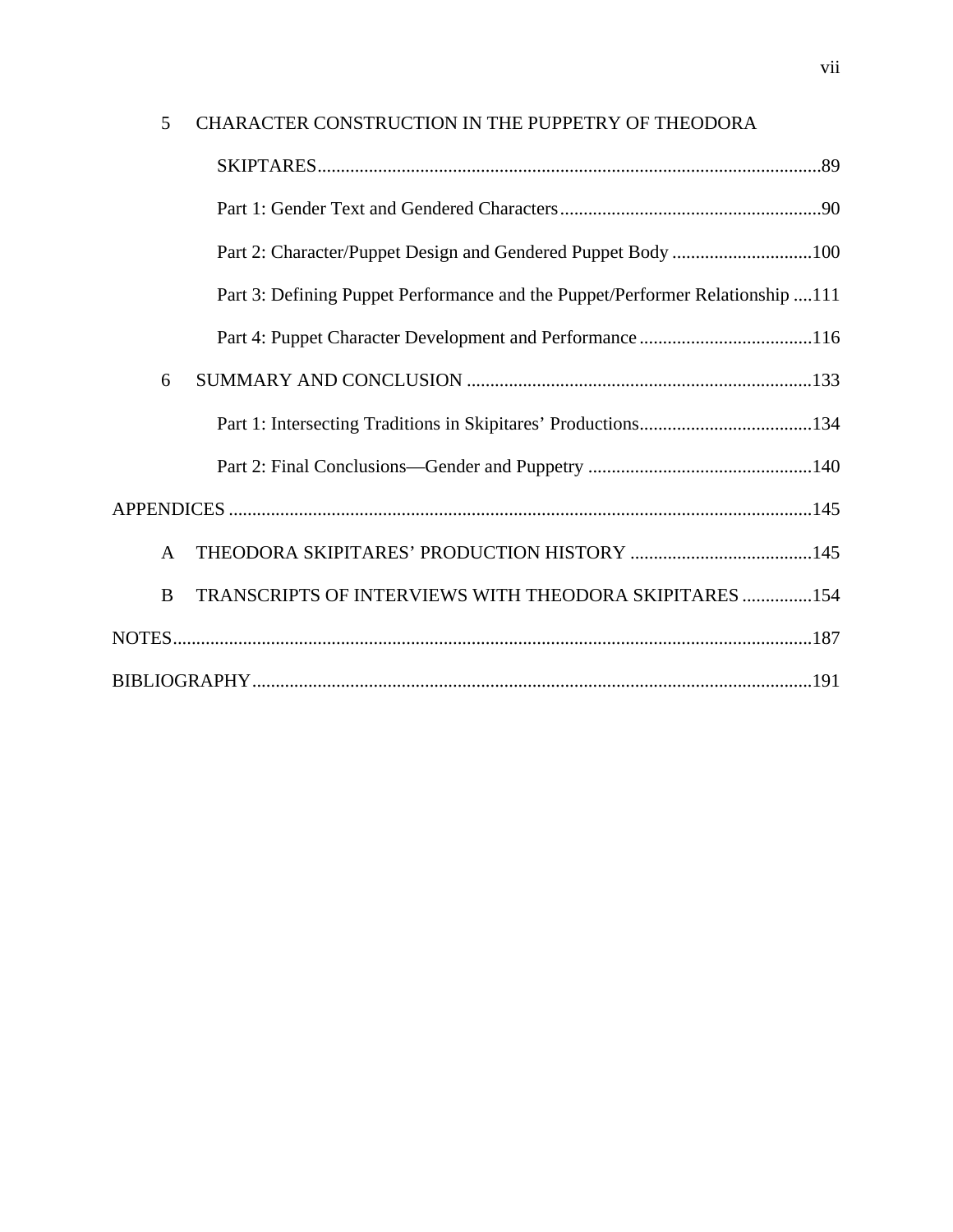# **CHAPTER 1**

## **INTRODUCTION**

Although interest in puppetry in America tends to come in "waves," puppetry itself is an art form found throughout history and across many cultures. It is a form of expression that, depending on the culture, can be considered high art, popular, folk entertainment, or a bridge between these categories. This dissertation will not attempt to address all forms of puppetry in either a historic-geographic method, or by creating a taxonomy of manipulation methods. The purpose of this dissertation is rather to examine the work of Theodora Skipitares, an artist whose influence by and application of multiple artistic traditions (both in and outside of puppetry) is unique within contemporary American puppetry.

Theodora Skipitares is one of a group of New York performers, such as Jim Henson, Peter Schumann, Julie Taymor, and Lee Breuer, whose work in adult puppet theatre and experimental theatre in the late twentieth century exemplified a new way of approaching performance and a revival of interest in puppetry. Like many of these artists, Skipitares draws influence from a variety of art forms, however it is the intersection of Skipitares' specific range of influences that is the impetus for this dissertation. It is my opinion that Skipitares' productions cannot be truly understood from within one artistic tradition or perspective and, therefore, they demand an analysis which acknowledges how selected discourses and traditions interest in her work.

 Theodora Skipitares has been labeled a performance artist, a theatre conceptualist, and an innovative director, but rarely a puppeteer.<sup>[1](#page-195-0)</sup> Her productions represent the margins of what is an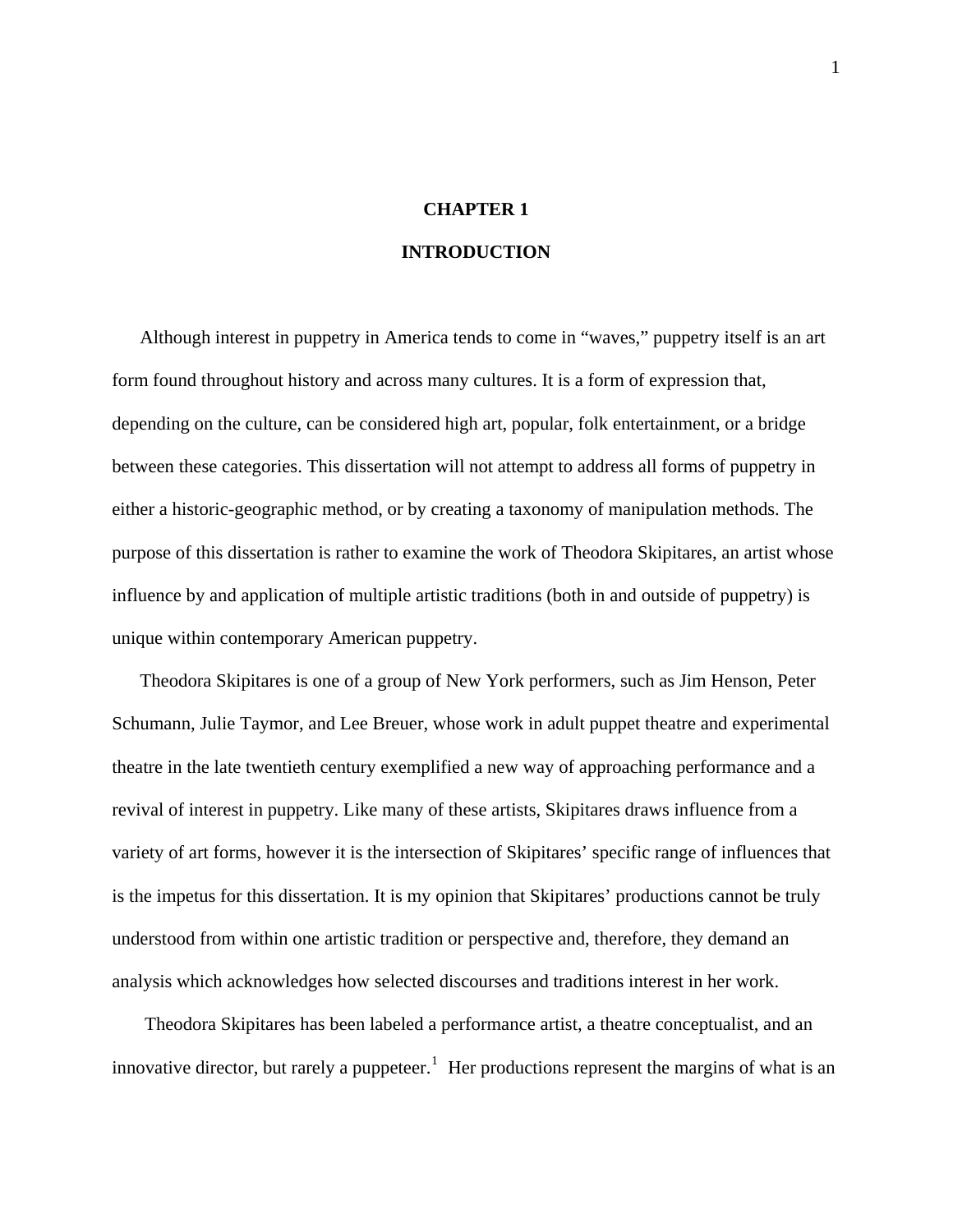already marginal art form. The goal of my dissertation, therefore, has been to analyze specifically the puppetry of Theodora Skipitares. This dissertation will specifically focus on Skipitares as a puppeteer—a designer and director of performing objects and puppet operators. Within this focus, I will address primarily Skipitares' productions elements: the puppet designs, video projections, and structure of her performances. Skipitares' dramatic texts—more accurately "storyboard scripts" or scenarios of scenes—will be dealt with in a cursory way as they are relevant to her puppet design, construction, and performance.

This dissertation will reveal how Skipitares' work is situated within the traditions of American puppetry, performance art, experimental theatre, Japanese puppetry and Indian performance traditions. As this study is informed by materialist feminist perspectives on gender and representation, I will also consider how Skipitares' work is situated within the frame of gender studies. Gender, as it will be defined later in this chapter, will therefore act as a *leitmotif* throughout this study. Overall, each of these artistic influences and/or movements affected the way Skipitares chose to create her puppets and the way she in turn uses those puppets in performance. Each of these traditions and discourses have contributed specific elements to Skipitares' production style and, therefore, each chapter will provide a new frame for her work. The concluding chapter will explore how these traditions intersect in Skipitares' multi-media productions, how she has adopted each in performance, and how each of these frames mutually reinforce her work. As the title of this dissertation suggests, my study is intended to be an exploratory investigation into specific perspectives and ways Skipitares' puppet productions could be interpreted given the progression of her career at this point in time. Though I feel these traditions and discourses are the most useful frames for Skipitares' style, they are not definitive.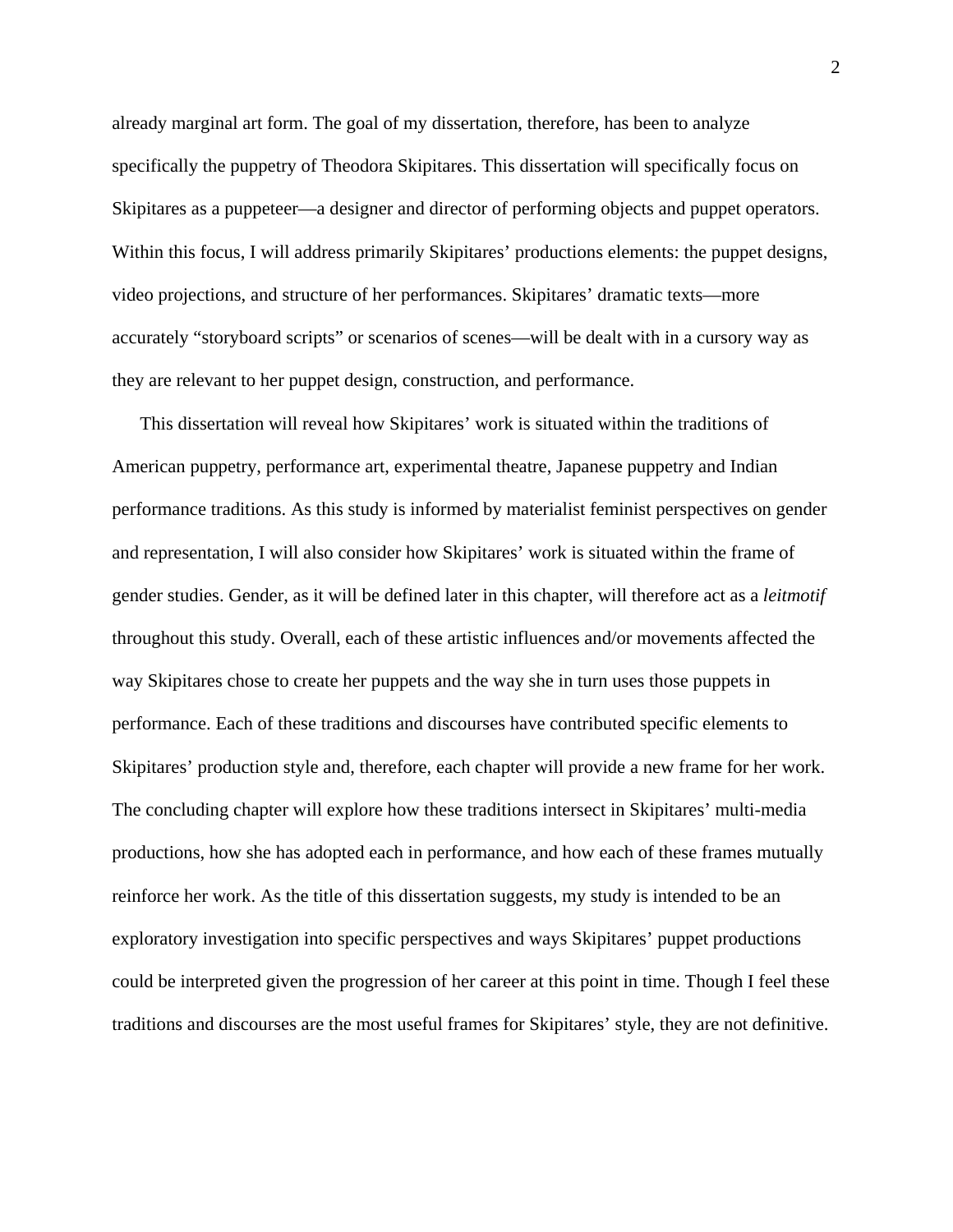Skipitares began her career as a performance artist, eventually incorporating puppets and other media into her performances. Many of the concepts that were characteristic of the performance art movement in America are found even in Skipitares' most recent works. The bulk of Skipitares' work was created and produced in New York's East Village, where she has lived for the last thirty years. Skipitares' work reflects the influences of living in the center of the Off-Off Broadway (OOB) movement (though after the height of activity) and her use of experimental and multi-media techniques reveals the evolution of the OOB style.

Her earliest performances in the 1970's were costumed extensions of her own body made of plates, walnuts, fish, or created by multimedia projections. In the early eighties, she began to create her own style of performance based on larger historical and social subjects such as the history of American invention, genetics, the culture of food, and history of medicine. Throughout her career, Skipitares has applied a syncretic method to text. Her process typically begins with months of research on a particular subject. In the case of historical pieces, the research includes secondary textbooks, special collections, archival material, and illustrations where she often focuses on the minutiae, the eccentricities of history, more than the highpoints. As one reviewer describes, "The information is then distilled into fanciful tableaux, odd monologues or snippets of dialogue" (Richards C13). Skipitares' technique of historical collage is designed with the goal of producing "a different way of looking at a period of history that has been only represented one way or even ignored'" (Stanley 43).

These "historical collages" often incorporated progressive or ambulatory theater techniques wherein audiences would wind their way through a series of tableaux or multimedia presentations, sometimes guided by a narrator, sometimes left on their own. In the 1990's, Skipitares found a headquarters, of sorts, for her work at the Annex Theatre of La Mama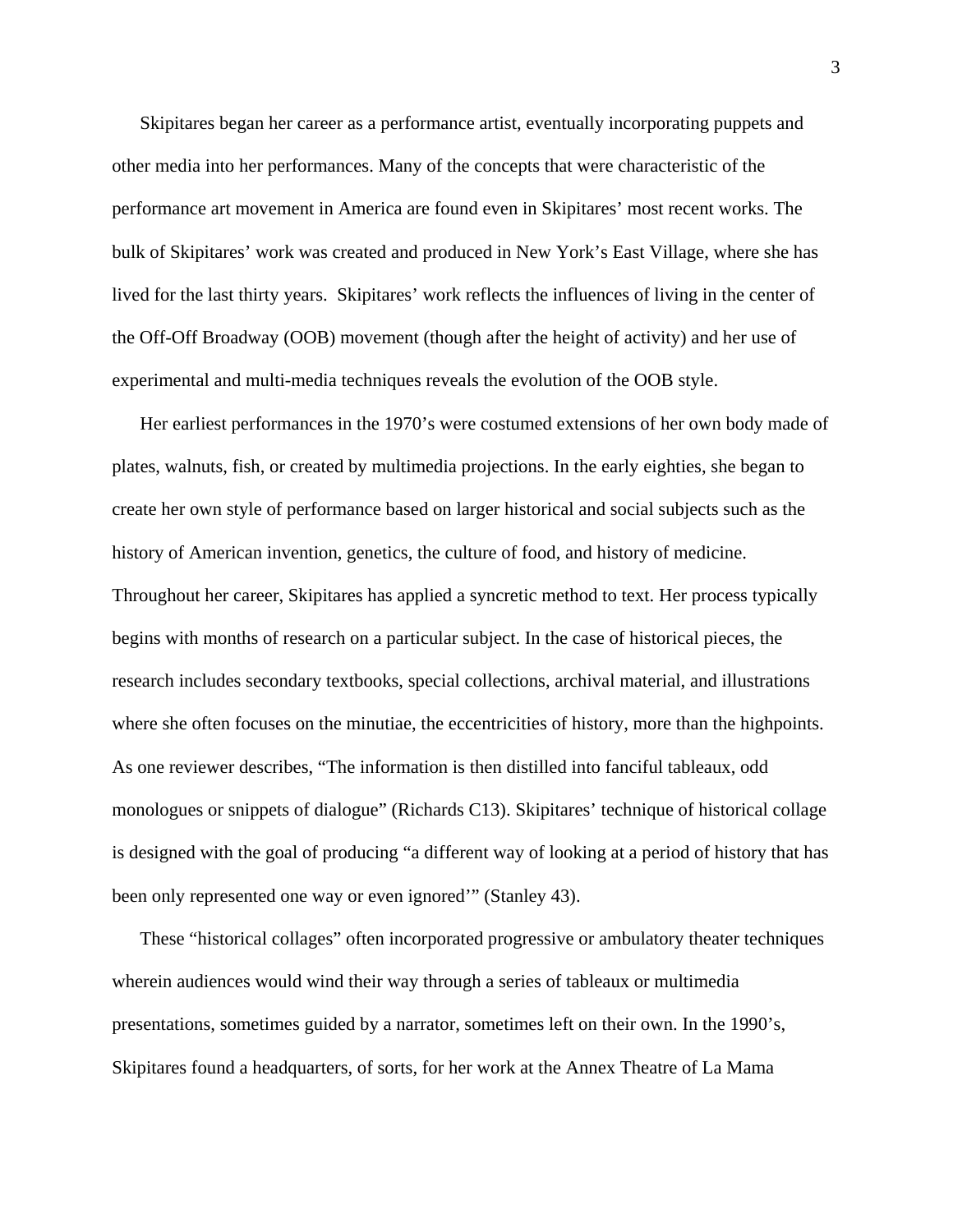Experimental Theatre Company in the East Village of New York City. She has also used found spaces and performed at the Wooster Groups' Performing Garage. Skipitares has also repeatedly served as an "artist in residence" for university theatre departments. Skipitares' allegiance with La Mama, even today, suggests the continuing influence of New York's experimental theatre tradition (specifically the Off-Off Broadway Movement) on her production style.

Several of Skipitares' productions also show influence from Asian cultures and puppetry traditions, specifically those of Japan and India. Skipitares has repeatedly traveled to other countries to work and perform. Beyond touring in Europe, Skipitares was also commissioned for productions in Vietnam, Cambodia and India. These cross-cultural interactions have had varying degrees of influence on her production style, especially concerning her narrative structure and the types of puppets she creates.

Theodora Skipitares first used puppets as "supporting cast" in her autobiographical work during the late 1970's. These first puppets were modeled on her own face and body as small likenesses of herself. From 1984 on, Theodora Skipitares performances have been cast almost entirely with puppets as the central performers. The stark look and dark actions of these performing objects are geared towards a strictly adult audience, instead of the family audiences of many puppetry performances. The unspoken goal of artists like Skipitares, as well as many associated with the Jim Henson Foundation and the Henson International Festival of Puppet Theatre, $2$  was and is to break the boundaries of what is deemed "appropriate behavior" for puppets.[3](#page-195-1) More recently, performances of *Puppetry of the Penis* and *Avenue Q,* as well as movies like *Team America: World Police* reflect the ambivalent success of this goal.

Unlike artists such as Taymor and Henson, however, Theodora Skipitares has received hardly any recognition outside of New York City. There are few articles that analyze her aesthetic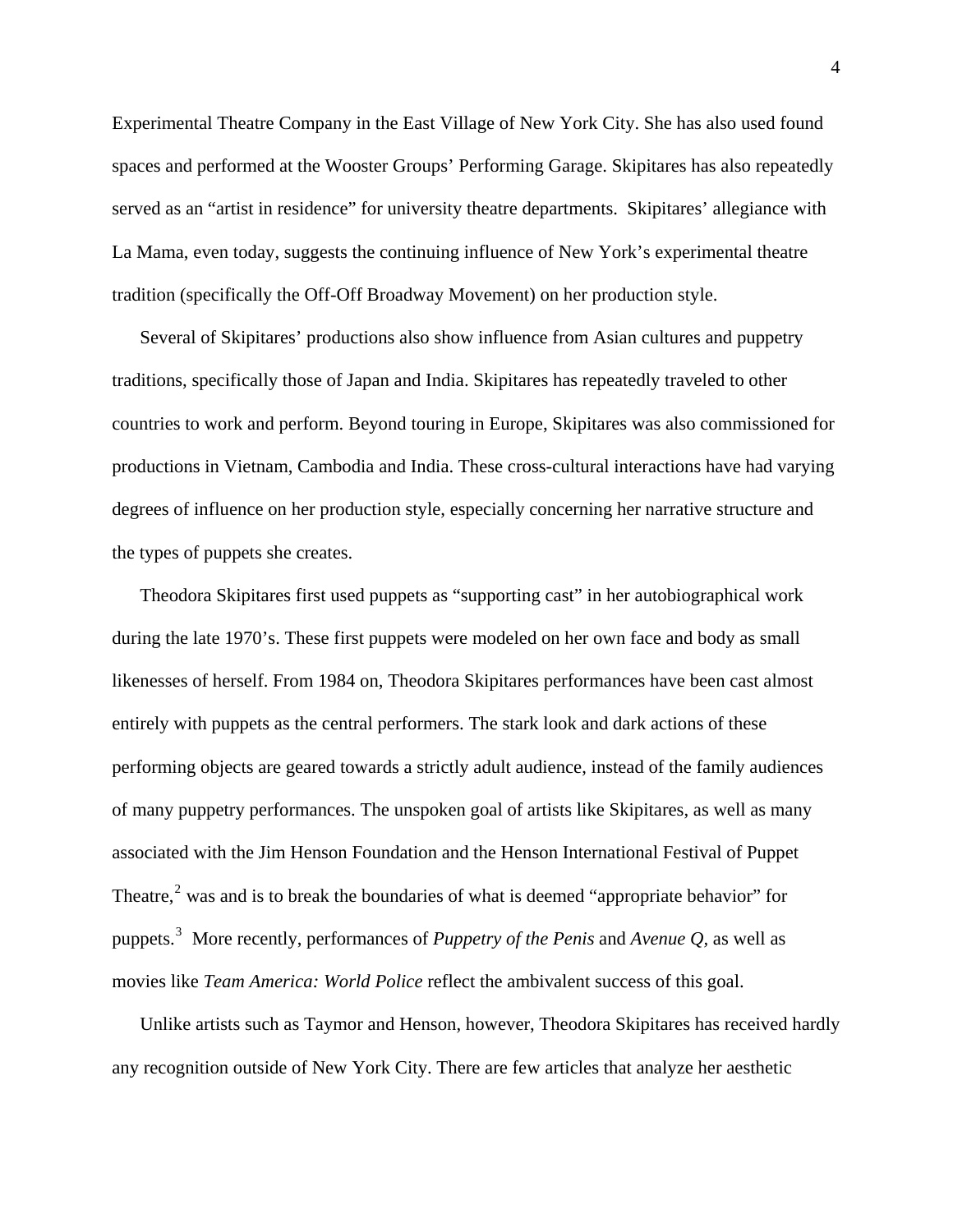principles, and the majority of those are from earlier in her career. Skipitares' style is of specific interest to this study because of its liminal position between the art forms of theatre, performance art and puppetry. Also, in comparison to other current puppeteers, she has a unique take on women's issues and political performance, an original approach to text, as well as a greater number of female puppets/performing objects in her work. This dissertation brings to light works of an artist with unique methods and vision, while examining how her work combines, adapts and modifies the traditions of puppetry, performance art, experimental theatre, Asian Performance, and gender in character construction. As a review of the literature on puppetry and Theodora Skipitares will make clear, scholarship of this nature will greatly contribute to the fields of puppetry and theatre.

## **Part 1: Review of Literature**

Of the limited scholarship available on Theodora Skipitares and her work, the majority takes the form of historical descriptions of her career, reviews of individual performances and published interviews with the artist regarding certain performances. Skipitares has published several articles, herself, complete with photographic documentation. Due to copyright issues, rather than include production photographs, this dissertation will reference links to websites where visual documentation and video excerpts of Skipitares' production may be found. $4$  Unlike Julie Taymor, no definitive book has been published on Skipitares, though her text for the 2003 production of *Helen: Queen of Sparta* was recently published in the second volume of an anthology of plays entitled *Play: A Journal of Plays*. Recently, Skipitares has also uploaded all of her performance scripts onto a digital database by Alexandria Street Press (VA) available, with a fee, to all libraries.<sup>[5](#page-195-1)</sup> Often reviews are the only available record of Skipitares' performances, though a VHS tape of *A Harlot's Progress* is available through the Billy Rose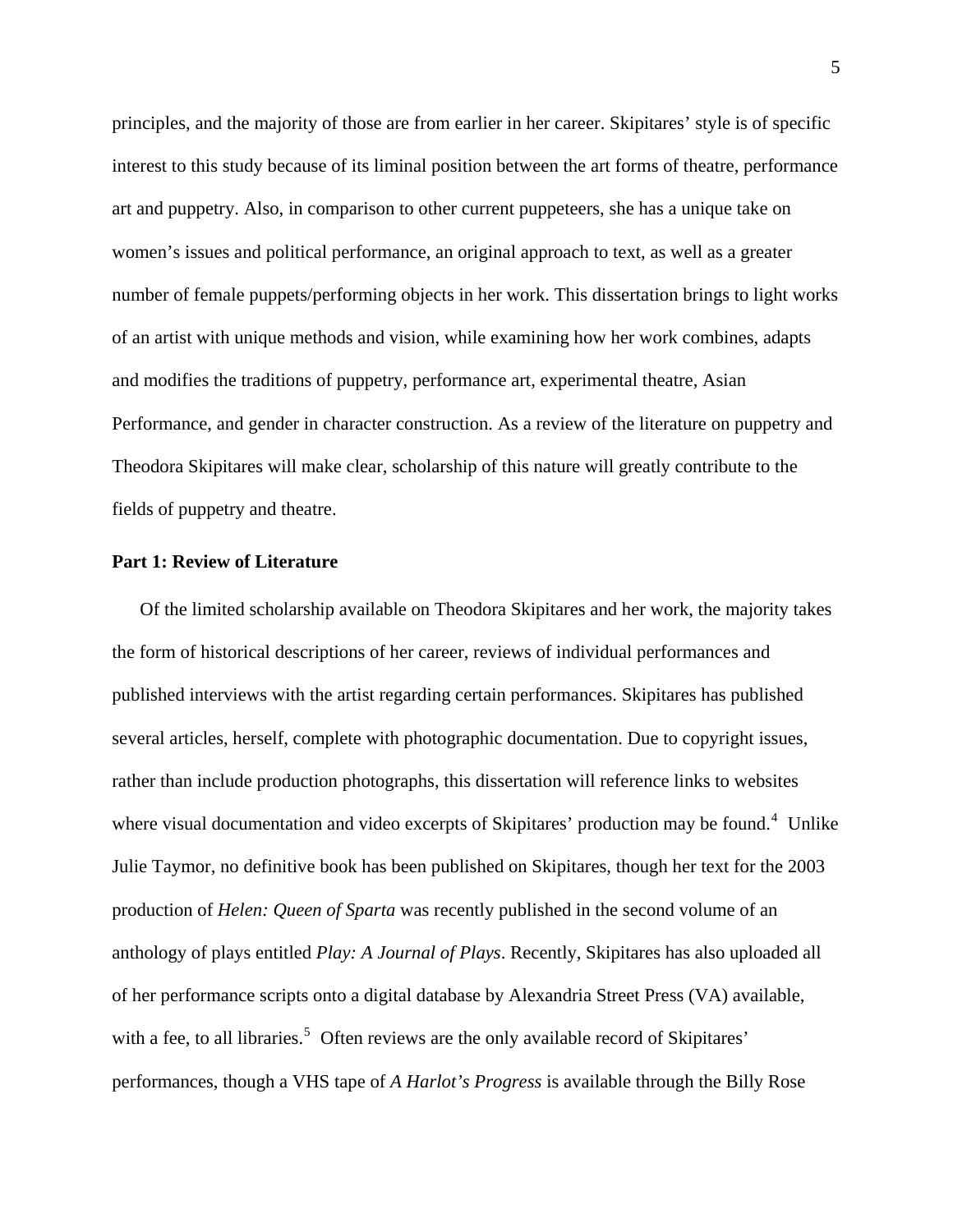Collection of the New York Public Library. Finally, the performance texts (including detailed descriptions of tableaux) of *Age of Invention* (1985) and *Under the Knife: A History of Medicine* (1996) are available in hard copy through several library collections. Skipitares published these scripts in the academic journals *Theater* and *Performing Arts Journal* (see Bibliography under Skipitares). The lack of documentation of Skipitares' career is regrettable and points even more to the necessity of further study into her work.

Among the most informative articles on Skipitares are those historical reviews of her career by Joan Driscoll Lynch and N.J. Stanley. Lynch's article highlights Skipitares' work in performance art, costume design/sculpture, and puppet performance from 1977 to the performance of *Defenders of the Code* in 1987. It includes a detailed biography and descriptions of Skipitares' productions, including her early autobiographical, solo performance art. Both articles provide initial examinations of the puppet actor and puppet/manipulator relationship. Stanley's article, published in 2003, repeats some of the information presented by Lynch, but is the only record found which includes details on Skipitares' work in India and the subsequent influence of this trip on her later productions. Stanley also examines Skipitares' use of puppets as an essential element of her aesthetic and the comparisons between her career and that of Julie Taymor. These articles provide an excellent history but they also leave room for further study into the theoretical significance of Skipitares' productions.

Overall, Theodora Skipitares' pieces have received mixed reviews. By far the pieces that have been written about most frequently and received most favorably were *Under the Knife* (also known as *The History of Medicine*) and *A Harlot's Progress*. These two productions are interesting in that they show the range of Skipitares' work in terms of character creations, dramatic structure and visual style.<sup>[6](#page-195-1)</sup> Skipitares' work challenges commercial notions of beauty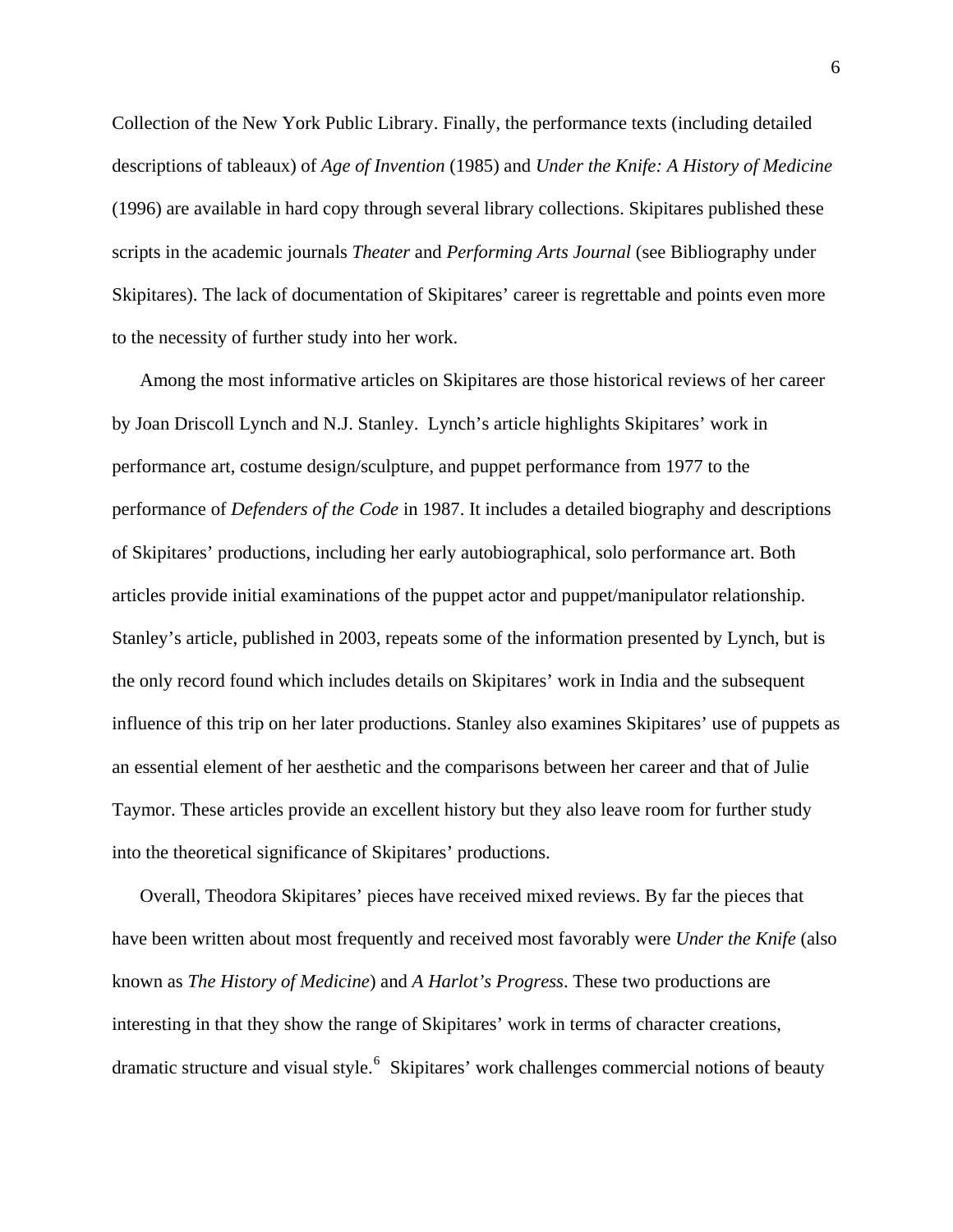and of professional theatre style. Many reviews of her puppet theatre have commented on a "slacker quality" in her work as well as her unconventional tendency (among puppeteers) to combine many puppetry styles (Stanley 53). Many theatre critics, such as Anita Gates of the *New York Times*, have described her pieces as "works in progress" (E6). Other theatre critics, such as Bruce Weber of the *New York Times,* have commented on the lack of cohesion between tableaux or sections of her pieces (E6). Skipitares' puppets may not always be "slick" looking, but this too is an artistic choice. One goal of this study, therefore, is to dissect the meaning of these descriptors and examine how her performances work with or against conventions of puppetry. Overall, Skipitares' style reflects the liminal space between theater and sculpture in which her performing objects dwell. Although these reviews do not always present the artist in the most favorable light, they are essential to this study because they are the most consistent reference for Skipitares' productions.

With her background in sculpture and painting, Theodora Skipitares' works are also important to the field of performance art. According to Jeffrey Jones, "Theatre and performance art are like siblings separated at birth. Their convergence may not be wholly accidental, but their evolutions are fundamentally distinct and unrelated"(23). The separatist connotations of this quote, and many others by members of the fields of theatre and performing art, reflect yet another complication to the reception of Skipitares' work. Her work constitutes a site of convergence between these fields, combating the common conception of theatre as completely separate from performance art. Most references to Skipitares' work in scholarship on performance art and avant-garde theatre conform to the classifications of reviews, histories, and interviews. Her performance art work was featured in two publications, one edited by Moira Roth, *The Amazing Decade: Women and Performance Art in America 1970-1980* and the other a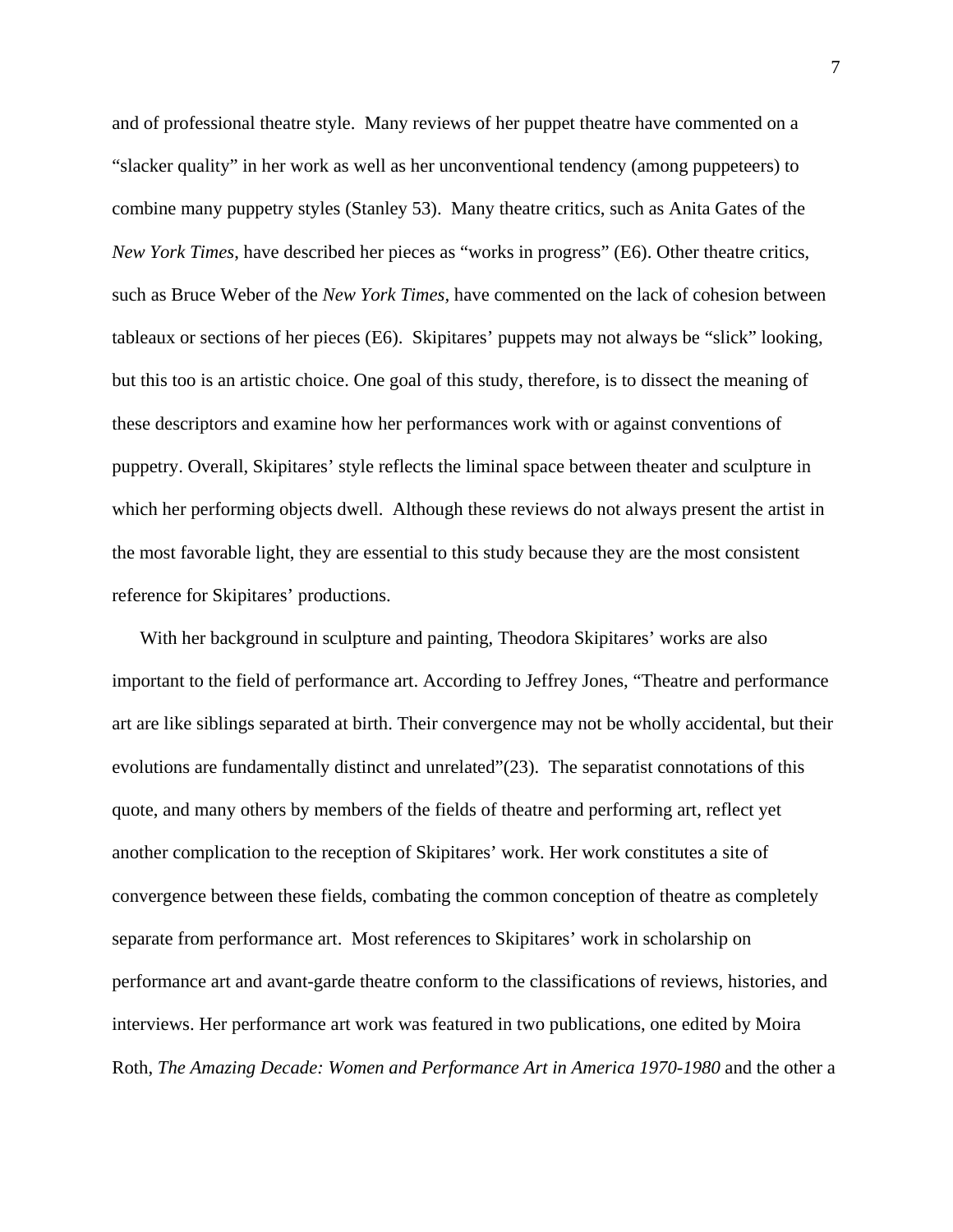compilation of interviews by performance artist Linda Montano called *Performing Artists Talking in the Eighties: Sex, Food, Money/Fame, Ritual/Death.* Texts by Marvin Carlson, Philip Auslander, RoseLee Goldberg, and Henry Sayre have been consulted to form a basis for this level of analysis. Beyond discussions on performance art as an artistic movement, these texts provide descriptions of other performance artists who's work is comparable to that of Skipitares.

There are two Masters level theses written about Theodora Skipitares. Dawn M. BarbouRoske wrote her MFA thesis on her experiences working as the stage manager for the 1994 production of *Under the Knife: A History of Medicine* at the University of Iowa in Iowa City. Her insights into this collaborative project between the University of Iowa's Theatre Department and Theodora Skipitares provides useful information on the particular production. However, her journal-style presentation of productions issues interferes with any attempts at formal discussions of the production's theoretical or aesthetic importance. Jeanne Harrison, a former Masters student at the University of Wisconsin, Madison, also concentrated on Skipitares' production *Under the Knife: The History of Medicine.* In her thesis, Harrison examines both versions of the production (at University of Iowa and New York City) and in particular how Brechtian techniques of dialectic, Bakhtin's theories of dialogism, and classical conceptions of didacticism are reflected within the production. Particularly interesting to my study is Harrison's work on audience reception to *The History of Medicine*, and her division of the puppet into three layers of signification: the image, the gesture, and the word or voice.

## **Puppetry Scholarship**

Current scholarship in puppetry rarely examines the field in an analytical fashion. In general, puppet scholarship can be divided into histories, taxonomic studies classified by techniques and cultures, reviews of specific performances and certain longer studies highlighting the work of a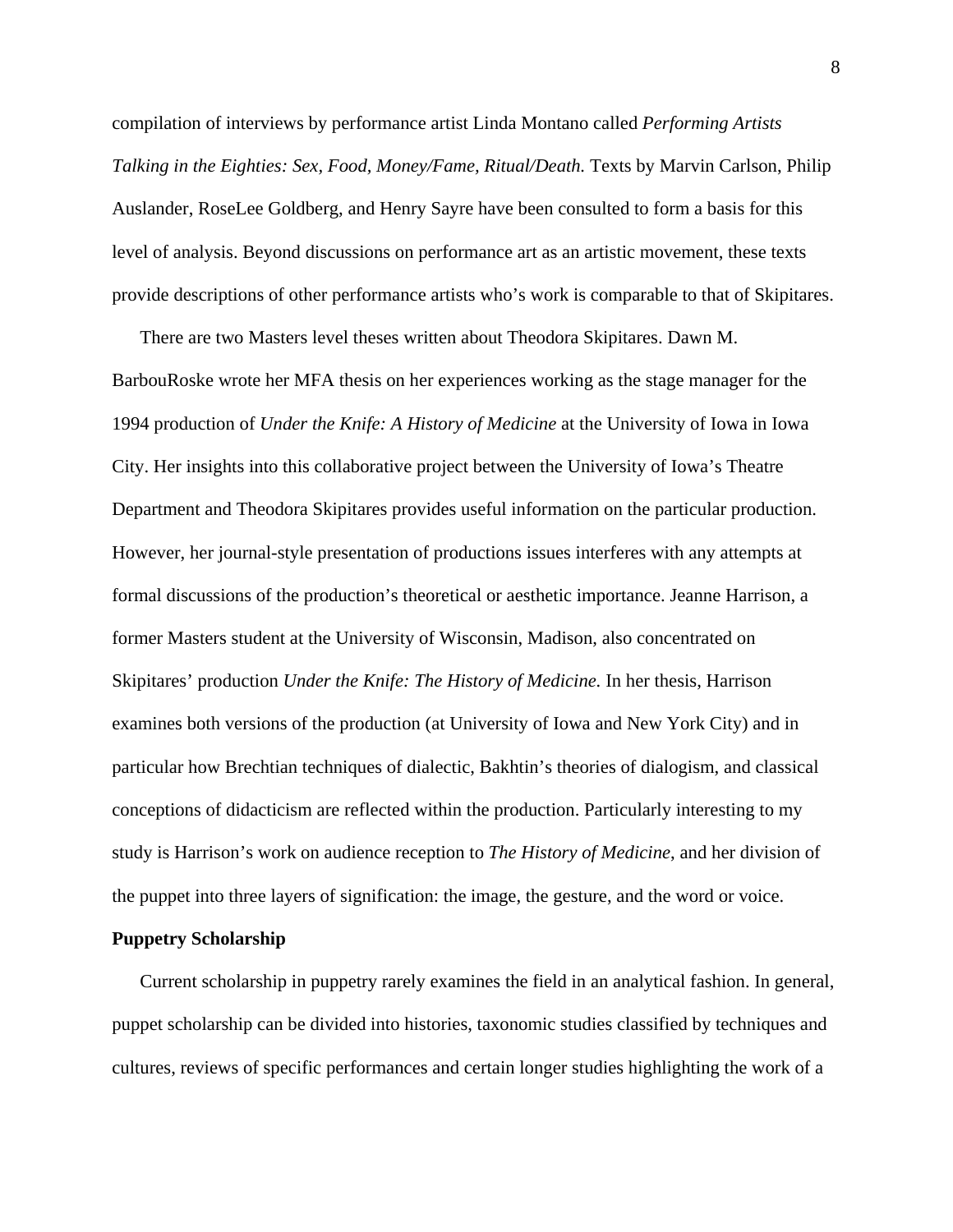particular puppeteer. Many puppeteers are simply too busy dealing with current productions and their lack of funding to devote time to publications (if they even want to), thus much of the scholarship on puppetry is found in publications such as *TDR* or *Performing Arts Journal* rather than "in house" publications such as UNIMA's *Puppetry International*, and the *Puppetry Journal* published by the Puppeteers of America organization.

Leading scholars in the field, such as John Bell and Steve Kaplin, emerge after years of productive performance careers in puppetry. Both Bell and Kaplin remark that scholarly interest in the field is "scant"—there are few puppet scholars and even fewer puppet critics—and thus quite a lack in puppet scholarship that explores the subject "in its own right" (Kaplin 19). Due to this general opinion among puppet scholars, many writers fall into repetitious arguments aimed at legitimizing the art form, or presenting it as a necessary field of study. John Bell in his 2001 publication *Puppets, Masks, and Performing Objects* (initially published as a special edition of *TDR* in 1999) brilliantly outlines the scope of writing on puppetry. Bell divides his list into histories, theoretical works, and more recent studies which feature "particular examples of highculture modern American puppet performance" (Bell *Puppets* 8).

According to Bell, attempts at inclusive histories of puppetry in Europe, Asia and North America soon led to more focused studies on puppetry in specific countries or regions. This trend in writing fostered interest in, and further publications on, select puppet traditions, such as George Speaight's study on Punch and Judy, John McCormick's study on Victorian Marionettes, or G. Venu's study *Tolpava Koothu: Shadow Puppets of Kerala.* 

Of the larger histories, five in particular can be considered foundational works and are most useful for this study. Henryk Jurkowski's *A History of European Puppetry* is a two volume account of puppetry in Europe. The second volume specifically highlights the works of avant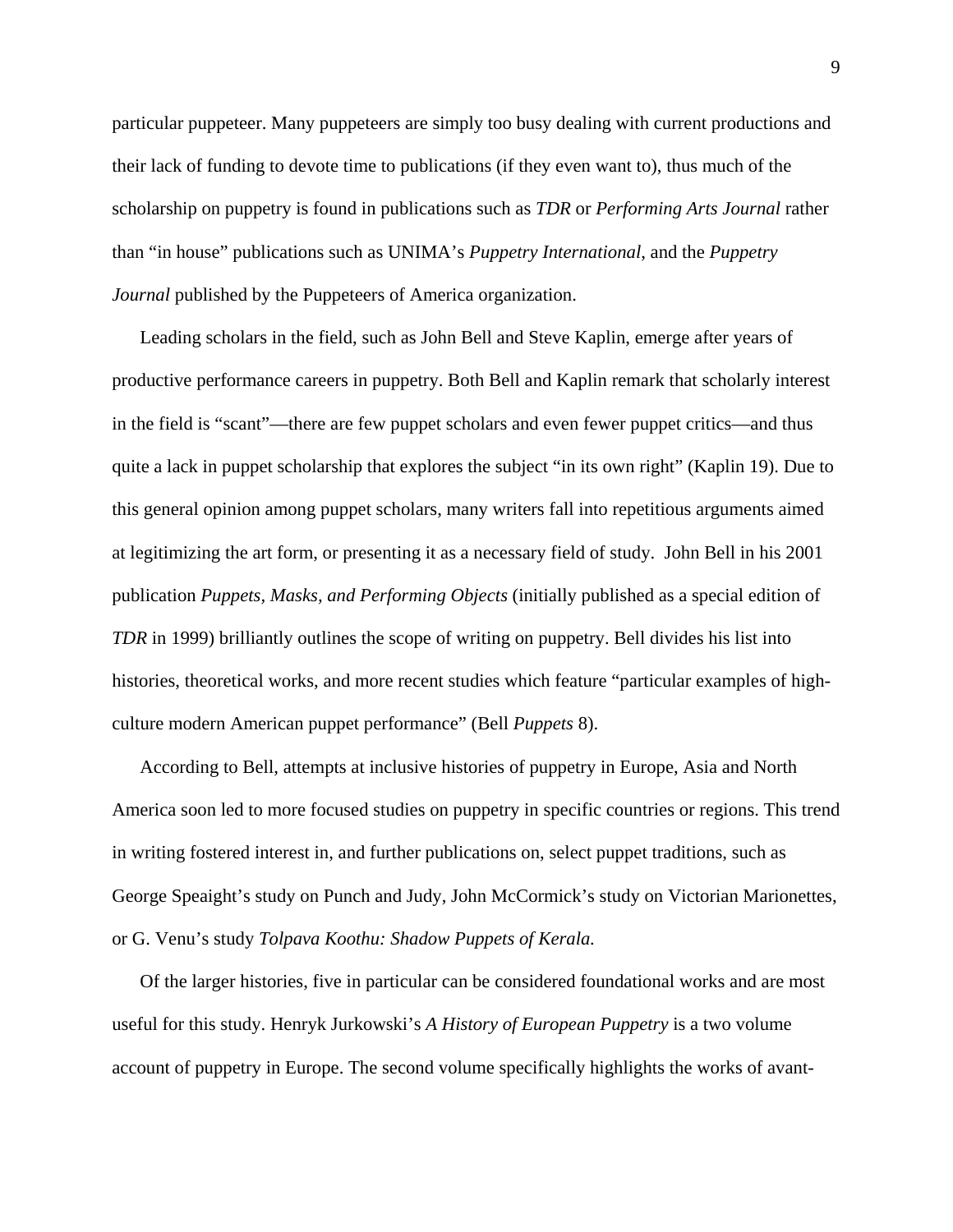garde performers and their use of puppets in the twentieth century. However, because of the strictly European focus, and the fact that much of puppetry in Europe is state-funded and therefore allowed greater creative freedom, Jusrkowski's study is not particularly useful for direct comparison of artistic movements in Europe and America. Through he does mention cultural motivations for some of the artistic movements within European puppetry, Jurkowski does not specifically concentrate on theoretical issues within his historical accounts.

In America, publications by Paul McPharlin/Marjorie Batchelder (*The Puppet Theatre in America: A History*) and Bil Baird (*The Art of The Puppet*) stress the various influences on American puppetry and the history of the field in America up to the 1960's, while incorporating their own point of view as puppeteers. John Bell uses the McPharlin/Batchelder history and museum collection as a basis for his history, *Strings, Hands, Shadows: A Modern Puppet History,* in order to provide a history of puppetry in America, until 2000, through what he calls the three waves of interest. During the first wave, which occurred from the 1910's to the 1940's, many productions were created through the Federal Theatre Project and, as such, puppetry was considered an extension of art theatre. The second wave of puppet modernism, inspired by the WPA, took place from 1940-1960. During this time, puppetry became a commercial industry (especially with the emergence of television shows featuring puppets), and gained an association with children's education and entertainment that has had negative repercussions for many contemporary puppeteers working with adult audiences. From the 1960's on, what Bell calls the third wave of puppetry, there was a revival of interest in puppet performance. The field of puppetry divided along two paths, one headed by Jim Henson (who used his successes in television puppetry to promote new technologies and new forms of live puppet theatre) and the other by Peter Schumann (who became a symbol for avant-garde puppet theatre and the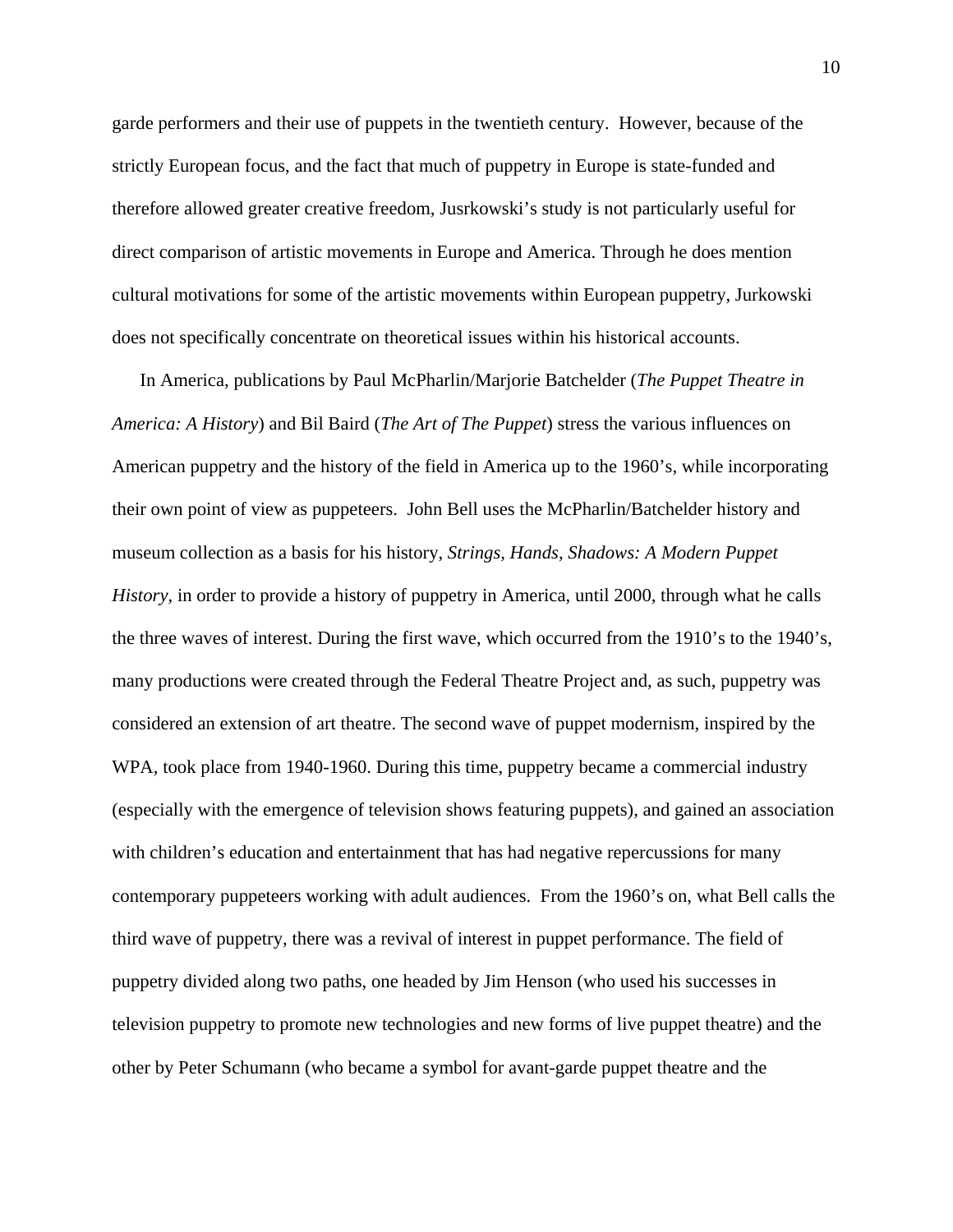possibilities of political puppet performance). According to Bell, the series of renaissances during the twentieth century in the US proves that "puppet theatre has never fully established a fixed role for itself in contemporary American society" (*Strings, Hands, Shadows* 107). Bell's history also charts the influences of European and Asian traditions on American forms of puppetry, and includes an interesting section on religious/evangelical puppetry.

Most recently, Eileen Blumenthal (known for her publications on Julie Taymor) published a large-scope history, *Puppetry: A World History*. This new publication, what reviewer John Bell calls "a new standard in puppet histories," features 350 illustrations and is organized around specific themes instead of the typical chronological structure ("Book Review" 36). Blumenthal also incorporates more examples from contemporary puppet artists, like Skipitares, who utilize puppets as one element in multi-media productions and experimental theatre work. In a recent publication, *American Puppetry: Collections, History, and Performance*, Phyllis Dircks focuses on puppetry collections and available libraries in the United States, filling in where previous American histories left off and providing a useful catalogue for further research. Vincent Anthony's article in the collection proves to be one of the most current statements on the status of puppetry in North America.

Each of these histories, though an excellent starting point for research, forfeits detailed analysis in order to cover the large volume of material. They present overviews of the field, but do not concentrate on any particular career, nor do they deal with theoretical concerns apart from ontological discussions on the nature of "the puppet" and some aesthetic discussions. Particular studies on major names in American puppetry, such as Jim Henson (by Christopher Finch), Peter Schumann's Bread and Puppet Theatre (by Stefan Brecht), and Julie Taymor (by Eileen Blumenthal) fill in gaps by supplying thorough investigations of particular genres of American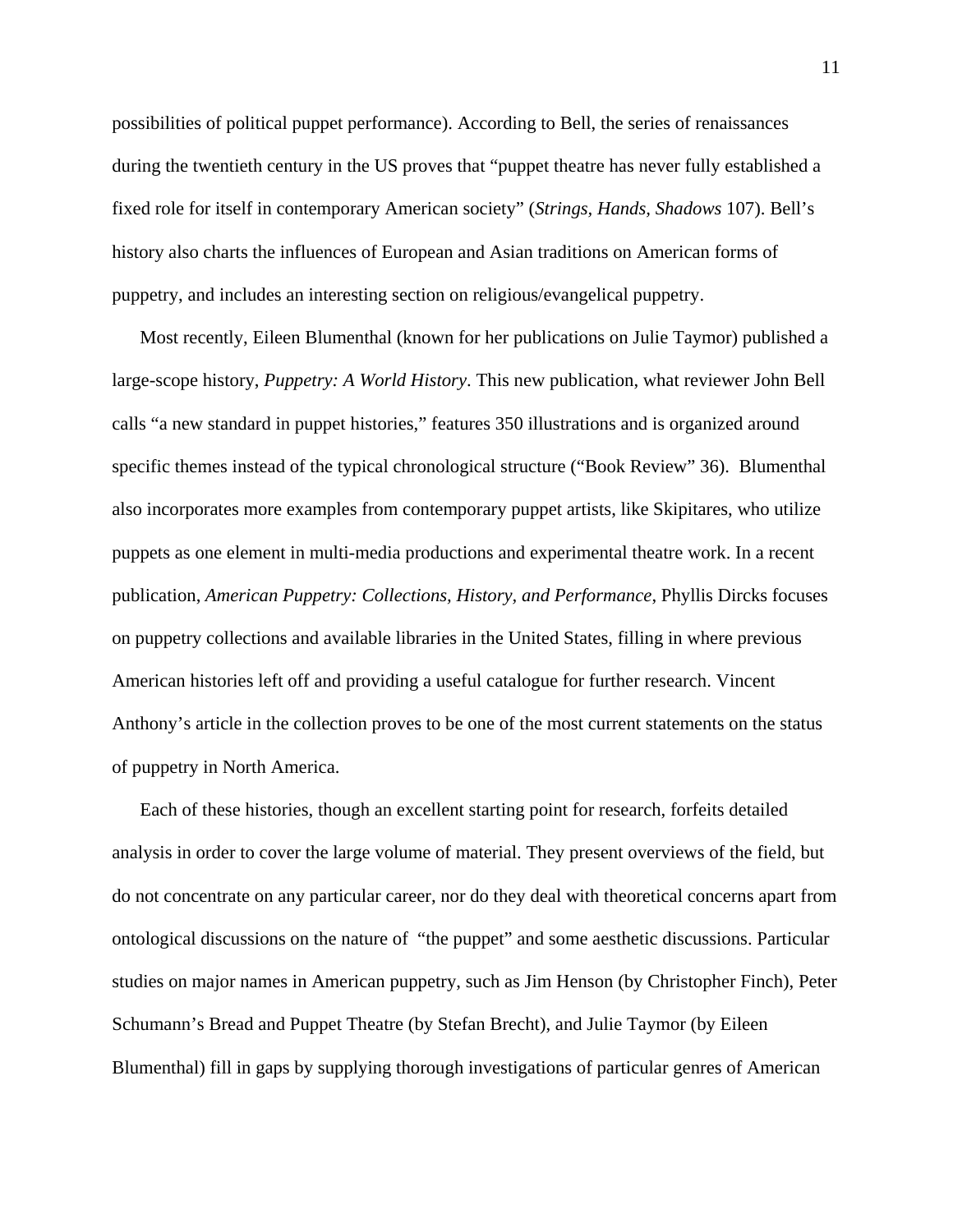puppetry. These publications provide a model for my study on the works of Theodora Skipitares, at least as they organize their information about the arc of the artists' development and careers. However, even these specific studies often approach the work strictly from a historical perspective, providing in-depth descriptions of the artists' work without critical analysis.

Overall, close analytical studies of puppetry are uncommon. The majority of recent theoretical writings on puppetry focus on the relationship between the puppet and performer. This relationship is of interest to both puppet scholars and puppeteers seeking to publish their own ideas. The bulk of these studies are extensions of works put forth by the semioticians and structuralists of The Prague School, further elaborated upon by contributors to the journal *Semiotica* such as Frank Proschan, Jiri Veltrusky, Petr Bogatyrev, and Henryk Jurkowski.

In his article "A Puppet Tree: A Model for the Field of Puppetry," Steve Kaplin, a puppeteer who has collaborated with Skipitares on numerous occasions, attempts to create a new classification system for puppetry based on the relationship between the puppet and performer. Kaplin's system will be further examined in Chapter 5 as it functions as an alternative to the typical categorizations based on means of articulation. Beyond this new system, Kaplin's article aptly situates the role of theory (or lack thereof) in puppet scholarship stating that there have been "no attempts by non-puppet-minded theatre scholars to write about puppetry in a way that relates it to human theatre, dance, opera, vaudeville, or performance art" (19). However, Kaplin's macroscopic approach attempts to situate the puppet/performer relationship within all forms of performance, without really delving into character development or creation of the puppet character. The result is an essay that makes several good points, but seems to have no guiding thesis. His focus on technological developments in puppet performance also deviates from his attempts at an analytical study.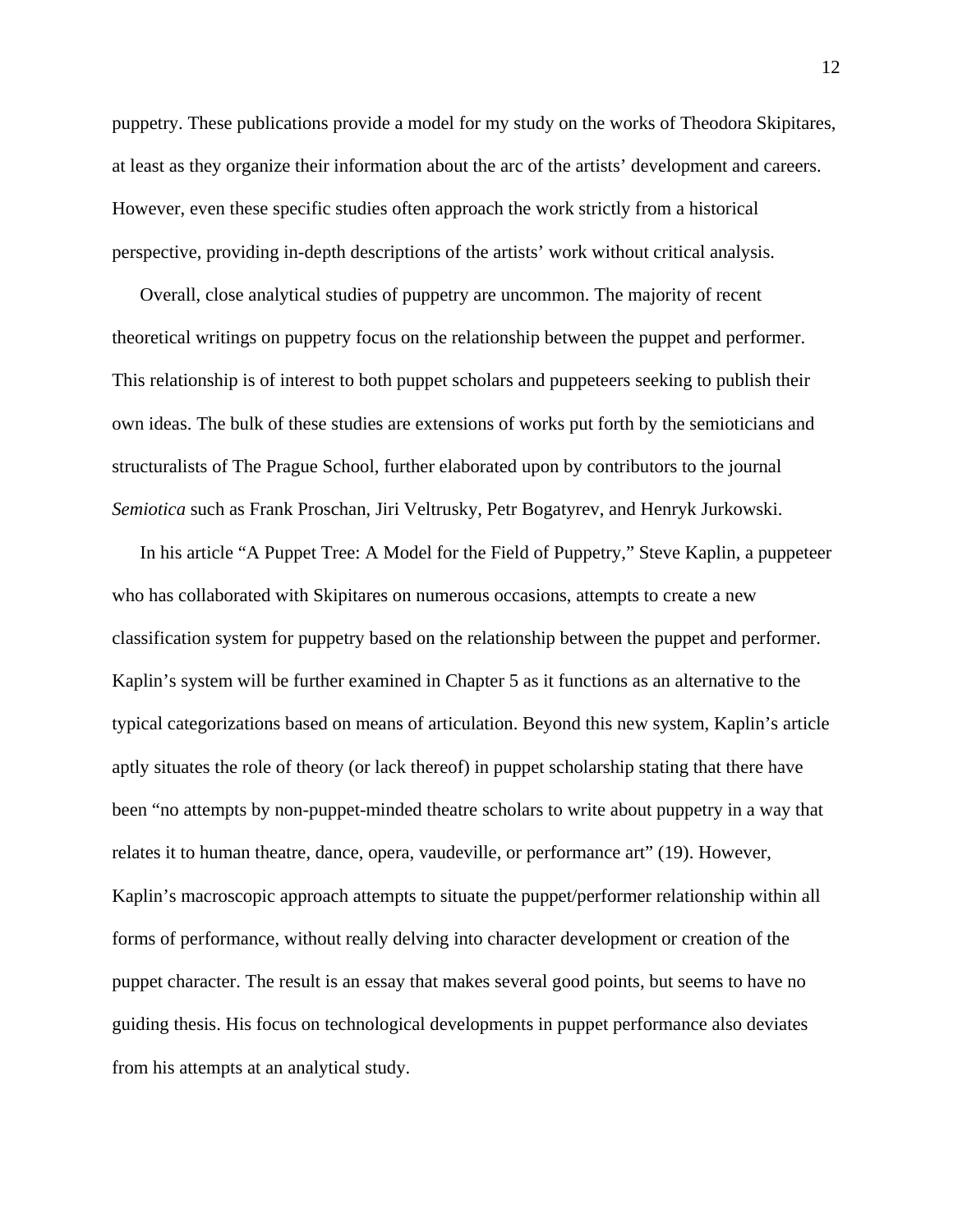Both Scott Cutler Shershow's *Puppets and "Popular" Culture* and Harold Segel's *Pinnochio's Progeny* provide comparative literary studies of how puppetry or the figure of the puppet has been used as a motif in literature. Shershow searches cultural references and literature to analyze the metaphor of the puppet in popular culture and its appropriation by "legitimate" culture, also examining the status of puppetry as a feminized art. In *Pinocchio's Progeny*, Segel traces the uses of puppets in drama and literature from the 1600's to the late 1800's and the impact of puppetry on modernism and the avant-garde. Other theoretical studies like Dina and Joel Sherzer's edited collection of essays, *Humor and Comedy in Puppetry: Celebration in Popular Culture,* focus on puppetry as it applies to the field of cultural studies. In their introduction, the editors make the case for puppetry's importance to the fields of anthropology, folklore, linguistics, semiotics as well as popular culture. The essays collected in the Sherzer's anthology examine puppetry as an intertext within various cultures and societies. Many essays focus specifically on audience reception and the collaborative relationship between puppet, puppeteer and the audience. Although the essays colleted by the Sherzer's provide a thematic approach to puppet forms across many culture, the articles focus more on what puppetry communicates to the collective audience neglecting analysis of what puppetry may communicate to the individual as a statement on the construction of identity or self-hood within the collective society.

 Steve Tillis is another scholar whose work has expanded the role of theoretical analysis in puppetry. His publications build on research in semiotics as well as audience reception theory, primarily investigating the role of puppet as "actor" and how semiotic elements of puppet theatre can be applied to acting theory. This topic of performer/puppet relationship will also play a part of my study as it relates to the confrontation between performed gender of the puppet and that of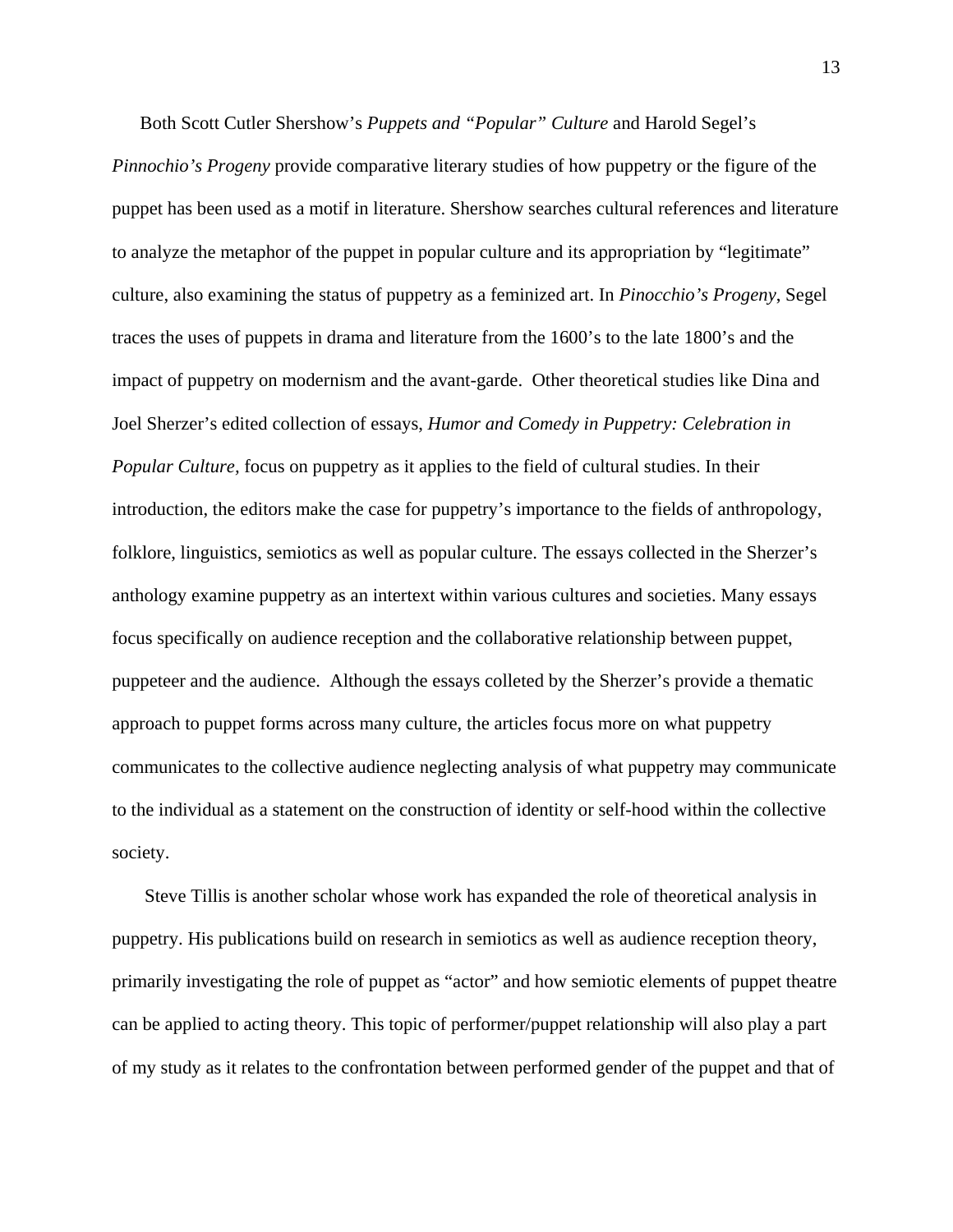the performer. Tillis' book, *Toward an Aesthetic of the Puppet: Puppetry As a Theatrical Art*, provides a close analysis of the sign systems created in a puppet performance. Although Tillis states he wrote the book to contrast Jurkowski's lack of theory, he also devotes many pages covering previous ways puppetry has been defined and described. Most beneficial in Tillis' study is his categorization of what he terms the "signs of life," those signs of design, movement, and speech that are combined in any puppet performance.

Until now, scholars have put forward theoretical analyses of puppetry through the lenses of semiotics, phenomenology, audience reception, and cultural studies. Although "the puppet" has been described as a cultural motif in some academic studies, no scholarship has been produced that focuses on this particular intersection of traditions or on the role of gender in puppetry. Interestingly, though, several articles have examined animation in the context of gender studies. These studies, such as Sam Abel's article "Rabbit in Drag: Camp and Gender Construction in the American Animated Cartoon," will prove excellent models as they examine the literal, physical creation of a gender role in an inanimate character through the combination of physical characteristics, movements and behaviors. Applications of these concepts and lexicon will provide a rich basis for my study.

My research will differ from existing studies in its interdisciplinary approach and its discussion on gender and puppetry. Within the scholarship on Theodora Skipitares, this dissertation will contribute an extensive analysis of her use of puppetry as it intersects with other traditions and disciplines in performance. Finally, my study will not only focus on the work of an innovative puppeteer, but also examine it in such as way as to add significantly to puppetry scholarship and general understanding of the construction and reception of gender in society and performance.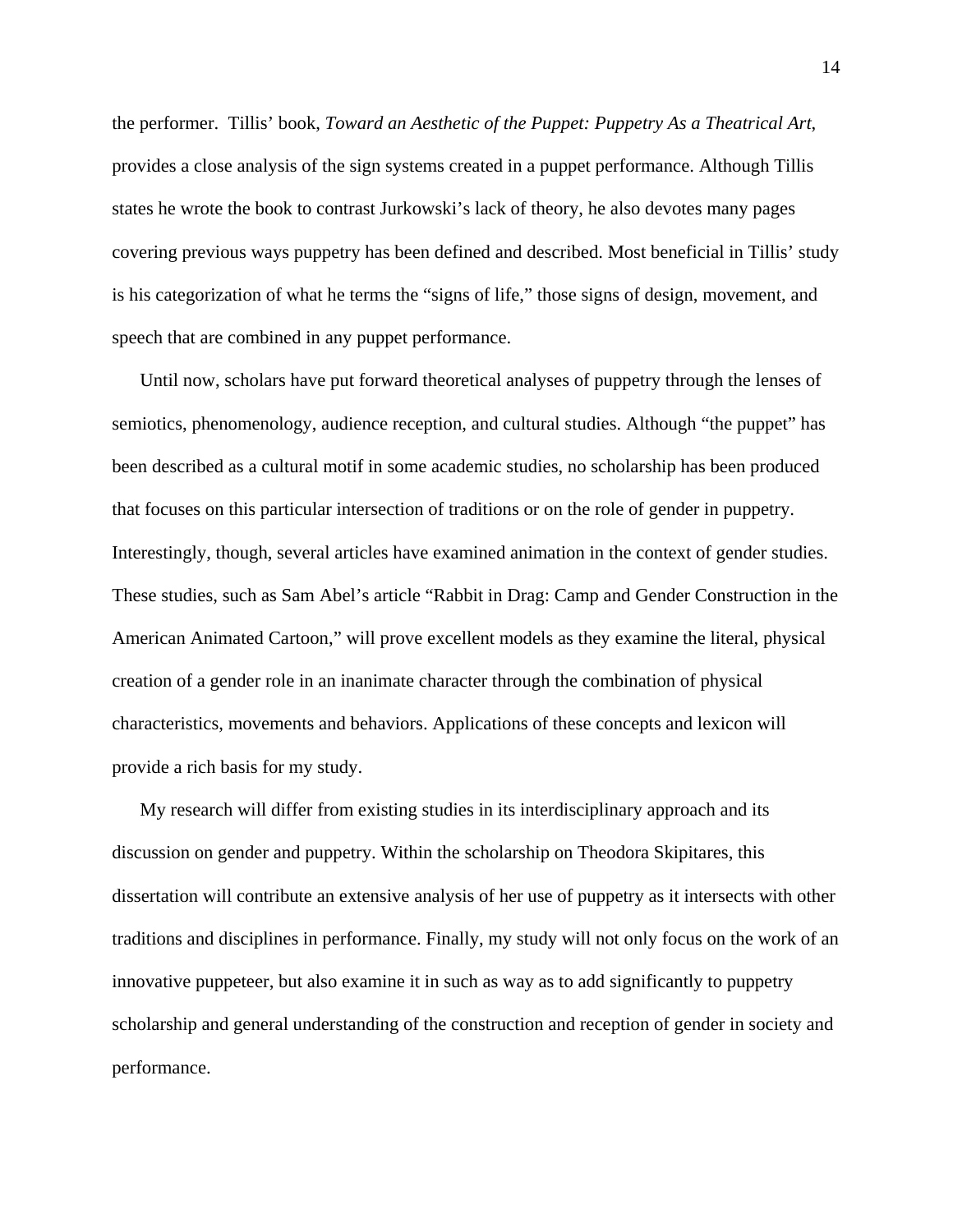## **Part 2: Critical Method**

This study will be informed by the work of scholars in fields of gender studies, women's studies, semiotics, art, performance studies and audience reception. It will be based on scholarship from a variety of applied fields, in particular theatre, puppetry, and dance. Although some context will be necessary, in order to maintain the parameters of this study, the scope of this inquiry will be primarily confined to the puppetry of Theodora Skipitares, as a case study in the ways in which these various methodologies intersect.

In the course of examining available literature in puppetry I have found the lack of concentration on women's contributions to puppetry to be virtually systemic. There are no comprehensive publications that feature the work of female puppeteers, with the exception of Blumenthal's study of Julie Taymor, who does not consider herself a puppeteer. As my research shows, there is also little interest within puppet scholarship in addressing the gender norms that serve as the basis for creating puppets for adults or children. The choice to present Skipitares' career at least in part, through a feminist lens requires that I define the particular line of discourse within feminism I apply to Skipitares' productions. I must also clearly state why Skipitares' work, in particular, warrants such a discussion.

## **Definitions**

On defining feminism, Teresa de Lauretis states, "the female subject of feminism is constructed across a multiplicity of discourses, positions, and meanings, which are often in conflict with one another and inherently (historically) contradictory." (*Technologies* x). The definitions of materialist feminism used in this dissertation come from Jill Dolan's taxonomy of American feminisms found in *The Female Spectator as Critic*, and expanded upon in Gayle Austin's *Feminist Theories for Dramatic Criticism*. Both scholars identify three types of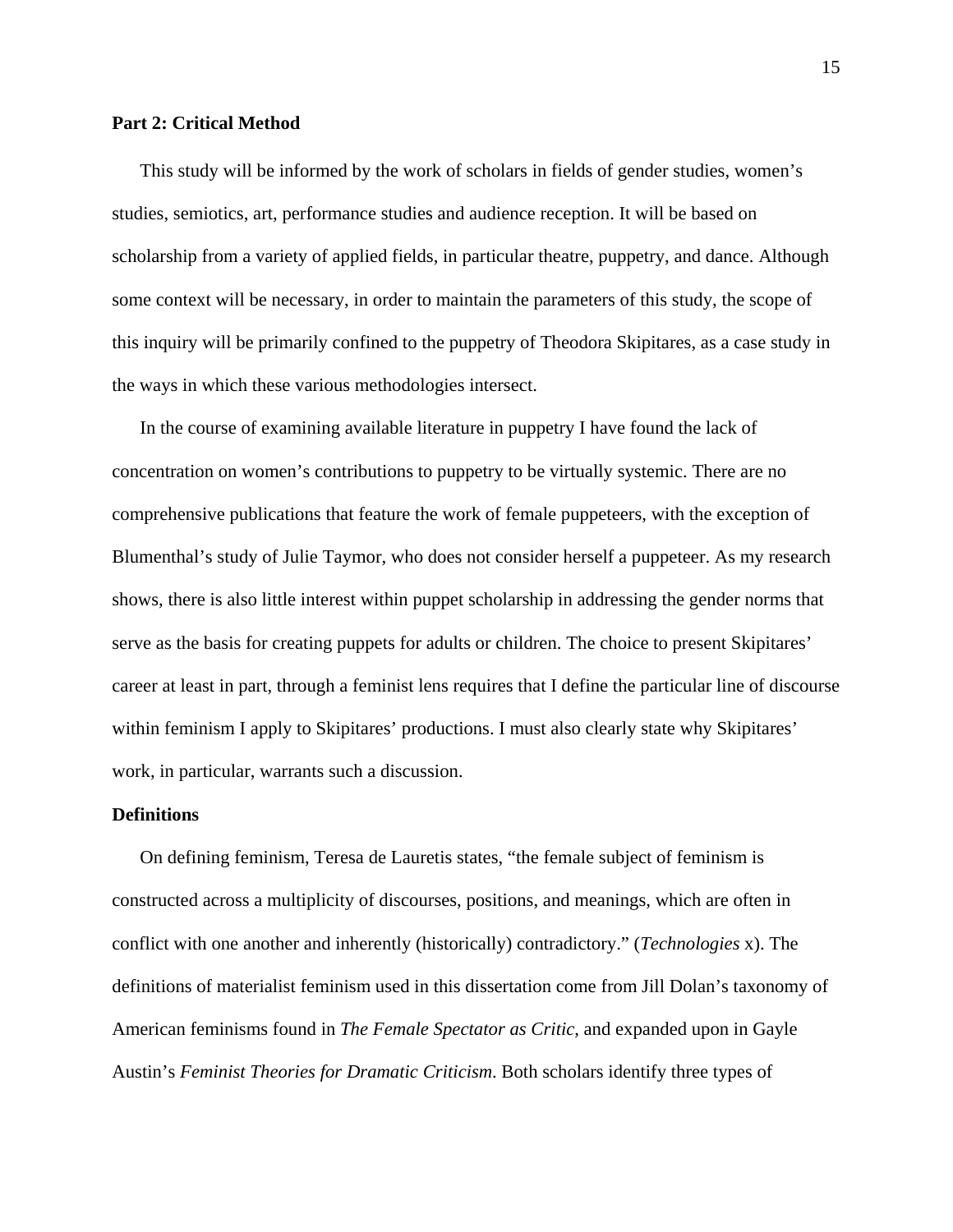feminism: Liberal feminism (associated with the first wave of feminism), Radical/Cultural Feminism (which coincided with the second wave of American feminism in late 1960's) and Materialist Feminism (which developed partly out of feminist film criticism seen in the works of Laura Mulvey and Teresa de Lauretis). According to Austin, materialist feminists focus on the historical, social, and economic constructs that create "Woman," (believing thereby that there is not one woman's perspective) (5-6). Gender is therefore considered as one of the material conditions of production and oppression in any given society. Within this definition of materialist feminism, "gender becomes a construct formed to support the structure of the dominant culture" and is a "socially imposed division of the sexes" (Dolan, *Feminist Spectator* 10). This understanding of feminism is in direct contrast to cultural feminism, which upholds the traits Dolan (as well as Case, de Lauretis, and Butler among others) associates with gender as naturally innate to women. In fact, cultural feminism is primarily based upon biological sexual difference ( *Feminist Spectator* 7; Austin 138). In its interest in gender and the social construction of "Woman" through Skipitares' puppetry this dissertation therefore aligns itself with the materialist feminist perspective, especially at applies to theatre.

A materialist feminist perspective in theatre centers its focus on gender and representation. According to Amelia Jones, "Academic versions of feminism theorize the ways in which all forms of culture condition and are conditioned by gender" (1) With an emphasis on ideology, this line of discourse examines images of women in theatre and the production of meaning through the apparatus of representation (Dolan *Presence and Desire* 47). Key to this argument is the idea that "most performance employs culturally determined gender codes that reinforce cultural conditioning" (Dolan *Feminist Spectator* 2). However, gender is not only important within a performance context. According to Jane Flax, "The fundamental purpose of feminist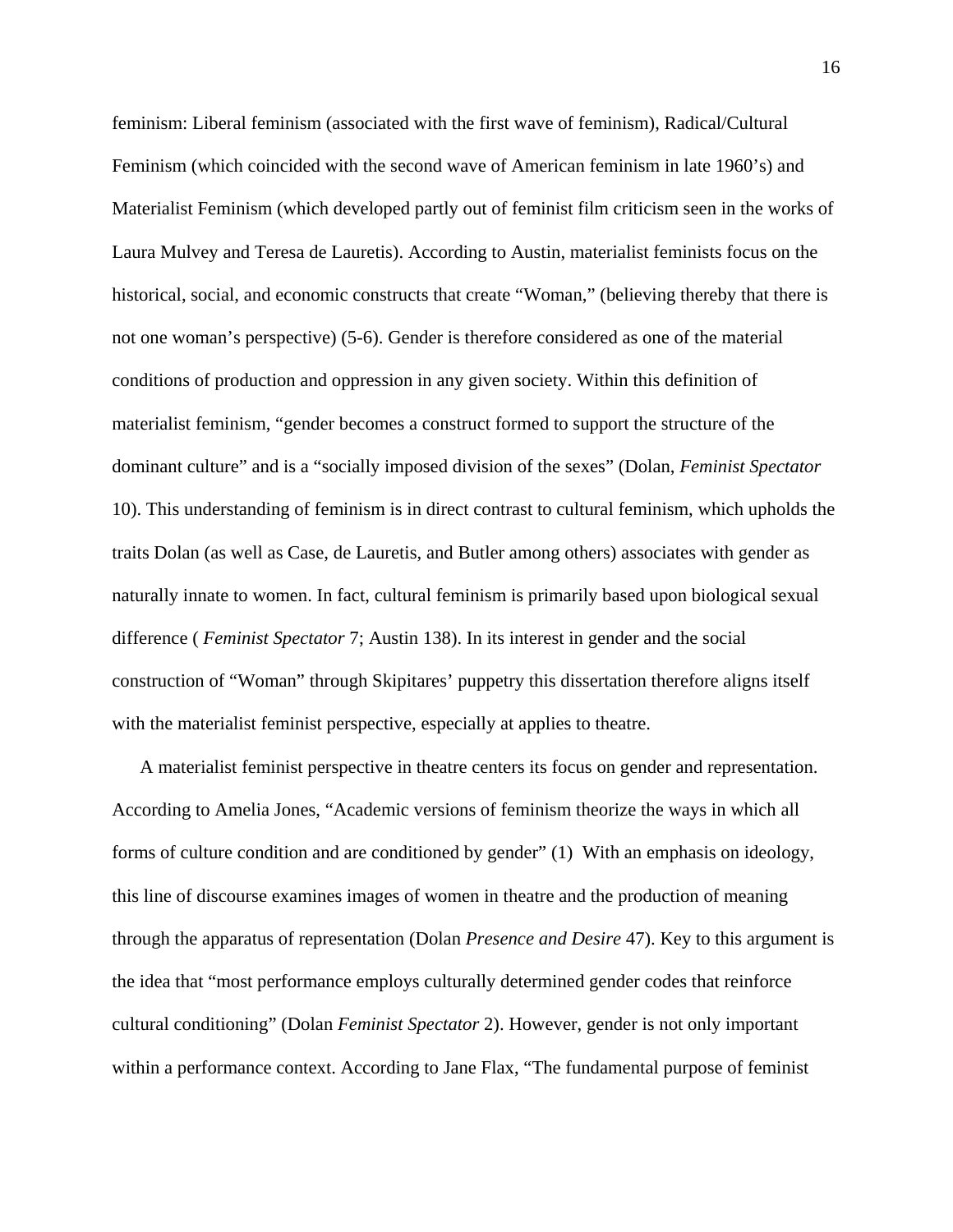theory is to analyze how we think, or do not think, or avoid thinking about gender" (56). In the Introduction to *Technologies of Gender*, Teresa De Lauretis while examining ways to theorize gender beyond the limits of sexual difference, notes that the "notion of gender as sexual difference and its derivative notions – women's culture, mothering, feminine writing, femininity, etc. – have now become limitations, something of a liability to feminist thought" (1). One must also consider that both terms "gender" and "performance" are historically and culturally specific, and often un-translatable into other languages (Reinelt 211). This dissertation follows in the path of these scholars in its belief in the importance of analyzing gender in performance.

In *Gender Trouble*, Judith Butler defines gender as follows: "gender is an identity tenuously constituted in time, instituted in an exterior space through a stylized repetition of acts" (140). The bulk of Butler's writings since *Gender Trouble* have been centered on analyzing how the body "comes to bear cultural meaning" ("Performative Acts" 271). This is accomplished by attempting to recognize how gender is constructed on the body through specific corporeal acts and determine how changes in these patterns/acts may lead to cultural transformation of gender. By the end of *Undoing Gender*, which was published fourteen years after the first edition of *Gender Trouble*, Butler had made clear that she considered the gender analyses found in her body of writing as a set of political acts, not a campaign in undercutting feminist scholarship with deliberately incomprehensible theories. However, Butler's ideas have been highly contested by many critics, such as Seyla Benhabib, many of which she cites in her 1999 preface to *Gender Trouble* (xiv).<sup>[7](#page-195-1)</sup> Butler's theory of gender performativity is not a prescription for the right way to see or do gender, but rather a descriptive survey into what makes gender intelligible and "an inquiry into its conditions of possibility" (*GT* xxi). What follows are the underpinnings of my arguments on the relationship between gender and puppetry. Though they rely greatly on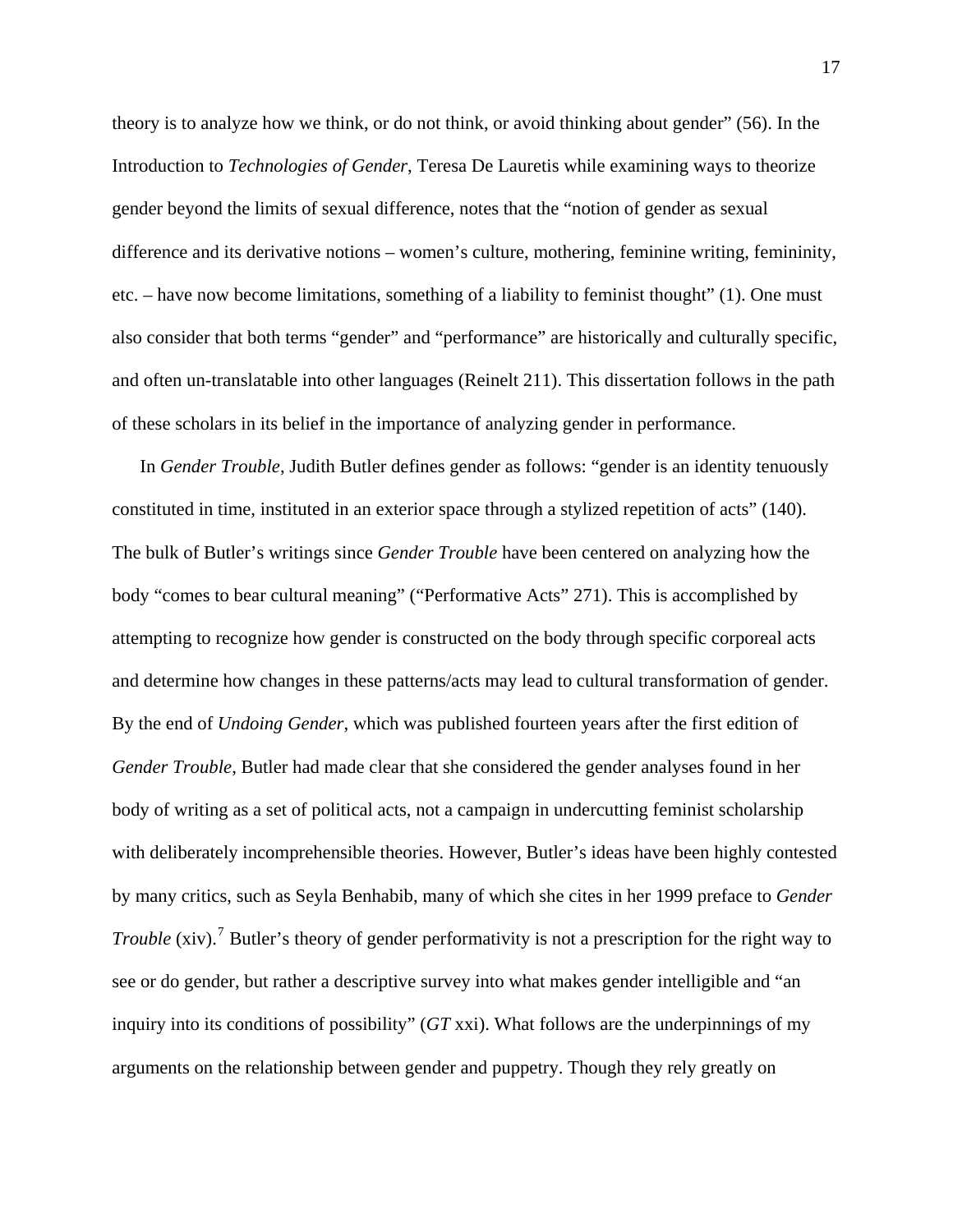Butler's theories of gender, they are also influenced by the writings of several other scholars in the fields of performance and film studies: Laura Mulvey, Teresa de Lauretis, Sue Ellen Case, Jill Dolan, Gayle Austin, and Peggy Phalen.

## **Gender and Puppetry**

"Gendering" is not a singular process; in order for one to "do gender right" she must constantly reinforce her gender coherency through a stylized repetition of acts. Initially, we can begin to look at gender as the combination of construction and reception. It is constructed through a series of symbols, which are culturally ingrained but constantly changing. Gender then remains malleable, the construction of these signs in flux, until it is codified, for a moment in time, through reception.

I do not mean to imply that human gender is only socially constructed, but in the specific case of puppetry, gender is physically constructed on the puppet body by the artist. One is forced to ask then whether the gender—or gender awareness—of the puppeteer is important to the formation of gender in the puppet. This is more than repeating the popularized notion that a puppet expresses a part of its' creator's personality, but rather admitting that the versions of "feminine" and "masculine" which the puppeteers put forth through their puppets are not original expressions.

Gender is neither what one has nor what one is. Gender is, rather, the apparatus by which the production and normalization of masculine and feminine take place; but gender is not exclusive to masculine or feminine (Butler, *UG* 42). Gender terms such as "masculine" and "feminine" are constantly being remade and redefined, and, as Butler elaborates, "there are histories for each term; their meanings change radically depending upon geopolitical boundaries and cultural constraints on who is managing whom, and for what purpose" (*UG* 10). As such, it is necessary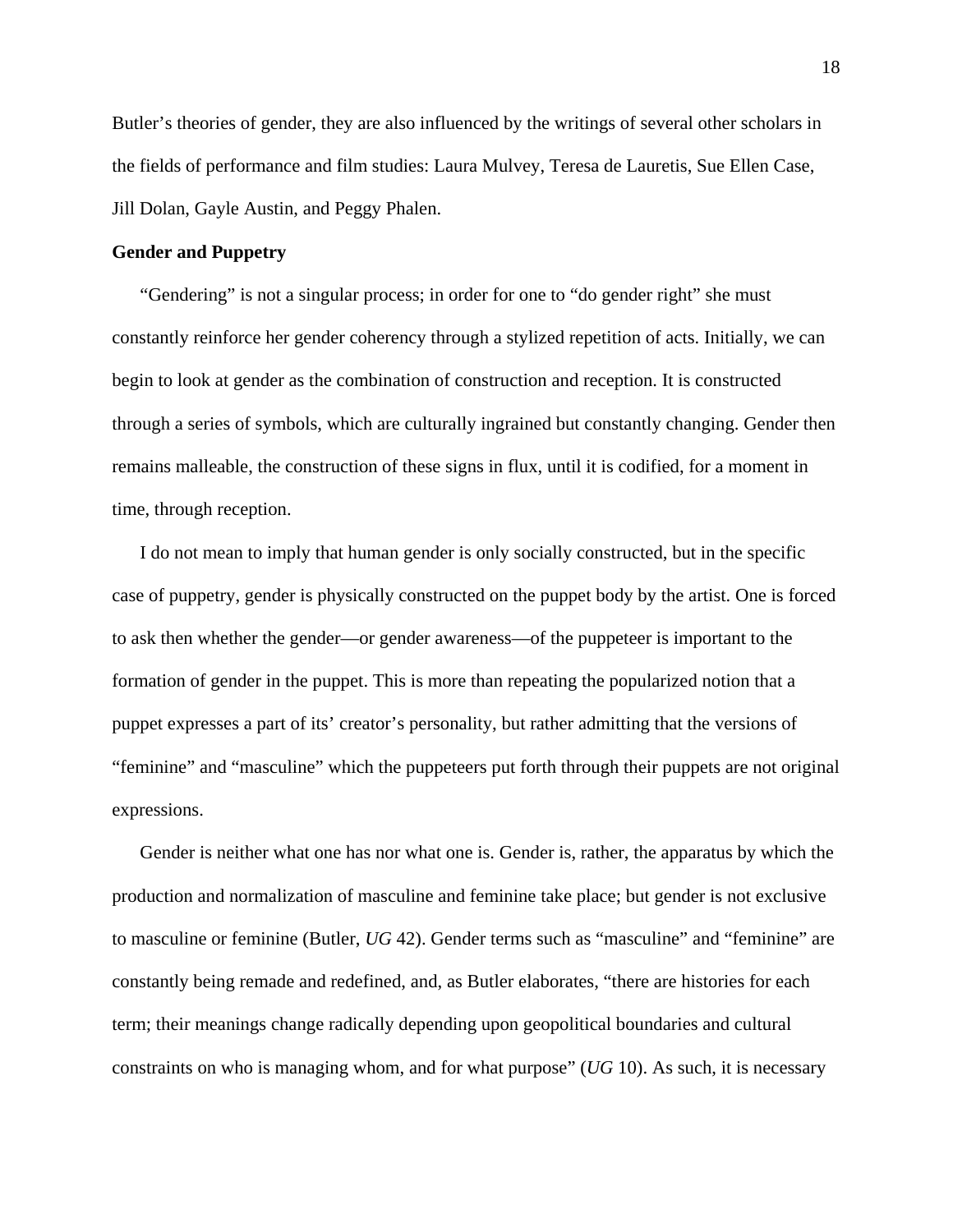when analyzing the gender of a puppet to read within and between the gendered labels (such as princess or *zoftig*) and identify the latent ideologies present in those terms. It is however, difficult to identify and discuss these gendered markers because the terms, which we use to discuss gender, are based upon an essentialist, binary model, part of an ingrained tradition of dualism.

According to Salih (rephrasing Butler), gender is *not* a performance because that would presuppose the existence of a subject or actor who is doing that performance (10). In Butler's model of performativity, the performance precedes the performer. Yet, gender is repeatedly referred to as something we "do" rather than something we "are," implying an element of agency. According to Butler, gender is "a set of repeated acts within a highly regulatory frame that congeal over time to produce the appearance of substance, of a natural sort of being" (*GT*  43-44). There is a possibility of interpreting my argument in a way that supports claims of gender as merely surface performance versus "performative." This misconception would logically arise from the fact that there is an operator behind the performing object, a "real" behind the "performance." It must be understood, however, that the gender attributes and norms communicated through the puppet are merely transcriptions of larger cultural norms, channeling in performance the entire sedimented history of each gender marker as well as their current cultural connotations. The regulating effects of gender norms thereby reshape the body, whether it is human or puppet, and these norms are further perpetuated by their embodiment.

Gender is never something that we know absolutely, it is rather something we can observe. According to Butler, "more important than coming up with a strict and applicable definition [of gender] is the ability to track the travels of the term through public culture" (*UG* 184). In the case of puppets it is far easier to observe gender because they are physically constructed beings, separate—however well performed—from human beings, devoid of psychological and emotional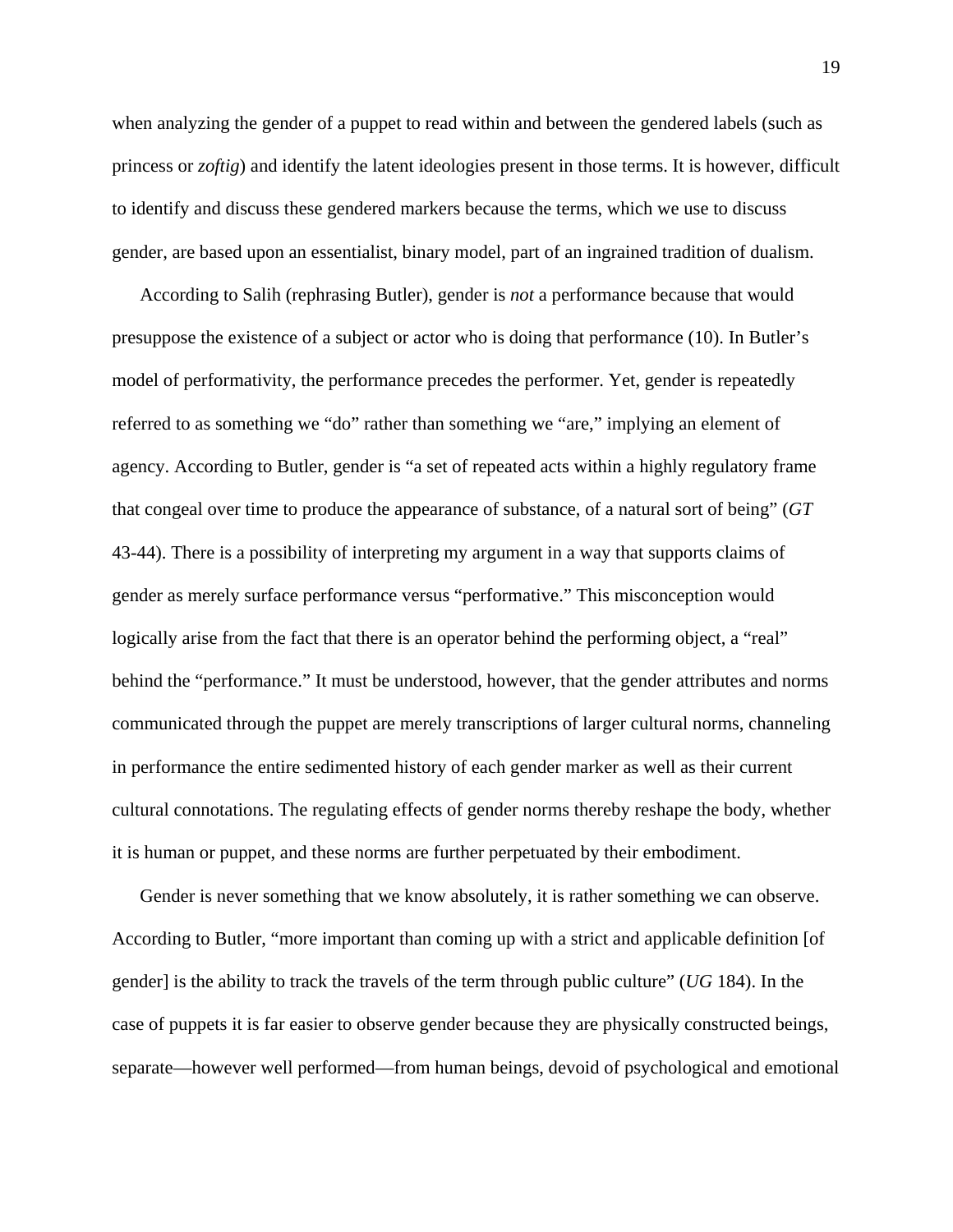workings, those elements of personality most often deemed "natural" or "biological." Butler asks in *Gender Trouble,* "If gender is constructed, could it be constructed differently or does its constructedness imply some form of social determinism, foreclosing the possibility of agency and transformation?" (11). Analyzing gender with puppets supplies a disembodied way to look at the construction of gender, in order to investigate the possibility of constructing gender differently. Without the cumbersome elements of "personhood," I feel a more comprehensive analysis of gender may be produced.

Puppeteers play at gender and often sexuality through the performance and construction of their performing objects as well as their presentations and adaptations of cultural stereotypes. As Judith Butler posits in *Undoing Gender,* "Gender is the mechanism by which notions of masculine and feminine are produced and naturalized, but gender might very well be the apparatus by which such terms are deconstructed and denaturalized" (42). Through their blatant use of gender codes and possible parodic expressions of these codes, puppets are extremely useful tools in understanding the construction and performance of gender. Moreover they can provide physical bodies wherein artists and audiences can experiment with the boundaries of gender representations.

#### **Gender and Skipitares**

Skipitares' work is unique within a discussion of gender and puppetry primarily because of her means of representation—both textually and in performance—her presentations of identity, and her application of gender stereotypes. The key elements of Skipitares' productions which are most important for this argument are her use of a female figure as the model for her puppet designs, her approach to women's roles in her texts, and her practice of using the female body/voice in the performance of male characters. Jill Dolan, in *Feminist Spectator as Critic*,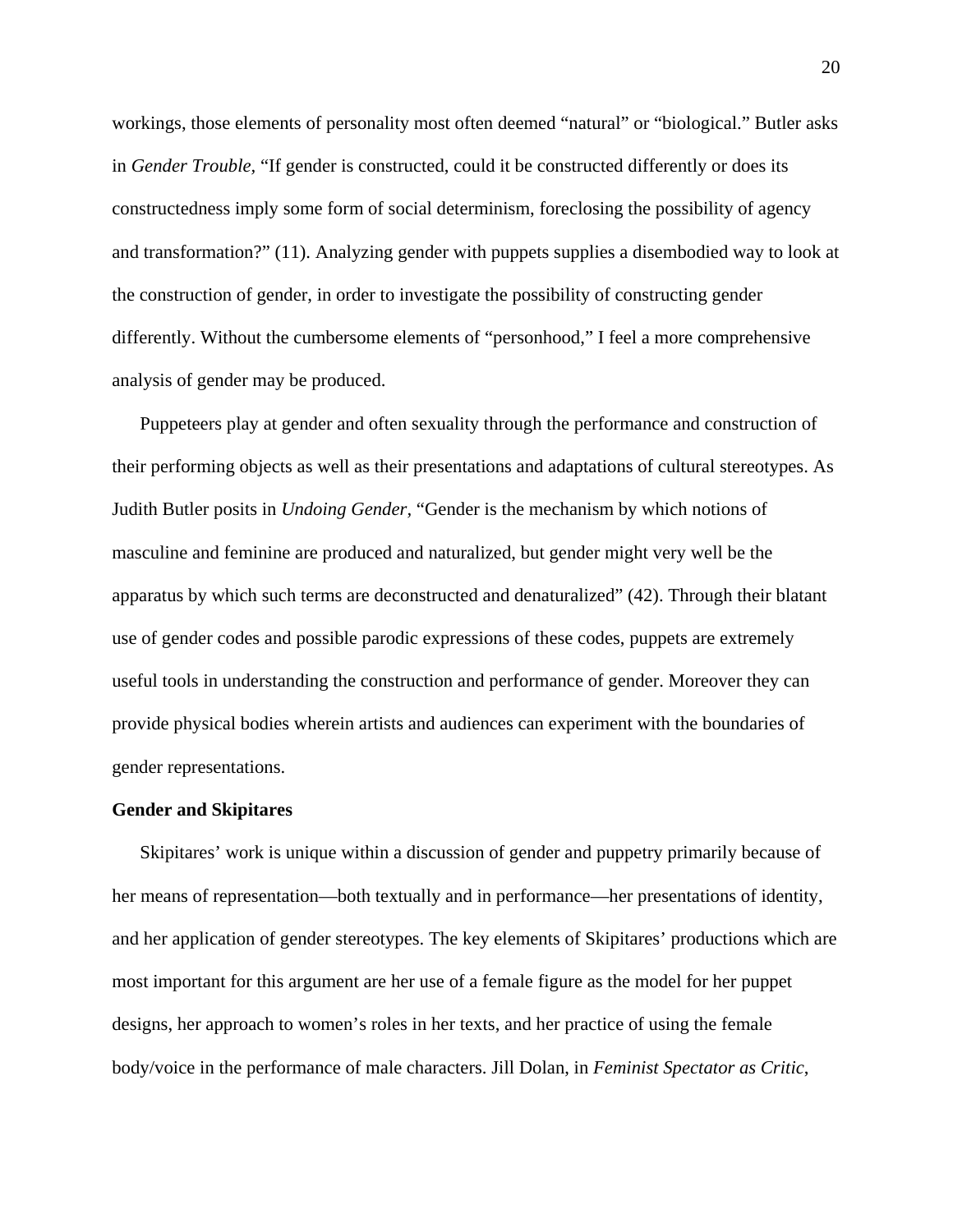cites Theodora Skipitares' works as an example of materialist feminist performance technique. Dolan praises Skipitares' treatment of history from a feminist perspective and her use of puppets to replace live bodies in representation. In my opinion, more important than the removal of live actors from Skipitares' stage, is *how* exactly she replaces them. Beyond removing live bodies from representation, Skipitares repeatedly uses puppet bodies and juxtaposition between these bodies and the bodies of the corresponding manipulators to invert gender associations. Her fractured or collage-style narratives, her dissociation of body and voice, and her lack of scenery deconstruct prevailing systems of representation and reception.

In basing the figures of her performing objects on her own face and figure, Skipitares reestablishes or inverts gender norms (where the subject is understood as male, and the object, female) whereby the "unmarked" subject becomes female and the "marked" object male. Reestablishing gender norms refers to creating, from a semiotic perspective, a new ground, onto which other semiotic layers are grafted. This new ground also literally refers to the female physical form that serves as the basis for Skipitares' puppets. In her study of presence and performance, *Unmarked*, Peggy Phelan provides an approach to understanding the effects of Skipitares' puppets:

As Lacanian psychoanalysis and Derridean deconstruction have demonstrated, the epistemological, psychic, and political binaries of Western metaphysics create distinctions and evaluations across two terms. One term of the binary is marked with value, the other is unmarked. The male is marked with value; the female is unmarked, lacking measured value and meaning.…He is the norm and therefore unremarkable; as the Other, it is she whom he marks. (5)

Central to this argument of Skipitares' use of female form as the basis or ground for her puppets is the concept of the neutral or non-gendered subject as male. As de Lauretis explains, "gender is usually construed as the addition of feminine markers to the morphological form of the masculine" (*Alice Doesn't* 177).<sup>[8](#page-196-0)</sup> In contrast, as later chapters will show, the creation of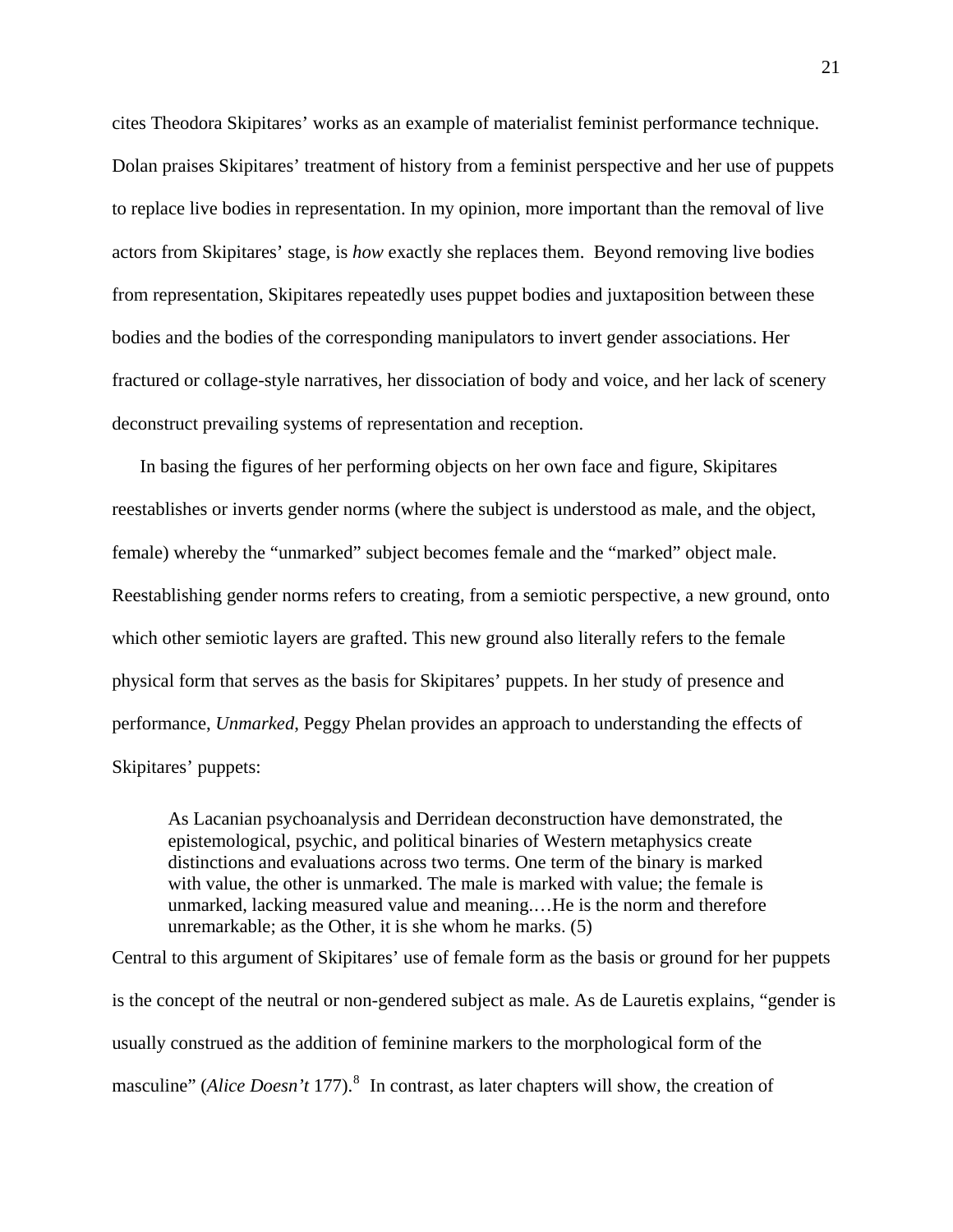Skipitares' puppets often included the addition of male anatomical markers on her female puppet figures.

A second concept central to understanding how gender works in Skipitares' productions is the presentation of "identity" as a particular perspective, one which is situational and positional. This concept of identity rejects the idea of a universal, objective point-of-view as a phallocentric notion, as well as that a person's identity is fixed and individual. In performance this concept of identity takes many forms of representation. It is exemplified in Skipitares' separate presentations of body and voice (where the body of the performing object is manipulated by one person, or set of persons, and the puppets voice is presented by a separate person or set of persons). This concept of identity is also related to the performance of characters across gender. However this cross-gendered presentation of identity also stems from a central concept in materialist feminist arguments (see Dolan and Austin) that, just as "Woman" is a social construct, so also is any representation of identity or socially identifying marker such as gender. In Skipitares' productions, her performers work with performing objects to create movements which are appropriate to a specific character. As I shall discuss in Chapter 5, these movements are often based upon socio-cultural stereotypes and associations on "masculine" and "feminine." These associations are related to instinct which Teresa de Lauretis defines as " a kind of knowledge internalized from daily, secular repetition of actions, impressions, and meanings whose certain cause-and-effect or otherwise binding relation has been accepted as certain and even necessary" (*Alice Doesn't* 158). As my analysis in Chapter 5 will further discuss, Skipitares' unique representations of gender through her texts, performing objects, and stage practices provide an interesting case study on gender performativity in puppetry and theatre.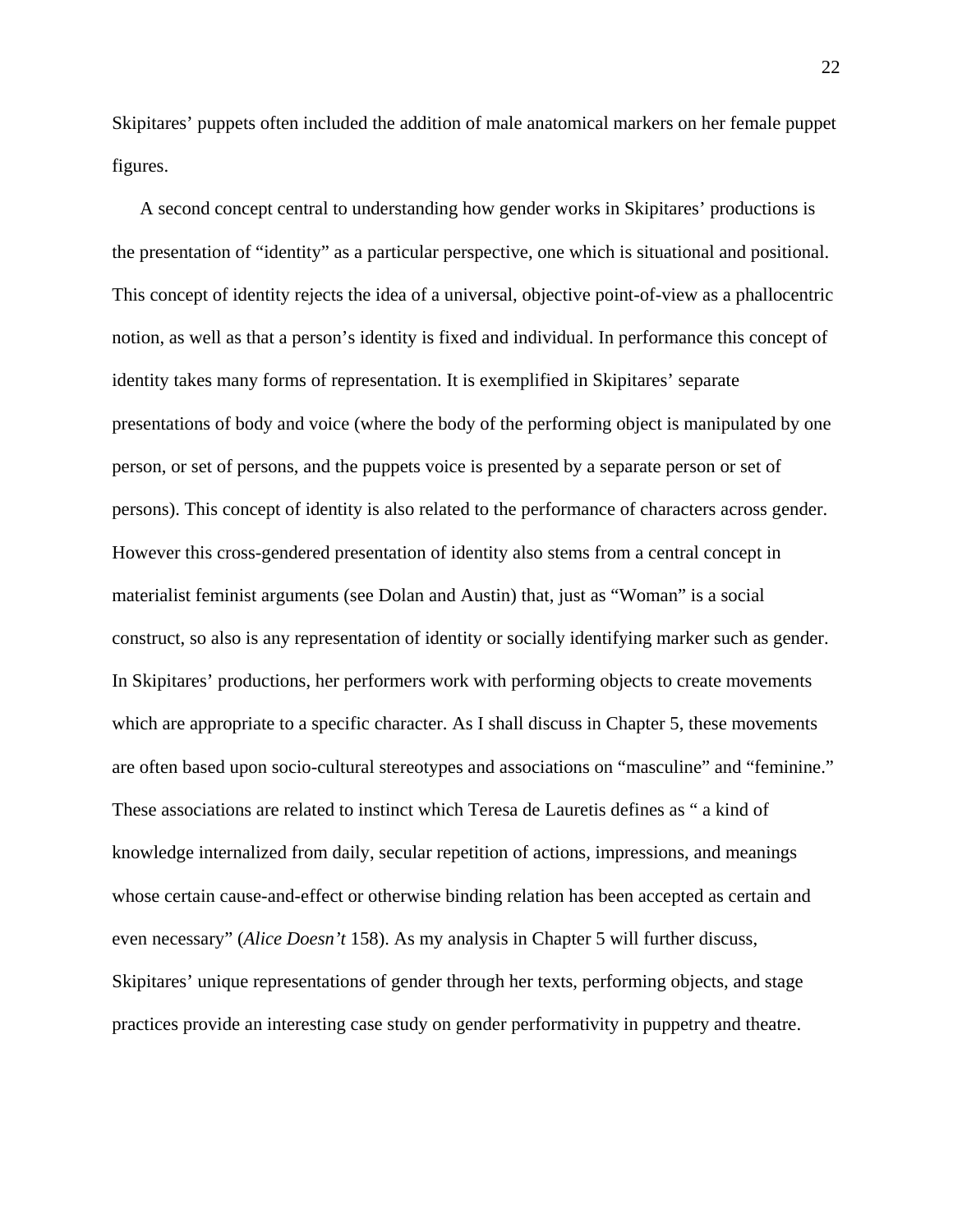#### **Research Strategy**

The foundation of my research will be formed from a synthesis of those publications described in the Review of Literature, as well as primary sources in the forms of interviews and first-person observations of Skipitares' production process and performances. The study incorporates field research collected through interviews with Theodora Skipitares, her assistants, and former collaborators—such as members of La Mama ETC. I have also interviewed other practitioners from the field of puppetry to gain a better understanding of Skipitares' reception in this specific discipline and how her constructions of gender relate to general conventions in puppetry. These interviews are necessary due to the aforementioned lack of published resources on puppetry.

Interviewing is a basic mode of inquiry, based on the premise that people are the best authorities on their own experience (Seidman 2). Interviews should be seen as occasions of fieldwork, of observation of a subject's aural and visual actions (Schwalbe 218). It is a qualitative research method most often used in anthropology, sociology, and psychology. Qualitative interviewing has been called ethnography's sister genre, and like the ethnographer, the interviewer attempts to observe and analyze the ways people act, what they say, and the artifacts they use (Warren 85). Interviewing is one of many methods that a researcher can use to approach a contemporary subject—along with examining personal records, institutional or organizational documents, or reviewing existing literature—but in order to get insight into how people understand their own experiences and make meaning of their work, the best method is through interviewing.

For this dissertation, I conducted interviews with a variety of persons within the fields of theatre and puppetry. Central to the dissertation are the series of interviews I conducted with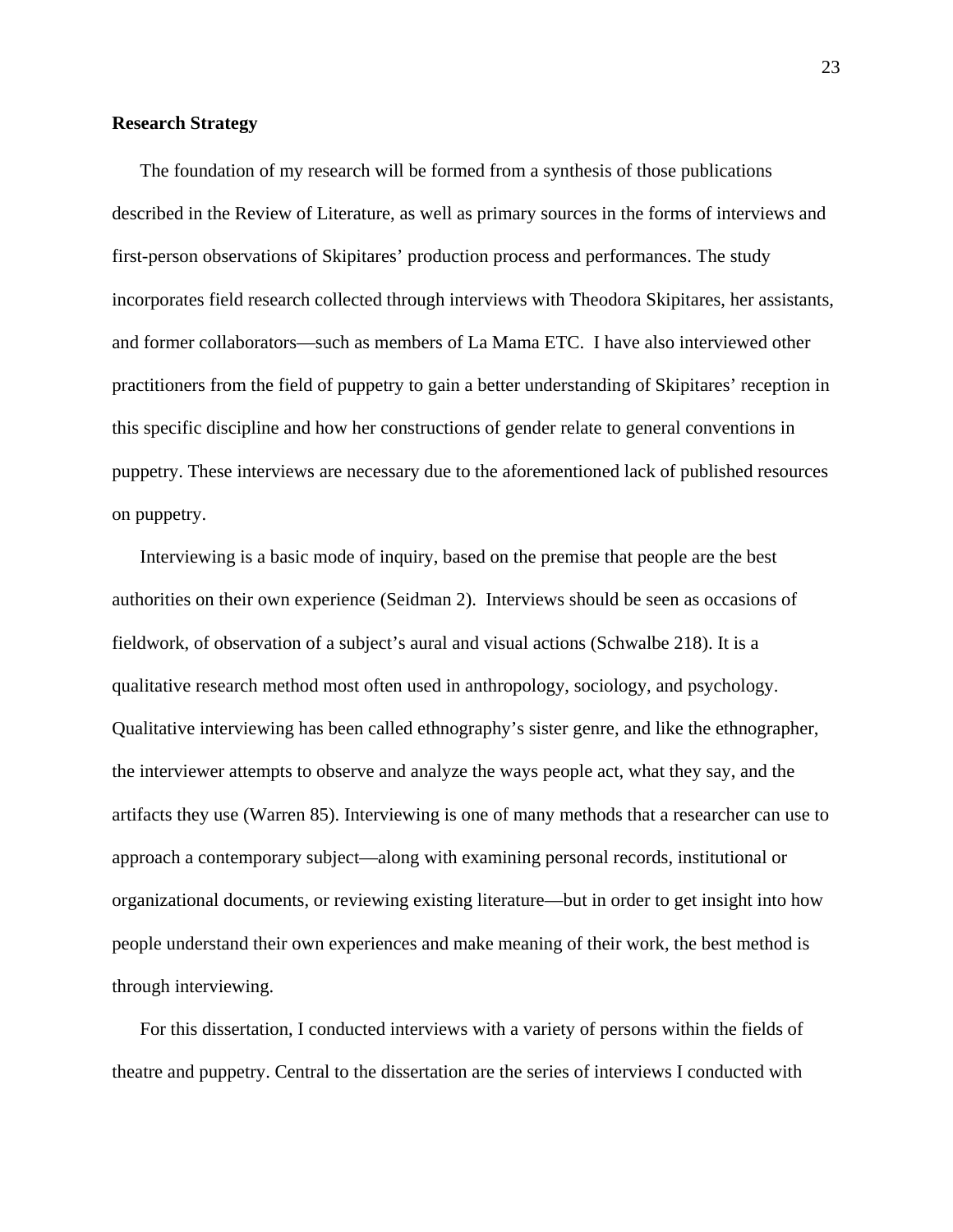Theodora Skipitares between March and November of 2006. Transcripts of these interviews are found in Appendix B. During my field research, I also conducted an interview with two of Skipitares' actors/puppet manipulators, Chris (Christina) Maresca and Alissa Mello, which are integral to my analysis of performance in puppetry. Finally, within the circle of Skipitares' collaborators, I also conducted interviews with Andrea Balis, a woman who has served as Skipitares' dramaturg and scriptwriter for over twenty years.

In order, to get a larger view of the traditions and processes of puppet design and performance, I also interviewed three professional puppeteers: Lisa Sturz of Red Herring Puppets (who has also worked with The Muppets), Phillip Huber of Huber Marionettes (who worked on Spike Jones' film *Being John Malcovitch*), and Drew Allison of Grey Seal Puppets (author of *The Foam Book*). Each of these interviews was integral to situating Skipitares' work within general practices of design and performance in the field of puppetry, including the presentation of gender on the performing object. Besides formal interviews and communications, this dissertation will also draw from my personal observations from performances and rehearsals of four of Skipitares' productions during field research in 2006 and 2007: *Helen, Queen of Sparta*, *Odysseus: The Homecoming*, *Iphigenia*, and *The Exiles*. My previous work in the field of puppetry, interactions with puppeteers and scholars at conferences, and my studies abroad in India will also be serve to support my arguments.

## **Part 3: Chapter Outline**

Chapter 2 considers Skipitares' influences within the American puppetry tradition, including a brief history of puppetry in America. This chapter also situates her career within the context of other contemporary puppeteers. In this chapter I also focus on Skipitares inclusion in the newly forming genre of object theatre, most often associated with the work of Julie Taymor.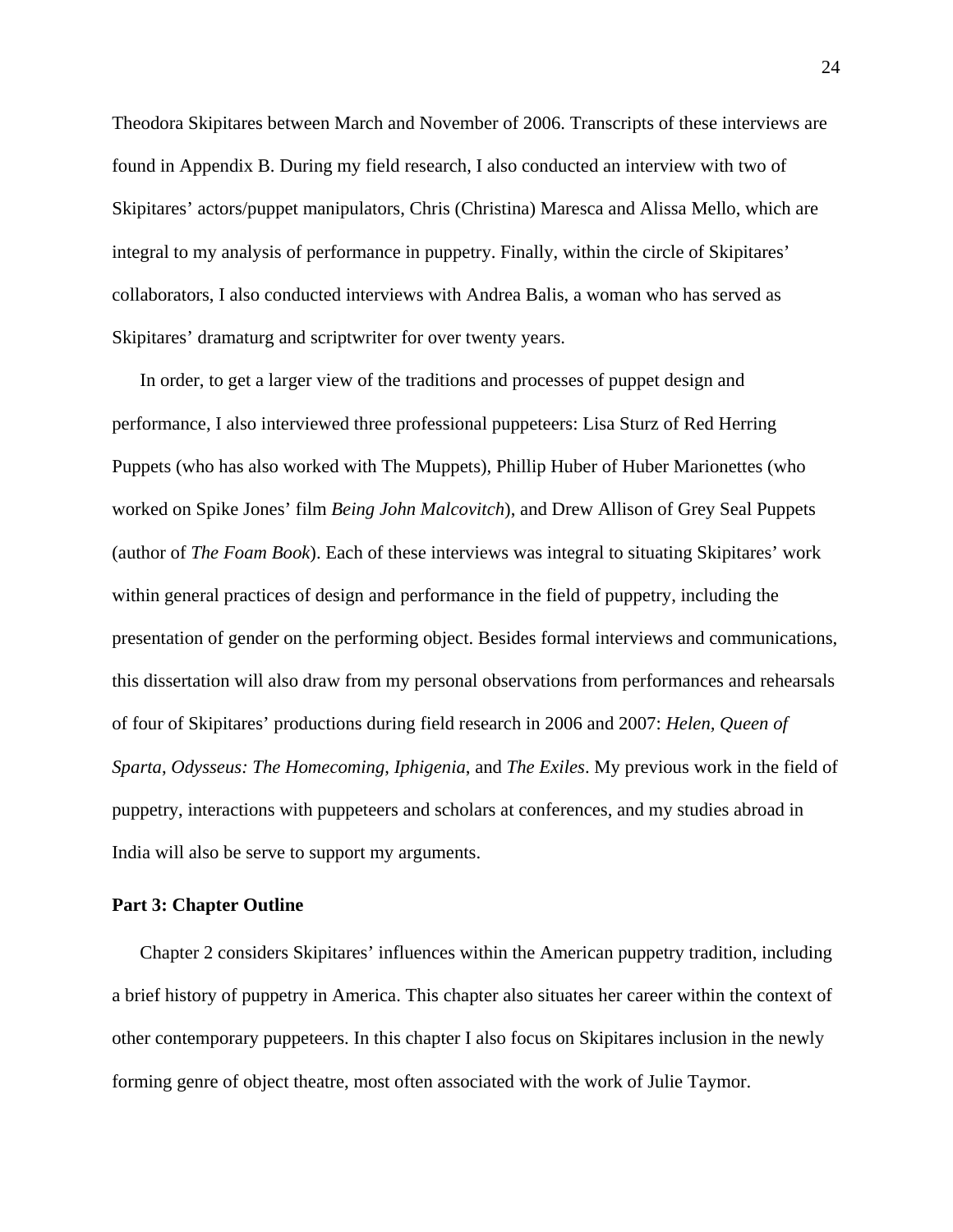Chapters 3 focuses on contextualizing Skipitares' work within the fields of American performance art and experimental theatre in the late twentieth century. This chapter presents a chronological account of Skipitares' production style from her first performance art pieces, through several changes in her style and methods of presentation. The chapter examines two primary influences: performance art and experimental theatre (specifically the Off-Off Broadway movement). Within each of these I examine how these influences carry over into formal elements of dramatic structure, character development, and recurring themes or motifs in her work.

Chapter 4 situates Skipitares' performance style and puppet production within Japanese and Indian performance traditions. Though the use of Japanese Bunraku-style puppets is common in contemporary American puppetry, Skipitares' adaptations to the style are particularly unique. In particular, her use of the single-person manipulation method, called Otome Bunraku, is unique within American adult puppetry. This chapter will also consider the influence of Indian performance traditions on Skipitares' productions since her return from her first trip to India in  $2000.<sup>9</sup>$  $2000.<sup>9</sup>$  $2000.<sup>9</sup>$ 

Chapter 5 analyzes Skipitares' specific design processes and puppet performance style through the creation of a performance text and a performing object's body. This chapter will also examine the puppet operator's process of developing and performing Skipitares' designs. This chapter also highlights themes of gender performativity repeated over several productions, as well as the signification of gender within specific productions. In Chapter 5 I investigate how Skipitares' performance texts are created, and how the choices of pertinent characters are made. I also explore the sources of her imagery and how these images translate into the puppet body. Part of the research for this section is the result of interviews with Chris Maresca and Alissa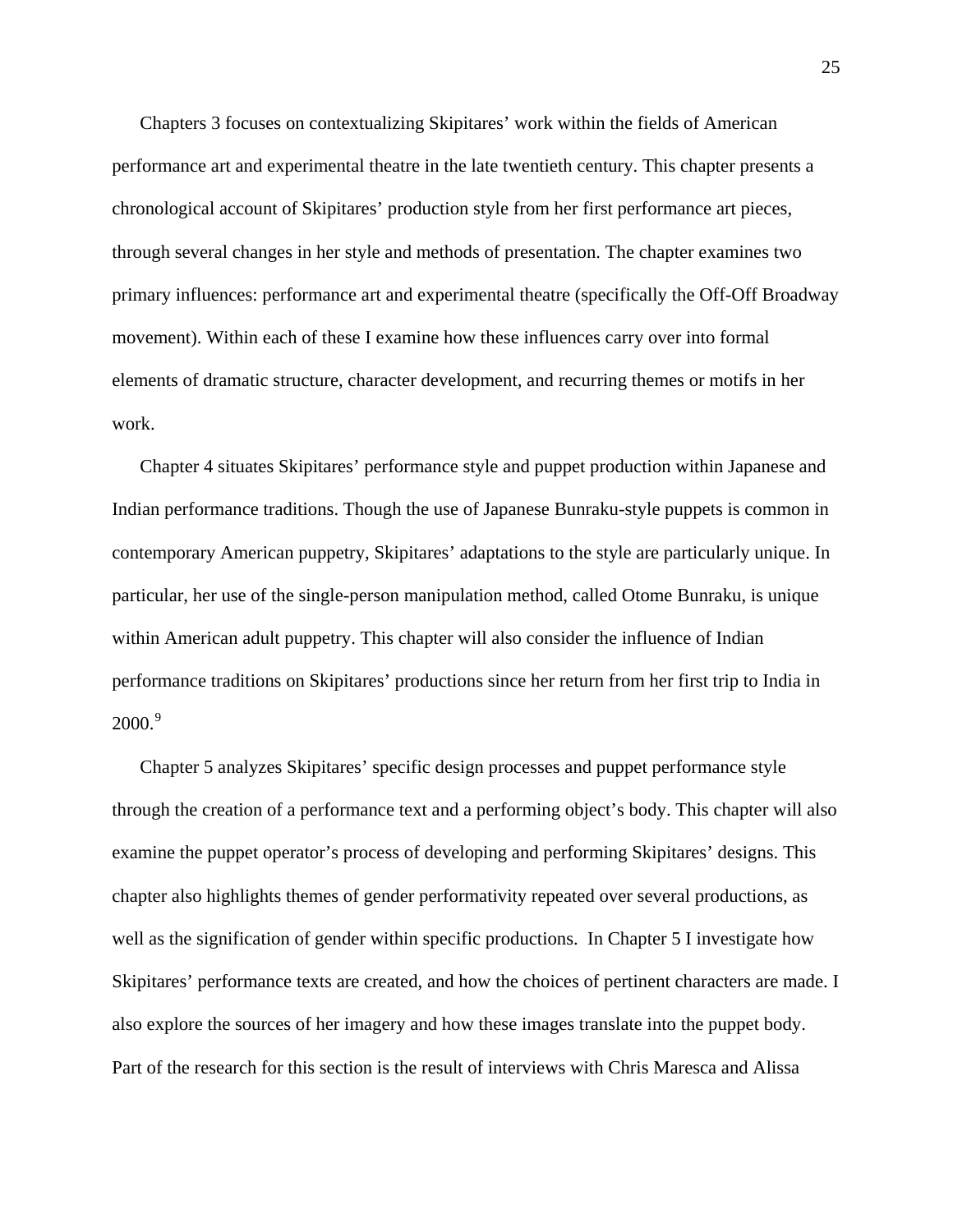Mello, performers who have worked with Theodora Skipitares for the past eight years since *A Harlot's Progress*. Through a series of formal interview with Skipitares, Mello, Maresca, and Skipitares' dramaturg Andrea Balis, I have been able to delve more into the specific processes that go into creating gendered performing objects in Skipitares' productions.<sup>[10](#page-196-0)</sup>

As previously stated, the concluding chapter of this dissertation concentrates on how Skipitares' style combines elements of each of the specific perspectives, resulting in a better understanding of puppetry and Skipitares' performing objects. I will summarize statements made regarding gender construction in puppetry, while assessing the usefulness of my methodology – primarily the interviews – in a study of this nature. This chapter will also propose further projects on Skipitares career, puppet performance, and gender and puppetry.

## **Appendices:**

A. A chronological list and description of each of Theodora Skipitares' productions

B. A transcript of my interviews with Skipitares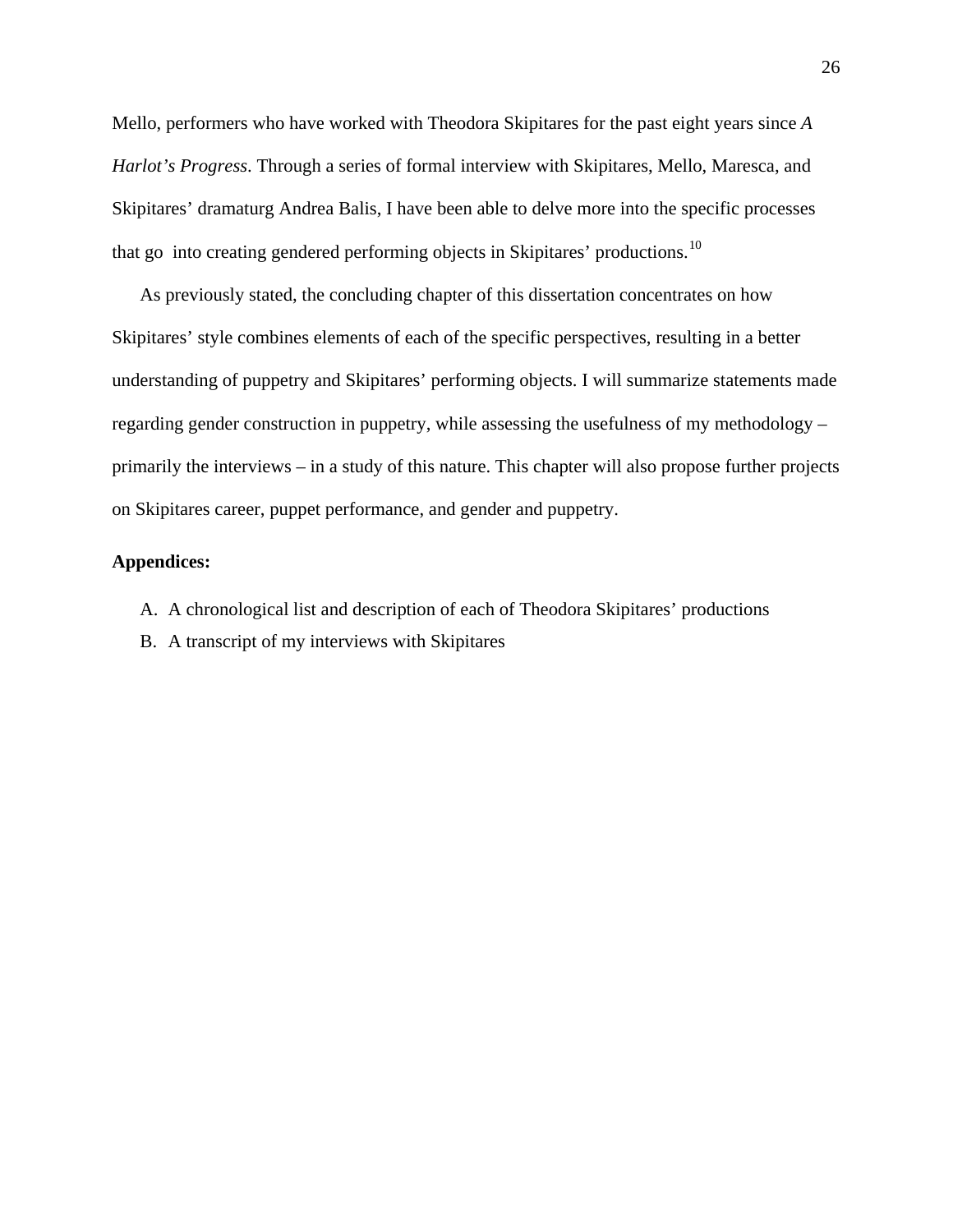## **CHAPTER 2**

# **AMERICAN PUPPETRY TRADITIONS AND THE WORKS OF THEODORA SKIPITARES**

Theodora Skipitares has been working with puppets since the early 1980's. She began incorporating puppets into her performance art, and soon branched outside of the autobiographical material to larger historical, social, and thematic subjects. Over the past twentyfive years, she has experimented with rod puppets, shadow puppets, masks, bunraku-style, internally strung, life-sized puppets, as well as life-sized, realistic figures, mostly with the methods of manipulation visible. Although her latest productions have incorporated actors and more media projections, "the puppet remains her central performer" (Stanley 35). This chapter will focus on Skpitares' use of puppetry, and where her style stands within the tradition of puppetry in the United States.

Even as a costume designer in the graduate program at NYU, Skipitares' designs could be described as "headless, armless, legless puppets" (Lynch 139). According to Joan Driscoll Lynch, who wrote the first lengthy article detailing Skipitares' work, "Her first figures were a two-foot, pompous psychiatrist and a chattering lamb that functioned as a Greek chorus commenting on the action" (143). In these earlier works, "[Skipitares'] body was still a reference point for moving the narrative, but now she saw herself as merely a special stagehand, a facilitator, who saw to it that the show worked" (Lynch 143-44). Skipitares has stated in numerous interviews that she models her puppet performance persona on the Japanese Noh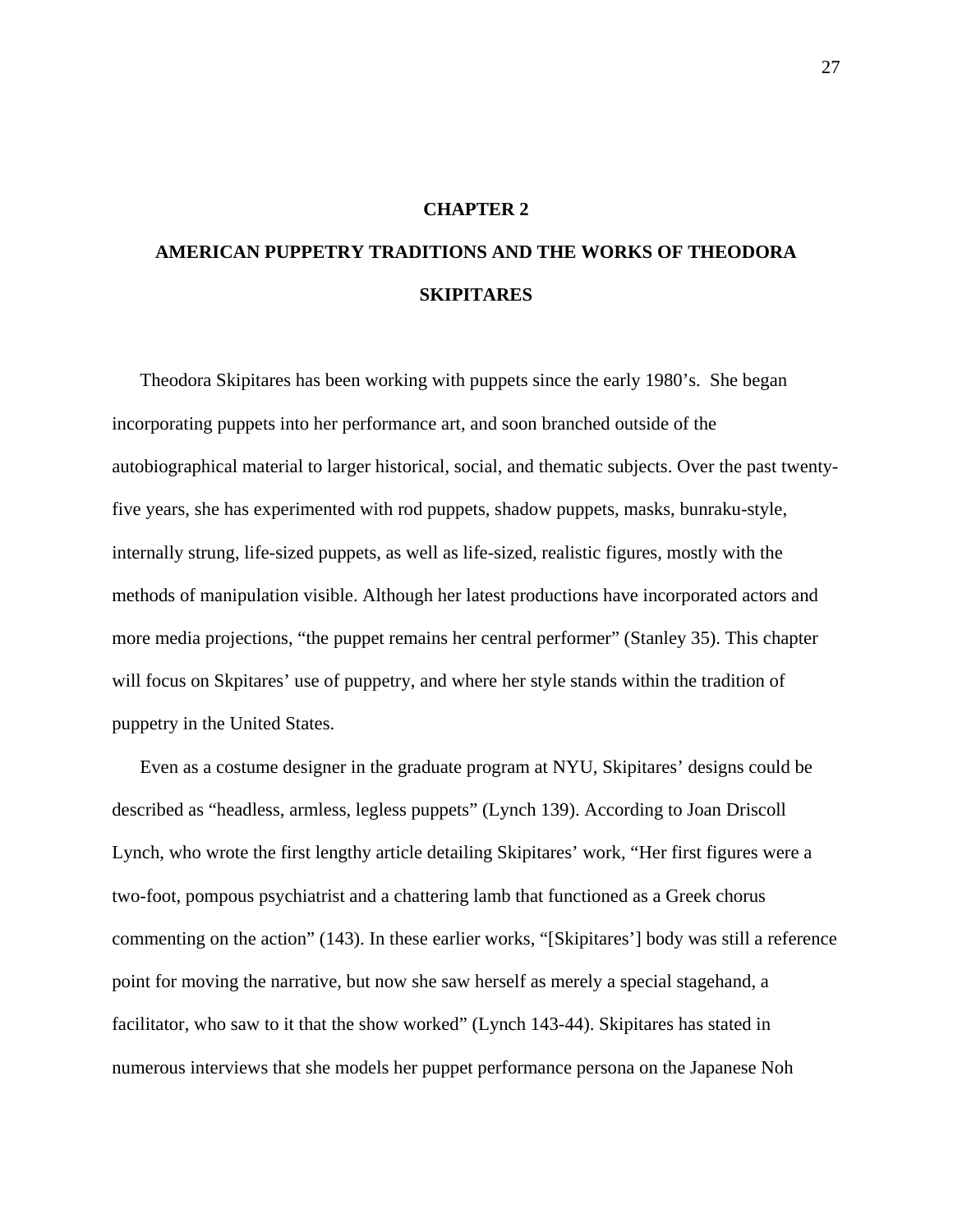stagehands and Bunraku assistant puppeteers. On her transition from performance art into puppets, Skipitares writes:

After a while, I felt alone onstage in these solo works, and I began to create small likenesses of myself to take on the supporting roles. These were my first puppets. Soon, there were so many 'little Theodoras' onstage that I gave up performing and became the director instead. My works expanded out from autobiography to large-scale subjects such as the history of American invention, genetics, food and famine, and medicine. I have always felt that puppets have an innocence and a purity that make them especially effective in illuminating social and political issues. Those qualities, in addition to their ability to express and transmit to audiences deeply felt emotions, have led me to incorporate, over the past 20 years, a wide variety of puppets in my work. ("Articulations" 125)

According to Jeffrey, Skipitares chose puppetry because she "was looking for a way to work beyond herself with other voices, other characters, short of turning directly to other live performers" (23). The renaissance occurring in puppetry at that time, seen in the works of Winston Tong, Bruce Schwartz and Linda Hartinian, who designed the puppets for Lee Breuer's *Shaggy Dog Animation* and *Prelude to Death in Venice*, provided a solution for Skipitares (Jones 23). Although she had used some simple animated figures in a 1981 production called *Skysaver*, the first show which Skipitares wrote for puppets was *Micropolis: 7 Portraits and a Landscape* in 1982. This show presented a series of tableaux based on local newspaper headlines and magazine articles. The puppets used in *Micropolis* were "hyper-realistic,"[1](#page-196-0) with cloth-hinges for articulation and mechanisms that enabled them to "perform human functions such as bleeding, vomiting, and maintaining gargantuan erections" (Lynch 145). The puppets were placed within painstakingly-detailed environments. Skipitares used her own body and face as the model for at least one character, Sylvia Frumkin, a vomiting puppet with a crush on Mick Jaggar. Describing *Micropolis*, Jones states, "the animation, often minimal or crude—the articulations are simple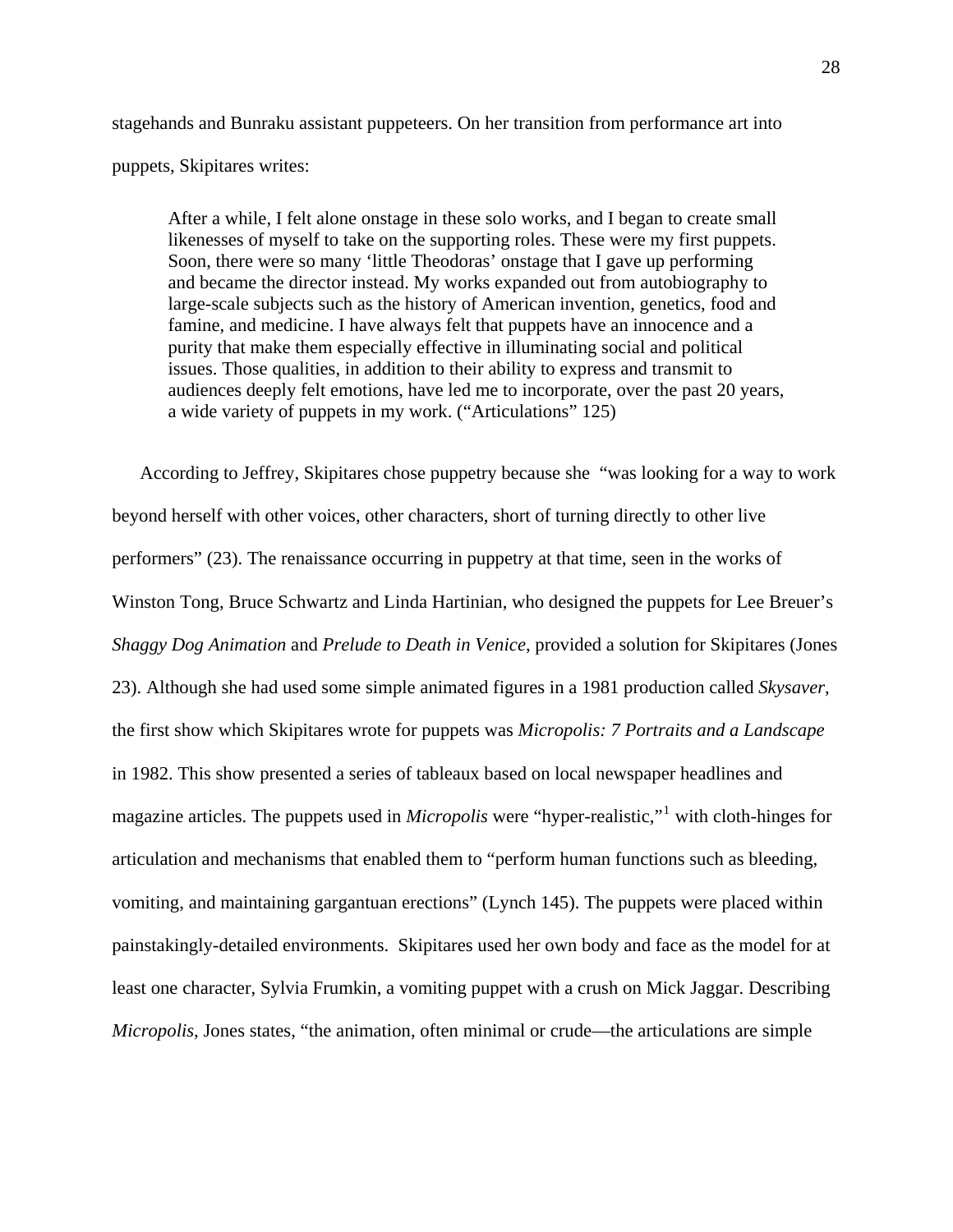and there is no attempt to disguise the mechanisms of stick or string—are usually performed by Skipitares and her technical director Eli Langner" (Jones 48). $2$ 

Since 1984, when she first performed the role of stage director in *Age of Invention*, "Skipitares has relinquished all onstage performing to her puppets and their manipulators" (Stanley 35). These puppets range from small scale to life-sized forms, including many portraits of historical human figures. In addition to puppetry, Skipitares repeatedly includes multimedia elements, video, film, slides, sculpture, music, song, and dance. Skipitares openly acknowledges her influences, but they are typically not traditional puppeteers. In a 1983 interview, in response to the question "what puppet theatre influenced your art," Skipitares cites mixed media artists Winston Tong and Lee Breuer, specifically the production of *Shaggy Dog Animation* (Jenner 110). Like Tong and Breuer, she views puppetry as just one of the mediums with which she is working. Skipitares most often uses puppetry as a distancing devise, tending to juxtapose different scales.

Before we delve into specific productions and descriptions of Skipitares' puppetry style, I would like to first put her work in context of the history of American Puppetry, with specific focus on contemporary adult puppetry since the 1980's. What follows is a very brief history of puppetry in the United States, highlighting the specific works of Skipitares' contemporaries featured in the 1992 exhibit at the Center for Puppetry Arts, entitled "Breaking Boundaries: Puppetry of the 1980's." For more detailed descriptions of movements, personalities and productions, refer to histories by John Bell, Eileen Blumenthal, Paul McPharlin and Bil Baird.

# **Part 1: A Brief History of American Puppetry and Definitions of "Puppet"**

American puppetry is primarily characterized by hybrid manipulation methods. Contemporary American puppeteers have branched out from even this hybrid, incorporating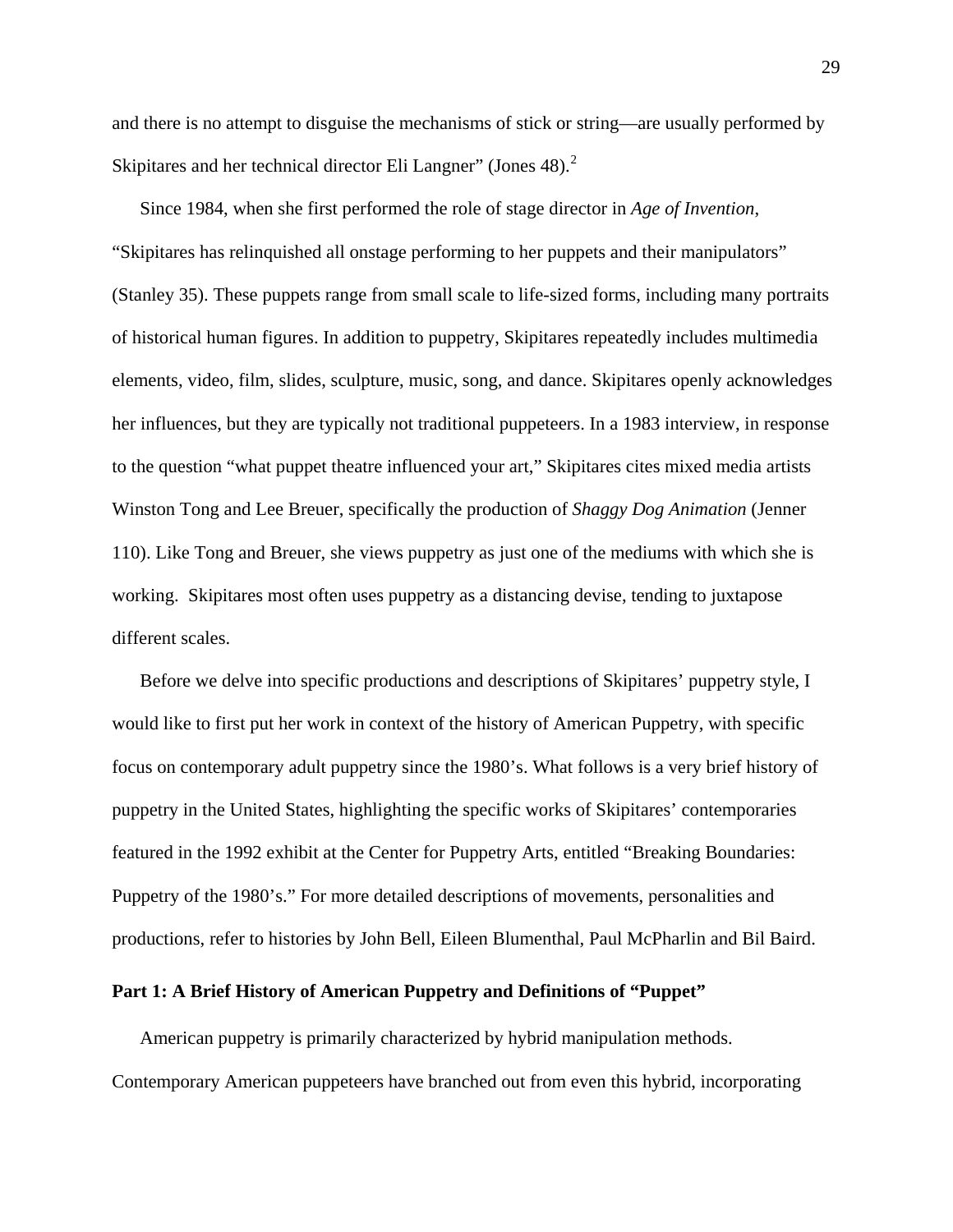other found and made objects into performance, resulting in a much larger definition of the puppet and puppet theatre.

According to Lowell Swortzell in his essay, "A Short View of American Puppetry," puppetry in America began with wandering showmen. Eighteenth and nineteenth century itinerant performers presented versions of glove puppetry, including a version of Punch and Joan in 1742. In 1828, the first traditional Punch and Judy show came from London, and "Punch and Judy shows remained a staple of American Puppetry with numerous exponents throughout the  $19<sup>th</sup>$  to the mid-20<sup>th</sup> century" (Swortzell 24). Gradually, troupes of professionals made their way onto vaudeville stages, performing marionette versions of *The Black Crook* (America's first musical) and *Little Red Riding Hood* (1873) along with variety acts and minstrel shows. The twentieth century also saw the rise of new adult-oriented puppetry acts in variety clubs. Mostly cabaret style, these productions featured celebrity parodies with puppeteers in full view (similar to performances by contemporary puppeteer Phillip Huber). These performances also included ventriloquists like Edgar Bergen with the infamous Charlie McCarthy.

Regarding the expansion of puppet theatre in America during the twentieth century, John Bell states:

The western rediscovery of puppet theatre in the early twentieth century—or its 'revival' as Paul McPharlin put it – began in Europe and involved a number of factors: a newfound valuation of the traditionally low-culture art of European puppet theatre; an appreciation of Asian, African, and Native American puppet performance as models for western artists; a renewed sense of puppet theater not only as commercial entertainment but as a cultural, spiritual, and educational element; and a sense that these older practices and purposes of puppet theater could be pragmatically combined with any machine age innovations yet to come. ("Paul McPharlin"131)

There were several big names in puppetry from the 1920's on, each of whom helped to define and give direction to American puppetry. According to many, the central force behind the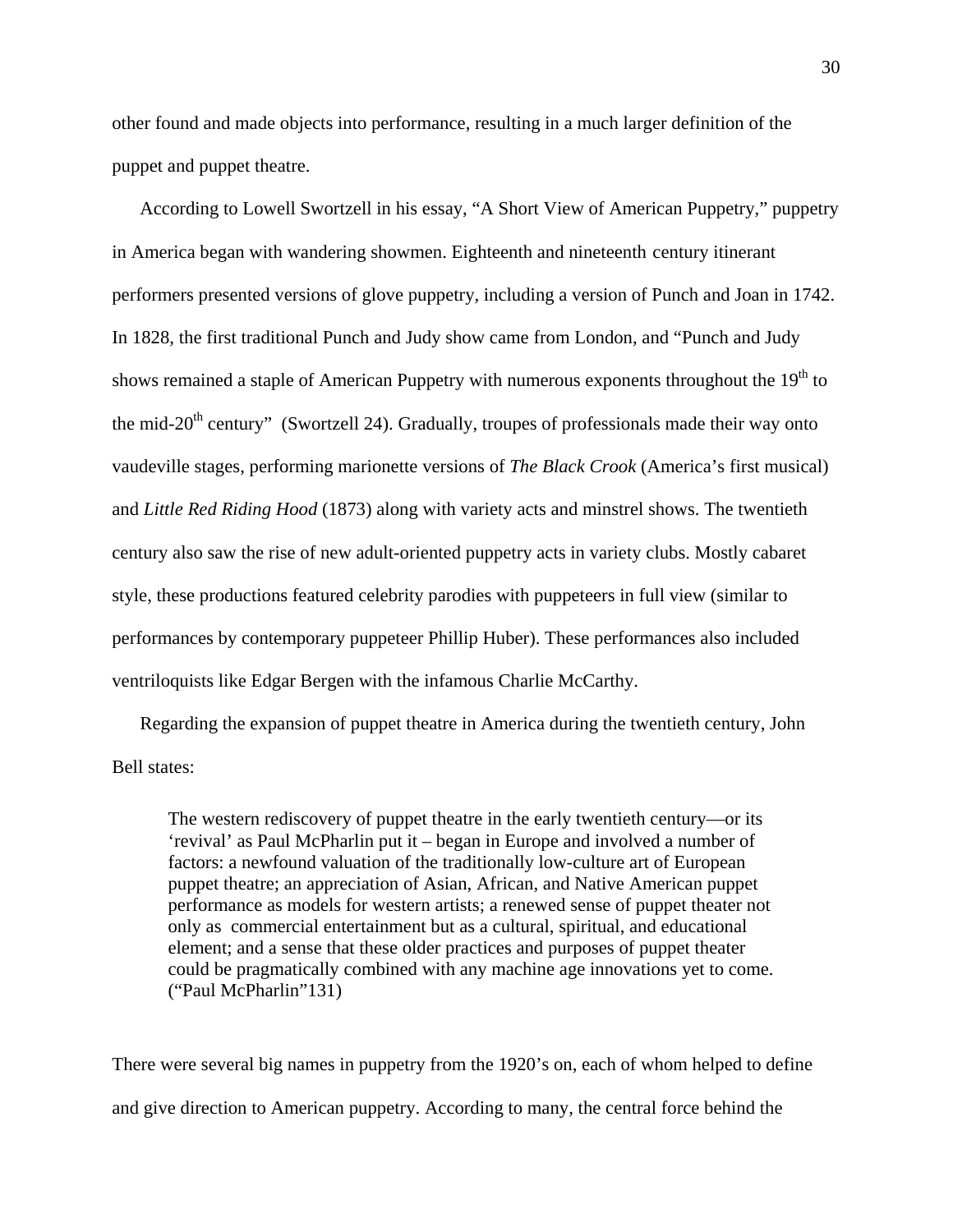swelling of puppetry popularity in 1920's and 30's was Tony Sarg. As Nancy Staub, former curator of the Center for Puppetry Arts Museum states, Tony Sarg (1880-1942) is considered the father of marionette popularity in America during the twentieth century ("Museum Collection" 81). With "strong scripts and able speakers" Sarg presented shows like *A Night in Delhi* in 1916, and, later, *Rip Van Winkle, Ali Baba, Treasure Island,* and *Alice in Wonderland* (Swortzell 26). These shows often included trick marionettes like a dancing cobra or a come-apart skeleton. Sarg, who taught other artists such as Bil Baird, is probably most well known for the giant animated balloons he created for Macy's Thanksgiving Day Parade, sometimes called "upsidedown marionettes" because the strings are on the bottoms of the helium filled puppets. Remo Bufano (1894-1948), was closely associated in the 1920's with the Provincetown Playhouse where he helped produce and perform puppet plays by contemporary poets such as Alfred Kreymborg and Edna St Vincent Millay (Swortzell 27). During the Great Depression, Bufano headed the New York Marionette Unit of the Federal Theatre Project; part of a WPA project that made free, public puppet shows possible. He also constructed the "over-life-size marionettes" designed by Robert Edmond Jones for Stravinsky's *Oedipus Rex* in 1931 (Bell, Puppets Twentieth Century" 38; Swortzell 27). According to Bell, the six puppet characters in the production were each operated by wires from above and rods from below," so that the "puppeteers manipulating the long puppet arms had to run ten feet just to raise one in an impressive curve" ("Puppets Twentieth Century" 38-39).

Even in the 1930's there was a clash within puppetry between childhood classic performances (featuring fairly tales and folk tales) and high-class adult entertainments: dramatic texts, puppet opera, as well as popular culture parodies (Swortzell 28). Of the puppeteers working in adult puppet theatre, one who helped formulate an American style of puppetry was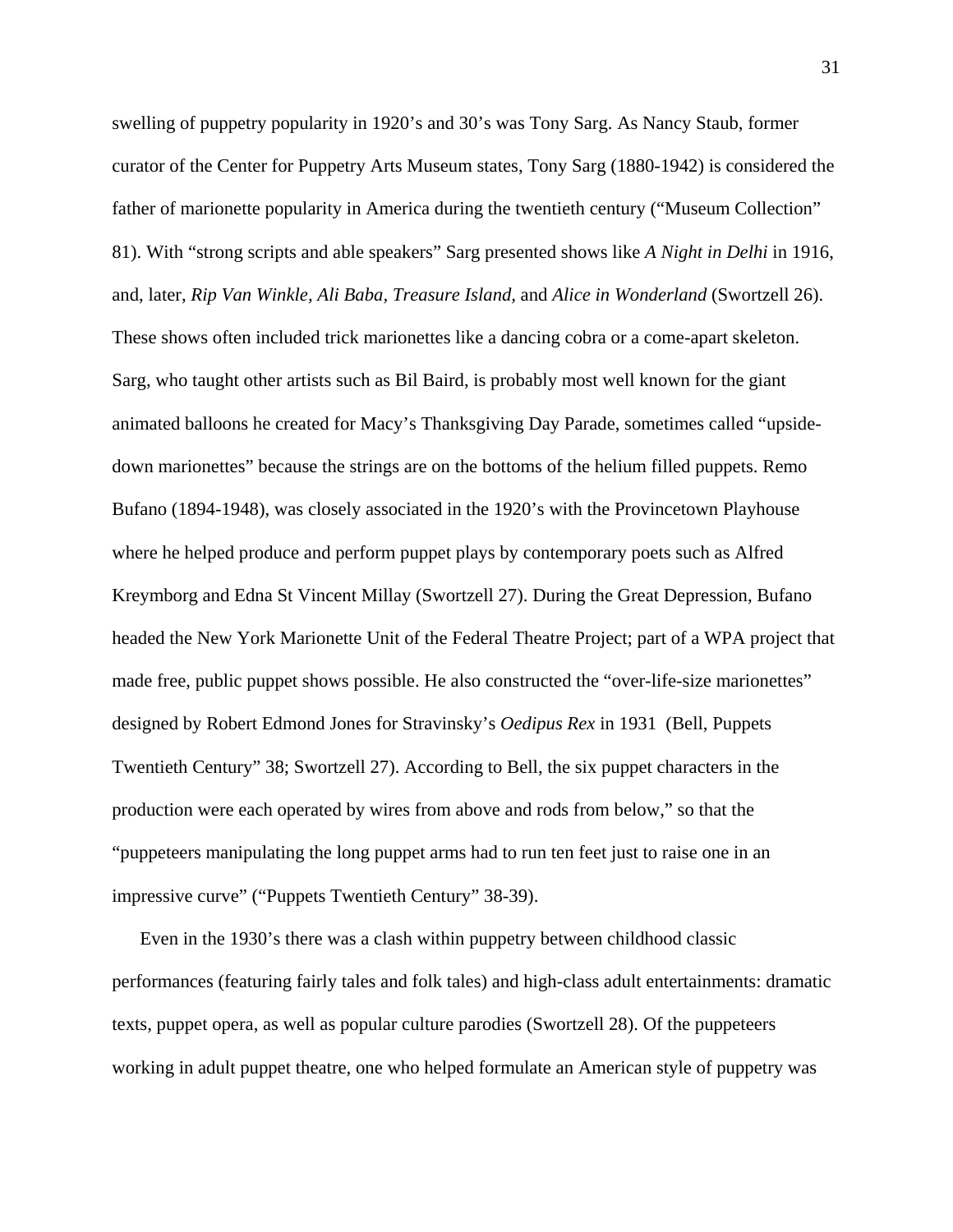Paul McPharlin (1903-1948). McPharlin organized the first National Puppetry Conference in Detroit, in 1936 which led to the formation of the Puppeteers of America organization. His works can now be seen in the Paul McPharlin Puppet Collection at the Detroit Institute of the Arts. Prior to Paul McPharlin's work, European style marionettes and traditional methods had dominated American puppetry. The European tradition of puppetry (Sicilian and French marionettes, European Pulcinella-based glove puppets, etc) typically used only one style of puppet and puppet manipulation in a performance. Often these methods were transmitted generation to generation, within families or small circles of artists. McPharlin's *Noel*, in contrast, combined different types of puppetry (rod and shadow) in one performance. This combination came to be seen as the American hybrid or montage style, in which the manipulation methods of a variety of traditions are combined according to what is the best medium for the puppeteer's story or message. As McPharlin, and many other puppet scholars have noted, this style of American puppetry reflects a "world puppet theater consciousness" (Bell, "Paul McPharlin" 137).

Since the 1950's the majority of audiences have been exposed to puppetry through television and film. The first incarnation of television puppetry was the *Kukla, Fran and Olli* show which ran on ABC from 1947-1957. Produced by Burr Tillstrom, it was the first puppet television show with serious popularity. Kukla, Fran, and Ollie, were soon followed by Howdy Doody, (1947- 1960), the puppet characters from *Mr Roger's Neighborhood*, and a variety of others. From the late 60's on, Jim Henson and his band of Muppets dominated the TV screen in multiple series. Henson's puppets were specifically designed for the television camera, with puppeteers watching their performances simultaneously in monitors below the stage. With Henson's new methods and technologies, puppetry seemed no longer confined to traditional stages or conventional sizes.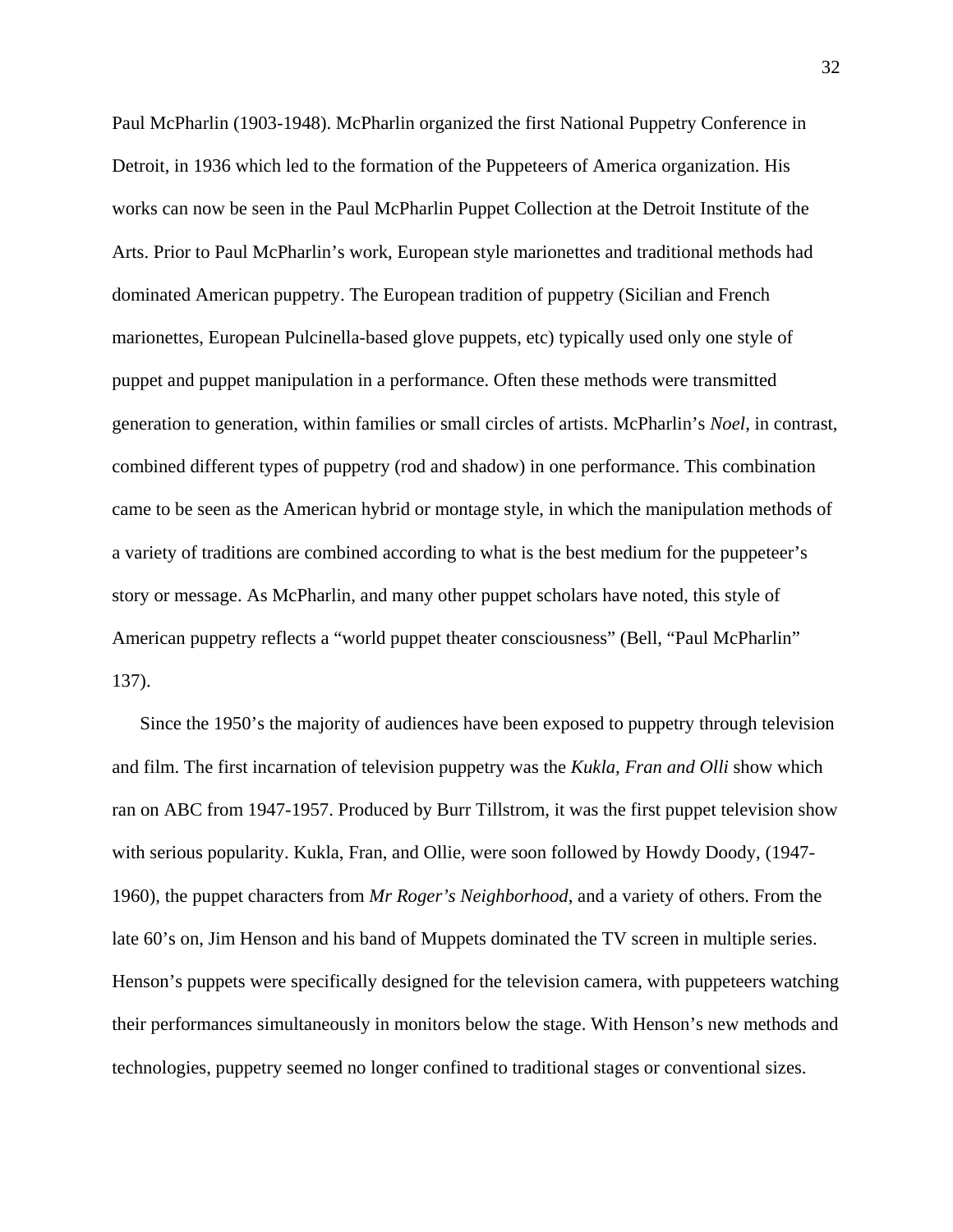Puppets were also prominent in films, such as the musicals *Lili* and *Sound of Music*, as well as film productions by Jim Henson (the Muppet Movies, *Dark Crystal*, *Labyrinth*) and Tim Burton. More recently, puppet technology and animatronics, like those pioneered by Henson, can be found in Spike Jones' 2002 *Being John Malcovich*, Trey Parker's *Team America: World Police* (2004), and Paul W.S. Anderson's *Alien vs. Predator* (2004). Especially in these later films, we see a use of multiple forms of puppets and animatronics combined in one take or scene.

# **Definitions of the Puppet**

As previously stated, contemporary work in puppetry, and especially puppetry aimed at an adult audience, has led to the need for new definitions and analysis of the ontology of the puppet. Puppet scholars Dina and Joel Sherzer define puppetry as "an expression of popular and folk culture" (1). Central to this definition is the distinction between traditional and modern or contemporary puppetry. The Sherzer's define *traditional puppetry* as "part of ongoing folk culture historically old, a continuation of the past" (1). Even without a direct line of continuation from family to family, generation to generation, the intention in traditional puppetry is to mirror the past forms without any reinterpretation (such as the Bunraku puppeteers whose performances are based on seventeenth and eighteenth century production notes). The Sherzer's offer this traditional form in comparison to *modern* or *contemporary puppetry* which involves newly invented, individual forms. Theodora Skipitares' style of puppetry clearly fits in the latter category, and she, like many artists in the latter group, draws influence from world traditions of puppetry. There is not always a sharp distinction, however, and many contemporary puppet artists also present works which feature only one form of manipulation. Even the most innovative puppet productions "draw on many features and techniques that have always been characteristic of puppets," especially in terms of scale, voice and methods of articulation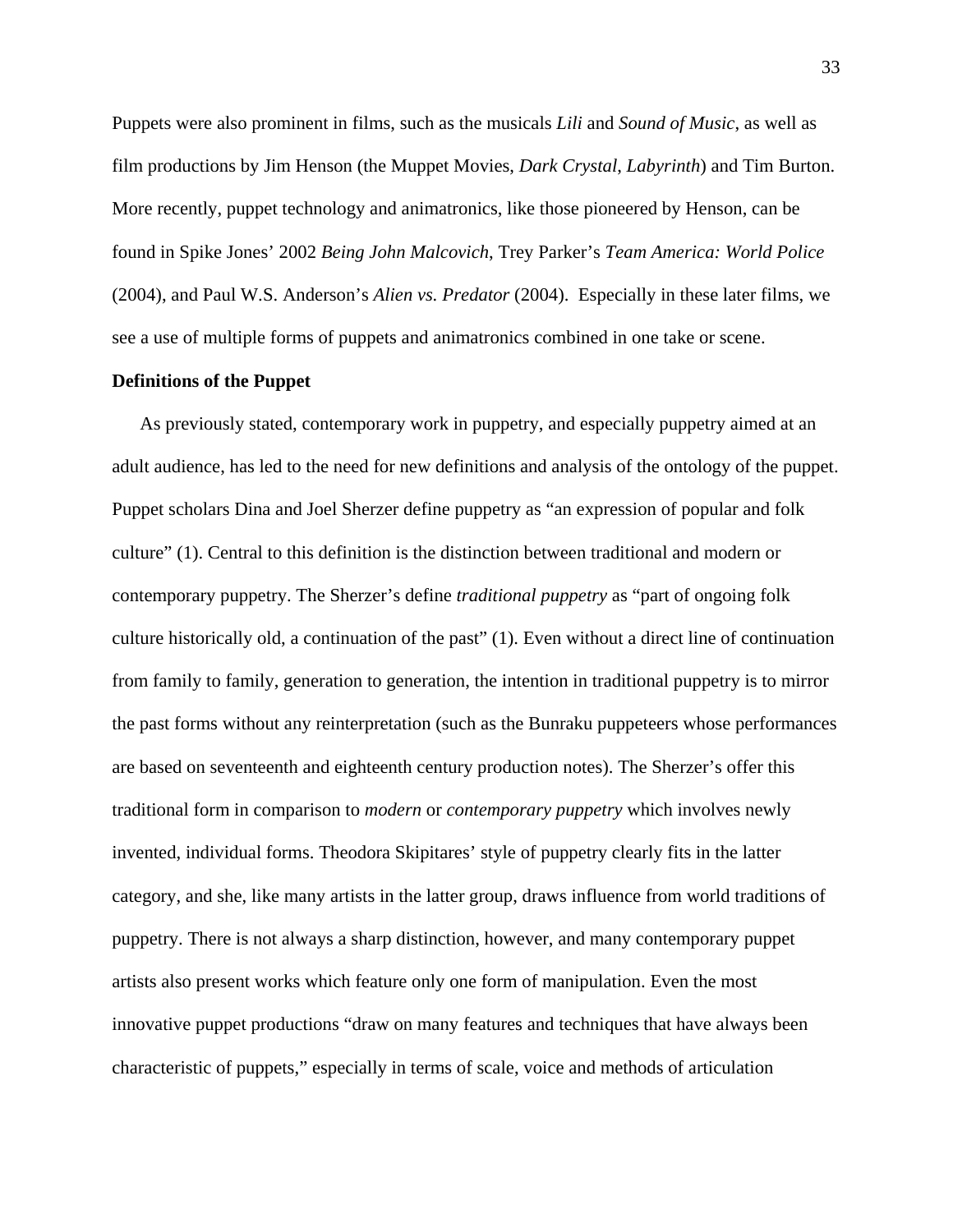(Sherzer 1). In 1965, Bil Baird defined the puppet in *The Art of the Puppet* in a more practical way as "an inanimate figure that is made to move by human effort before an audience" (13). As Nancy Staub confirms, "This means almost anything could become a puppet" ("Museum Collection" 75-76). Indeed the most recent work in puppetry for adult audiences has fulfilled Staub's statement.

## **Part 2: Theodora Skipitares' Puppets in Performance**

Skipitares' puppetry style can most precisely be called mixed-method manipulation. Within one show, Skipitares often presents hyper-realistic puppets (internally strung, or rod puppets) with more abstract or obviously manipulated puppets (Otome-bunraku style, shadow puppets, and sculpture/doll like puppets). As chronicler Stanley explains, "She communicates her highpowered, sophisticated ideas with media commonly associated with pure entertainment, yet her style is anything but Hollywood-esque. This disjunction between message and media is where Skipitares's unique imagination emerges" (68).

Although Skipitares' puppet design process has gone through several stages, the structure of each production as a series of tableaux or short scenes separated by blackouts has stayed virtually the same for the past thirty years. *Under the Knife* represents the most common style of Skipitares' puppet construction. This style is characterized by puppetry which mixes manipulation methods and scales, including some puppets set in tableaux or with limited movement. This hybrid form of puppetry is then combined with moveable scenery, live actors, dance and live music. For this production, Skipitares still used the first mold of her face as seen in "aquiline noses and intense brown eyes," but changed it to suit whatever character was needed (Stevens 2.4.1). Epic in scope, *Under the Knife* presented a post-modern take on the entire History of Medicine; from Medusa and Mesopotamia to a distant sci-fi future.<sup>[3](#page-196-0)</sup> Information was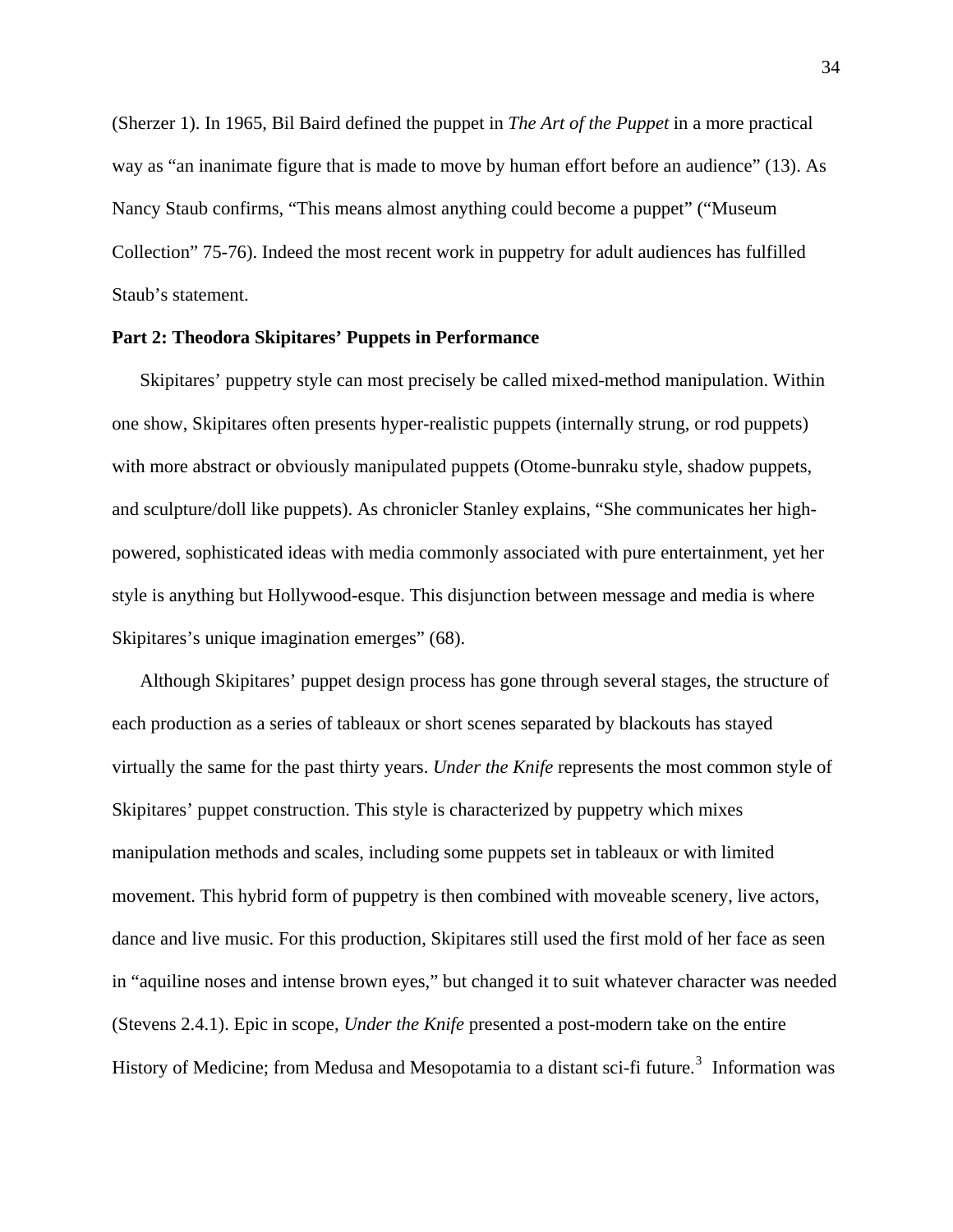presented in roughly chronological fashion, but with varying methods or mediums for presentation: reinterpreting history as a game show or cabaret song, using live actors, dancers, puppets, film clips, and projections.

The first puppet the audience encountered in *Under the Knife* was a 12-foot-tall Medusa. At the beginning of the production, Medusa's skirt opened and the audience proceeded through it to the next theatre space, which represented an ancient healing temple. This giant, four-armed Medusa with exposed breasts was built like a "parade float on casters," and manipulated by three female operators (Harrison 29). The influence for choosing to open with Medusa was a Greek myth, which Skipitares found, stating that her blood was given by Athena to Asclepius, the founder of medicine, as both a weapon of death and an agent of healing (Stanley 44). However, Skipitares' interpretation of Medusa as a giant gateway evokes a variety of dynamic images centered on mothering and healing which are characteristic of radical/cultural feminist views.<sup>[4](#page-196-0)</sup> Her size invokes female power through the concept of a Mother Goddess as well as ancient matriarchal traditions, while the passage through her skirts to a temple calls forth womb symbolism and essentialist notions of women as healers.

Another scene entitled "Gyno Gals" (Scene 6), featured three life-sized Venuses, each with a mini-stage in her belly which revealed a dancing fetus. These Roman sex symbols, whose togas only covered the lower halves of their bodies, danced in cabaret-style through the manipulation of both male and female operators (Harrison 20). In reality, the bodies were set in classical poses and had relatively little movement, leaving the "dancing" to be implied more by the movements of the manipulators than by the stiff line formations of the performing objects. They were accompanied by a lounge singer in medieval costume and live musicians. This tongue-and-cheek play on gender roles was centered on Galen's theory of sexual anatomy, which stated that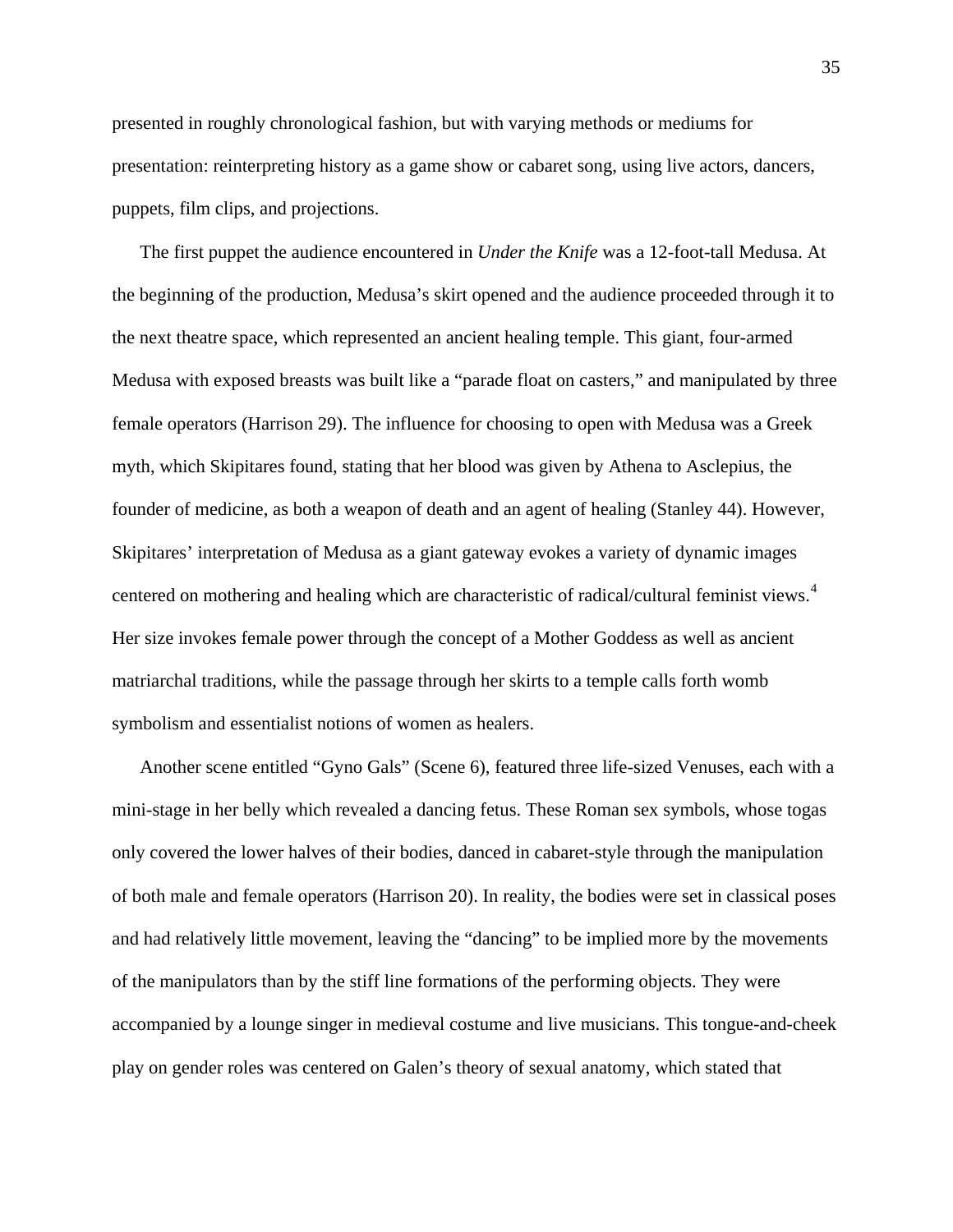women were just men with their sexual organs on the inside. Skipitares' meta-theatrical techniques equate the artifice of theatre with the artifice of gender expectations and power relations. In addition, the mix of contemporary and classical images of beauty historicize gender as a culturally specific performance.

Skipitares' work truly redefines the term "performing object." Frank Proschan coined the term "performing object" to define works of art used in narrative and dramatic performances "such as scroll paintings, peepshows, masks, and narrated sculptures" ("Puppet Voices" 542). In Skipitares' productions, often simply determining what is a set piece and what is a "puppet" requires understanding not only that object's construction, but also of its use in the production (e.g is it given a voice, is it manipulated, does it interact with any other creature, sculpture, being, or character). Similarly, Eileen Blumenthal defining a puppet, states, "Whenever someone endows an inanimate object with life force and casts it in a scenario, a puppet is born" (*World History* 11). This broader definition of puppetry is aptly describes the range of Skipitares' puppets. More interestingly, Blumenthal groups puppeteers with visual artists, declaring, "Puppet designers can use all the expressive tools of sculpture;" these tools include materials, style, shape, and proportion (*World History* 98). According to Blumenthal, "Many of the past century's innovative puppeteers come out of the worlds of plastic arts rather than live actor theater" (*World History* 109). Whether these artists succeed or not, however, depends upon their ability to overcome the primary difference between sculpture and puppets, for the puppet, unlike the sculpture, is "only fully completed by movement" (Bell, "Phil McPharlin" 137). It is no wonder that visual artists, such as Skipitares, are drawn to puppetry; artists in the plastic arts, unlike directors for theatre, are accustomed to having total control of their work. Puppetry allows for this same level of control and aesthetic freedom (Blumenthal, *World History* 111).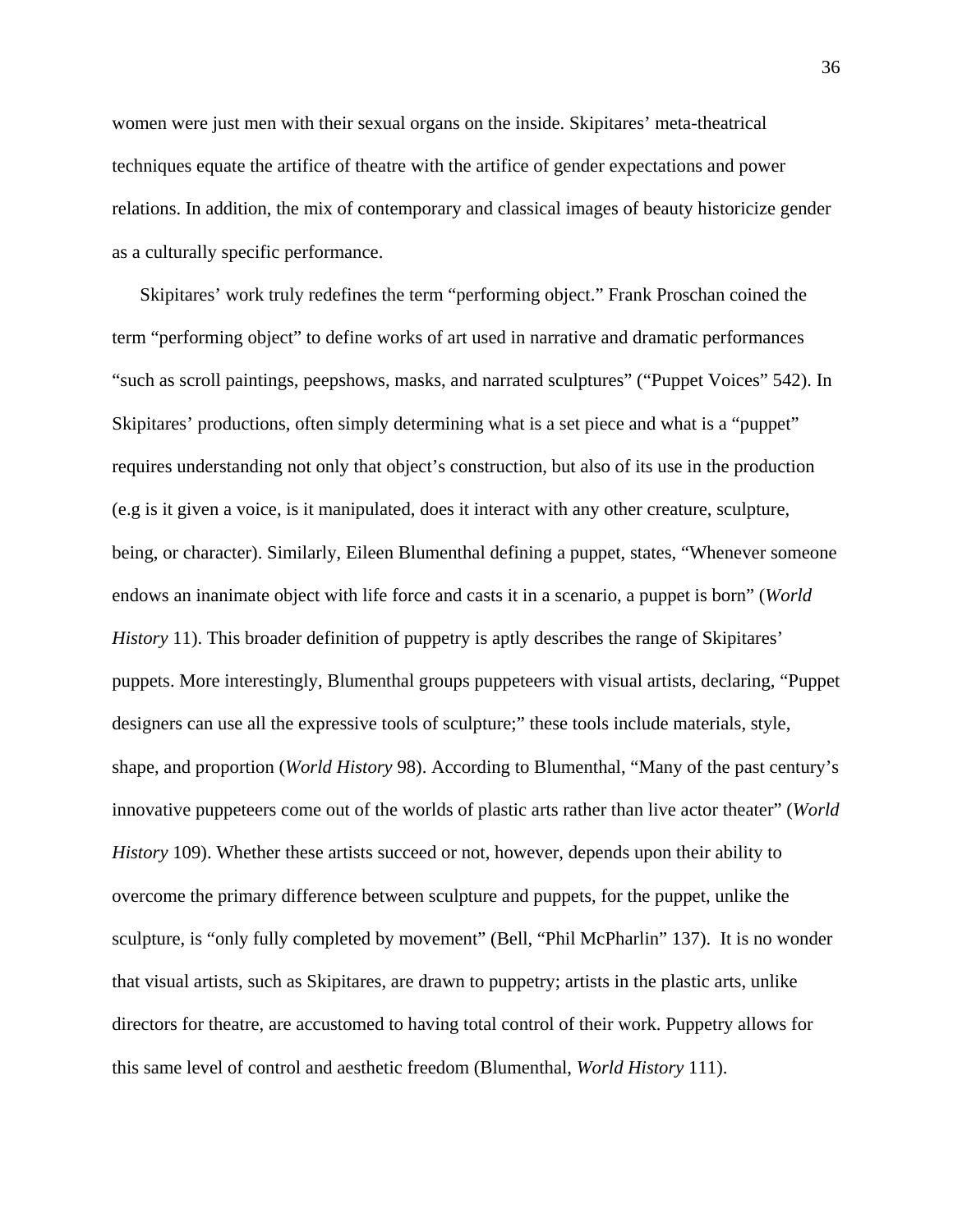The products of many of these sculptors-turned-puppeteers confound the boundaries between puppets and masks, amulets, dolls, statues, automatons and illustrations. Many of Skipitares' productions utilize pieces more commonly associated with dolls, statues or sculpture. Theodora Skipitares' earlier works were primarily produced as series of tableaux. The technique of tableaux is part of a tradition of Christian sculpture installations, *Nativity crèches*, begun in 1223 by St. Francis, which were made from wood, clay, plaster, glass or dough and were often animated. In Skipitares' tableaux with objects, the figures are often separate from the manipulators, like puppets, but require direct, hands-on manipulation like dolls to represent changes in the scene. As Blumenthal explains, "Smaller scale or larger-than-life statues – especially situated in tableaux – play at the edge of puppetry" (*World History* 231). Through a variety of manipulation methods and scales (often simulating filmic techniques), Skipitares creates entire environments. Often puppets serve as both characters and set pieces, such as the giant Medusa that served as a gateway in *Under the Knife*, the puppet in *A Harlot's Progress* whose head and hair becomes a smaller puppet stage, and the Trojan Horse, in *Helen, Queen of Sparta*, that doubles as a stage for GI Joe Soldier puppets.

Throughout her career, Skipitares' puppet style has tended to move from the more complicated to a streamlined, often minimalist combination of puppets and operators. In *Age of Invention* she used five-foot puppets of historical figures with several people manipulating each one (Jenner 110). By using several manipulators with each puppet no one operator or individual becomes linked with the character creating a distance between the audience and the live bodies on stage. Skipitares' later puppets gradually incorporated more traditional puppet methods of rod manipulation and shadow puppetry. Overall, even in large scale puppets, Skipitares' later puppets were more stylized and less concerned with hyper-realistic movements.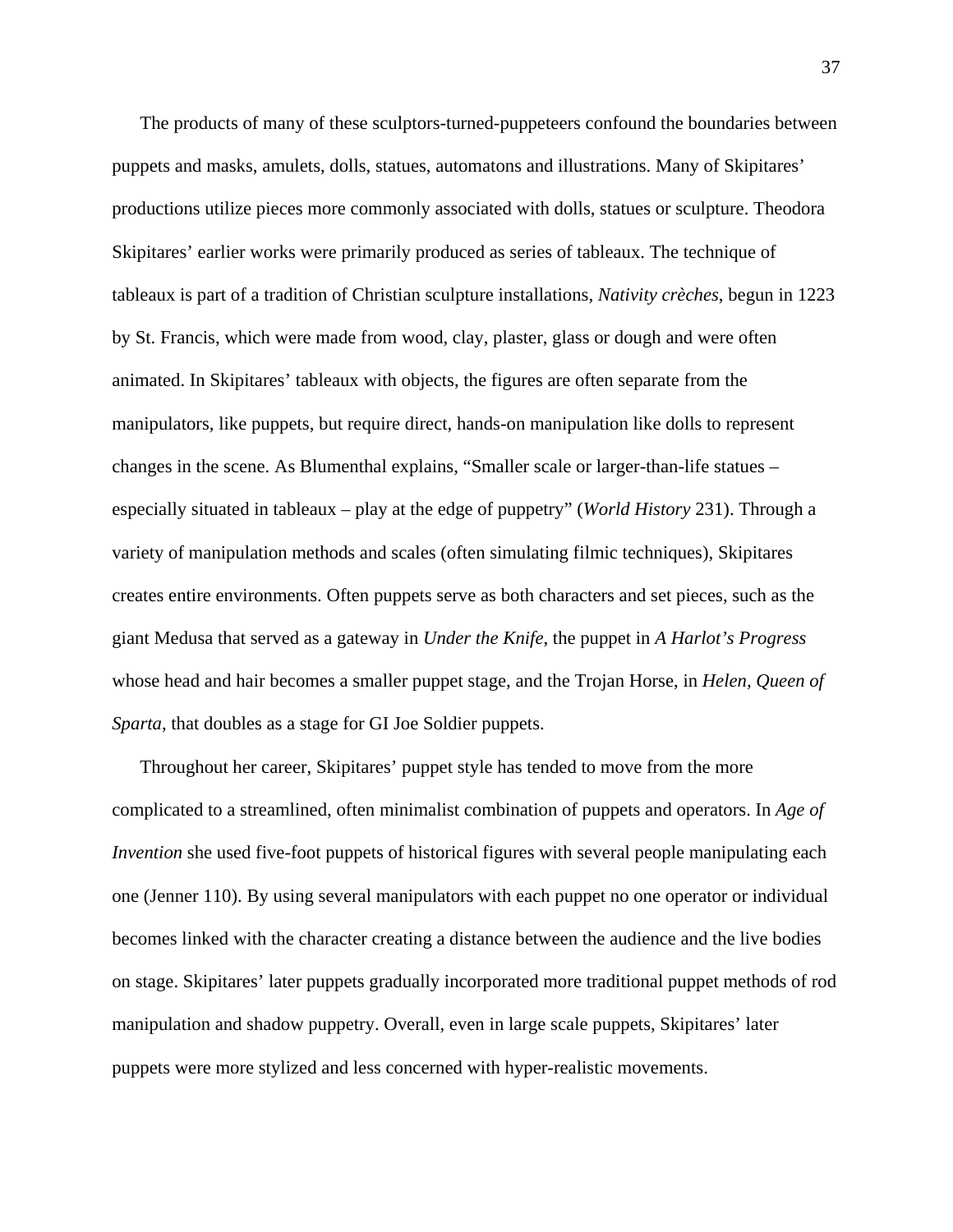## **Breaking Boundaries Exhibit: Center for Puppetry Arts Museum Collection**

In 1992 the Center for Puppetry Arts in Atlanta, Georgia opened an exhibit entitled "Breaking Boundaries: Puppetry in the 1980's." This exhibit demonstrated the direction adult puppet theatre was taking—straddling the fence between puppetry and theatre—that led to what is now often called "object theatre." The event also presents an opportunity for immediate comparisons between the works of Skipitares and other contemporary artists featured in the exhibit, especially concerning their differing presentations of gender.<sup>[5](#page-196-0)</sup>

In a combined effort by Vincent Anthony, executive director of the Center, exhibition curator Nancy Staub, museum director Clarice De Prospero, and their staff, the "Breaking Boundaries" Exhibit ran at the Center for Puppetry Arts from January 31 to May 9, 1992. The information included here comes from the catalog produced in conjunction with the exhibit. It is also important to know that the exhibit, featuring works from Ralph Lee, Jon Ludwig, Roman Paska, Peter Schumann, Eric Bass, Julie Taymor, Paul Zaloom, as well as Theodora Skipitares, came before Taymor's production of the *Lion King* in 1997, which, in essence, brought experimental puppetry to the mainstream audience. The collection featured work by each artist, from 1980 to 1990, highlighting one production per artist. According to Nancy Staub, "In the 1980's a new genre of American artists created a large body of exciting work incorporating puppetry.… The creative visions of these artists have broken boundaries in American Puppetry of adult audiences in the 1980's" ("Breaking Boundaries" 1). Their works show a variety of design, staging and techniques incorporating both ancient traditions and modern technology. The puppeteers create their own images whether with found objects, human actors or combinations of both of these. Most or all of the artists included manipulators and/or mechanisms that were not concealed. Many also featured live actors, often with masks, and many utilized narration and direct audience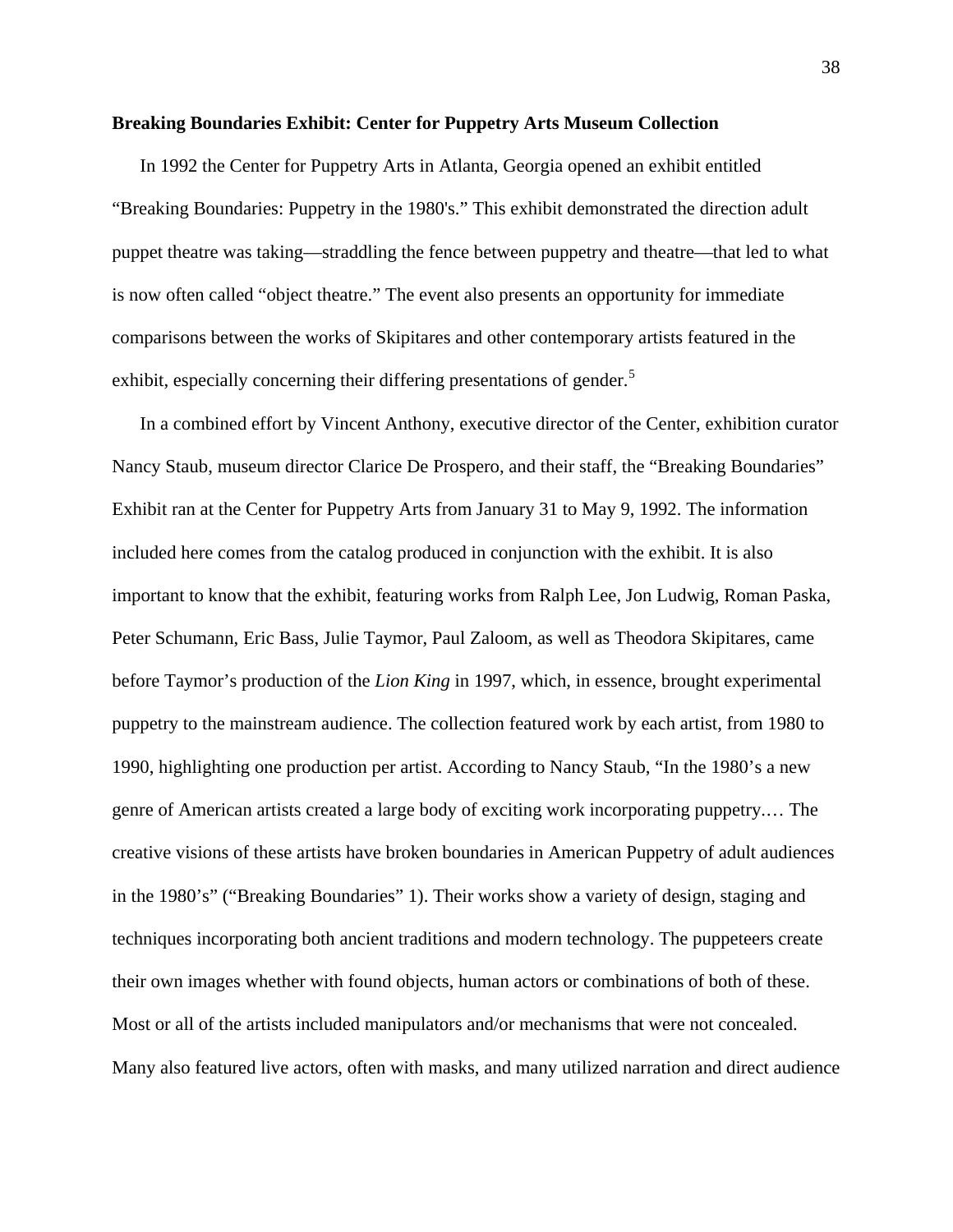address. These methods enabled the audience to witness the creation of the puppets within the performances, making them almost a part of that creation (Staub, "Breaking Boundaries" 2).

The artists' contributions to the 1992 exhibit were as varied as the traditions from which they came. The Henson Company's contribution featured an excerpt from the 1986 film, *Labyrinth*, exhibiting "sophisticated electronic controls and film techniques pioneered by Henson Associates [which] make fantasy seem reality" (Staub "Breaking Boundaries" 15). Many of these artists, such as Eric Bass, Ralph Lee, and Peter Schumann, developed works which were centered on mythology or legend. Schumann, in his work with the Bread and Puppet Theater repeatedly "stages his own myths and legend for our own times" (Staub, "Breaking Boundaries" 3). Ralph Lee, of the Metawee River Theatre Company, consistently draws from world literature, specifically in his piece *Time out of Time*, and has also developed plays from mythology and legends such as his 1999 production, *Psyche*.

Theodora Skipitares, at the time of the exhibit, had primarily demonstrated an interest in the myths and legends surrounding American history and Scientific progress. This can be seen in her contribution to the exhibit from *Age of Invention.* Staub hailed *Age of Invention* as a "poignant political satire" with life-sized figures manipulated in bunraku-style, concluding that "the success of her irreverent parodies of historical heroes prove the puppet's political potential on serious performance art" ("Breaking Boundaries" 5). The caption for *Age of Invention*, included in the catalog, gives an excellent description of the piece:

*The Age of Invention* begins with the 4 foot Buffalo Gal, whose face resembles her creator, singing a song in a style reminiscent of the Supremes. The words rap the white man who took the land out from under the Indians. A narrator speaks the actual words of Benjamin Franklin, Thomas Edison, and a contemporary salesman of surgical supplies. These characters are life-sized, realistic figures with manipulators in full view of the audience. Panoramic scenes with smaller moveable sculpture figures are rolled on and off to illustrate their comments of "male importance." A number of talented performers help Theodora Skipitares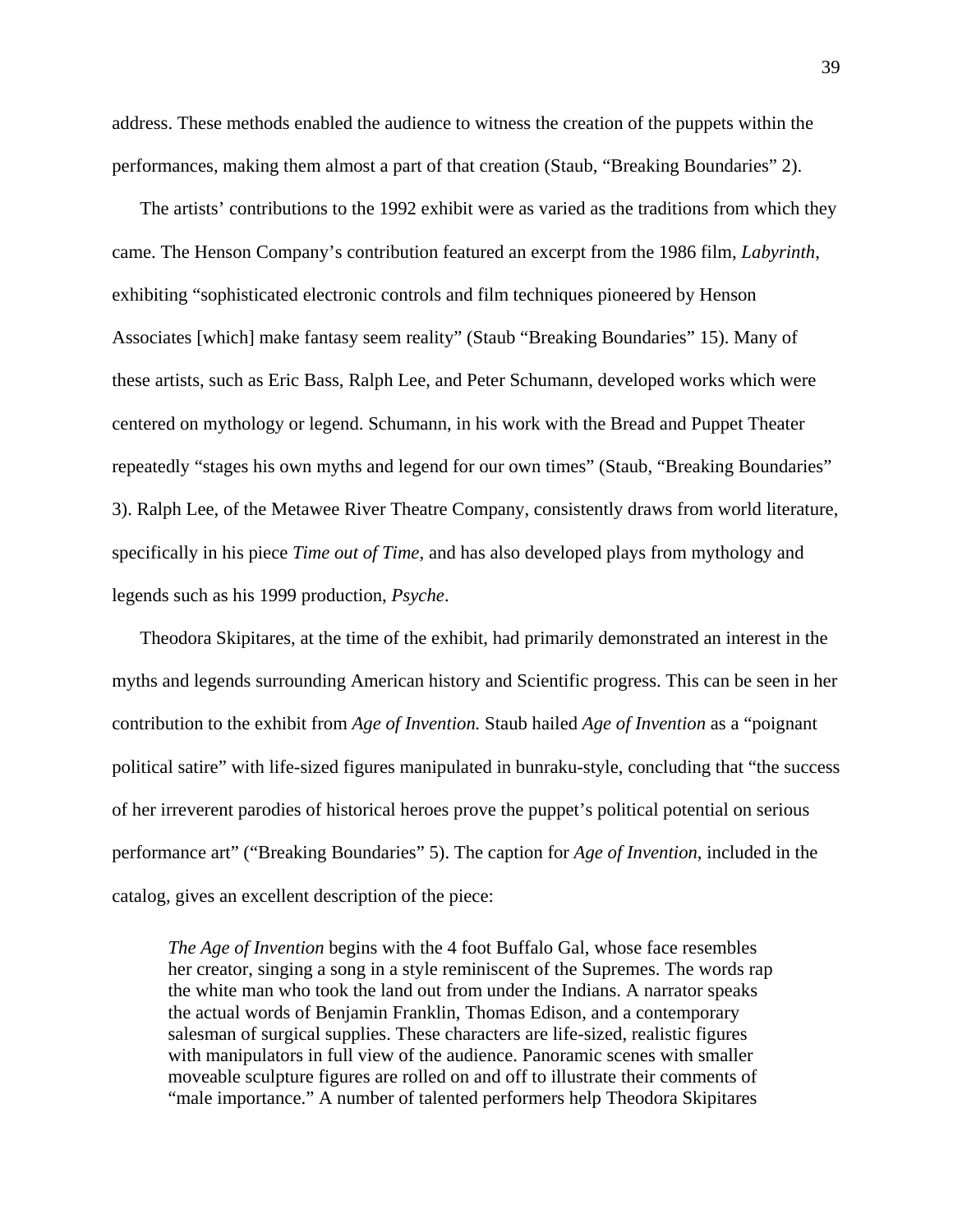present a different look at American history and heroes, and a delightfully irreverent view of American ingenuity. (Staub, "Breaking Boundaries" 25)

*Age of Invention*, originally produced in 1984 at Theatre for the New City, was Skipitares' first highly successful production. In contrast to *Micropolis* which cost less than \$1000 dollars and which Skipitares presented without pay, *Age of Invention* was a larger production with more funds available; \$75,000 in production costs, all raised through grants. It combined 300 puppets in 39 scenes and 5 performers, including Skipitares, as well as an original musical score. Though in its 1985 review, Gussow notes the piece still had "rough edges" the combination of narration, live music and puppetry produced overall, "a performance piece that is itself an exemplar of American theatrical ingenuity" (C14).

Janie Geiser's *Blue Night*, the smallest in scale included in the exhibit, was originally produced in 1984. It was an ambulatory performance, compiled of five playing areas, with performers repeating their scenes over and over, accompanied by an eerie musical collage on synthesizer, as the audience moved from one station to another. Staub describes the performance as:

The story of two lovers in the aftermath of a future war. Mysterious figures appear and disappear, and the lovers are followed by a bird-like man. A woman descends from above and opens her face to reveal another face from within. The characters are colorful, flat puppets manipulated from above with rods. …Janie Geiser's work always evokes a sense of mystery and has a visually unique style. ("Breaking Boundaries" 13)

 Janie Geiser gives us significant insight into these artists' purpose and ways of thinking in her artistic statement:

For a visual artist with narrative ideas, puppetry is an ideal medium, for it allows one to deal with a variety of complex issues through the use of image, metaphor, scale, text, movement, and character in a way that is quite different from either painting or actor-theater. The neutrality of the puppet creates limitless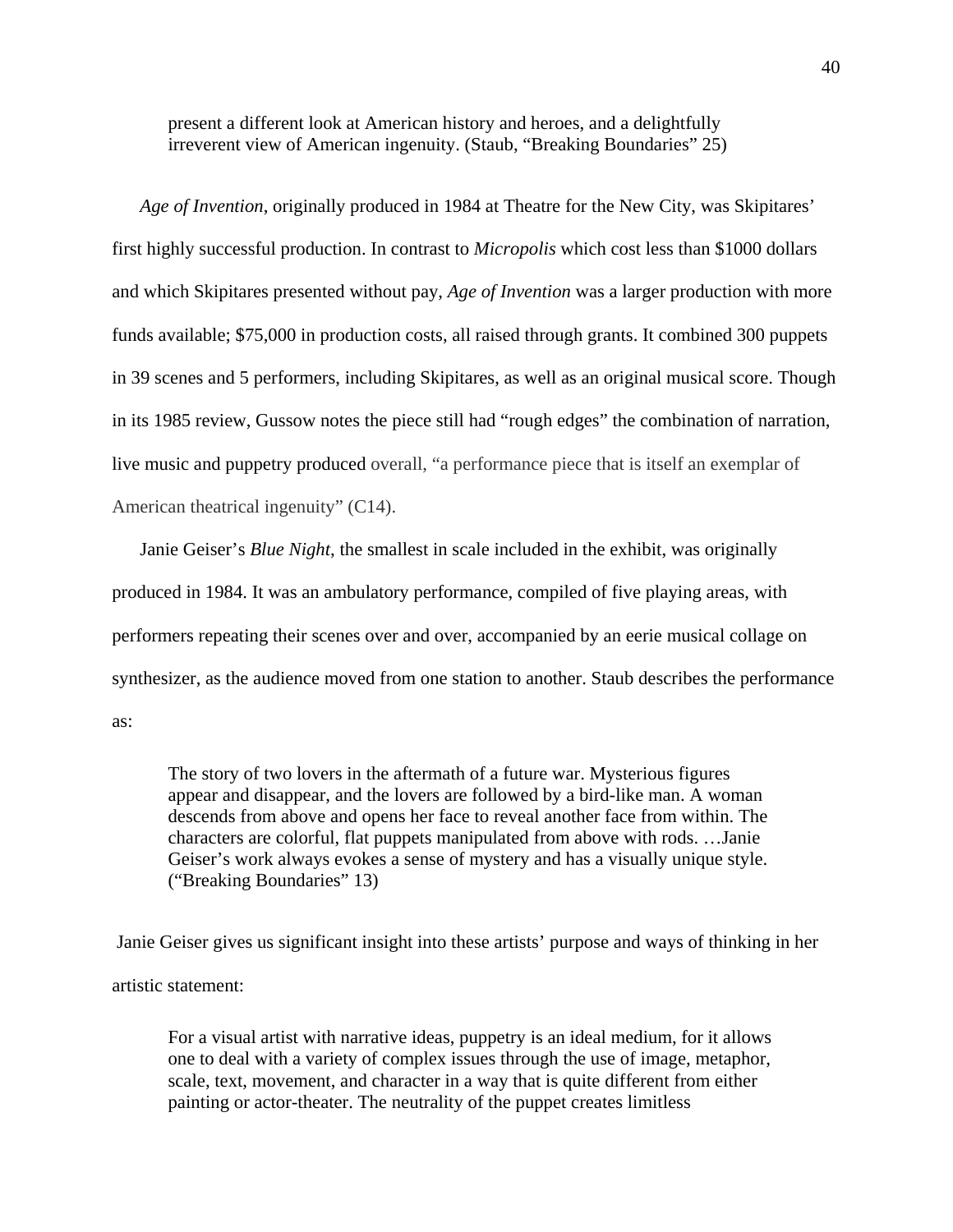possibilities for dealing with subject matter such as power and its abuses, fear, responsibility, history, and the family by reducing the themes of the piece to its essence, especially through the use of imagery and movement. (qtd. in Staub, "Breaking Boundaries" 12)

In many ways, this statement is similar to those made by Skipitares—especially concerning the possibilities of communicating a multitude of ideas through puppetry. The idea of the puppet as a neutral object, however, is one which the succeeding chapters of this dissertation challenges through discussions of the conflation of neutral and male in western discourse, a neutral which is in immediate to contrast to Woman as Other (Phalen 5; de Lauretis, *Alice Doesn't* 177; Mulvey 44, 47). Though several of the artists featured in the "Breaking Boundaries" exhibit presented works centered on the creation of identity through the analysis of myth, only Geiser's and Skipitares' focused on gender issues. Geiser presented gender comments made from the perspective of dream imagery (concepts more in line with Radical/Cultural feminist arguments) whereas Skipitares, in *Age of Invention*, raised gender issues from a historical and economic perspective, presenting women's contributions to American history in immediate contrast to the works of Ben Franklin and Thomas Edison (concepts more in line with Materialist feminist arguments). The "Breaking Boundaries" exhibit clearly demonstrates that "American puppetry in the 1980's has begun to evolve as a serious art form not merely entertainment" (Staub, "Breaking Boundaries" 9).

# **Part 3: Skipitares and Object Theatre**

Works like those of the of the artists included in the "Breaking Boundaries" Exhibit led to the creation of the term "performing object," as well as a new classification or genre of theatre: object theatre. The idea of the performing object also allows for, though does not require, a puppet actor: an onstage performer who manipulates the puppet and often has a degree of actor training. This practice has also been utilized in object theatre, such as in the works of Julie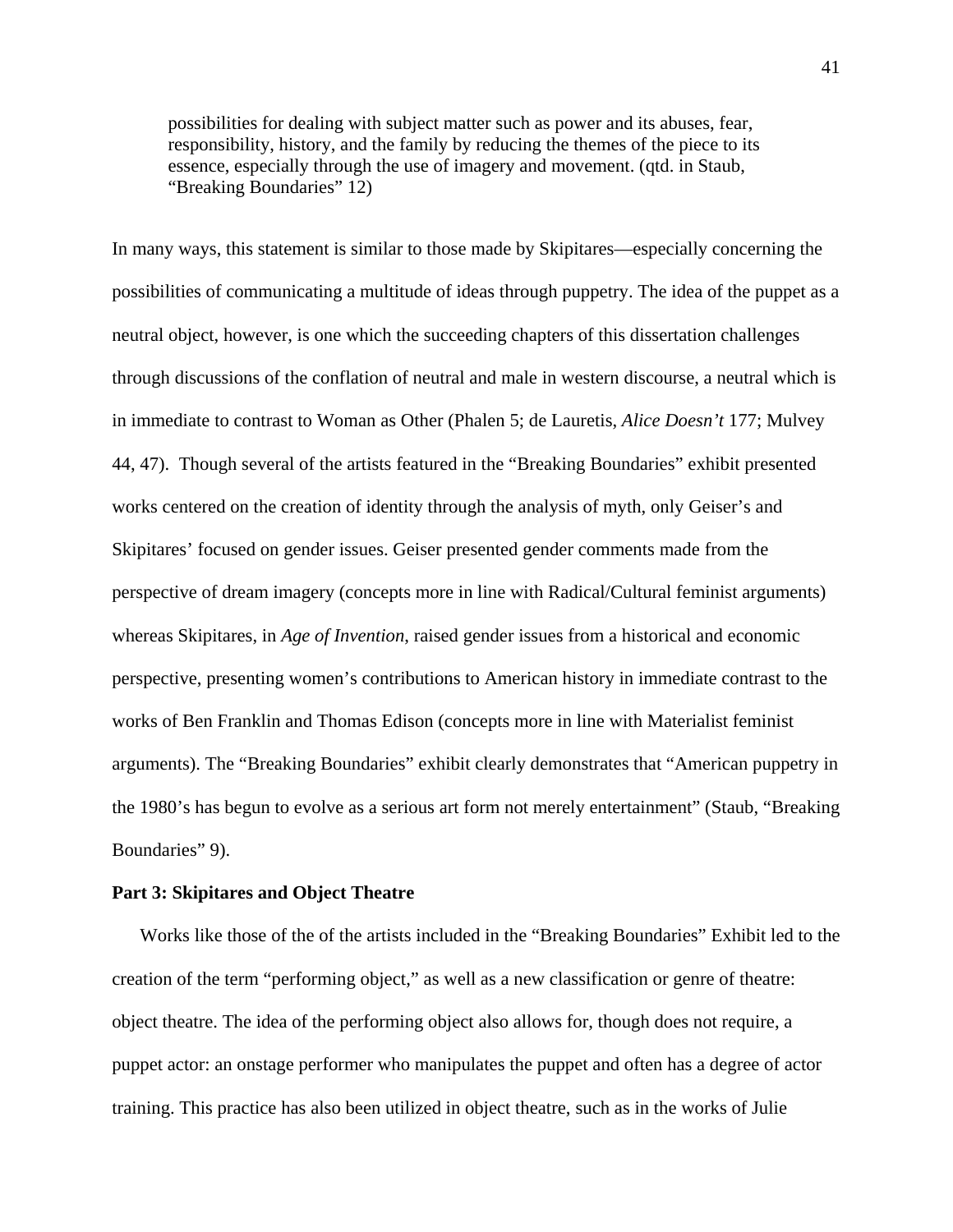Taymor, more than in traditional puppetry. Overall, the term object theatre is the result of the commingling of the graphic and theatrical arts, and has been embraced by puppetry scholarship to encompass a greater number of creations and performances into what has been traditionally viewed as a folk art form.

In terms of Skipitares' work, the previously mentioned use of set pieces as performing objects fits in with this new field of object theatre. Another example of Skipitares' object theatre can be found in the production of *Helen, Queen of Sparta*. In one particular scene, Skipitares presented a meeting where the generals were counting the amassed navy before their departure to Troy. For this scene, two tall figures were rolled out to the front center stage. The figures were dressed in white lab coats and their heads were in beakers full of blue bubbling water. The recorded music started and upstage from these figures large ships (made of bamboo frames and sails of plastic bags filled with blue liquid) cross back and forth. The ships' movements somewhat correspond to the talking heads (with bubbles extruding from their mouths, synchronized to the vocal recording) who relay to the audience the vast numbers in the flotilla. By the end of the scene, the audience realizes we have been watching this gathering from beneath the Aegean Sea, though no other reason for the look and presentation of the scene is given.

One of the most renowned object theatre artists in America, with which Skipitares' has often been grouped, is Julie Taymor. In 1997 Julie Taymor's *Lion King* brought puppetry into mainstream America and made Julie Taymor one of the stars of puppetry. Her style, like other contemporary object theatre makers, promotes what Woods calls the "double event," that is, seeing both the puppet and the puppeteer simultaneously, making audiences conscious of both (236). According to Woods, "The visible manipulation of the elements, revealing the effort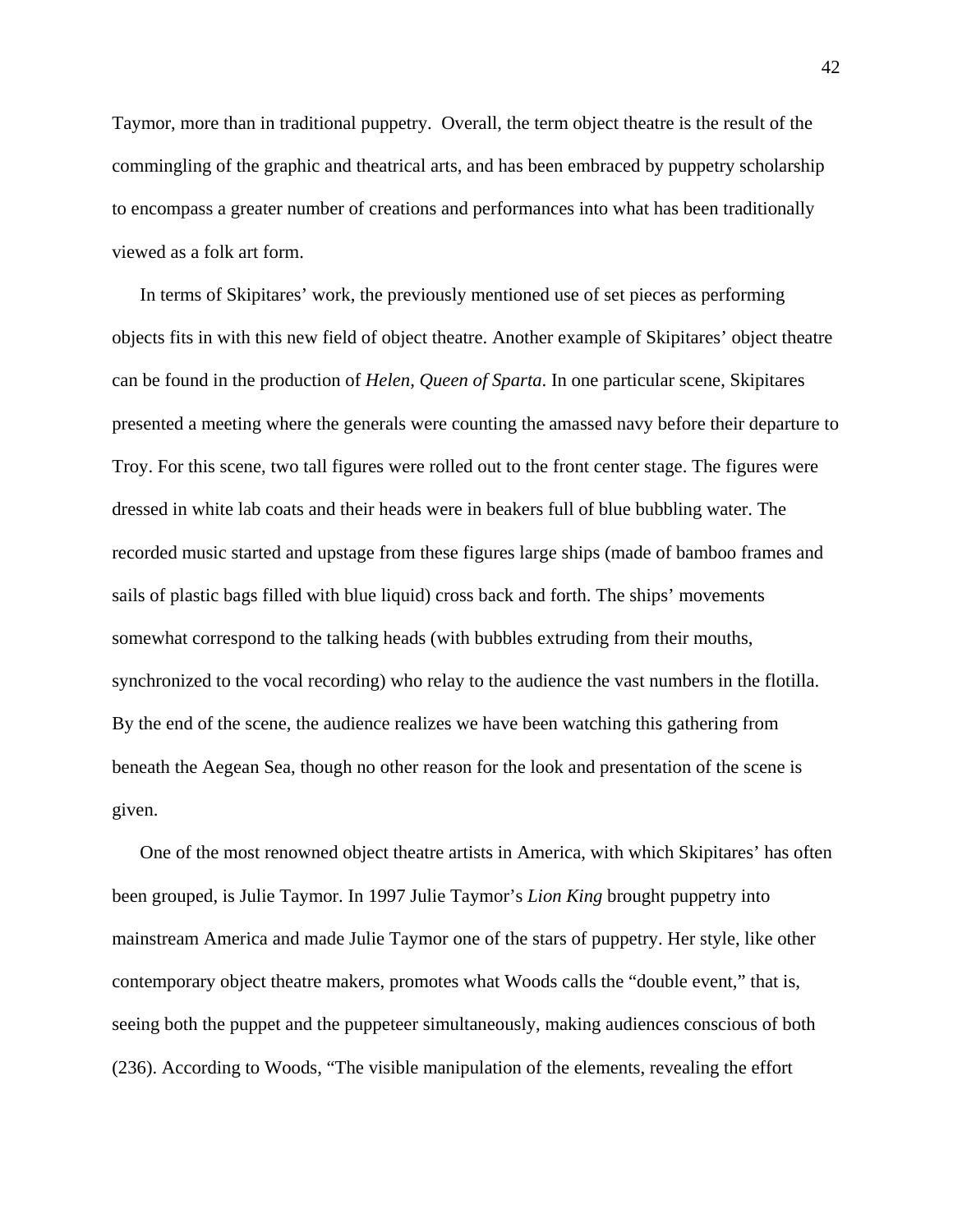needed to create the illusion of movement, is the hallmark of Taymor's later work with puppets" (236). Taymor's career parallels that of Skipitares, coming from a sculptural background, but starts from set design instead of costume design. Though she has not been directly compared to Taymor, Skipitares is often grouped with her in collections, interviews, and exhibits.

Like Skipitares, the "Taymor style" adapts the style or mediums used in a production to the needs of the piece, combining elements and images from a dazzling range of sources. Taymor's style is characterized by formal elegance, filmic manipulation of scale and viewing angle, and the braiding together of global stage forms (Blumenthal/Taymor 14). There is a definite slick, professional look to all of her creations. Responding to comparisons between Skipitares' work and Taymor's, Skipitares states:

As an artist, I was born an avantgardist. I craved experimentation and what I knew of the historical avantgarde. I just loved the mind-set of the avantgarde. So I am always going to make work that is trying to experiment, and maybe this roughness you recognize in the sensibility of my work is part of that [...] I think that Julie Taymor was never as interested in experimental work. She has a very humanist sensibility[…] And her aesthetic is prettier than mine.' (2000 interview, qtd in Stanley  $68$  $68$ <sup>6</sup>

Despite being the first woman to be honored as best director (1998), and the first puppeteer to win a directorial Tony, Julie Taymor has repeatedly rejected the label of puppeteer, going even so far as to say in one interview: "'I can't bear it when people see me only as being about puppets when I feel that my work is so much more than that'" (Woods 225). In many ways, Taymor's puppetry successes like the *Lion King* can and have hindered her more recent work, for example the mixed reception of her 2002 piece *The Green Bird* (Woods 226)*.* Perhaps this is one reason why Taymor has spent much of her career avoiding the label of puppeteer, preferring to be called a theatre maker or mixed media artist, and insisting that she uses puppets as one medium within many (Woods 226). Despite her refutation of the label, her association with the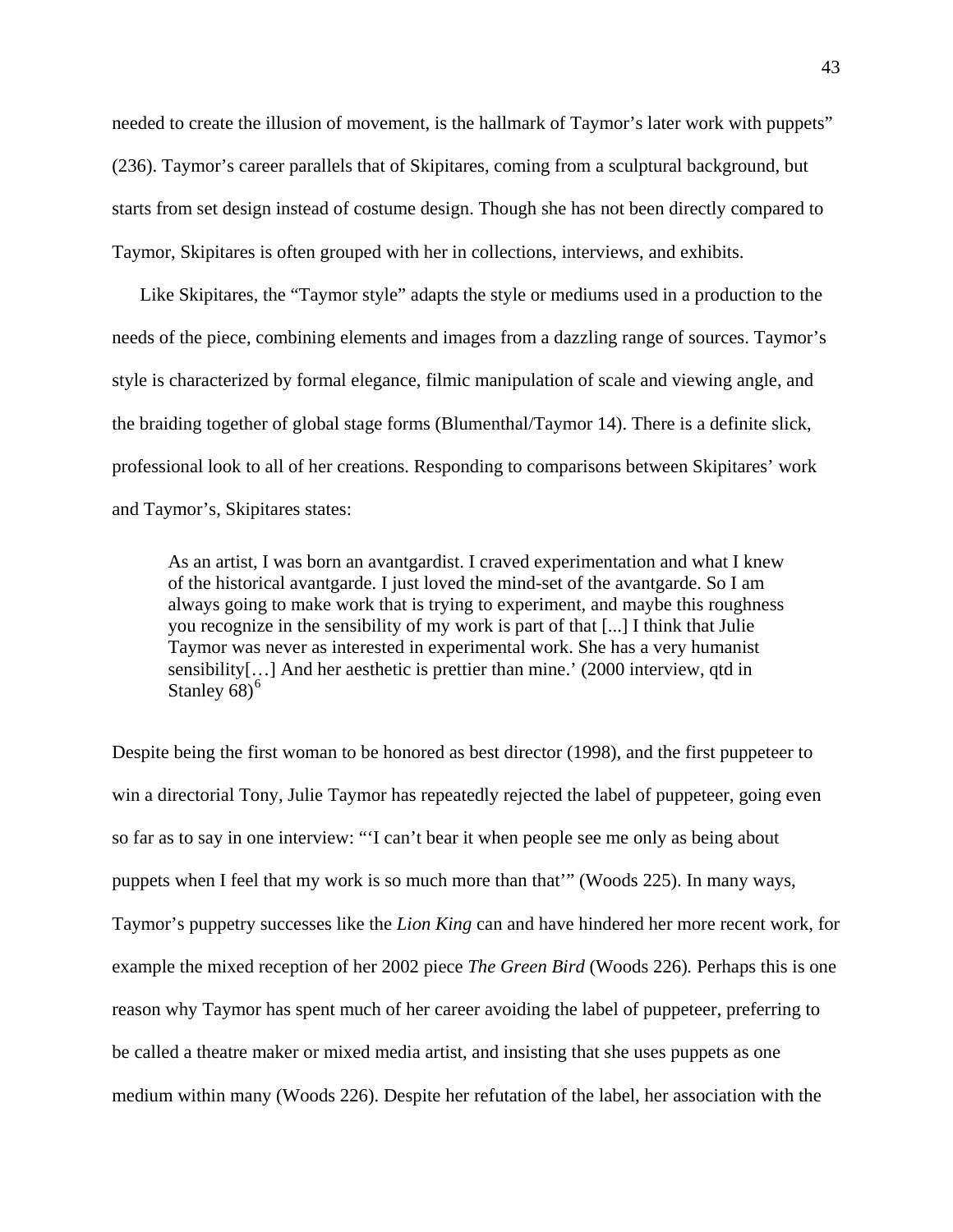puppet medium continues to shatter notions of traditional puppetry while bringing a new interest to the field (See Anthony, Dircks, and Kaplin). The work of artists like Taymor, with which Skipitares should be included, continues to expand the meaning and label of "puppeteer." That Taymor herself prefers the label of object theatre or multi-media theatre director, and that Skipitares is more often described as a theatre conceptualist or experimental theatre-maker than a puppeteer points to the liminal stance of this object-laden mode of performance.

Lee Breuer of Mabou Mines is another in a growing number of contemporary artists incorporating performing objects in their productions, with or without the addition of live actors. He is also one of Skipitares' named influences in puppetry. Taymor was also involved in productions of *Peter and Wendy* and *MahabarANTA* created by Breuer. Clearly, the work of these contemporary artists like Taymor, Breuer, Ariane Mnouchkine, Basil Twist, and Ping Chong are far different from that of traditional puppeteers, as well as the more innovative puppeteers of the latter twentieth century like Bil Baird and Jim Henson. Within the more recent puppet history texts, Breuer's *Peter and Wendy* is repeatedly cited for its innovative use of an all-marionette cast, assisted by a single female Narrator who spoke for all the characters, similar to the *joruri* narrators of Japanese doll theatre (Blumenthal, *World History* 85; Dircks 3). These artists, like Skipitares, have combined actors, dancers, musicians as well as modern media technologies to produce unique characters, such as the video projections representing Zeus disguised as a swan that Skipitares used in *Helen, Queen of Sparta* (2006), or the a ghost created from a blue beam of light for Ping Chong's 1999 production of *Kwaidan*. These experimental artists have often worked within the tradition of Tony Sarg, finding new techniques for manipulation such as Lee Breuer and Basil Twist's 2002 production, *Red Beads*, which used wind from electric fans to move performers, or Basil Twist's 1998 production, *Symphonie*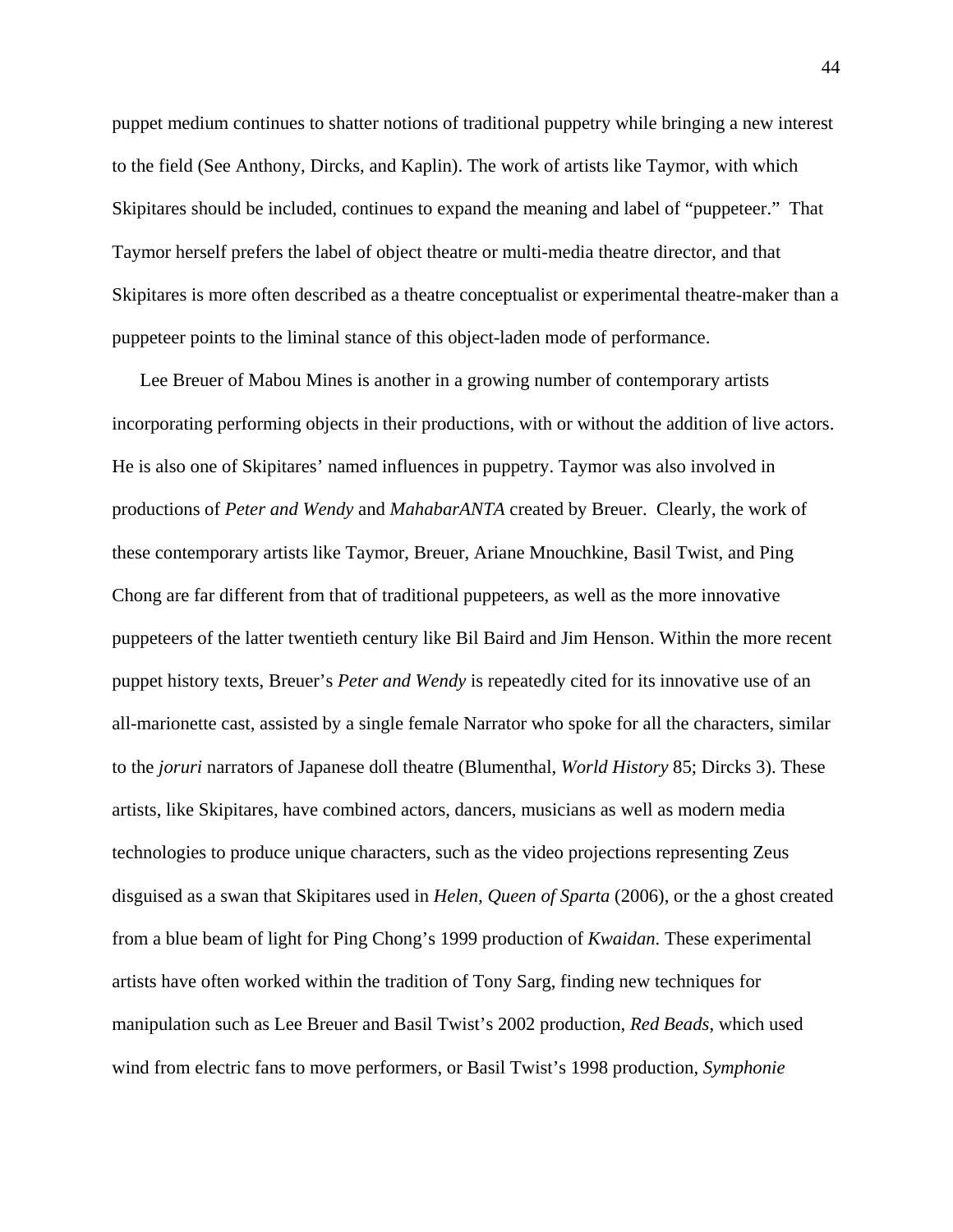*Fantastique*, which was performed inside tanks filled with water (Blumenthal, *World History* 57). Through these productions, artists are not only creating a new space for puppetry, but a new way of viewing performances in general.

It is true that puppetry has often been overlooked artistically as well as in academic circles. Adult puppetry, specifically, has held an even more tenuous place in the arts, and often seems "doomed to remain a subordinate branch of puppetry, which is itself a subordinate brand of theatre" (Shershow 223). According to Swortzell, however, "What with ever-widening audiences, young and old, to be found at live performances, at critically praised films, and watching television programming, historians may conclude that puppetry is now recognized as an art form firmly, if still not yet fully, established in American cultural life" (36). In addition, "Recent productions such as *Avenue Q* and the works of Eugene Ioneseco and Paula Vogel that feature puppets interacting with live performers offer a promise of future possibilities for puppetry on the American stage" (Dircks, Introduction 3).<sup>[7](#page-196-0)</sup> The recent program listing for the 2007 conference of the Association for Theatre in Higher Education organization also features a seminar on contemporary American puppetry for adult audiences. As this chapter has shown, Skipitares is situated within a newly forming tradition in American puppetry, that of the performing object theater. Her works are innovative within the American puppet tradition because of their combination of manipulation methods with other cultural and media forms. The works of Skipitares and her contemporaries have created in puppet theatre, as well as traditional theatre, a space for continued experimentation with new subjects and concepts, forms and styles.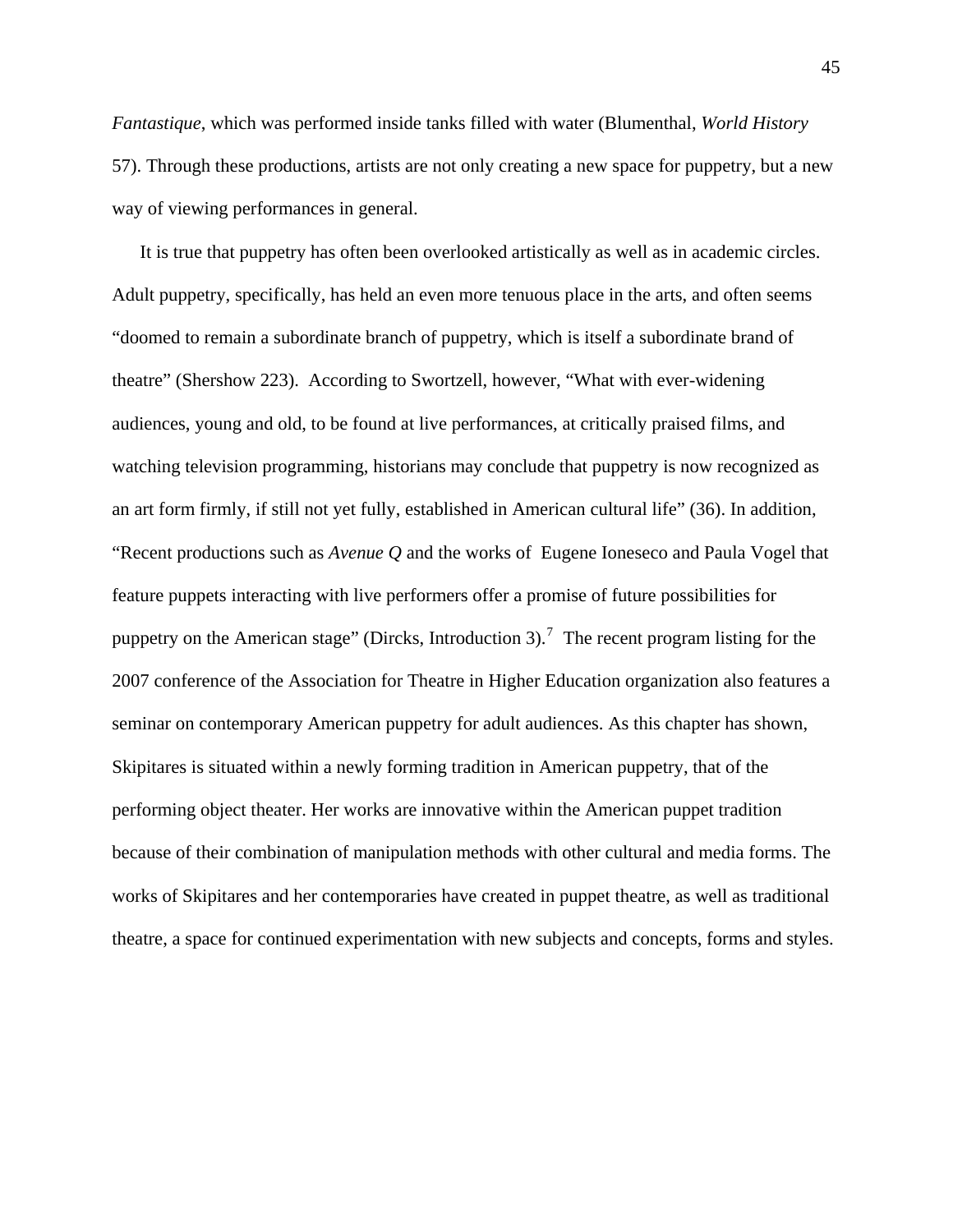# **CHAPTER 3**

# **THEODORA SKIPITARES, PERFORMANCE ART, AND EXPERIMENTAL THEATRE**

#### **Part 1: Performance Art Tradition**

In *Performance: A Critical Introduction*, Marvin Carlson lists a series of frequent characteristics of modern performance art, these include a multimedia texture utilizing "found" or "made" materials; a tendency towards open-endedness or undecidability; an emphasis on play, parody, joke, or whimsy; an interest in the principles of collage, assemblages, and simultaneity; and a "'heavy reliance upon unusual juxtapositions or incongruous, seemingly unrelated images'" (80). These characteristics are predicated on the works of certain artists coming out of the avant-garde art traditions of painting and sculpture, primarily from New York and California, but are also based on the evolution of traditions found historically in avant-garde art movements in Europe. Born in San Francisco, Theodora Skipitares attended UC Berkeley in the 1960's with the intention of pursuing a medical degree. The atmosphere of the times and especially that of the Berkeley campus, as well as a crisis in her family, influenced her decision to turn towards painting and sculpture. Skipitares' performance art employed some of the basic characteristics described by Carlson, specifically in her use of collage, her multi-media texture and her nonlinear structure. Many of the concepts that were characteristic of the performance art movement in America and that became a part of later experimental theatre projects are remnant even in Skipitares' most recent works. Her beginnings in performance art also yielded a more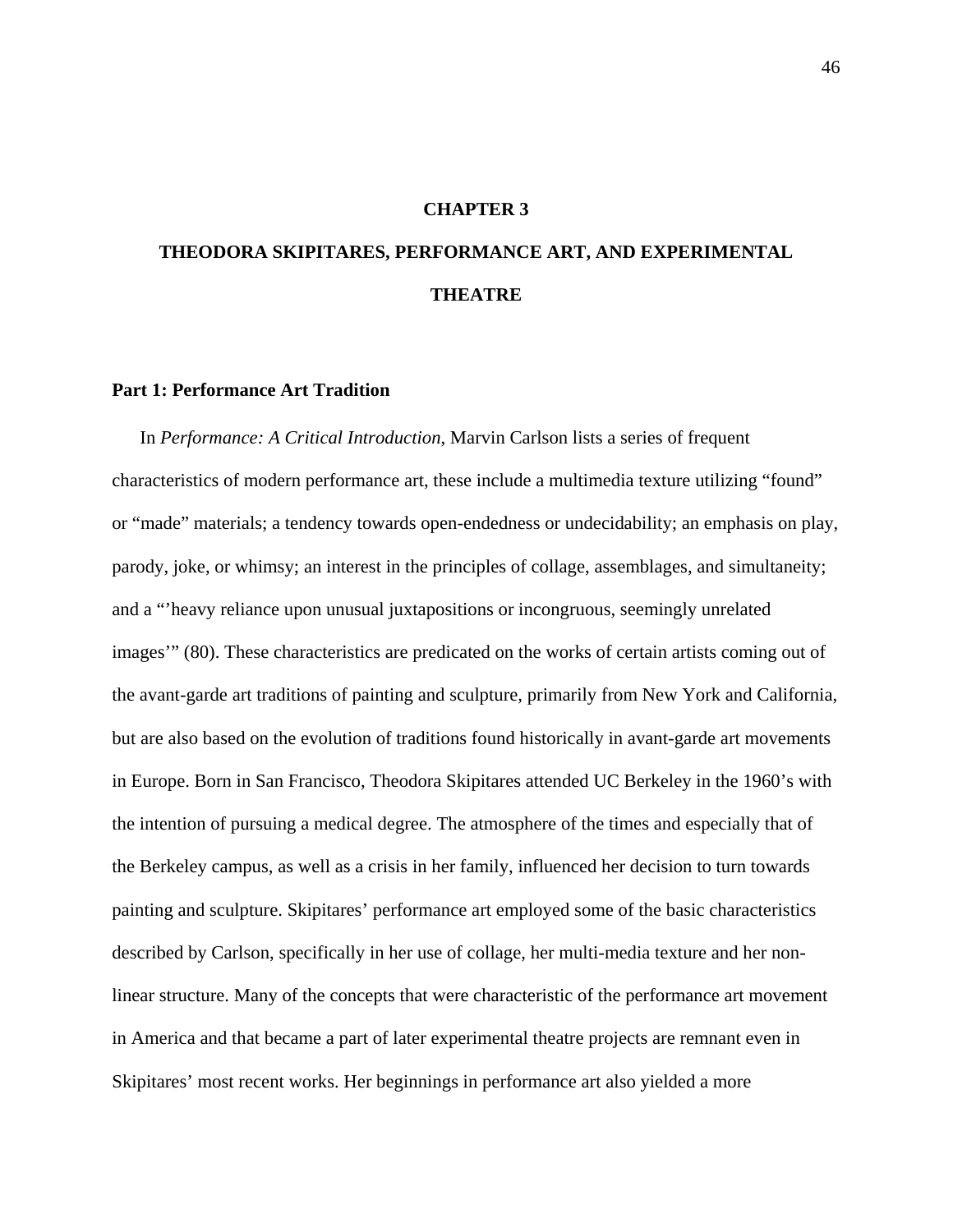experimental approach toward puppetry. This chapter will situate Skipitares' career and artistic production within the tradition of avant-garde theatre (specifically performance art) and experimental theatre (specifically in relation to the Off-Off Broadway movement and La Mama Etc).

 Generally, the history of performance art has been presented as a product of European avantgarde theater and art traditions. The changing environment of Europe and evolving concepts of the individual during the late nineteenth and early twentieth centuries created a desire for a new type of theatre. During this period performing objects were also adopted as a tool of Experimental theatre artists, such as Alfred Jarry, Maurice Maeterlinck, and Edward Gordan Craig, primarily as a way of producing theatre without traditionally-trained actors. John Bell attributes the 1896 performance of Alfred Jarry's *Ubu Roi* as the beginning modern avant-garde theater, stating that—if not the beginning—the performance certainly changed the course of modern theatre by bringing "the world of puppets, masks, and other performing objects onto the centerstage of western theatre" ("Puppets and Performing Objects" 29). Prior to the nineteenth century, live theatre and puppet theatre ran in parallel paths and traded influences, as seen in the puppet versions of commedia and puppet Operas (See McKormick). At the end of the nineteenth century a turn towards realism proved problematic for puppetry; puppets began to be compared to "real life." Indeed, still today, the puppeteers' success is often measured by the degree to which he or she can make the object appear alive.

In the 1920's Futurism, Cubism and Expressionism emerged as alternative ways of seeing which rejected realism as a goal (Bell, "Puppets and Performing Objects" 33). The rejection of psychologically-based, realistic theatre was central to this vision, specifically a rejection of the "theatrical trappings" of linear narrative, discursive language, character, and mimesis. This new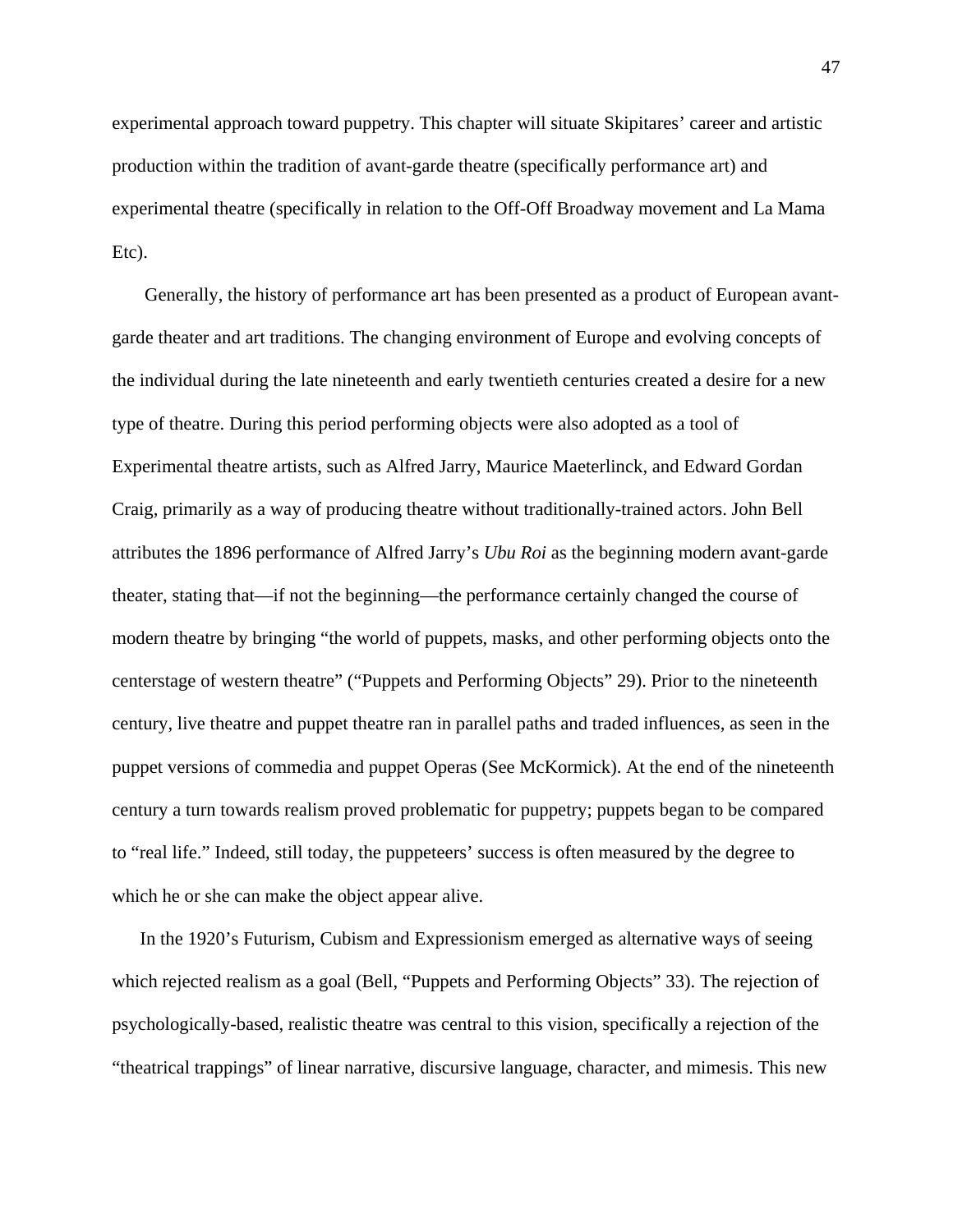avant-garde and experimental theatre was influenced by a variety of artistic and philosophical movements—Futurists, Surrealists, Dadaists—as well as by a tradition of popular entertainments/performance activities such as: mock naval battles, medieval passion plays, royal entries, court spectacles, mimes, mummers, jugglers, bards, minstrels, mountebanks, animal acts, circus acts, and parades (See Carlson 85-86). Manifestos, by leaders in each movement sought to "sought to shock the middle class out of its complacency" (Sayre 66). Emilio Marinetti, leader of the Futurist Movement, published such a manifesto in February 1915 in which he called for a Futurist Theatre that was synthetic, atechnical, dynamic, simultaneous, autonomous, alogical, and unreal (142-46). He along with Emilio Settimelli, and Bruno Corra, sought a theatre which would "orchestrate the feelings of the spectators by exploring and awakening their laziest tendencies through all possible means (Marinetti 146).

Experiments with puppets in these new forms of theatre partly stemmed from a "distrust of the animate body," as well as a distrust of the actor, which many artists of the modernist tradition shared (Shershow 186). It was believed, especially given the acting methods of the late nineteenth and early twentieth century, that the performing object allowed the artist to "transcend the particulars of individual personality" unencumbered by the actor's personal ego or agenda (Shershow 189). The actor's human body was seen as an obstacle to both the artist's truth/true expression and to true artistic control.

Skipitares' comments on the actor and the puppet echo some of these modernist sentiments. Especially in regards to history, Skipitares has repeatedly stated that she used puppets to "speak the truth;" in her case, the words as she found them in historical primary documents. She believed, at least during her earlier works, that the puppet was "innocent and pure, that you could give it the truth and that it could say the truth where as an actor would bypass truth through their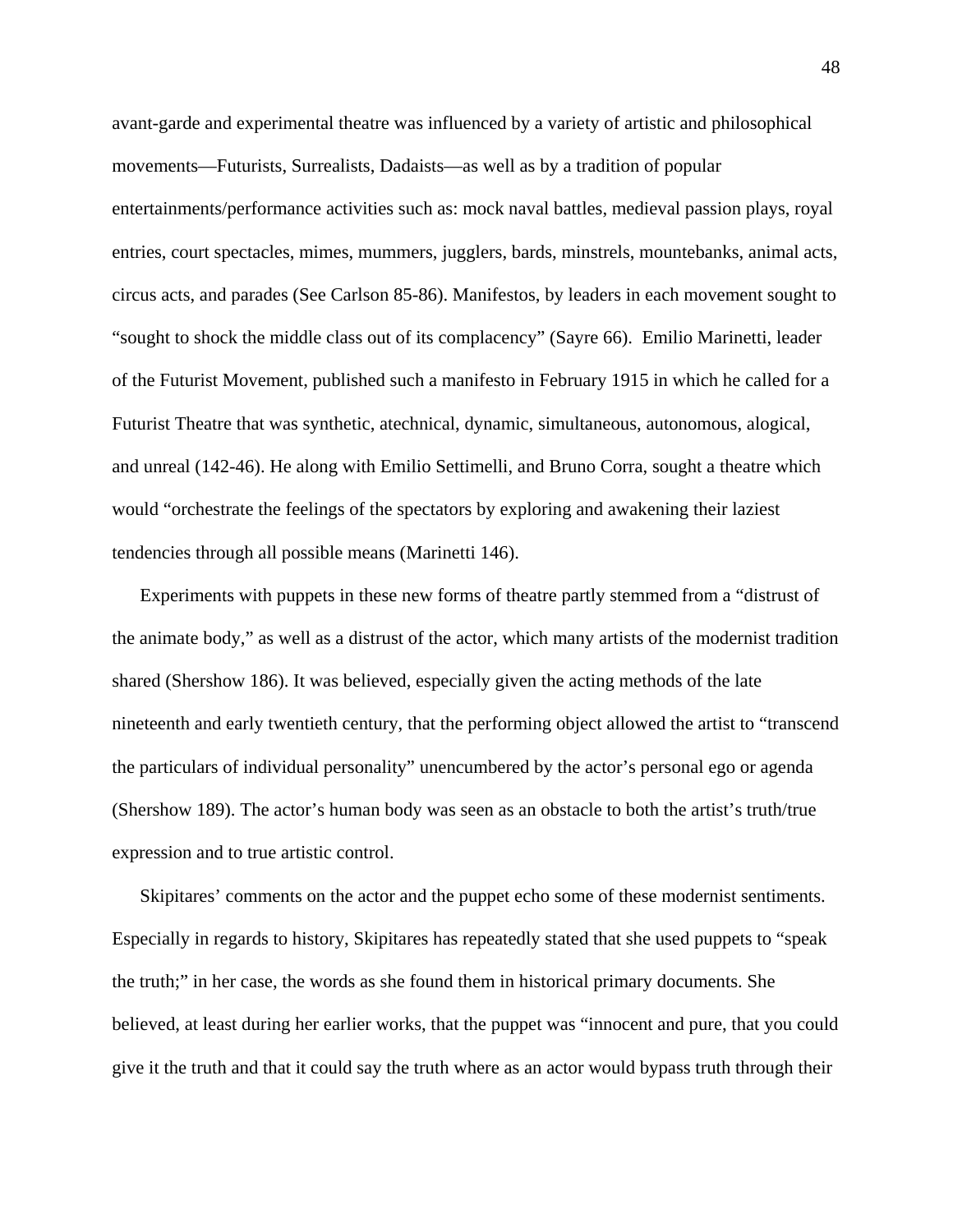own agenda" (Personal Interview, Mar 2006). Skipitares also spoke on the same topic in an earlier interview with N. J. Stanley in 2000:

Its as simple as saying that the puppet is an empty shell, and the puppeteer's job is to breathe life into the empty vessel. And if the intension of the puppeteer is pure, then the soul of the puppet is pure. And so you can ask the puppet to be a person, and it will be that person with a lightness and innocence and authenticity. Whereas if you ask an actor to be that person, the actor's ego is going to make kind of a clever manipulation of energy to allow the creation of this figure within himself, but it's really in a sense, I believe, not as pure as a puppet...there's a complexity that needn't be there for a puppet. (35)

Like Theodora Skipitares' the avant-garde artists shared an idealistic image of the puppet as a vehicle for performance unmediated by corporeality or personality (Shershow 191). The inclusion of performing objects allowed a greater control over the entire production. Overall, their style of theatre was characterized by a desire for total theatre, in which all elements reflected the artistic vision of the author-creator. This total theatre aesthetic is most prominent in Skipitares' performance art pieces and early puppetry works, but it is somewhat reflected in even her latest works.

# **Genres of Performance Art**

There are several genres of performance in which Skipitares' work would fit, however, as most performance art scholars note, it is hard to define the boundaries of performance art. Roth attempts to define performance art as "a hybrid form which combines visual arts, theatre, dance, music, poetry, and ritual" (8). In contrast, Sayre views performance art as a continuum, existing somewhere between ritual and narrative, dependent upon the object it produces (17). As words like "hybrid" and "continuum" reflect in these scholars' statements, performance art defies easy definition. However, by combining the analyses of Roth, Carlson, Auslander, Sayre, and Goldberg one can attempt to group performance art into a number of genres. These genres can generally be separated into either one-person or collective/interactive performances, "theatrical"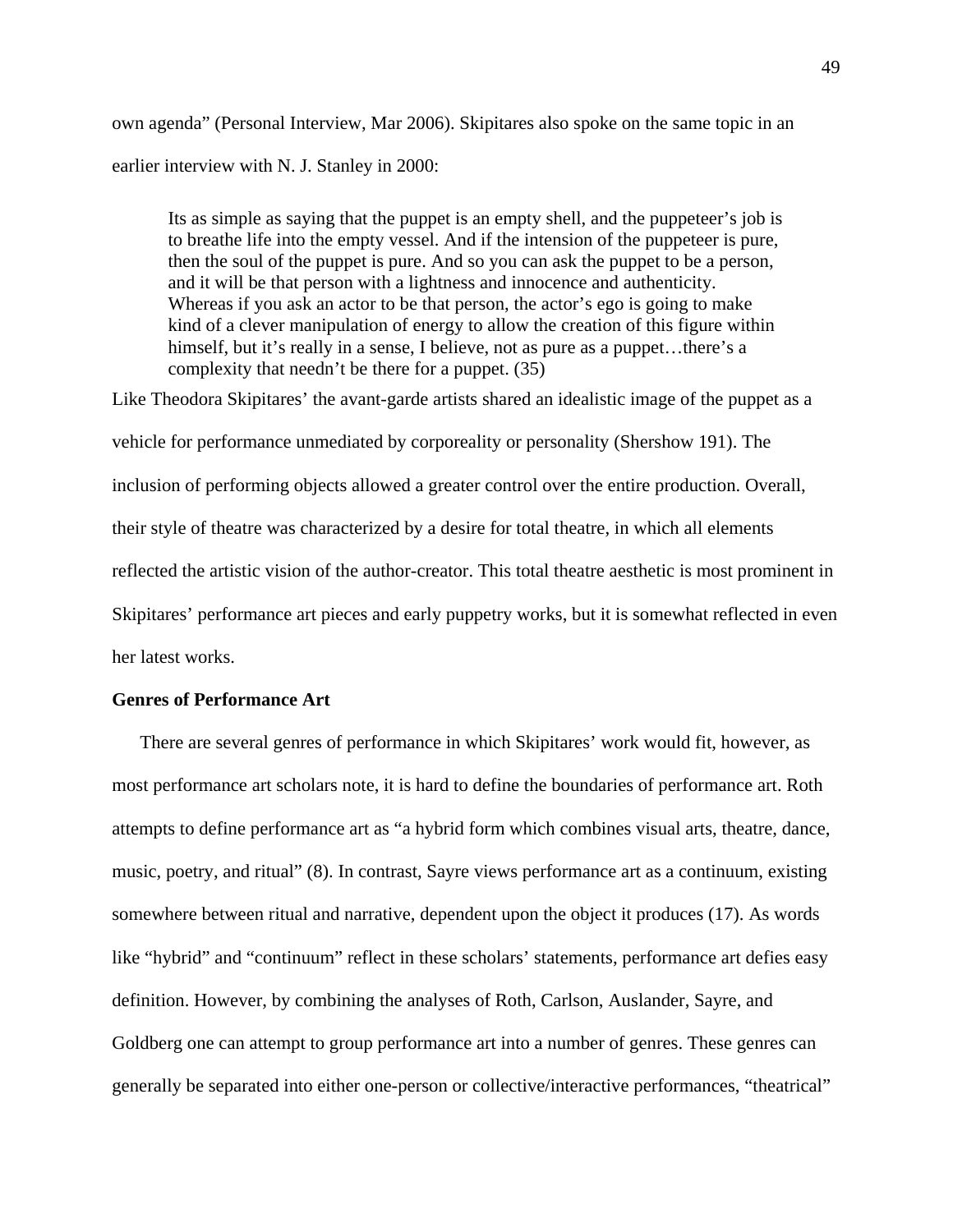(meaning spectacular and often using abstracted notions of character, narrative, and costume) or raw minimalist (usually concentrated on the body), forward-looking (activist) or culturally/historically focused (ritualistic). Of course, as is typical of performance, all of these forms can and have been mixed to varying degrees. More specifically, the genres of performance art can be further grouped into:

- 1. Interactive Instructions and Questions (like happenings)
- 2. Body Art, including Living Sculpture and New Dance/Bodies in space
- 3. Ritual Based
	- a. a merger of ritual with autobiographical information
	- b. performances "intended to move the performer away from the personal and toward the realm of myth" (Roth 23)
	- c. concentrate on ritual and ceremony through collective memory
- 4. Personal/Autobiographical (also includes persona/character based performances, monologists, stand-up comedians, often incorporating mixed media)
- 5. Group Performance: personal, theatrical, ritual based
- 6. Spectacle Entertainments: punk aesthetic
- 7. Women's Public Ritual Theater Performance, often included more theatrical techniques and meant to be performed more than once for public audiences (Roth 23)
- 8. Activist/Resistant, topics included violence on women, representation of gender, class, race in media, specific political events.

Of these genres, Autobiography and Ritual/Myth, and the mixture of these genres, are most relevant to Skipitares' artwork. However Skipitares' earlier performance work also displayed elements of Body art and Activist/Resistant genres, especially in relation to feminist performance art.

The first forms of Body Art and performance art were concerned with operations of the body.

These performances reflected an "interest in developing the expressive qualities of the body,

especially in opposition to logical and discursive thought, and speech and in seeking the

celebration of form and process over content and product" (Carlson 100). In these performances,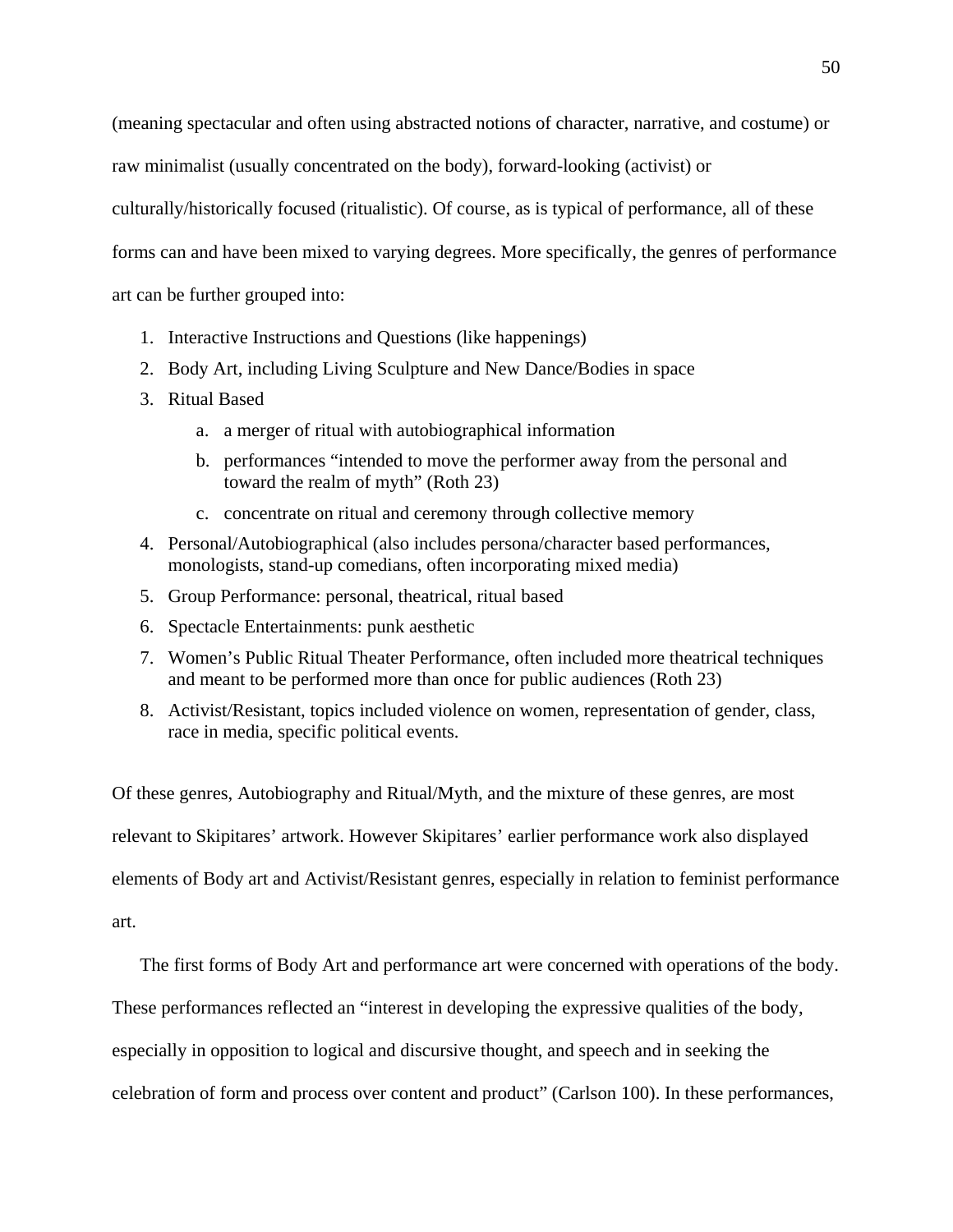the artist's body served as both subject and object of the work, often combined with real time activities, stressing reality over illusion. These performances, for example the works of Chris Burden—*Shoot* (1971) and *Through the Night Softly* (1973)—often pushed the body to extremes of pain or risk. Even though she never worked with pain tolerance, many of Skipitares' performance art pieces exhibited traits of Body Art. According to Roth, Theodora Skipitares began her involvement with performance art as a teenager in San Francisco where she "painted her body, donned bizarre costumes made of feathers, tree branches, bones and jewels, among other things, and then wandered around through the amazed crowds of Golden Gate Park" (Roth 136). The early women's performances in the genre of Body Art reflected the "essentialist feminist's desire to reclaim the female body as a non-colonized a-historical space" (Sayre 185). They represented, initially, an extension of the radical/cultural feminist belief that the personal is the political; that individual experience can be shared by many through performance (Roth 14). Works such as Carolee Schneemann's 1975 performance of *Interior Scroll*, reflected the sexism of the New York gallery system—exemplified by the tone/attitude of a structuralist filmmaker whose words were included in the text—where according to Sayre, "only 2% of museum exhibitions by living artists were given to women"(87).

Skipitares' first performance and gallery installation, entitled *Mask Performances*, was in 1977. This primarily sculptural piece presented 72 life-cast masks of Skipitares' face in different expressions which she would pick up and physicalize with vocal/movement improvisations. These pieces were an extension of body art/living sculpture however they also explored the performance of identity and femininity characteristic of early feminist performance art. As Skipitares' career developed from sculpture to performance art to experimental, object theatre, she incorporated greater methods of resistance against traditional, western representation models.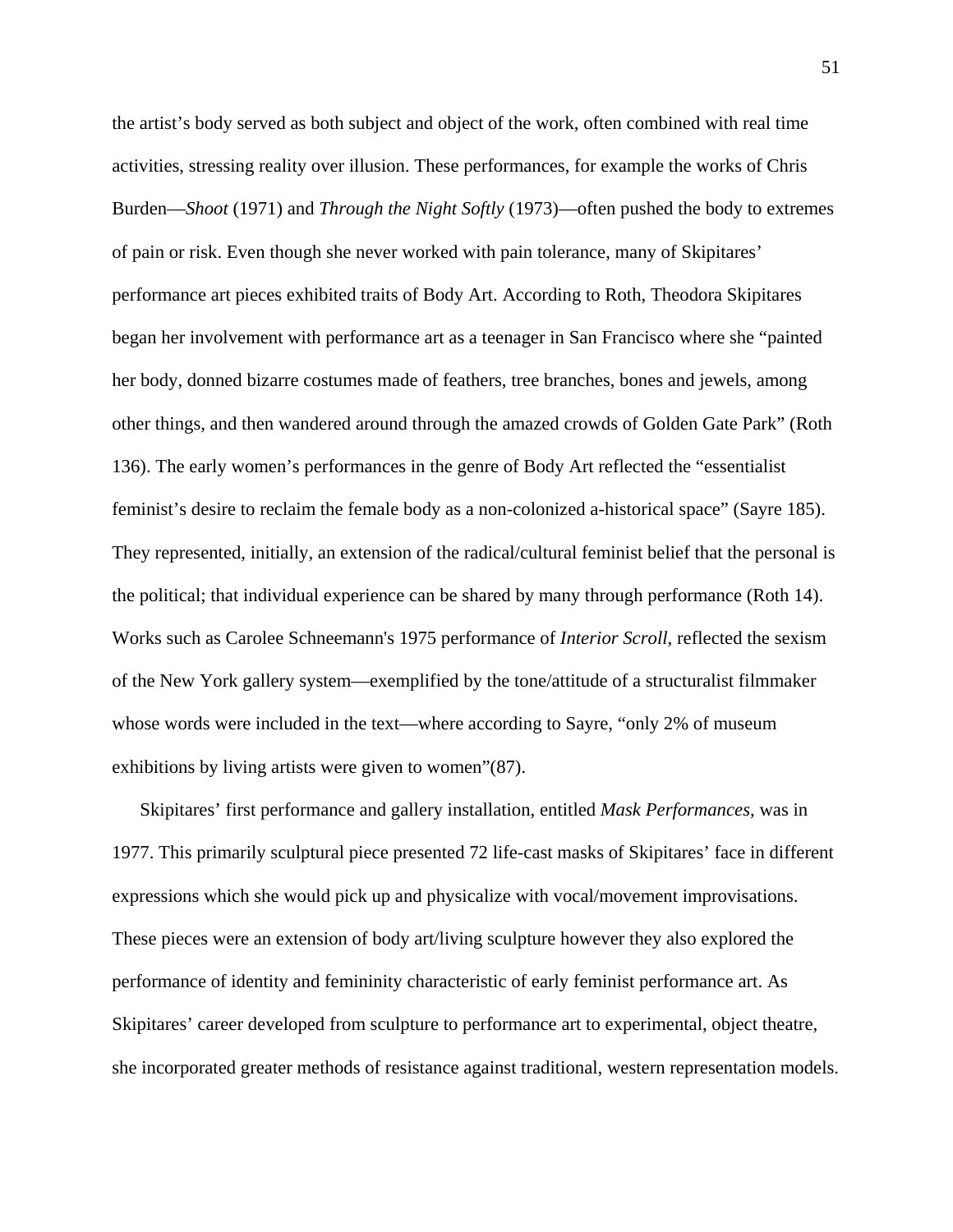Like many women performers in the 1970's and 80's, she also uses performance to explore and address stereotypes of women. To this end, Skipitares' work, like the work of many female artists is "particularly concerned with what can and cannot be represented" and investigates how images are culturally encoded with gender values (Sayre 96).

Skipitares later pieces were primarily autobiographical, yet they combined personal, historical, and mythic images in a fantastic and poignant way. As Roth (1983) explains, "Unlike much autobiographical work today, Skipitares transcends the personal to create her own intriguing myths populated by characters of her own design and fantastic objects of compelling visual intensity" (136). In 1979, Skipitares presented *The Venus Café*, a multimedia series of autobiographical stories in Greek and English. This performance piece focused on the struggle between Greek and American cultures in her identity, and in finding a balance between freedom and repression; virginity and promiscuity; responsibility and self-expression. The name of the piece was taken from the restaurant her father opened when he first arrived in the U.S. In general, in her performance art, Skipitares presented history and culture as influential in the formation and oppression of individual identity.

Many performers in the autobiographical genre began to use theatrical approaches either in one-person performances or in larger, multi-media spectacles (Carlson 104). Included in this group of performances are the monologues of Spalding Gray and Rachel Rosenthal, the stand-up comedy of Whoopi Goldberg and Rosanne Barr, the multimedia spectacles of Laurie Anderson, and the initial performances of Theodora Skipitares. As Roth explains, however, the nature of the material presented in the autobiographical mode of performance complicated its criticism:

What are the criteria for good and bad autobiographical art – how can one, indeed how dare one, judge the life (as opposed to the art) of the performer? How does one weigh admirable politics against dull art? What is the audience's stake in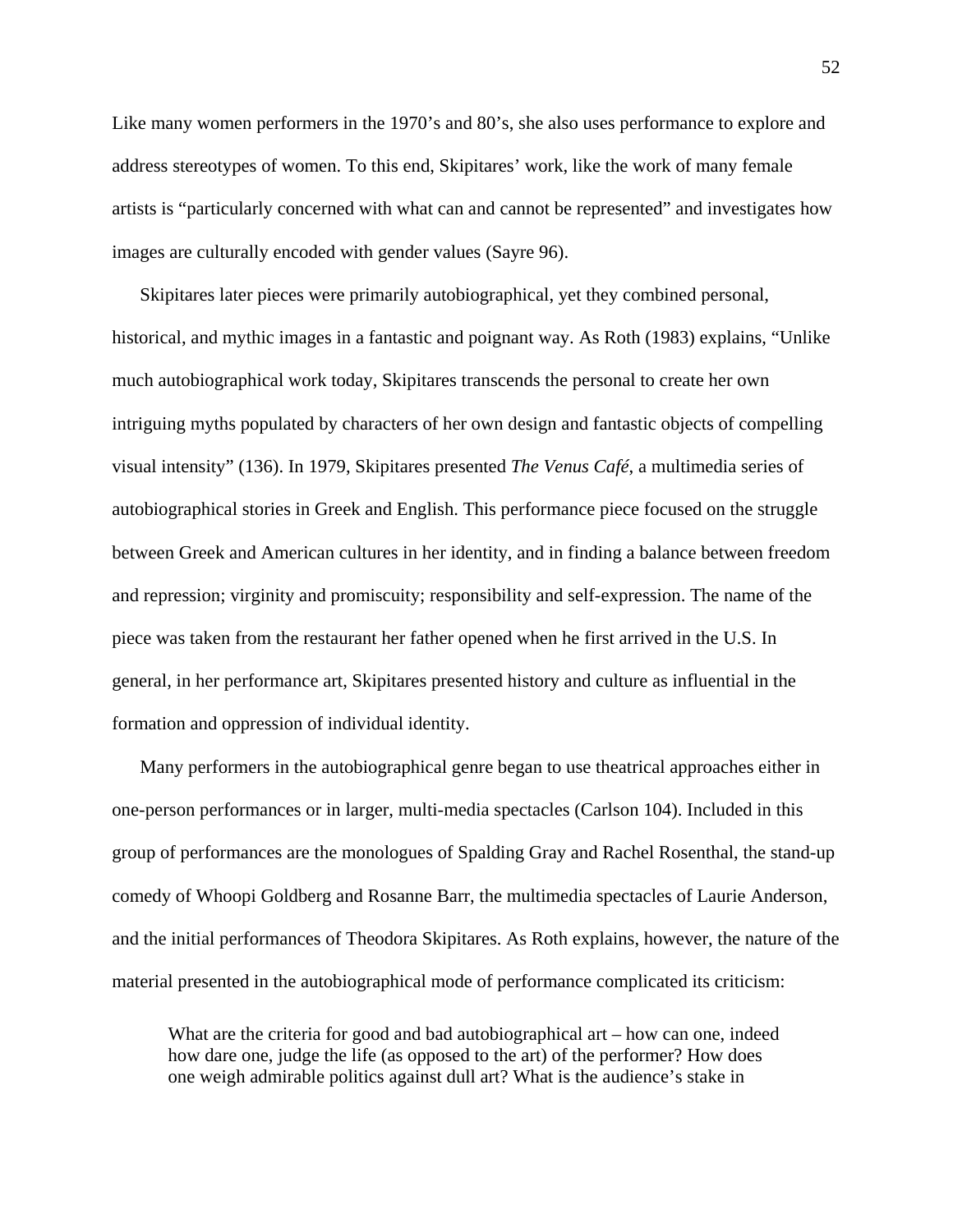personal performances which seems created exclusively to satisfy the therapeutic needs of the artist? (21)

In the 1970's personal histories/autobiographies were also a major source for women's performance art. Roth actually credits the development of this genre to female performers stating that "the introduction of autobiography, characters and personae by women into the field of performance totally transformed the substance and direction of this medium" (20). Often the autobiographical material was interwoven with fictional, mythical, or historical material. This intermingling of fictional, mythical and historical elements can be found specifically in Skipitares' performance art pieces.

According to Moira Roth (1983), "The main thrust of Skipitares' art deals with the conflict between her flamboyant personality and the strict, traditional Greek home in which she was raised, the tension between the Greek and American cultures, and the opposition between the heroic myths which were a part of her heritage and everyday realities" (136). Skipitares also incorporated oral histories in these first solo pieces, the result of interviews with Greek immigrant women who lived in her New York City,  $3<sup>rd</sup>$  Street neighborhood (Personal Interview March 2006). In 1980, Skipitares presented *The Mother and the Maid* at the Performance Garage in New York City. Combining personal statements with history and myth, this piece incorporated images projected on her body, plates, and walls to represent how Greek myths influenced her daily life.This is similar to Spalding Gray's 1977 performance piece, *Rumstick Road*, in which he projected the image of his late mother onto an actress.

*Mother and the Maid* also emphasized the transformation and sacrifices made by women trapped by their cultural and economic circumstances. To represent this struggle, she used the traditions of Greek culture, such as weaving, to serve as visual metaphors connecting her personal experience to a collective past. Each of Skipitares' performance art piece held reflected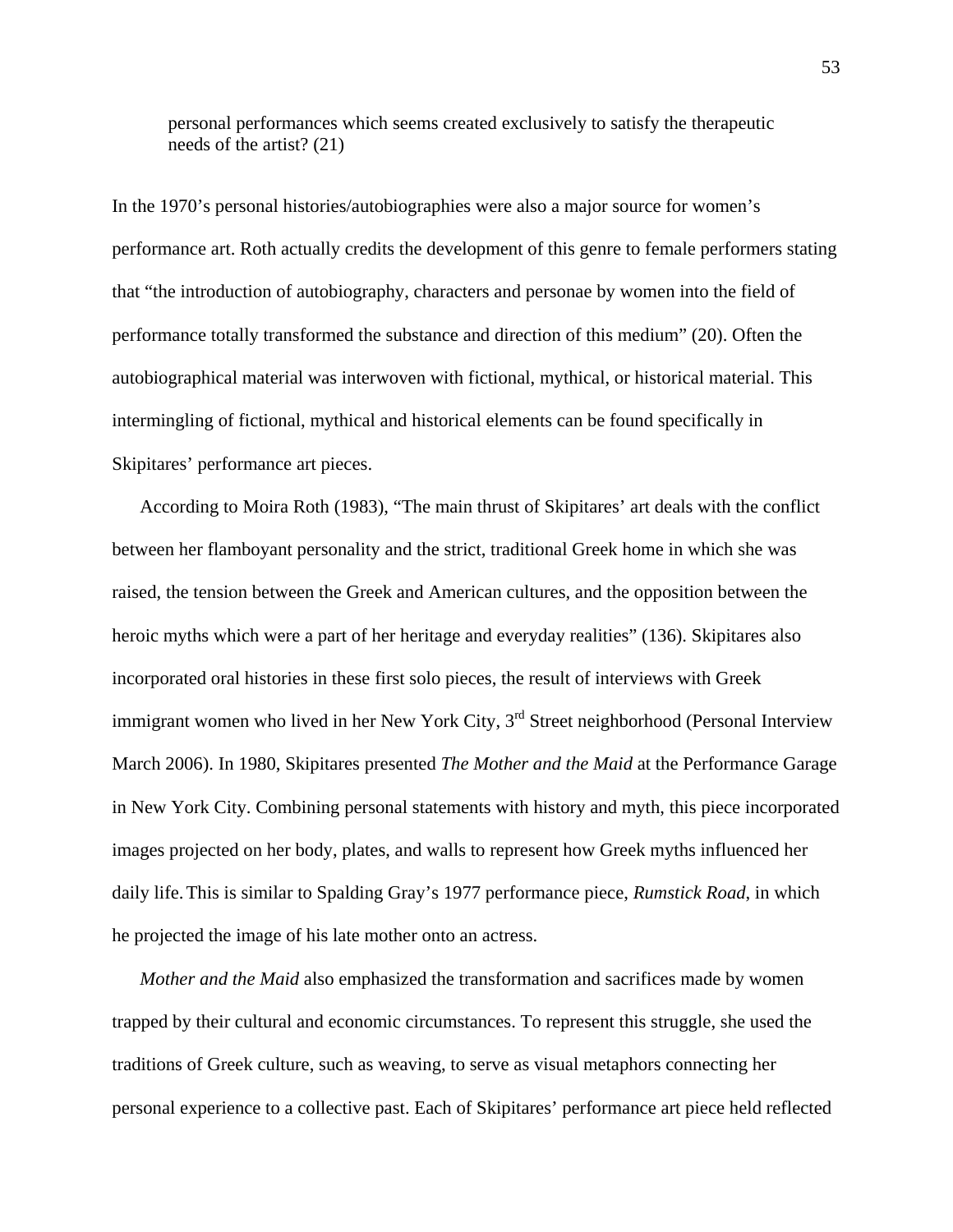issues of identity building, the construction "woman" and woman's role in society. This particular piece blurs the genre line, combining autobiographical content with socially activist sentiment.

Another genre in which Skipitares' performance art pieces might be included is activist**,** resistant performance. Viewed by many scholars as part of materialist feminism, resistant performances by women artists stressed "looking beyond individual case studies to the particular social apparatus or cultural practice that has produced them and others" by questioning, exposing, and dismantling cultural codes, social construction and assumptions "that governed traditional gender roles, stagings of the body and gender performance both on the stage and in everyday life" (Carlson 167). Resistant female performances emphasize the social construction of the body and of the subject in performance. As Peggy Phalen explains, "The task, in other words, is to make counterfeit the currency of our representational economy – not by refusing to participate in it at all, but rather by making work in which the costs of women's perpetual aversion are clearly measured" (164). These codes which guide audience reception are the byproduct of the western system of representation, which positions the male as subject in a subjectobject binary or dialectic where the female is therefore positioned as "other," the object desired by the subject. Women's performance art challenges the Western tradition of representation by reconfiguring this subject-object binary, placing a woman on stage as the central speaking subject. The resistant female performer therefore uses both body and voice towards the purpose of "decentering of the subject" rather than creating a new subject position (Carlson 170).

Unfortunately, the use of stereotypical images of women in attempts to force audiences to question these representations often merely reinforce the sexist tendencies and underlying ideologies of gender—in fact denying the opportunity for resistance offered by the performance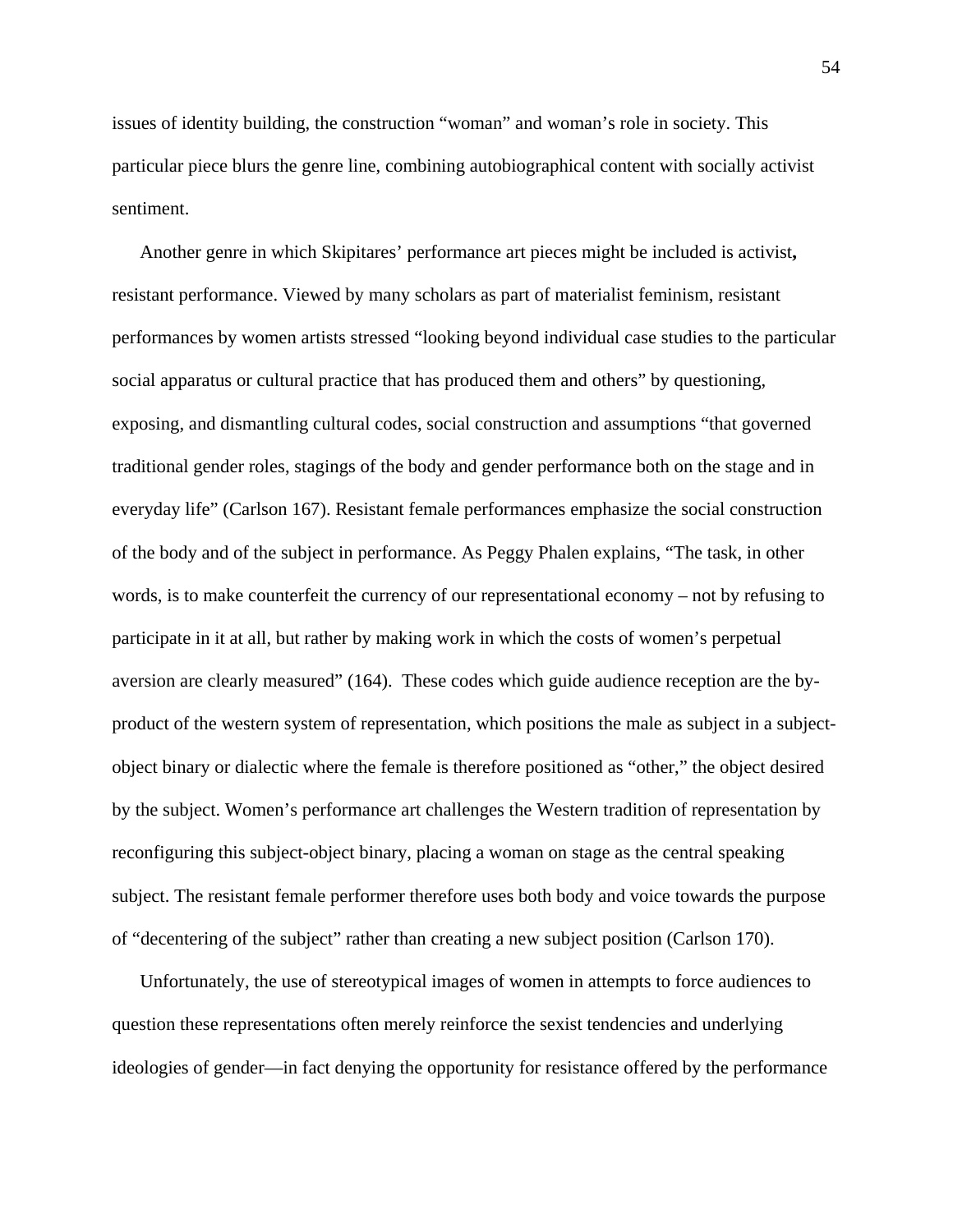artist. This phenomenon has led many scholars, like Carlson, to question how representation or performance, which have so often been the tools for implanting and reinforcing phallocentric cultural assumptions, also be used for the feminist postmodern project of decentering the subject (170)? Can using the materials of oppression even in a parodic way be deconstructive?

In her first performance art pieces, Skipitares constructed herself as the subject of representation by being physically present on stage. Even after her move from autobiographical to historical subjects and incorporation of puppets in performance, she maintained her physical presence on stage as her figure and face served as the model/mold for all the puppets. According to Skipitares, female artists who author their own work often work outside of traditional forms (Personal Interview 2006). In Skipitares' work, this connection to feminist art is most evident in her narrative structure—typically a series of tableaux with blackouts between them—which tends to discourage a linear narrative arc. In using the distancing techniques of ambulatory performance, non-linear narrative, and puppetry, Skipitares disrupts the traditional performance/reception process and challenges the voyeurism of performance.

## **Performance Art Influence in Later Work**

As a practicing costume designer in New York City, Skipitares worked for Villanova University (1972/73), the Section Ten theater company (1973/74), and Richard Schechner's Performance Group (1974-1978). As a designer, she often chose more unusual materials such as glass, nails, or wood for her costumes, which though somewhat impractical for performances, were characteristic of the mixed media techniques of avant-garde performance. They could also be seen as a carryover of styles used in her early walkabout performance pieces and solo performance art productions. The incorporation of puppetry into her works, since 1982, reveals an evolution from a performance art style, centered on personal identity, towards a "desire to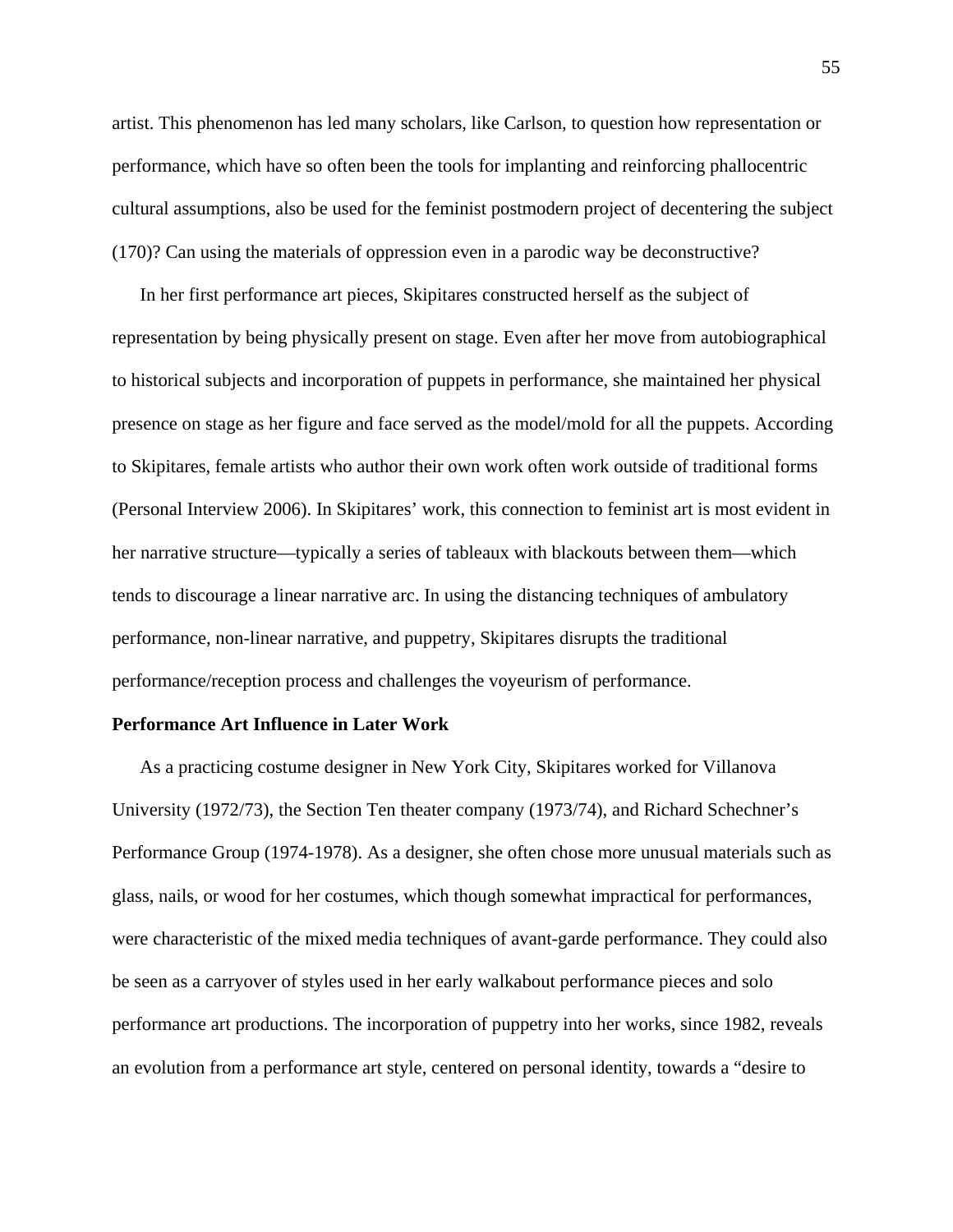communicate something larger" (Montano 439). These days, Skipitares is well known for combining many artistic media such as dance, music, sculpture, and film, along with puppets.

Skipitares' career has been influenced by the evolving performance scenes in both California and New York as well as by the avant-garde art tradition. Skipitares has specifically mentioned the works of Spalding Gray, Elizabeth LaCompte, and Meredith Monk as particularly influential through their constructions of narratives, sound and movement. Her performance art combined various genres of body art, autobiography, and ritual/myth. In her later pieces her fascination with history, myth, and ritual remains present. Her work maintains characteristics of the avantgarde art tradition that so influenced performance art, as seen in its multimedia texture, combining television monitors, projected images, non-western dance and puppetry as well as music. Her narrative structure and characters reflect an interest in play and parody as well as a tendency towards juxtaposition and ambiguity. The overall tone of her pieces is a mix of humor, fantasy, and social criticism. Finally, performance art allowed female artists, like Skipitares, personal control of all areas of production, the freedom to create their own aesthetic, and the opportunity to express their individual identity and voice.

## **Part 2: Experimental Theatre Traditions—Skipitares and La Mama**

Theodora Skipitares is one of a long line of experimental theatre artists who have incorporated puppetry as one of many tools of theatrical expression. Her works represent a convergence between the tradition of avant-garde or experimental theatre, which incorporated puppetry, and the residual atmosphere created by the Off-Off Broadway (OOB) movement of the 1960's in the Greenwich Village and East Village sections of New York City. However, the terms "experimental theater" and "avant-garde theater" have, at this day and time, lost precise meaning because they have been applied to so many different and divergent works.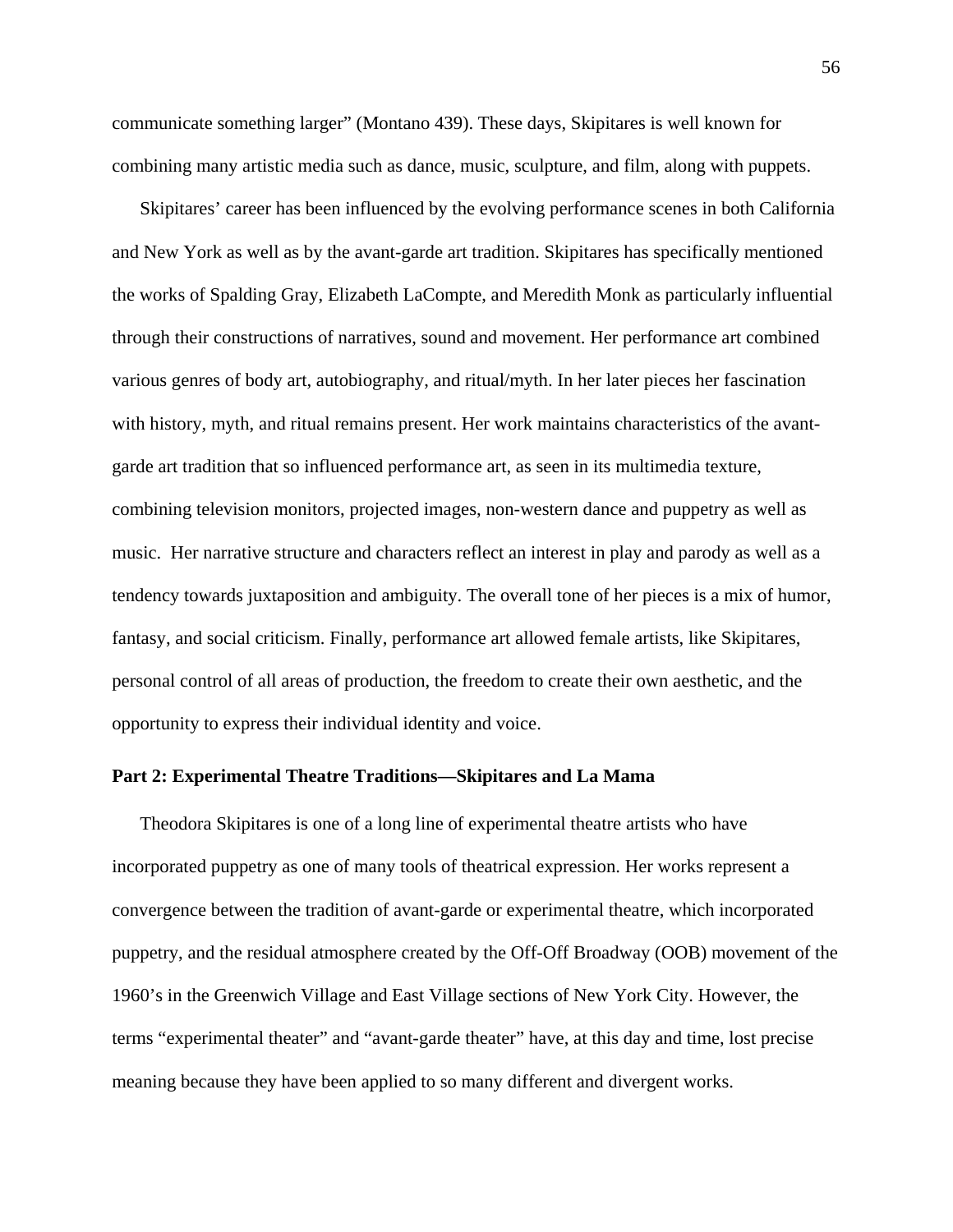Responding to this question of what constitutes experimental theater, artist Theodora Skipitares commented in a personal interview that basically "experimental theater" is an indefinable term to her, that there are "too many compartments inside of that now" (March 2006). Instead, she cites Richard Foreman's work at the Ontological-Hysteric Theatre as an example of where that term might be applied today. Foreman's work has previously been labeled "theatre of images" by Bonnie Marranca and credited for its experiments in stage picture, scene design and dramatic structure (Foreman 119-132). Later, in response to a question of what constitutes avant-garde theater, Skipitares also cited, as example, a production of *Emperor Jones* by The Wooster Group that was in performance during the time of our interview (March 2006). In this particular production, the lead character of Brutus Jones was played in drag and blackface by Kate Valk, who succeeded at creating "with superb precision, a simulacrum of a stereotype" (Isherwood E1). The variety of artists who have been included in the label "experimental theatre artist," such as Julie Taymor, Lee Breuer, and Ping Chong, have also complicated efforts at definition. This label has also been applied to Theodora Skipitares, whose style Lynch describes as "the conjunction of experimentation and tradition" (139).

In Stephen Bottoms' recent study on the Off-Off Broadway movement, he also attempts to characterize or at least navigate these over-used terms "experimental" and "avant-garde" as they are applied to theatre. He addresses the fact that the avant-garde label, "then as now," is casually thrown around "as a term of dismissive abuse for anything that seemed stylistically unusual or difficult to understand by conventional standards" (Bottoms 9). The academic view of the avantgarde (especially in the US in the 1960s and 70's) was far narrower, focusing on those works seen as descendent from a quasi-Artaudian (anti-textual, anarchic, visceral) theatre model, worthy of the time-honored role "as champions of political and aesthetic progressivism"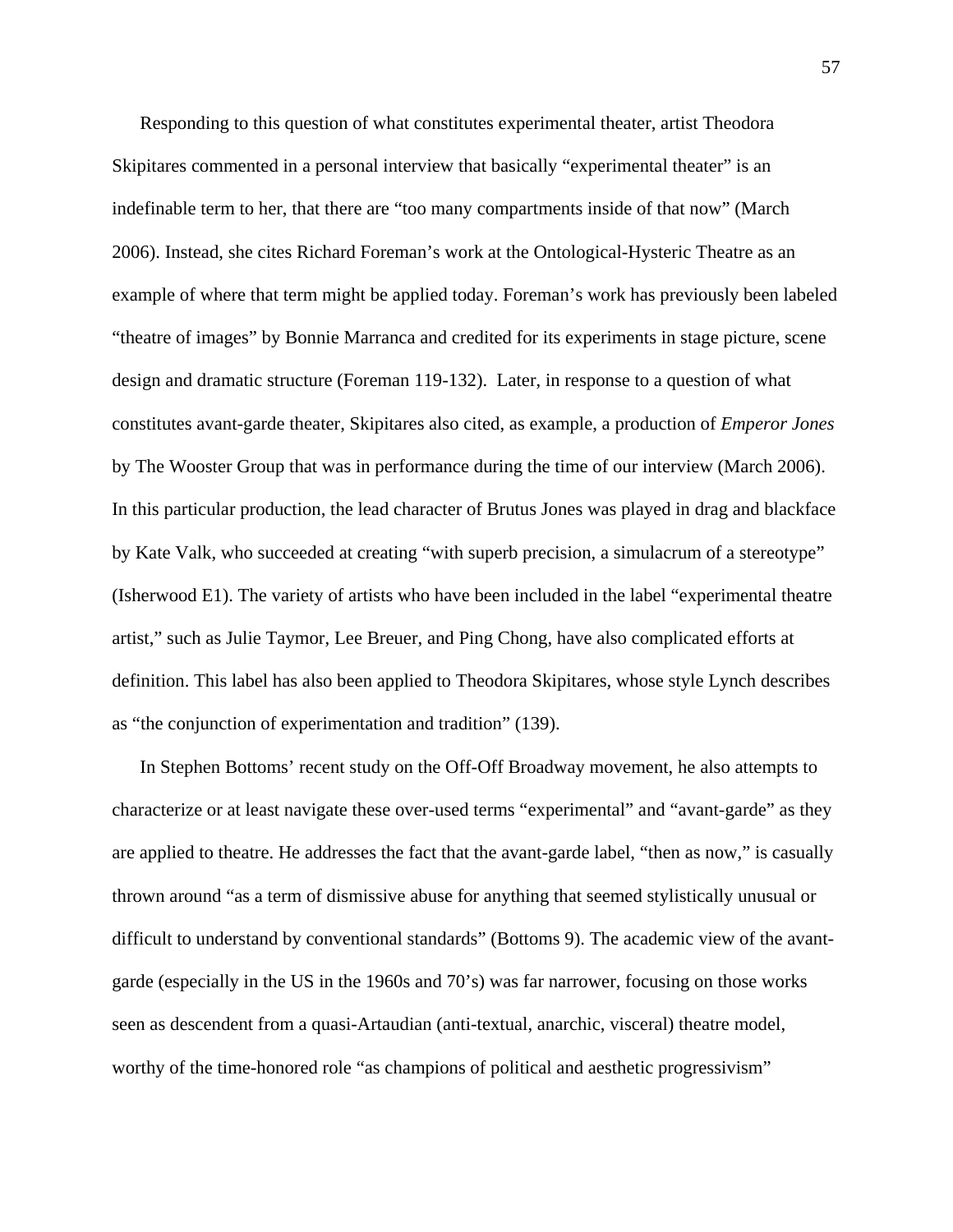(Bottoms 9). As such, much of the work on Off-Off Broadway remained off the academic and critical radar.

Instead of using the term "experimental," Bottoms prefers the term "underground" setting it up in a binary relationship to his definition of the 1960's/70's American avant-garde. He accredits the work of the OOB playwright as characteristic of "underground;" antiestablishmentary works without agendas (aesthetic or political). According to Bottoms, the avant-garde, though it leads the way artistically or politically, remains at least economically attached to the elite – in a sense telling high culture what to like. The OOB movement of the 1960's and 70's, and the environment left by OOB artists, fundamentally challenged this link between economics and creativity.

The following section will discuss Skipitares' puppetry from the perspective of the experimental theatre tradition as well as the influence of the atmosphere created by the Off-Off Broadway movement—specifically focusing on the activities surrounding Ellen Stewart's La Mama ETC. La Mama has been a primary venue for Skipitares' works since 1992 with the performance of *Underground* (although she has also performed at Theatre for the New City, the Performance Garage, and other non-theatrical spaces in NYC).

## **Off-Off Broadway**

The new plays produced during the Off-Off Broadway movement were only one strain of the experiments in theatre produced in New York in the 1960's. There were also experiments by director or auteur-led companies, as well as collaborative, performer-centered ensembles. Skipitares' arrived in New York City in the late 1960's. She graduated from the Tisch School of the Arts with a degree in set and costume design in 1972. Responding to the state of the theatre world during her graduate school years, Skipitares states in a 1987 interview with Joan Driscoll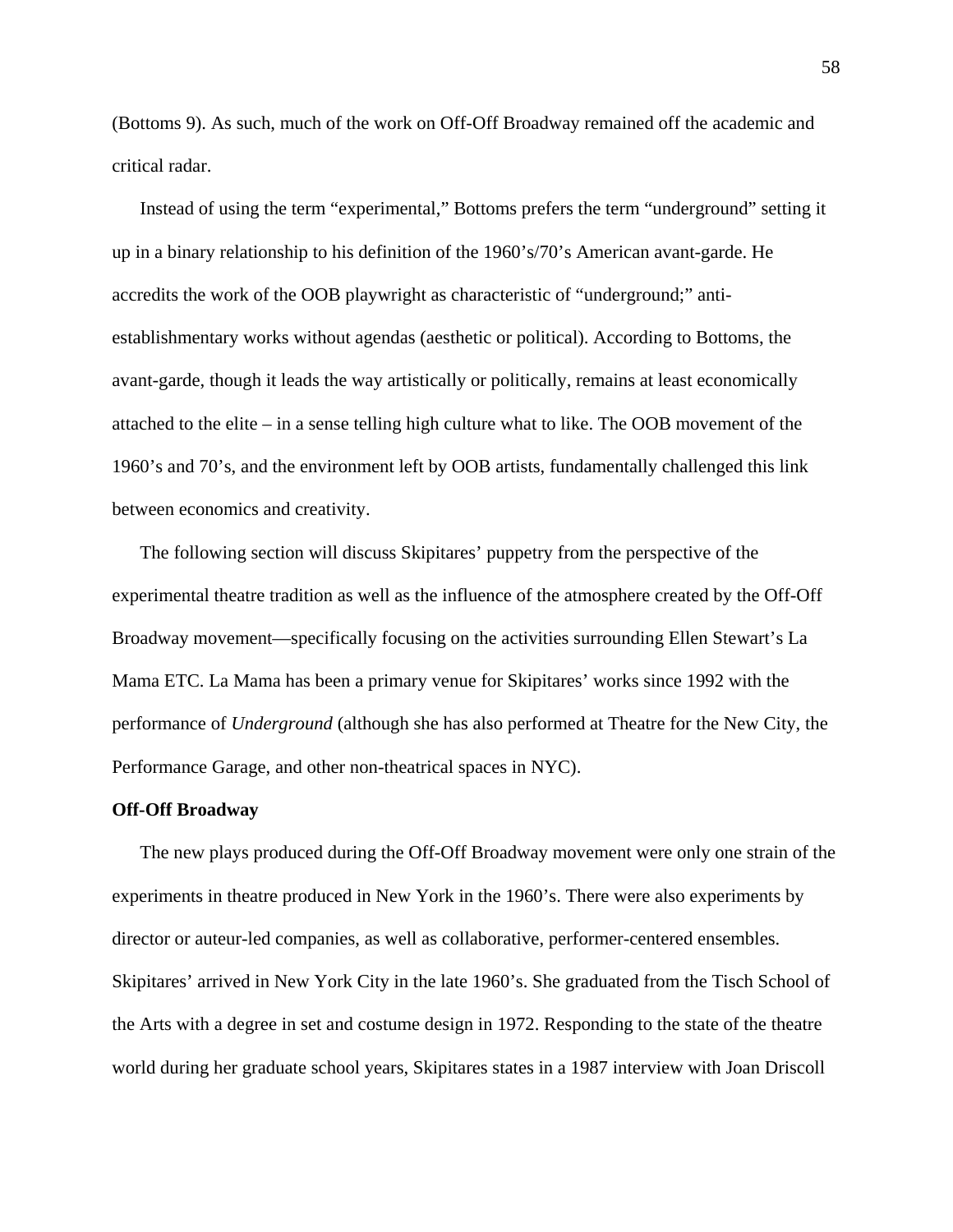Lynch, "'Experimental theatre at the time was seeking radical notions of all aspects of theatre including design, so my desire to use and work with unusual materials was welcome'" (140). These companies incorporated found objects, and collagist methods of assembly and collaborative products—methods which Skipitares has continued to incorporate into her productions.

As Michael Smith explained in one of the first major studies of the Off-Off Broadway Movement, "Off-Off Broadway is theater without theater," a theater that featured primarily new plays, new playwrights, and adventurous, experimental production styles (159). There were four principal stages at the core of the movement – two coffeehouses and two churches: Caffe Cino, Café La Mama (eventually La Mama ETC), the Judson Poet's Theater, and Theater Genesis. The Open Theater, headed by Joseph Chaikin, was also associated with the Off-Off Broadway movement, and worked in partnership with La Mama for a period of time in the 1960's. The term "Off-Off Broadway" was coined by Jerry Tallmer, a critic for the *Village Voice* (then a small community paper) in 1960. Previously, productions in these non-theatre spaces were known as café theatre or underground theater. The Off-Off Broadway movement began as entertainment in coffeehouses, mixing amateur and professional actors, directors, and playwrights. Smith marks the "birth" of the movement with another monumental performance of Jarry's *King Ubu* in September 1960 at Take 3 on Bleeker Street in which "imagination was substituted for money" resulting in a presentation style "that would be impossible in the commercial theatre" (Smith 159).

The characteristics of an OOB production cannot easily be listed, for they were as varied as their participants, and constantly changing. They did, however, share a similar point of view and the forces behind the movement's emergence were quite clear. The Off-Off Broadway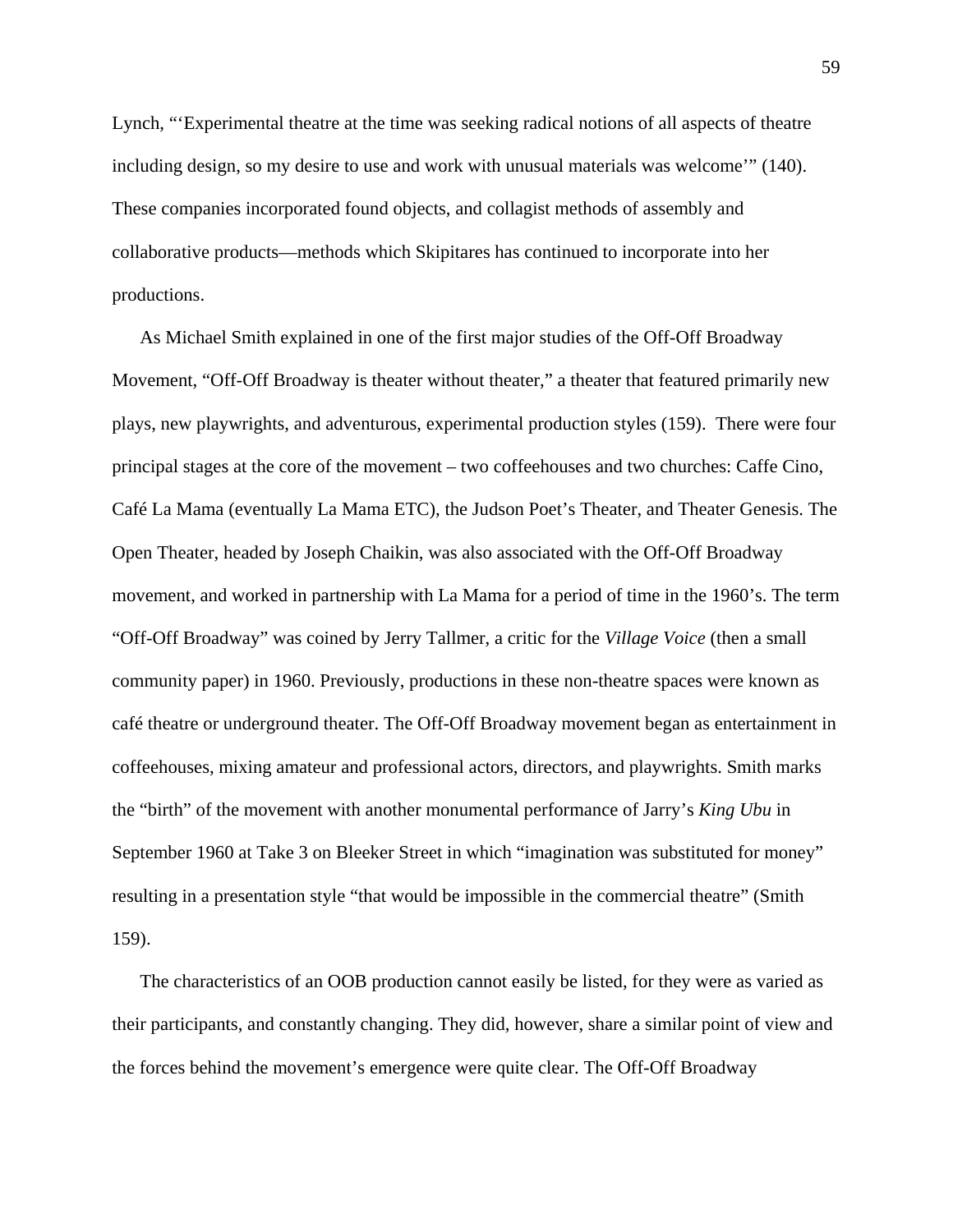movement came about in response to the procedures and limitations of the commercial "professional" theatre on Broadway, and the increasing commercialization of Off-Broadway theatres. The majority of playwrights could not find ways to get their plays performed, and if they did, they had less freedom in effecting the production, either to set their own standards or define their artistic goals. The movement resulted from a dire need for an outlet for new playwrights and an outlet for new methods of staging. Most of all, the movement sought to promote and produce the works of these young new playwrights (such as Lanford Wilson, Sam Shepard, and Tom Eyen) who felt they were "producing a new abstract theatre," allowing them complete freedom in producing their plays (Smith 166).

Because of the types of plays written and the style in which they were typically presented, the majority of OOB productions were not appealing to a mass audience. As such, many of the productions of the OOB movement (the majority of which were one-acts) did not easily transfer outside of the specific community for which they were written. The one-act structure was most popular because they could be repeatedly performed throughout the night. These plays were created and produced with little-to-no money, and they did not make much money either, but the primary purpose was accomplished: the new works were getting performed. The movement proved an ideal medium, allowing artists from different backgrounds to cross disciplinary borders and experiment together, collaboratively (Bottoms 2-3). Works often moved back and forth between venues, and during periods of renovation or relocation, the venue directors often opened spaces to each other.

According to Stephen Bottoms there was "never a single leader or manifesto for the 'movement' or even a coherent set of objectives" (3). There was, however, a definite sense of community and a shared resistance to the standards of mainstream commercial theater. No one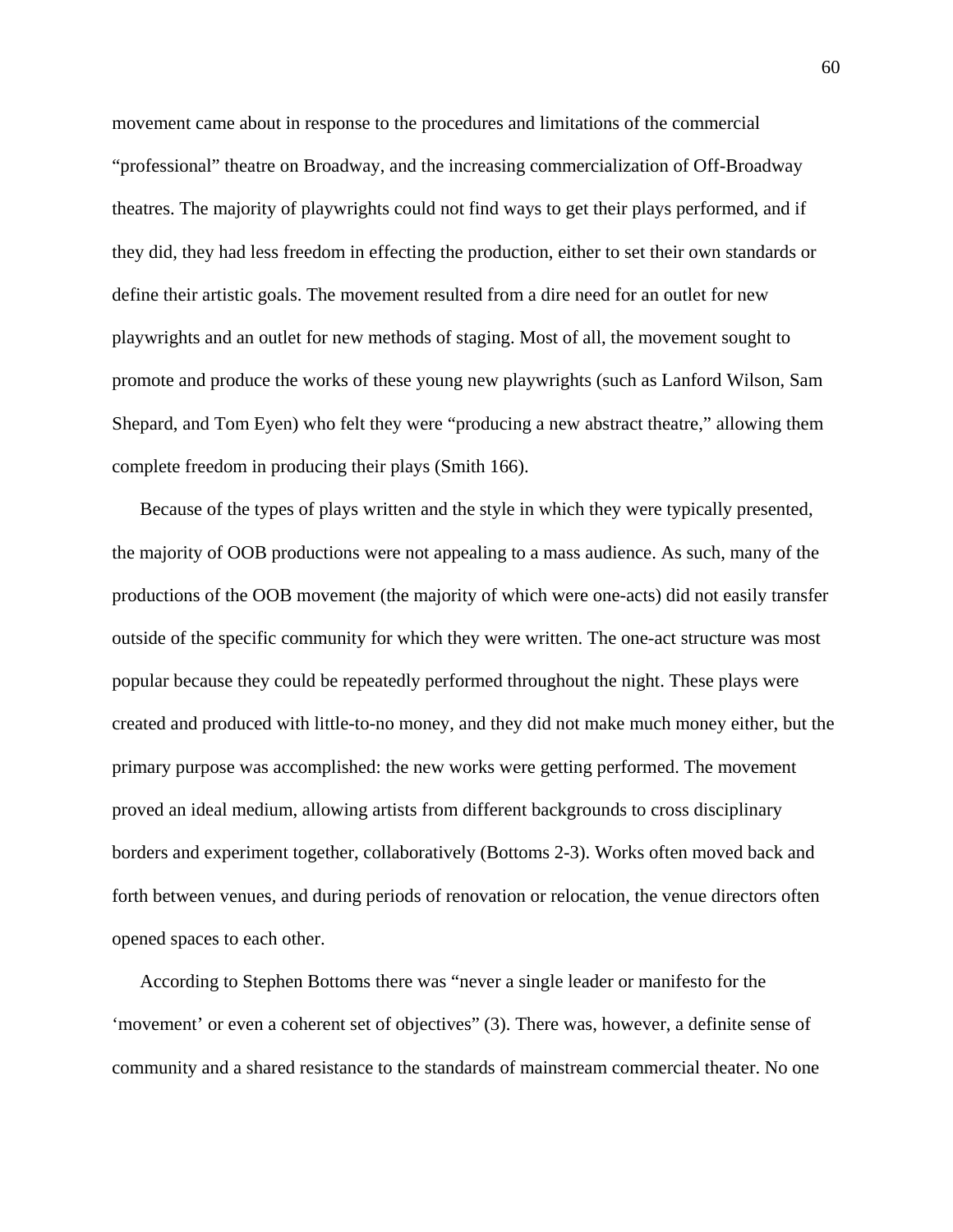charged money for tickets, and it was only after licensing harassment that La Mama began to charge membership dues. Most programs were subsidized by post-show donations. It is probably this reason why the movement could not last; eventually people needed to make a living. Some scholars have seen this movement as an extension of Expressionism, or as a continuation of the art created by Provincetown Players and others in the "Little Theatre Movement" of the 1920's (Valgemae 227, 233). Clearly the playwrights of the OOB movement were able to create works that immediately responded to the time and place in which their works were made and displayed, though their iconography and subject matter may not transfer to contemporary audiences. Perhaps the Off-Off Broadway movement's greatest contribution was in the way it challenged the concept of "professionalism" in theater.

Although Bottoms marks the "end" of the Off-Off Broadway movement by the voluntary dissolution of the Open Theatre in 1973, the impetus for the movement had been dissipating since the death of its "Papa" Joe Cino, founder of Caffe Cino in 1967. It was this atmosphere, and this culture (or counter-culture) that in a sense became the inheritance of La Mama and the artists that remained in the East Village, including Skipitares.

The characteristics of Skipitares' artwork that most specifically reflect the influence of the Off-Off-Broadway movement are the desire and commitment to authoring her own works, the use of non-theatre spaces and the anti-commercial attitude that served to challenge theatrical standards of professionalism. This challenge is best described as a "work in progress" mentality, one which creates artwork which is focused on process, reflecting a "producedness" or "seamsshowing" quality of a work (Marranca xii).

This challenge to standards of professionalism can primarily be seen in Skipitares' characters and puppet designs. According to Stanley, "To describe Skipitares's puppet-making style as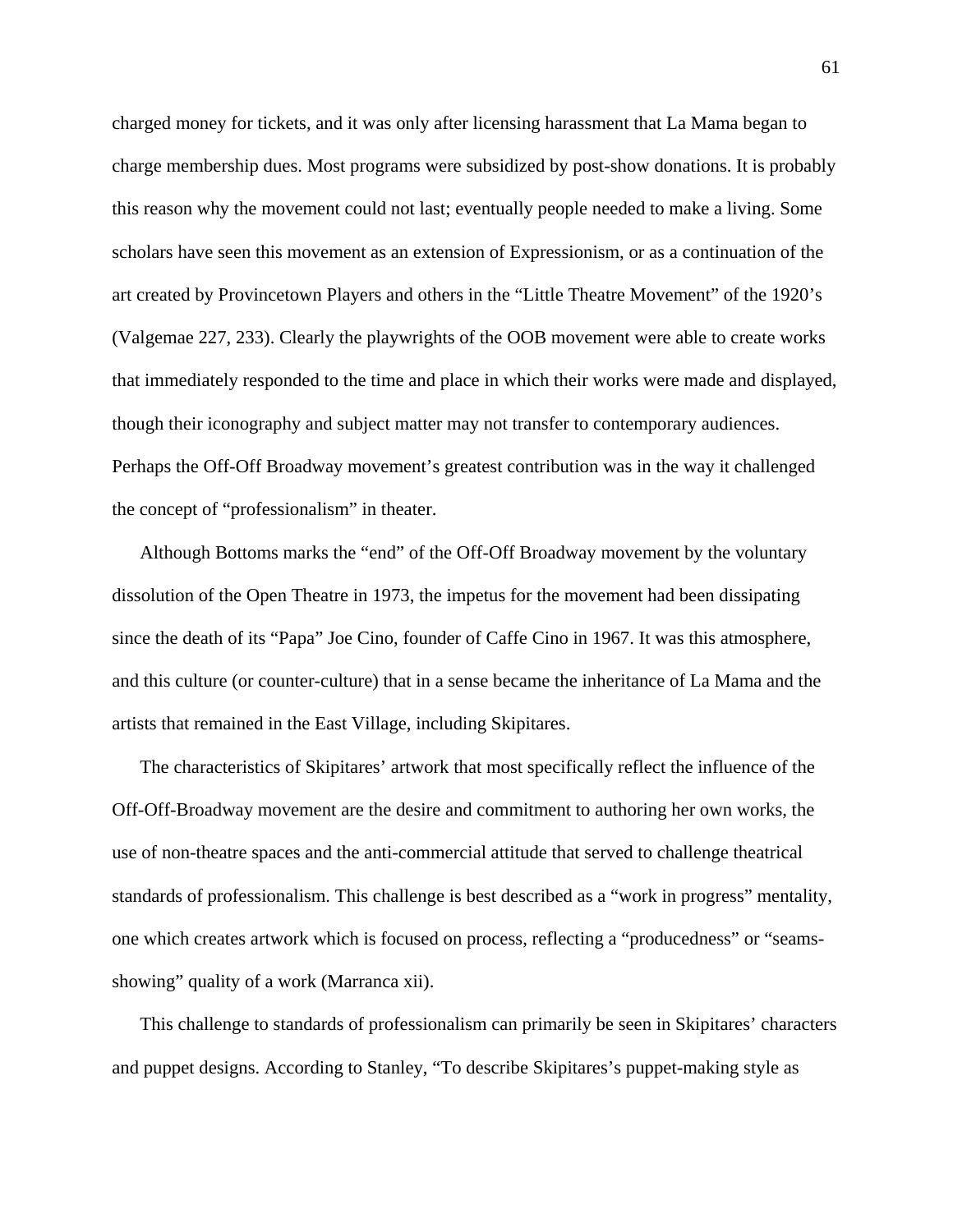rough-hewn is to put the matter delicately. Sometimes her puppets verge on the ugly; they certainly do ugly and disturbing things," such as vomiting, raping women, killing animals or each other (67). The variety of ugly actions that Skipitares' puppets perform reflects a change within the works of contemporary puppeteers, one that is free from the "narrow, fairy-tale notions of how puppets function" (Stanley 36). This "rough" aesthetic is described by Stanley as part of the artist's individual style: "Skipitares's sensibility simply excludes the commonly accepted notion of beauty as appealing and pleasing" (67). There are a few anomalies in this regard, such as the large illustration-style puppets in *A Harlot's Progress*, the stunning 2/3 lifesized bunraku-style puppets used in *Iphigenia*, and the vividly colored shadow puppets used in *Odyssey: The Homecoming*.

In general, Skipitares' productions display what I would term a *work-in-progress aesthetic* that is a product which maybe "finished" for a certain moment or production, yet always has the potential to be changed. The very term *work-in-progress aesthetic* is a bit of an oxymoron as "aesthetics" is a concept centered on analyzing the beauty inherent in an object, from a detached or disinterested stance, based on regimented standards of taste such as balance, harmony, line, or wit. The most important part of this *work-in-progress* perspective of art is that it leaves gaps and "loose edges" which the audience is required to fill in with their active participation (either figuratively or literally, as in the environment, ambulatory productions of *Under the Knife*). This process-oriented style denies the fixed nature of commodified art, as seen in Skipitares' commitment to constantly revise and rework her later performances (*Under the Knife* has three versions, *Bodies in Crime* had two).

# **La Mama**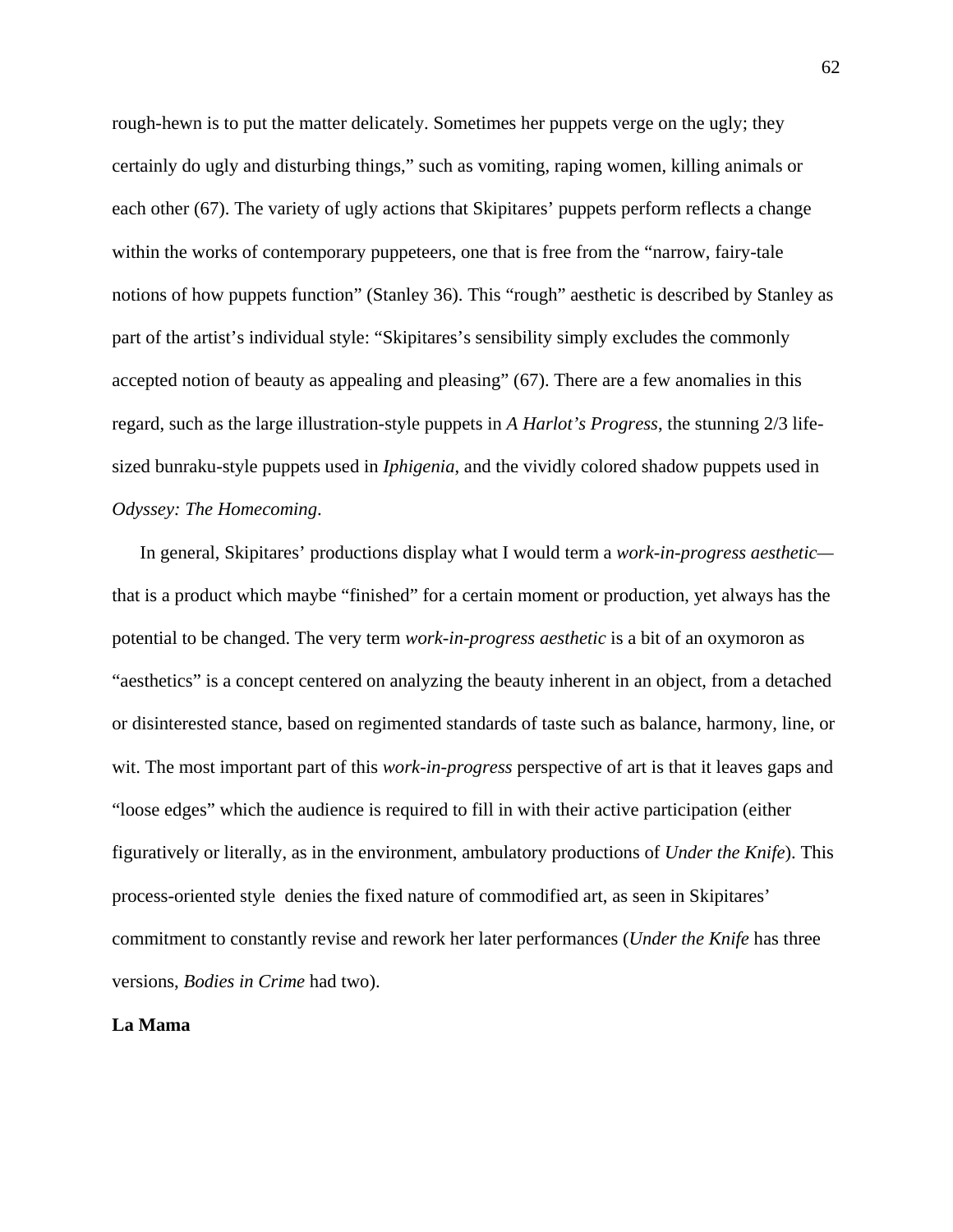The make-up of an artist's work, where the artist might be pigeon-holed, or how they are labeled is often influenced by "the company they keep"—that is the specific venues in which they play as well as the actors or directors with whom they choose to work. By this logic, the artists presented by a certain venue are a reflection of that space's mission statement and, as such, an examination of La Mama reveals more about Theodora. In fact, with its focus on strong visual style, new play development and cross-cultural artistic sharing, La Mama's artistic mission reflects the influence most evident in Skipitares' artistic products.

Café La Mama opened in 1962 on East  $12<sup>th</sup>$  Street. Ellen Stewart went through a series of relocations in the first few years of operation, the result of the "coffeehouse war" between café owners in the Village and city officials (fire departments, police, license bureaus, etc). Each time she was forced to relocate, Stewart found a larger and more flexible space. Eventually Stewart limited the café functions and instead, filed paperwork to incorporate La Mama as a private club, La Mama ETC. By 1967 there were an estimated 3000 card-carrying members of La Mama ETC (Bottoms 95). By 1971, they had moved to a show-by-show ticketing system, and had replaced the club membership with general admission tickets.

Ellen Stewart's theatre was originally characterized, like many OOB venues, as both a space to work in and a spiritual home for the artist (Banes 50). According to Michael Smith, the plays produced were the plays Ellen *wanted* produced (166). In 1965, Stewart's artistic opinion was rewarded as La Mama was awarded its first Obie from the *Village Voice*, marking the "discovery" of the OOB Movement by critics. By the 1970's "Stewart had developed a strong preference for work that was highly visual and musical, as this had greater potential to cross national and cultural borders" (Bottoms 323). Stewart also began a touring repertory company that took these new playwrights and productions to Europe (again in hopes of gaining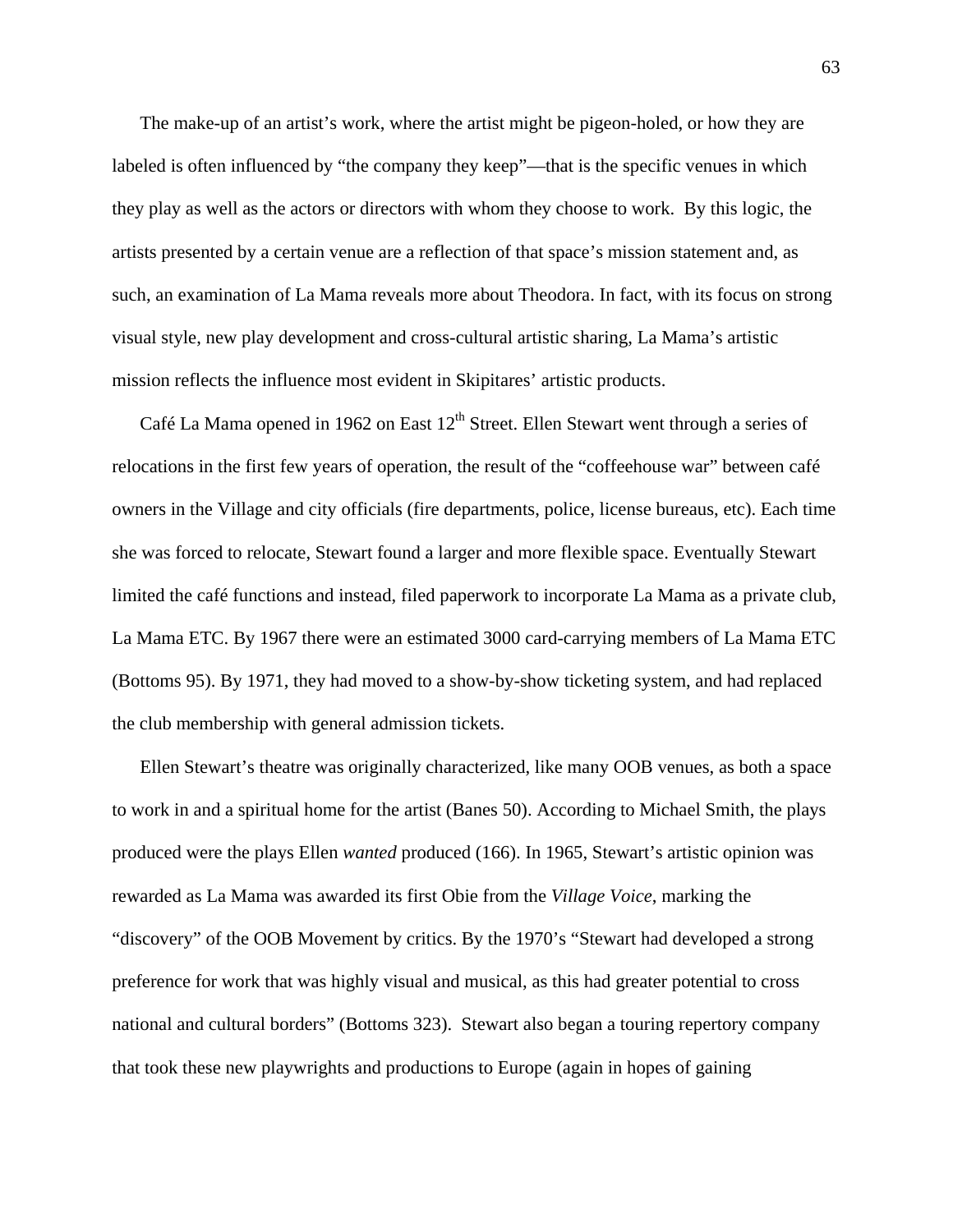recognition for the young playwrights by promoting them overseas). To introduce each show, Stewart stood at the front of the audience and rang a large cow bell, saying "'Welcome to La Mama, dedicated to the playwright and to all aspects of the theater,'" in essence declaring her mission statement as a mantra for the movement itself (qtd in Stone, *Caffe* 15).

La Mama ETC is the only surviving theatre of the four main venues of the Off-Off Broadway movement. This is primarily due to Stewart's acceptance of foundational funding and her ability to balance the "institutional" procedures associated with grant funding with the not-for-profit style of the original OOB Movement. She found in OOB more than an anti-commerce statement, but also a new way of producing truly moving theatre. Unlike the other venues, Stewart's also had a more intercultural or multi-cultural vision and initiated an international cultural exchange between her artists and artists from all over the world. The current theatre complex (74A East 4<sup>th</sup> Street, the Annex theatre, and a building on Great Jones Street) includes three theatre spaces, a rehearsal building, dorms for visiting artists, administrative offices, Stewart's apartments, and archive storage. The largest of these theatre spaces is the 299-seat flexible theatre space called the Annex Theatre where many of Skipitares' productions have been performed.

Today La Mama's work can be divided into several strains including works from abroad, "serious minded experimentalism," overtly theatrical "show-biz" productions, and revue or cabaret-style productions many of which are written, produced, and directed by a single artist (Bottoms 98). The most recent works are often re-examinations of classical texts—like much of Skipitares' work—which are highly visual, with abstract, non-referential language. As of 2006, its 45<sup>th</sup> anniversary year, La Mama has also incorporated dance shows as well as a play reading and a poetry reading series.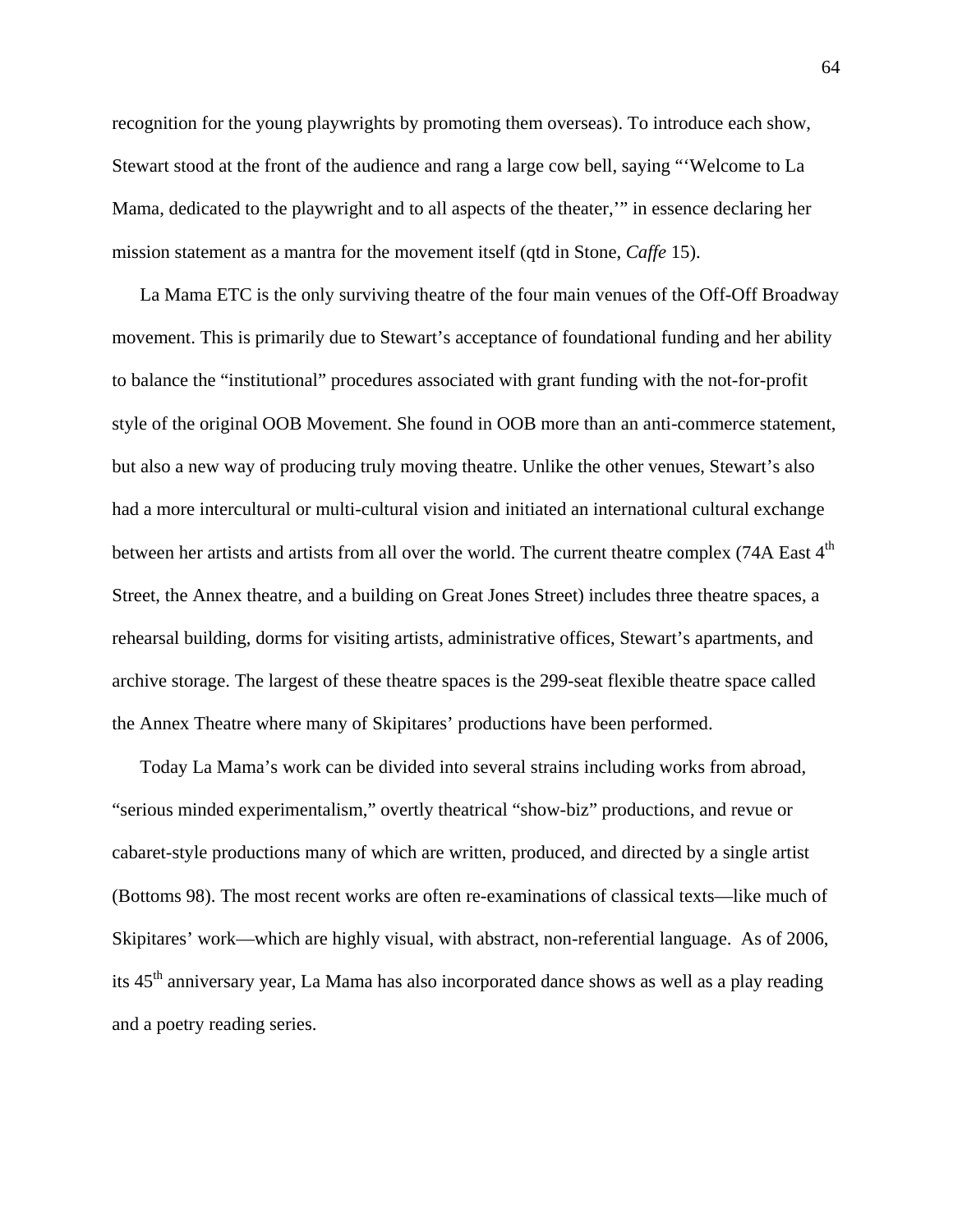The connections between Theodora Skipitares' works and the La Mama/OOB tradition are obvious. Her production style, her themes, and her narrative style combine strong imagery with abstract language—often in the form of song lyrics—and are often produced as a sequence of tableaux separated by blackouts. The often "rough hewn" style of some of her earlier works is reminiscent of the artistic perspectives promoted by early experimental works, fusing the avantgarde art tradition with "underground" style (Stanley 67). Through this fusion, yesterday's trash sets are today's "found objects." Skipitares' desire to use these objects as the sole focus of her productions, whether to tell the historical truth or re-examine Greek mythology, represent not only a singular vision, but a much older aesthetic goal of theatrical expression not reliant on the human actor.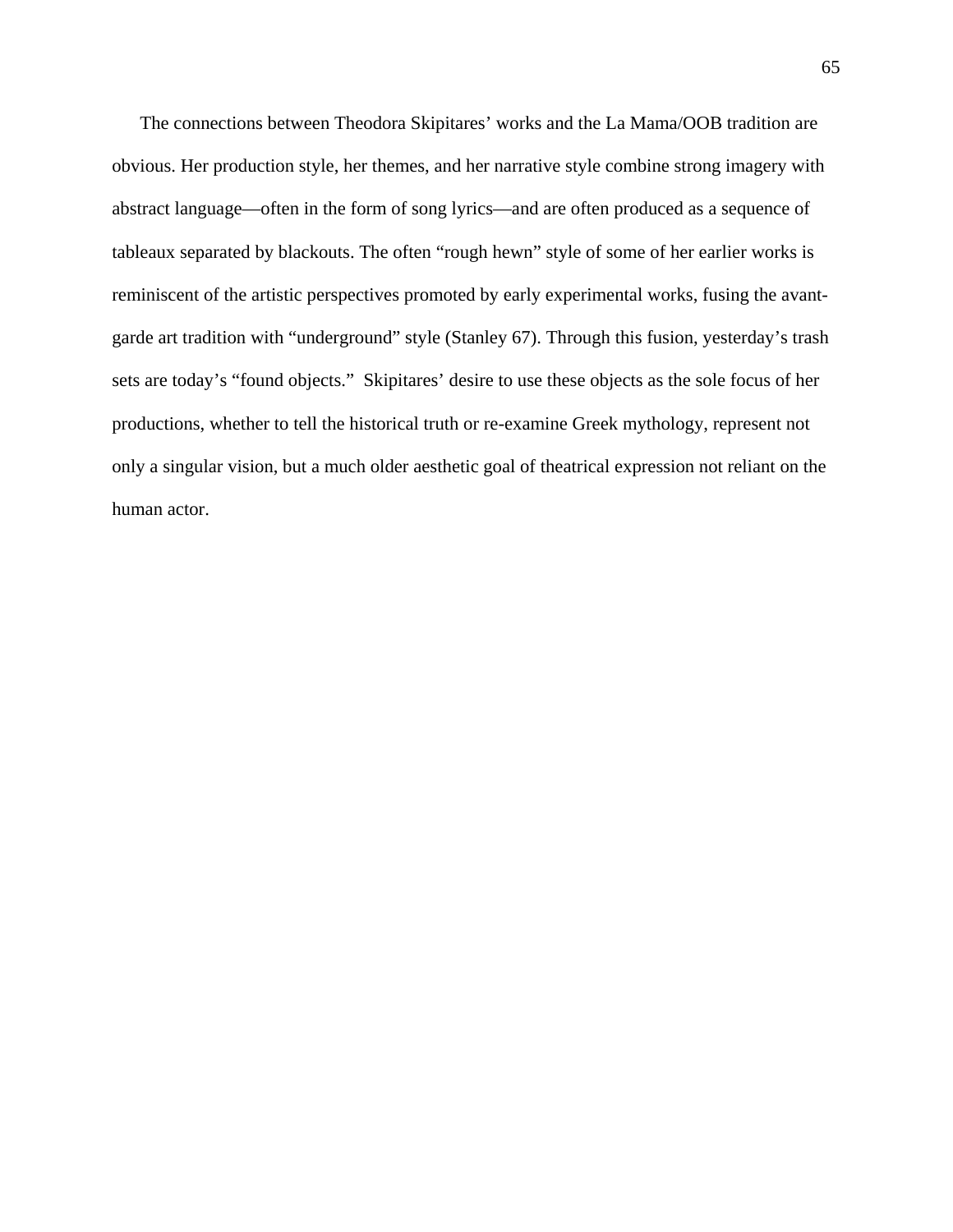# **CHAPTER 4**

# **ASIAN PERFORMANCE TRADITIONS IN THE PUPPETRY OF THEODORA SKIPITARES**

In Skipitares' most recent works, she has incorporated more techniques and artistic stylings from Asian art forms, most specifically those of Japan and India. Theodora Skipitares has routinely traveled to Europe to present productions, but in the late nineties and early twenty-first century, she began to travel to parts of Asia as well. Overall, each of these artistic influences and/or movements affected the way Skipitares chose to create her puppets and the way she in turn uses those puppets in performance. In the following pages, I will present background information on the Asian artistic traditions that Skipitares routinely incorporates as influences in her productions.

In Skipitares' trips with Ellen Stewart to produce shows in Vietnam (1997) and Cambodia (2001/2002), the pair came to the projects with the central ideas and production methods they would apply already prepared. When in Vietnam, Skipitares experimented with water puppets, combining them with other forms of puppetry and media. According to her published journal on the trip, the goal of the Vietnam project was to "integrate [water] puppetry techniques and the stock characters into a multi-media production with singers and dancers, based on the myth of Dionysus." (Vietnam Journal 65). Skipitares goes on to state, "We are told that because we are foreigners, we are welcome to try this in a way in which Vietnamese artists are not" (Vietnam Journal 65).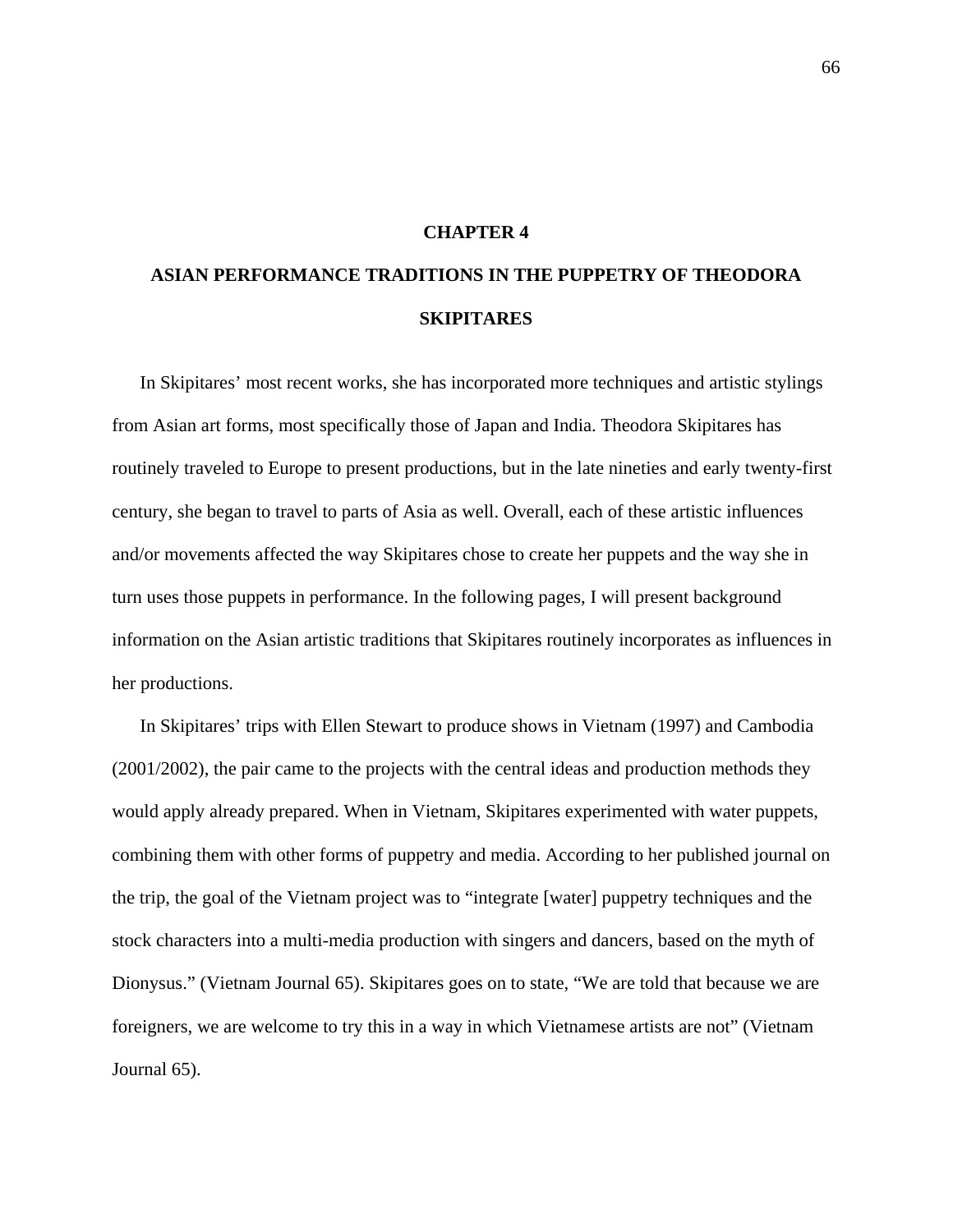In Cambodia, Skipitares and Ellen Stewart worked with professional dancers and university students at the Royal University of Fine Arts in Phnom Penh on a production based upon a Cambodian Hindu myth called "The Churning Of the Sea of Milk" (Stanley 61). Skipitares also worked with a puppeteer on shadow puppets, one of which became part of *Timur the Lame*. Although Stewart and Skipitares collaborated with local artists in these projects, it general none of the forms were truly integrated into Skipitares' style. This was not true of her 1999/2000 trip to India where she was greatly inspired by Yakshagana dance-drama, shadow puppetry, scroll painting and the traditional epic narratives, the Mahabharata and the Ramayana.

In contrast to the more recent incorporation of Indian influences in Skipitares' productions, the Japanese influence on her work has been almost continuous. Japanese influences which are most easily seen in Theodora Skipitares' works are traditional Bunraku, and the one-person, female form of Bunraku known as Otome Bunraku. Each of these traditions of Asian performance has a long history in Japan and India coming from both "classic" and "folk" traditions, from courts as well as villages. In her typical style, Skipitares collages these Asian/South-East Asian artistic methods together in such a way that reflects both a respect for her sources and a unique creative vision.

#### **Part 1: Japanese Influences**

Like many contemporary American puppeteers, Skipitares' primary Japanese influence comes from Bunraku. In fact, Skipitares' style has been labeled a "cross between Bunraku and Brecht" (Gussow, "Master Builder"C[1](#page-196-0)5).<sup>1</sup> In her 2004 article on Bunraku, Skipitares echoes this connection between Bunraku and her own work as well as Bunraku's link to Brechtian distance:

 Even before I began using puppets in my performances in 1982, I had always felt connected to the Japanese Bunraku theatre. In my early solo performances with articles of clothing and other objects, I referred to myself as a Japanese stagehand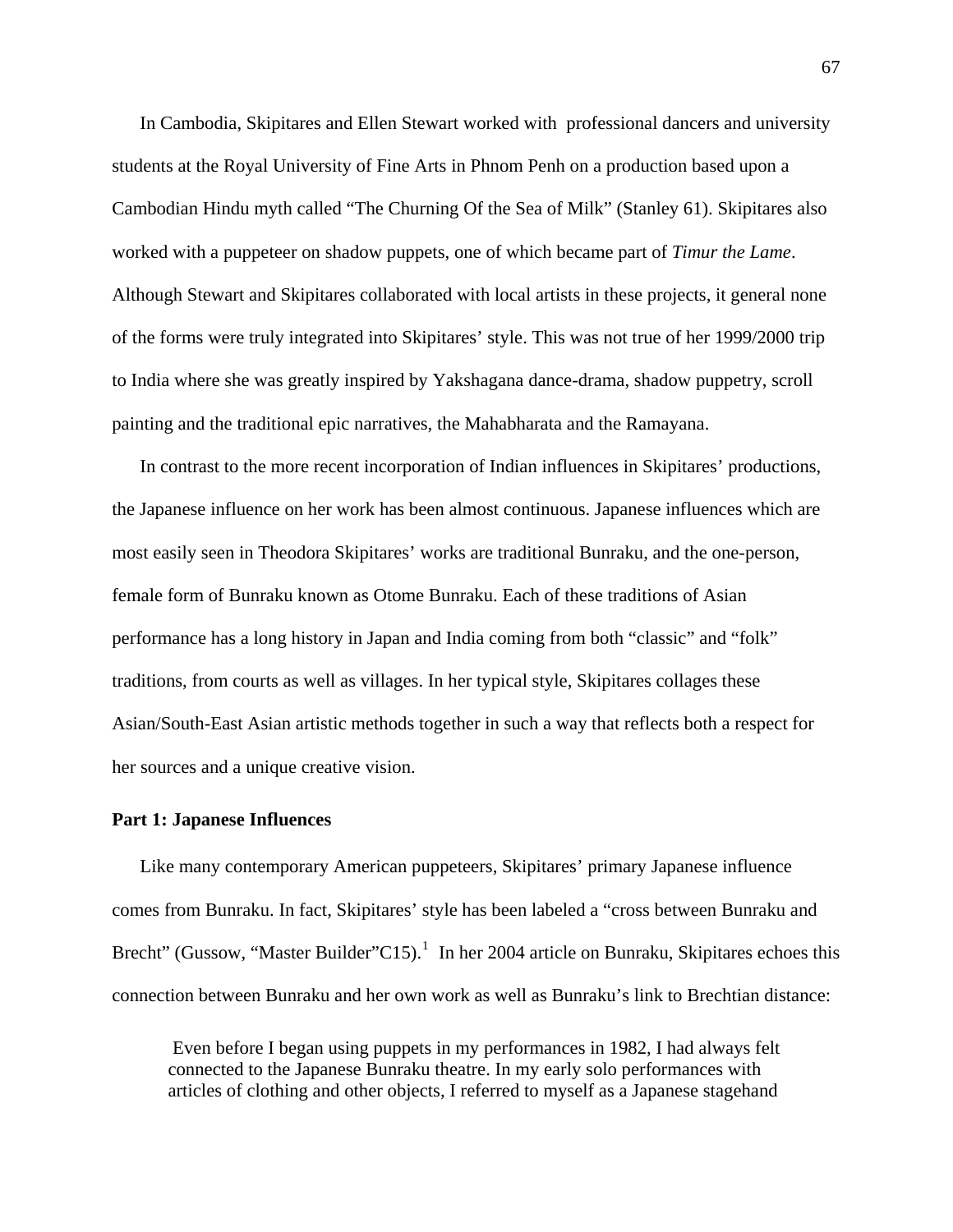or puppeteer […] Bunraku presented a total, though divided, spectacle in which each element retained a distance from the other and recalled Brecht's *Verfremdungseffekt*. ("Tension" 13)

Skipitares has routinely used a modified version of Bunraku performance style since her production of *Age of Invention* in 1985. In *Age of Invention*, Skipitares combined Bunraku-style manipulation of life-like figures (Ben Franklin, Thomas Edison, and Mike Connor, the salesmanturned-surgeon) with the documented words of these historical figures to explore their façades and comment on their complex lives (Skipitares, "Tension" 13-14). In these earlier puppets, Skipitares concentrated on hyper-realistic figures and movements, more like theme-park animatrons than traditional puppets. Reflecting on her use of Bunraku in these earlier puppets, Skipitares states, "What I didn't understand then about Bunraku theatre was that its greatness lay in the constant tension, and the attempt to strike a balance between realism and non-realism" (Skipitares, "Tension" 14). In her most recent productions, especially *Iphigenia* and *The Exiles*, Skipitares use of Otome Bunraku or one-person Bunraku-style puppets creates puppets who truly reflect the theatrical tension between the real and un-real. Several of the puppets—especially their faces and costumes—are realistic looking, but they have no facial articulation and are performed by a single, masked puppeteer.

The goal of Bunraku is the complete synergy of actions, words, and music (Adachi 56). Unlike, "total theater" however, these elements are presented completely independently of one another. The puppeteers only manipulate the puppets. The puppets' dialogue, as well as general narration, is spoken by a narrator (*tayu*) from a separate side-stage (the *yuka*), on stage left, which he shares with the shamisen player. The narrator, wearing formal dress from the Edo period, "takes individual roles of all characters as well as narration of the story" (Adachi 60). He sets the scene, describes the characters' emotions, recites the narrative, and delivers the dialogue,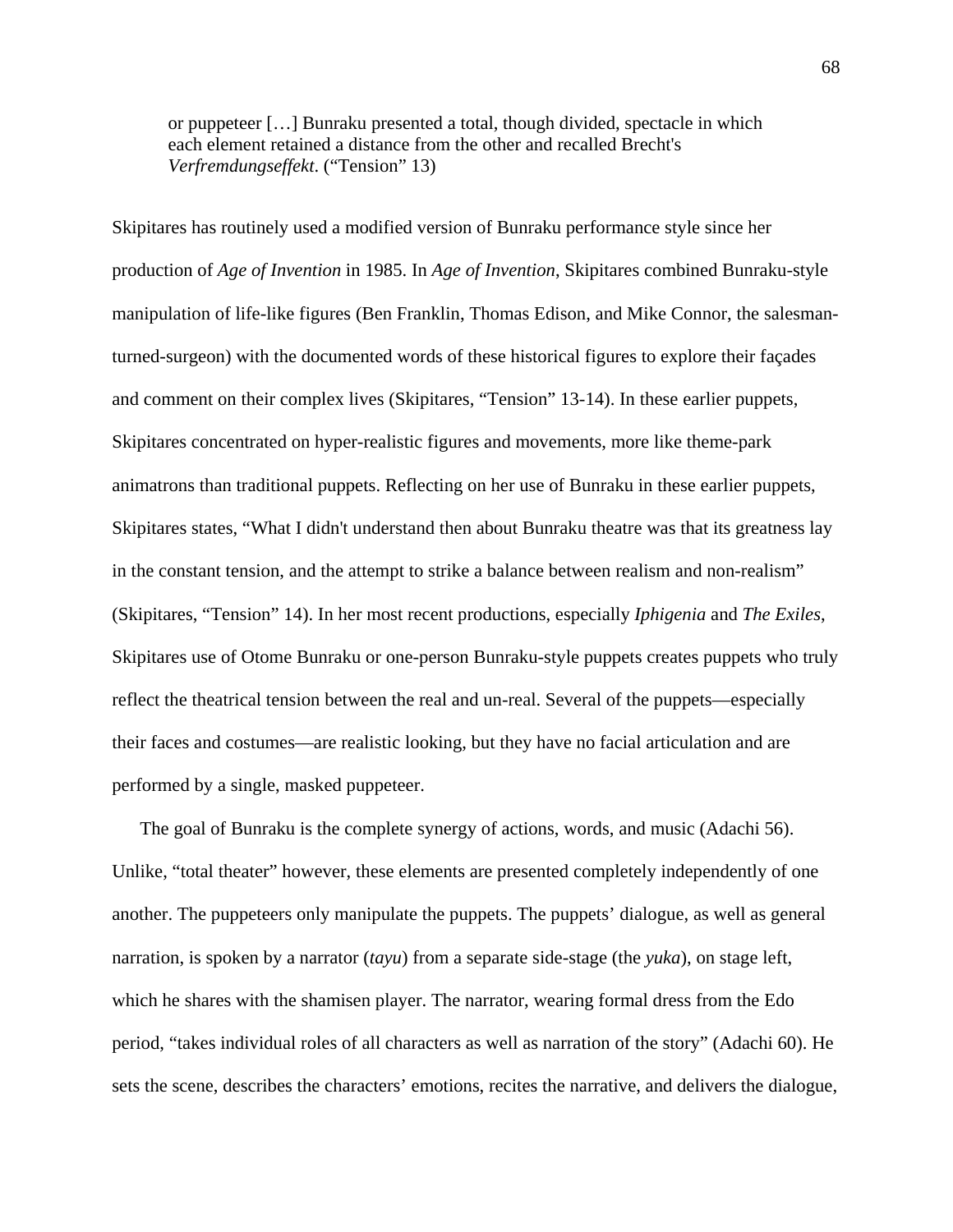giving each character a distinct voice. Although the *tayu* always has the text before him, he also performs each play from memory. Live music, performed on a shamisen again separate from both puppet and narrator, provide additional mood and sound effects. The "energy" of any production is both shared and passed among each of these separate artists.

Bunraku, or *ningyo joruri* (doll drama), began as a form of narrative storytelling. By 1600 each of the elements of puppets, narrative storytelling, and shamisen music were joined together to create Bunraku. The height of Bunraku coincided with the Edo period in Japanese history (1615-1868) though it had a revival during the late nineteenth and early twentieth century (Meiji Period). According to Barbara Adachi, Bunraku is now considered an "important national cultural asset" in Japan and around the world (7). Interestingly, the elements seen as so characteristic of Bunraku – the visibility of the puppeteers, and the three-person manipulation style – have not always been a part of the art form. The puppeteers did not appear before the audience until 1705 (they performed behind a curtain prior to that), and it was not until 1734 that the signature three-man manipulation system was created by puppeteer Yoshida Buzaburo. During the eighteenth century, the puppeteers engineered more articulate faces (eyes, and mouths) and hands (including moveable fingers), but by the end of the eighteenth century, the art form went into decline.

The puppets used in Bunraku are one-half to two-thirds life-size (2.5' to 5' tall) and are manipulated internally and externally by the use of rods and armatures. They are articulated to produce "commonplace movements" known as *furi*, which include sitting, crying, heavy breathing, sewing, smoking, and dancing (Adachi 51). These are combined with *kata* movements, that is, certain poses struck to display the doll's grace, highlight a stylized action, or portray a climactic action in the play. As Veltrusky comments, in Bunraku, "The operators are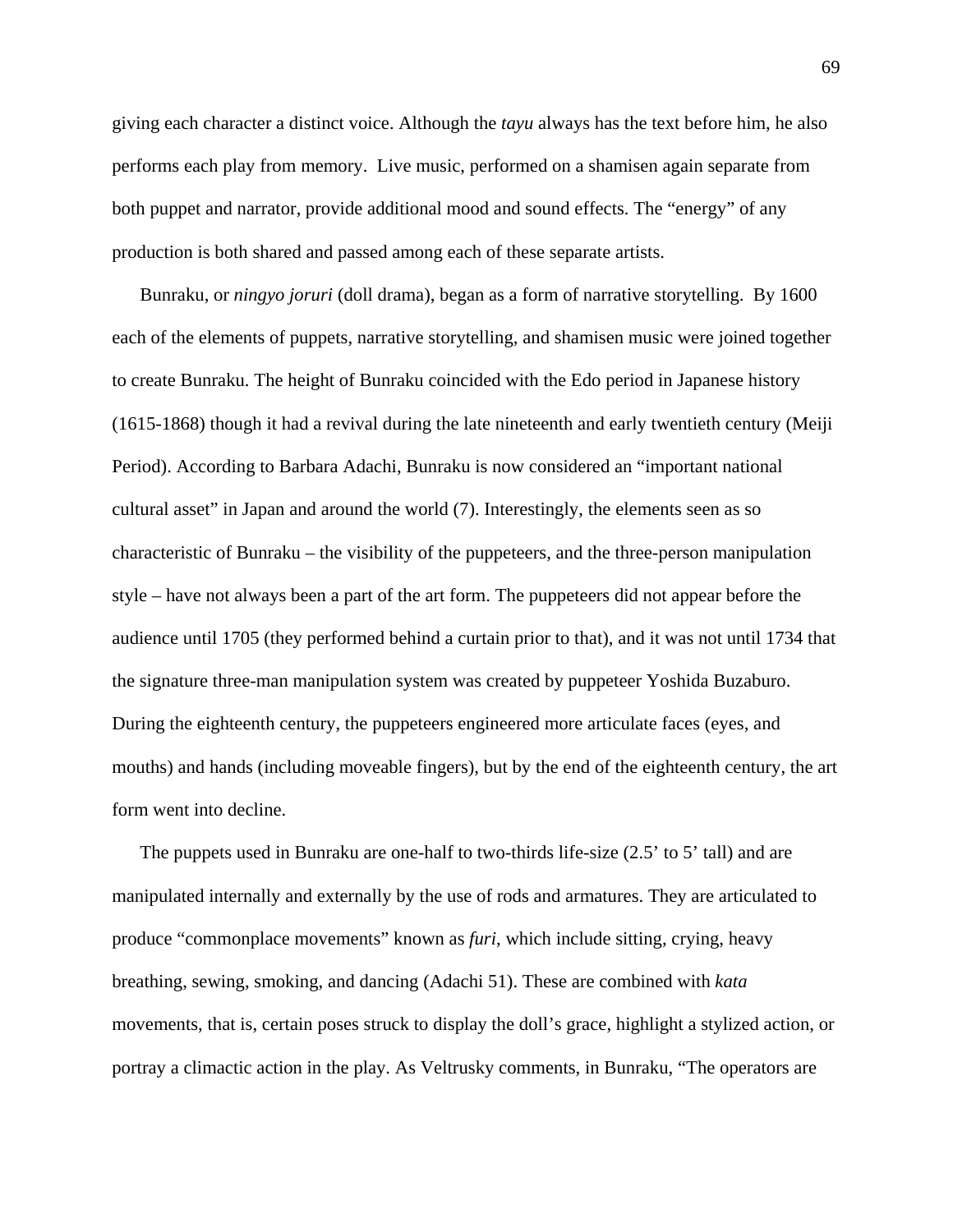seen moving at the same time as the puppet yet it is not their movements but the movement they impose on the puppet that represents the character and its actions and behavior" (91). Each Bunraku puppeteer builds his own puppets, assembling the parts to create a specific character. The puppet's body structure is made of carved wood. The head, attached to the headgrip, is inserted into a shoulder board. The shoulder board is covered by a length of material to which a bamboo hoop is attached to form the puppets' hips. Arms and legs are tied to the shoulder board with rope. Unlike traditional male Bunraku characters, however, Skipitares' male puppets did not have legs or walk until *Trilogy*, therefore she only needed two operators, one for head and right hand and other for left hand (e.g. Franklin, Edison, Connor).

Each element in the design and production of the Bunraku puppet is chosen to relate certain character traits. Puppet heads are chosen that will best fit the character of each role and puppet costumes, made of embroidered silk or cotton, are hand-sewn onto the puppet's frame by the puppeteer. Even the stitching and resulting line of the costume relates character traits. The puppet's shoulders, arms, and hands all have the ability to express emotion through movement, but it is the way the puppeteer manipulates the head grip that most influences the way the puppet succeeds in conveying character and emotions (Adachi 90). Skipitares designs and builds all of the puppets used in her productions, though she has often worked with other technical artists to create the inner mechanisms of the puppet bodies. Each of Skipitares' puppets are created for its specific purpose in a specific production. Since Skipitares has begun telling stories based on Greek mythology and epic literature, seen in her last four productions, $<sup>2</sup>$  $<sup>2</sup>$  $<sup>2</sup>$  she has begun to reuse</sup> both character designs and specific puppets for characters such as Helen and Menelaus who appear often in the literature. Even so, Skipitares often has many constructed versions of the same character, often in varying scales.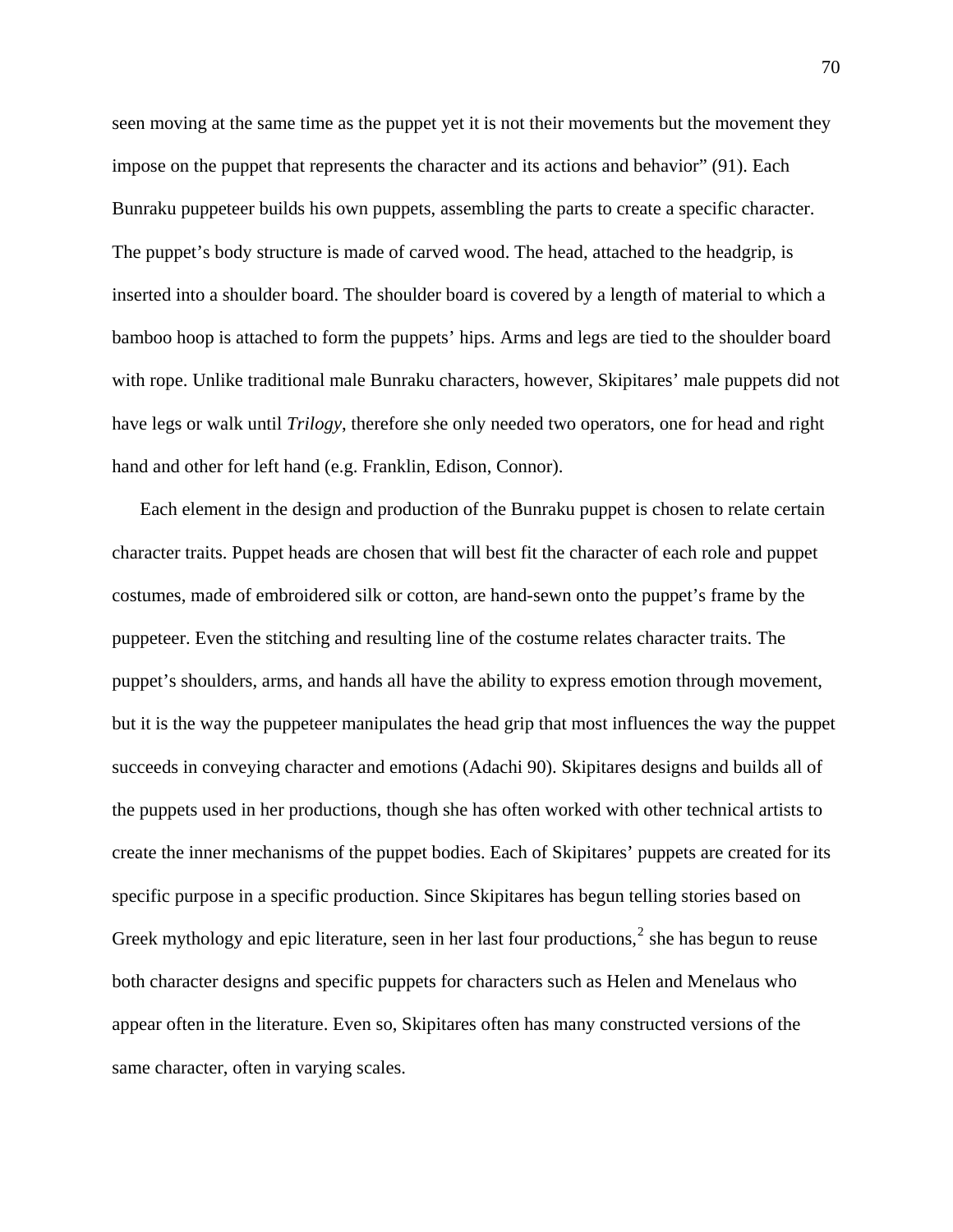The presentations of gendered characters in traditional Bunraku conform to historical and stereotypical constructions of feminine and masculine as represented in the eighteenth century texts. According to puppeteer Tamao, in Bunraku "'there are more roles for male puppets that are difficult than for female puppets,'" females have two character types, whereas male roles have six types *just* for old men (Adachi 55). Female characters in Bunraku are divided into two types of roles (represented by different head types): young women and mature women. Within these two categories there are wives, courtesans, prostitutes, and supernatural beings. The look of the female puppet adheres to conventions of beauty for Japan during the Edo period (for example, married women shaved their eyebrows so the puppets just have pale blue curved lines painted on at the brow line). The female Bunraku puppet has no legs so it is the third puppeteers job to maneuver the bottom of her kimono to simulate walking. As Master Puppeteer Tamao describes in an interview with Barbara Adachi, "'For female roles, strength and grandeur are harder to achieve than youthful grace; sadness and loneliness are more difficult than joy and passion'" (57). For both male and female roles, however, conventions of gesture and pose are combined with the factors of personality, age, and social position to create the overall look and movement of each puppet (Adachi 57).

Within the tradition of Japanese Bunraku, Skipitares was most influenced by the Bunraku puppeteers: their focus, their physical presence on stage, and how those combine to create a realistically moving puppet. According to Skipitares, "Unlike puppet performances from other countries, this Japanese form does not require the illusion that the puppets are moving and talking on their own" ("Tension" 13). In Japanese puppet theater the manipulation of the puppet is never concealed, and as such, becomes secondary to the story and characters presented. The majority of Skipitares' puppet operators are visible to the audience: sometimes in blacks, other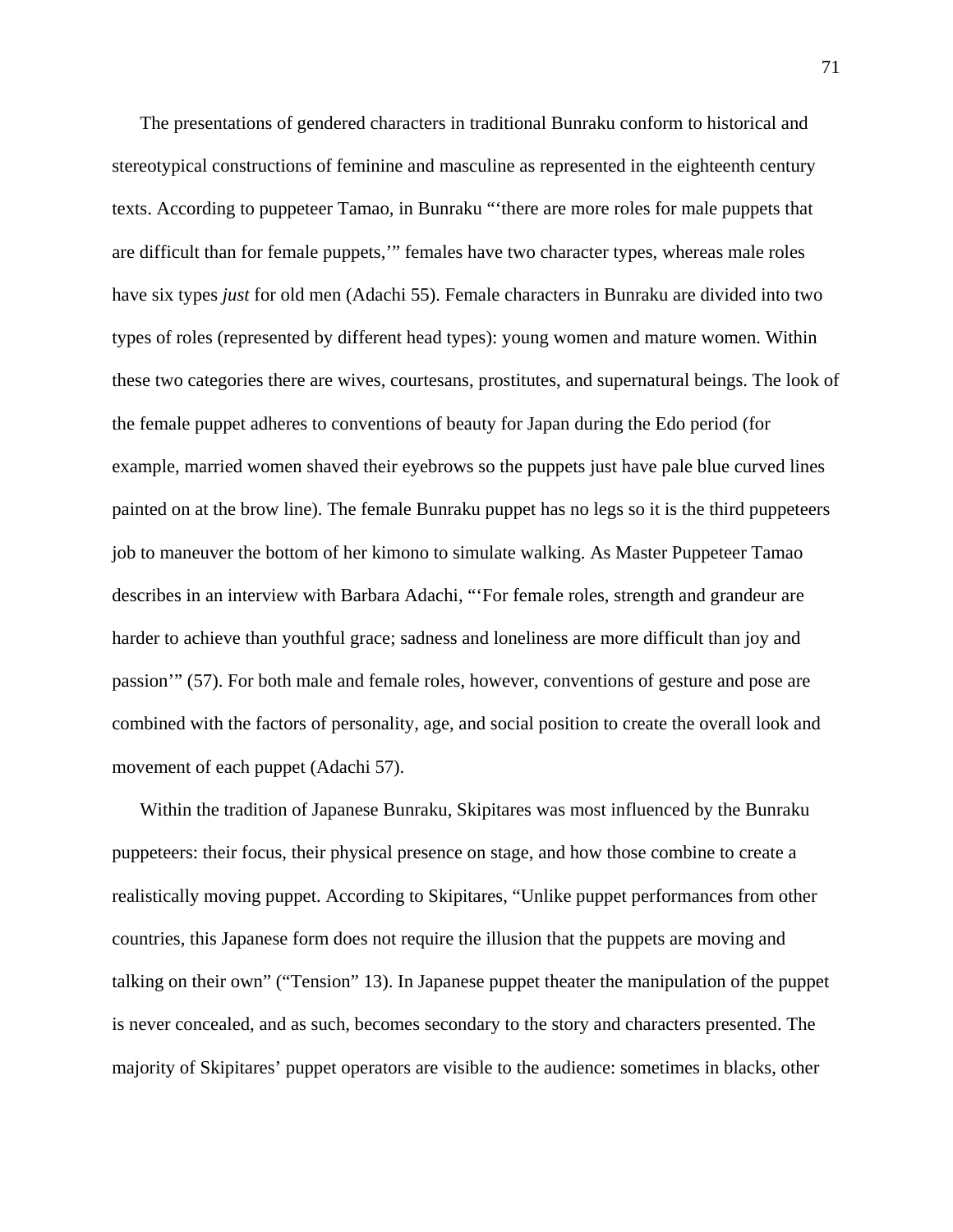times in costumes which match the puppets or story presented.<sup>[3](#page-197-0)</sup> Although the three puppeteers are visible to the audience, they move as one, focusing all their attention on the puppets: the chief puppeteer controls the puppet's head and right arm, the second puppeteer controls the left arm, and the junior puppeteer controls the legs. Each Bunraku puppeteer trains for years at each position (many beginning as stagehands) to learn the economy of motion, conventional movements, and the traditional characters and plays in the repertoire. Amazingly, although the puppeteers work as a team, they may not rehearse together at length for any particular role (Adachi 51). This practice is due to the fact that the puppeteers have memorized each role in the repertoire and have often performed them several times. Unlike traditional Bunraku, the majority of Skipitares' puppet operators are not trained in puppetry when they first begin working with her. They must learn the best method for manipulating their performing objects in each production—since Skipitares often combines Bunraku-style puppets with other traditional puppet types. The years of training in conventional movements and postures are replaced by a few short months—often less—of physically working with each puppet, attempting to find movements that best fit the story and character.<sup>[4](#page-197-0)</sup>

The majority of plays in the Bunraku repertoire are domestic dramas or historical dramas with supernatural elements, dating from the eighteenth century and often set in Osaka. Most of these plays are written by the playwright Chikamatsu and emphasize realism and emotional intensity. Each of these plays feature specific character types which fall within strict gender conventions (in both the characters presented in the text and the visual presentation of these characters). Generally women's roles fit within idealized and historical stereotypes, such as the demure courtesan, Ohatsu, in Chikamatsu's *The Love Suicides at Sonezaki*, and the dramatic action is centered on the male characters (who are also historical stereotypes). Contemporary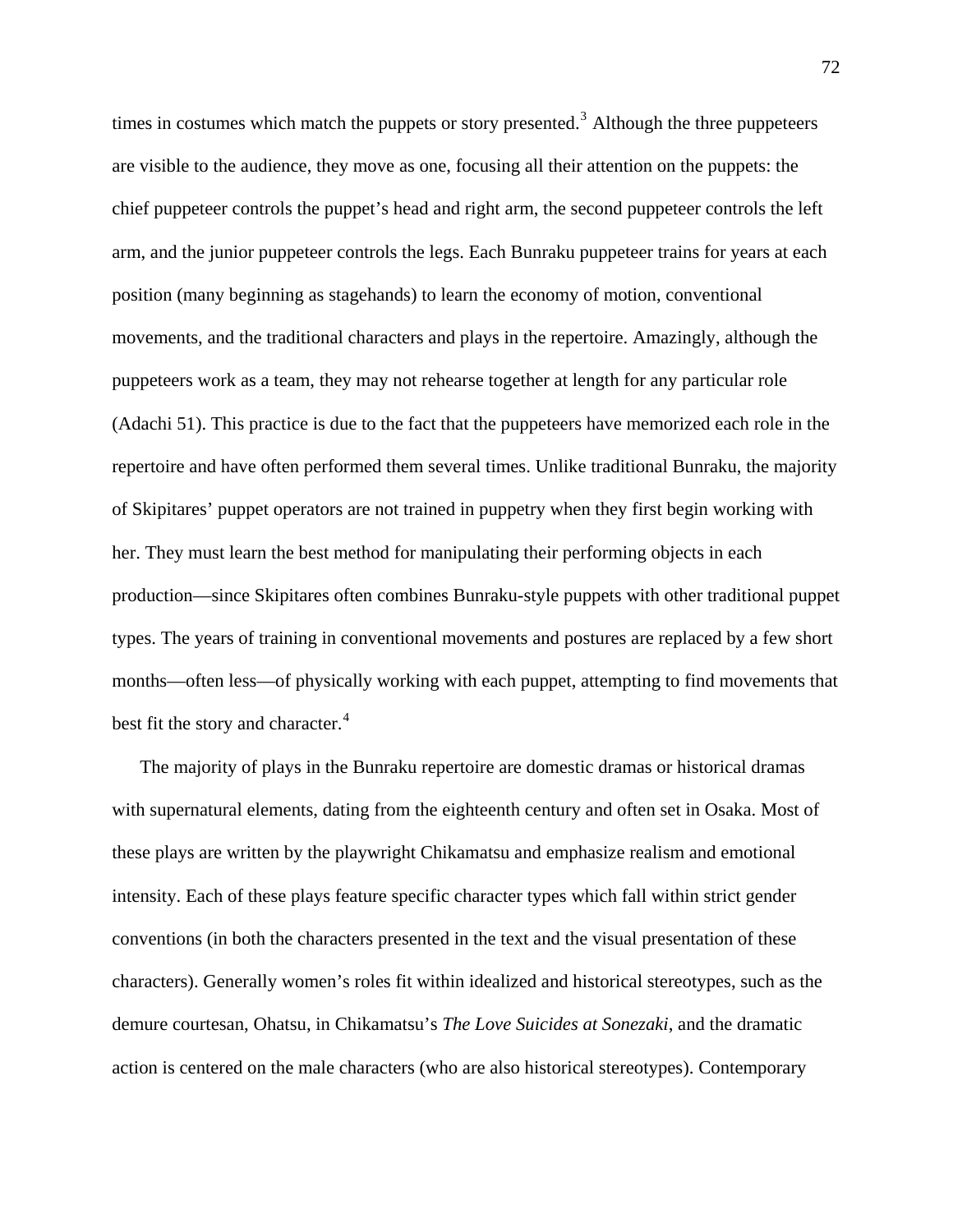companies aim to produce these plays in their traditional fashion, recreating the past production requirements, if records still exist for those performances. In the case of new plays, or plays that have not been performed for a century or more, research and new design choices are made.

 Skipitares' approach to Bunraku is primarily as a method and media form, she uses the methods of Bunraku to relay a variety of texts. Though many are based on history or historical accounts, Skipitares typically reads against the grain of these texts, presenting alternatives to the "facts" presented. Of Skipitares' 1989 production of *Empires and Appetites*, Mel Gussow writes that, though the production seems like a work in progress, it is "clearly the work of a social commentator," and part of Skipitares larger tendency to take "a reflective—and often a sardonic—view of scientific invention and political history" ("Gastronomics" C18; "Puppets" 1.13). As Skipitares' production history shows (see Appendix A) there is also no set repertoire of plays that Skipitares performs, rather each performance is her original design and creation.

For her most recent shows, *Iphigenia* and *The Exiles*, Skipitares incorporated manipulation methods from a relatively new form of Bunraku called Otome Bunraku. According to Skipitares, Otome Bunraku was "founded in the early 1900s by Kiritake Monzo V, a member of the Bunraku theatre, who was trying to find a way to perform Bunraku with solo puppeteers, primarily as a financial consideration. Kiritake was also trying to revitalize the dwindling audiences by bringing women's uncovered faces onto the stage" ("Tension"14). Otome Bunraku troupes are formed of only female performers who independently manipulate their puppets. The puppeteers are bound to their puppets by strings/rods attached at the head, waist, and knees. According to Skipitares, "It takes several assistants to bind the puppet mechanisms to the female puppeteer's body" ("Tension" 14). The Otome troupes perform traditional Bunraku repertoire from the eighteenth century, both the domestic dramas (*sewamono*) and the plays based on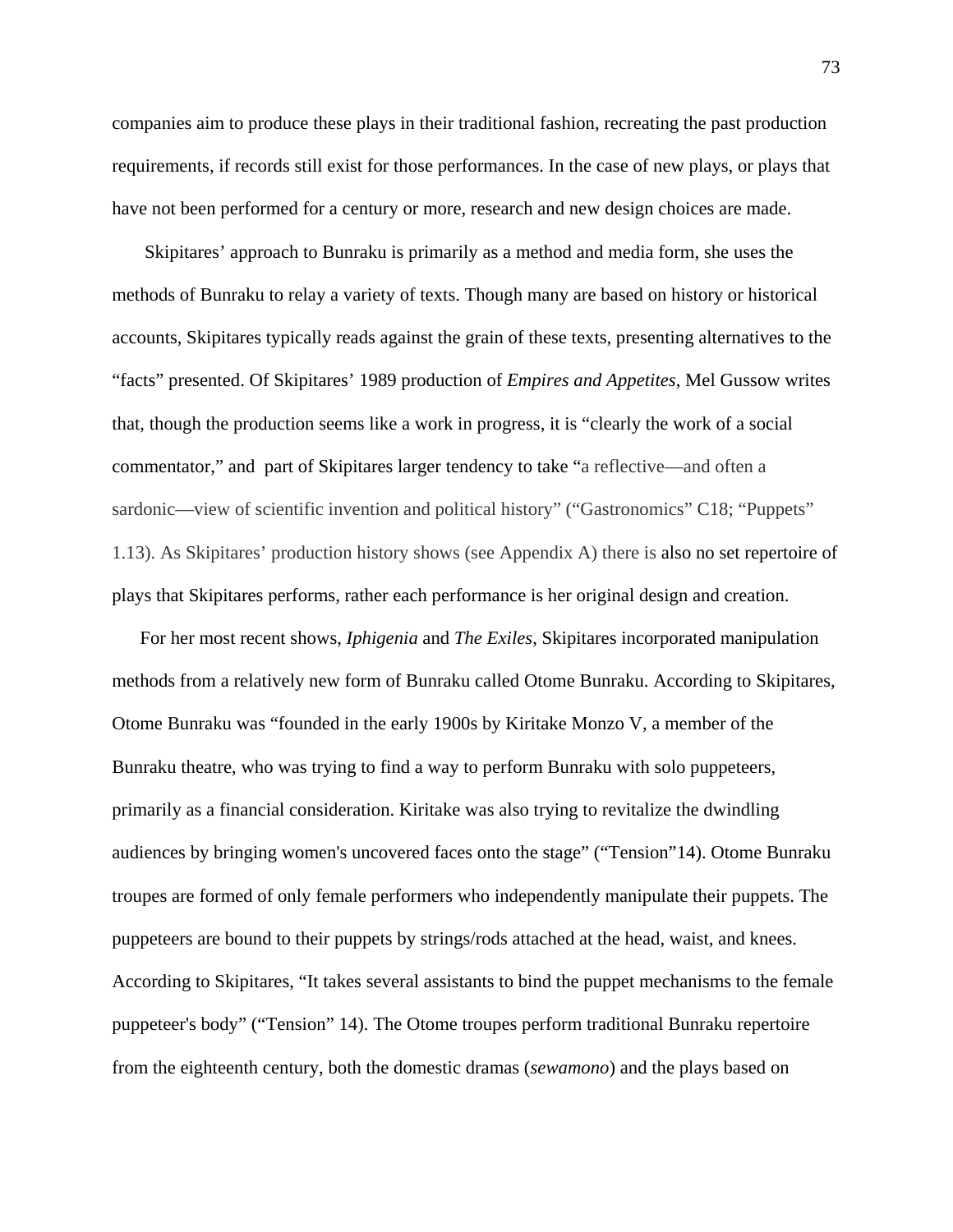history or legend (*jidaimono*). Skipitares chose to use the one-person of form because it had a more minimalist look than traditional Bunraku. According to Skipitares, Bunraku is "magnificent for a certain deep, psychological realism, but honestly sometimes I can't stand seeing the bulk, the mass of three forms" (Personal Interview Mar 2006). For a show like *Iphigenia*, having so many operators with each character, would overshadow Skipitares' larger concept of using the puppets as political and social masks (Skipitares, Personal Interview Mar 2006).

Skipitares worked with puppeteer Cecilia Schiller to create the Otome-style puppets used in *Iphigenia* and her 2007 show *The Exiles*, based on Euripides *Orestes*. Unlike the tradition of Otome Bunraku, Skipitares has used this method with both female and male operators. Generally, in her use of Otome Bunraku, she matches the sex of the performer to the character's gender, but in her most recent productions—*Iphigenia* and *The Exiles*—Skipitares cross-gender cast two major roles, Achilles and Menelaus. The significance of these changes and the affect they have upon the presentation of gender in each character will be further examined in Chapter 5. Overall the one-person method of Otome Bunraku seems to better compliment the minimalist style of the majority of Skipitares' productions. Because the puppets act as extensions of the operators' bodies, it is also an easier method in which to train performers who have never used puppets. Although this method provides a one-to-one relationship between puppet and manipulator, making it easier to communicate characters to the audience, it also maintains the distance that is characteristic of Skipitares' style.

The primary elements of Japanese puppet theatre which Skipitares has incorporated in to her productions are the visible presence of the puppeteers and the division of a production into its independent elements (puppets/puppeteers, music, and narration). The use of visible puppet manipulators is not uncommon in contemporary American puppetry, but few puppet artists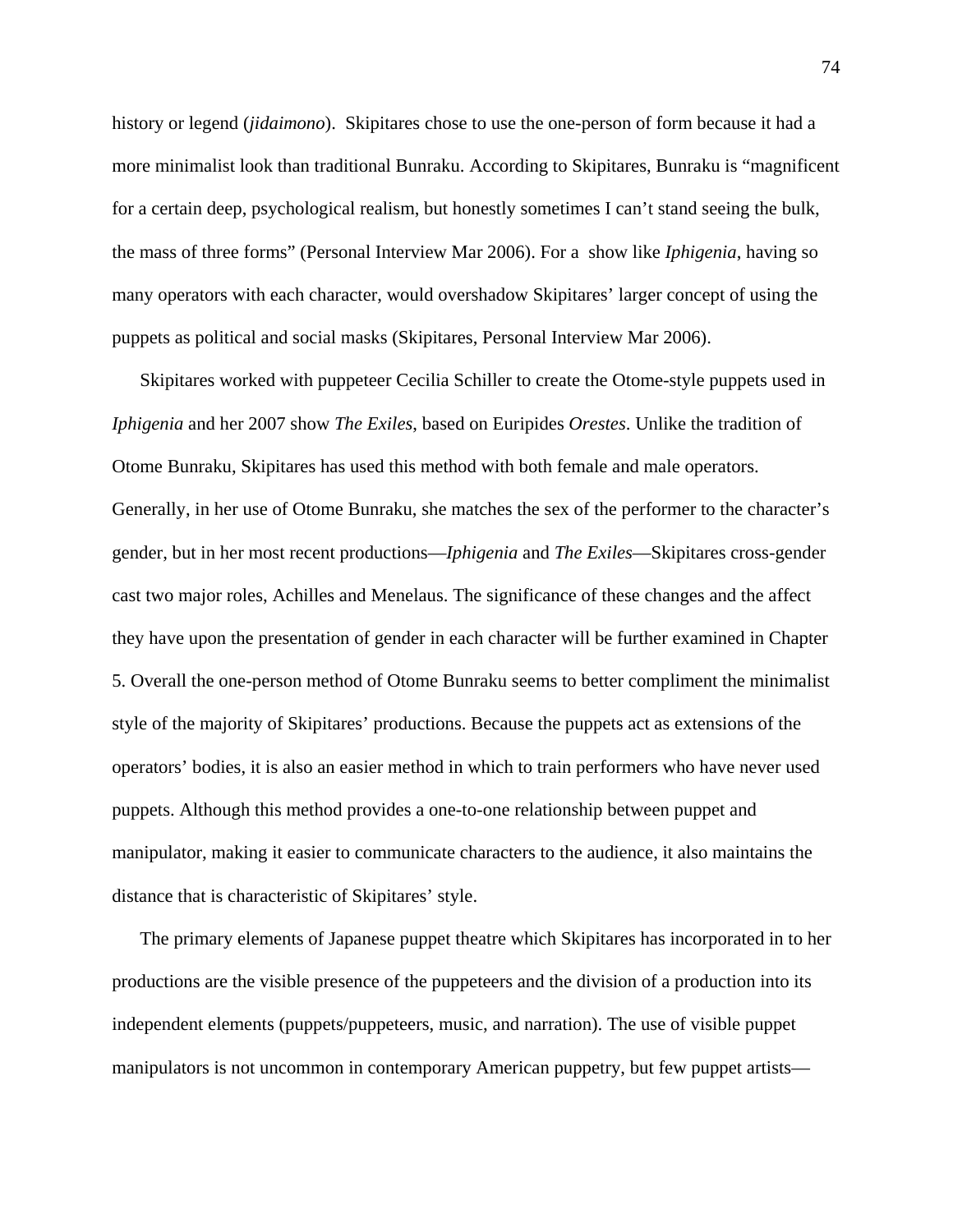most notable Lee Breuer—have chosen to present the production elements separately.

Throughout Skipitares' career she has repeatedly used live narrators separate from the puppets, many times with live music. In Skipitares' work, this separation is strongly highlighted—each element works to distance the audience while the interaction between elements creates a unique synergy in performance. As previously stated, Skipitares also deviates or modifies the tradition of Bunraku through the types of texts she uses as well as the type and number of performers she uses.

#### **Part 2: Indian Influences**

Theodora Skipitares traveled with Ellen Stewart to India in the winter of 1999 to 2000 on a Fulbright Fellowship. She toured mostly through the states of Kerala and Karnataka, in major cities and small villages, and attended many traditional dance-drama and puppetry performances. According to Stanley, Skipitares was most impressed by the Yakshagana puppets of Karnataka, specifically the Sri Ganesh Yakshagana Gombeyata Mandali troupe, and by the colorful shadow puppets of Andra Pradesh.

While in India, Skipitares worked with Stewart on two pre-arranged productions: *Sita* in November 1999, and *The Pied Piper* in February of 2000. *Sita* was performed in Bangalore (Karnataka) India, in a large amphitheatre with a company of 46 puppeteers, dancers, actors, and musicians. Working with local artists, Skipitares and Stewart combined many types of Indian puppets with Yakshagana dancers to present an episode of the Ramayana between Sita and her husband, Rama. According to Stanley, the production held two outdoor performances "for standing-room-only crowds" (59). In contrast, *The Pied Piper* was a much smaller puppet theatre show performed in Ahmedabad. In collaboration with the Darpana Theatre Company, Skipitares' production presented a mix of shadow puppets, masked dancers, and a Bunraku-style Pied Piper.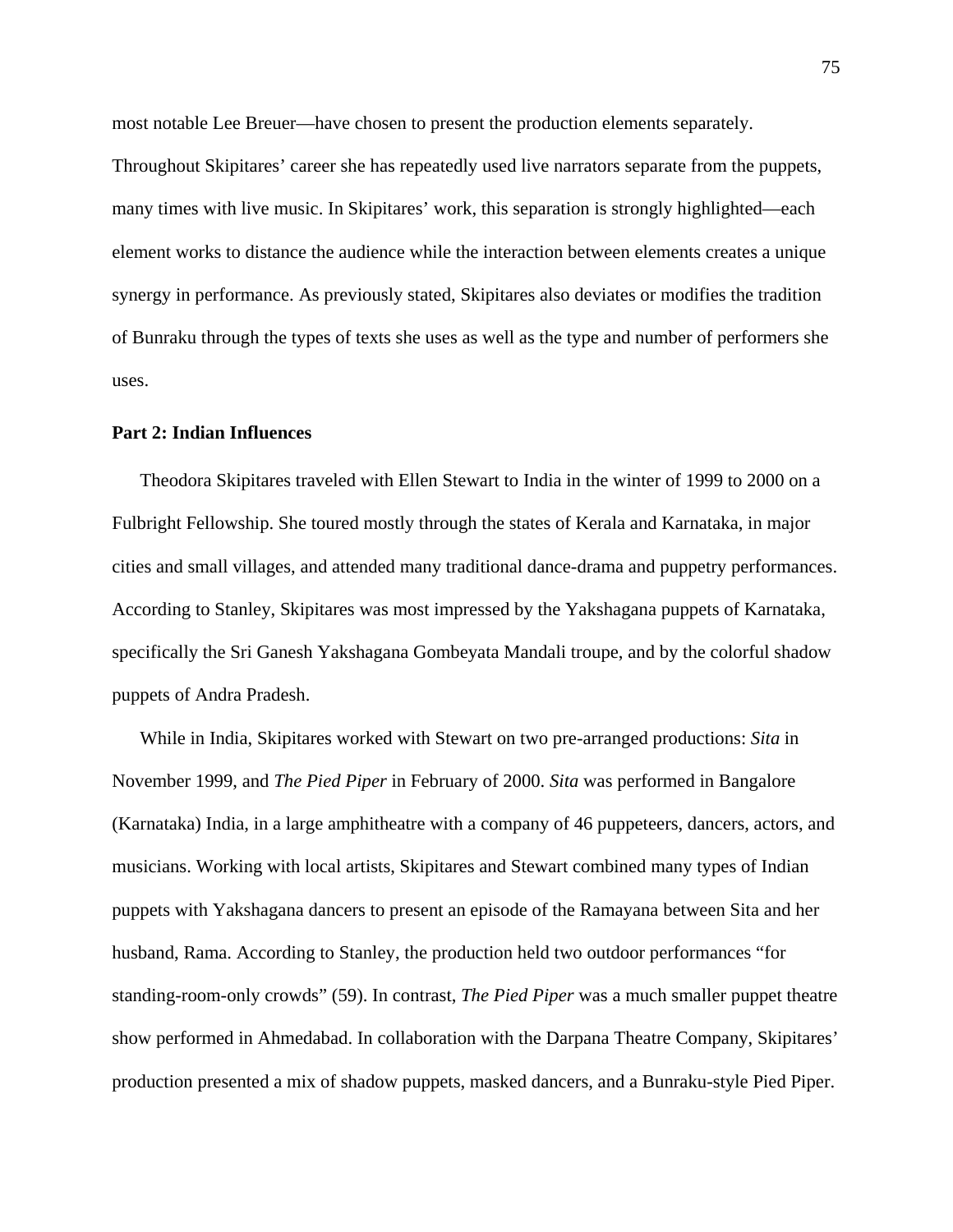Skipitares' trip to India was, in the end, responsible for "reinvigorating her thinking and inspiring her to move in new directions" (Stanley 58-59). She was impressed by the relationship between spirituality and the creative arts in India, specifically the tradition of dedicating each performance of dance theatre or puppetry to Lord Ganesha, the remover of obstacles. Yet though Stanley speaks of Skipitares' "reverence for her sources," there is no evidence she ever began these Asian influenced productions with ceremonies, offerings, or blessings (63). Skipitares' trip to India was primarily influential in changing the way she viewed stories:

Before I went to India, I could care two figs about a story, who cares about a story. Then I go to India, where there's 4000 year old culture that reveres its stories and still presents its stories […] And oddly enough those months in India made me want to tell stories about Greece. It's so weird. But I became interested in stories and in storytelling. (Personal Interview, March 2006)

Skipitares' trip to India did end up changing the way she told stories—especially her use of puppets—and what stories she chose to tell. It also inspired a new tendency in Skipitares' work toward focusing on a particular story rather than a theme (Stanley 65). Evidence of these changes can be found in Skipitares' renewed interest in Greek myth and legend. Though Skipitares dealt somewhat with Greek mythology in her performance art pieces, since her return from India, Skipitares has created several productions dealing with Greek legends on Helen of Troy, the Trojan War, and the House of Atreus.

Although the performance immediately following Skipitares' trip to India, *Optic Fever*, did not show any Indian influence, subsequent performances, beginning with *Timur the Lame* have repeatedly incorporated Indian dance-drama and puppetry styles. Skipitares' more recent plays *Helen, Queen of Sparta* and *Odyssey: The Homecoming*, reproduced in 2006 at La Mama ETC, introduced the narrative painting styles of West Bengal (*patua*) and Rajasthan (*bhopa*) in addition to the use of Indian shadow puppet techniques.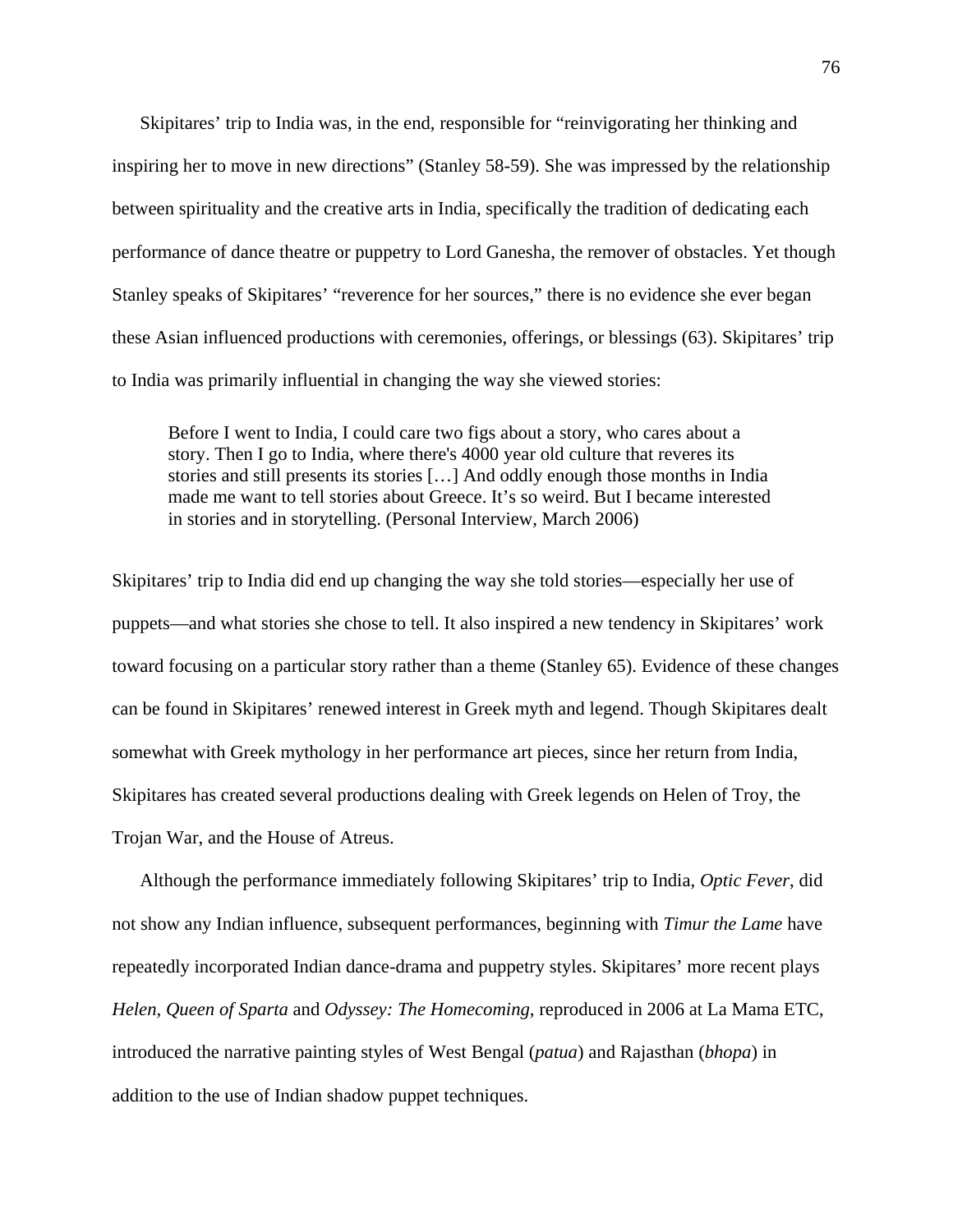*The Rise and Fall of Timur the Lame* presented a collision between Marlowe's *Tamburlaine* and the historical figure of Timur Lang, a fourteenth century Asian warrior-conqueror also known as Timur the Lame. For this production, Marlowe's *Tamburlaine* was distilled into 45 minutes and combined with shadow puppetry and Yakshagana dance. The piece opened with a prologue on the Hindu myth of the origin of theatre, recreated as a conversation between two Hindu gods, performed on the ceiling of the Annex Theatre with two inflatable puppets. The shadow puppets were extensions of the Indian tradition, modified versions of the traditional form in both color, material and size. The shadow puppet play in *Timur the Lame* included 35 characters, manipulated by 8 puppeteers, appearing on a 5 sided, 60-foot-long screen that wrapped around the audience (Stanley 62-63).

*Helen, Queen of Sparta* and *Odyssey: The Homecoming*, began in separate trips to India, following Skipitares Fulbright trip. *Helen* began with funding from Arts International in response to an invitation to a festival in Calcutta in the fall of 2002. *Odyssey* began at the Delhi International Puppet Festival in 2004. Each of these pieces was introduced by scroll paintings, narrated in traditional style, which told the entire story to be presented directly to the audience in a "frieze-like" style. The following sections will examine the Indian performance traditions which Skipitares has incorporated into her productions, focusing on her alterations to these traditions.

#### **Yakshagana**

Yakshagana is a tradition of dance-drama with dialogue that comes from Karnataka in southern India. A meshing of Sanskrit theatre tradition, Kannada literature tradition, and regional, ritual dance drama, it is both a popular and devotional art form. Yakshagana existed first as a sung narrative, then as a style of music in the seventeenth century, and later a theatrical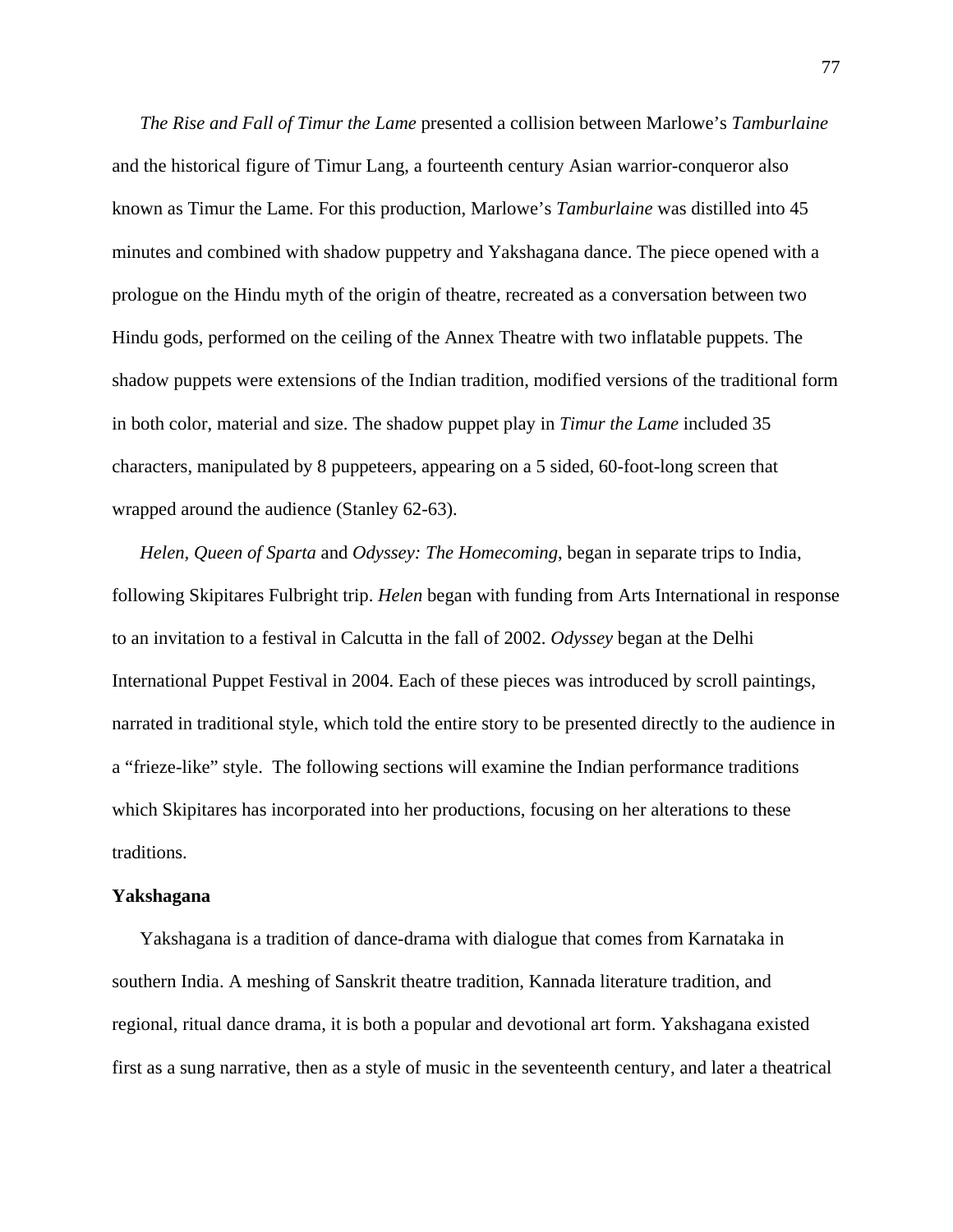form which took the name from that musical style (Vatsyansan 37). It has survived through local patronage (as opposed to court patronage) as well as its association with the temple of Bhagavatas.

Unlike other dance-drama forms of South India, like Kathakali and Kutiyattam, Yakshagana does not use gesture language. It is performed from November to May in the open air, either near the patron's house or in front of a village temple. The performances last from sunset to sunrise and the local patron chooses the story to be performed. The audience sits on three sides around the musicians and dancers who are lit by an oil lamps and gas lanterns. There is no scenery, and the primary spectacle of Yakshagana is the elaborately colorful costumes with resplendent headgear. The typical Yakshagana troupe consists of about fifteen actor/dancers (all male) accompanied by five musicians and a director/narrator called the Bhagavata. The Bhagavata directs the play from the rear of stage, plays cymbals to establish the *tala* (rhythm), and chants the verse. The performance is divided into dance portions and dialogue portions; the Bhagavata sings a stanza while actors dance, and in between songs, the actors interpret the stanza in improvised dialogue or monologue (Upadhyaya 76).

The music, movements, and costumes share a warlike quality. Of the fifty plays in the repertoire, most stories deal with battles, scenes of violence and carnage, usually in the life of Krishna. The stories are all based on the Indian epics and the Bhagavata Purana and are familiar to the audiences. According to Ashton, "The plays have no prescribed structure," but "most climax with a battle or a battle followed by a marriage" (5). The *Ardhamandali*, or basic dance stance, is a squatting posture with out-turned thighs and knees. From this beginning stance, Yakshagana dancers perform fast-moving, vigorous, intricate steps; high jumps, and pirouettes on knees, typically in patterns of figure-eights and half circles. The footwork and movements,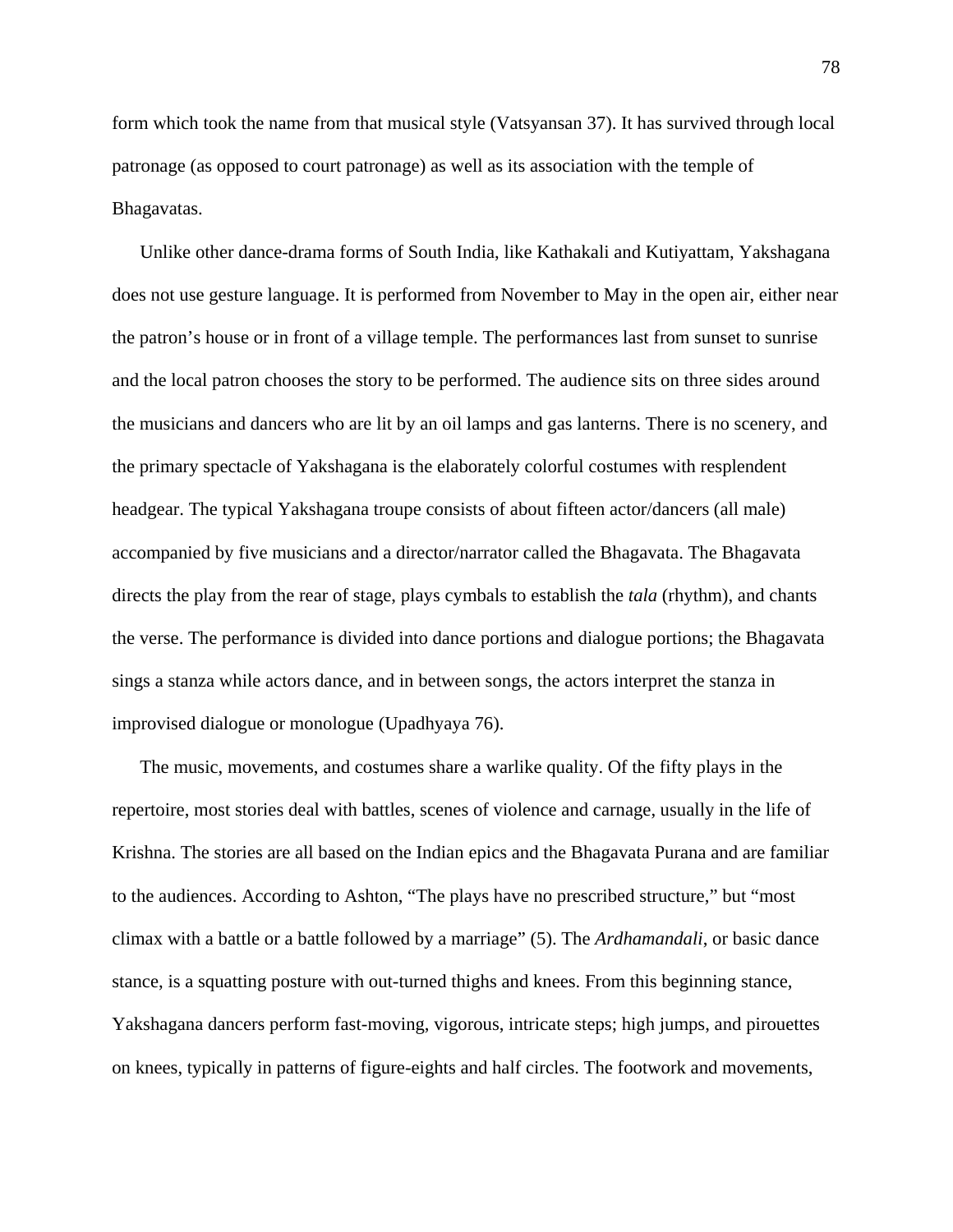including weapon wielding moves and battle-type movements, are designed to express the characters' emotions (Upadhyaya 76).

Skipitares has only used Yakshagana in one production, *The Rise and Fall of Timur the Lame*. Skipitares' production featured Yakshagana dancer Sajeeva Suvarna of South India who performed Krishna in a scene from the *Mahabharata* between Krishna and Arjuna. Unlike the traditional presentation of Yakshagana, Skipitares only used the dance-drama form for the second act where the performer was accompanied by a narrator and live musicians. During these scenes, the performer interacted with a puppet who portrayed the role of Arjuna. These scenes also served as a striking contrast to the first act, performed with shadow puppets. Skipitares chose the Indian dance-drama form for the way it commented on the warrior-ruler Timur and the ruthlessness of his campaigns, seen in the tyrannical actions of Tamburlaine but relatively underscored in Marlowe's play (Weber E6). In Skipitares opinion, "'Pure Yakshagana is tribal, it has heavy drums, it has heavy footwork, it's very aggressive, and it's very warlike. The real folktheatre Yakshagana is very raw, very rough, and very vigorous'" (Stanley 61). The use of Yakshagana in this production also reflected the idealized constructions of manhood and masculinity modeled by Indian legend and used as the basis of this stylistic dance form.

Overall the audience and critics did not see the connection between the dance form and the story of Tamburlaine, and found the traditional dance form confusing and repetitive. As Weber comments, Skipitares "doesn't explain in the program why she thought those theatrical elements should be fused, which is fair enough; unfortunately, it isn't clear from the show itself why they belong together, and that's a problem" (E6). To a multi-media artist like Skipitares, however, the links seemed obvious, but the gap between cultures proved too wide. It appears that although Skipitares saw a thematic link between the story of Timur the Lame, the conferences on war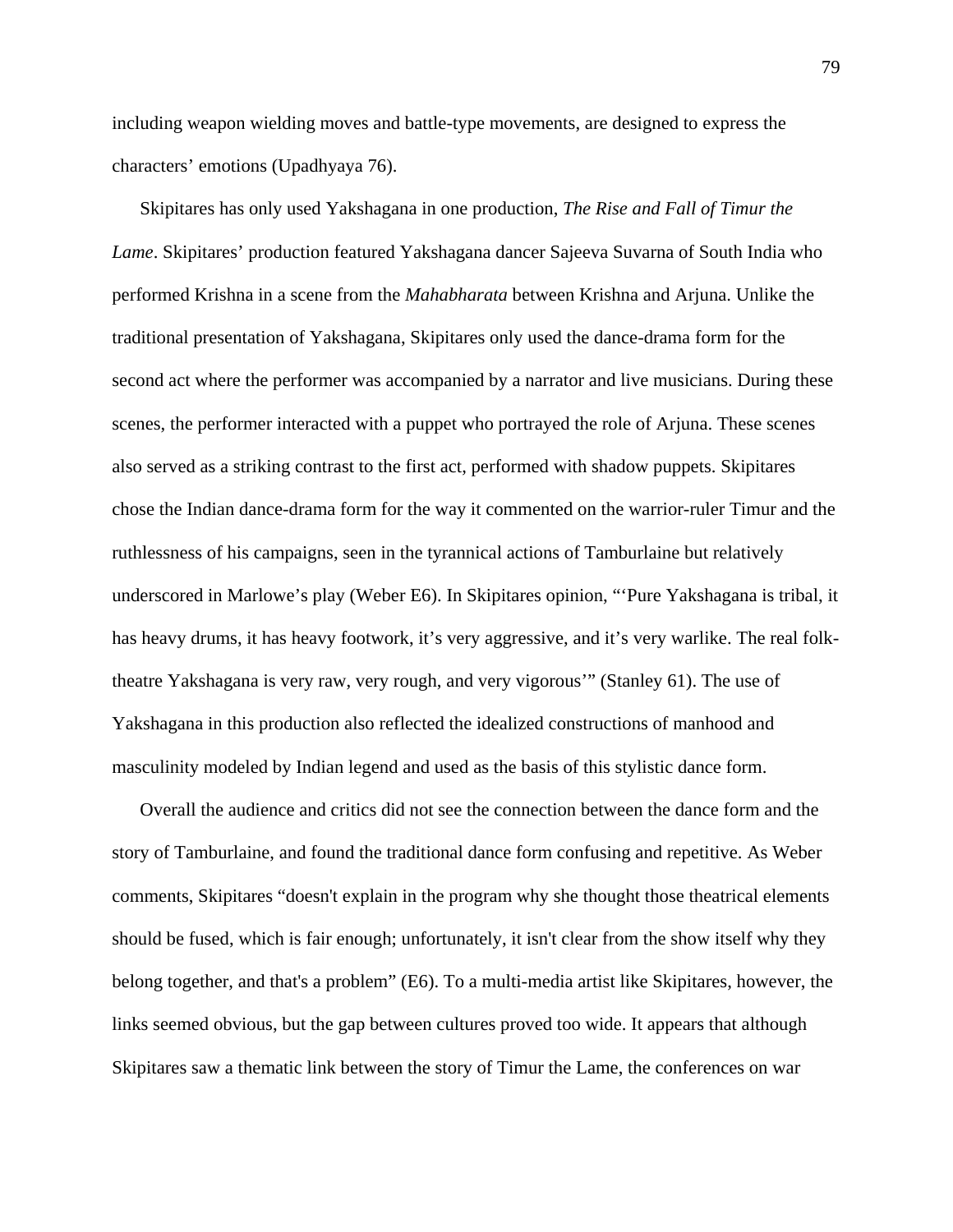depicted in the *Bhagavad Gita*, and the war-like dance drama form of Yakshagana, the lack of context for the Indian texts and performance styles hampered her audiences' reception. Using mediums imported from other cultures without insight into their specific performance codes proved too alienating for her New York theatre audience. Unfortunately, it seems that dance forms like Yakshagana can often only be appreciated as individual "folk performance traditions of India," praised for their exotic surface appearance, and not for what they may provide to contemporary theatre.

#### **Scroll Painting**

Although the forms of scroll painting used in Skipitares' productions came from West Bengal and Rajasthan, they are actually part of a larger tradition of picture-aided narrative storytelling that occurs across India. The majority of paintings or scrolls are known as "*pats*," but the names for the picture showmen vary from region to region. They are called *Patua* in Bengal, *Bhopa* in Rajasthan, *Garoda* in Gujarat, *Citrakathi* in Maharastra, and *Telengana* in Andhra Pradesh. This traditional storytelling style is most well known in Bengal. As Topsfield describes:

In Bengal, as elsewhere in India, the only fundamental continuity of artistic tradition has been at the scarcely changing level of village life, notably in the art of the *patuas* whose interpretations of religious myths and popular legend have reflected the age-old hopes and fears of rural people even up to the present day. (34)

The term *patua* actually has several meanings: it refers to the inherited occupation of a certain community which handle *pats* (paintings), it is also associated with those who paint the scrolls, the actual practice of displaying the scroll, the surname of the *jati*/community/family lines that work with the scroll painting, and a practicing picture showmen. Traditionally the *patuas* were known as storytellers and they often were not involved in the painting process. Today most *patuas* sell scrolls door to door. Only recently did the tradition become one focused on painting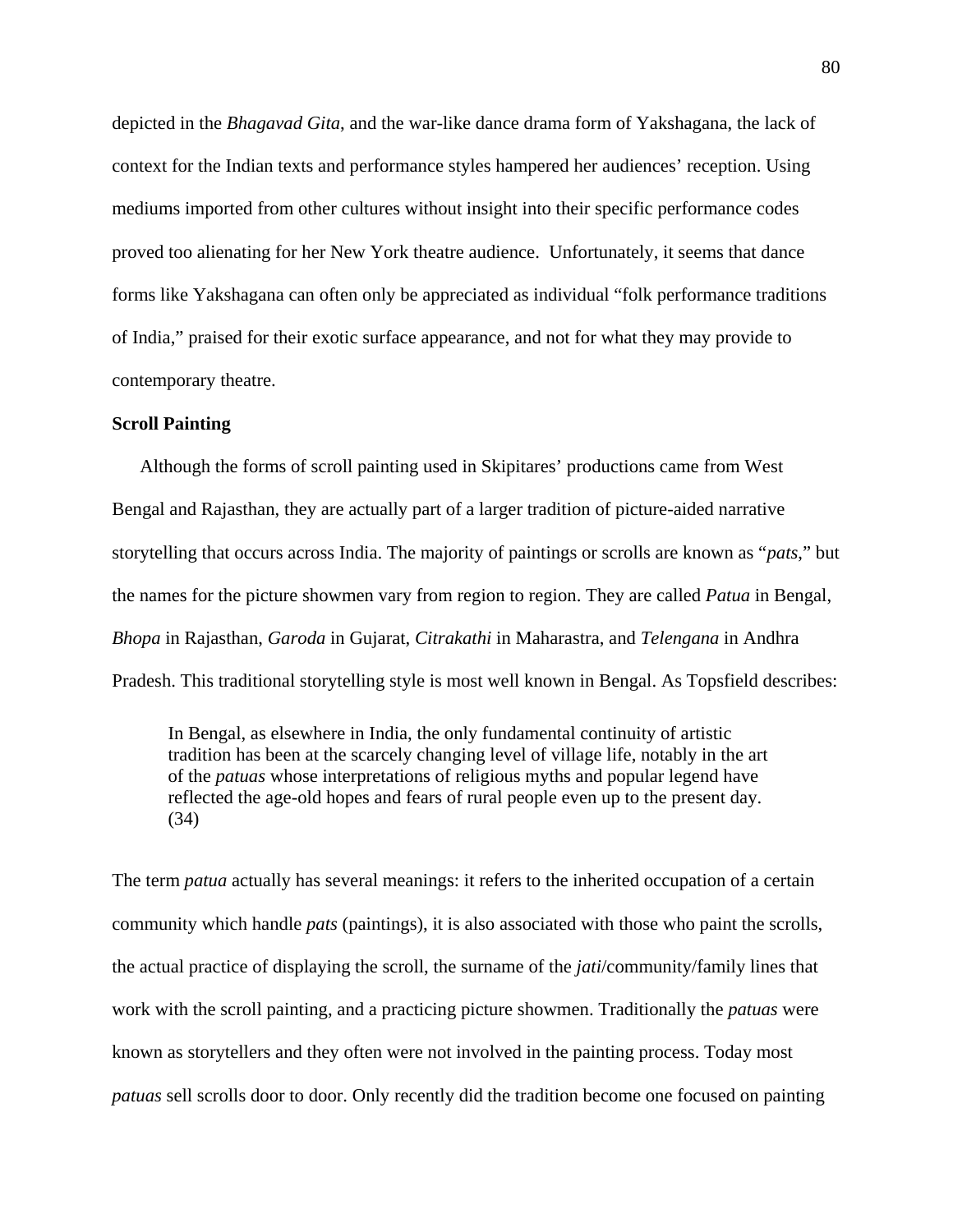more than performance. In general, scroll painting is considered a folk art to contemporary scholars because they are produced by people from the villages who have no formal, academic art training.

Blumenthal dates scroll painting and performance, or illustrated narration, to fourth century BCE India, but comments that it could also have been in existence "possibly hundreds of years earlier" (*World History* 235). The lack of written documents mean it is hard to track or determine a date of origin for scroll painting. Many stories are narrated in a specific style and language similar to fifteenth and sixteenth century *mangal* literature, therefore it is assumed it is a continuation of a tradition from this time (Hauser 110). Other scholars see similarity between the painting style and those of fifteenth to eighteenth century temple cloths (Rossi 92).

The process of assembling and displaying the scroll painting is relatively simple. The *patua* first composes the story-poem, then sets it to music, and, finally, he illustrates it with a series of painted panels arranged one below the other in a scroll (Sen 168). The performances and scrolls are based on well-known myths and legends of regional Hindu gods, the lives of local hero-gods and episodes from the Indian epics. Traditionally the *patua* collected stories from the places he visited, which he used to compose new songs and paint new scrolls "functioning as a sort of rural newspaper" (Sen 168). Stories may also include local legends as well as social and political events that have proved important to the region. Secular scrolls depict historical events, such as the changes after the British withdrawal in 1947. They have also been used to depict social problems. From around the 1970's on social organizations began to pay *patuas* to paint scrolls which conveyed their messages—family planning, literacy, dowry issues, the environment through traditional media (Hauser 114) With this new take on scroll painting, it is possible for

81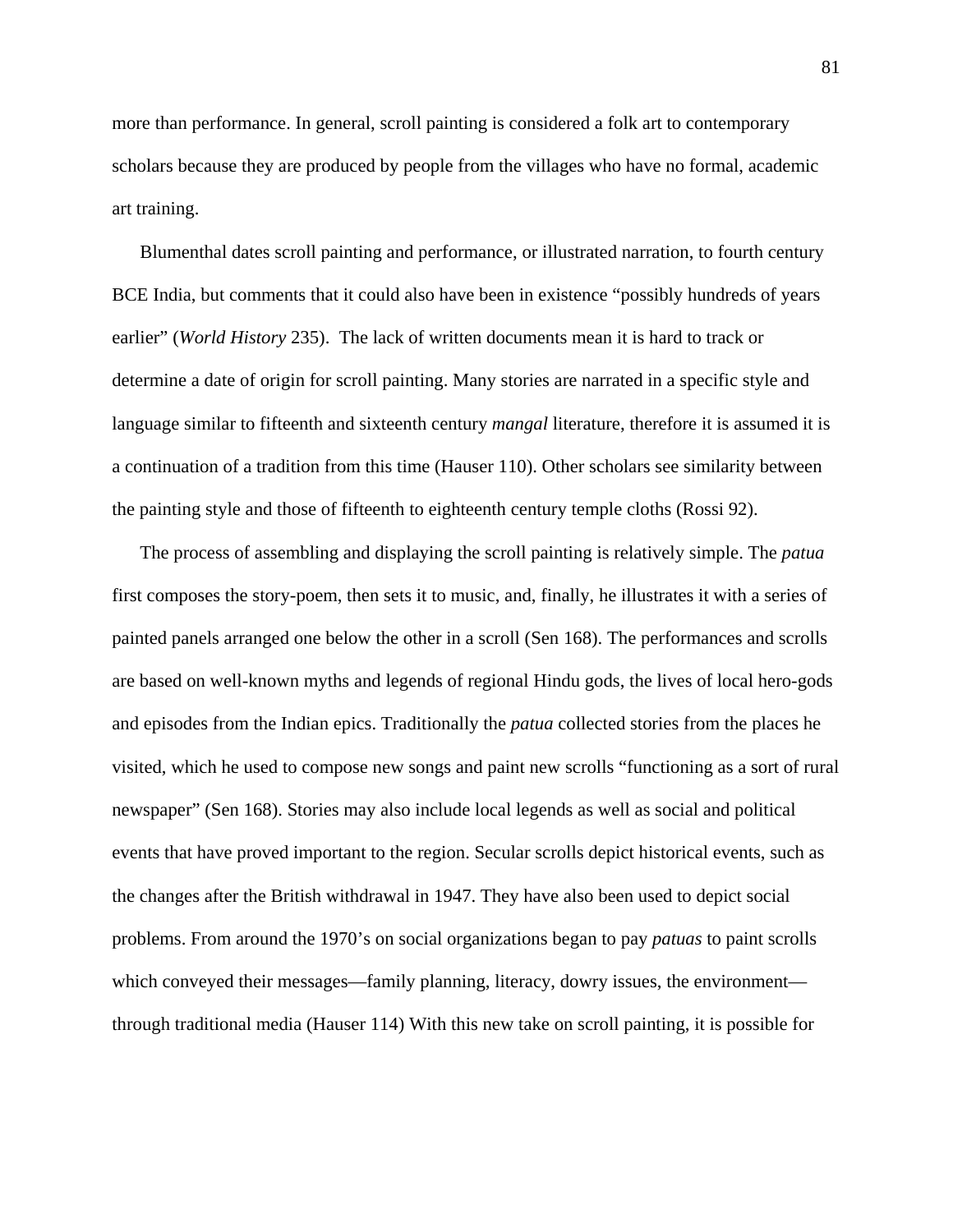any subject to be made into a scroll, which explains why Skipitares was able to have paintings based on Greek mythology made for her performances.

The style of any particular scroll painting varies according to district and time of origin, though many have a strong moral message (Rossi 97). They may have a single panel, or many frieze-like panels. Bengali scrolls, in particular, have a vertical format and arrange scenes divided into horizontal panels. Many have rich color and strong detail in profile images, while others show less detail and more subtle coloring, opting instead for a more realistic portrayal of the human figure (Rossi 98). Deities are often depicted in an iconographic or conventional style. Typically each panel, register, or line of images feature bright, intense colors with figures heavily outlined in black, and set against a dominant background color (usually deep red). A decorative band of color separates the edges of each line of images. In some traditions, like the Paithan paintings of Maharastra, "parts of the body are drawn from multiple points of view and are combined in a single image" (Rossi 130). Generally, human figures are painted in profile, and architecture is only represented from the front plane.

The picture showmen travel to villages to perform, showing three to four scrolls at one performance. The scrolls may be taken door to door or performed at a village crossroads or central area. In the case of larger performances, the audience determines the story, which is performed in the local language. The scroll is usually displayed by men, though they are often accompanied and/or assisted by their wives. Typically, the storyteller sings the narrative, which combines prose and poetry, in a monotone chant, unrolling the scroll to coincide with the narration. Some performances use several narrators or may be accompanied by instrumental music and/or dancing, while others are performed without accompaniment. Today's recitations often only last about ten minutes, but in some areas the performance lasts all night.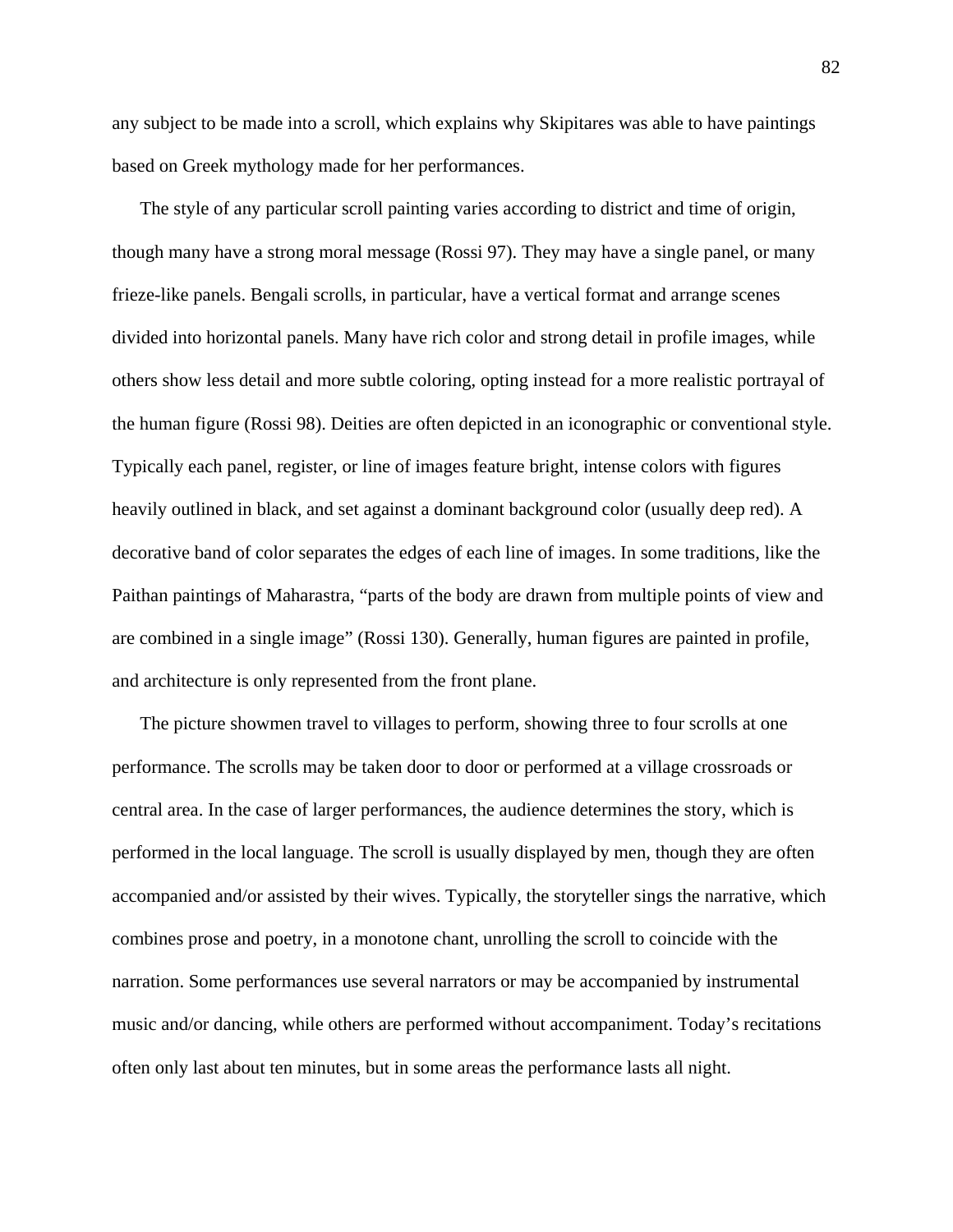Theodora Skipitares has used scroll paintings in two productions: *Helen. Queen of Sparta* and *Odyssey: The Homecoming*. Because the scrolls were painted by a traditional Indian artist, they were traditional in design, iconography, and coloring. *Helen, Queen of Sparta* began in Calcutta where Skipitares brought two other actors with her to an arts festival in the fall of 2002. The scroll for *Helen* was painted by a tenth generation scroll painter who lived in a small town about 40 km outside of Calcutta (Personal Interview March 2006). As Skipitares described, the painter "Dukhashyam, and his sons arrived with scroll paper and paints under their arms, they slept on their blankets in the green room of the theatre. I told them the story of Helen of Troy, and he made the scroll" which was in the "skinny almost filmstrip style" of Bengali *pats* (Personal Interview, March 2006). The second scroll used in *Odyssey* is from the Rajasthani tradition of scroll paintings and was a larger, horizontal painting which looked more like a comic strip than the Bengali style.

Both of the scrolls were performed in the traditional style, but with a female narrator who chanted/sung the story of Helen of Troy and Odysseus as a prologue to each production. The repetition of a chorus prologue "The story of her life should be told once more; how a terrible beauty came to cause a war" focuses on the idealized beauty of Helen of Troy and the myth of Helen causing the Trojan War (Skipitares, *Helen* 179). The prologue ends with the lines "And the Greeks ask themselves: Did we go to war? Did we lose so many? All because of a Cloud?" which at the time if its first production, was meant to comment on the war in Iraq (Skipitares, *Helen* 179). In her performances, Skipitares' adaptation of the narrator/storyteller role allowed for greater comment (through phrasing and intonation) on the subject matter than is found in traditional presentations.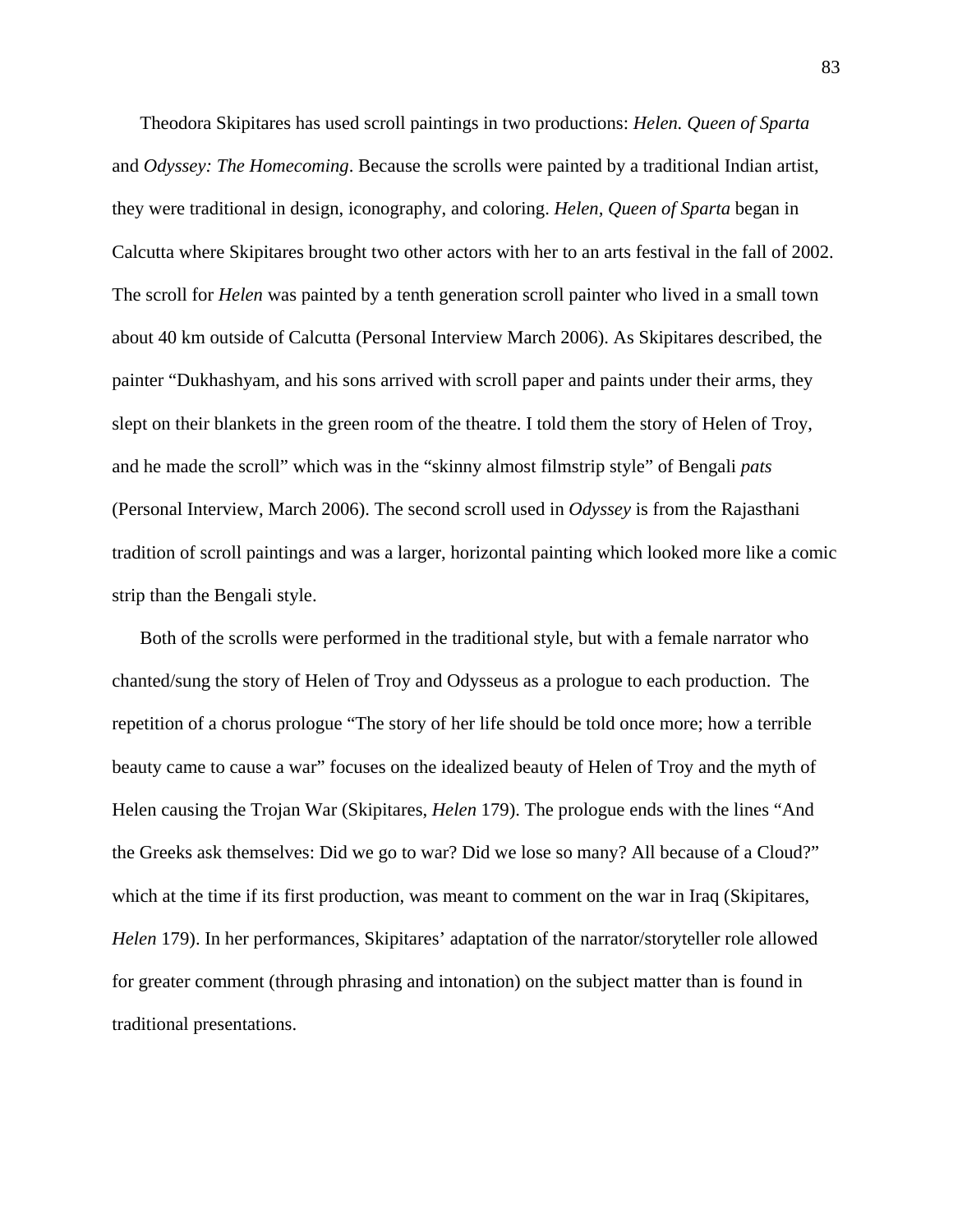# **Shadow Puppetry**

Puppetry has existed in India for roughly 2500 years, originating with leather cutouts. They are referenced in both the *Mahabharata* and the *Natyasastra* (wherein the director of live theatre is called the "string holder") both of which date between 200 BCE and 200 CE. According to Blumenthal, by the thirteenth century there is definite evidence that shadow puppets were used to enact stories (*World History* 24). Today, in India and throughout south Asia, there is a huge range of shadow puppets, many based on the Hindu epics (Blumenthal, *World History* 24). The repertory of plays has remained mostly the same, consisting of both the sacred, heroic, and elegant as well as satiric, raunchy and slapstick scenes and characters. Southeast Asian puppetry has also influenced western avant-garde "already searching for ways to escape realism, to express the realm of the subconscious, the world of the imagination and even the nature of art itself" (Blumenthal, *World History* 29). Skipitares' use of shadow puppets—seen in *Timur the Lame*, *Iphigenia* and *Odysseus: The Homecoming*—has primarily been reserved for large battle scenes and supernatural scenes, such as at Iphigenia's sacrifice when her body is replaced by that of a deer. The shadow puppets serve as a contrast to the Otome Bunraku-style puppets and humanettes<sup>[5](#page-197-0)</sup> used for the majority of the show.

Within India, there is a relatively large range of shadow puppets, many centered in Kerala in south India; the majority are made in the same fashion, varying only in size, color, and type of story presented (though many of these are similarly based on the Indian epics). One example of this shadow puppetry tradition is the *Tolpava Koothu* or leather puppet play, which comes from Kerala (see Venu). *Tolpava Koothu* originated in the Bhagavati temples of Palghat where they were performed in twenty-one episodes over twenty-one nights for the goddess Bhadrakali. When *Tolpava Koothu* is presented to a public audience, it is as a mix of both ritual and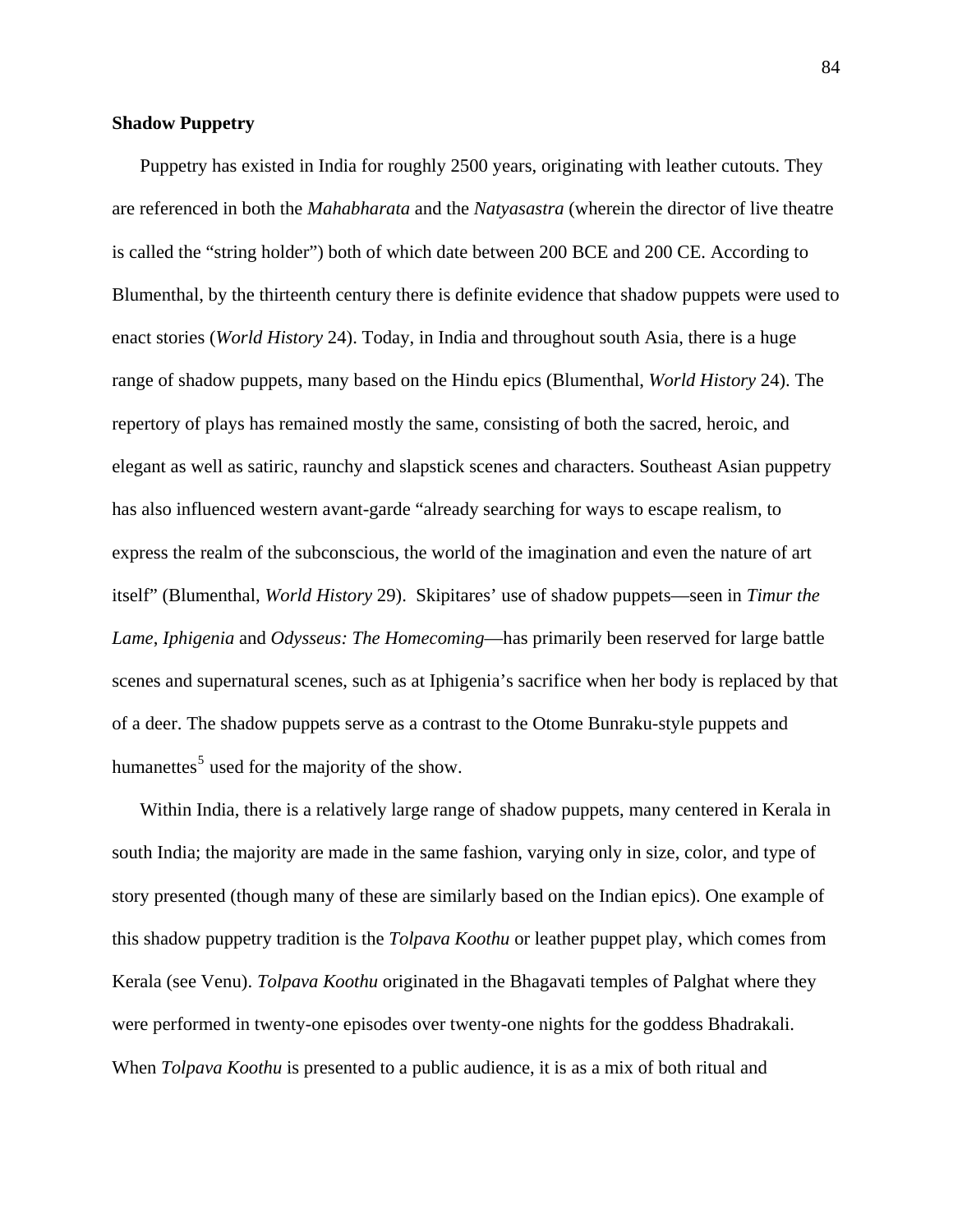instruction, such as diet, the treatment of pregnant women, or the role and duties of a chaste wife (Venu, *Puppetry* 26-27). Each *Tolpava Koothu* play presents the story of Rama from birth to coronation from a version of the story written by the tenth century poet Kamba. The particular version and method of storytelling is designed so that the epic story could be presented to ordinary people.

Each puppet troupe includes a head puppeteer, called a *pulavar—*who is also a Ramayana scholar—as well as junior puppeteers and musicians. The puppeteers and singers (including the *pulavar*) are primarily accompanied by drum and cymbals, though some productions may also use a conch, additional drums, a *chengila* (gong) and pipe/flute. In any performance, the singers are positioned behind the puppeteers, and the older members sing and deliver dialog, while the junior members manipulate puppets. Since many productions are based on the *Ramayana*, there are a variety of female characters in Indian shadow puppetry. Most female characters portray a type—an example of duty, love, virtue, etc.—common in Indian dramatic and epic literature. For example Sita, Rama's wife, is typically depicted as a beautiful, curvaceous figure with doe-like eyes and long, flowing hair. She is the epitome of the dutiful wife. In contrast, characters like Supanaka, the amorous demoness, reflect the farthest extremes of a woman's rage and vengeance. Rarely are the female characters in positions of power. Both female and male characters are manipulated and voiced by male puppeteers who do not attempt to match their voice to the character's gender. Instead, the character who is speaking is identified by the puppeteer moving its arm or entire body. In contrast, when using shadow puppets in her productions, Skipitares either assigns a specific voice to each puppet character (one which matches its gender) or performs without any voice at all.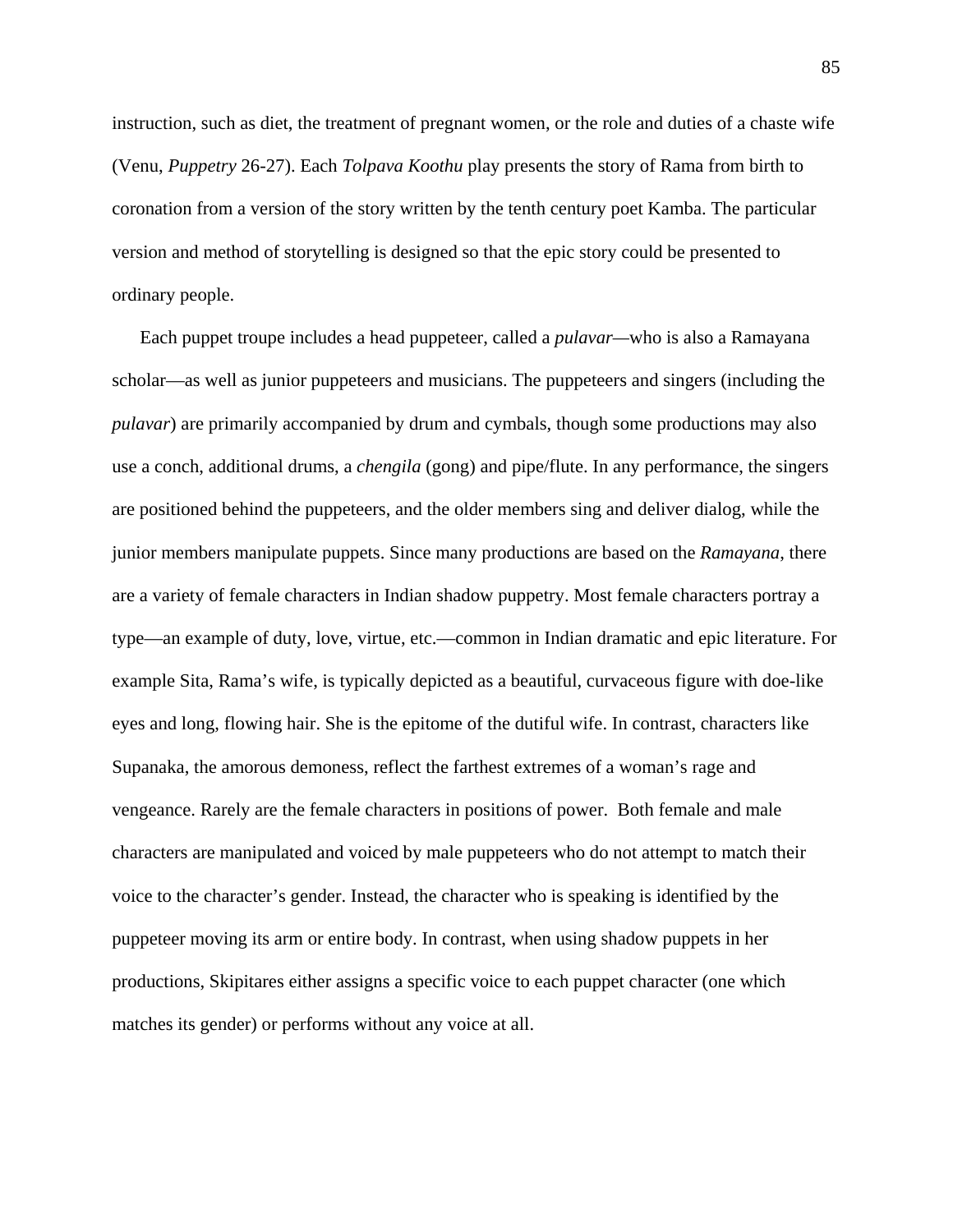Each production is performed behind a screen made of a thin white cloth (*ayapudava*), 11.5 meters wide, with a black band at bottom. A narrow bamboo platform holds the 21 coconut shell lamps, which illuminate the puppets behind the screen. The puppets are made of deerskin with holes punched to show ornaments and the lines of the costume. They are all painted different colors, which appear muted on the deerskin, and are held close to the screen so that audiences may see them clearly. Often three puppets may be made for one character each in different positions and/or scales. Visually, the female puppets are similar to the idealized, beautiful women represented in Hindu temple sculptures with wide hips, large, round breasts, and long hair. The female puppets, be they for characters of dancer, demoness, or wife, are posed in a way which stresses the essential nature of each type: the sexuality of the dancer, the refinement of the wife, or the rage of the demoness. Most are painted in profile with expressions that, like many other Indian art forms, are specific to their character and/or mood. The puppets are affixed to a central rod, and typically have only one articulated arm, which is moved to signify what character is speaking (since the *pulavar* may not differentiate all characters vocally). Puppeteers use certain prescribed or conventional movements, such as shaking a puppet to signify that character's anger. These movements are combined with special effects, like pyrotechnic blasts made by throwing explosive powder on the lamps. In performance, the combination of shadows, music and mixture of voices lends most productions an otherworldly atmosphere.

Since her trip to India, Skipitares has repeatedly used shadow puppetry in her productions, specifically *Timur the Lame*, *Helen: Queen of Sparta, Odyssey: The Homecoming*, and *Iphigenia*. According to Stanley, her incorporation of this mode of production stemmed from the numerous large, colored shadow puppets she saw in museums, as well as live productions (61). As usual, Skipitares made an individual statement even with this age-old tradition. Unlike the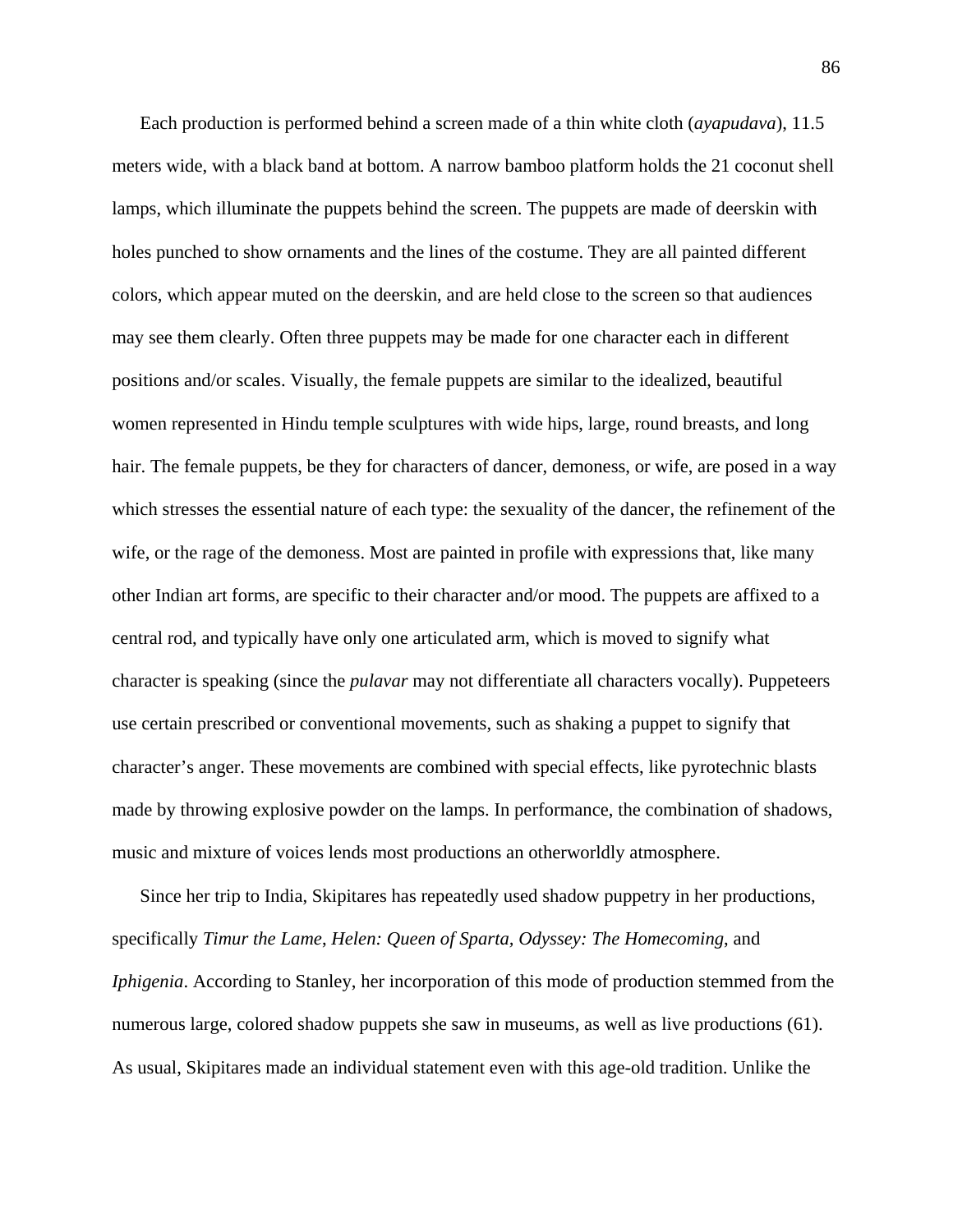other forms of Indian performance which Skipitares has used, she did not have traditional Indian artists build her shadow puppets. Instead, Skipitares created her own puppets, using plastic rather that the traditional deerskin. This plastic material, when painted, resulted in brighter, more vibrant colors. The material was also easier to work with, drilling holes instead of having to punch leather, which allowed Skipitares to make larger puppets, some forty-three inches high.

In *Trilogy* (*Helen*, *Odyssey*, and *Iphigenia*) Skipitares combines various puppetry styles and media styles, but each includes shadow puppetry. In *Helen, Queen of Sparta*, and *Odyssey*, large segments of shadow puppetry are used to depict days and battles in The Trojan War. In *Helen*, warriors, who looked like they had "just leaped off Greek vases," battle behind a 50 foot wide screen (Bruckner E4). Bruckner goes on to describe, throughout the battle scene, "Piles of the dead rise, while gossamer gods strike down the enemies of their favorite humans, skewing the odds. And all this is watched from above by louche deities idling in Olympian gardens" (E4). In *Odyssey*, Skipitares uses shadow puppetry to represent Odysseus' encounters with the Cyclops, as well as other episodes from his epic journey home. In one scene, different versions of the character Odysseus, each in gradually smaller scale, are used to show his approach to the giant, bright blue Cyclops. According to one review, however, the shadow puppets in *Odyssey* were not entirely well-received: "the conceptual ideas are more of a focus than actual high performance values; plenty of clunking and clanging goes on when the epic battle of Troy is being told with shadow puppets" (Portwood 19.5). In all the plays, these shadow puppetry sections are combined with other scenes in which Skipitares uses video, rod puppetry, and recorded music, what *New York Times* review Neil Genzlinger calls a "merging of the ancient and the modern" (B10).

In *The Rise and Fall of Timur the Lame*, Skipitares used shadow puppets for the first act. As reviewer Bruce Weber describes: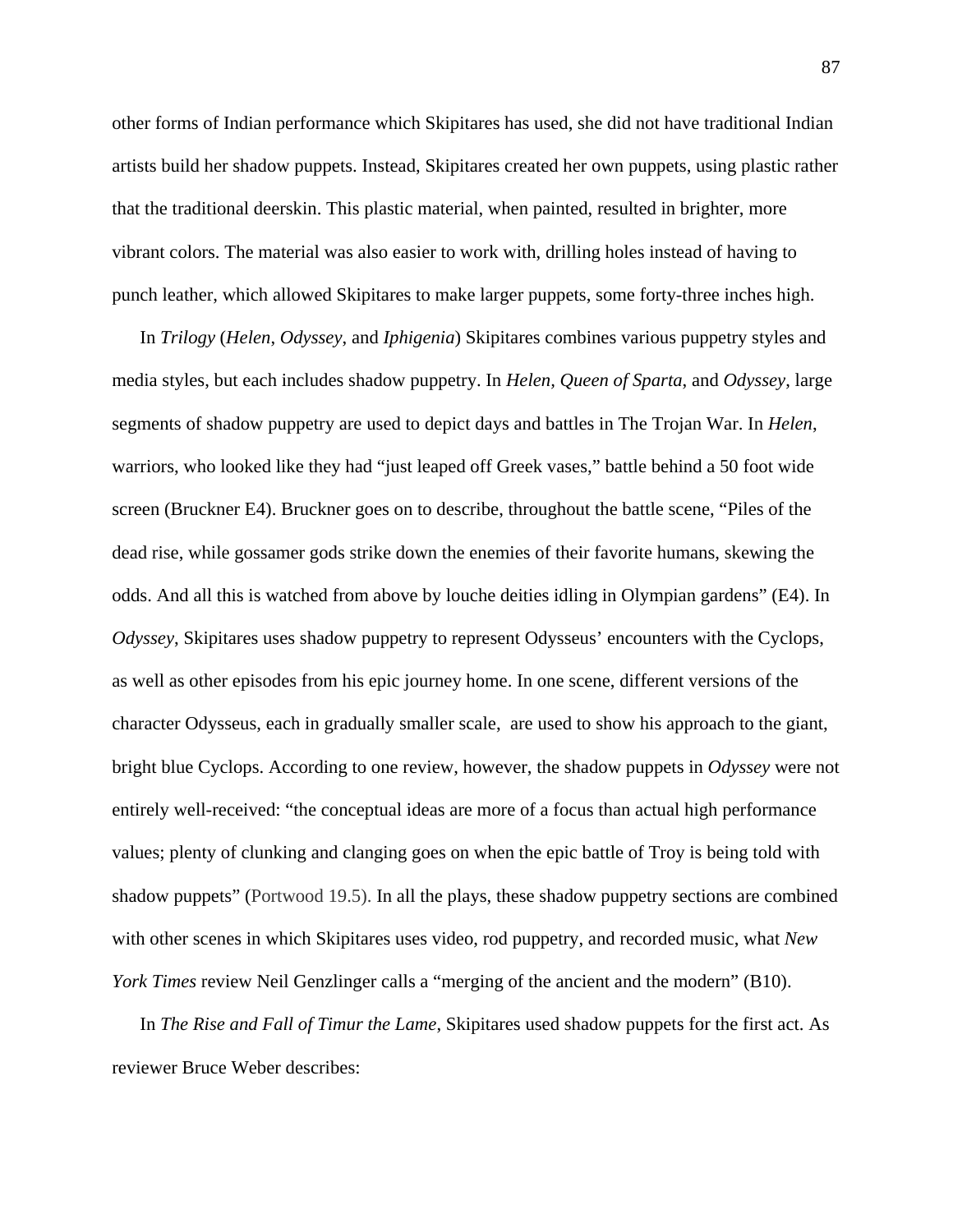A U-shaped screen separates the audience and the puppeteers, and in the southern Indian technique borrowed by Ms. Skipitares, the brightly colored, twodimensional puppet figures are illuminated from behind so that their images, colors and all, show up on the screen. The effect is striking, especially with Ms. Skipitares' puppet designs, which, like some Picasso paintings, are representations of three-dimensional figures mapped onto a plane surface; the eyes of each puppet, for example, are on the same side of the nose. (E6)

The narrators in this play were positioned behind the screen and provided reading and sound effects in a "cartoonish" style, which was intended to comment upon the text (Weber E6). In this and all of her productions, Skipitares' "reverence for her sources is clear, yet she makes bold choices that mark this Tamburlain/Timur as her own invention" (Stanley 63). This mix of invention and tradition is a fundamental element in Skipitares' productions. In traditional productions of Bunraku, Shadow puppetry or Yakshagana, the art forms are never combined with other forms of performance. Although she maintains the traditional applications of the Japanese or Indian art form, Skipitares routinely mixes these Asian traditions with contemporary media such as slide projections or video.

Although many of Skipitares' Asian influences have only been incorporated into her productions once or only recently, overall they mark a distinct shift in the artist's style. In Skipitares' hands Japanese and Indian methods are combined to express ancient Greek myths, creating a collage of artistic styles and cultures. Amazingly, these elements are combined in ways that complement the story Skipitares wishes to tell, not in ways which exoticise the cultures from which they originate. Moreover, Skipitares' modifications to each method reflect a possibility for these traditions to survive globalization while maintaining their cultural and historical contexts.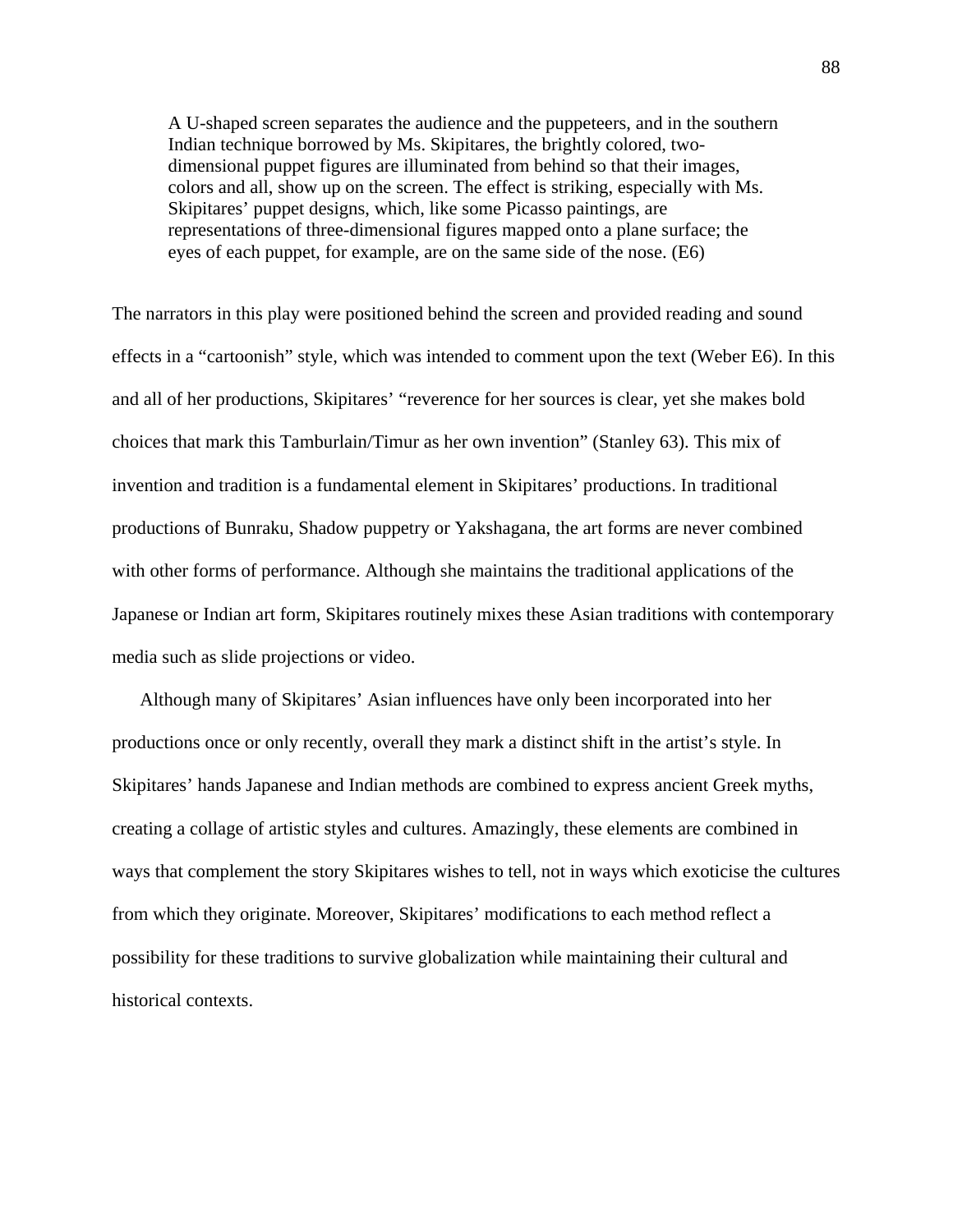# **CHAPTER 5**

# **CHARACTER CONSTRUCTION IN THE PUPPETRY OF THEODORA SKIPITARES**

As stated in Chapter 1, gender is one of many components which are combined to create a puppet. Of course there is not only one way in which any puppeteer creates gender. The gender of the puppet can often be dictated by the visual or textual source that each puppeteer draws on in the design of the puppets, whether direct images that govern the look of the puppets or gendered voices in sound recordings. Gender may also be dictated by the story or texts the puppeteer chooses, by the gendered characters in a narrative, or the gendered voice of the historical author. Each of these factors in turn influences the puppeteers' choices when designing a puppet character.

This chapter will examine how Theodora Skipitares constructs characters in her productions through the phases of research, design, and performance. Specifically, I will explore how Skipitares creates characters within her texts, expands them into physical designs, and works with actors to mold the characters in performance. Within these discussions, I will focus on one particular element of character – specifically the creation and performance of gender within the puppet character. The impetus for this, as stated in Chapter 1, is Skipitares' unique practice of building puppets from a physical female form—her own face and figure. Indeed, one of the key issues in Skipitares' work, from a materialist feminist perspective, is her representation of gender on stage through the performing object. Other key gender issues regarding Skipitares' work, as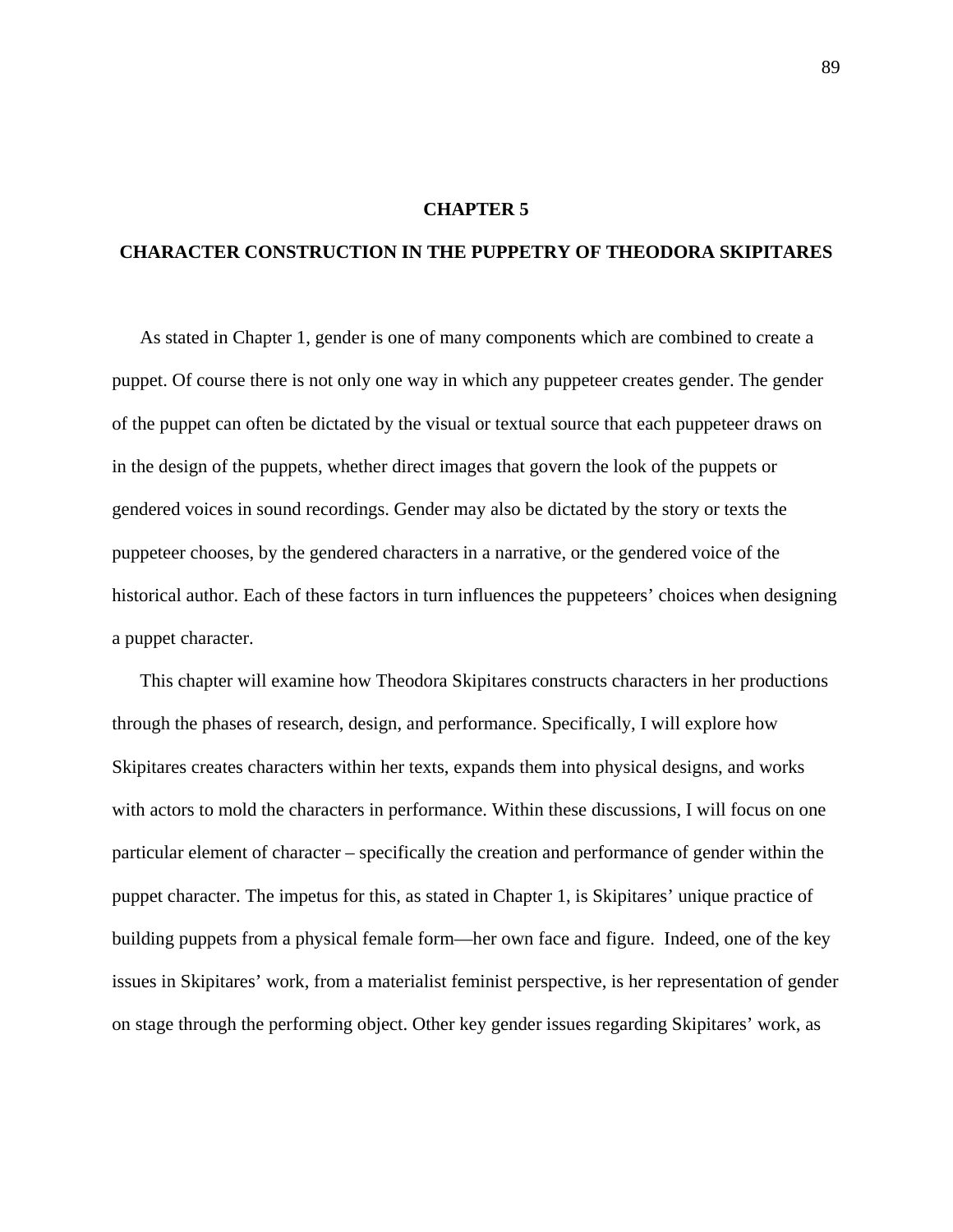stated in Chapter 1, are her methods of creating texts and characters which deny a fixed identity or point-of-view, thereby acknowledging that identity (and gender) is socially constructed.

The analysis of gender within puppetry problematizes the notion of a hidden gender core or true gender identity. As Butler states, "There is no gender identity behind the expression of gender; that identity is performatively constituted by the very 'expressions' that are said to be its results" (*GT* 33). The regulating effects of gender norms thereby reshape the body, whether it is human or puppet, and these norms are then perpetuated by their embodiment. In the case of Skipitares' work, I will address Skipitares' unique dramatic structure, approach to textual sources, and physical design of characters. I will also discuss her practice of casting across gender and her puppet operators' abilities to work with stereotypes and cultural associations of feminine and masculine in their performances. I will further discuss how her creative processes offer innovative approaches to creations of character with performing objects. This chapter will look specifically at seven of Skipitares' productions: *Age of Invention* (1984*), Under the Knife: A History of Medicine* (1994-1996), *A Harlot's Progress* (1998), *Iphigenia* and *Helen Queen of Sparta* from *Trilogy*, a production that featured the culmination of shows produced from 2003 to 2006 and *The Exiles*, Skipitares 2007 production.<sup>[1](#page-197-1)</sup> These productions show the range of characters and gender representations offered by Skipitares, as well as the variety of performing objects she has created.

# **Part 1: Gender Text and Gendered Characters**

The majority of contemporary puppeteers work from adapted texts, many, traditional folk tales or fairy tales. Some texts that serve as source materials for puppet productions have mutable gendered characters. The text of *Aesop's Fables*, for example, provides a basic plot structure but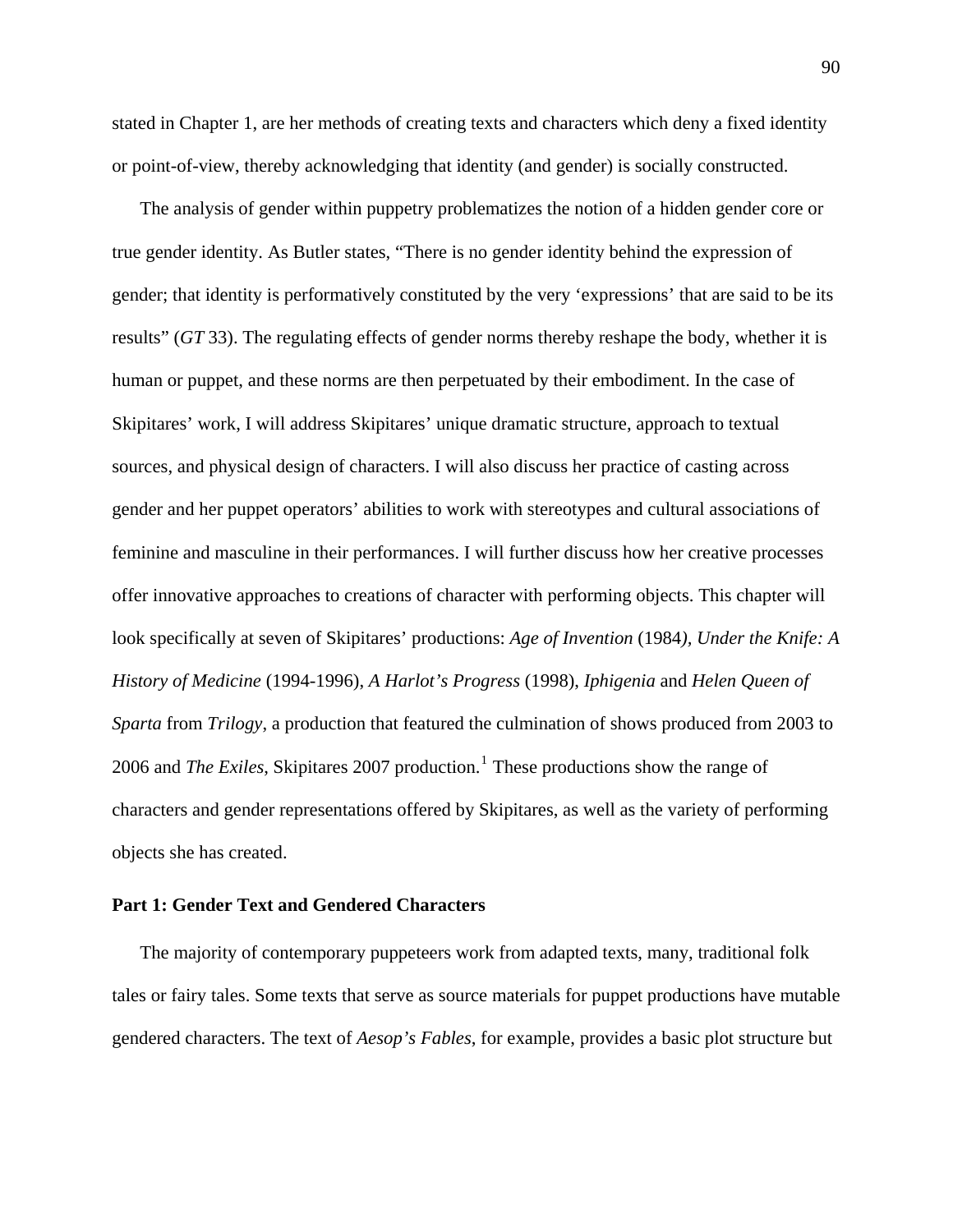very little characterization. Lisa Sturz explained her process of creating gendered anthropomorphic characters for her production of *Aesop's Fables*:

Many of the stories in *Aesop's Fables* are just 5 or 6 lines, so I had to make up the stories really and give them the characters, because in most of the stories you don't get a lot of personality, you get 'the turtle and the hare had a race' but you don't know anything about his family life. And often there's no gender in those stories. So I had to make a choice, and it was tricky. When I was writing them I did go back and forth a lot. I did sometimes write them as if the Fox is female, and then I would try it again the other way. (Personal Interview Jun 2006)

Sturz explained that each change she made in the text resulted in numerous new questions abut the character (such as whether that character was a mother) because of our cultural associations with certain character types.

The terms masculinity and femininity are polar opposites which define each other and cannot be understood apart from each other (Blondell 50). Each text creates a set of gender ideals which are a reflection of the current society. In addition, the presentation of these ideals of gender through performance, often reinforces the hold they have on society. One's success or failure at gender is determined by how well one conforms to these ideals and performs the characteristic traits or duties of that gender (Blondell 51). For example, in Greek tragedy "heroic women often win such praise by sacrificing themselves for men" like Iphigenia in Euripides' *Iphigenia at Aolus,* a source text for Skipitares 2005 and 2006 productions of *Iphigenia* (Blondell 51). Puppeteers can treat gender in a text in three primary ways: they can maintain the gender ideals created in the source text, reinterpret the presentation of gender in those sources, or—especially in those rare sources without gendered characters—they can create gendered characters within the text.

In general, puppeteers tend to accept the representations of gender found in these traditional texts. In response to the question of whether textual sources influence the presentation of gender,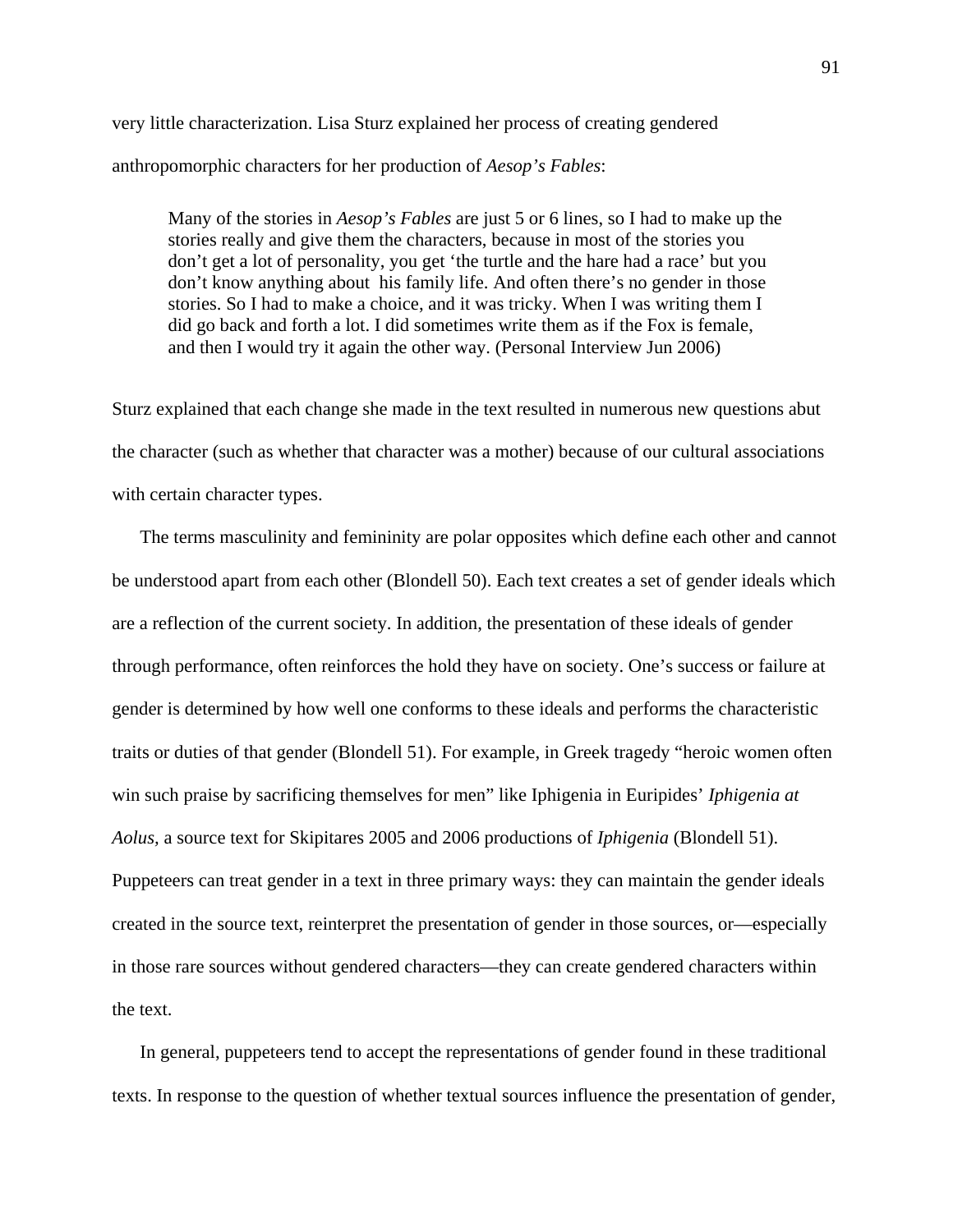Allison remarked, "When we are working with an established story that we have adapted obviously the gender is sometimes built in, like the story of *Cinderella* where a lot of the genders have already been determined for us" (Telephone Interview Dec 2006). In Allison's adaptation, entitled *Salsa Cinderella*, he explained that he felt afraid to go against audience expectations of the traditional story, especially concerning the representations of gender. Although through his production Allison questions gender stereotypes by applying them to abstract, non-humanlooking puppet bodies (vegetables), the gender ideals set up within the narrative are taken as truth.

Most often puppeteers change the gender of the puppet character to balance out a show's distribution of male and female roles. However, the process of creating gendered characters allows puppeteers the chance to question cultural stereotypes and present alternative views of gender ideals. In choosing texts with little determinable gendered representation, puppeteers can attempt to alter stereotypical representations of gender in narratives. Skipitares' productions have also shown how texts with specific gender ideals can be presented in such a way as to question traditional perspectives on gender and appropriate gender behaviors.

#### **Skipitares' Dramatic Structure**

The structure of Skipitares' pieces is typically episodic, a "montage of vignettes," bound together by a common theme (Stanley 37). Skipitares has repeatedly admitted that she rarely writes original text, stating rather, "'I collage text together; I arrange text'" (Stanley 43). The majority of these collages are assemblages of primary historical texts on epic themes seen in *Age of Invention* (a presentation of "Yankee Ingenuity"), *Defenders of the Code* (focused on genetics, race and DNA), *Under the Knife* (a history of medicine), and *Bodies in Crime* (a history of women's detention facilities) as well as secondary topical sources, pop culture images, and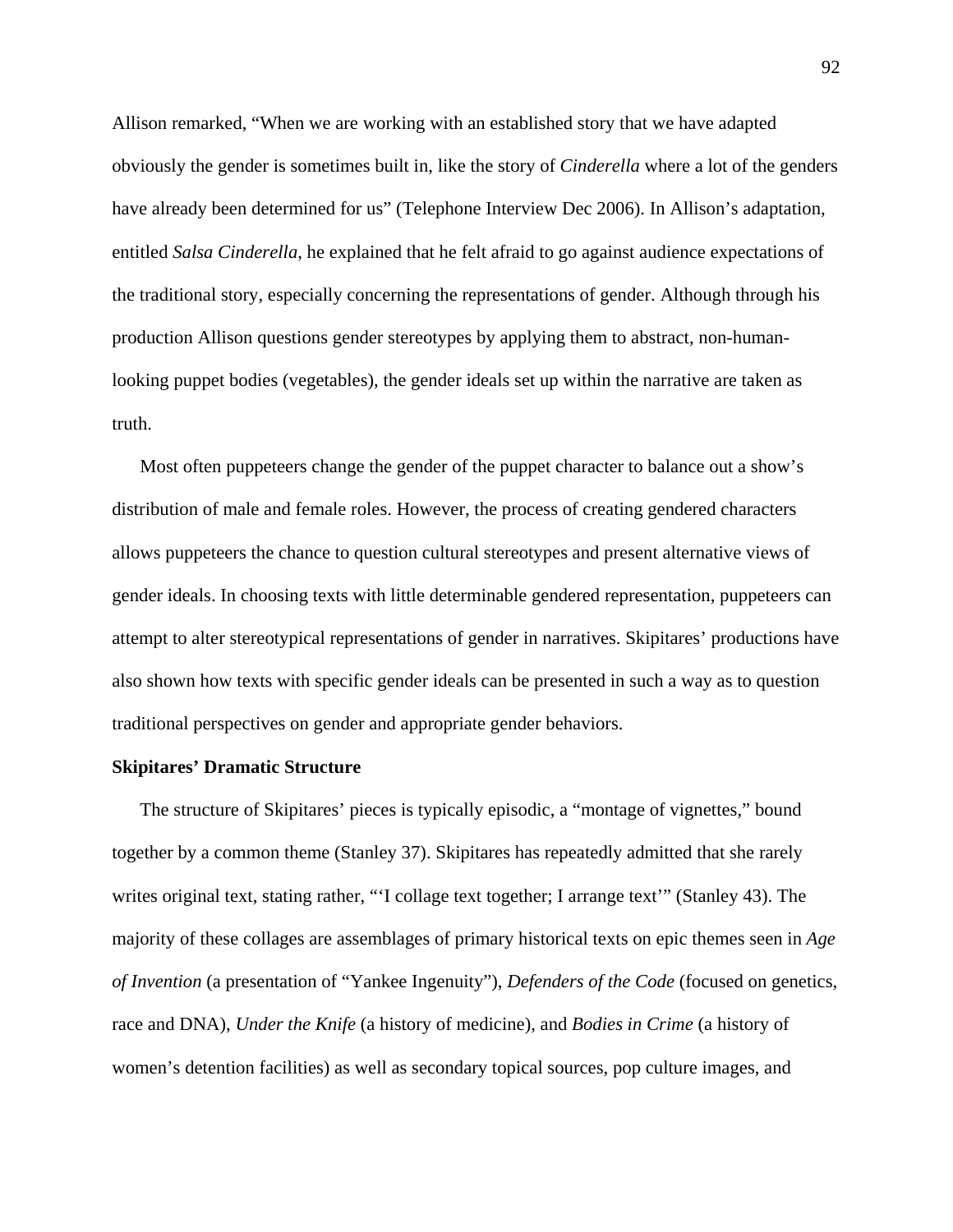interviews. As Vincent Anthony states, "History has long fascinated and frustrated many puppeteers who have chronicled the past; they have even shed new light on significant historical moments" (13). In Anthony's opinion, Skipitares is "undoubtedly the master of recounting the past and holding accountable those responsible for some of its greatest blunders" (13). This penchant for history is also evident in her treatment of literary texts and ancient myths such as *The Iliad* and *The Odyssey,* and Euripides' *Helen of Sparta*. Overall, Skipitares has only performed from dramatic texts three times in her career. When she does perform dramatic texts, she chooses plays which are rarely done, like *Iphigenia*, or presents them in a new (fractured) fashion.

Primarily Skipitares' early character types can be grouped as either general/type female, general/type male, historically identifiable female (Mdm. Curie, Sylvia Frumpkin), or historically identifiable male (Franklin, Edison, Robert Moses). There are rarely any central characters in her performance texts, as they are primarily centered on a topic or theme. As Skipitares has engaged in dramatic texts or narratives, the character types also included specific male characters (Agamemnon, Odysseus, Achilles) and specific female characters (Moll Hackabout, Helen, Clytemnestra, Iphigenia). In the 2000s, however, Skipitares began to narrow her scope, using three characters' stories (seen in *Trilogy*), to reflect on a larger theme of war and duty. One character is often represented by multiple puppets (or video projections) in various scales; 30-inch puppets are juxtaposed with 5 foot puppets, often set next to a live narrator (as in Bunraku) who reads the puppet's dialogue.

According to both Skipitares and Stanley, telling a linear cause-and-effect story, such as in *A Harlot's Progress* or *Iphigenia*, is a rarity in Skipitares' productions, one that defies expectations of Skipitares' work as a "sweeping, postmodern montage of imagery" (Stanley 52). Skipitares is,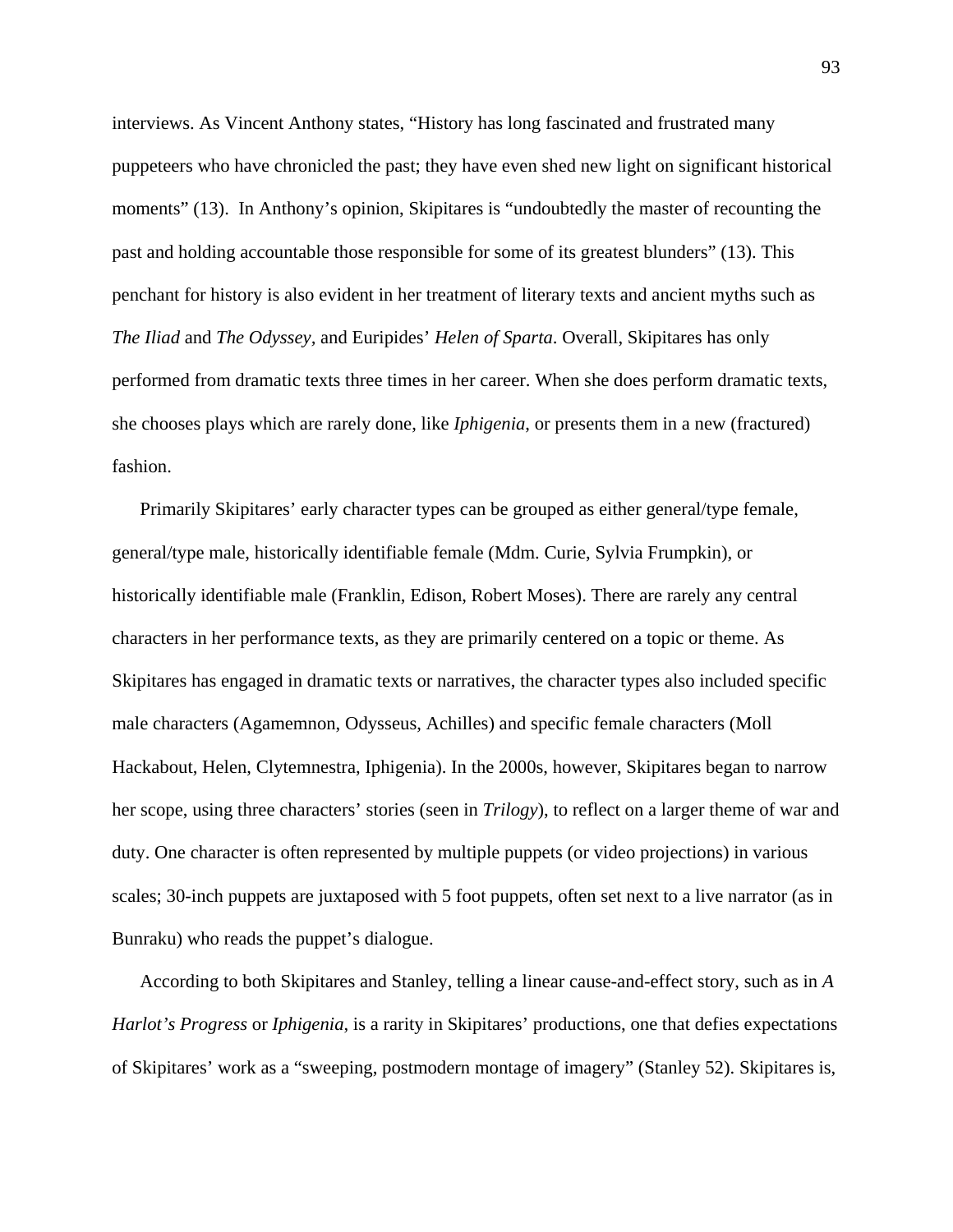rather, a master of synthesis. For example, for a production of *Timur the Lame*, Skipitares and her dramaturg, Andrea Balis combined Marlowe's *Tamberlain*, the *Bhagavad Gita*, and several other whole texts, cutting and pairing them down into an hour-long performance script. For her more recent productions of *Helen Queen of Sparta*, *Iphigenia*, *Odyssey: The Homecoming*, and *The Exiles*, Skipitares has worked primarily from translations of Euripides' texts, paring each of them down to between 45 and 60 minutes in performance. For *Iphigenia*, Skipitares and Balis worked from Philip Vellacott's translation, eventually cutting the text by half, resulting in a distillation of character, themes, and emotional effect.

Each production begins with thorough research on a theme, often producing alternative or competing versions of history. In *Age of Invention*, for example, each of the three sections were focused on major male inventors of the eighteenth to the twentieth centuries, but they were introduced by prologues presenting the underrepresented contribution of women during each age: "the Buffalo Gals represented the  $18<sup>th</sup>$  century, the Pioneer Women the  $19<sup>th</sup>$ , and Rosy the Riveter the  $20^{th}$  (Lynch 150). Often the images come first and in essence "'wait for a text'" (Stanley 43). Each script is compiled from primary texts and illustrations, along with conversations with experts in the field, original music, and vernacular adaptations of Skipitares' research. Regarding using puppets to treat historical people and subjects, Skipitares states in a 1985 interview with William Harris "'Puppets are such a sensational lie of their own—but a very innocent lie—that I don't think you can ask them to support anything but the truth'" (Harris 17).<sup>[2](#page-197-1)</sup>

According to Skipitares, after textual research, "I go to the studio, where I explore the subject in a more tactile way, building puppet figures, objects, and environments"(Skipitares, Under the Knife 93). Research and experimentation evolves into an outline or storyboard script of scenes, "a notebook full of her own drawings and photocopies of original visual sources, acquired from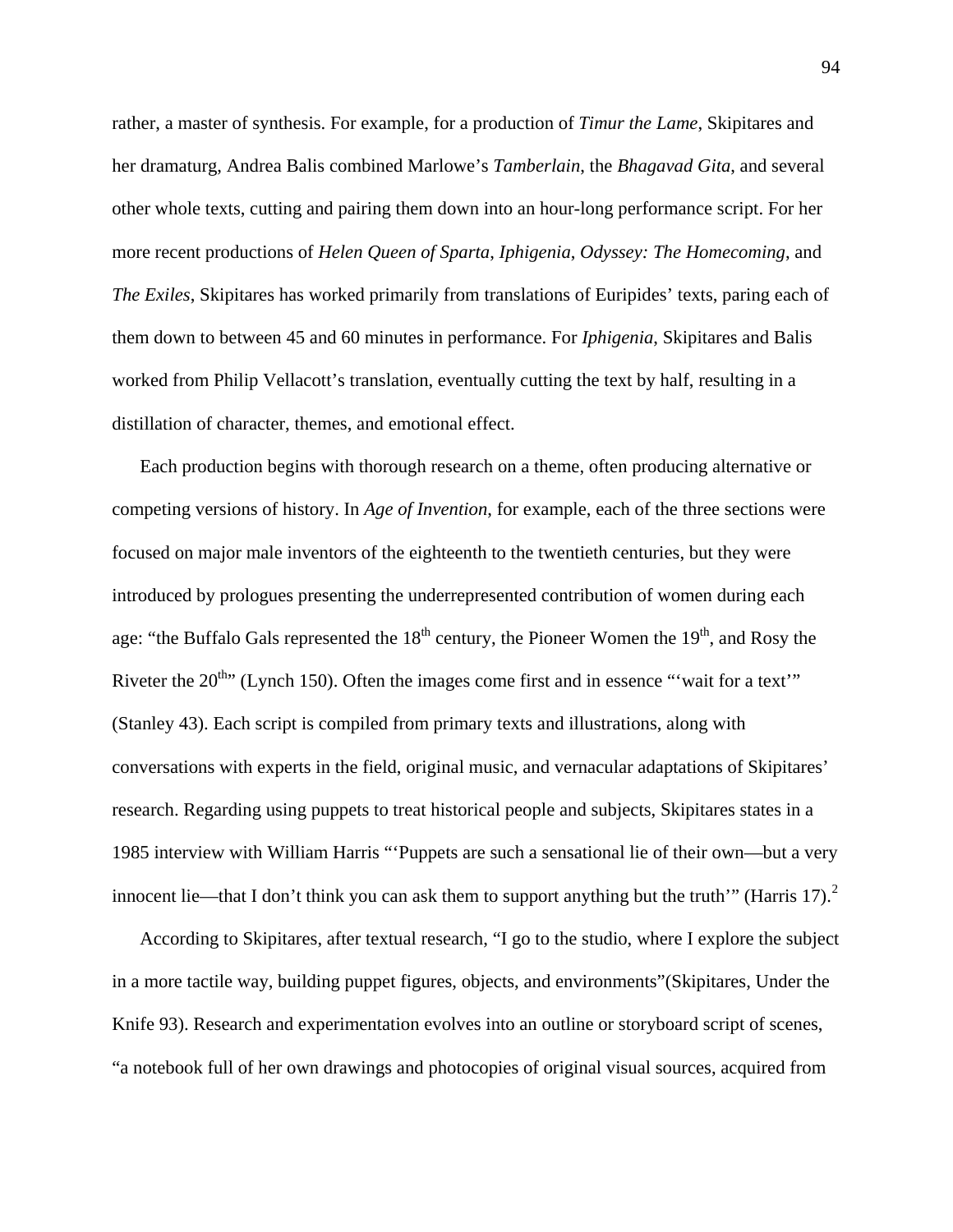books and manuscripts" (Stanley 43). This storyboard script also incorporates narrative summaries of each scene including specific excerpts from primary texts she intends to use in the performance script.

Although the text itself often indicates a small drama or scene, the "lining up of the words or the rhythm of the writing comes last" (Harris 17). Often, dialogue includes direct quotes (in context) from her primary research documents. This dialogue is spoken by a narrator off-stage or recorded. She usually works with a dramaturg (often Andrea Balis), a composer (Virgil Moorefield), and a narrator, in addition to the puppeteers and musicians used in performance. Through collaboration with all of the artists, "the structure of these plays resembles a chain of molecules that are connected by chronology" (Skipitares, Under the Knife 93). This structure of scenes, in a variety of locales, creates a unique rhythm and new notion of performance space. Exceptions to this structure occur when Skipitares has dealt with dramatic and/or linear narratives such as Hogarth's *A Harlot's Progress*, Marlowe's *Tamburlaine*, or Euripides' *Iphigenia in Aulis* and *Helen.*

For *A Harlot's Progress*, Skipitares allowed her source documents to partially dictate the dramatic structure as well as the look of the puppets. In *A Harlot's Progress*, Skipitares used the series of six engravings to set up the six scenes of the play. The tragedy of the narrative text is compounded by the life-sized, two-dimensional presentation of the characters' physical bodies. Between these formal scenes (those presenting Hogarth's series) Skipitares developed entr'actes which commented on the tragic saga of Moll Hackabout. These scenes were created in collage style, assembled from documents by Jonathan Swift, Daniel DeFoe, and Claude Quetel's *History of Syphilis*. Even when the textual source dictates the presentation of gender, Skipitares finds a way to comment upon those representations. Describing her source for *A Harlot's Progress*,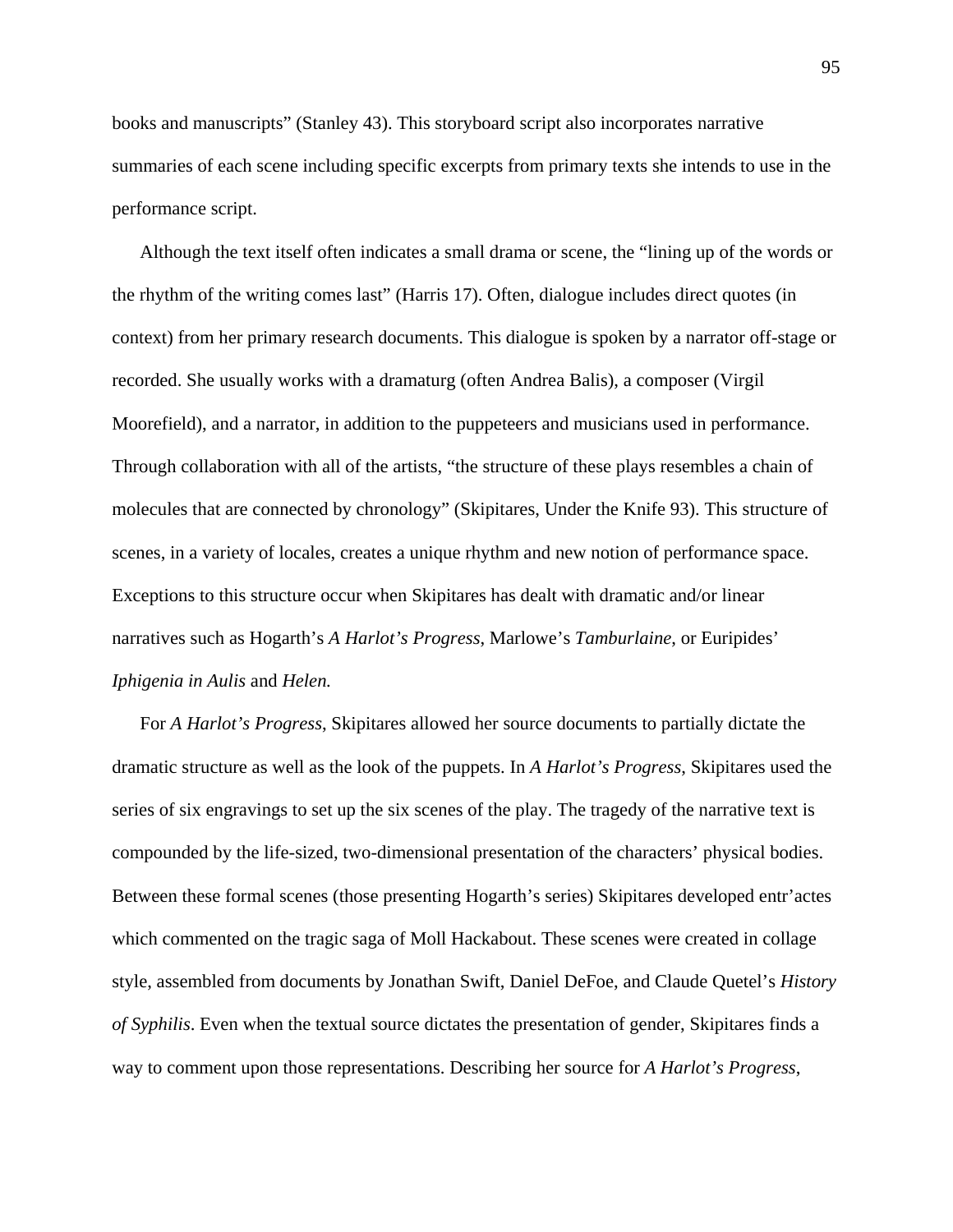Skipitares comments, Hogarth "practically invented the fiction of a country girl who goes to the city and becomes a whore. In a sense, he wrote the story with those pictures" (Stanley 50). In this text in particular, the gendered images and creation of character was dictated by the look of Hogarth's engravings, but the combination of Hogarth's story with the textual sources for the entr'actes provided a way to comment upon her collected visual sources.

Skipitares typically approaches her texts from a critical standpoint, questioning and reinterpreting the representations of gender found in those primary documents. In the case of the historical characters found in many of Skipitares' productions, the sources of documentation often determine their gender representation. Each collection of characters is presented in a fashion, however, that historicizes and distances the images from the audiences' identification, allowing the audience to question the representations presented to them. Skipitares' philosophy towards her texts can be seen in her approach to the character Ben Franklin in *Age of Invention*: "[Benjamin] Franklin was an expert at façade, as a diplomat. That made him a great candidate for a puppet" (Harris 16). In creating a text which presents the three inventors as facades (puppets), Skipitares also "offers a statement about 'male importance' or 'male grandeur'" (Harris 17). Although Skipitares typically presents characters in traditional male-centered families or male dominated pairings (such as those in *Iphigenia*, *Helen, Queen of Sparta*, or *The Exiles*) the representations of gender depicted through these relationships highlight expected masculine and feminine behavior, in essence, mocking historical western ideals of masculine dominance and feminine submission (Abel 185).

 When assembling documents for the performance script, Skipitares often tries to balance the number of male and female views, making efforts to include materials that express historical views of or by women. This is particularly evident in the structure of the performance text for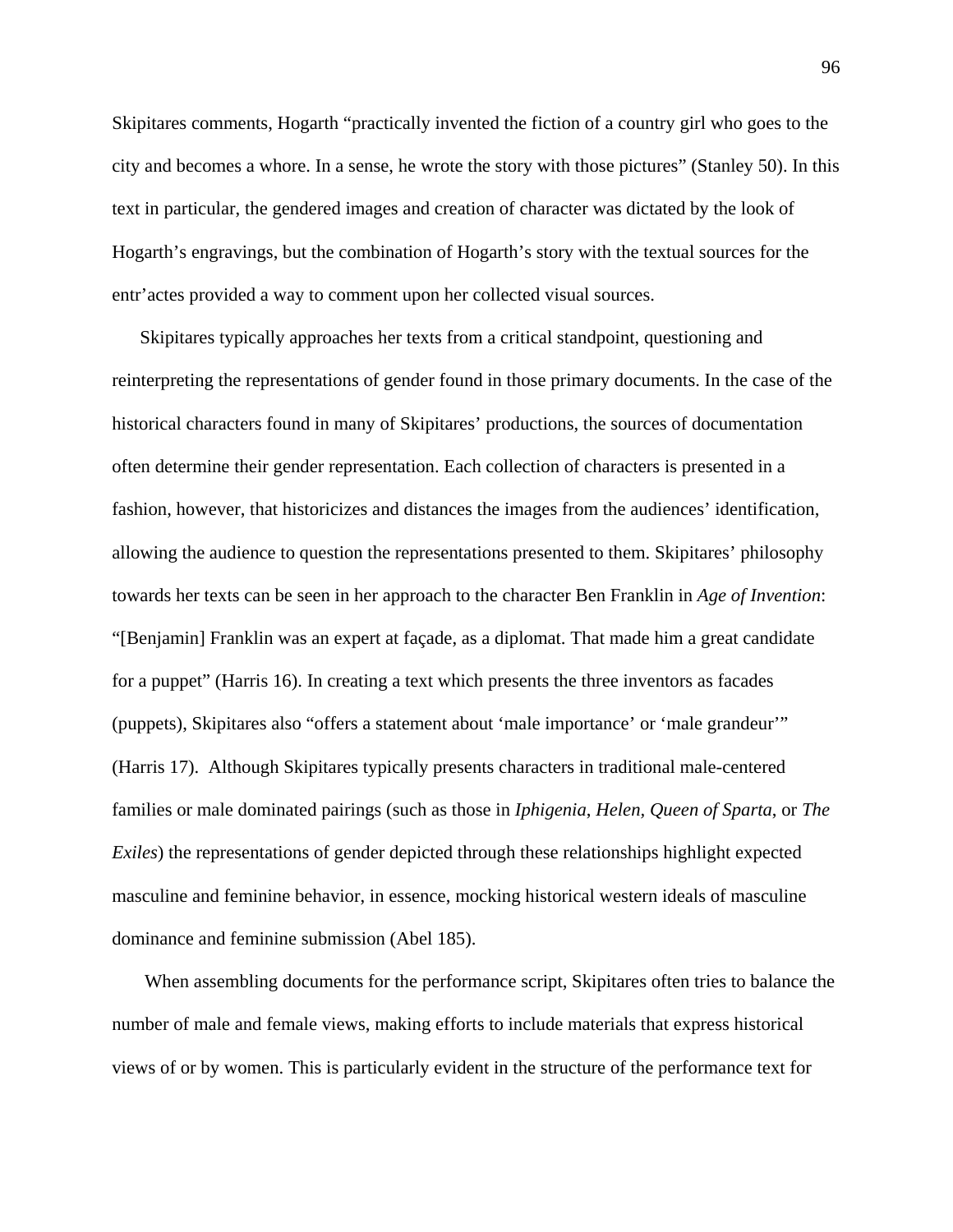*Age of Invention*. Though the majority of this text is taken up with long monologues by three central male characters, Skipitares balances these sections with historical accounts of women, such as the monologue by the women receiving electric shock therapy from Ben Franklin. One particular prologue between the first and second act presents a song about being pregnant on the wagon train:

My belly keeps on a-growing My feet keep on a swelling And we keep on a-riding Cross this vast endless plain. (9)

Skipitares explains some of her reasoning for including these elements in her texts, "Traditionally history has been this big blustery affair basically acted out by important men. But these ordinary women provide a through line, a mainstay of history" (Harris 17). Her background in activist, auto-biographical performance art combined with her interest in the minutia of history and culture results in a penchant for women-oriented stories or texts. Working from these texts, the gender images created through her puppets stand out even more.

Skipitares also generally has more female characters than most puppeteers, and features more strong female characters than are found in traditional western puppetry. Part of the strength of Skipitares' female characters and texts is their ability to talk openly about gender. In our interview in March 2006, Skipitares had very strong feelings regarding the label of "feminist theatre" and what such a label might mean when applied to her work. When asked whether she felt her work was representative of feminist theatre she stated that feminist theatre is a "loaded term," and that "I think it always was" (Personal Interview). However, she agreed that certain characters, like Clytemnestra in *Iphigenia*, create a certain presence or feminist voice within the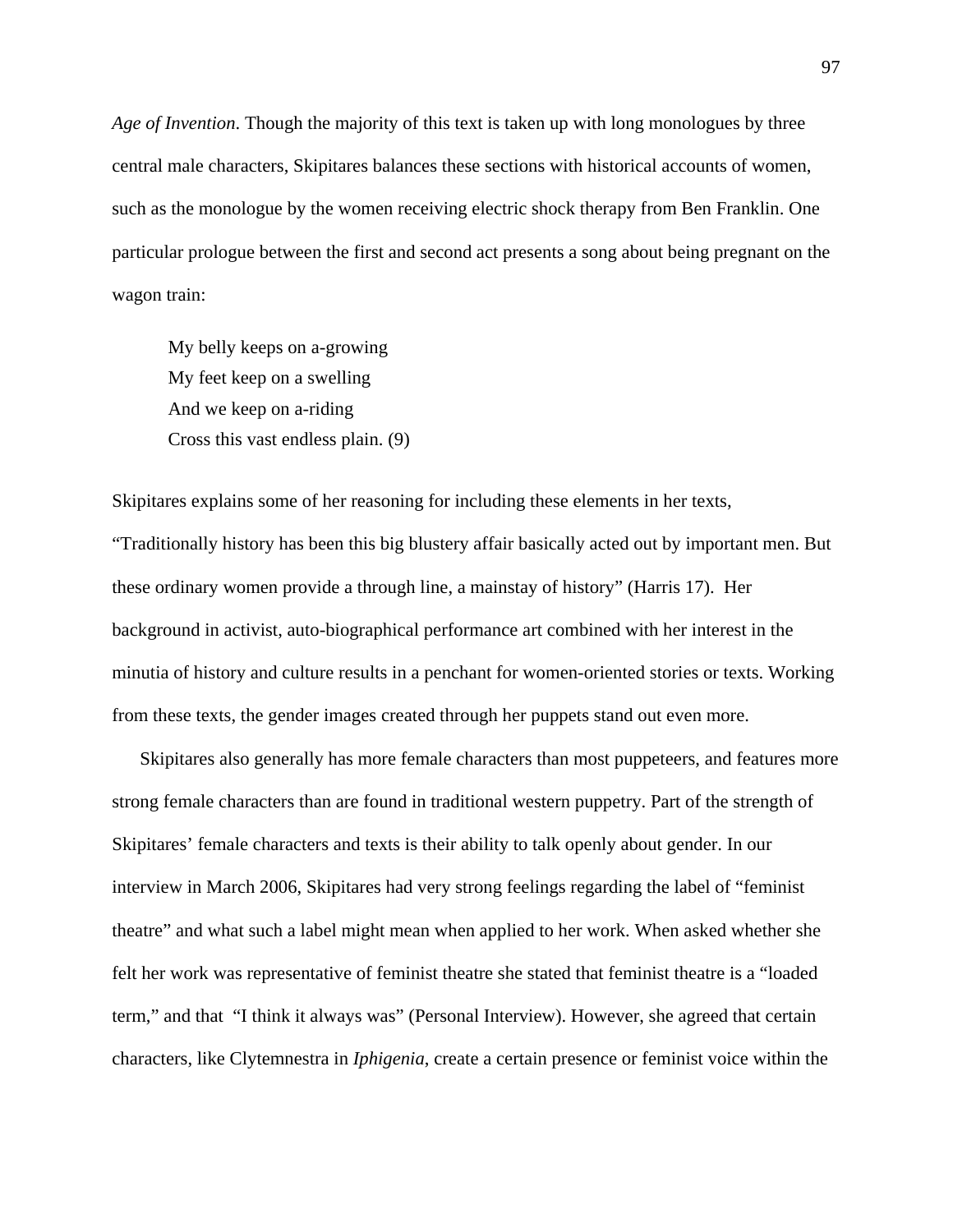performance text. When asked whether she thought there was a certain aesthetic that goes with theatre produced by women Skipitares responded:

Well not just theatre produced by women, what ends up happening is there's a connection between feminist theatre and not working easily or comfortably inside traditional forms… [and] when you author your own stuff and you work in an idiosyncratic way you sort of quietly, or not so quietly, smash traditional forms, you just do. (Personal Interview, Mar 2006)

Especially when an artist authors her own work, there is a freedom to interpret things in a different way—though Skipitares remarks the downside to these new interpretations for her have meant a lack of a "traditional, dramatic arc." One example of Skipitares' interpretation of character can be found in the performance text of *Iphigenia*. In one particular scene Agamemnon, facing the decision to sacrifice his daughter, states to his wife Clytemnestra: "you must be ruled by me," to which Clytemnestra replies, "Relax, I've always been ruled by you" (Skipitares, Personal Interview Mar 2006). However upon consulting a recent translation of Euripides' *Iphigenia at Aulis*, one finds these radical statements are more a colloquial interpretation of the dialogue between Agamemnon and Clytemnestra. In Kovacs 2002 translation, the lines read:

AGAMEMNON: What you must do is this: obey my words. CLYTAEMNESTRA: In what? My custom is to be obedient. $3$ 

One sees further evidence of the strong female character already evident in Euripides' text when, in lines 739-741, after Agamemnon tries three times to send Clytemsestra away (screaming "Be Ruled by me!" in line 739) she promptly replies:

No, by the goddess who rules  $Argos!^4$  $Argos!^4$  You go and manage things outside the house, but I shall manage matters within.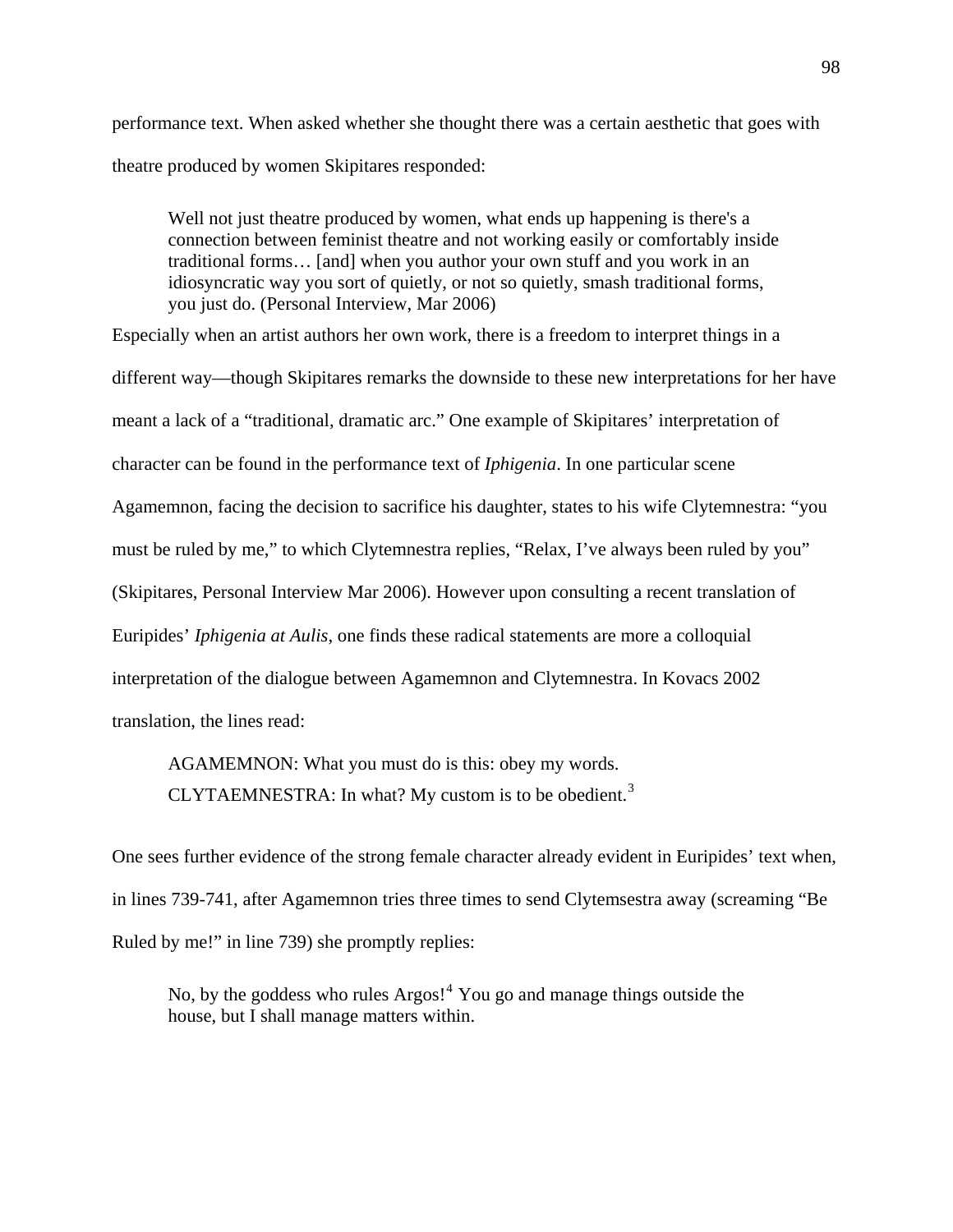Clearly the tone of voice in performance combined with this text is key to the character's effective historicized presentation of gendered behaviors. In performance, when during these lines Agamemnon moves to strike Clytemnestra, she (portrayed by Carolyn Gelzer) does not falter in strength or tempo.

Strong female-oriented adaptations of text are also found in the case of *Under the Knife: The History of Medicine* which had for its sources, among others, Galen's *Treatise of the Parts of Medicine*, materials from 19<sup>th</sup> century Medicine Shows, a 1949 US government bulletin on polio, and Fanny Burney's letter to her sister giving account of her mastectomy performed without anesthesia. The text for the scene entitled "Gyno Gals" came primarily from Galen's theory of sexual anatomy, which stated that women were just men with inverted sexual organs (on the inside). Together with her dramaturg and composer, Skipitares developed Galen's theory into a cabaret song performed by three dancing Venuses described in Chapter 2. Song lyrics like "Having a penis would change my whole life, My husband would act like a dutiful wife," expressed how a change in anatomic understanding could invert sexual power relationships (Skipitares, *Under the Knife* 100).

In my interviews with her, Skipitares repeatedly referred to her puppets as masks for the characters—especially in the production of *Iphigenia* wherein twice during the performance puppet operators (each strapped at the head, shoulder, and waist to the puppet) removed veils covering their faces to deliver the character's more intimate thoughts from the text. As stated about her approach to the character Ben Franklin in *Age of Invention*, Skipitares' method of using the puppet character as a façade or mask, presents gender as façade as well. As the next section will demonstrate, Skipitares' use of varying scales and a visibly present puppet operator only reinforces this idea. In the majority of Skipitares' productions, although the presentation of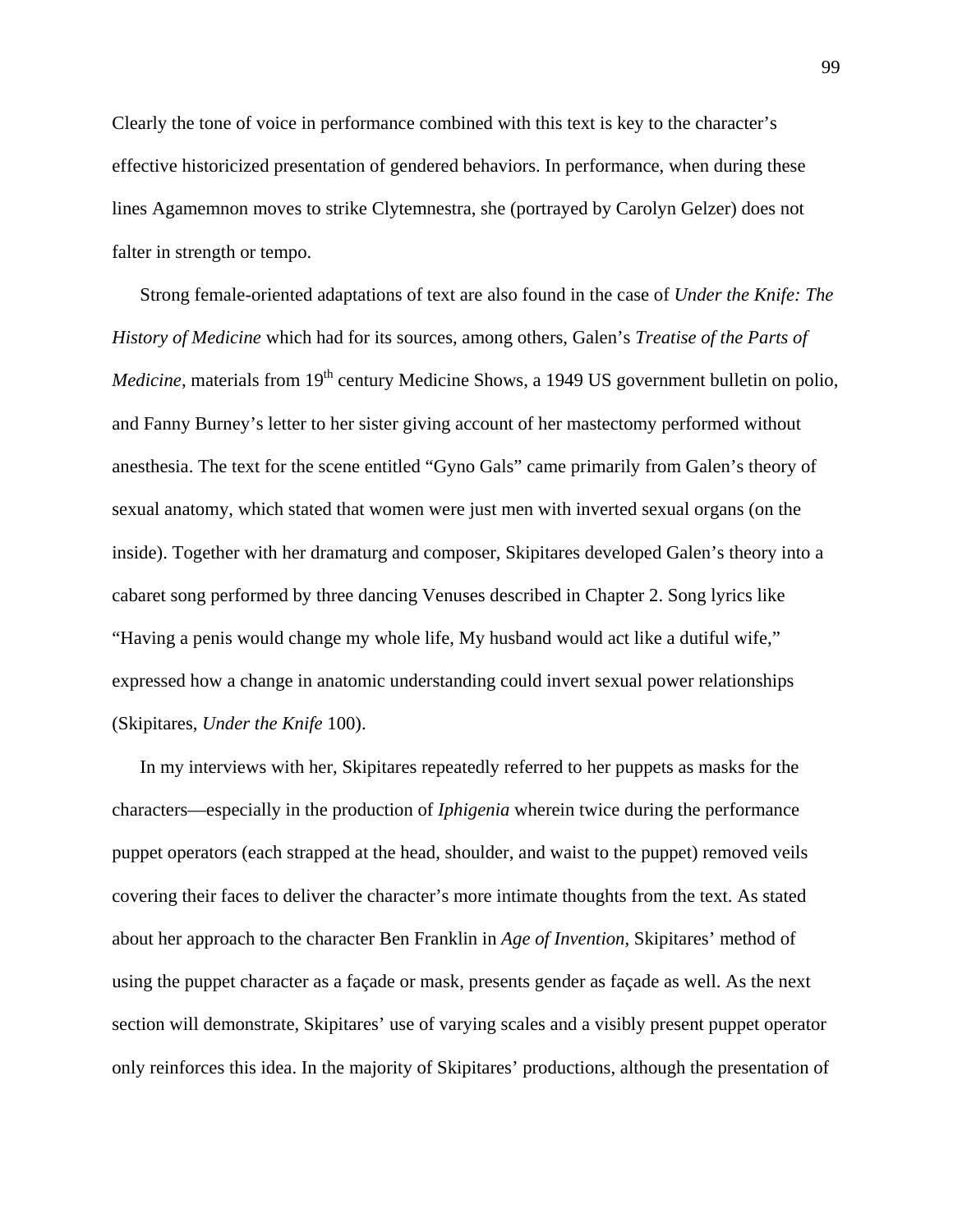gender in the body and voice of the puppet may conform to gender stereotypes and historical accounts, Skipitares' texts question the authority of both. There is typically one element in Skipitares' performing objects which doesn't quite fit; one aspect of the puppet's body, voice, or text which forces a reevaluation of the character and interrupts our attempts at passive spectatorship.

## **Part 2: Character/Puppet Design and Gendered Puppet Body**

Gender analysis in theater is typically applied to the representation of the corporeal body. Typically gender is strategically linked to sex and sexuality. In *Alice Doesn't: Feminism, Semiotics, Cinema*, Teresa De Lauretis notes that sex is perceived as both gender and sexuality and that the terms sex and gender "are usually defined in terms of each other in a viscous circle" (166). This tenuous link between gender and sex is further complicated when applied to puppets, for the puppet's "sex" can only be read through the use of gendered signifiers—specifically hair, eyes, costume and voice—and the use of these in relationship to other puppets. This relationship implies that, similar to arguments raised by Butler, sex is always already gender. Although male puppets are often less marked (requiring less definition through the conflation of "universal" with "masculine"), both "girl" and "boy" puppets must be physically marked to be read as either male or female.

Including genitalia in a puppet's design is probably the most straight forward way to represent the "sex" of the puppet, which in turn influences audience expectations of gender. Although in Asian puppetry traditions many comic puppets or demon puppets have visible and even exaggerated genitals, in American puppetry the practice of showing genitals is much rarer. Instead, in contemporary American puppetry, most puppets are either clothed or are presented devoid of genitalia. Skipitares has made both male and female puppets with visible genitals for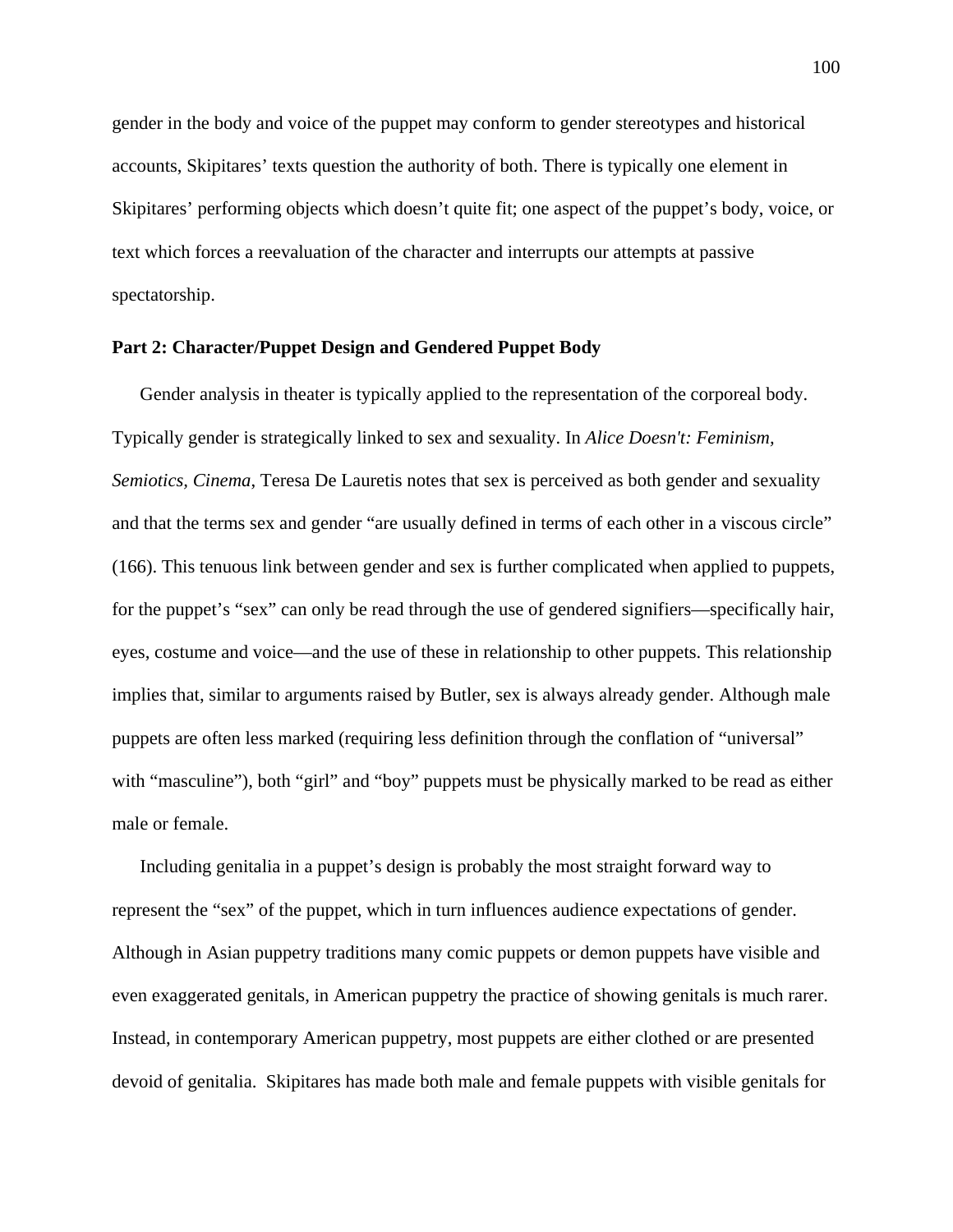*Under the Knife*, *A Harlot's Progress*, and for *Trilogy*, where she created humanettes of young and old men with exposed genitals. Lisa Sturz has also created puppets with visible genitalia such as the 10-foot-tall upper body puppets with rod arms and exposed breasts, called the African Yemaya dancers, used in the opening proceedings of the 2004 Southeast Regional Puppeteers of America Conference. Although both male and female performing objects are marked by their exposed genitals, it is typically character design more than gender determination that serves as the impetus for most artists' inclusion of genitals on a puppet. Nevertheless, the use of anatomically correct puppets clearly puts Skipitares' work in the realm of adult puppetry while also making a comment on the acceptability of nudity in various cultures.

In investigating how and when gender enters into the construction process, I asked each puppeteer about his/her process of designing and building puppets. Each puppeteer revealed different methods of construction, yet opinions were generally in line regarding what specific elements in a puppet determine gender. All the puppeteers I interviewed thought it was possible and sometimes necessary to make a puppet with unrecognizable gender. All stated that they establish gender differences by "the physical look of the puppet, their voice characterization and the way they are manipulated" (Allison, Telephone Interview Dec 2006).

Unlike most contemporary puppeteers, Skipitares originally creates her puppets from a model of her own face and figure. For puppets of her earlier male characters, such as those used in *Age of Invention*, Skipitares adjusted the model, adding male genitals, and cast a new mold "generating new, maleish Theodoras" (Jenner 109). As Skipitares' has stated in numerous interviews, her involvement with puppets began in the early 80's when she began making puppets of herself, 30-inch sculptures she called Theodora dolls:

The first one is the figure of which became Sylvia in *Micropolis*. I did a sculpture, about one-third life-size, which was a very careful self-portrait of my whole body.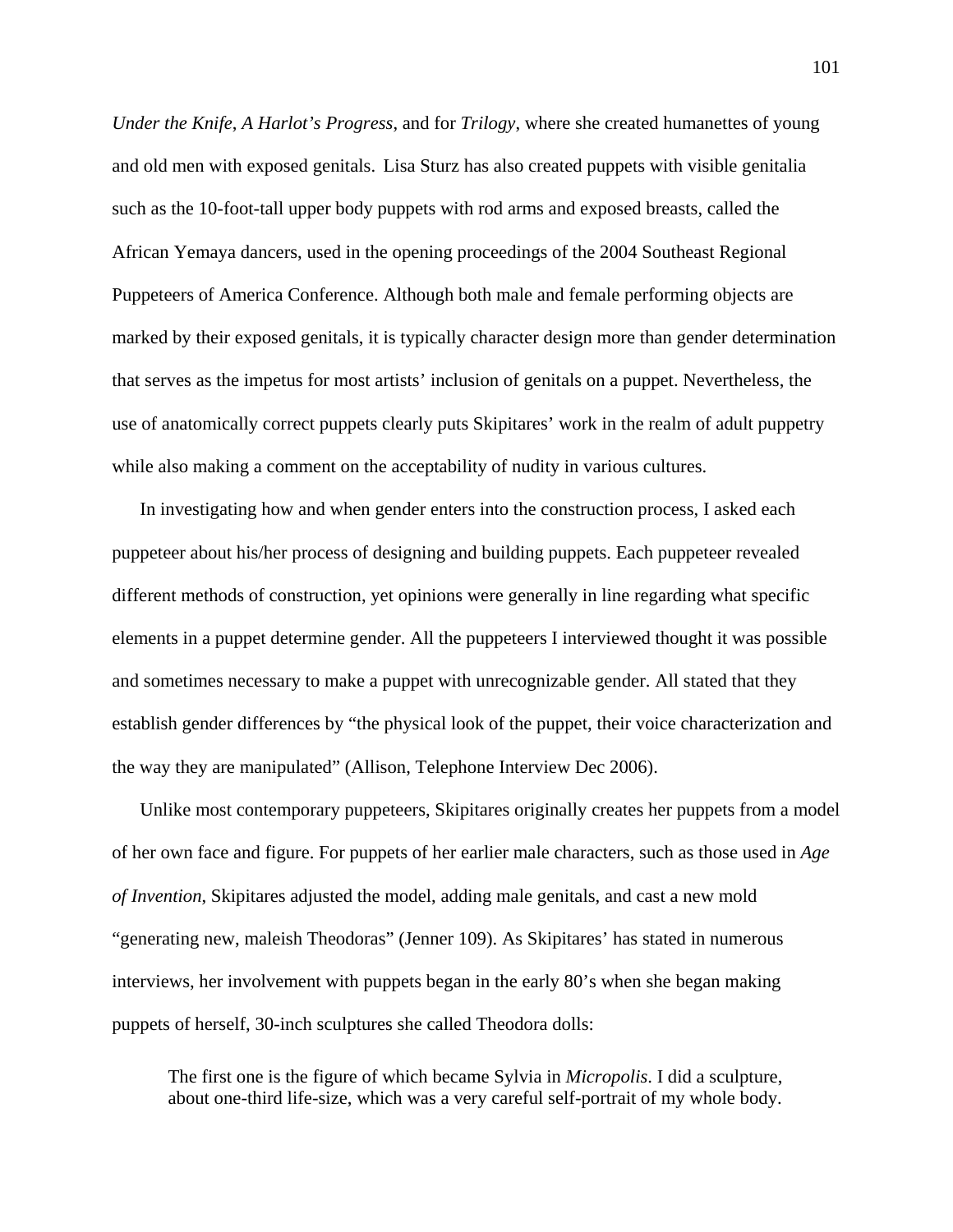It just sat around my studio for the longest time. For *Micropolis*, I made a mold and I turned out these female forms. I used my face on the dinosaur in the last scene, too. Even the male puppets were adjusted Theodora's. (Jenner 109)

In actuality, Skipitares created the sculptural self-portrait even earlier. As she told me in a follow up interview in August 2006:

I had made the Theodora sculpture in the late 70's, before I began to perform. I had made many multiples of them....maybe 30 or so. They sat in a line along one wall of my studio. [...] I first took one and cut it up and re-stitched it for its debut in *Venus Cafe*. From then on, I used them repeatedly and simply kept on casting them over and over. I used them intensively until 1996.

The impetus to use her own figure as the basis for her puppets can perhaps be linked to a desire to maintain a central role in her productions, a trait more in line with the aesthetic of performance art than with traditional puppetry or even experimental theatre. Skipitares describes her puppet making process in her earlier days as a practice of improvising things, instead of utilizing conventional puppet construction methods, "because I think at that point I was working more as a sculptor and not as a person who was steeped in the traditions of puppet making" (Telephone Interview Nov 2006). These elements in combination better explain the practical reason why Skipitares chose to start from a female form. Commenting on the change to using a more neutral model for her puppets, Skipitares said:

When I began to deal with the Greek plays and Greek mythology, and certainly when I began to bring actors in, I began to see that the puppet functions best when it's blankest. So I worked to kind of streamline the features – streamline is not the right word – rather *smooth out* the features so that they were more neutral. (Telephone Interview Nov 2006)

The idea of a "blank" face can be related to what Bogatyrev terms the "schematized face," that is a minimalist representation wherein the face is barely indicated—this is in contrast with what he calls the caricatured or stylized face (56-58). Many puppets represent caricatured versions of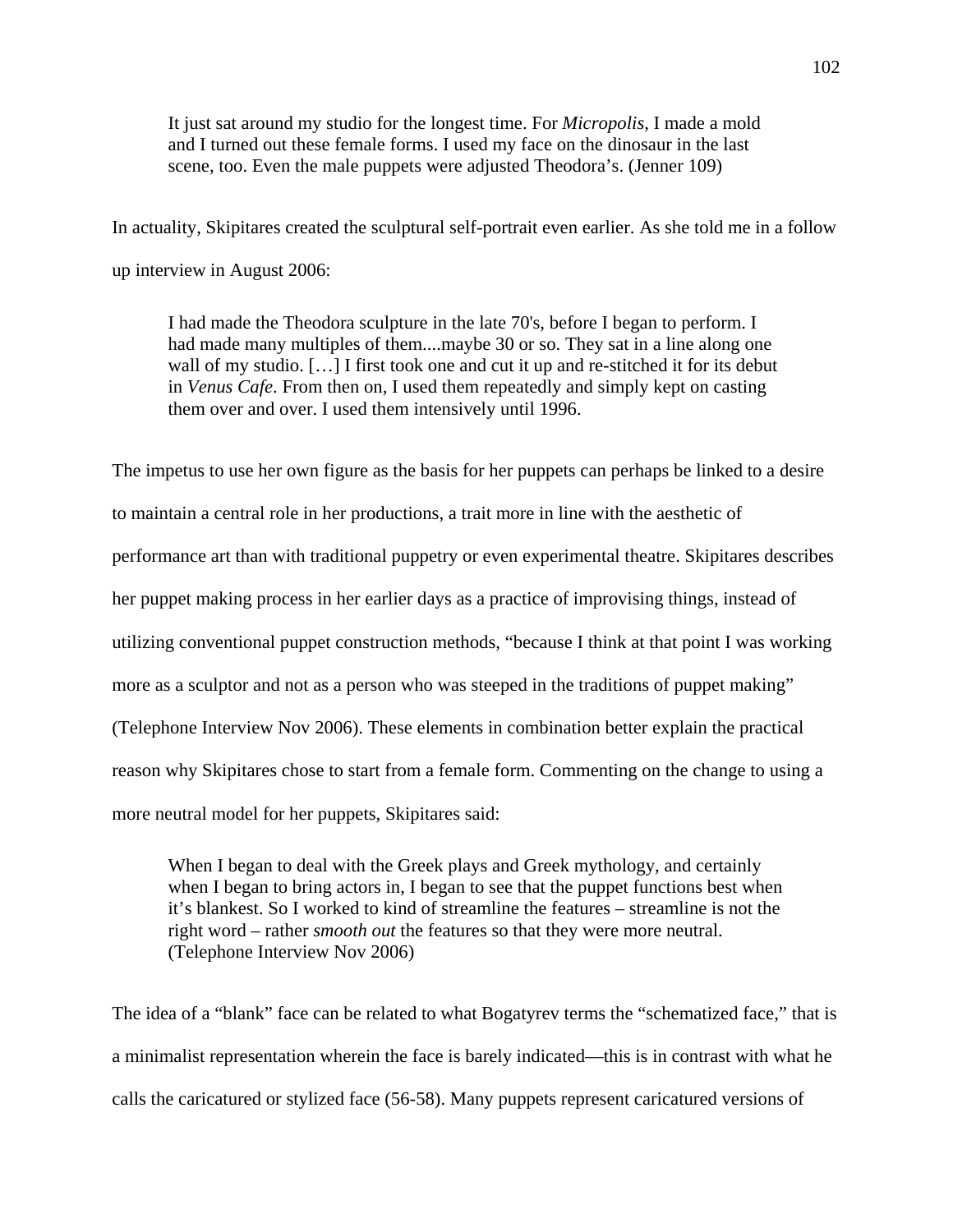man or woman by "stylizing its face and figure" (Bogatyrev 56). Furthermore, Bogatyrev explains, the majority of modern puppets are humorous satirical caricatures; not caricatures of individual faces but of types (58). Bogatyrev notes that with the schematized face, a puppet can participate in a larger variety of dramatic situations and will seem appropriate to each. Since the 1990's, part of Skipitares' desire to streamline the puppet' features has included a lack of articulation in the puppets' mouths. According to Stanley, without the distraction of moving lips "the essence of what is being communicated, the message, the thought, comes through so much clearer" (67). However, because there is typically little or no variation in the facial expressions of puppets, it is harder to communicate gender through the face. Instead Skipitares' puppeteers must rely totally on voice, movement, and gesture to communicate.

Skipitares' puppets still maintain a semblance of their creator's face, looking, in general, more like the archaic Greek faces used as source images for *Trilogy*. Skipitares says these days she is "working toward more transparency" in her puppets, attempting to find "a simpler surface through which the essence can come through" (Telephone Interview Nov 2006). As previously mentioned, this idea of "essence" as well as gender neutrality in character creation is one that the materialist feminist scholarship into gender and theatre would dispute, but that many puppeteers take as simply part of a logical process of puppet construction. In Skipitares' work it means that the performance elements of voice, text, or movements are used to convey gender more than the puppet body.

#### **Structure**

In the design process, the first obstacle and often the first thing constructed is the puppets' structure or system of movement mechanisms, addressing character-based questions such as what movement is required of the puppet from the script, what physical interactions are intended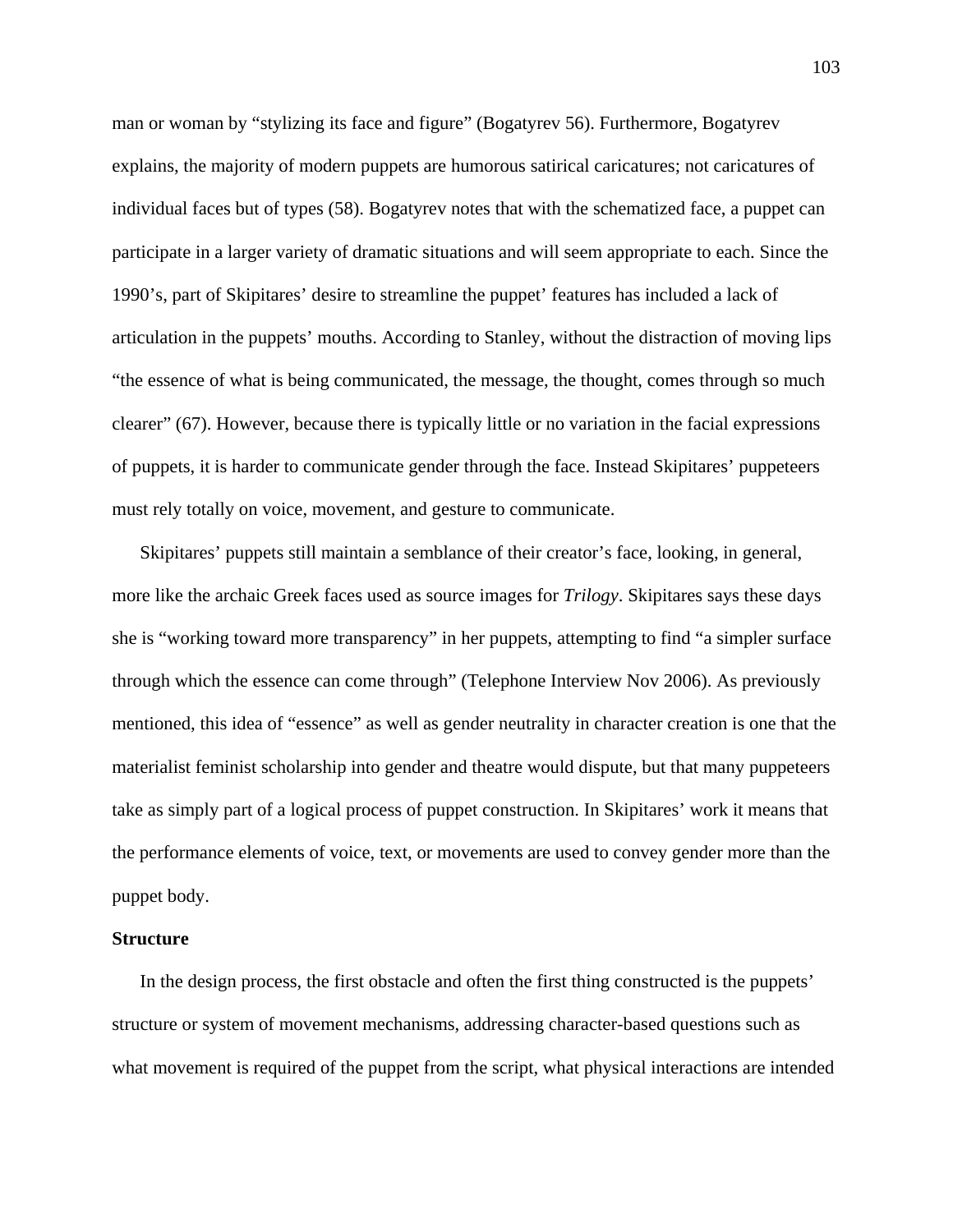between it and other puppets, and what interactions are intended between it and the puppeteer. Since her first puppet constructions of the Theodora dolls Skipitares has taken steps to learn a variety of puppet-making traditions, most recently traveling to Prague to work with a marionettemaker there. However, Skipitares still often relies on a sculptural basis for puppet construction, especially when trying to solve mechanical problems. For example, in trying to figure out how to build a large egg that can roll on stage and open up to reveal a smaller puppet (as seen in *Helen*) Skipitares sat in her studio and "hacked away" at a giant piece of foam until the giant egg emerged (Telephone Interview, Nov 2006). Overall, for Skipitares, the puppet making process often changes with each production, seemingly inventing a "new species of actors for each show" (Blumenthal, caption 57). Likewise, gender representations in her characters are as varied as the methods of puppet manipulation, or the types of media included in each production.

The level to which the puppet character's gender can be represented on the body begins with the type of manipulation or structural mechanism. For example, in the case of hand puppets, there is little room for detail apart from the head and hands. These structural items are often generic creations of wood, string, metal, foam or wire and not necessarily related to the gendering process. Even in the structure, however, we can find the beginning formations of gendered traits.

In master puppeteer Philip Huber's opinion, gender is built into the structure and stringing of a marionette. In an interview conducted in December 2006, Huber stated, "The common misconception about marionettes is you can build neutral figures that can do anything, they can just mass produce the figures and stick them in any act you want, and that's totally untrue of you are really going to do a good job with it" (Personal Interview). Instead, Huber takes an

104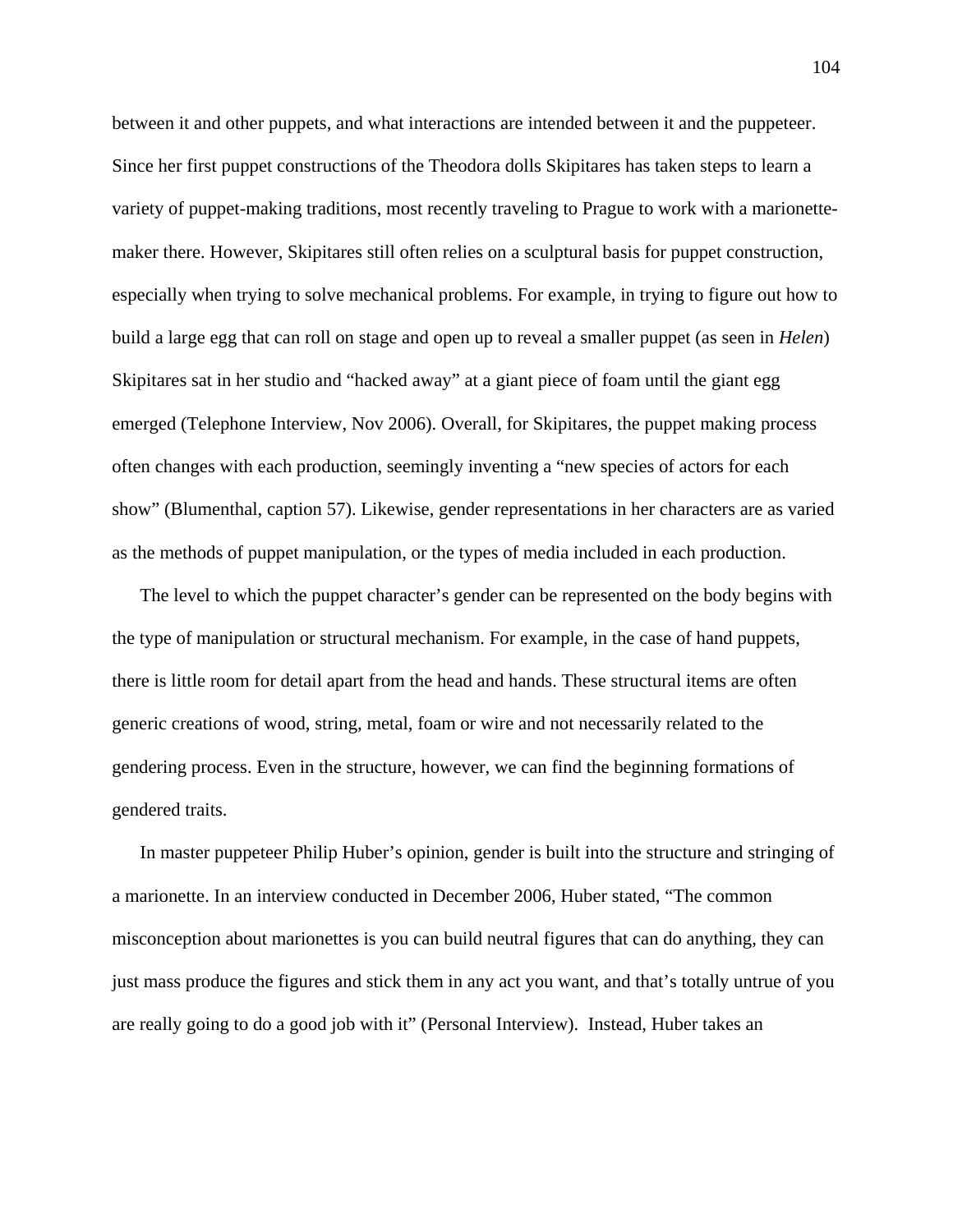anatomical approach to puppet design, an approach which also reflects an essentialist view of gender representation:

 I build [a puppet's gender] in through the physical structure of the female body, through the qualities which are most notably female: more sloping shoulders, the wider hips, and the way the buttocks is formed in the back is totally different from the male. And those actually effect the movement; when you make the hip joints for a female it is definitely a female moving hip joint as opposed to the male. (Personal Interview Dec 2006)

According to Phillip Huber, within the structure of a marionette the fluidity or restriction of certain joints on the marionette can often produce gender associated movements or postures.

 For the majority of puppeteers, however, gender is considered to be inherent in the object (abstract, stylized, or realistic) with which they are working. When asked what elements of an abstract object influenced how he created a puppet character, puppeteer Drew Allison of Grey Seal Puppets commented, "Naturally, we play off the intrinsic qualities of the object itself [...] These natural properties can transcend into the personification of the object. Color, textures, shapes all play a role" (Telephone Interview Dec 2006). Many puppeteers begin with what they consider to be a gender neutral model to which gender is added as a sort of layer onto the performing object. Yet, as previously discussed, when presented with a "neutral" puppet, an audience member—if not the puppeteer—will often be drawn to assign a gender, usually a male gender.

#### **Sources**

Simultaneously with the structure of the puppet, another starting point in puppet design is the puppeteer's source material or sources of imagery. Often these materials are the most influential in determining the gender of the puppet and, more importantly, the presentation of gender with or against convention. In a series of interviews conducted for this study, I asked puppeteers about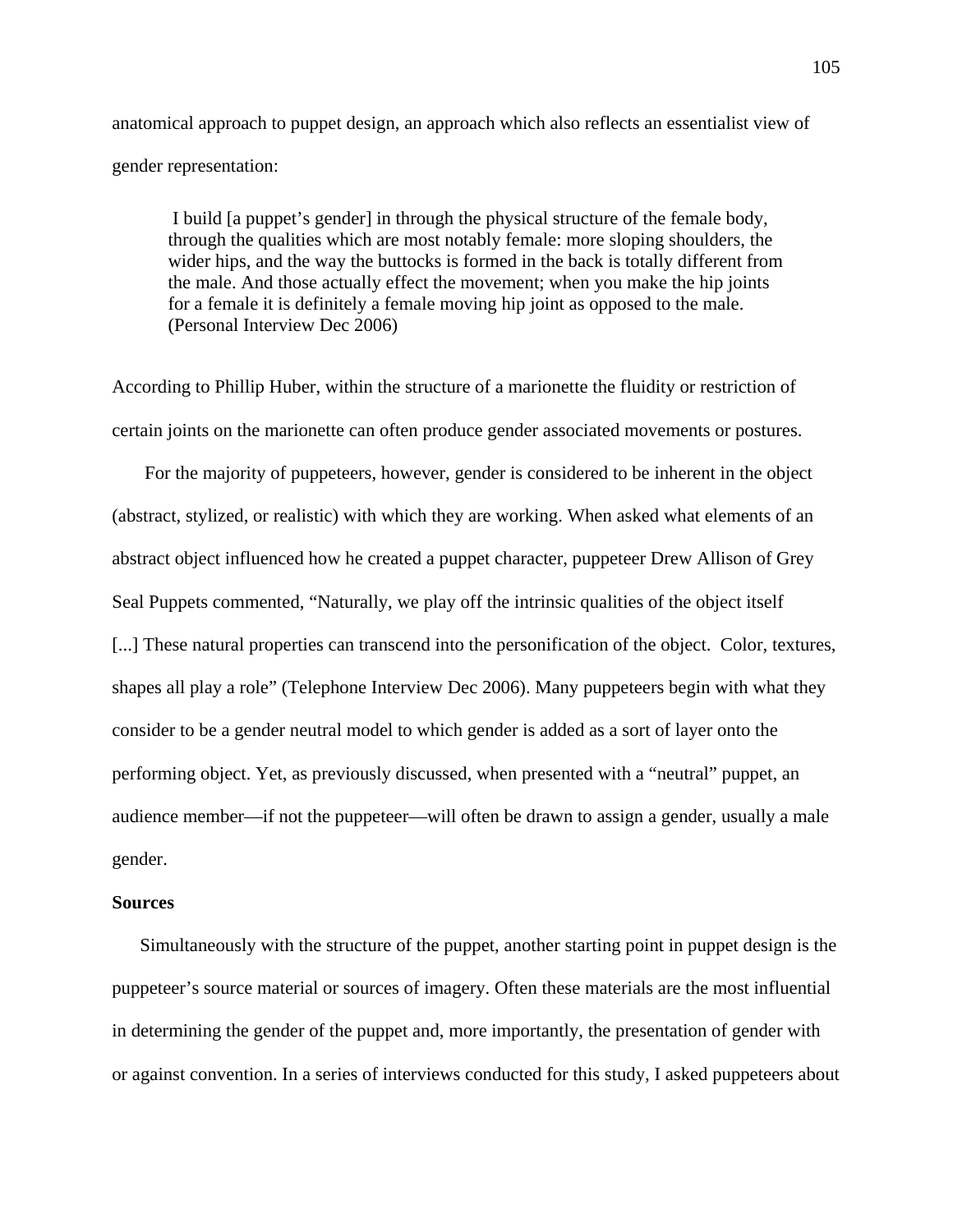their sources and what role those sources played in determining gender. Their responses revealed the breadth of influences contemporary puppetmakers use and their relative awareness of the importance of their sources in reinforcing cultural norms.

Skipitares, as a multi-media artist, takes imagery from a myriad of visual sources within a variety of cultures. Many of Skipitares' images come from fine art and video culture. They also come from the texts themselves and the images described therein. One specific influence from fine art can be seen in *Helen, Queen of Sparta* wherein the characters of Zeus and Hera—in a scene when they fight about sex—have bodies represented by sheets, their heads by pillows upon which have been appliquéd images from fine art books on painting. According to Skipitares, the source images for these sheet puppets came from "Christian Coptic portraits from the Roman period of the Fayum portraits, which are North African and Middle-Eastern images" (Personal Interview, March 2006). The character of Phantom Helen was another sheet and pillow puppet with appliquéd images of a bare, female torso. These images came from photo-scanned copies of Leonardo da Vinci's painting of Leda, with her face and body repositioned to fit the sheet and pillow. In this example, we see images which dictate gender, however, one must not deny the agency of the puppeteer to choose one image (an idealistic depiction of Greek beauty) over another. In the presentation of Helen, though, the use of a formless sheet combined with images of a naked female body limited the possibilities for the spectator's objectification of that body. Thus, here we see how the basic structure of a puppet may change the presentation of gender. The use of the sheet served two other less subtle functions, one as a reference to Helen's sexuality and the various competing suitors her sexuality created, and secondly the sheet was literally designed by Skipitares to symbolize the Phantom of Helen (or Phantom Helen as she is called on the program) created in Euripides' text.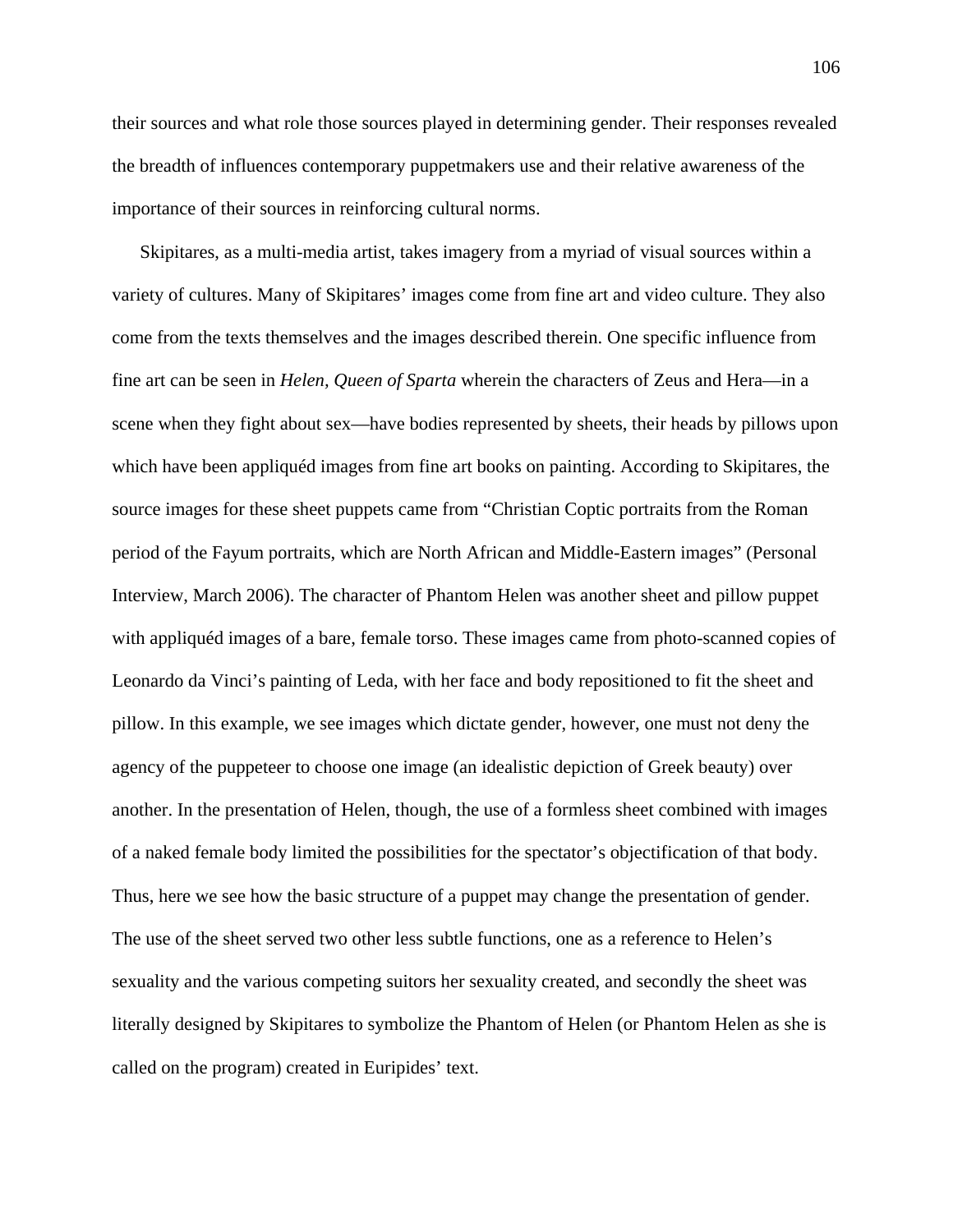Skipitares' documentary sources for her scripts often carry over into puppet production. Skipitares' first puppets (those used in *Micropolis* and *Age of Invention*) were more technically complex, more mechanical and realistic (though still rough looking) than some of her later puppets. In *Defenders of the Code* (1987), the puppets of Curie and Darwin were 6 feet tall, with greater capabilities than previous puppets including "realistic hands whose fingers could lift objects and put them down" (Lynch 155). Each of these figures were designed to be replicas of the historical figures featured in Skipitares' script—lending an air of "authenticity" to her words. Through these works, Skipitares participates in the traditions of using puppets to teach a variety of subjects: history, language, health care, business skills, law enforcement, for therapy and general education, and to transmit and conserve cultures. However, Skipitares' work reveals the agendas and alternatives overlooked in the majority of presentations of history, especially concerning gender, class and race.

#### **Modes of Production—Specific Production Analysis**

As previously stated, in *A Harlot's Progress*, the textual source of Hogarth's engravings determined the dramatic structure for the piece. The degree to which the visual source determined the look of the puppet, however, is greater in *Harlot's Progress* than any other of Skipitares' productions. She purposely mirrored the two-dimensional, pen-and-ink style of Hogarth's illustrations, a design choice which gave the puppets the effect of "photocopied, blown-up black and white cutouts of the originals" (Stanley 51). These puppets had limited articulation (only in joints) and were used for the formal scenes presenting Hogarth's narrative. For the entr'acte scenes, however, Skipitares used three-dimensional, colorful puppets like the inflatable bust of Moll that loomed above the proscenium arch (Stanley 51). The main character, Moll Hackabout, was represented by multiple puppets: in life-sized two-dimensional scale,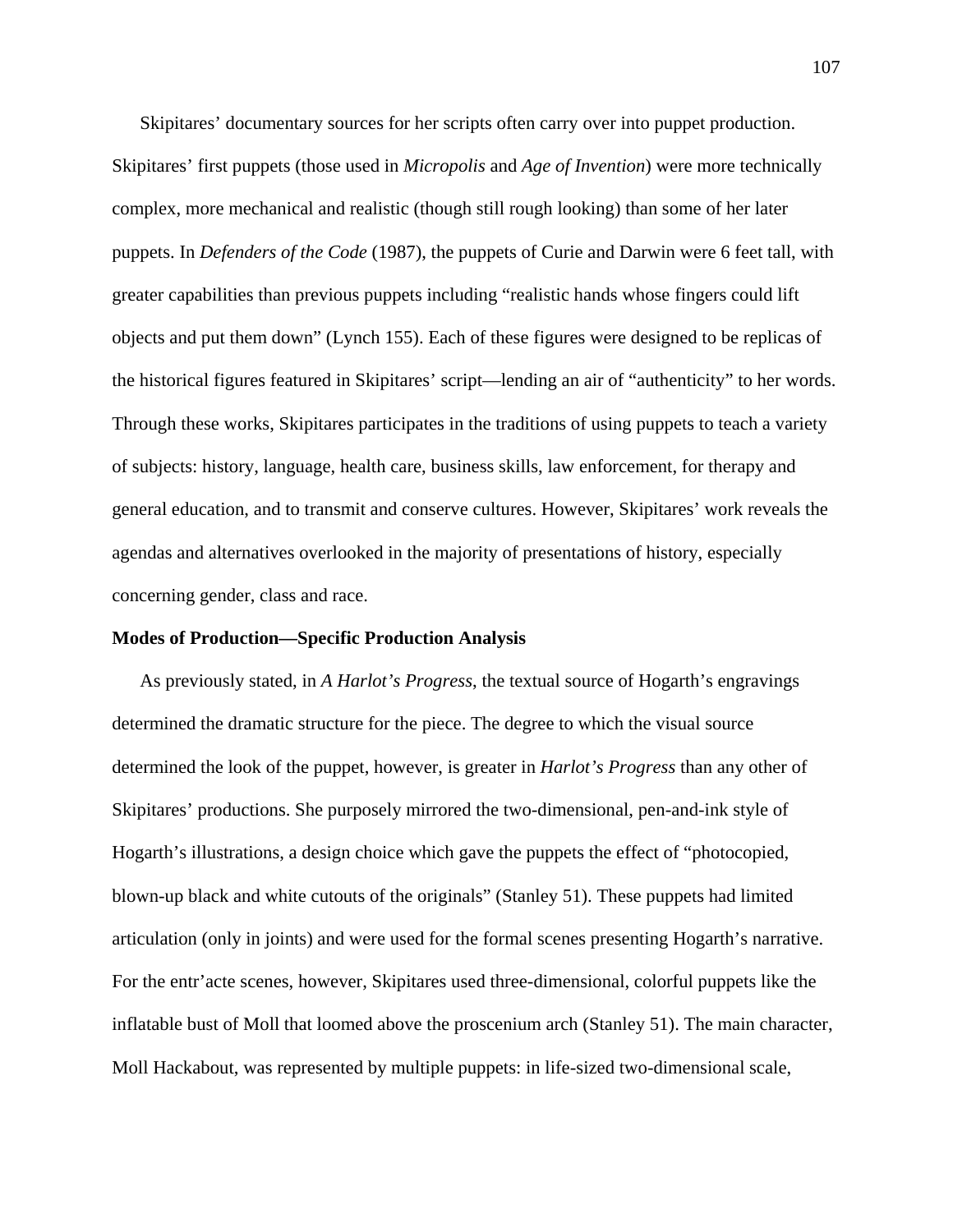gigantic bust relief, and a "dream-like jewel box miniature" (Horowitz 205). Even as faithful and consistent reproductions of Hogarth's engravings, the life-sized two-dimensional puppets presented a variety of body types and representations of eighteenth century Western gender norms. In performance, these images were immediately juxtaposed with the bodies of the puppet operators, also clothed in eighteenth century costumes and make-up, providing a greater range of gender representations. Through the two-dimensionality of many of the puppets, the use of multiple bodies for one character, as well as her choice in subject matter, Skipitares questions the concept of a fixed feminine identity.

*Iphigenia* is a more traditional production in both story structure and performance technique. It employs primarily Otome Bunraku puppet manipulation wherein two-thirds, life sized puppets are strapped to the head, waist, and legs of the actors so that their movements are mirrored in smaller scale in the puppets. The Bunraku puppets were used for the major characters: Agamemnon, Clytemnestra, Achilles, Menalaus, and a humanette was used for the servant. The role of Iphigenia, however, was played by a live actor, carrying a small puppet/doll which was later used in the final scene's shadow play. Beyond being a link between the various media forms used in the play, the doll served as a symbol of Iphigenia's "social mask," representing her growing sense of duty as she prepared herself and her mother for her sacrifice.

In addition, Skipitares created a chorus of life-sized caricatures of Greek women. Hailed by Hoban as "The East Village version of a Greek Chorus" these chorus members were in reality "five connected columnar blue-hued puppets with hinged mouths, whose large breasts sport red nipples" (E1). The chorus was accompanied by operators, with costumes and blue wigs to match the mass-puppet. These operators stood on either side and sang while they synched the puppets' mouths. Another circular construction of the same female puppets, supported by one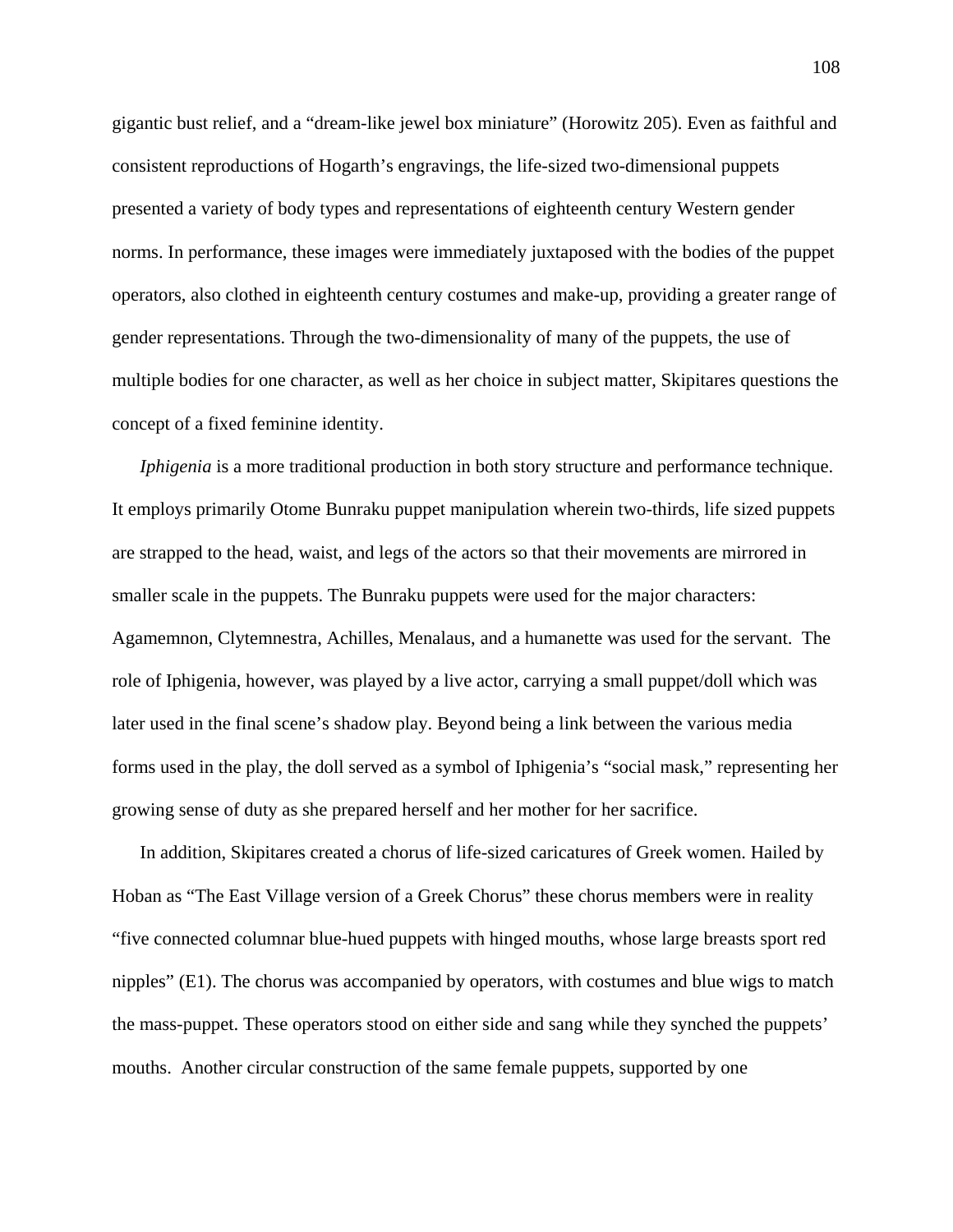manipulator, was used for a dance sequence. Like the Venuses in *Under the Knife*, the puppets' bodies evoke a generic feminine identity, while their movements and sung text question the systems of power and duty underlying gender relations.

## **Specific Character Body Design Elements**

In my interviews I asked Skipitares and other artists how they thought the audience recognized gender in their puppets. Skipitares commented that rather than one specific feature, it is the combination of specific physical features, such as, in *Iphigenia*, Clytemnestra's long curly hair, with her costume and movement that create gender (Personal Interview Mar 2006). All the puppeteers agreed that costuming was perhaps the strongest communicator of gender since it can be read as well from a distance as from the stage itself.<sup>[5](#page-197-0)</sup>

Although costume may be the initial signifier of gender, several other specific design features contribute to gendering the puppet in construction. <sup>[6](#page-197-0)</sup> To Allison, the element which most helped determine gender was the puppet's eyes. According to Allison, "something as subtle as the color of the eyelid can really change the look of the puppet" (Telephone Interview Dec 2006). Lisa Sturz confirms that the eyes as well as the eyebrows and the lips all work together to create a gendered face: "Stereotypically the female lips are generally redder and generally more defined and the male lips are broader and usually paler toned […] Eyebrows too, the female eyebrows are more refined and thinner, and the male are thicker, more uni-brow" (Personal Interview Jun 2006).

However many of the puppeteers I interviewed expressed that gender may not be as easy to recognize in a puppet as other character traits such as age, class, or race—especially when several puppets are created from the same mold. Sturz in particular mentioned that, regarding gender, "You can tell the difference between an old lady and a young lady more than you can tell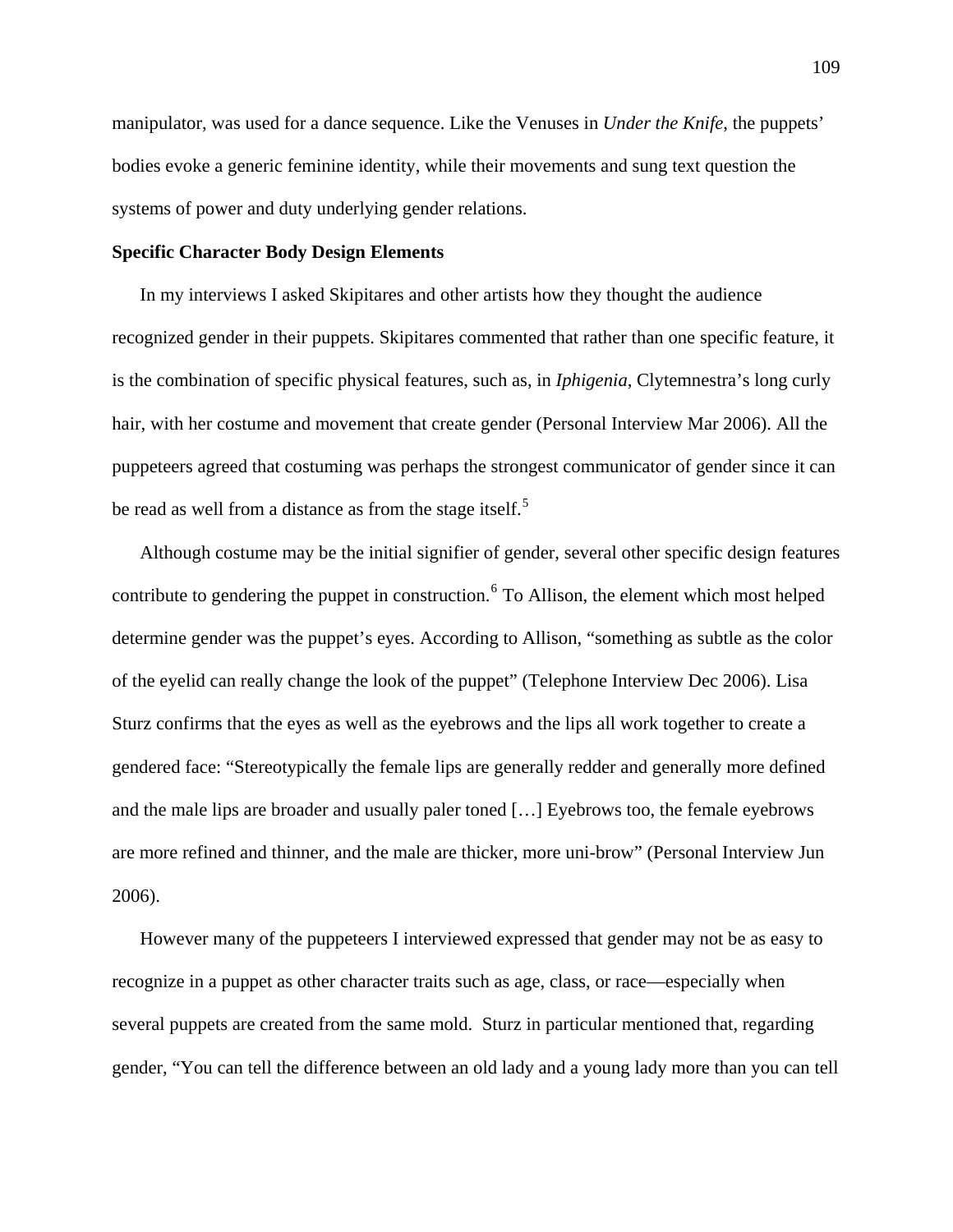the difference between the young prince and the ingénue" (Personal Interview Jun 2006). Sturz typically uses the same head for both male and female characters, therefore the eyes, hair and painted features become more important. She will often intentionally use the same mold for the lovers in a play, using the visual link of similar features to signify a relationship between characters.

The over-accentuation of a certain feature or attribute on the puppet's face or body can also greatly change the portrayal of gender on a puppet. Take for example an exaggerated neck; in female puppets the use of a long neck can reflect a graceful beauty (tied to cultural icons like Audrey Hepburn). However, in Lisa Sturz' latest production of *Aesop's Fables*, a tall, skinny puppet with long neck and legs demonstrates a model of beauty carried to comic extension, resulting in the character of a vain, but very sexy Stork. Phillip Huber has also used an exceptionally long neck in a male marionette, a German accordion player and yodeler. In this case, however, he included a moveable Adam's apple not only to signify gender but also as a comic bit (the Adam's apple slides up and down as the character yodels).

Overall, the most prominent features that determine gender in a performing object are dress, movement, voice, gender specific role or relationship, and the object's dictated behavior/actions within the text. The fact that, as in animation, performing objects most often represent exaggerated types, does not deny that the basis for those types comes from and thereby reinforces cultural norms of gender and sexuality. Skipitares' puppets are unique in their design from a gender studies perspective for several reasons. To begin her design, the structure of many of Skipitares' puppets are based on a mold taken from her face and figure. With these puppets, Skipitares creates a specific representation of *a* woman—a version of femininity—rather than a standard for female or male form. In contrast, Skipitares often bases the total visual design of her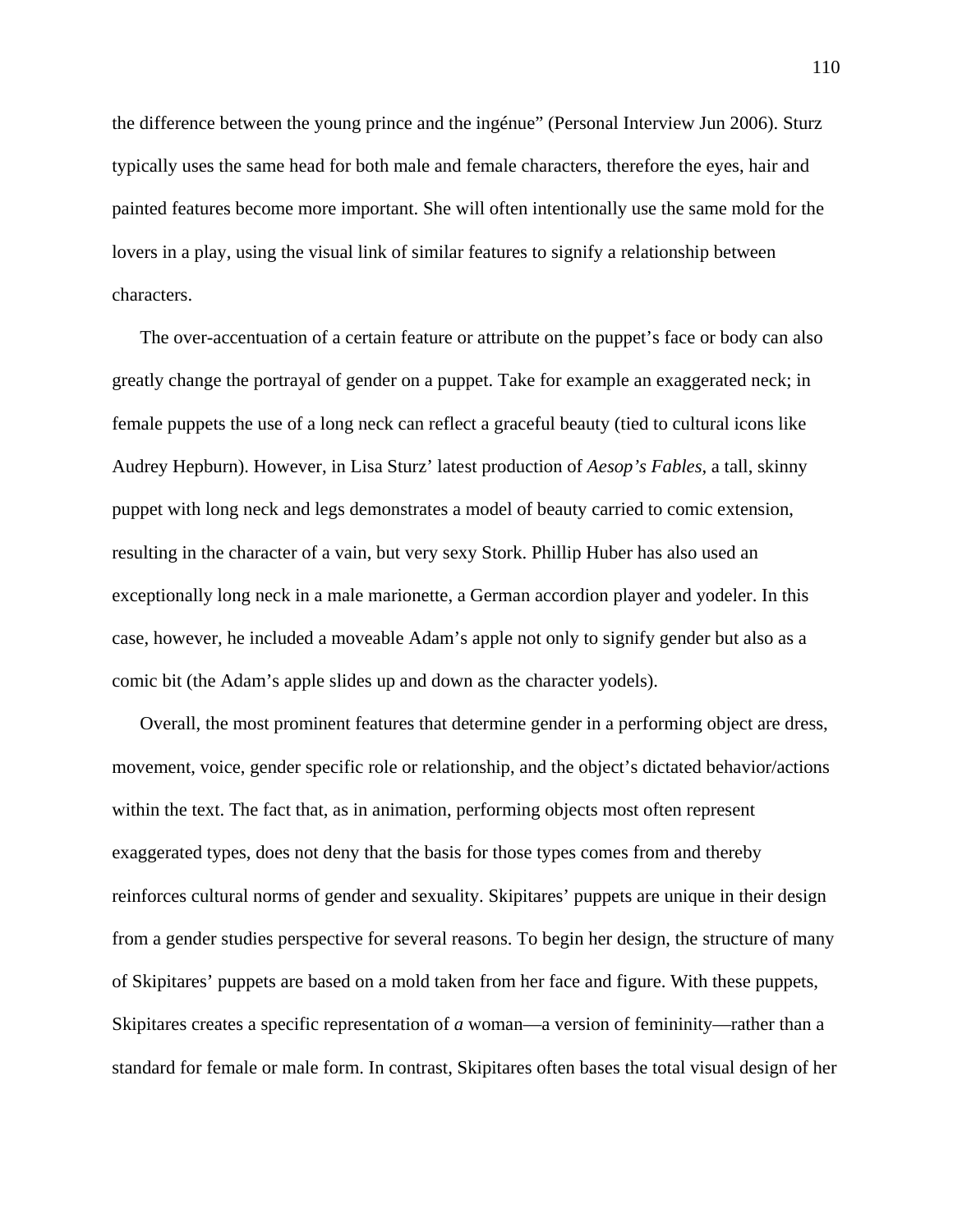puppets off of historical models of beauty from the fine arts (represented in classical and Early Modern paintings, engravings, and sculptures). However many of these images (often idealized representations of the female form) are applied to formless puppet designs, such as the pillowsheet puppet for Phantom Helen or the video-projected banner puppets for the characters of Hera, Athena, and Aphrodite. In each of these practices, along with her representation of anatomically correct puppet bodies, Skipitares inadvertently challenges these traditional beauty standards and gender norms.

# **Part 3: Defining Puppet Performance and the Puppet/Performer Relationship**

Before delving into the specifics of Skipitares' directing process and her actor's processes working with the performing object, we must first consider the nature of the puppet-performer relationship. According to Jiri Veltrusky, the primary phenomenon in puppet performance is the vivification of the puppet or how it is imbued with life (88). In discussing the "performance" of an inanimate object like a puppet one must first determine what the factors that create that performance are, and what the relationship between the object and the manipulator of that object is. As Lynch explains, in performance, "One of the major aesthetic choices to be made involves the relationship of the puppet to the manipulator. Should the puppeteer react to what the puppet is doing, be expressionless, or be hidden?" (Lynch 151). Skipitares has a specific take on the relationship between puppet and manipulator in performance:

The puppeteers wear black. However, their faces are visible. I have made a conscious choice to leave the puppeteers unmasked as a constant reminder to the audience of the artificiality and illusionism of the theatrical experience. I also like seeing the emotional connections that develop between the live performers and the puppets (qtd. in Lynch 153).

Though puppetry scholars such as Proschan, Tillis, McCormick, Veltrusky and Bogatyrev do not go so far as to propose that the puppet is the sole actor in the puppet-operator relationship,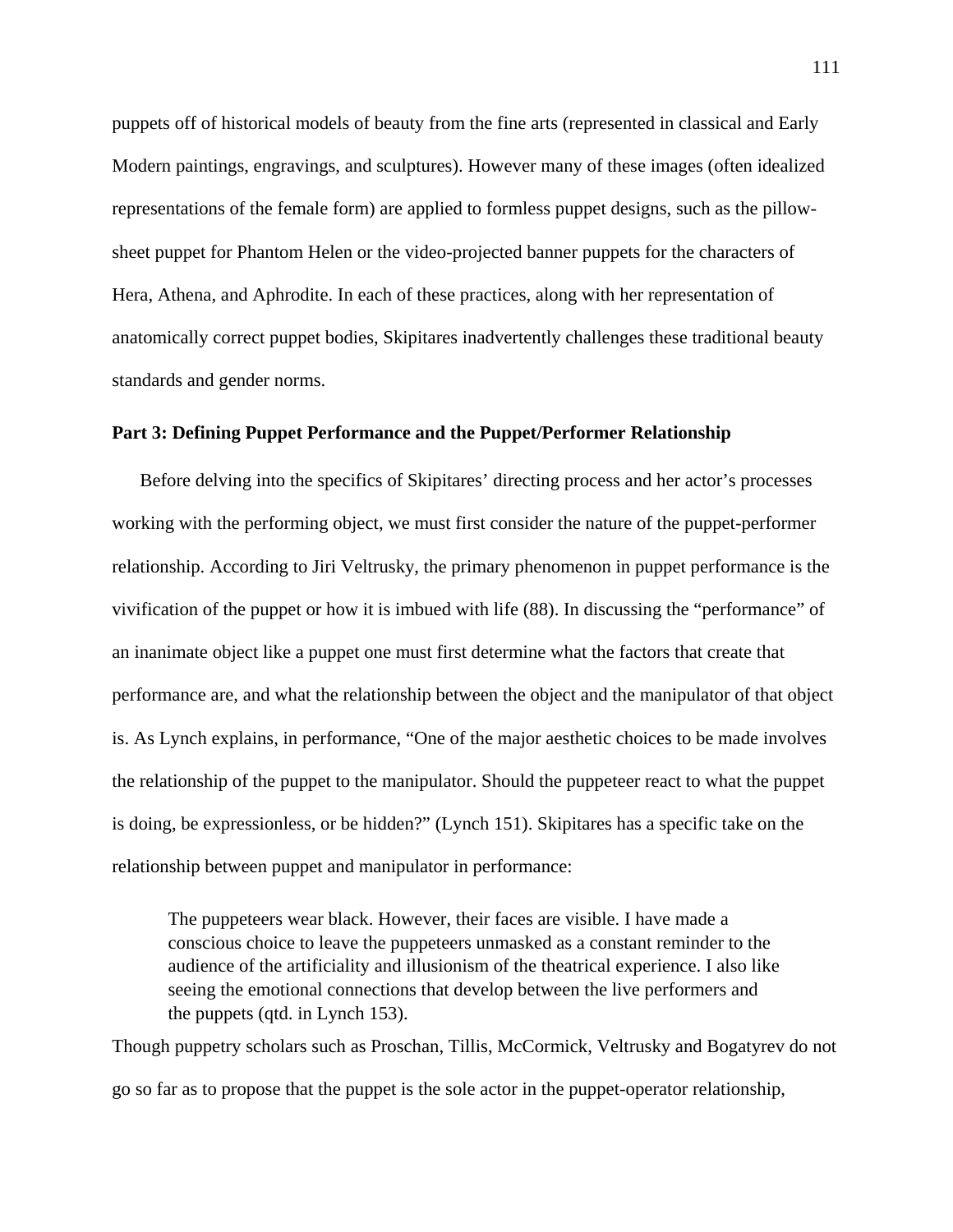phrases like "puppet acting" are thrown around in a majority of scholarship—especially as it is opposed to "live acting." Both puppet acting and live acting require that the actions and behaviors represented be distinct from those of real life; however the puppet's actions have to be even more distinct in order to separate themselves from other inanimate production elements (for example, puppets move either head or arm to mark sentence rhythm and indicate which figure is speaking). So what is puppet acting, or performing with puppets, and where does it fit within the wide range of activities which are called "performance"? Also, how do differences in the puppetcharacter's gender and that of the performers affect this relationship?

Stephen Kaplin, in his 2001 article "A Puppet Tree: A Model for the Field of Puppet Theatre," created a new classification system based on the *physical* relationship between puppet and performer. Kaplin's model is delineated by distance and ratio, wherein distance is the level of separation or contact between performer and object manipulated, and ratio is the number of performers to puppets or vice versa – 1:1 or 1:many or many:1 (Kaplin 22). Michael Kirby unintentionally addressed the question of the *performing* relationship between puppet and operator when he designed his matrix of performance. Kirby defines acting as a verb meaning to feign, to simulate, to represent, or to impersonate (Kirby 40). He elaborates upon this definition claiming "Acting can be said to exist in the smallest and simplest action that involves pretense" (Kirby 43). Acting therefore "appears" at the moment the emotions are pushed for the sake of the spectators (the projection of emotion), but does not depend on the speaker's belief in what they are saying. Given these definitions it becomes clear that not all performing is acting.

Kirby, in turn, devised a continuum of performance which ranges from Non-acting/nonmatrixed performing to symbolized matrix to received acting to simple acting to (finally) complex acting/Acting. Though the amount of simulation, representation, and impersonation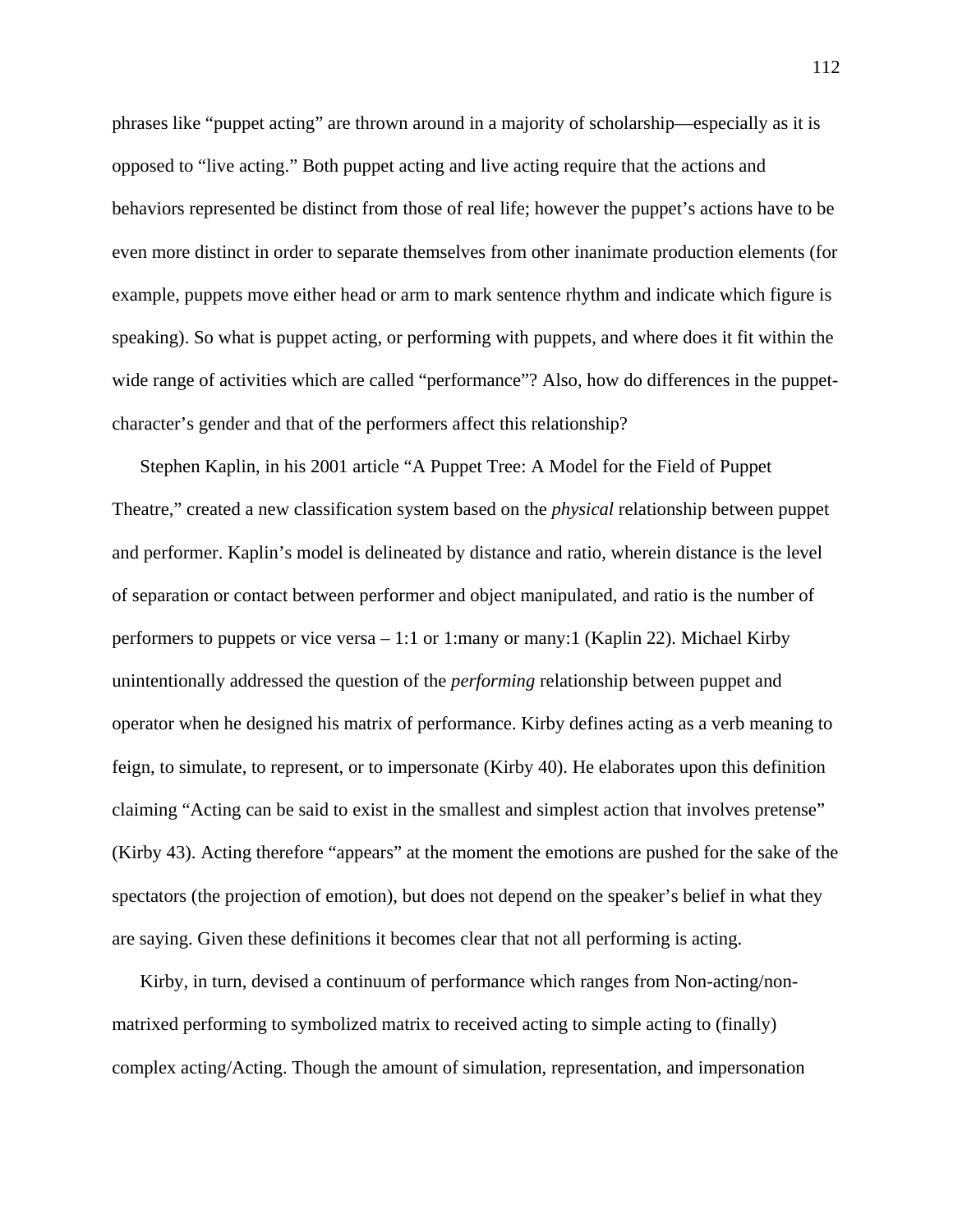increases as one moves from Not-acting to Acting, the points on the continuum are not evaluative, instead they are descriptive and objective, regardless of style. Kirby's continuum does not answer for puppet performance, nor is it meant to, but it can give some insight into what "role" the puppet operator is performing on stage. Kirby labels those persons which are on stage but not within the diegetic world of the play as *Non-matrixed* performers (41). Though Kirby gives the example of the Kabuki or Noh theatre stagehand for this label, most puppeteers exist in this fashion on stage. That is to say that most puppet operators whom are visible to the audience perpetuate the illusion of being non-matrixed (of simply being on stage with the "puppet actor").

Farther along the continuum, the on-stage performer begins to acquire signs of an actual character such as a symbolic costume or prop. This style of performance, which Kirby calls *symbolized matrix*, can be found in some types of cabaret-style puppetry, such as that of Phillip Huber, and in particular Skipitares' production of *A Harlot's Progress* wherein puppet operators were dressed in period style costumes. As more information is given through production elements (props, costume, gesture) then the combination resembles acting or what Kirby labels "received acting" (42). *Received acting* describes a person on stage that is perceived as a character due to the persistent reinforcement of that character through production elements. From received to simple acting to complex acting, Kirby states, "Acting becomes complex as more and more elements are incorporated into the pretense" (Kirby 45). It is in this latter part of the continuum that many puppet operators' performances actually exist, as they actively employ simulated emotion, circumstance-based gesture, and often speech, in combination with a performing object designed to relay certain physical characteristics.

In puppet theater there is a "marked contradiction between the inanimate figure and the action imported to it by the manipulation and voice performance" (Veltrusky 70). There is also a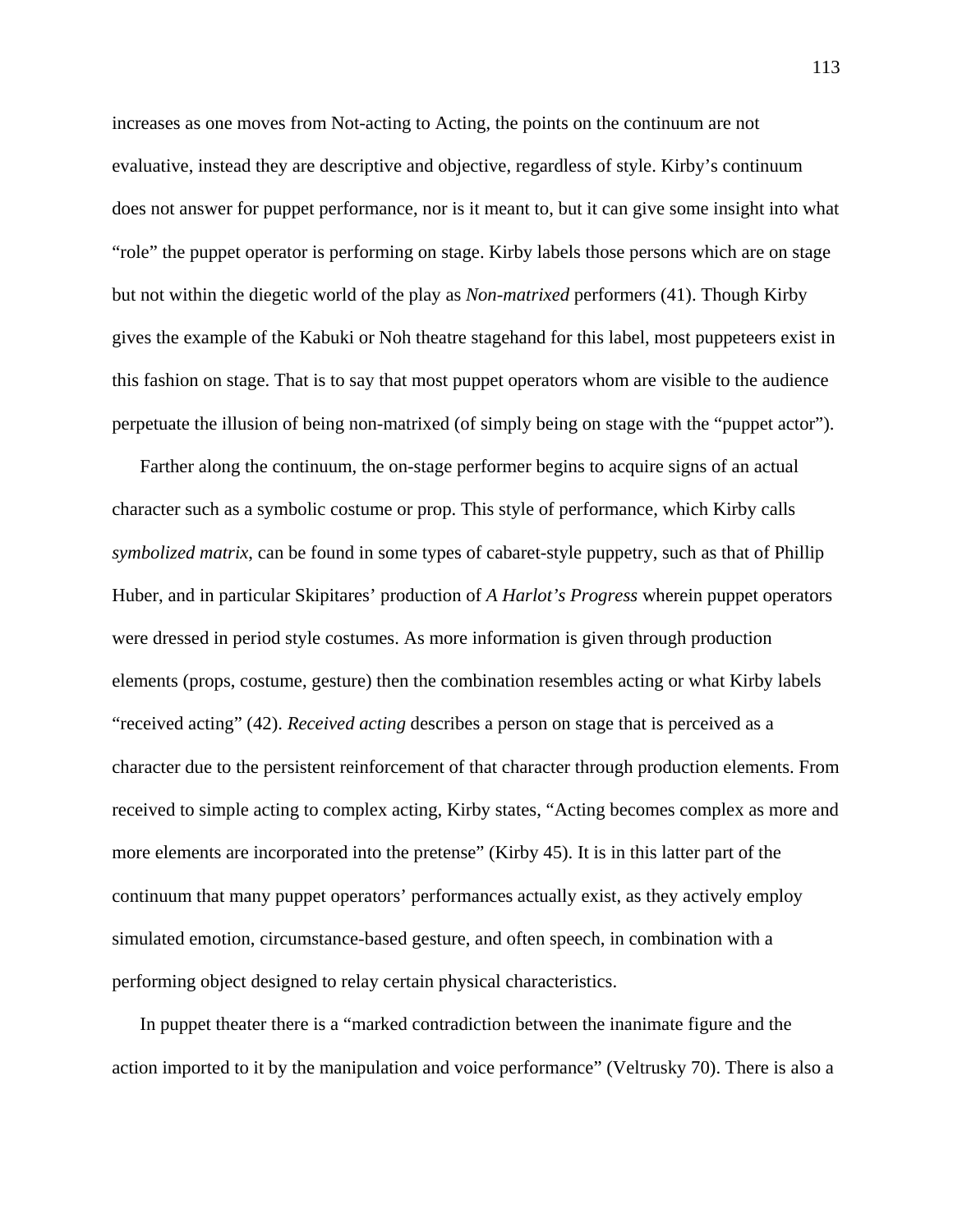contradiction between the manipulated action and voice performance within the stage action performed by the puppet, mainly due to the relationship of the size of the object being manipulated to the size of the voice produced (i.e. a small puppet with a human-sized voice). Many of the previously referenced puppet scholars describe puppeteers as actors, however according to the Prague semiotician, Jiri Veltrusky, although the puppeteer's own motion may have distinct elements of acting (for example in the case of puppets attached to the body), "The manipulation of puppets is a human action that by its general nature is not a form of acting properly so called" (74). Although vocal delivery does belong to the realm of acting, often this is treated separately from manipulation. The puppeteer's manipulation of the object is instead the movement of an object which when properly executed, represents a human/animal behavior or action.

 Frank Proschan, who defines the performing objects as any "physical artifacts used in narrative and dramatic performances," argues that puppetry is a theatrical art wherein the actor is replaced by the puppet operator, bound to the puppet ("Puppet Voices" 542). Statements made by Proschan such as, "in puppet drama […] the actor is made from leather, cloth, or wood its appearance frozen or its motions stiff" point to the fact that the complete "actor" in the puppet performance is divided into a pair of puppet and puppeteer, a combination which is not necessarily the same as character and actor (Proschan, "Puppet Voices" 528).

Steve Tillis focuses more on the semiotic capabilities of the puppet/performer relationship and conceives of the actor in puppet performance as the producer of signs that communicate a dramatic character (Actor Occluded 109). He therefore agrees with Proschan's division of the actor stating that in puppet performance "two aspects of acting—production *and* siting—are split between operator and puppet" (Tillis, Actor Occluded 110). Despite the focus given by both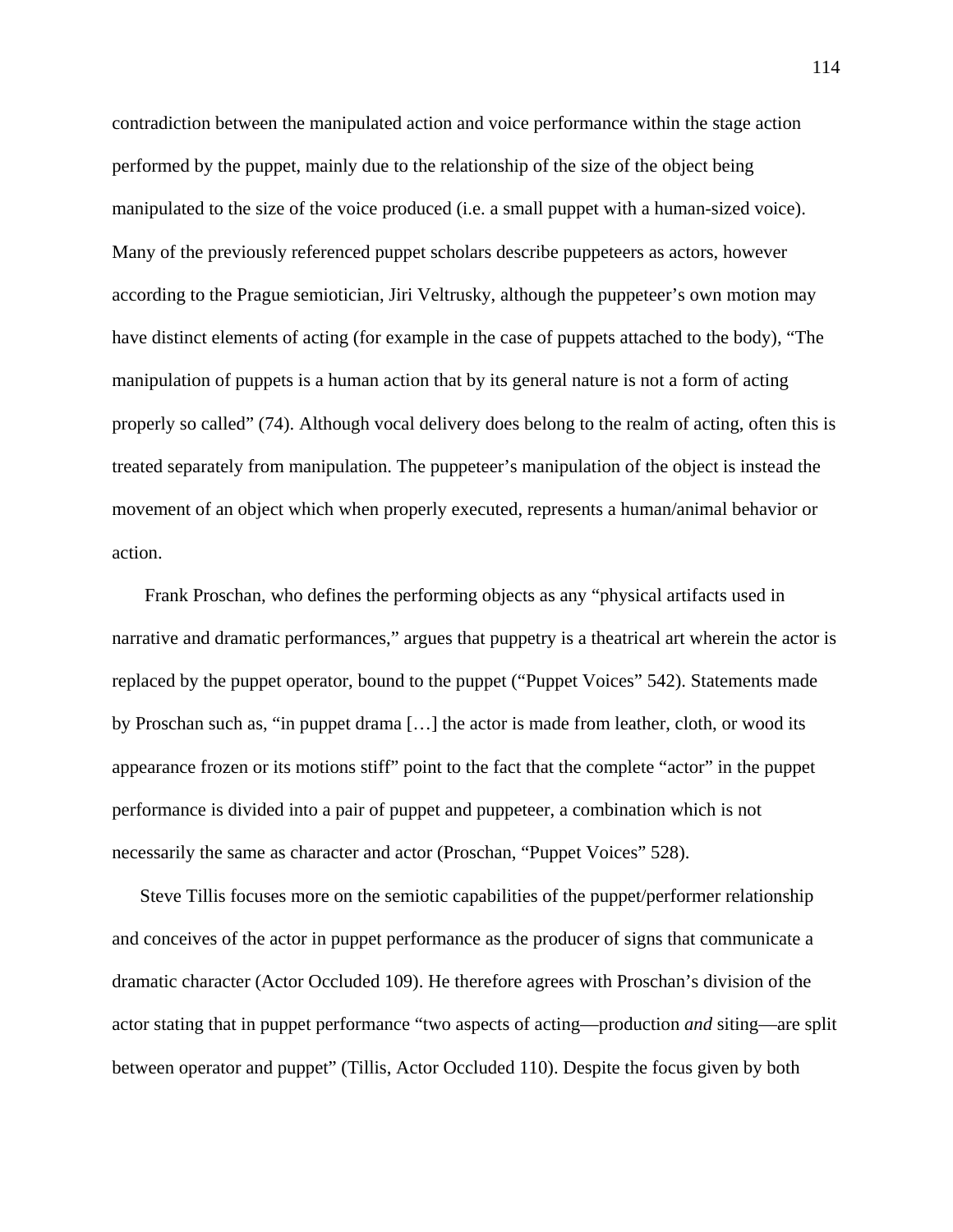puppeteer and audience, the puppet is not the actor. One must remember there is always someone behind the puppet needed to produce the signs. Although the puppet does replace the actor as the site of signification and has a physical presence in front of the audience, the puppet is not an actor; moreover, its presence is material rather than corporeal (Tillis, Actor Occluded 111). The puppet is moved and is spoken for. The actor in puppet performance is therefore the operator, even though signs are not sited on her body. The puppet merely gives the illusion of life through the application of design, movement, and voice.

Human bodies, though they may have a greater level of expression, are restricted by their physical capabilities and given form. Moreover, the body of the operator and the body of the puppet are not interchangeable sites because they are not equal in the level of expression (Tillis, Actor Occluded 112). Nevertheless in puppet performance the operator is always concealed by the puppet, either literally, as in the case of performances where operator work behind a curtain, or figuratively through operator focus and aural occlusion. Skipitares' productions, in particular, use figurative occlusion directing the audience's attention away from the visible operator and toward the puppet. However, Skipitares' choices in puppet/performer relationships have also created striking images, especially from a gender perspective. In particular in *Odysseus: the Homecoming*, there was more mixing between the genders of the performer and those of the puppets, with female actors performing male characters. In two scenes, Skipitares inadvertently created a puppet character (a humanette) with a female head and an anatomically correct male body. This combination put the two sexes, usually positioned in feminist theory in binary opposition, in immediate contrast and forced the audience to deny their associations between sex and gender in order within the puppet character.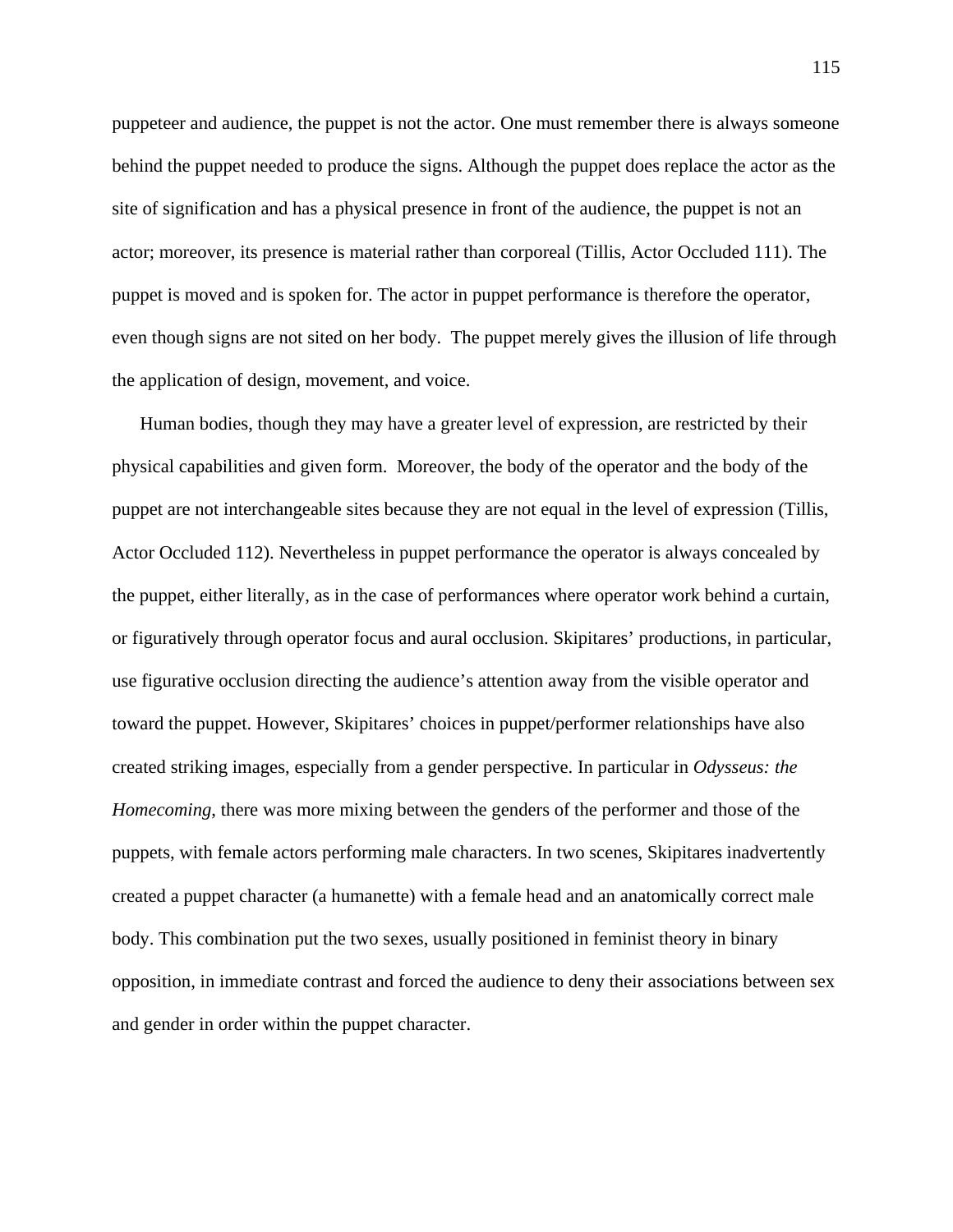## **Part 4: Puppet Character Development and Performance**

The scholarly interest in the puppet in performance can be explained by its ability to explore the outer limits of "socially acceptable" behavior. As puppeteer Bruce Schwartz explains in his 1983 interview with Lee Jenner, "The puppet can express large emotions, display feeling publicly, that would be impermissible in daily life and embarrassing in a human actor" (106). In that same vein, through the puppet the human operator has the ability to play characters far removed from him/her in terms of age, gender, class or even species. The human actor in a traditional live stage drama is limited in the kinds of characters she can perform, and is often cast "to type" meaning those characters physically similar to her. However, as Eileen Blumenthal explains, "Freed from the stylistic and biological limitations from human actors, creators of puppet worlds can design characters and their surroundings in tandem, with compatible proportions, textures, fluorescences and so forth" (*World History* 107).

Puppets are unique in that they are "the only simulacrum animated directly by the hands of a human and the only one able to perform as substitute of an actor in the presentation of stage characters" (Jurkowski 492). Often, as Jurkowski goes on to state, puppets are considered as a good alternative to the actor (492). It was as an alternative to actors that Theodora Skipitares first began using puppets in her productions. But as the size of her shows increased and the type of stories she wanted to tell changed, she began to see the necessity of employing actors, and dancers, and technicians, as manipulators for her growing number of performing objects. This section will investigate the relationship between these performers and their puppets, how they work with the director to develop a character, and how gender is incorporated into that performance. Within Skipitares' puppet performances, the primary elements of discussion from a gender studies perspective are the ideas of gendered movement (and by that gendered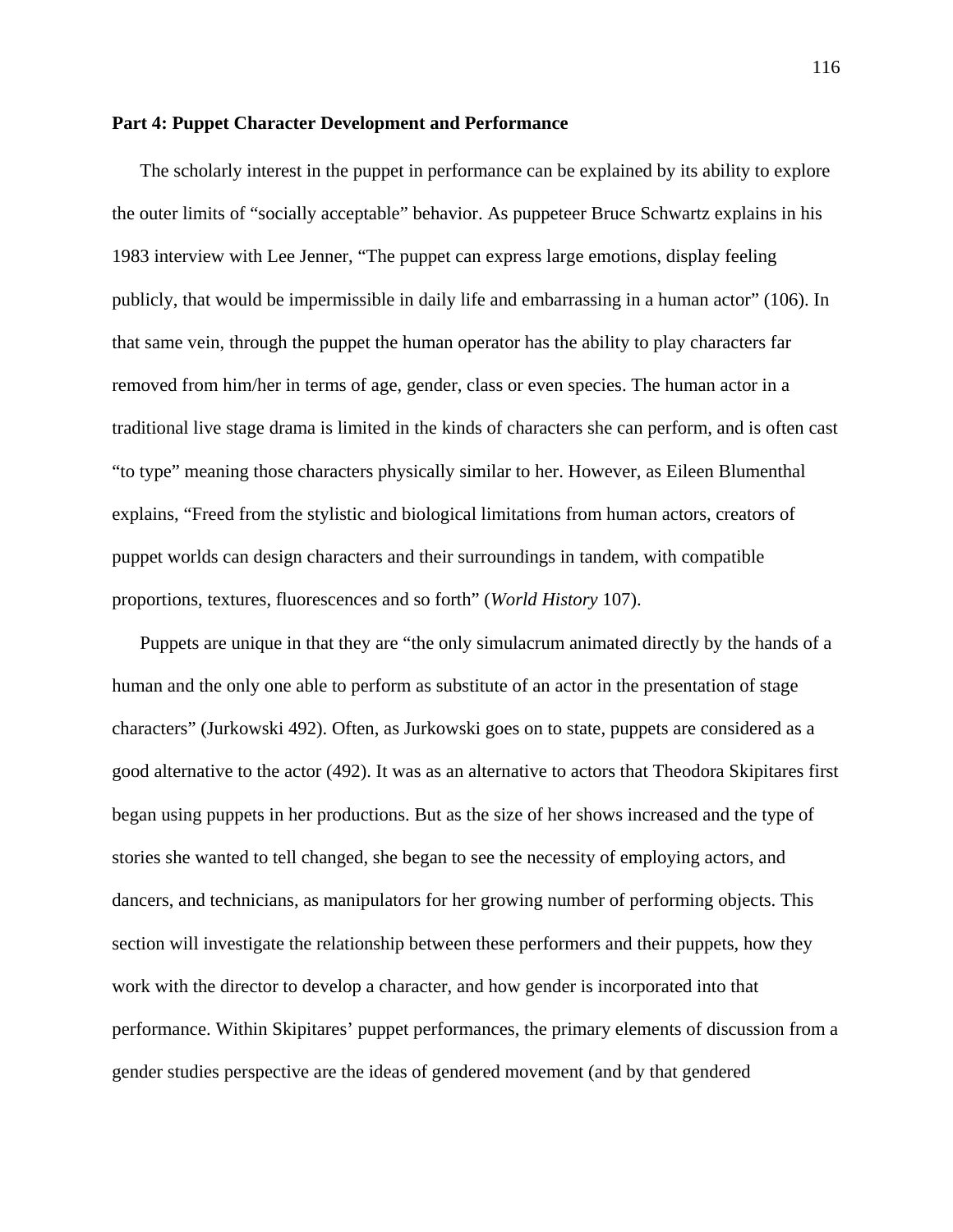appropriate movement and cross-gendered performances) as well as the use of gendered stereotypes and associations as applied to the performing object.

It is Skipitares' contention that "puppets have the capacity to be more engaging than live, actors in many circumstances" (Stanley 48). Her puppeteers typically perform multiple functions as puppet manipulators, video or multimedia manipulators, dancers, singers, and voice actors. Chris Maresca comes from a dance/movement tradition and is a trained Butoh dancer. According to Maresca, this dance training has helped her in "understanding movement and how to manipulate a puppet or object to make it appear grounded in reality" (Email Interview Mar 2007). Alissa Mello, who has also worked with Skipitares since 1998, has served as choreographer as well as performer/operator for many of Skipitares' productions. She has a background in both dance and theatre and commented on her training, "I think having trained and performed as a dancer is very helpful and extensible to working with objects and puppets but I am not tied to any one technique" (Email Interview Jun 2007). As choreographer, Mello auditions performers and teaches them how to operate and perform with the various puppets while working within their skill set. As she describes her role as choreographer, "I am generally working to develop a visually dynamic and interesting composition while conveying whatever content is relevant in the scene" (Email Interview Jun 2007).

Skipitares' most common mode of staging features a stationary audience watching a series of scenes separated by blackouts, but she has also produced ambulatory performances such as *Under the Knife: The History of Medicine* in 1994. In both types of performances, "Narrators supply voices for the puppets and often comment of the action" and her tone is typically "a combination of a social criticism (that can sometimes be scathing) and a delightful sense of humor and fantasy" (Stanley 37). According to Swortzell, "The 1980s and '90s witnessed

117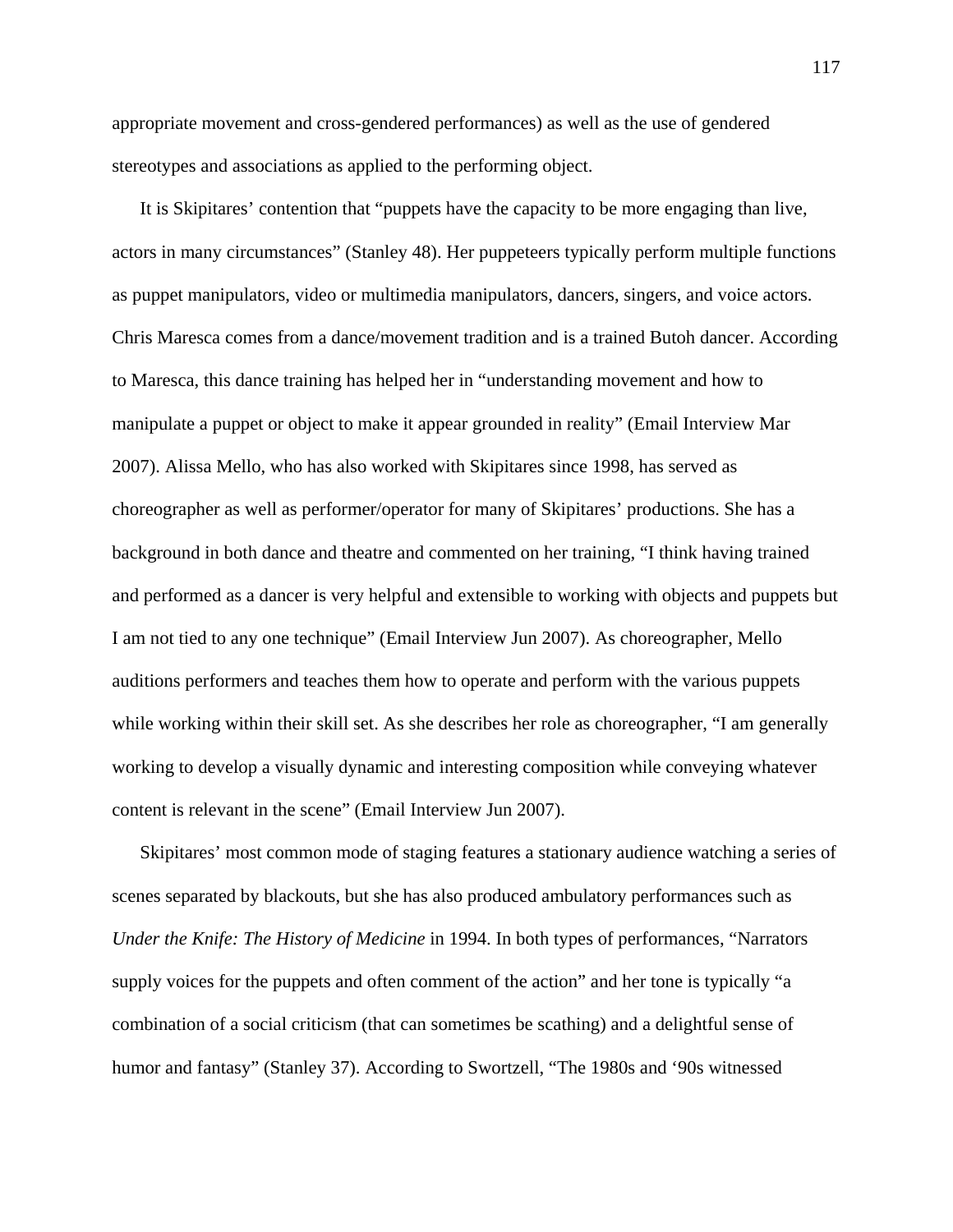increases in the interaction between puppets and actors" (35). This interaction can be seen in all of Skipitares' productions. Skipitares routinely uses actors or dancers as puppeteers, training them in the manipulation while they are simultaneously creating the character. Commenting on this practice, Skipitares states:

This is something I think I am often criticized for, among puppet-theatre critics: the fact that there's a slacker quality in my work—that it's a peculiar hybrid of many puppetry styles and then stuff left over, which is singing and acting and other kinds of performing by puppeteers. Certainly there are a lot of artists who work that way. Julie Taymor works that way, as the maestro of maestros of maestros. She's always combined a very powerful dance sensibility—so her actors are really important—with spectacular puppetry. But my puppetry has always been a hybrid […] and I am really now much more interested in hiring puppeteers who have many other skills. Or I'm actually asking puppeteers who work with me to stretch and do more things now. I like mixing that up. (1999 interview, qtd. in Stanley 53)

Skipitares' performers come from dance, music, and traditional theatre. Skipitares instructs her performers, who are usually in blacks, unmasked, and in full view of audience, to focus all their energy and attention on the puppet. In each production, no matter their background or what is required of them, their commitment to Skipitares' unique experimental style and avant-garde message is clear.

# **Directing and Puppet Performance**

Skipitares' decision to use dancers or actors as puppeteers stems mainly from her belief that puppetry is primarily about movement, and who better to perform puppets than those artists trained in movement (Stanley 66). Puppetry relies particularly on the expressive nature of movement, on the ability to communicate through movement alone, as is found in the tradition of pantomime. According to puppet artists and directors Carol Fijan, Frank Ballard and Christian Staroben, "Pantomime is the basis of all puppetry. It is the visual development of the story without words," and therefore the events in any puppet story should be understandable without any dialogue "because the movements the puppets make, the positions they assume, and their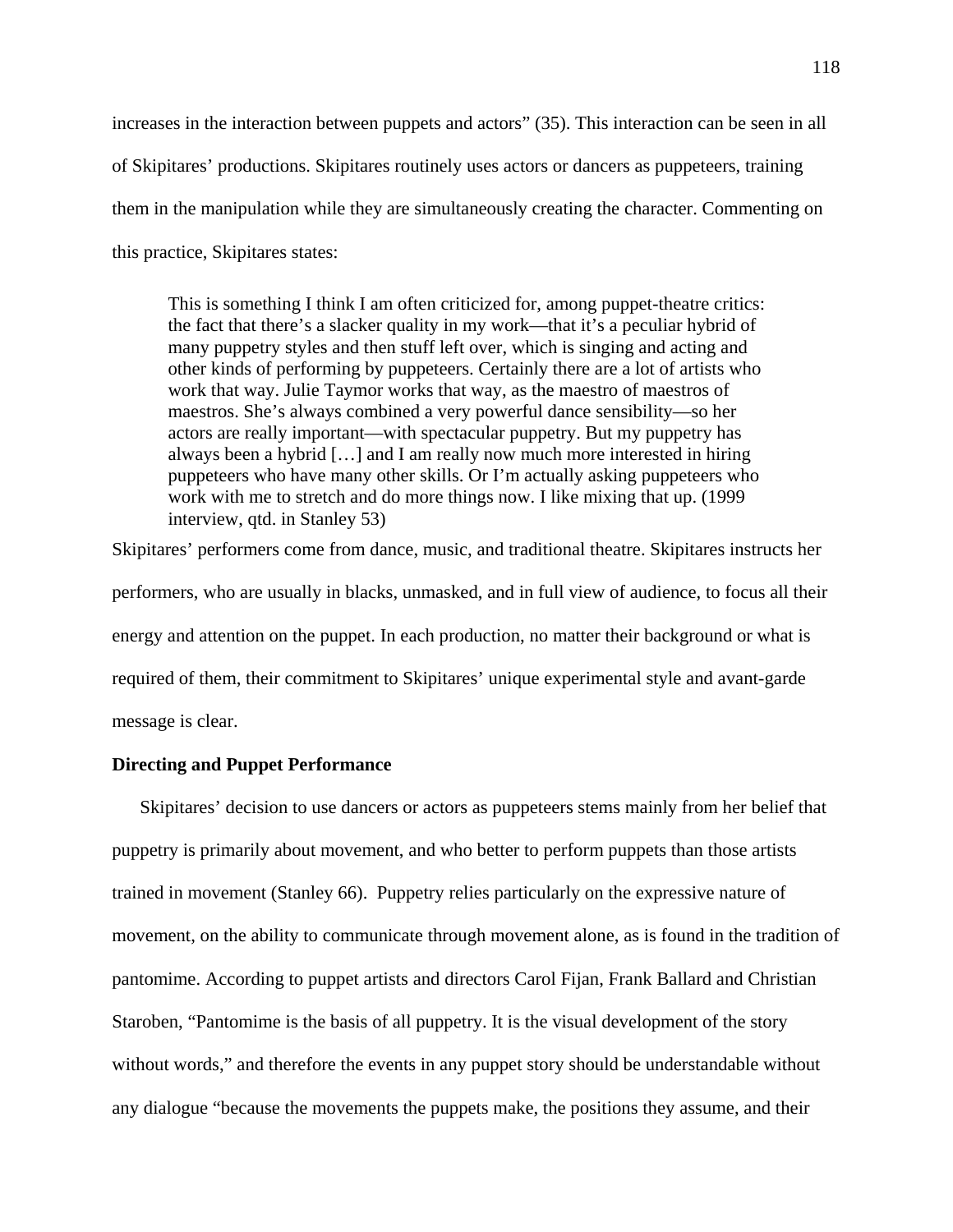relationship to the stage are all clear and concise" (Fijan 32). As many of Skipitares' productions include no more than 15 or 20 minutes of dialogue (and this without using puppets with articulated mouths) it would seem that she has completely accepted that circumstance-based movement or pantomime is the most important element in puppet performance. Skipitares confirms these statements on her compressed performance style, as well as in a 2004 interview:

Puppetry becomes about rhythm; puppetry is more like doing choreography. You look at a piece again and again and again, and from it you extrapolate a kind of rhythm, and you choreograph a series of moves, So it is very technical. […]There is something very satisfying about the puppetry parts because it is like choreography, and once you lock in the steps, you have, within limits, a consistency that will play out every night. (Stanley 67)

In rehearsals, Skipitares works with the manipulators to first see what the physical capacities and limitations are for the specific puppets. According to Skipitares, the average rehearsal for a puppet performance is very technical, like a dance rehearsal, as she works with the manipulators to choreograph a piece, "scoring movement to the text," often word by word or phrase by phrase (Telephone Interview Nov 2006). Moves by the puppets and between the puppets on stage are explored through rehearsal combining Skipitares' ideas with the actors' skill set and are then set. After puppeteers movements are choreographed, they are paired with the cadence and rhythm of the live narrator and or musicians (see Lynch 151). Usually the puppet that is speaking is emphasized through either placing it in what is traditionally considered in a stronger acting area: face front, elevated, and/or center stage. These chosen spatial relations are combined with societal and cultural power relations, such as those associated with gender, communicating a greater range of meanings than the specific narrative circumstances.

Sometime, "usually late in the rehearsal process," the three elements of movement, voice and script "begin to play off each other" (Mello, Email Interview Jun 2007). It is through this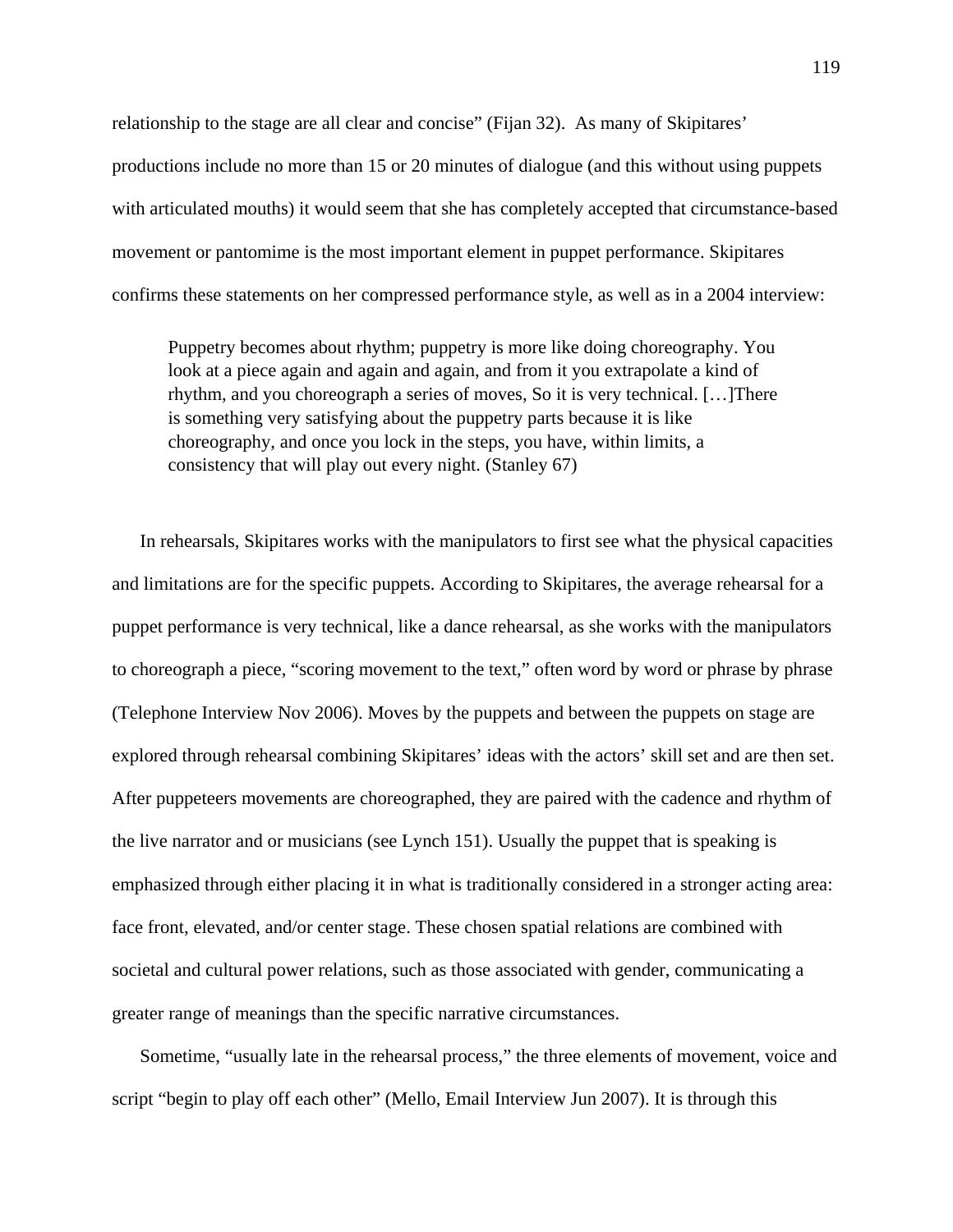combination of movement, voice and script that the "character proper" is built. Rehearsal periods for Skipitares' productions average around three to four weeks after which the performers move into the theater space where the independent puppet performances are combined with other scenic effects, lights, and other technical elements. Skipitares' combination of scenic effects with an array of puppets is characteristic of other object theatre artists. These scenic effects—be they video, projections, or another kind of media—are often not available for rehearsal as they first only exist as a model or concept in Skipitares' mind.<sup>[7](#page-197-0)</sup>

Within many contemporary puppet performances, like those created by Skipitares, the puppet characterizations are produced, for the most part by the actor's own body and voice (Proschan, "Puppet Voices" 527). However, those performers with a background in live theatre acting (including the actors Skipitares hired for *Iphigenia* and *The Exiles*) are not left floundering in the face of puppet performance. There are several core concepts such as relaxation, aligning, grounding, centering, and focusing, which can be related to any actors work and can especially be incorporated into the work of a puppet manipulator (Ellison 121). <sup>[8](#page-197-0)</sup> The performer also uses gesture conventions, or gesture language used to clarify the puppet's statements, mood, or characterization. As all the artists I interviewed confirmed, the "actor/puppeteer" can only develop his or her movement technique through physically working with the actual puppet. Therefore the operator/performer's basic process for creating a puppet character begins by working with puppets through playful experimentation—usually in front of a mirror—to test their physical limits, to find out what the puppet can do, "what looks interesting, what does not look natural," and "how it moves in space" (Maresca/Mello, Personal Interview Mar 2006; Mello, Email Interview, June 2007). There are limitations in the puppets' movements just as there are in human actors, however, "'Sometimes the limitations of the puppet body movements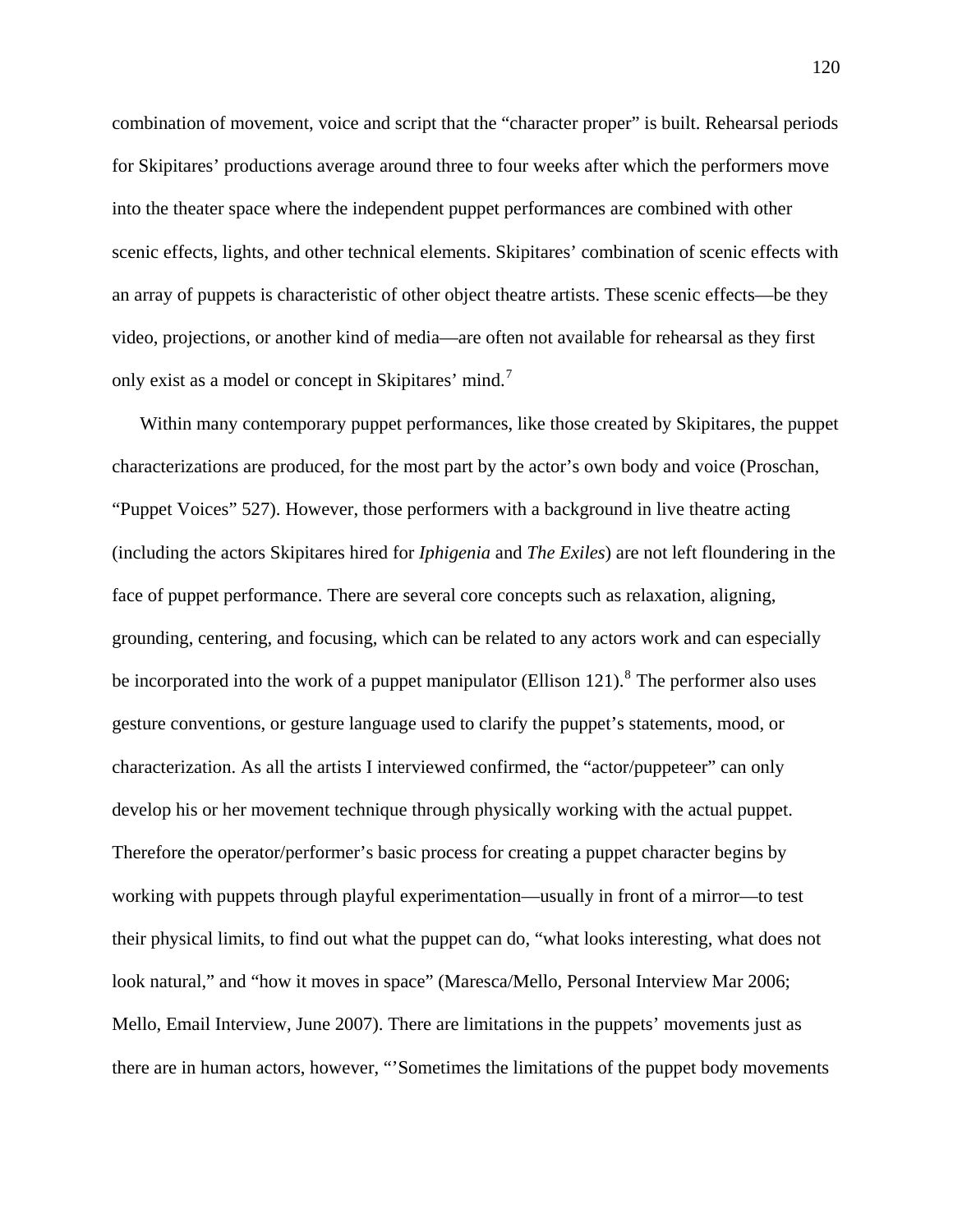will bring out something else very vividly" and the character can come from these restrictions (Skipitares, Jones 47). Although many of the skills necessary for a movement-based performance (in acting or dance) are easily incorporated into puppet performance, according to Lisa Sturz, "more of their personality has to come from their voice and their movement," because with puppets "you don't have the physical vocabulary of the facial movement that you can do with a live actor (Personal Interview Jun 2006). Therefore, the "puppet's performance," or the puppet in performance, becomes a mesh of the puppet's capabilities, the puppeteer's movements and the director's specific choreography.

According to the performers I interviewed, they determined the personality traits of the puppet character in the same fashion as the traditional live theatre actor approaches character: using the script and what other characters say about the character, researching characters where information is available, and "filling in" with information from the director and the actor's own impulses (see Email interviews with Maresca and Mello). As Lynch explains, "When the actor is a puppet, the puppeteer must literally find the so-called spine of the character" (151). Actors in a puppet performance still ask questions of their characters: Who are they, what is their background? How would they react in a specific situation? All of which lead to questions such as "How would they move?" and, "How would their voices sound?" (Fijan 33). Puppeteers must consider that movement, rhythm, posture, and gesture all communicate personality or character, but obviously, each operator/performer's process will be slightly different (Davies 54). Chris Maresca stressed in each of our interviews the importance of grounding the puppet's movements and voice in reality, whereas Mello felt that the process of building a character happens slowly and in layers, often stressing the importance of historical/cultural context in her choice of movement or voice style.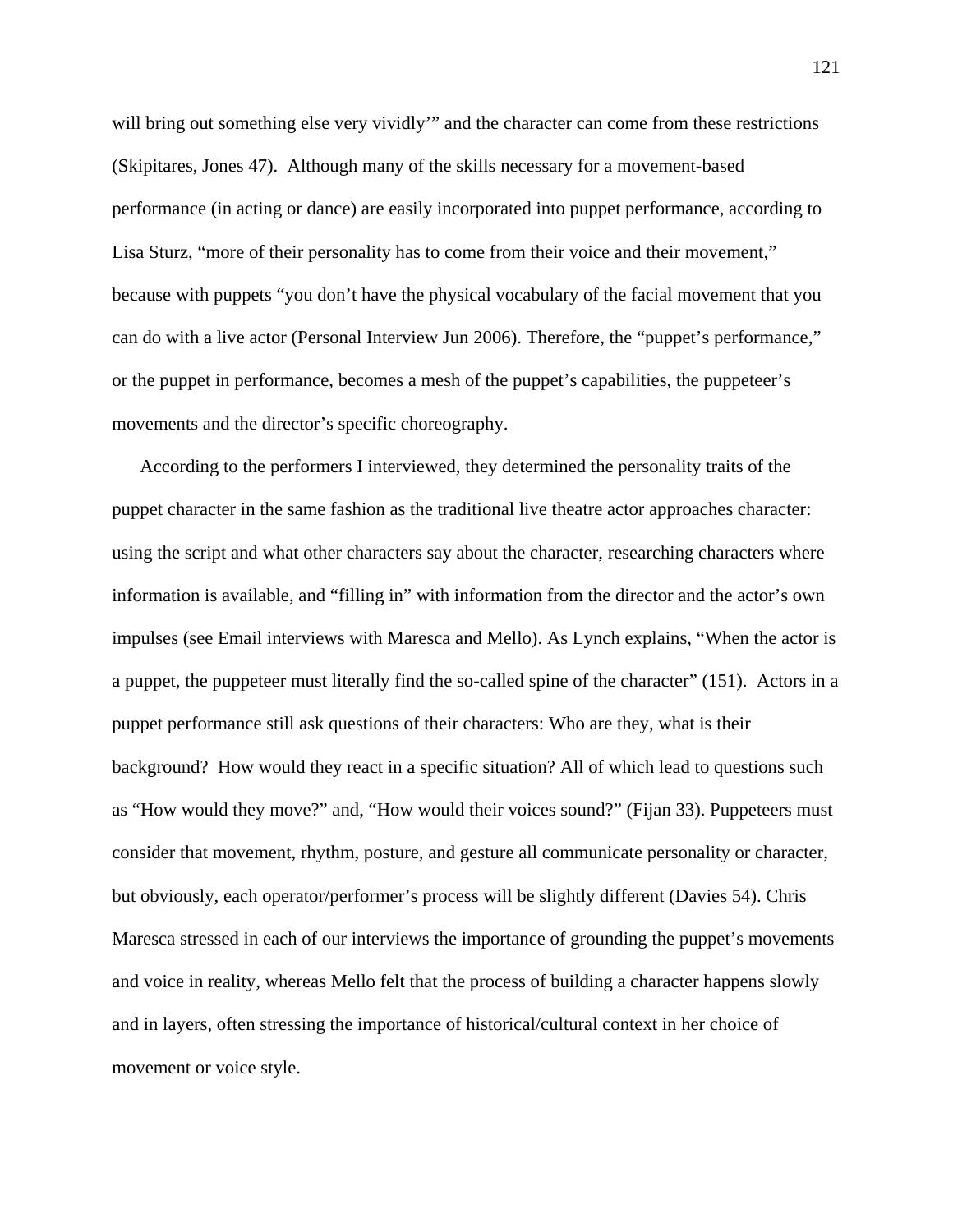The puppet character the performer creates will continue to evolve in some fashion throughout the production. As Maresca explains, "It takes several shows to learn from the audience what timing works in terms of the rhythm of the performance as a whole as well as my own performance" (Email Interview Mar 2007). For the character of Achilles in *Iphigenia*, Maresca had to come up with what she calls "a whole new movement vocabulary," one that "works for the puppet, not necessarily for the actor" (Personal Interview Mar 2006). According to Skipitares, Maresca scored the entire performance of Achilles much like a movement piece (Telephone Interview Nov 2006). Within this technical score, for Maresca there is still a basis in reality and a desire for realistic movement, as she explained:

I think a lot about the young men in my neighborhood. I live out in Flat Bush, Brooklyn and its kind of a very macho culture out there. So I have been observing these guys, young men, hanging out on corners and their movements and I just try to think of that. I am approaching it as an actor, and then also its puppetry as well [...] and I just kept trying, thinking how these guys hang out and their movement, and they're very loose-limbed, tall and skinny, and I wanted to get a lot of that since the puppet is kinda loose-limbed but some things just end up making him look spazzed out and not like this tough macho young guy. (Personal Interview Mar 2006)

To compensate for this Maresca had to make her movements less natural, for example, moving her arms higher so that the puppet's arms could rest on his hips in particular way, or pushing her arms out more so that the puppet's arms swung in sync with his torso when he walked to display the "macho" attitude. My interview with Skipitares' actors revealed they were also attempting to develop the character's subtext in combination with the puppet's movement considerations, as Maresca explained: "At one point [as Achilles] I'm thinking about how I would be if I were a young man, like approaching Clytemnestra thinking 'oh here's this good-looking older woman uhoh, no she's the kings wife, I better get away from her'" (Maresca/Mello, Personal Interview Mar 2006).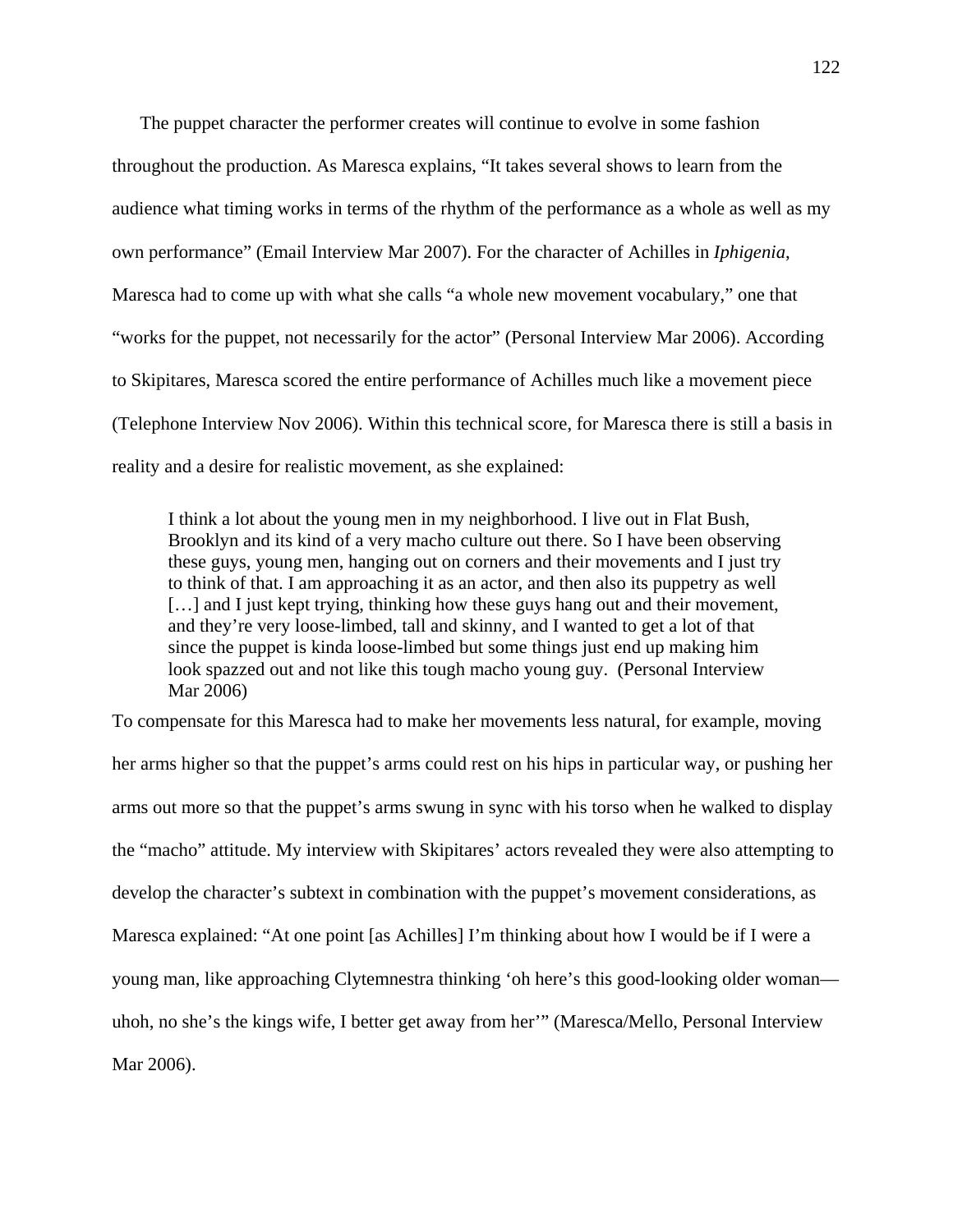Maresca's creation of the character Achilles is particularly interesting within a gender studies perspective as it reveals the actual creation of "masculine" movement performed in drag. In fact, Skipitares chose Maresca for the role of Achilles primarily for her movement skills. In Skipitares' opinion, "the puppet is like a mask—more precisely like a Greek mask—so the gender of the person playing doesn't matter" (Telephone Interview Nov 2006). However, similar to the issue Sue Ellen Case argues in her 1985 article "Classic Drag: The Greek Creation of Female Parts," the operator's opinion on gender and how it is displayed are reflected despite the supposed neutrality of the mask, through character development, gender representation, and performance.

The concept known as "drag" is most often described as the performance of one's opposing gender on a human body. Rarely is drag discussed in terms of the puppet body or puppet operators. However, though the performance of gender is sited on the puppet body, according to Tillis' theories of acting with puppets, the signs themselves originate from the human body and the performer's perspective of gender. Although superficial drag performances are produced anytime the puppet artist mixes the gender of the operator and that of the puppet, drag is also performed in strategic ways in Skipitares' productions, in effect embracing and reading against the traditions of drag performance in theatre history. As Mello explained the use of the Chorus puppet in *Iphigenia* presented a comment on drag and classical theatre conventions:

It is an interesting play on traditional Greek theatre because in traditional Greek theatre the chorus was teenage boys in drag. So she intentionally exaggerated to almost a drag-gy point by doing the blue wig and the really big hard breasts with the really bright nipples—to almost make it borderline drag, but she's still using women to do it because she wanted the vocal of women, not men—I believe […] It was teenage boys playing women who were dressed in heavy drag and now it's kind of heavy drag only now its women playing it. (Personal Interview Mar 2006)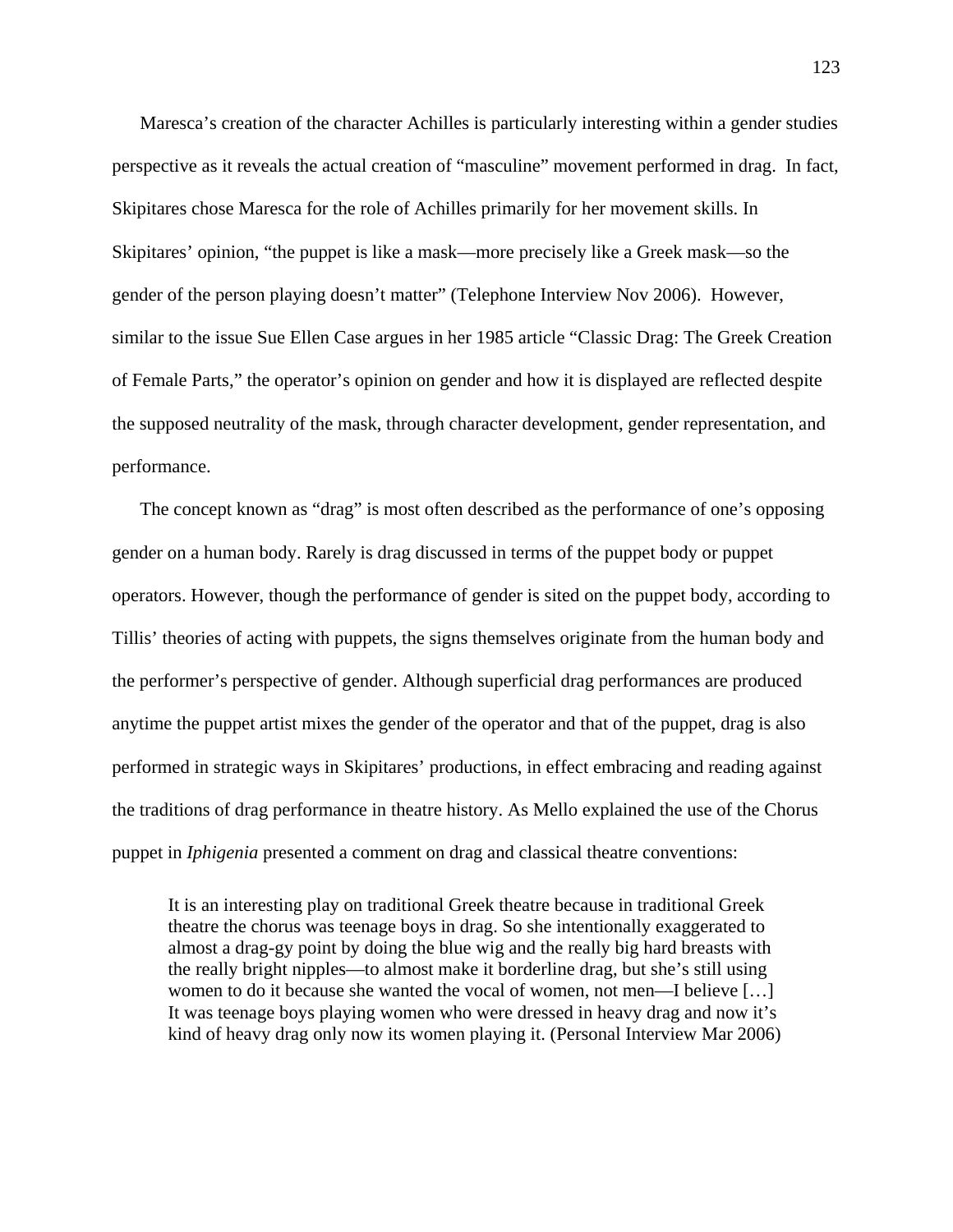In the Chorus puppet, the gender is clearly marked on body by large exposed breasts with bright red nipples, so the puppet does not require gendered movement. As Mello explained, "There's very little extra movement that happens with [the chorus], very, very little. And they are almost; they are just acting as witnesses" (Personal Interview Mar 2006). When cross-gendered movements are incorporated into performance, the result is often a false posturing, a blatant presentation of the stereotypes involved in the socio-cultural construct "Man" or "Woman."

In Skipitares' 2006 production of *Iphigenia*, she made several production changes which sought to highlight particularly masculine stereotypes through the character of Achilles. When first produced by Ten Thousand Things Productions in Minneapolis, the role of Achilles was played by a male actor. For the La Mama production, that role was played by a female, Chris Maresca. According to Andrea Balis, Skipitares' long-time dramaturg, both she and Skipitares felt strongly that it would be interesting for a woman to play Achilles in the La Mama production because it "serves as a comment about masculinity, a stand in for masculinity in all its variations…the warrior role, the hot young boy role, etc" (Phone Interview May 2006). Through this change, Achilles became a drag role derived as a "feminist theatrical device meant to point to real life gender costuming" (Dolan, Gender Impersonation 7). As performer Chris Maresca explained in our interview, for a variety of reasons, these layers of meaning are not always understood in performance:

Theodora's interpretation [of Achilles] was always—there's something kind of feminine about him, his always trying to be tough, but wouldn't it be interesting to play on those images of masculinity by having a woman play him. So the first time I did it I was really trying to get my voice really low and the interviewer from the *Times* came in and actually thought I was a man because I used the shortened version of my name—my name is Christina, and I have always used Chris. So he referred to me as "he" so well there goes the whole concept of having a woman playing a man's role. So this time around I am not trying to make my voice quite so low, I am using more, kind of just going as, you know, as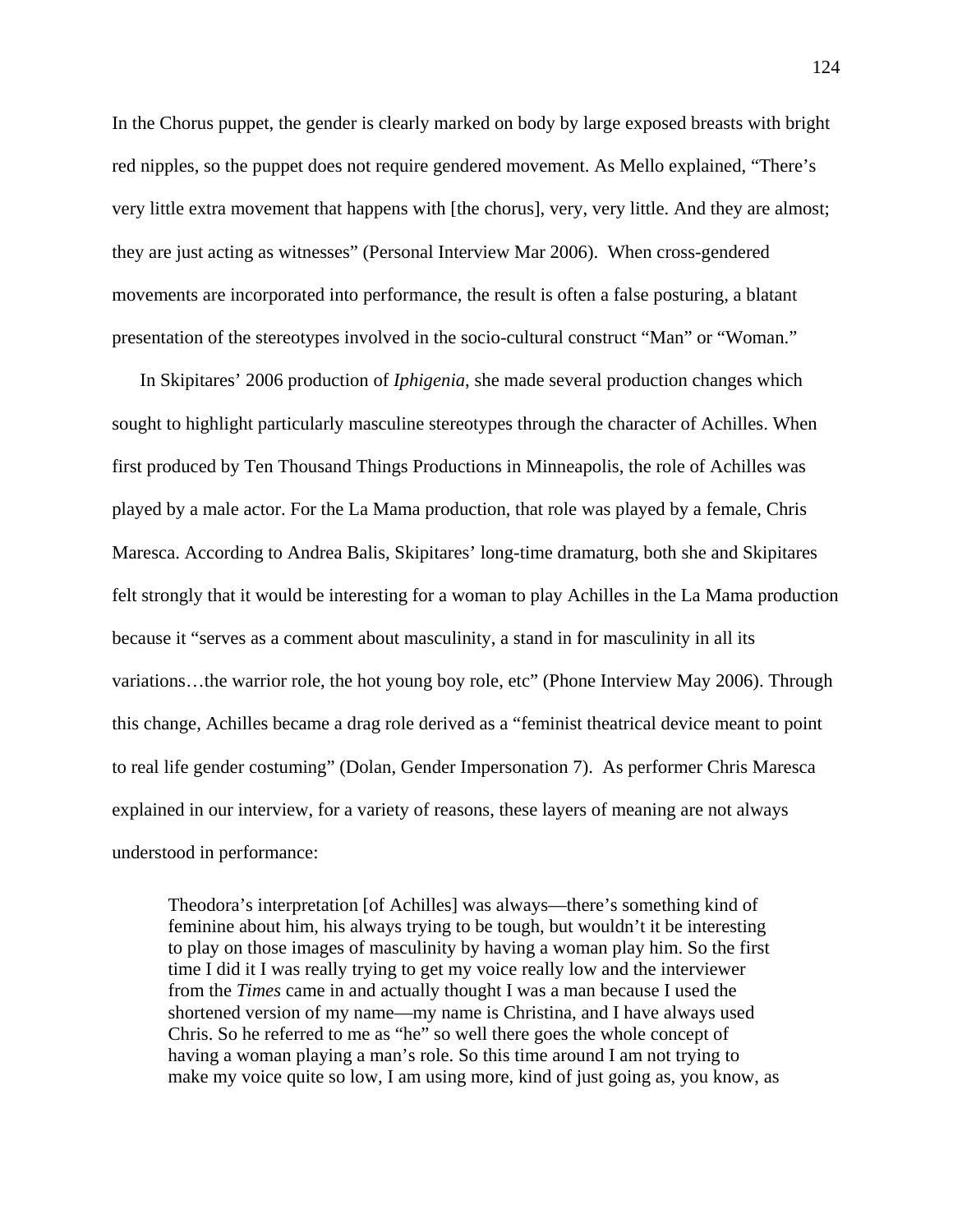a young man and trying to think how a young man would think. (Personal Interview Mar 2006)

Although my reaction to Maresca's performance was initially to view it as a performance *of a performance* of a cross-gendered character (like Mary Martin in *Peter Pan*), the significance of her interpretation of "macho" grew after our interview. Maresca's experience performing the character Achilles also reflects how the puppet performance and the puppet—performer relationship can evolve throughout the cycle of performance, reception and evaluation.

### **Gender in Character Development**

The puppet in performance is both a material object and a signifier of life, however, since signs of life must be produced *by* life the puppet "exposes even as it occludes" (Tillis, Actor Occluded 114, 117). By exposing the creation of its self the puppet also exposes the process of creating a cohesive "identity." It outwardly, overtly displays the constructed-ness of that identity, the picking and choosing of characteristics from a rather small bag of descriptors. In essence, in creating the puppet character, each choice made puts the puppeteer on a narrowing path of associated characteristics which, in combination, are easily recognizable to the audience as "natural" or "appropriate." Mello's response to the question of when gender enters into character creation revealed the degree of analysis ad gender awareness she generally applies to character development in Skipitares' productions. According to Mello, "gender always enters into the process as the characters are generally 'gendered' and so am I" (Email Interview Jun 2007). Her comments on gender also reflect some of the key elements of my argument regarding the positional status of gender and its socio-cultural basis:

I usually "see" gender on a continuum from very masculine [to] very feminine which includes feminine males and masculine females...gender is also culturally constructed into behavior types—what is considered fem in one culture may not be in another. The "culture" comes into play relative to the narrative context which includes temporal issues (meaning the time period the piece is set in as well)...and then I may not deal with any of this, culture or time, within the context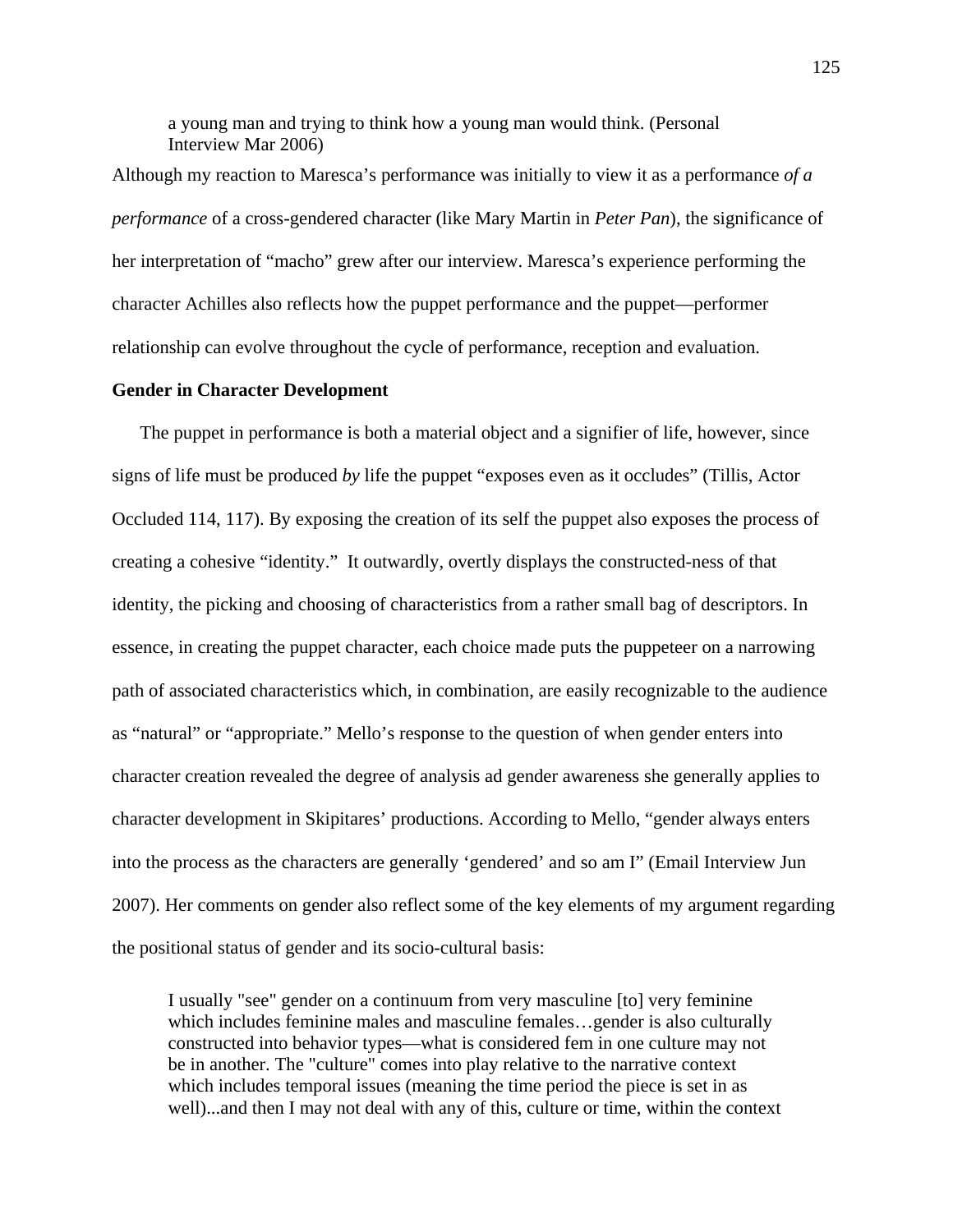of a specific show. For example in *The Exiles* I really was playing to a very masculine, tough guy type.

Mello's comment reflects how artists themselves may fluctuate between personally analyzing their creative processes and "playing to type." More interestingly for this study is that the types with which a puppet performer may play reflect the most latent and pervasive socio-cultural associations. The concept of a gender continuum, however, has been proposed by other scholar/artists dealing with gender and performance and provides a good starting point for gender analysis in puppet performance.

In her book, *Presence & Desire*, Jill Dolan describes an exercise she performed with her cast in which they as a group created a gender continuum (109-113). She gives an example of a production she cast across gender (with male and female actors) in which she uses the experience to get actors to acknowledge gendered stereotypes, work against their assigned (or chosen) everyday performance of gender, and to work against initial, "natural" instincts of performing the opposite gender. After creating the continuum, the actors analyzed the roles in which they were cast and determined where that specific character fit along the continuum. Dolan's specific group of actors created a continuum that had at the most extremes the labels "hyper-masculine" (exemplified in the personas of Sly Stallone and John Wayne) and "hyper-feminine" (exemplified in the personas of Marilyn Monroe and Jessica Rabbit).

It occurs to me, however, that any group, class, cast, etc. would create a very different style of continuum with differing end points. It is in actuality the end points of that continuum (as well as demarcations along the continuum) that are most telling of any group's understanding of gender. Gender norms are somewhat individual in that they are the product of and originate in the social system of the family wherein certain versions of gender acts are rewarded or punished. But for the most part, the sets of norms concerning gendered acts remain consistent across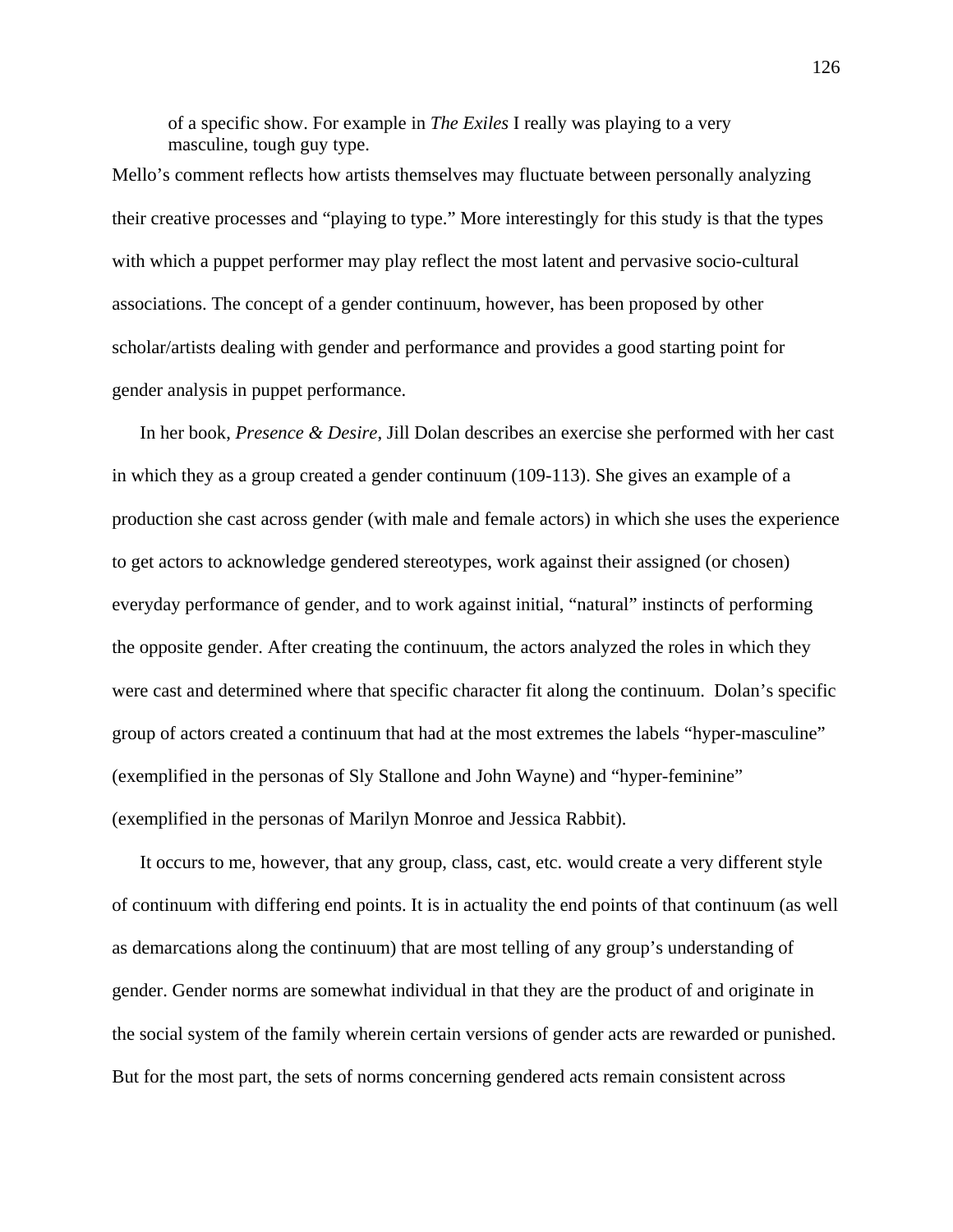families at a specific socio-historical situation. Each of the "extremes" on the gender continuum, as well as the other positions in between, therefore become a point of discussion into the ideological, social and historical elements that constitute and accompany a certain label such as tomboy, sissy, or princess.

Besides stereotypes of intelligence and sexuality, the extremes of the gender continuum presented in the example also call up images of body shape, movement, voice and gesture that could be then be physicalized by the members of the group. The physicalization of gender types also reinforces the idea that one is constantly reading and interpreting gender codes. These gender-reflecting gestures or movements may perhaps be even more evident in more stylized traditions of performance, such as puppetry. Regarding her uses of the gender continuum, Mello noted, "An object can be constructed as female but be a vast range of masculine to feminine and vice versa. Despite a character's construction, where it sits on this continuum plays a role in the qualities and types of movement it performs" (Email Interview Jun 2007). Because puppetry is an abstract art and because Skipitares' puppetry is even more "compressed" in its style, this use of a gender continuum can provide performance options that are textually specific but which also reflect archetypes that are actively chosen instead of implied by association.

Interlinked with this idea of the gender continuum and the physicalization of the points along the continuum is the idea of stereotype or archetype. Maresca commented that she felt that "the fact that I am hidden behind the puppet forces me to exaggerate movements more so than if I were playing it without a puppet or mask. It makes you strip down to male and female archetypes that don't necessarily make sense in today's world—or at least not in a lot of western countries and many eastern ones as well" (Email Interview, Mar 2007). In puppetry the majority of movements are based upon conventions and the transference of human behaviors on inanimate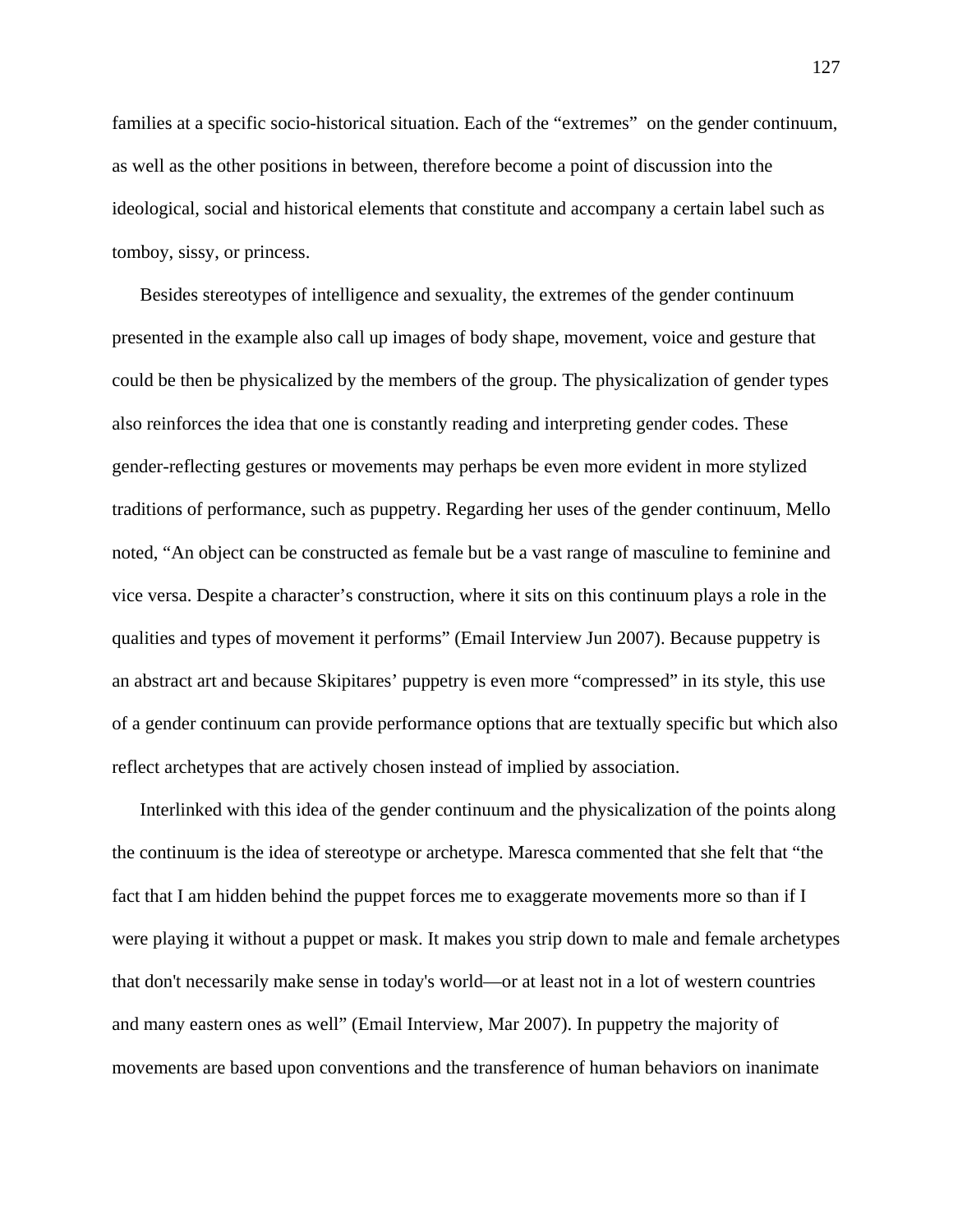objects (Tillis, *Aesthetic* 129). These conventional movements often include indication or telegraphing a puppet character's intention before completing the movement, such as patting a pillow before lying down, or jumping up to sit down. In general most movement conventions are exaggerations of real life while others are necessary for audience focus, such as the convention of having only the puppet speaking move. These exaggerations extend into characterization as well. But what is the relationship between convention and stereotype? Both convention and stereotype represent a pre-established set of rules or descriptors, a language which when understood create a "short cut" in the meaning-making process. Puppeteers often combine convention with archetypes and stereotypical gendered movement to swiftly communicate character traits to the audience. Along gender lines, these archetypes include associations which characterize female characters as either sweet and helpless or the old hag or shrew and those characterizing male characters as strong and active (the hero type), each of which reflect "maleoriginated signs of appropriate gender behavior" (Case, Classic Drag 321).

One example of how these stereotypes enter into the movement of performing object can be seen in the character of Tiresias, performed by Maresca in *Helen: Queen of Sparta*. In Greek mythology, Tiresias is a character who experienced life as both a man and a woman. In a scene where Zeus and Hera discuss who (male or female) gets more pleasure from sex, they consult Tiresias because of this experience. For the production, Maresca had to create the character from a virtually gender neutral set of objects: a Chinese lantern, "some curtains from India sewn onto him" and a little red flashlight. But as Maresca explains "somehow I have to move it in ways to make it look like a man and a woman. [So] in movement I think of curves for women and men as more angular (Maresca/Mello Personal Interview Mar 2006). For other androgynous characters, like the Phrygian slave in *The Exiles*, Maresca states, "I emphasize both male and female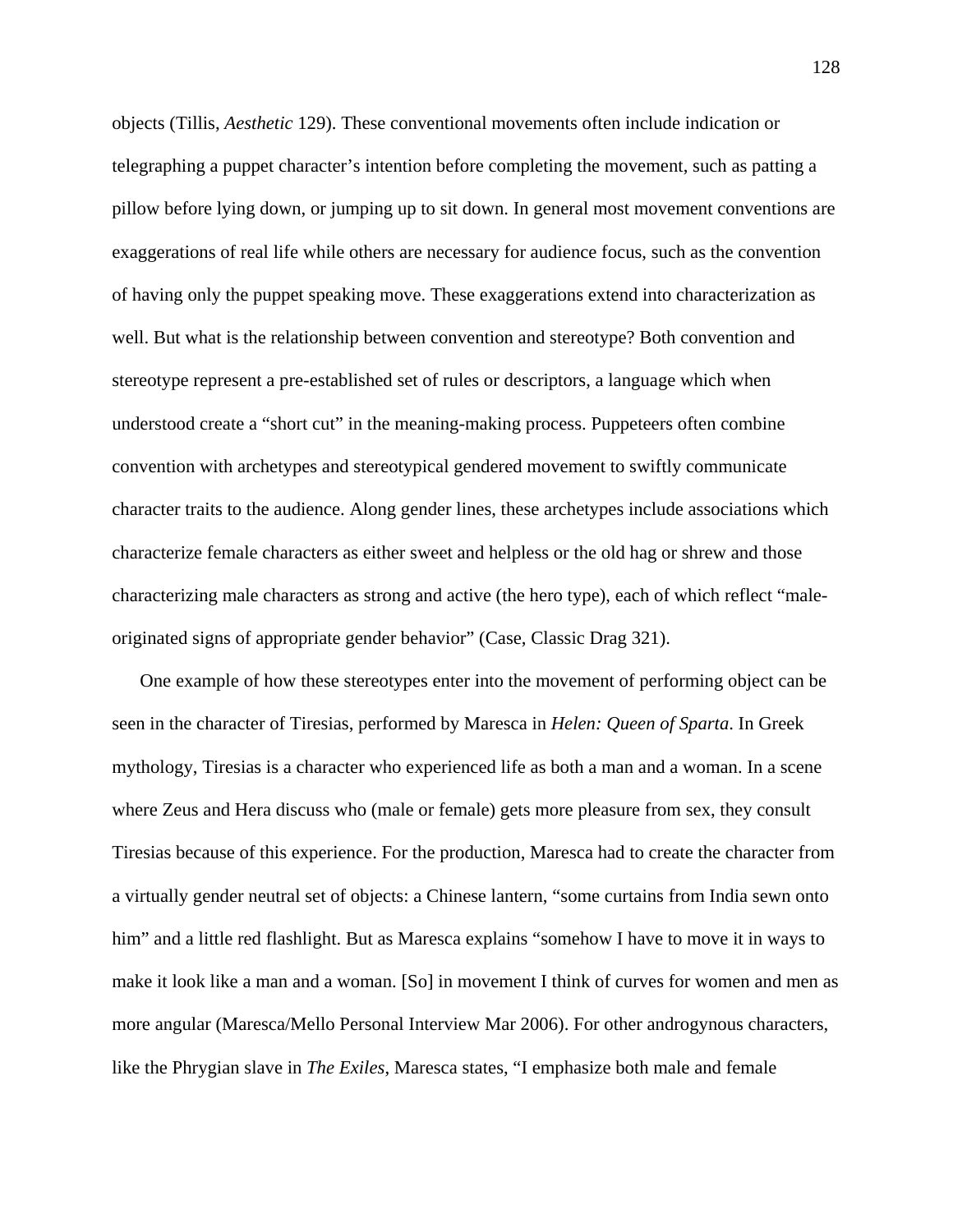archetypical movements" (Maresca, Email Interview, March 2007). Underlying Maresca's comments is the notion that the gender neutral character actually carries elements of both genders to equal degree instead of being devoid of any gendered movements.

Another way to analyze the embodiment of stereotypes by the performer is through the concept of "bodily clichés," as described by Jean Newlove. According to Newlove, "We can only act out emotions if we formalize them into bodily clichés" (119). These bodily clichés are certain gestures or movement patterns that have become associated with specific emotions and have thereby become acting clichés. This concept of bodily clichés can also be applied to understanding how gender is performed in puppetry as they are often gender specific, for example masculine characters portray grief or fear—according to stereotype—differently from feminine characters. One could describe bodily clichés as culturally inherited bodily movements and postures—a real-life example of how culture (or society or gender) is written on the body. For example, in Bunraku there are stylized gestures specific for female roles—mostly for middle-aged women and some young woman characters. For a female character to express sorrow, the puppeteer uses a stylized gesture of sleeve biting and towel twisting. To achieve this, a pin is inserted in the puppet's mouth that can catch or hook onto the puppet's kimono sleeve (Adachi116). In the 2006 production, *Trilogy* Chris Maresca mentioned a gender-specific bodily cliché which she used for the Helen of Troy puppet, "When I manipulated the Helen of Troy puppet, I emphasized her youthful sensuality by often placing the puppets hand right above her breast" (Email Interview Mar 2007).

The meaning produced through these signifying bodily clichés, though they are intended to resemble/represent human actions and behaviors are not quite the same as real life; they are differentiated by their distinctness. Bodily clichés are produced by "breaking down" human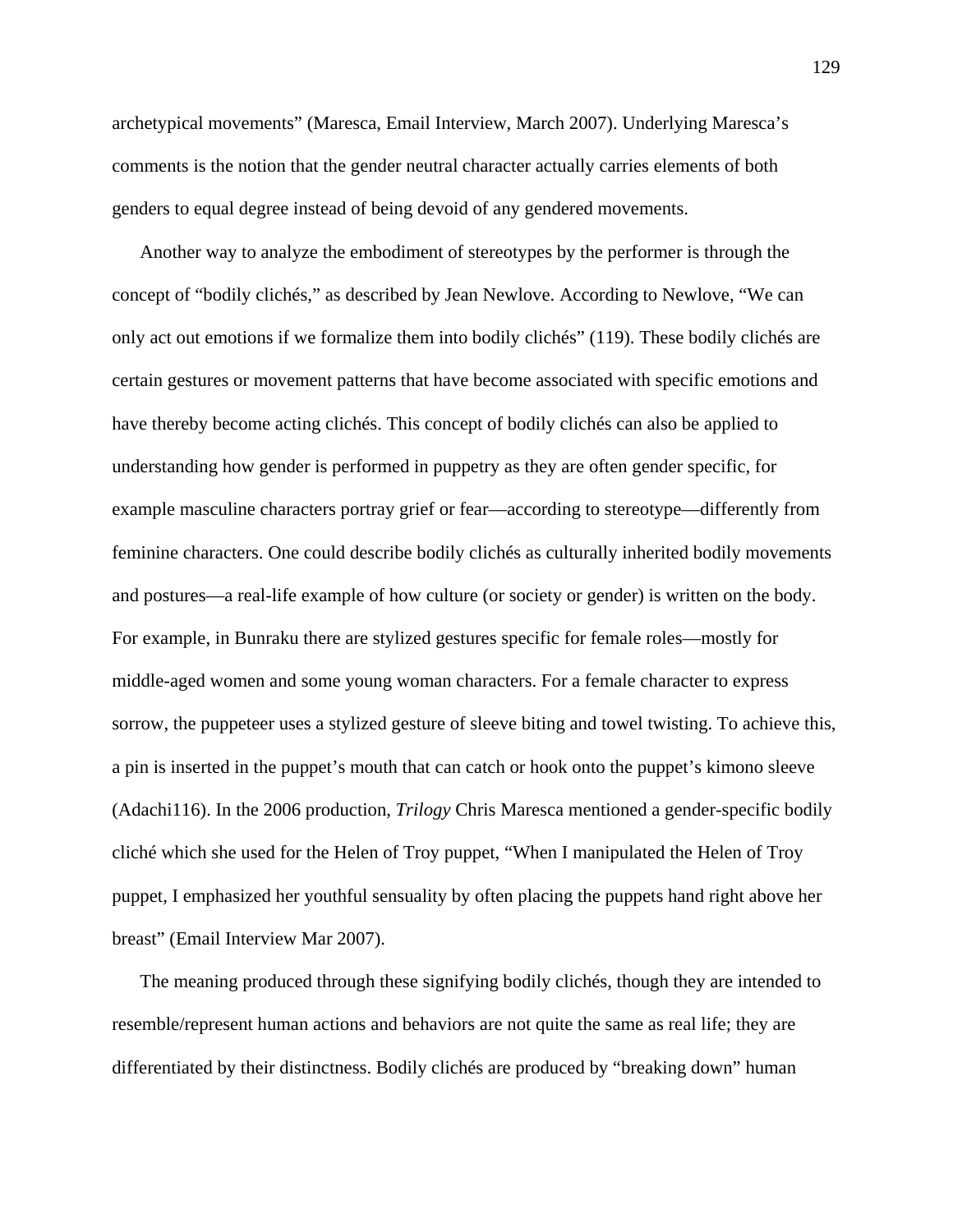looks and behavior and "building them up" (Veltrusky 94). This process of consistently breaking down and building up human looks and actions yields the shape of the puppet, the movement imposed on them by operators, and delivery of voice (Veltrusky 99). The puppeteer breaks down and builds up the looks and deportment of people at large, those looks established by existing conventions of puppet performance, and those looks/moves belonging to actors' conventions (for example Huber modeling marionettes on celebrities). In contrast, the actor in live theatre "fashions the signans by breaking down and building up his own looks and behavior as well as others he observes and knows" (Veltrusky 99).

The combination of associations (or connotations) in puppet-character development are not unique to a particular puppet artist, rather they are the norm within the history of puppetry. Puppet characters are combinations of identity-defining clichés of gender, class or ethnicity. For example in Sturz' description of movements for a princess character she combined several of these clichés and associations, stating that in general a princess would move more delicately (gender cliché) and more refined (class cliché). This artistic tendency is because, as Frank Proschan explains, "The traditional performer whether the puppeteer or actor must combine a legacy of conventionalized conceptions of how people behave, how they move and speak, with his own perceptions of life around him, fashioning characterizations which are inevitably unique yet which must necessarily be recognizable to the audience" ("Puppet Voices" 527). As Proschan points out, the conventions used in puppetry must be familiar to the audience in order to have meaning. Within puppet performance, "The puppet never bears all the marks of the person, animal or spirit it represents" (Proschan, "Puppet Voices" 538). Although each object and gesture has an associative value, there are connections made by the audience to fill in the gaps. The gaps are often filled in by connotation—a sign of signs or second order sign relationship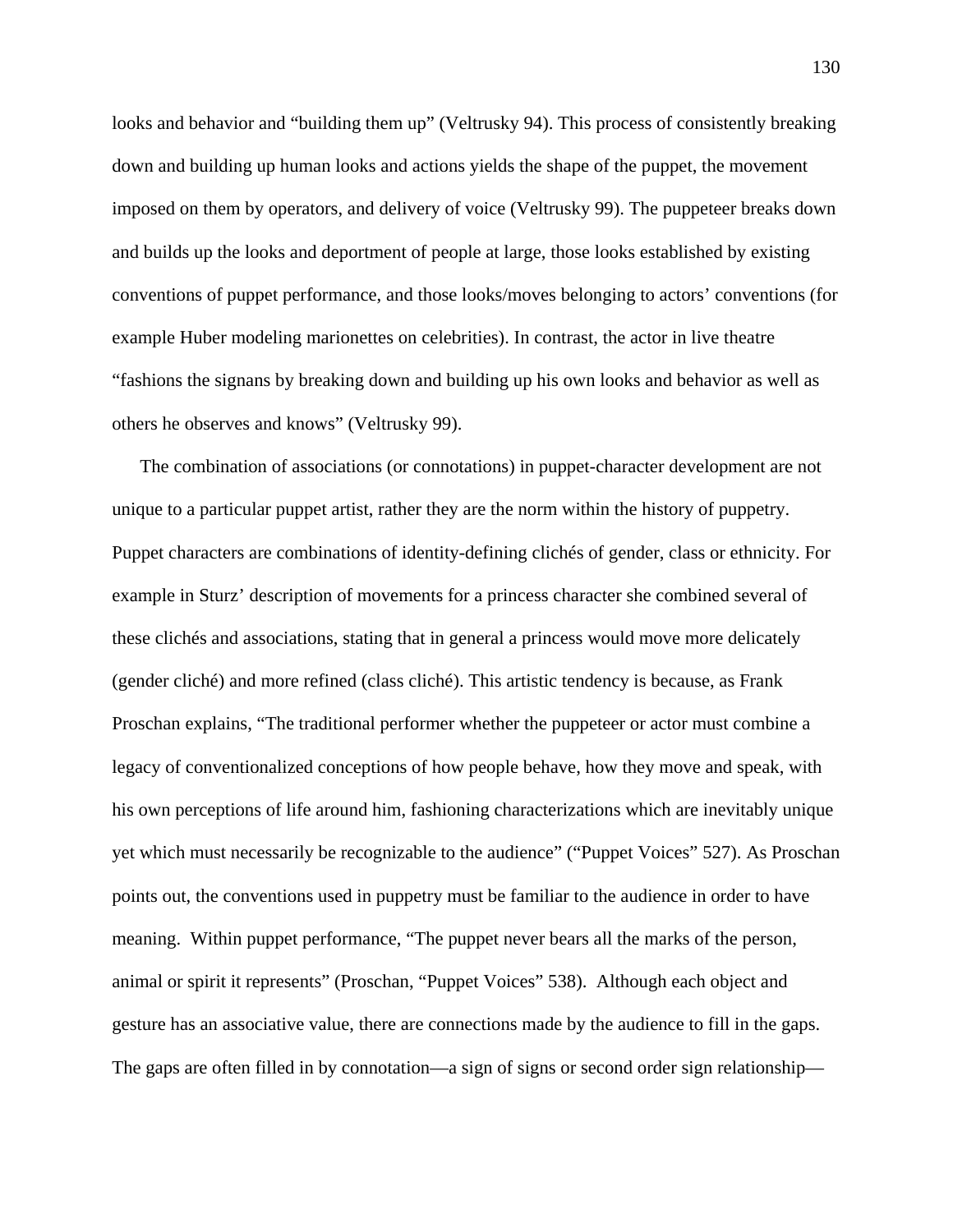producing a greater depth of character. According to Kier Elam the "theatrical sign inevitably acquires secondary meanings for audience, relating it to the social, moral and ideological values operative in the community of which performers and spectators are part" (8). As previously mentioned, the majority of movement in puppet performance is based upon convention. The audience's understanding of these conventions is proof that "meaning is learned, historically derived, and socially situated rather than arising mysteriously from unconscious habits located neither in time nor space" (Proschan, "Cocreation of Comic" 38).

As stated in Chapter 1 Jill Dolan, in *Feminist Spectator as Critic*, praises Skipitares' use of puppets to replace live bodies in representation. As this chapter has shown, Skipitares especially in her more recent work—does more than merely replace live bodies with puppets. She repeatedly creates visual and aural collisions between the creation of the character in the text, the bodies of the performing objects, and the movement of the manipulators. This disassociation of gender and body, as well as body and voice reflect one of the themes of gender performativity which are repeated in Skipitares' work over several productions. Her practice of mixing female bodies with male characters (more so than male operators with female characters) yields greater insight into the relationship between the gendered puppet and the gendered performer, and how that relationship relates to other writing on puppet acting theory.

As Sue Ellen Case states in her book *Feminism and Theatre*, "The norms of culture assign meaning to the sign," which include dominant notions of gender (117). Gender is up to interpretation in performance (and in life) but only within given, culturally predetermined parameters, like, perhaps, the various ways a school uniform may be worn, or the variety of ways a character can be created from a script. The key is for the artist to recognize what elements (voice, movement, and gesture) spectators use to understand gender associations and to attempt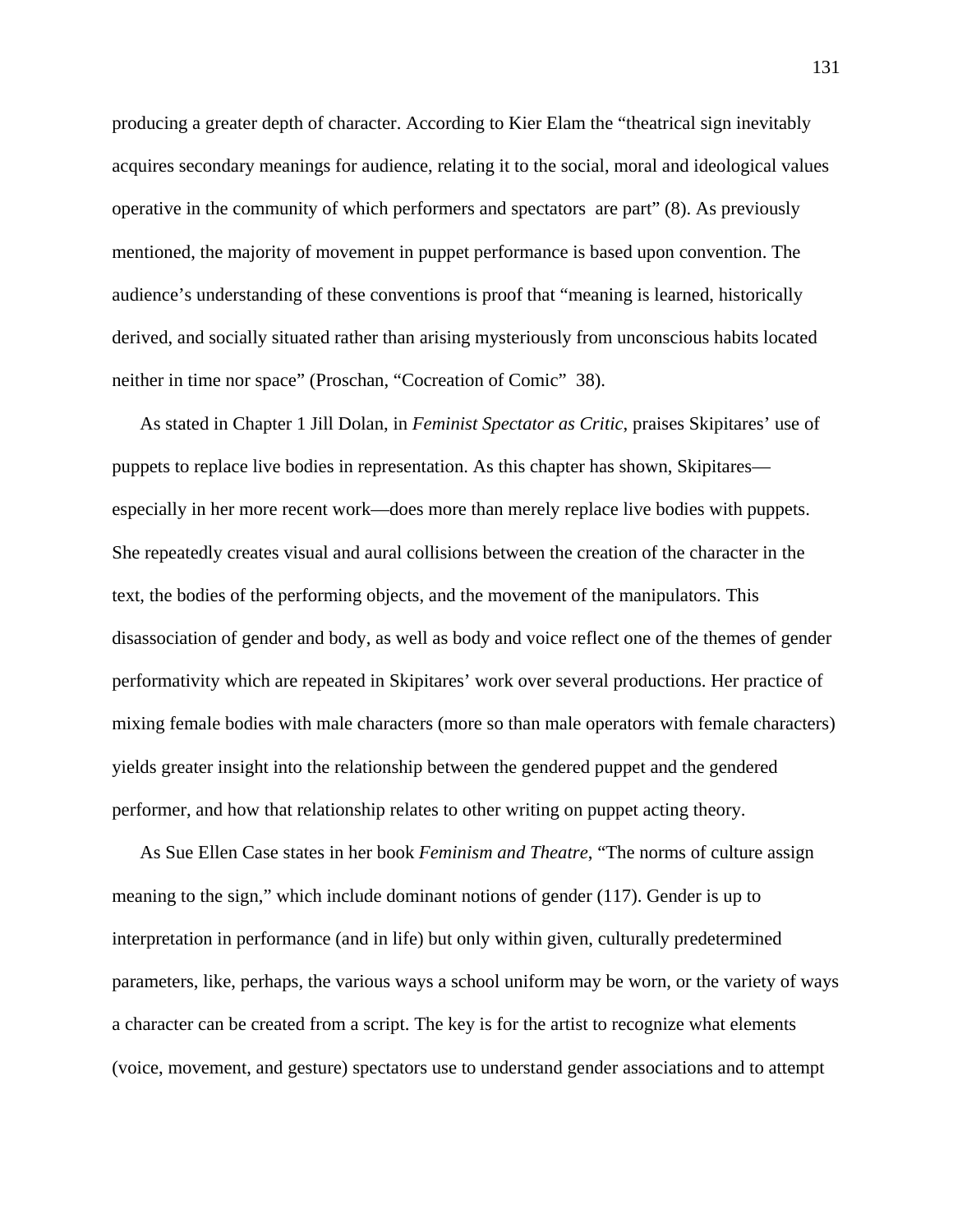to control how those elements are perceived—even if the audiences only begin to question why the artist chose one interpretation or presentation of character over the stereotypes. By using several female (and male) performers to operate one or more female puppets, Skipitares' symbolically examines "woman as sign" and deconstructs that cultural construct "woman" which is central to both feminist semiotics and gender studies (Austin 76). Skipitares' productions reflect the range of possibilities and representations of the constructed signs "Woman" and "human." Through puppet performance, we can dissect the process of attaching gender to any object or subject (material or corporeal) in order to identify how we know woman or man when we see it and what relationships, livelihoods, personalities, and identities are excluded by that particular construction of knowledge.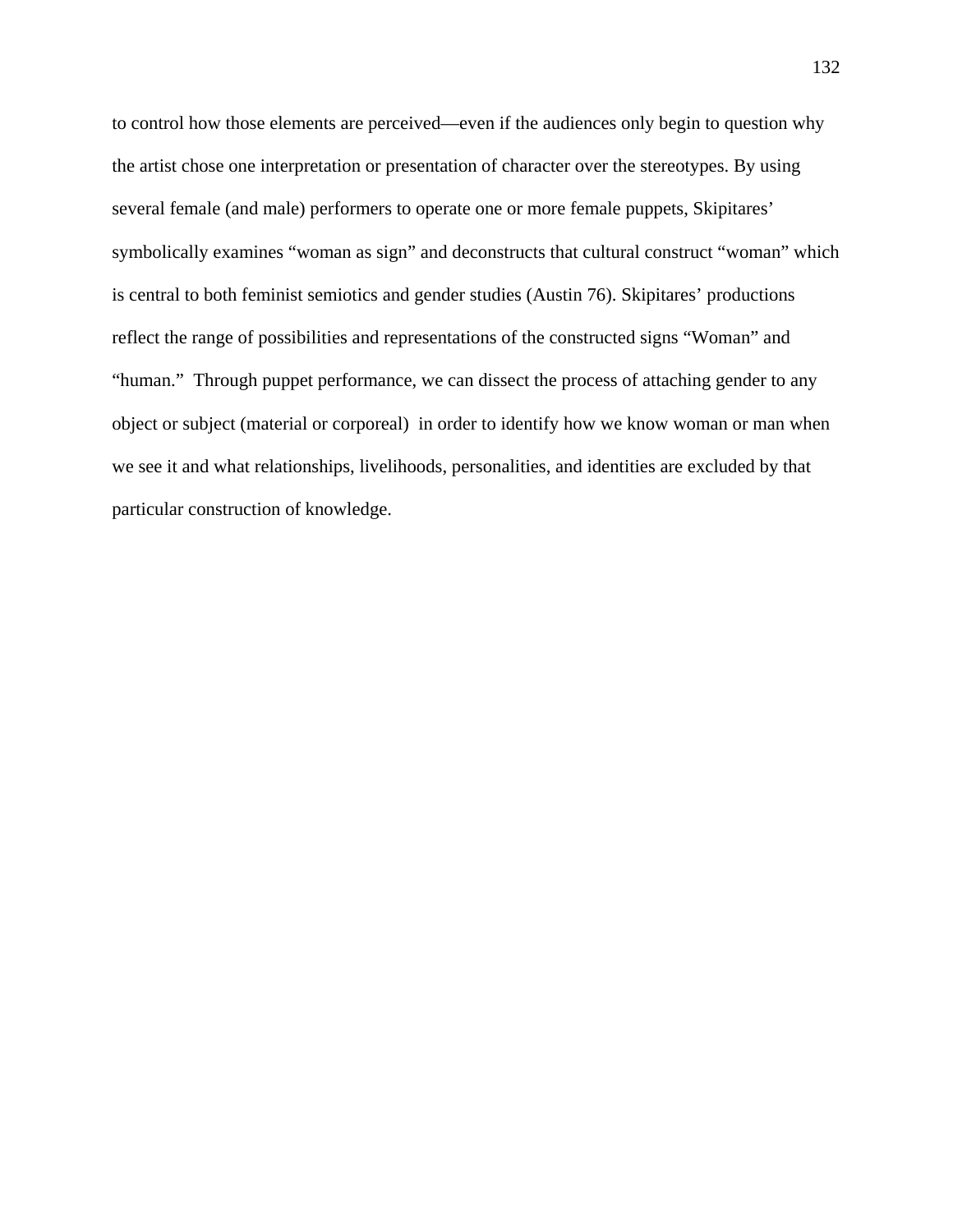# **CHAPTER 6**

## **SUMMARY AND CONCLUSION**

For most of the history of puppet performance, a performance was considered successful if the viewer was convinced for a moment that they were watching live actors (McCormick 75). These "signs of life," as Steve Tillis describes them, were the model against which puppet performance was judged. In order to be real, the puppet's portrayal of concepts such as class, gender, or ethnicity must also match the audiences' expectations of those societal roles. Puppetry in the twentieth century became divided between a desire to make puppets look like actors, as seen in intricate marionette performances, and those puppeteers who stressed the elements unique to puppetry, or their inanimate-ness. Some artists combat or challenge the mimetic desire by making their puppets overly unrealistic (such as abstract shadow puppets, or puppets made of raw materials—household objects, trash, etc), creating puppets in front of the audience, or using self-reflective verbal and visual puns through which the puppets acknowledge their "puppetness." By stressing that the creation of life came not from the object, but by the manipulator, puppeteers and puppet creators were unleashed into a new world of "performing objects" in which characters could be made from imaginary monsters, talking vegetables, or cartoon-like animals. Scholars such as Eileen Blumenthal, John Bell, as well as N. J. Stanley and Joan Driscoll Lynch rightly link Skipitares with this latter tradition.

Skipitares' career, like those of many other contemporary artists, has gone through several stages, branching out, if you will, from autobiographical solo performances to smaller projects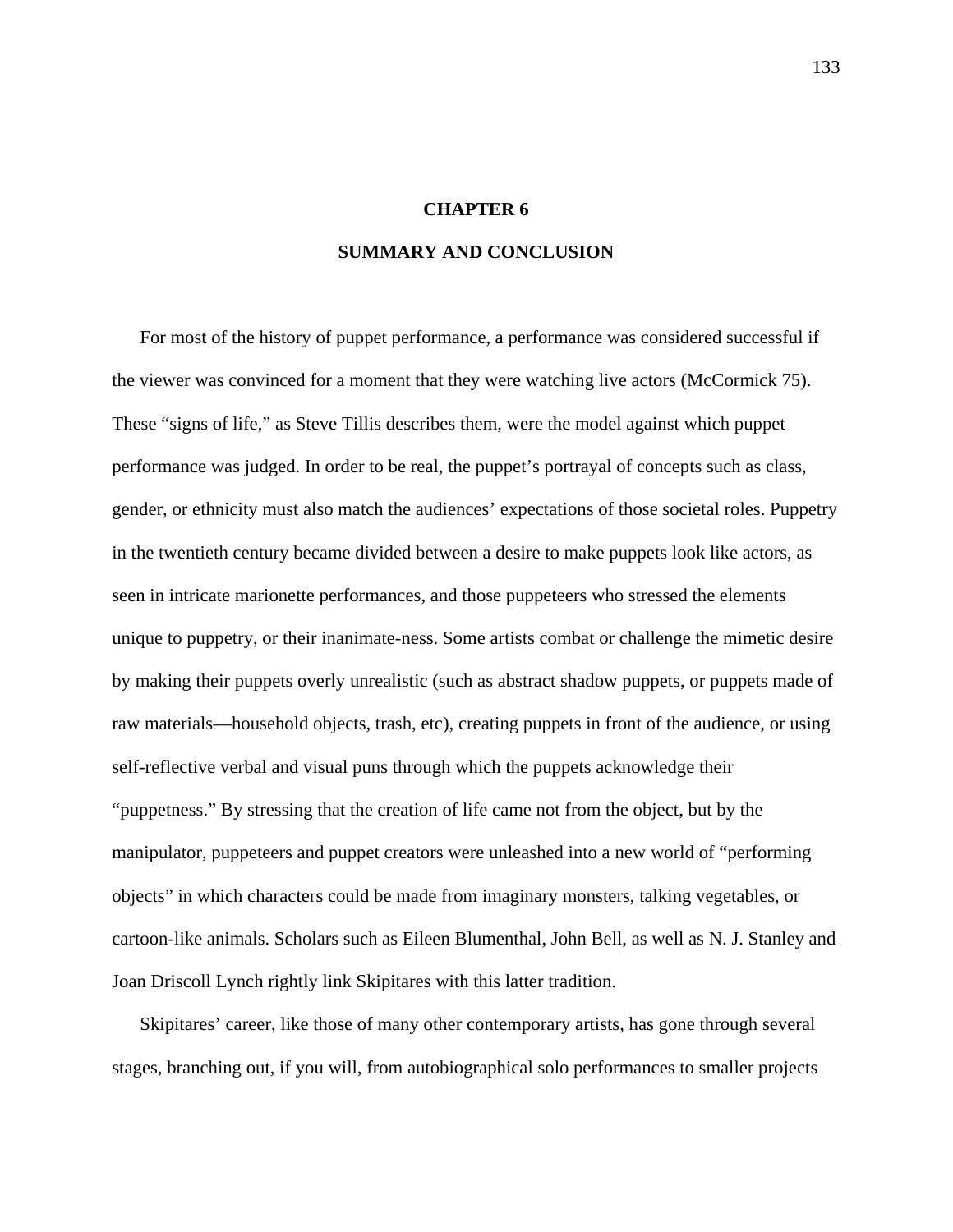involving additional puppet performers, gradually taking on larger collections of texts and incorporating more puppets and performers. Still, puppetry is but one of many media which Skipitares' uses to communicate her themes and messages. As the preceding chapters have shown, Theodora Skipitares' form of puppetry is a unique fusion of many artistic traditions: performance art, experimental theatre, political theatre, puppetry, and dance. Therefore, it is my opinion that a greater understanding of each tradition will lead to a great understanding of Skipitares' work.

Reviews of Skipitares' productions, found primarily in *The New York Times* by writers such as Mel Gussow, Anita Gates, James Bruckner and more recently, Honor Moore, chronicle the ups and downs of Skipitares' career as she has incorporated various artistic traditions into her performances. Overall, what the existing scholarship on Theodora Skipitares points to is that her unique style and experimental methods often require the spectator to work harder to find meaning in a production. As previously stated in Chapter 3, the key to Skipitares' style, what I term the *work-in-progress aesthetic*, is that it leaves gaps and "loose edges" which the audience is required to fill in with their active participation. As Stanley states, "Skipitares' productions do not simply require but demand a rigorous intellectual engagement on the part of her audience" (65). These gaps include making links within an episodic dramatic structure (building the "dramatic arc" through the progression of a theme rather than conflict) and finding identifiable characters in inanimate objects—whether those be puppets, sculpture, or video projections.

## **Part 1: Intersecting Traditions in Skipitares' Productions**

Each perspective on Skipitares' work, each tradition which she has encountered, has contributed specific elements to her total production style. Most important to the focus of this dissertation is the positioning of Skipitares' work within the tradition of American puppetry. As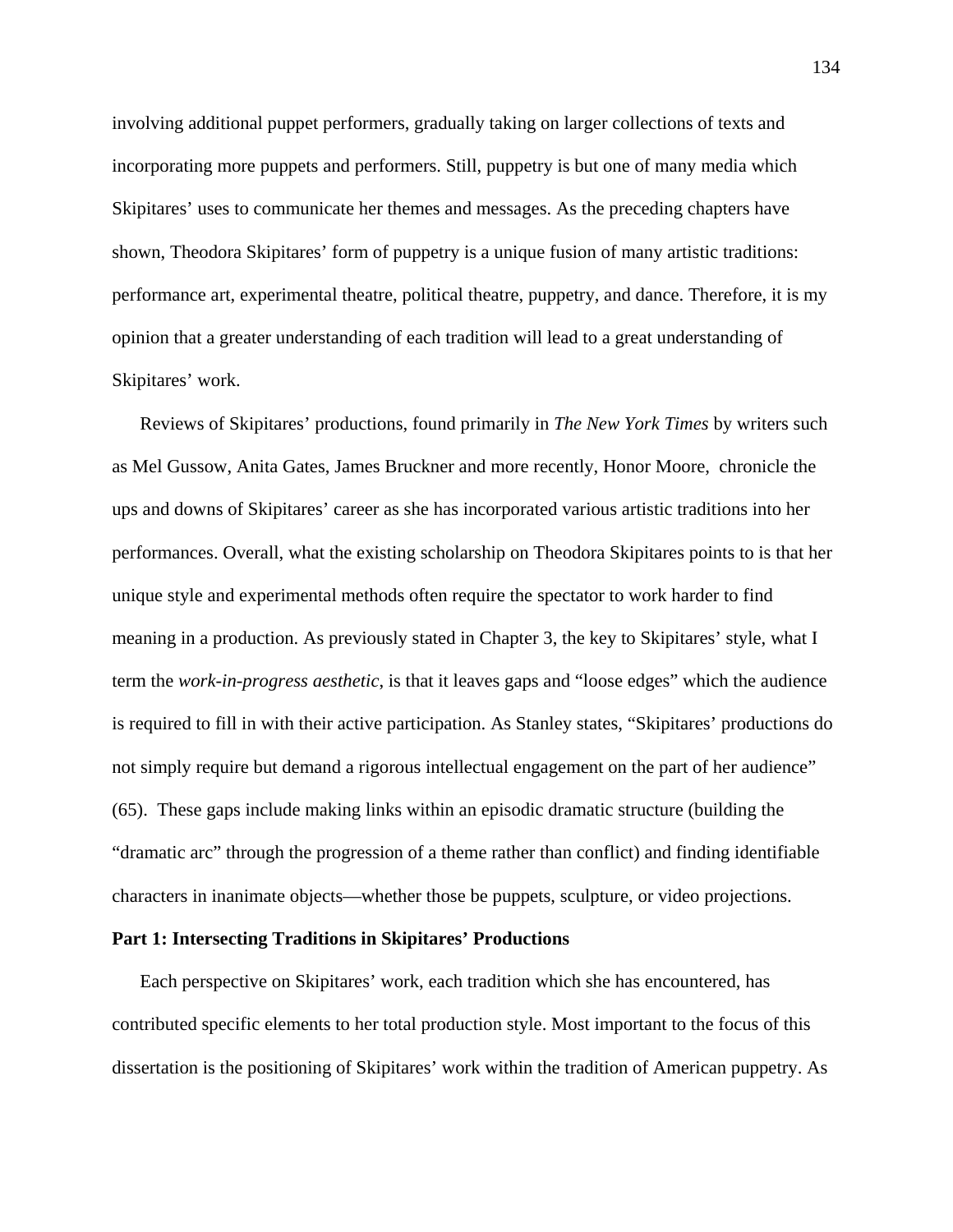discussed in Chapter 2, In her first works incorporating puppetry, her animation was often described as "minimal or crude" and her puppet's articulation simple with "no attempt to disguise the mechanism of wire, stick, or string" (Jones 48). Upon closer examination one finds Skipitares' work is polished and visually stunning, yet it retains that quality of the "rough edge" that, along with textual and presentational practices, denies the traditional processes of identification. One essential element in Skipitares' puppet style is compression; overall her puppets create a compressed universe. According to Stanley, this compression is "achieved through Skipitares' style of animating puppets, which has generally meant very sparse, selected movement that can sometimes incorporate a haunting quality" (66). This sparse aesthetic environment in which Skipitares' functions often relies on stereotypes or archetypes as a starting point for characterization, yet Skipitares also works to push these stereotypes in order to comment on a specific text, role, or historical circumstance. Since the puppet in performance distances the audience, it already generates an active spectator and space to make social or political comment. It is this space that Skipitares routinely "plays with" through meta-theatrical techniques, her selection of texts, and the presentation of those texts in a historicized fashion.

Moreover, puppetry is traditionally a handmade theatre, and in scholarship often grouped with other folk arts and popular entertainments (See Sherzer and Jurkowski). As puppeteer Bruce Schwartz states in his 1983 interview with Lee Jenner, "Puppetry is about as handmade as theatre can get. I make everything to do with my shows myself: story, characters, dialogue, puppets, scenery—everything"([1](#page-197-0)04).<sup>1</sup> It this particular nature of puppetry, its obvious constructed-ness, which in combination with Skipitares' aesthetic tendencies produces such vivid statements on gender, class, science, culture and myth.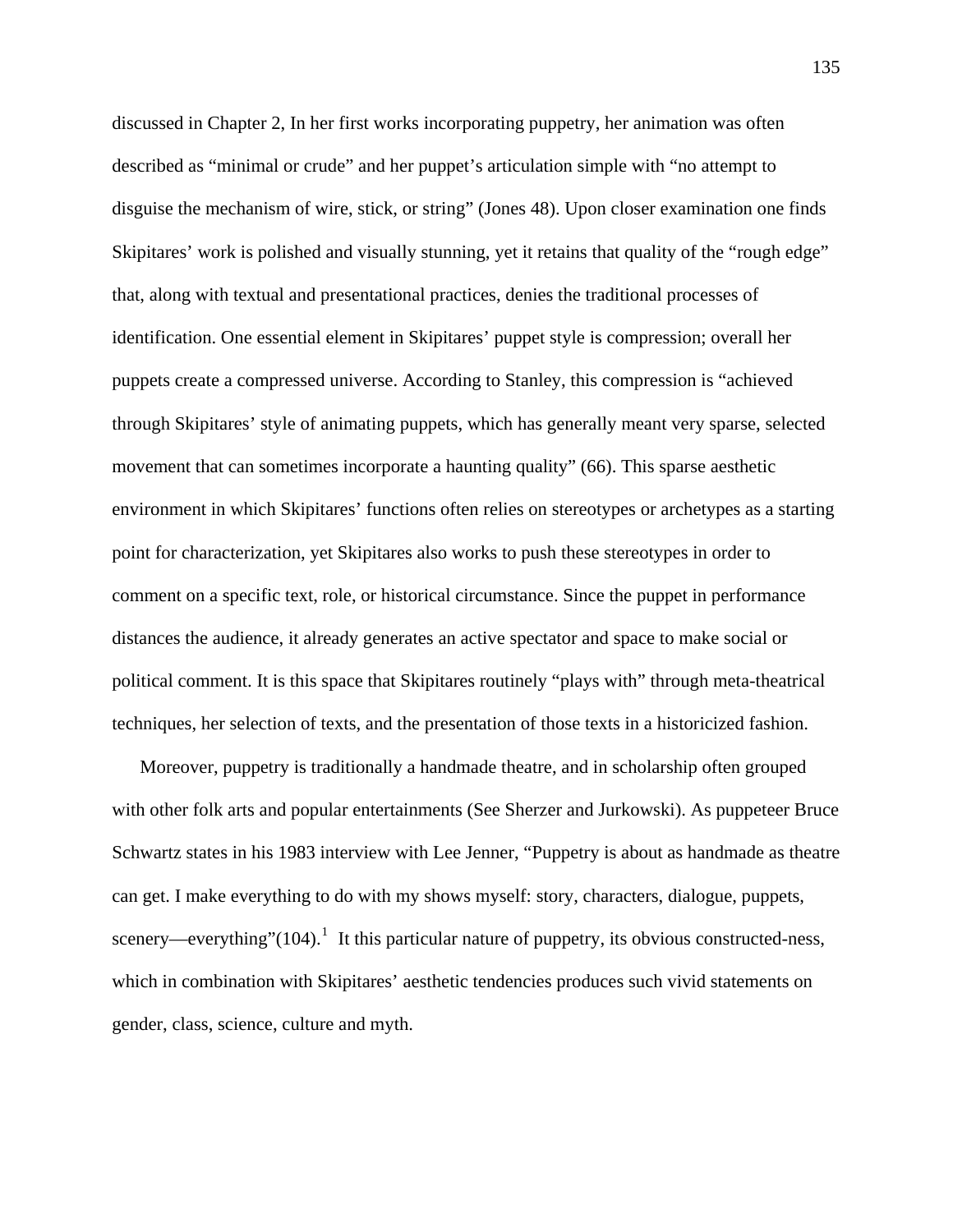Skipitares' background in the performance art movement and especially the experimental theatre works of La Mama Etc have contributed to Skipitares visual style—specifically her multi-media techniques and the rougher style of her performing objects. Philosophies regarding the presence of the artist in avant-garde art and the performance art are also found in Skipitares' style. Even after her transition from performance art to puppetry, her first performing objects were self-portraits of the artist—giving Skipitares a physical presence on stage even after she turned to solely directing. Even in her latest works, the concepts and themes Skipitares' chooses to work with are still centered on her life as a Greek-American, her experiences with Greek, American, and Indian culture, and how each of these play into [her] identity.

As Sayre rightly states, "The art of the avant-garde is always in process, always engaged" (7). However as performance artist and critic Linda Montano describes, "The avant-garde doesn't demand or expect acceptance, only a tolerant understanding and respect for its ability to aesthetically transform secrets, fears, addictions, impulses, and the shadow" (xiii). Skipitares' productions might best be described as avant-garde simply for how clearly they fit into Montano's description. Skipitares' productions reflect a playful conflict between content and form (e.g. ancient stories told as a game show, medicine show, or cabaret). Her creation of texts feature historical appropriation, direct quotations, and an ironic tone (Harrison 40). In general, "The juxtaposition of scenes with actors and scenes with puppets reinforces the constructedness of the theatrical experience" (Harrison 111). She begins with the raw materials of theatre (narrative and mimesis) and uses them against themselves to reveal and deconstruct codes of representation. Overall, Skipitares' productions, when approached from the traditions of avantgarde and experimental theatre, reveal the seams of such monolithic constructions as society,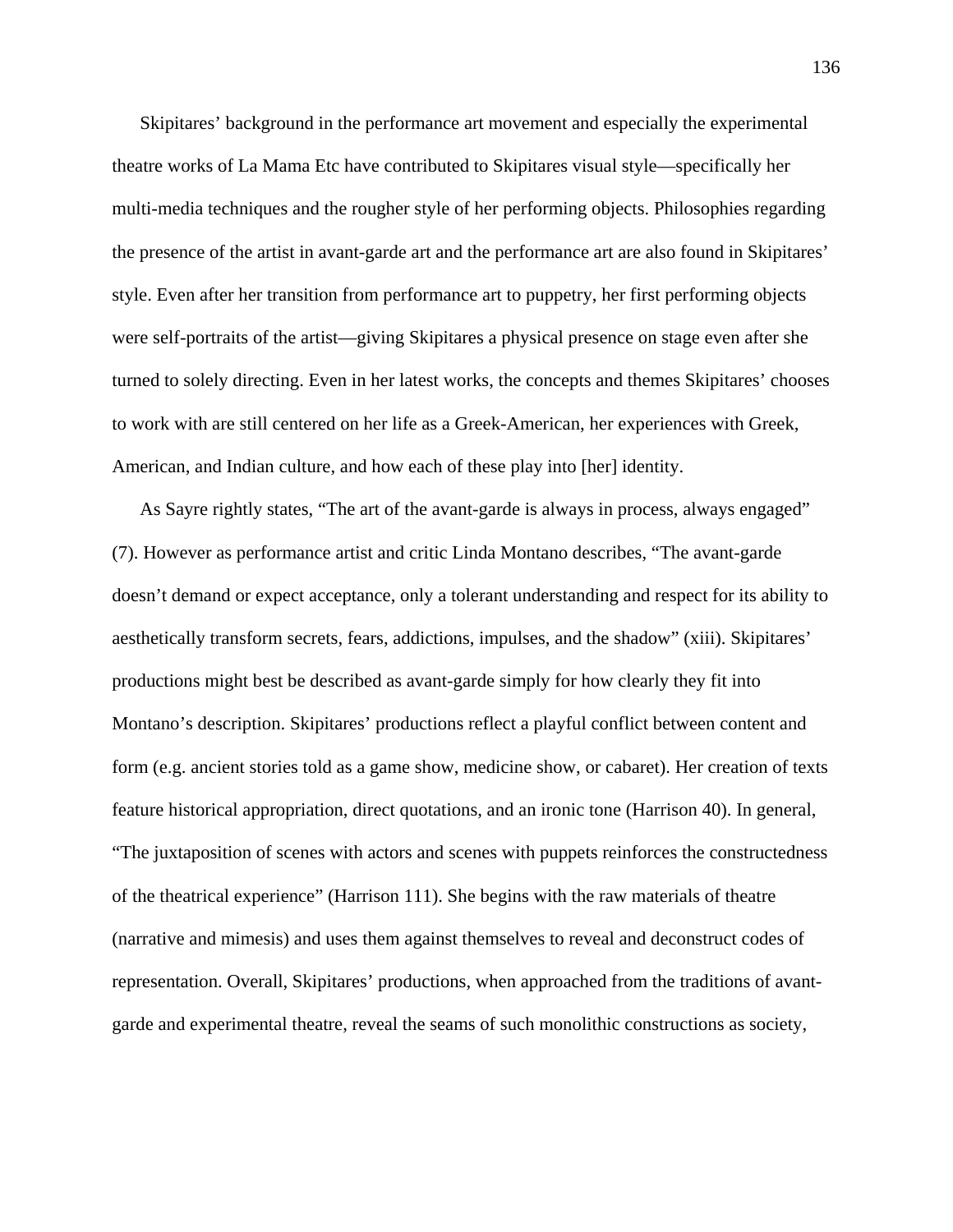culture, history, scientific progress, and identity/self-hood, and they do so without apology or equivocation.

Approaching Skipitares' works from Japanese and Indian performance traditions, helped to better understand Skipitares' dramatic structure and her practice of separating the performance into independent production elements. As Skipitares' stated about her work, "the wellconstructed tragic arc, that isn't me" (Personal Interview March 2006). Skipitares' more recent work seems to be incorporating more texts which have that traditional dramatic arc (*Iphigenia*, *Helen of Sparta*, *Orestes*), yet even these are presented in a fragmented, episodic fashion. Her presentation of myths and legends in this discontinuous style is characteristic of Indian performance traditions as well as Japanese traditions of storytelling. Finally, the separation of production elements into independent entities is immediately influenced by Japanese Bunraku. In each production, Skipitares has traditionally kept the manipulation of the puppets separate from the narration and dialogue. These elements were also kept separate from the live music. This separation is physical (the narrators, musicians and puppeteers perform in separate parts of the stage) and therefore the spectators' focus often flows from part to part before taking in the larger whole. The objective in this separation is not only to keep the spectator active, but to keep all the performers invested in the synergy of the performance. The example of Skipitares' production *Timur the Lame*, presented in Chapter 4, also demonstrates her mental processes of collage-ing texts, traditions, and mediums by theme. This production also points to the problems of crosscultural or multi-cultural performances and how such applications of artistic traditions out of cultural context may not be fully understood (Weber E6).

Finally, examining Skipitares' puppetry though a materialist feminist perspective, with specific focus on gender, reveals greater insight into her unique style of representation.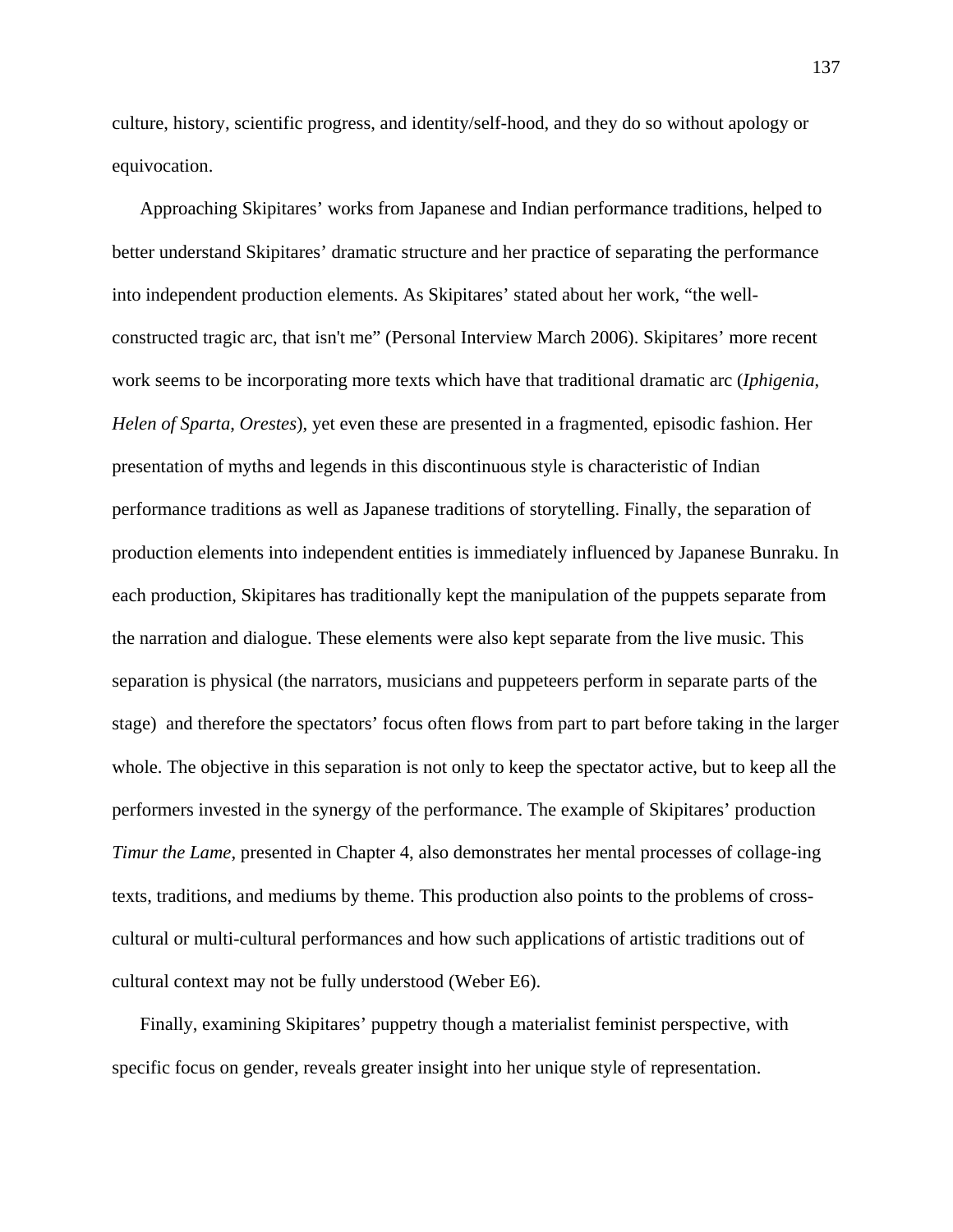Skipitares' representation of gender is unique within puppetry, specifically, because of her use of her own figure as the basis for the puppets' structure, her approach to women's roles in her text and her practice of casting characters against gender.

As has previously been discussed, in basing her puppets off of her own face and figure, Skipitares created a new ground for puppet design. However, as she has changed her puppetry style, she now creates puppets with what she call a more "transparent" or "streamlined" design. This progression from female ground toward neutral has in my opinion created a new version of neutral, a new perspective on "gender neutral" in puppetry. Instead of working from a neutral that is presumed male, Skipitares creates a neutral design that assembles and aligns traits typically placed in binary opposition as masculine or feminine, male or female.

In general, many of Skipitares' texts stress power relationships in terms of gender, race, ethnicity, and class. Her background in activist, auto-biographical performance art combined with her interest in the minutia of history and culture results in a penchant for women-oriented stories or texts. Her approach to text is unique within puppetry in her practice of repeatedly reinterpreting women roles, duty, and position in society, as seen in characters Helen, Iphigenia, and Clytemnestra. In our interview, she offered her most recent production of *Helen Queen of Sparta* as represented a feminist piece, especially as it presents Euripides' play, *Helen*, and the premise of Helen never having gone to Troy, but instead being replaced by a cloud or phantom (by Hera's doing). As Skipitares explains, the myth of the phantom Helen, "is not just Euripides', its an older story," yet she saw it as a "fascinating explanation for why [Helen] got blamed for the war" (Personal Interview). For, according to Skipitares, most Greeks realize that the Trojan War was really just a colonial war to acquire resources. Moreover, Skipitares feels that "This idea that [the Trojan War] was caused by the face that launched a thousand ships is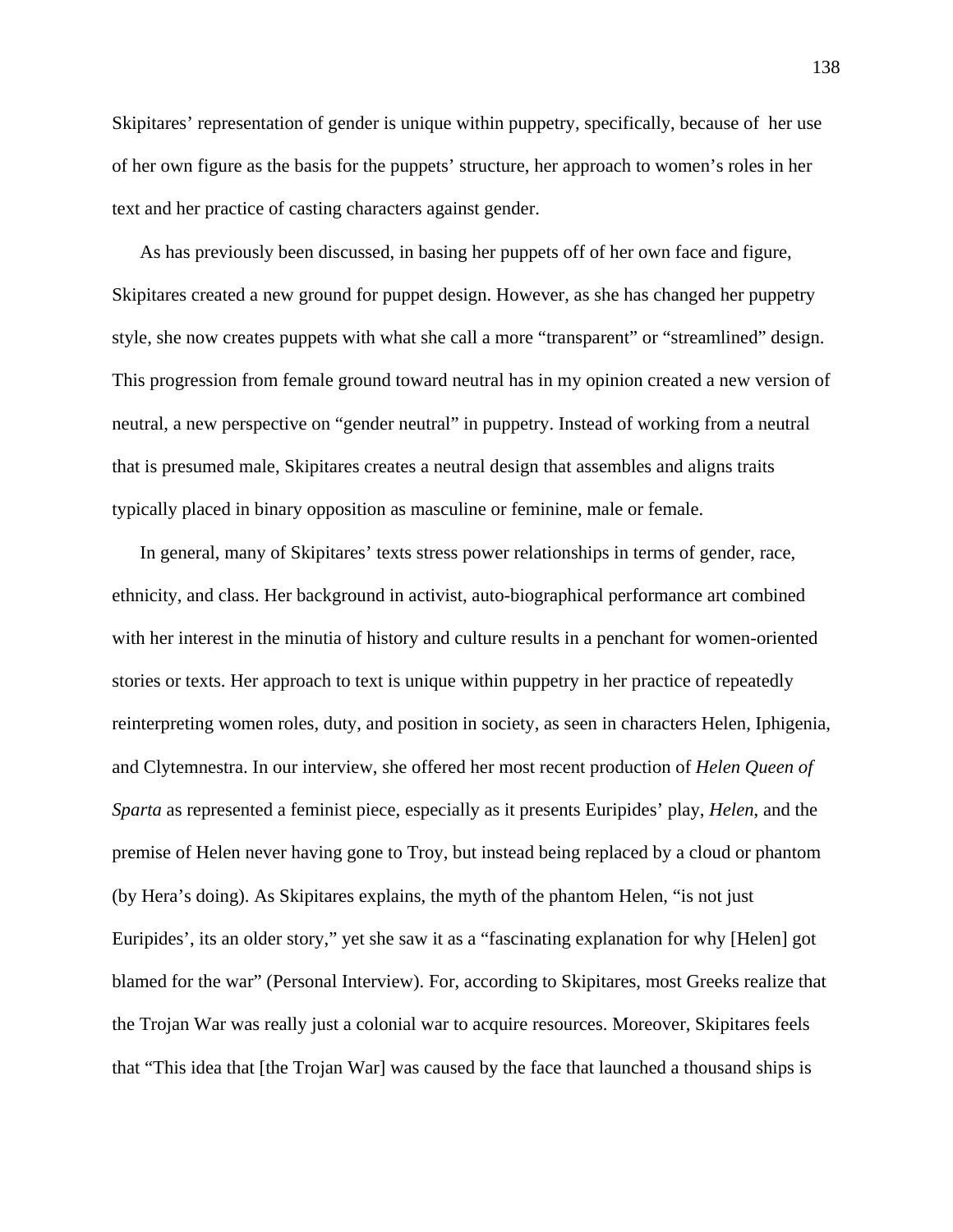just absurd" (Personal Interview). It was this myth of the Phantom Helen that made Skipitares feel that the story was well suited to puppetry, primarily because a phantom character translates well into an easily manipulated performing object. In addition, it was Helen's place as a beauty icon and her being blamed for the injustices of men that gave Skipitares' production its "feminist premise" (Skipitares, Personal interview). In her construction of female characters, Skipitares leaves room for the feminist spectator to see both herself and the socially constructed "Woman" on stage.

Skipitares' practice of casting across gender is not in itself unique within the tradition of American puppetry. Especially in one-person puppet productions, puppeteers often create and perform cross-gendered characters. However, Skipitares' work with movement-based performers allows her to explore the embodiment and presentation of gender-associated movement as they are simultaneously produced on the human body and the performing object. Skipitares' performing objects and their manipulation both deconstruct and at times conform to conventional or stereotypical representations of gender in American society, such as the presentation of "tough guy" characters by female performers: one as an overtly drag performance (Achilles in *Iphigenia*) and one as a historical stereotype (Menelaus in *The Exiles*). As interviews with Skipitares' performers revealed in Chapter 5, Skipitares' performer's construction of androgynous characters (such as Tyrisias or the Phrygian Slave) combine movement conventionally associated with both "masculine" and "feminine" to an equal degree instead of being devoid of any gendered movements. Maresca's presentation of these characters, correspond to the concept of Skipitares' "new neutral," as it is applied to the physical performance of the puppet.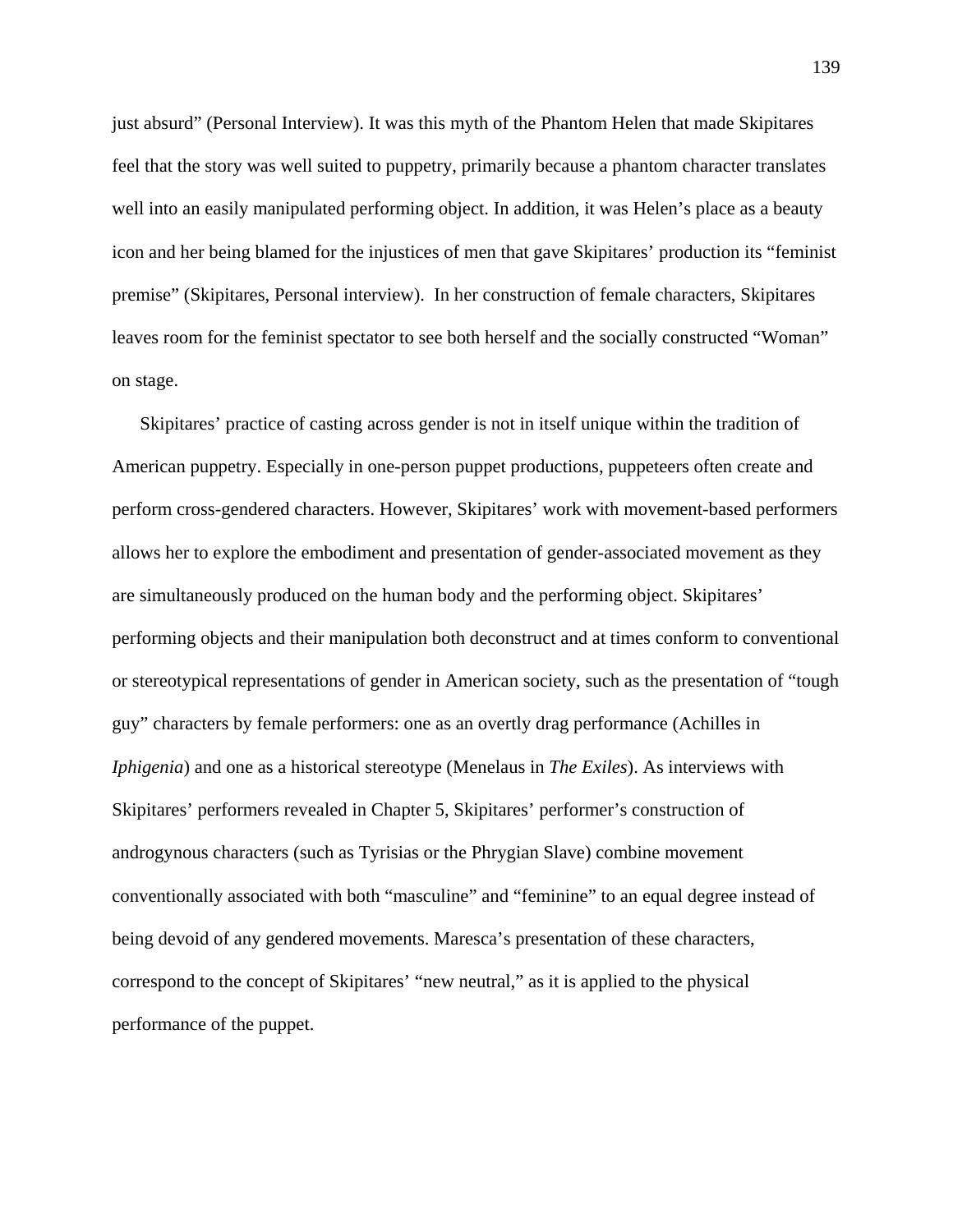## **Part 2: Final Conclusions—Gender and Puppetry**

We have previously discussed in Chapter 5 what conventions of the puppet mark gender: the combination of facial features, hair, costume and telegraphed gendered movement. However, puppets can be any size and look like anything, and can therefore deny, circumvent, or reconfigure gender. For example, in a puppet performance gender could be signified by a pattern (plaid or striped) or a shape (an eye or a lightning bolt). Of course true "gender" would not be fully signified on stage unless it was combined with performed power relations.

Within the perspective of gender studies, this dissertation was meant to prove, through a case study in puppetry, that, as Teresa de Lauretis states, "gender is not a property of bodies or something originally existent in human beings but 'the set of effects produced in bodies, behaviors and social relations'" (*Technologies of Gender* 3). Rather gender is a system of human relations, historically and culturally specific. The design, construction, and performance of gender in puppetry reveal how bodies can be idealized through representation, reconstructed to be exactly what we want them to be (Auslander 94). Skipitares' work is subversive from a gender studies perspective because of its particular use of the physical body. As Auslander states, "In performance, physical presence, the body itself, is the locus at which the workings of ideological codes are perhaps the most insidious and also the most difficult to analyze" (Auslander 90). Skipitares creates characters which are clearly separate from the human body, clearly presentations of person-hood. This is in opposition to the tradition of psychological realism that wants the body to merge with the character, to virtually disappear (Auslander 91). In productions like *A Harlot's Progress*, *Under the Knife*, and *Helen Queen of Sparta*, the puppet serves as a "demonstrator" for gender, class and ethnicity; specifically questioning "what types of movements are appropriate for women and for men," and highlighting the relationship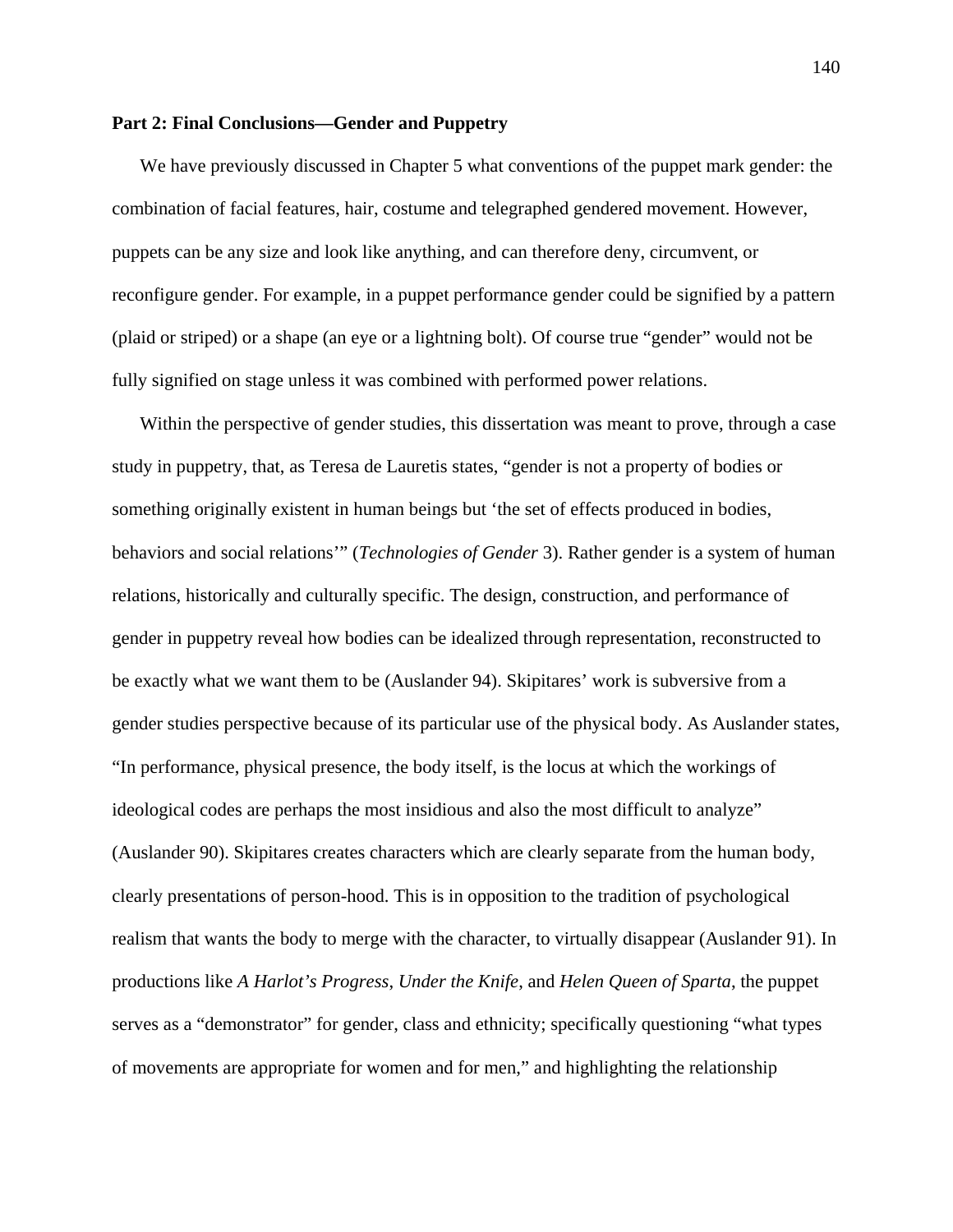between gender and gesture (Harrison 24, 21).Through her character design and presentational style, gender becomes just one of many "illusionistic trappings" in Skipitares' productions (Harrison 21). The construction of gender in her puppets and the development of her designs throughout her career, reveal how artists may challenge the phallocentric tradition of representation through visual images as well as narrative structures, use of language, and character development.

Gender is internally discontinuous having merely the appearance of substance and it is this ability to categorize certain patterns of movement which exemplifies Butler's statement, "There is neither an 'essence' that gender expresses or externalizes nor an objective ideal to which gender aspires" (Butler, "Performative Acts" 271, 273). Traditionally, identity is signified by consistency and continuity, however Skipitares' character designs reveal the positionality and fluidity of these constructions. They acknowledge that the body is encoded by social discourses and that there is no essential body which lies beneath. The characters as they are co-developed by director and performer, show off their "gender role playing," and thereby through noting that they are roles, they are subversive. However because this subversion is presented through objects abstracted from reality, such as puppets, performing objects or animation, it is more accessible to public morality (Abel 184). On a lager scale, Skipitares' puppetry and productions style is unique in that they reflect the opportunities for dissecting and discussing the construction of gender in society.

## **Perception and the Puppet in Performance**

Perception is not an individual process, but an interactive, social one: "a process in which meaning is not given but created and not imposed by the speaker but negotiated together by speaker and hearer" (Proschan, "Cocreation of Comic" 38). In performance, puppets are clearly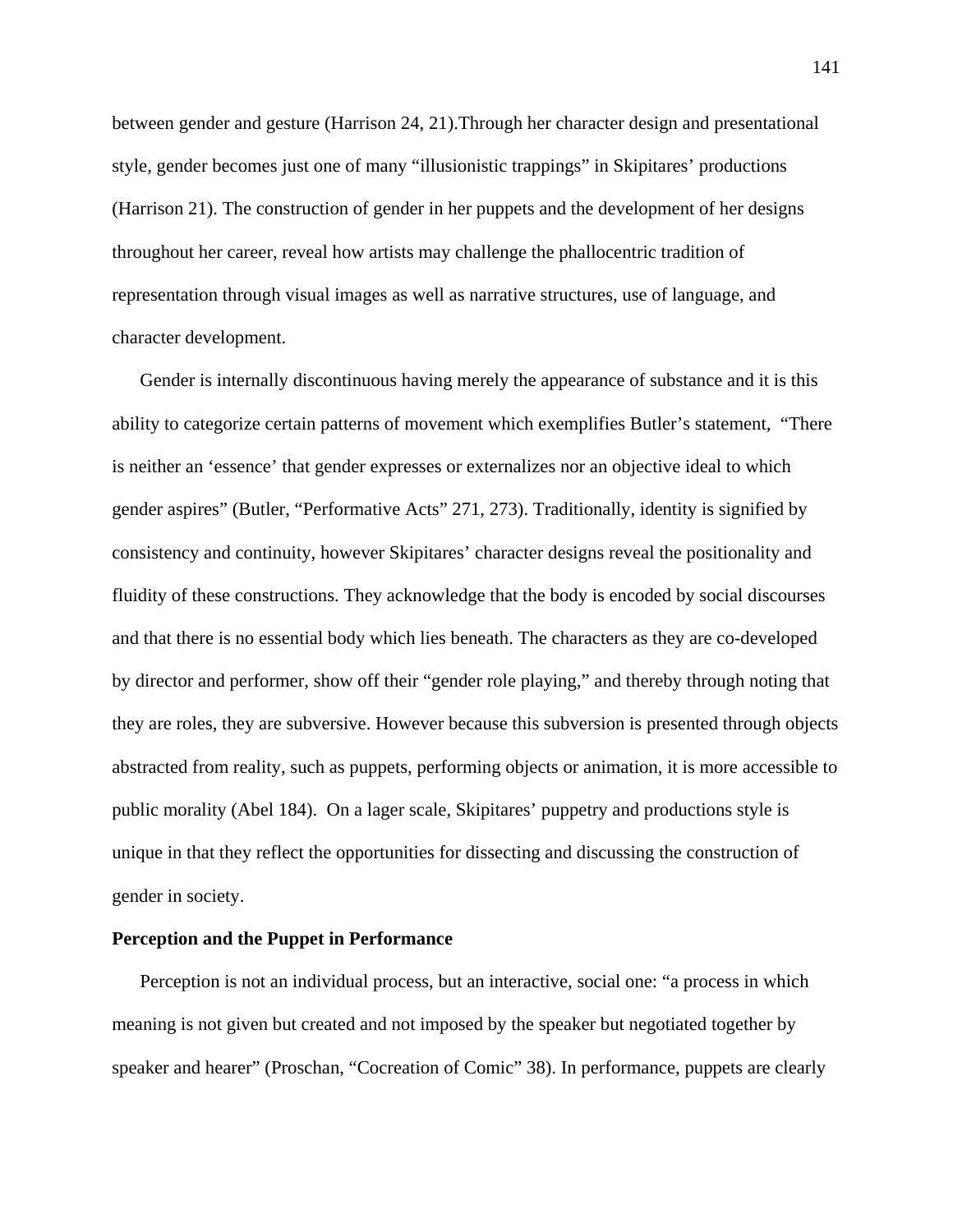manipulated by others (denying agency), but yet display agency or attitudes of its creator and the society within which it is created. The performer with the audience is always aware of that audience, but more importantly, "both the performer and observer will usually share a cultural tradition which the performer is able to draw on" (Newlove 119). Because of this interactive relationship between artist-object-spectator, "Puppets are both a reflection and a metacommunicative commentary on the society and culture in which they are performed" (Sherzer, intro 2).The iconography and symbolism used in any production—whether used in design, movement or voice—combine both social structures and individual creativity. This connection is demonstrated by Fijan's statement that, "The rhythmic pattern of a character is determined by age, sex, ethnic background, position in life, and education of the puppet" (Fijan 27-28). However this statement presupposes that we all have the same assumptions of what rhythms go with what sex, class, race, or age, which ultimately perpetuates stereotypes in each of these identity qualifiers. According to Shershow, "the performing object continues to focus a range of cultural anxieties—about class, about gender, about performance itself" (225). What the audience sees on the puppet stage is a reflection of these anxieties, and from a larger perspective, is the result of silent societal codes and rules shared by both puppeteer and audience—codes which have been transmitted orally and in writing for generations.

Overall, Skipitares' use of puppets, as one of many types of media in performance, brings nuances to puppetry and performance in general. Although her audience is mostly New York based, her methods of puppet construction and puppet performance have the possibility to influence a new generation of experimental theatre artists seeking new methods for presenting non-traditional narratives. Skipitares' work reveals what artists coming from more experimental theatre backgrounds can contribute to the tradition of theatre and puppetry. Through mixing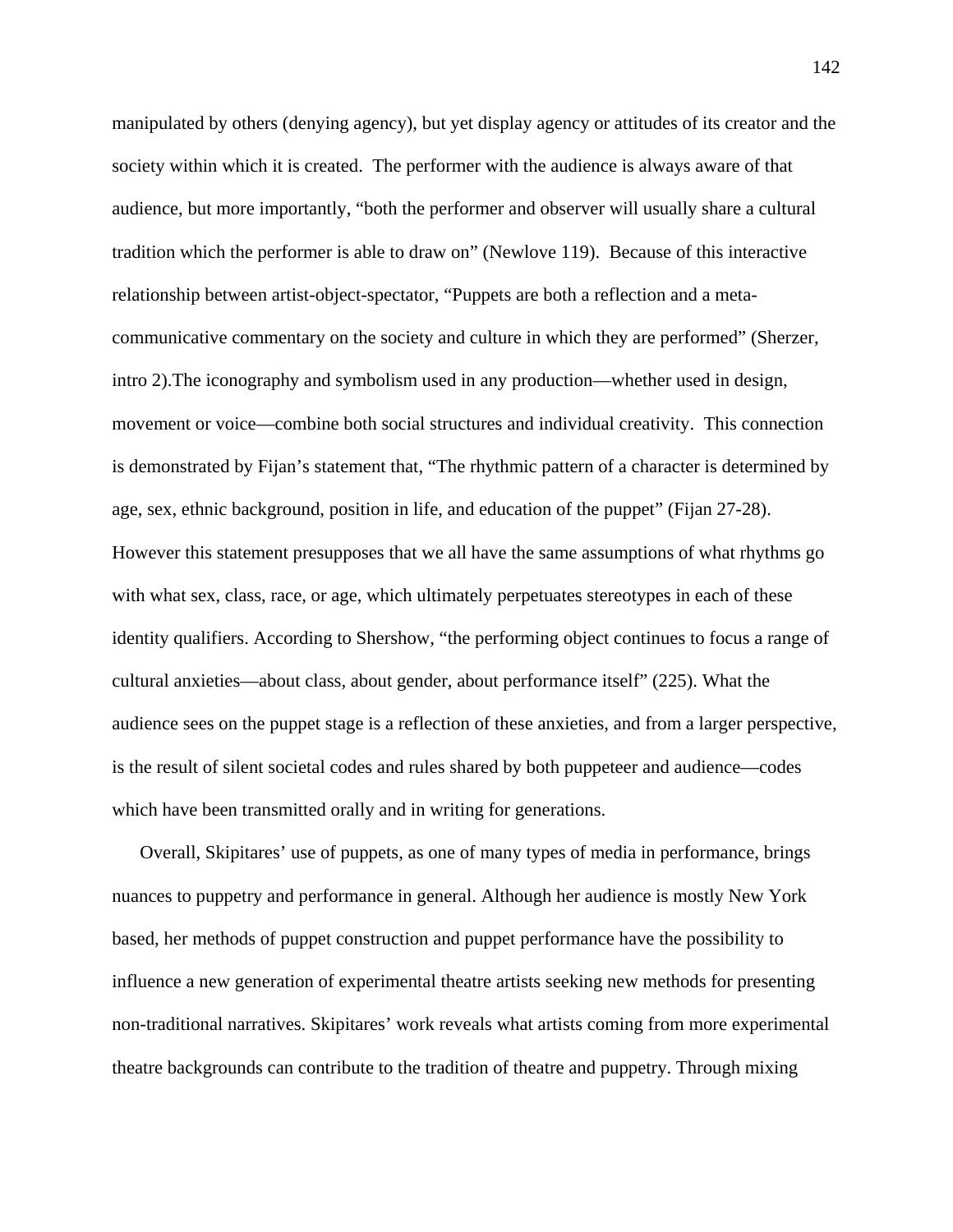sculpture and puppetry within one performing object, such as the Trojan Horse/stage in *Helen, Queen of Sparta*, the Medusa Gateway in *Under the Knife*, and the bust/mini-stage in *A Harlot's Progress* she has successfully contributed to the reformulated definitions of puppet (as performing object) and puppet theatre (now often termed object theatre). She repeatedly produces multi-media puppet shows based on remote subjects such as the history of medicine, famine, or women in prison which are far from the commercial mainstream of Taymor's *Lion King*. Her adult subject matter has also translated into presentations of the adult-oriented puppet body, often anatomically correct human sculptures based on her own face and figure. Her desire to incorporate multiple media—though not entirely highly technical media—as well as multiple scales and types of puppets reconfigure the definition of puppeteer to a theater conceptualist. She has also revisited lesser known puppet traditions such as Otome Bunraku and humanette puppets, using them in ways that advance notions of gender in performance (through cross-gender casting and providing multiple, simultaneous constructions of "Woman"). Skipitares' use of Japanese and Indian puppetry traditions and her recent interest in marionette making (Telephone Interview Nov 2006) also reflect an evolving approach to puppetry. Her sculpture-based, multi-media production style is clearly representative of the genre of contemporary puppetry in America. However, Skipitares is not interested in doing away with traditional puppetry. Rather, as this dissertation has shown, Skipitares uses these traditional methods in combination with new media to deliver her unique perspective on myth, culture and identity.

Finally, regarding an analysis of Skipitares' career, there are several other areas which need further study, such as audience response to her work and how her specific aesthetic choices reposition her audiences (Personal Interview). I hope that the interviews conducted for this dissertation will inspire other artists to publish writing on their own experiences. In the future I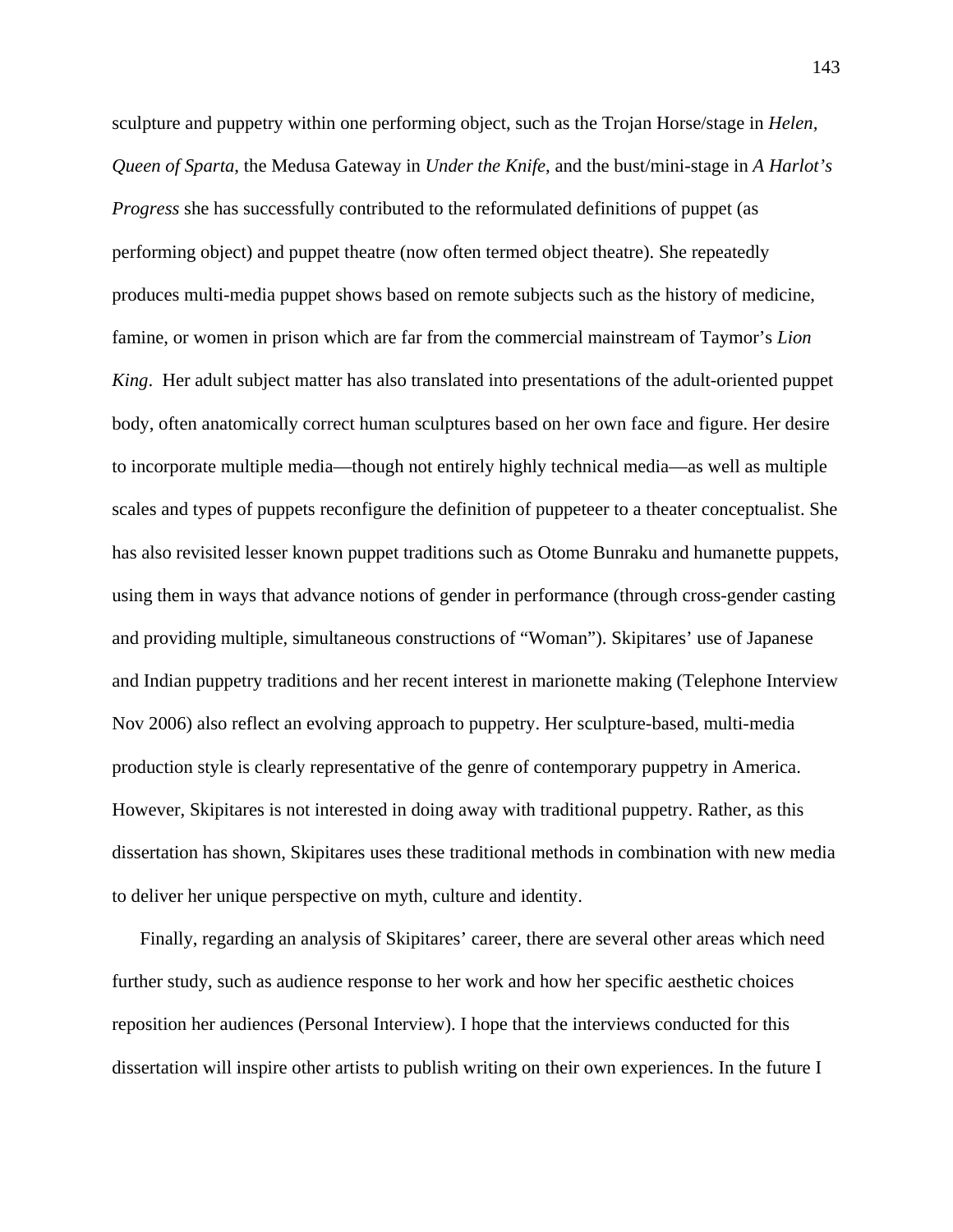would like to use the connections made in this study to compile such a collection of essays by female puppeteers on their specific styles and experiences in the field. I am especially interested in how Laban Movement Analysis might work to inform research into puppet manipulation, gendered puppet movements, and puppet performance criticism. This dissertation also points to the need for further study into the relationship between gender and puppetry.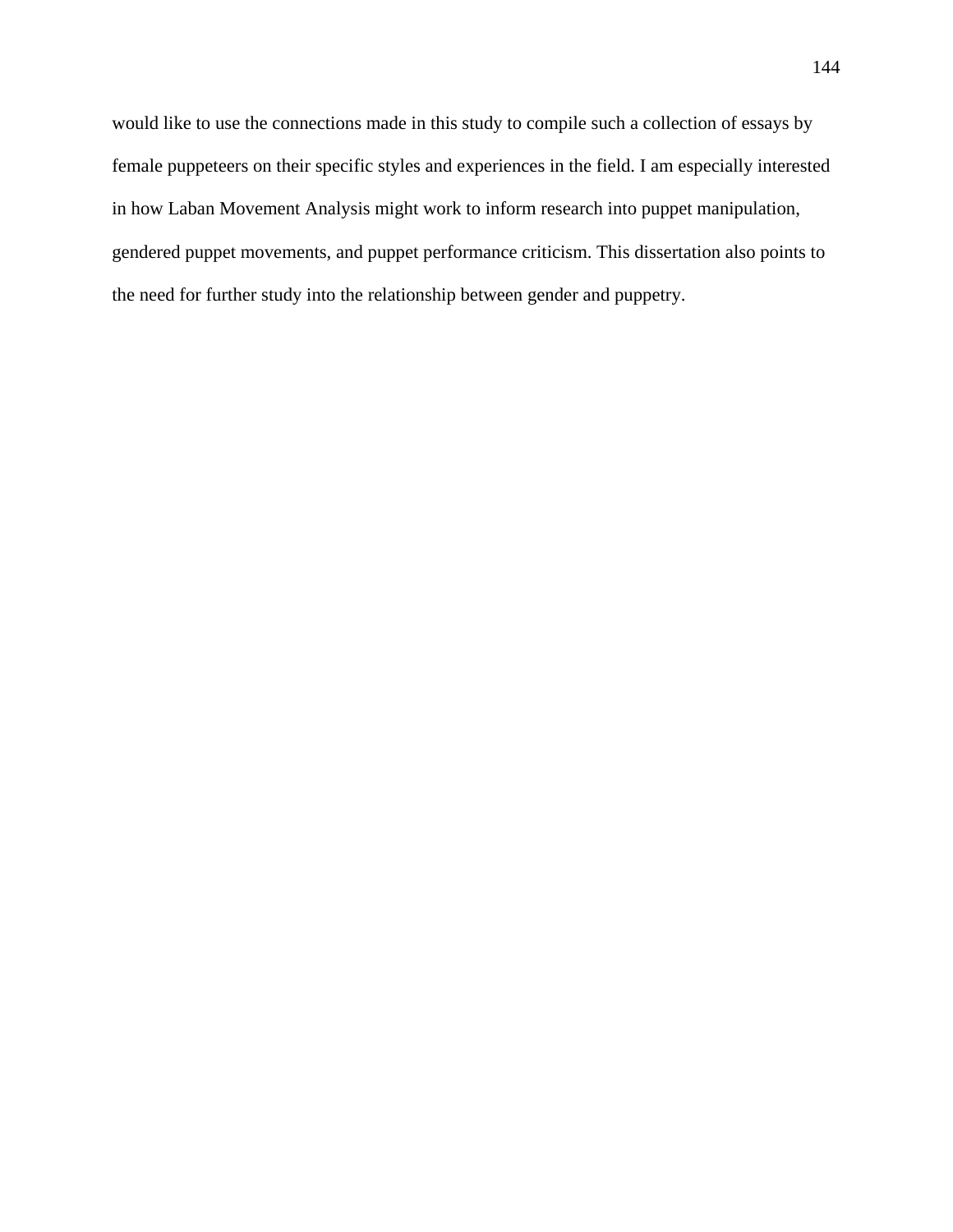# **APPENDIX A**

# **THEODORA SKIPITARES' PRODUCTION HISTORY**

#### 1977 *Mask Performances*

This primarily sculptural piece presented 72 life-cast masks of Skipitares' face in different expressions which she would pick up and physicalize with vocal/movement improvisations.

## 1979 *The Venus Café*

 A multimedia series of autobiographical stories in Greek and English, this performance piece focused on the struggle between Greek and American cultures in Skipitares' identity, and in finding a balance between freedom and repression; virginity and promiscuity; responsibility and self-expression. The name of the piece was taken from the restaurant her father opened when he first arrived in the U.S.

# 1980 *The Mother and the Maid*

 Produced at the Performance Garage in New York City, this piece combined personal statements with history and myth, incorporating images projected on her body, plates, and walls to represent how Greek myths influenced her daily life. This piece also emphasized the transformation and sacrifices made by women trapped by their cultural and economic circumstances. To represent this struggle, she used the traditions of Greek culture, such as weaving, to serve as visual metaphors connecting her personal experience to a collective past.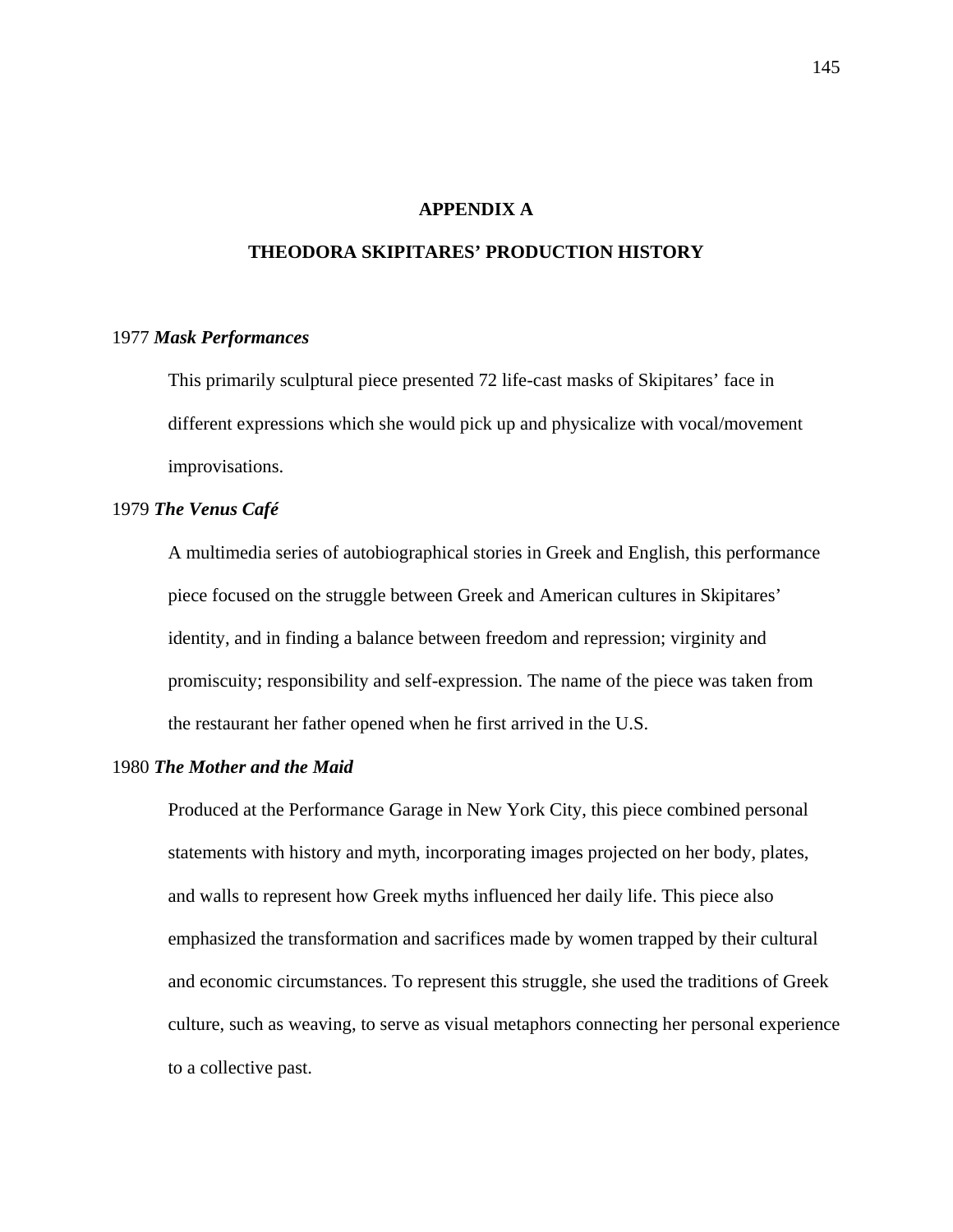#### 1981 *Skysaver*

 Touring performance in galleries across Europe, centered in Frankfurt Germany. Subject collage of life and art of insane, product of art therapy in psychiatric treatment facilities. Skysaver is also the name of Skipitares' production company.

## 1982 *Micropolis: 7 Portraits and a Landscape*

*Micropolis* was the first of Skipitares' shows produced completely with puppets, however most were set in tableau (eight in total) with limited movement. Most of the environments/tableaux were around 30" tall. Her assistant on the show, Eli Langner, built hyper-realistic puppets with complex electrics, circuitry motors, built-in sound and lighting, and special effects (See Jones). The texts were taken from news stories of the day, adapted and assembled together by Skipitares and others. The production also included taped sound scores and music by Virgil Mansfield. In total the show, which took 10 months to build and cost \$900 to make, had over 100 performances at various venues in US, Belgium, Germany, Italy, Switzerland, and England.

## 1984 *Age of Invention*

*Age of Invention*, produced in 1984, was a three-act piece based on the theme of "American Ingenuity" from the  $18<sup>th</sup>$  through the  $20<sup>th</sup>$  century (one century per act). Completed with a NEA grant of \$1500, the show featured life-sized, lifelike puppets of historical persons (Franklin, Edison, and Mike Connor, a  $20<sup>th</sup>$  century medical equipment Salesman) all operated in Bunraku-style. It was produced at Theatre for the New City and featured 300 puppets in 39 scenes and 5 performers (including Skipitares). It included film clips and a musical score, and excerpts from first-person accounts of Franklin, Edison, Conner, and others. In addition, the production included rod mechanicals and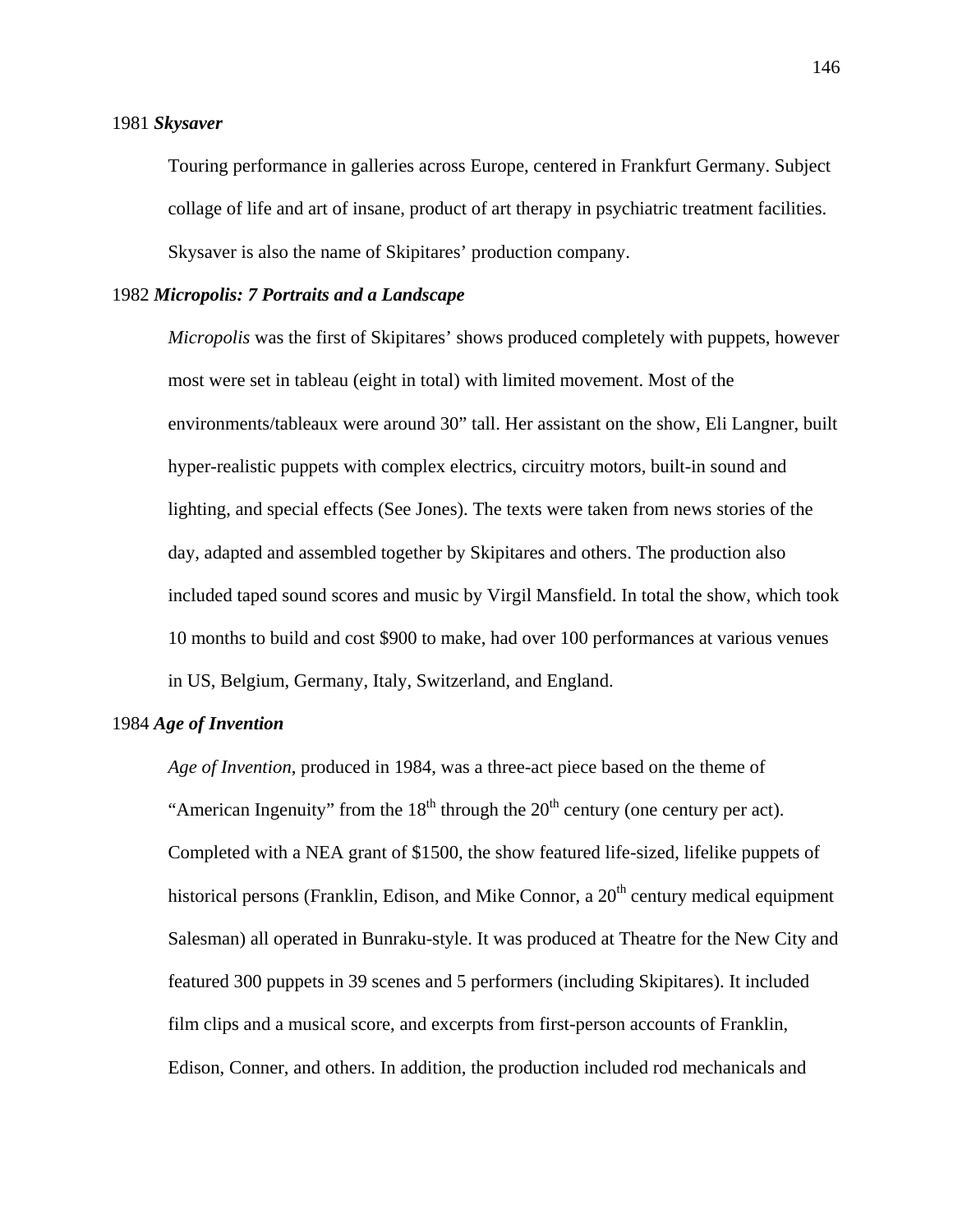marionettes in various scales and dimension (Nimen 85). Between each formal act highlighting the "accomplishments" of each of the inventors/businessmen, Skipitares presents prologues based on the plight of Native Americans and the native American buffalo ("Buffalo Gals" lyrics by Martha Wilson), Pioneer Women (song lyrics by Andrea Balis), and Rosy the Riveters ("Doin' it for Defense") which serve as a historical counterpoint. Master puppeteer, Preston Foerder; Puppeteers: Debbie Lee Cohen (vocalist), Renee Miller, Martha Glenn, and Amy Casale. Narrators: Ben Franklin – Mike Engels; Thomas A Edison – Edwin Becker; Mike Conner – Bill Weinstein. In **October 1992** the piece was performed at the Center For Puppetry Arts in conjunction with exhibit Breaking Boundaries: American Puppetry in the [1](#page-197-0)980's (held Jan 31-May 9, 1992).<sup>1</sup>

## 1987 *Defenders of the Code: Musical History of Genetics*

 Produced at Apple Corps Theatre in New York City, this piece was partially funded by large scale grants from NEA, NYSCA, and Henson Foundation. It was centered on a series of tableaux regarding the subjects of heredity and evolutionary theory, especially the use of science to support social prejudices and the ability to genetically create life. In this piece, Skipitares utilized 50 puppets, many in larger, life-size scale. The large scale puppets, like Madame Curie, were usually reserved for the most important characters, and were more technically complex with working hands

#### 1989 *Empires and Appetites: History of Food and Famine*

 Performed at Theatre for the New City (NYC), this musical puppetry piece featured six performers who manipulated 100 puppets, a mix of shadow puppets, rod puppets and lifesized figures. One tableau in particular, "St. Catherine of Sienna," was donated to Center for Puppetry Arts Museum.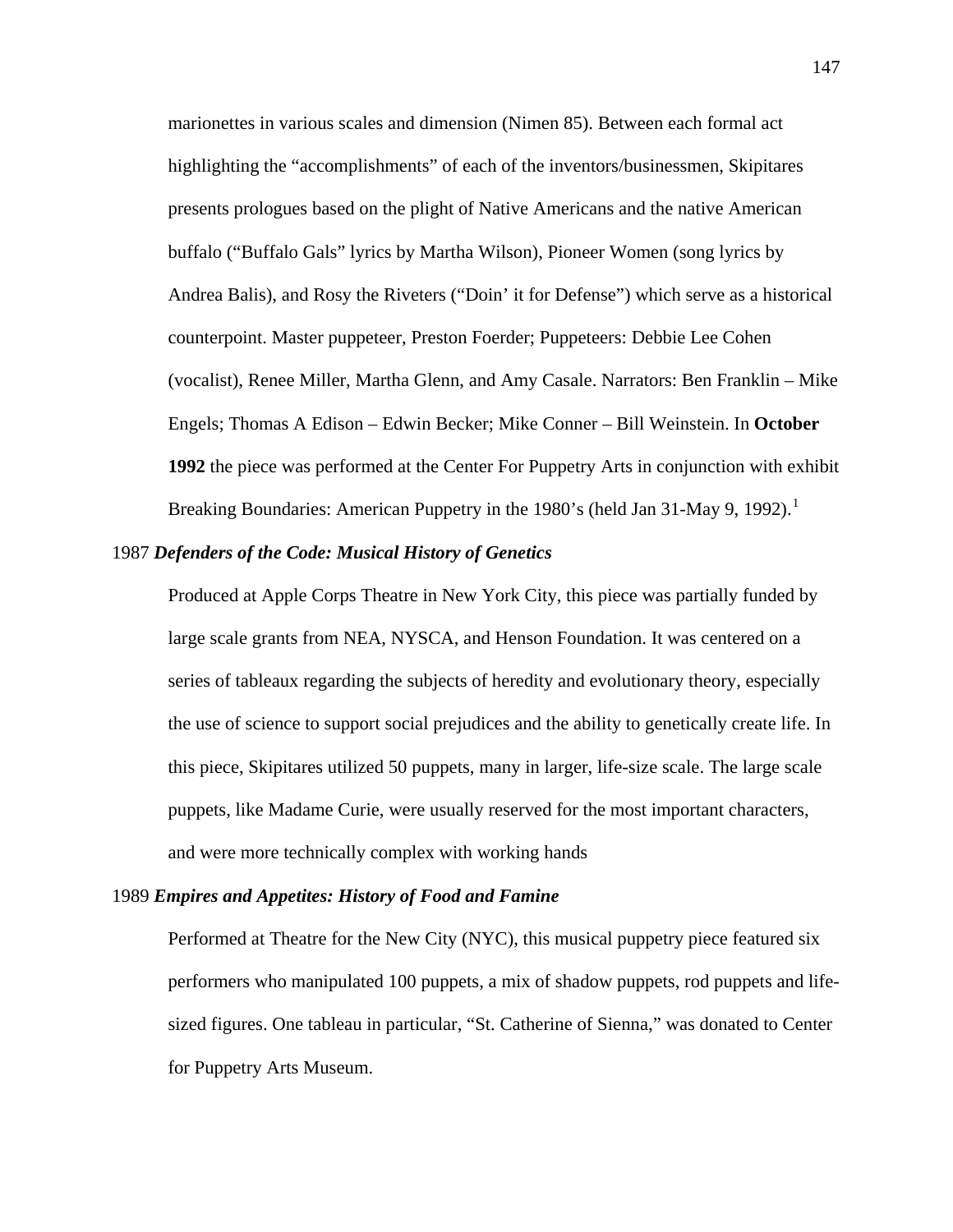#### 1991 *The Radiant City*

Produced at American Place Theatre in NYC, this piece was based on the subject of Robert Moses, the "master builder" of New York City. It incorporated 150 puppets and a 5-piece band.

#### 1992 *Underground*

 Skipitares' first production at La Mama ETC, *Underground* presented a series of tableaux on people who live, work and hide underground. Tableaux included a nuclear family in a fallout shelter, coal miners, Count Dracula, and baby Jessica trapped in a Texas well.

#### 1994 *Under the Knife: The History of Medicine*

*Under the Knife* was performed in three separate "incarnations" between 1993 and 1996. Part one was created through a visiting artist project at the University of Iowa and entitled "The History of Medicine." A second version entitled *Under the Knife* was performed at La Mama ETC in New York in March 1994. The final version, billed as *Under the Knife: A History of Medicine* opened at La Mama ETC in 1996. Epic in scope, the production presented a post-modern take on the entire History of Medicine; from Medusa and Mesopotamia to a distant sci-fi future. Information was presented in roughly chronological fashion, but with varying methods or mediums for presentation: reinterpreting history as a game show or cabaret song, using live actors, dancers, puppets, film clips, and projections. One Story featured Fanny Burney's Nineteenth century, firstperson account of her mastectomy performed without anesthesia. Each show was presented in environmental, ambulatory style wherein audiences traveled throughout the spaces to various stations for each scene. As they moved between each scene the spectators (only 50 admitted at one time) were presented with series of tableaux on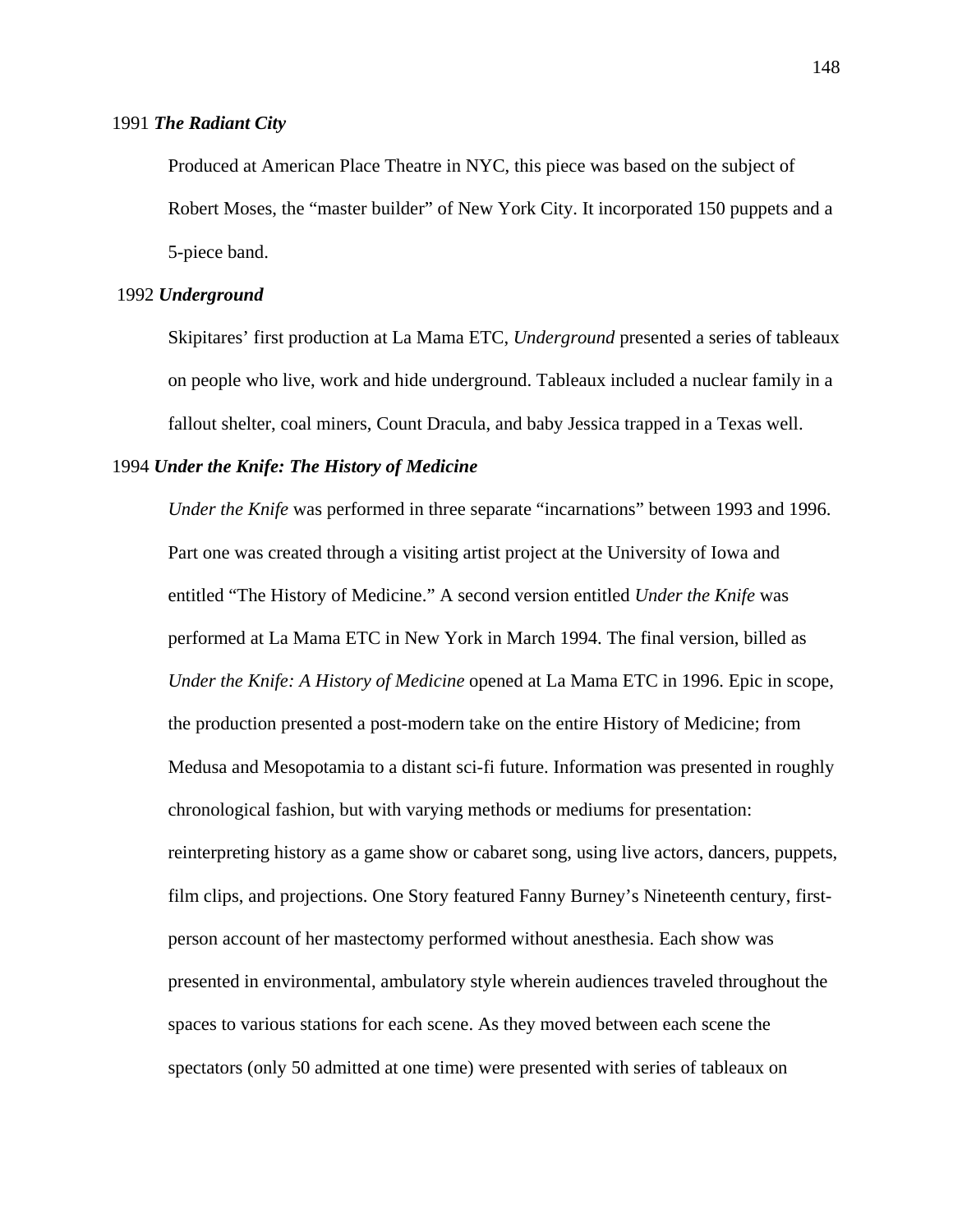alternative medicine, history of disease, etc; such as an animated wall piece on the Black Death. $2$ 

## 1996 *Bodies of Crime Part I*

 Performed at La Mama ETC, this piece treated the history of women in prison in a series of tableaux (such as the Salem witch trials, inmates sewing in Nineteenth century prison, Typhoid Mary). It featured 5 performers and 50 puppets. Part 2 was produced in 1999.

# 1995 and 1998 *Installations*

 Motorized figures and multimedia presentations in abandoned/found spaces (banks, office buildings, etc)

#### 1997 *Dionysus*

 In collaboration with Ellen Stewart (LaMama), the National Theatre of Vietnam and the Vietnamese National Puppetry Theatre, Skipitares produced an adaptation of the Myth of Dionysus with water puppets and land puppets (December 26, 1996 to January 20, 1997). Water puppet techniques and traditional characters were combined with multimedia production methods. In this production they first had to decide on a space (an outdoor water puppet amphitheatre), pick a cast, write the outline of scenes and musical score and create many of the puppets. Sponsored by the Asian Cultural Council.<sup>[3](#page-197-0)</sup>

#### 1998 *A Harlot's Progress*

*A Harlot's Progress*, a chamber opera for puppets, featured sixty puppets, the majority of which were life-sized, 2D, black-and-white, photocopied reproductions of the illustrator Hogarth's original engravings. It was first presented at the 1997 International Puppet Conference at O'Neill Center and lasted twenty-two minutes. This was followed by a May 1998 performance at Performing Garage (an extended one-hour version), a tour in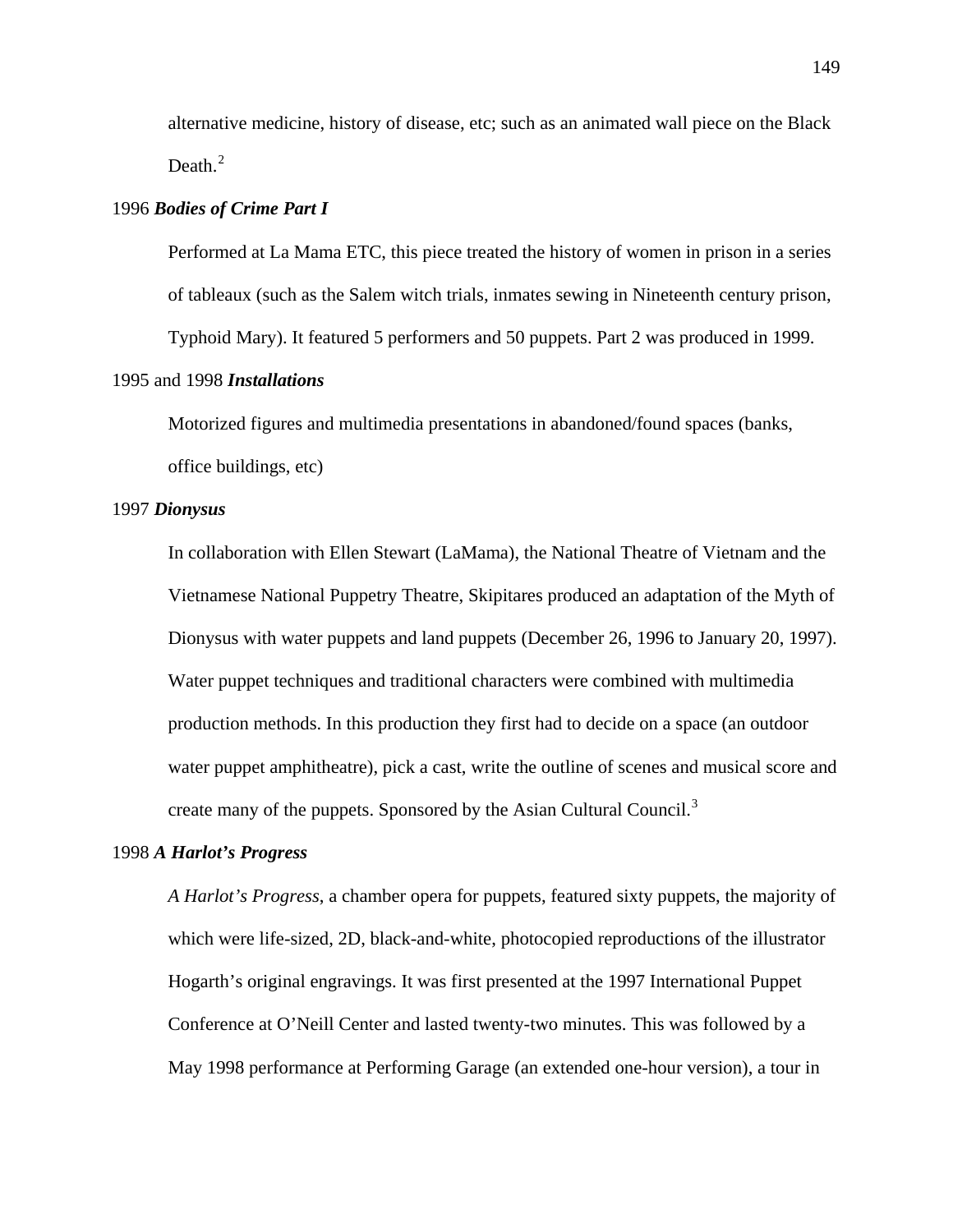France in 1999, as well as seven revival performances (including one in the 1998 Henson International Festival of Puppet Theater). Hogarth's story was presented as a series of scenes, separated by blackouts, with a stationary audience. Each scene offered one episode in the story of an innocent girl who comes to  $18<sup>th</sup>$  century London and ends up becoming a prostitute, eventually dying from venereal disease. Described as "a production virtually too pretty for the sordid tale of sexual manipulation being illustrated," *A Harlot's Progress* incorporated operatic song, live chamber music, narration, and slide and video projection along with the puppetry (Horowitz  $206$ ).<sup>[4](#page-198-0)</sup>

#### 1999 *Bodies in Crime Part II*

 An extension of the 1996 production, this piece included 65 puppets and 9 actor/singer/manipulators. It expanded the original version to include 12 scenes and a *deus-ex-machina* style ending with female superheroes saving the women of Riker's Island. The productions also featured scenes entitled The Crossing (female prisoners shipped from England to American colonies), Black Dress, Typhoid Mary, Albion Jail (performed without puppets), and included letters from inmates.

# 1999/2000 **Fulbright Fellowship performances**: *Sita* and *The Pied Piper*

 Nov 1999 *Sita*: In collaboration with Ellen Stewart, *Sita* was performed in Bangalore (Karnataka) India, in a large amphitheatre with a company of 46 puppeteers, dancers, actors, and musicians. Working with local artists, Skipitares and Stewart combined many types of Indian puppets with Yakshagana dancers to present an episode of Ramayana between Sita and her husband, Rama. The production held two outdoor performances and was a great success.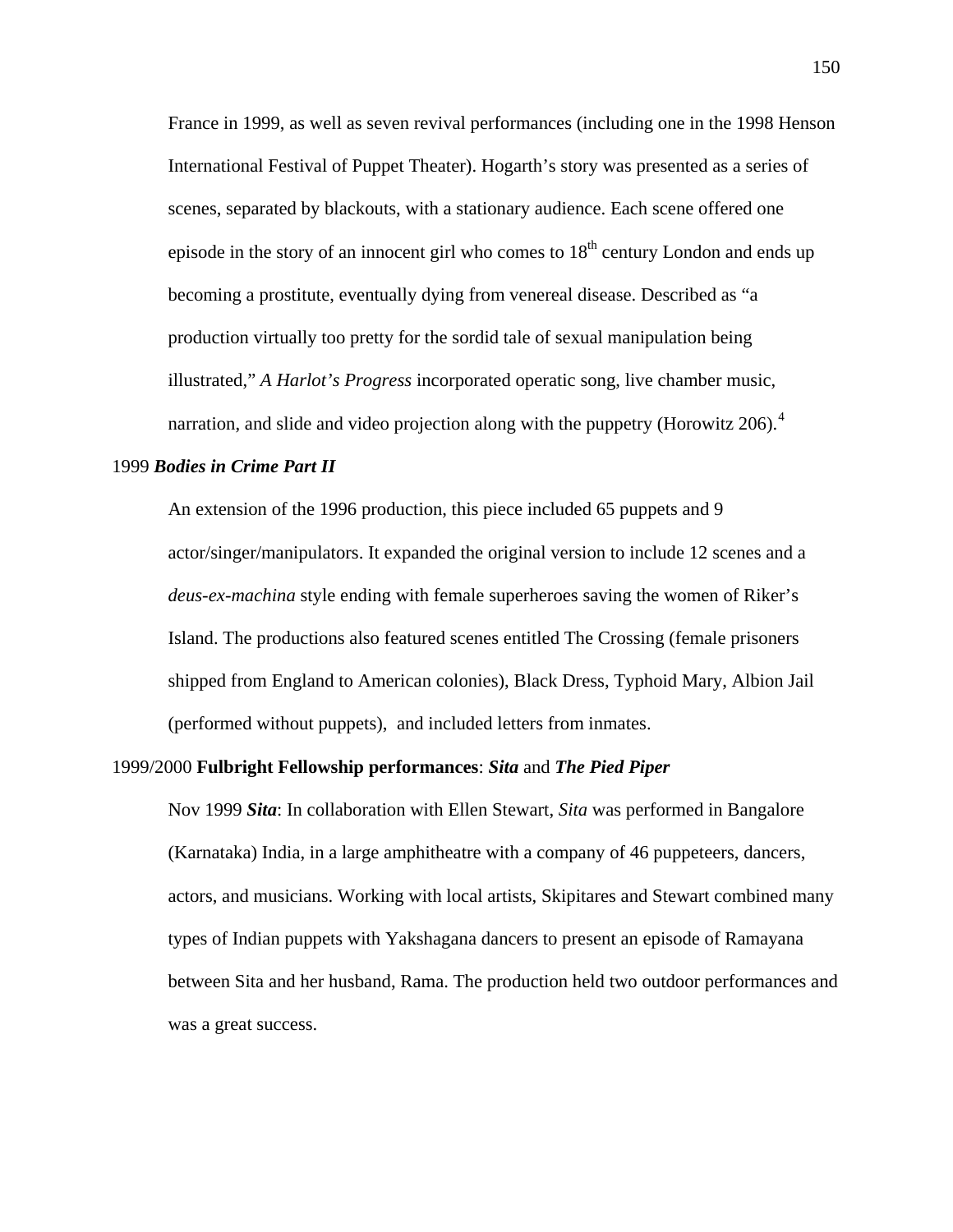Feb 2000 *The Pied Piper*: This was a much smaller puppet theatre show performed in Ahmedabad. In collaboration with the Darpana Theatre Company, Skipitares' production presented a mix of shadow puppets, masked dancers, and a Bunraku-style Pied Piper. collaboration with Darpana Company of Ahmedabad, India.

## 2001 *Optic Fever*

 This production featured a series of tableaux and performing objects investigating the way we see. It incorporated some ambulatory techniques, moving audiences to three locations. Inspired by Giorgio Vasari's 15th-century book, *Lives of the Artists* it also incorporated texts by Pliney the Elder, Leonardo da Vinci and Sigmund Freud (Stanley 59).

## 2002 *The Rise and Fall of Timur the Lame*

Produced at La Mama ETC, this was Skipitares'second performance following her trip to India, this production was a combination of Marlowe's Tamberlain, shadow puppetry and the Bhagavad Gita performed by an Indian Yakshagana dancer, Sanjeev Suwarna, and a puppet. *The Rise and Fall of Timur the Lame* presented a collision between Marlowe's *Tamburlaine* and the historical figure of Timur Lang, a 14<sup>th</sup> century Asian warriorconqueror also known as Timur the Lame. The shadow puppet play, which made up the first act, included 35 characters, manipulated by 8 puppeteers. The puppets appeared on a 5 sided, 60-foot-long screen that wrapped around the audience (Stanley 62-63).

# 2003 *Helen, Queen of Sparta*

 Twelve-minute version of a play staged in Calcutta, this piece includes a shadow puppet version of the Trojan War and scroll painted Prologue

# 2004 *Odyssey: The Homecoming*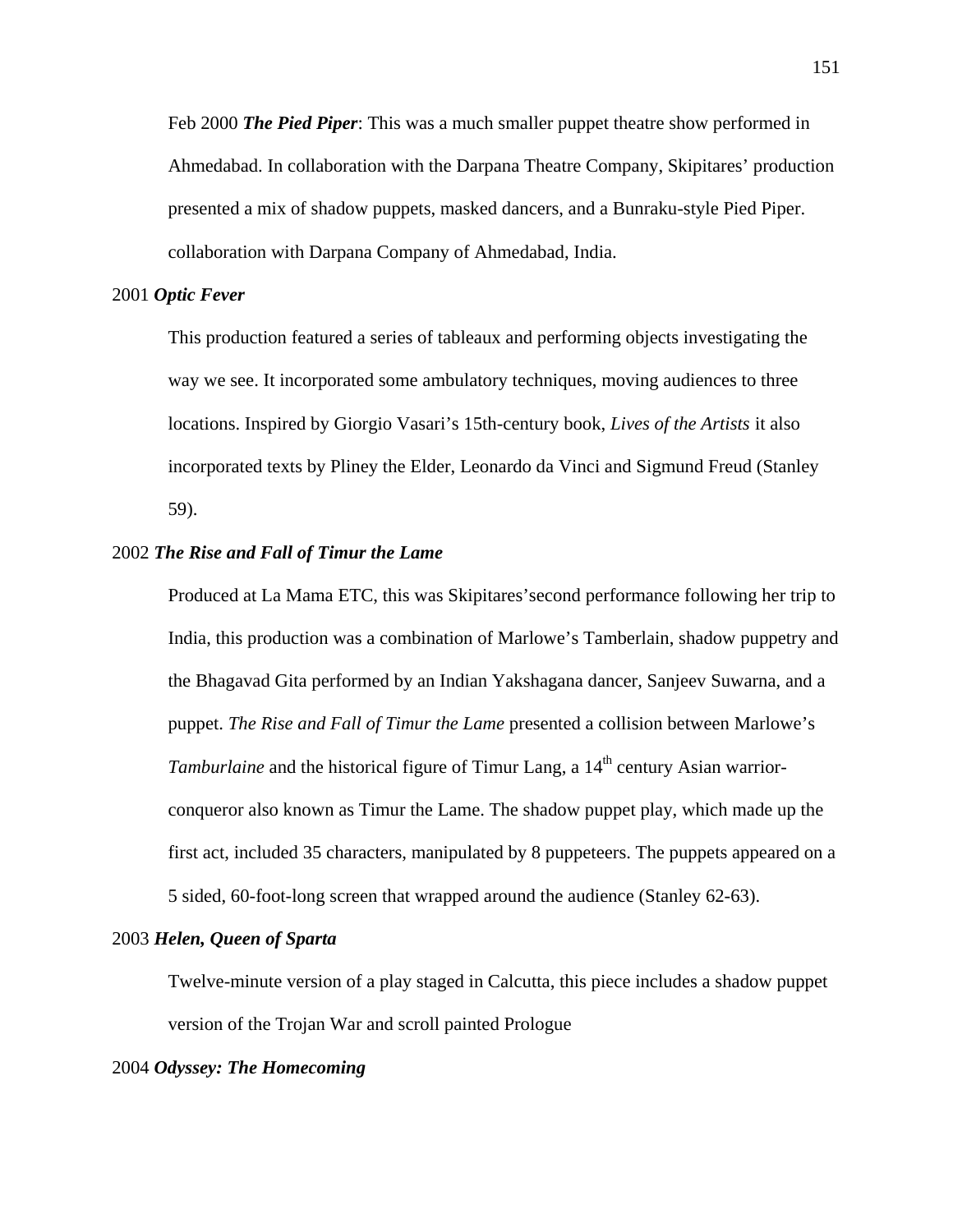This 90 minute piece charts Odysseus' journey home, using lots of shadow puppets to depict the Trojan War.

## 2005 *Iphigenia*

 Performed at VOA Correctional Center through Ten Thousand Things Productions out of Minneapolis, MN in January and Feb. Also performed at La Mama in March 2005.

# 2006 *Trilogy*

*Trilogy* was performed at La Mama ETC from March to April of 2006 as a reprise of three of Skipitares' productions, all centered on the Trojan War. *Helen, Queen of Sparta*, produced at La Mama in 2003, featured a series of scenes on Helen's role in the Trojan War and the larger cultural icon of Helen of Troy. In all, the dialogue added up to less than twenty minutes, all recorded. This piece was first staged in Calcutta and is primarily a mix of puppetry and video projection, including a shadow puppet version of a day in the Trojan War. *Odyssey: The Homecoming* was first produced in 2004 and focused on Odysseus' return from the Trojan War. A majority of the production was performed using shadow puppetry, but rod puppetry, humanettes, video projection and Rajastani scroll paintings were also incorporated. This production was also largely told without words. *Iphigenia* was first produced in Minneapolis in 2005 and was only the third full dramatic text Skipitares' had ever produced. The production featured 5-foot tall Bunraku puppets strapped to the puppeteer's bodies in the style of Otome Bunraku, as well as rod and shadow puppets. The role of Iphigenia was played by a live actor, carrying a small puppet/doll which is later used in the shadow play.<sup>[5](#page-198-0)</sup>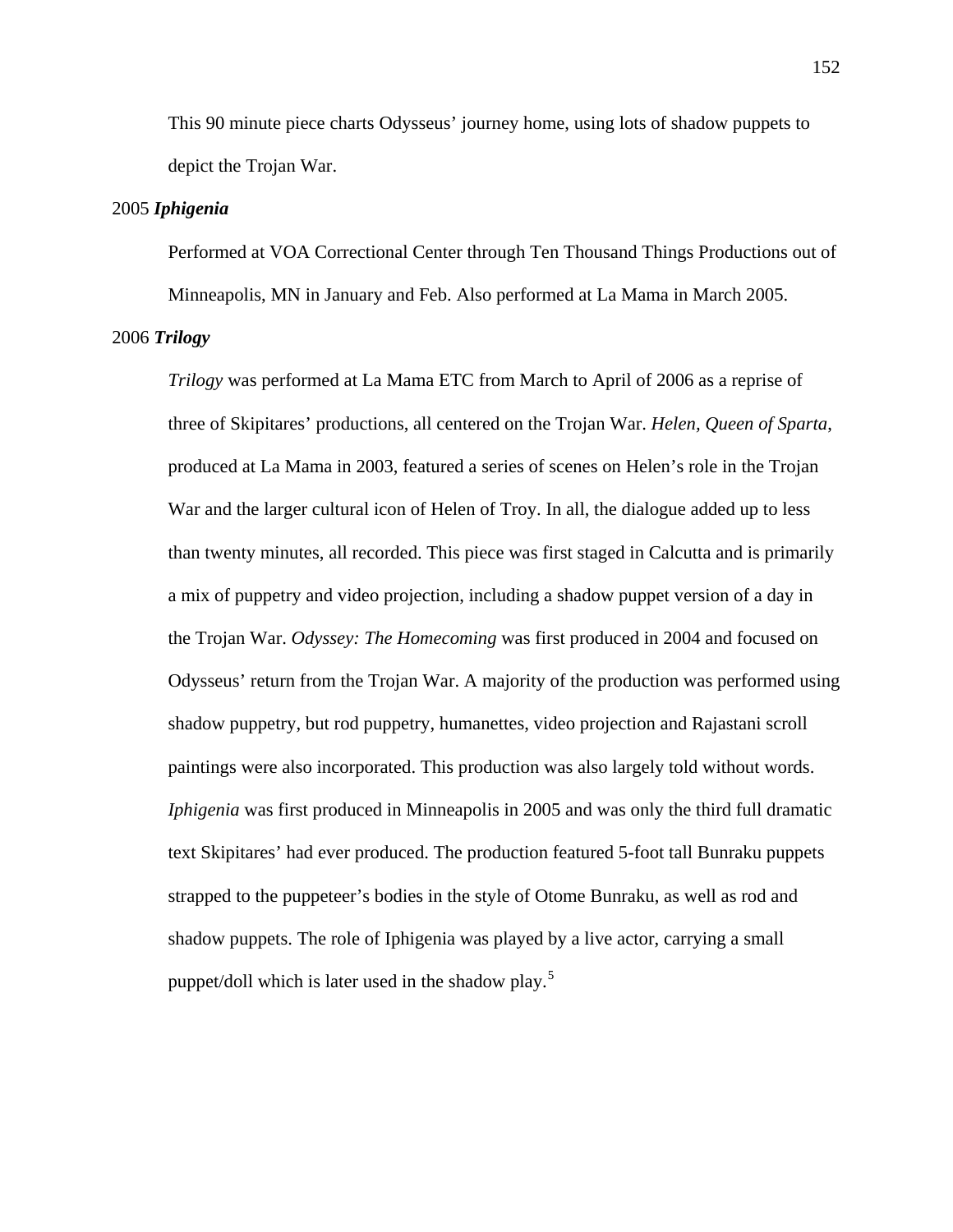*The Exiles*, produced in March 2007, combined Euripides' *Orestes* and Jean-Paul Sartre's *The Files* to examine the plight of exiles from the Trojan War (Helen included) many of the events told from slaves' perspectives. The puppets used were Otome Bunraku style with similar features to those in *Iphigenia*. The production also included video  $(1<sup>st</sup>$  in front,  $2<sup>nd</sup>$  over top of audience) and humanette. Many of the puppets had a far more life-like quality in their facial structure and coloring.<sup>[6](#page-198-0)</sup>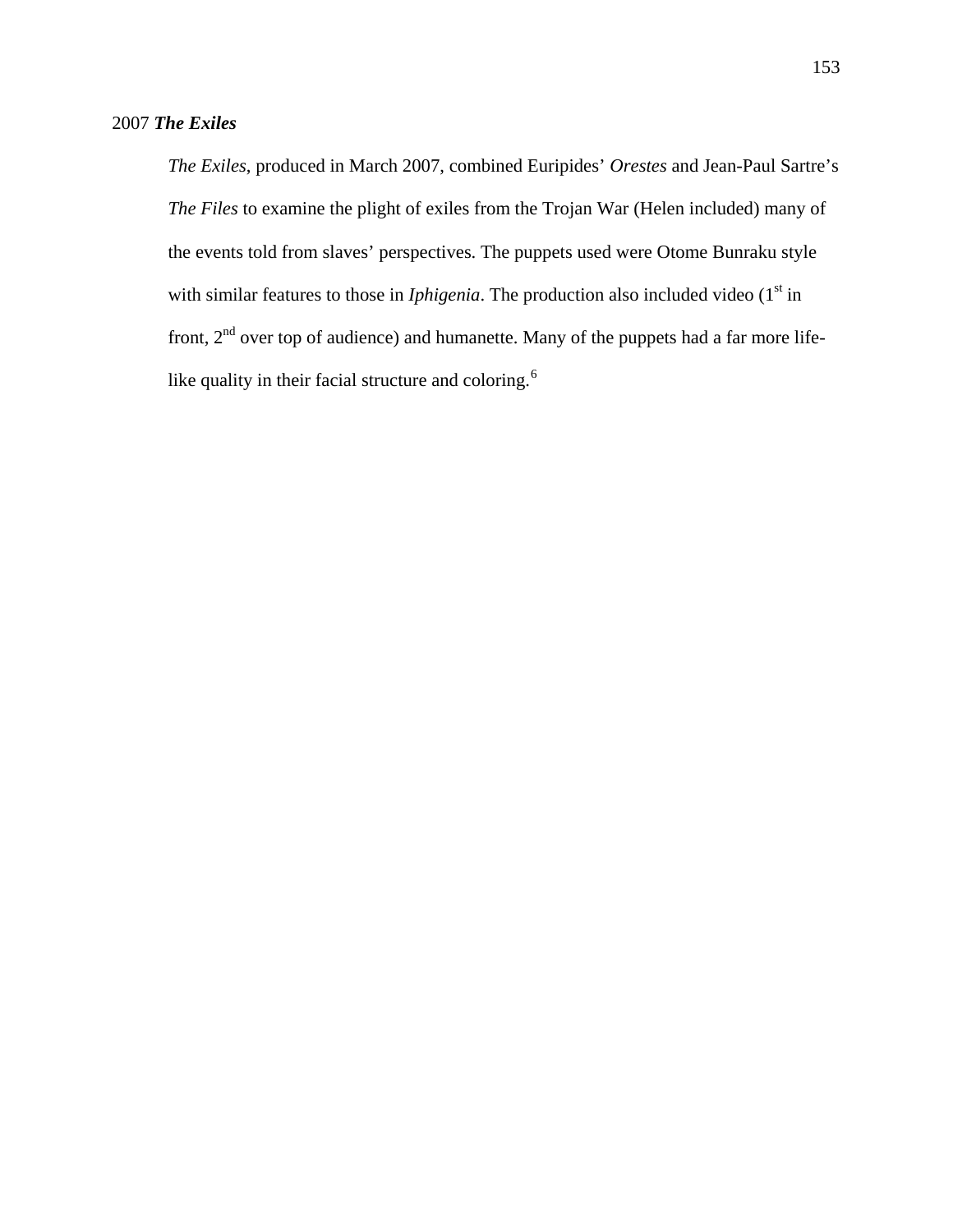# **APPENDIX B**

# **TRANSCRIPTS OF INTERVIEWS WITH THEODORA SKIPITARES**

## **Part 1: Personal Interview**

Interview with Theodora Skipitares: March 19, 2006, at the Annex theatre, La Mama ETC, NYC. Preparing for a matinee performance of Trilogy. We spoke as two of the stage technicians were hanging a puppet of Zeus and of Athena used for Odyssey.

Describing the Set:

I: Is it plastic bags between 2 sheets of plastic?

TS: It's a sheet of heavy plastic and then I hot glued Ziploc bags onto it, and then added about an inch and a half of water. They look great with the light.

I: (adamant)Yes!

*The Set pieces look like metal chain or plates and created a gorgeous effect of metallic columns under the lighting* 

I: What I want to know first off is how did this show (*Trilogy* or *Iphigenia*) how did this series of

shows changes from last year?

TS: *Iphigenia* didn't really change much except in the staging, in it being in a bigger space. But it's the newest of the *Trilogy* and the one that's sort of closest to us. We didn't really change it, its quite the same. There are, if you go back to the earlier play, for example, *Helen*, which is 2003, there is a scene right after the Prologue Scroll, which is Zeus disguising himself as a swan, coming to Earth and raping Leda, the beautiful woman, and Helen coming out of an egg that's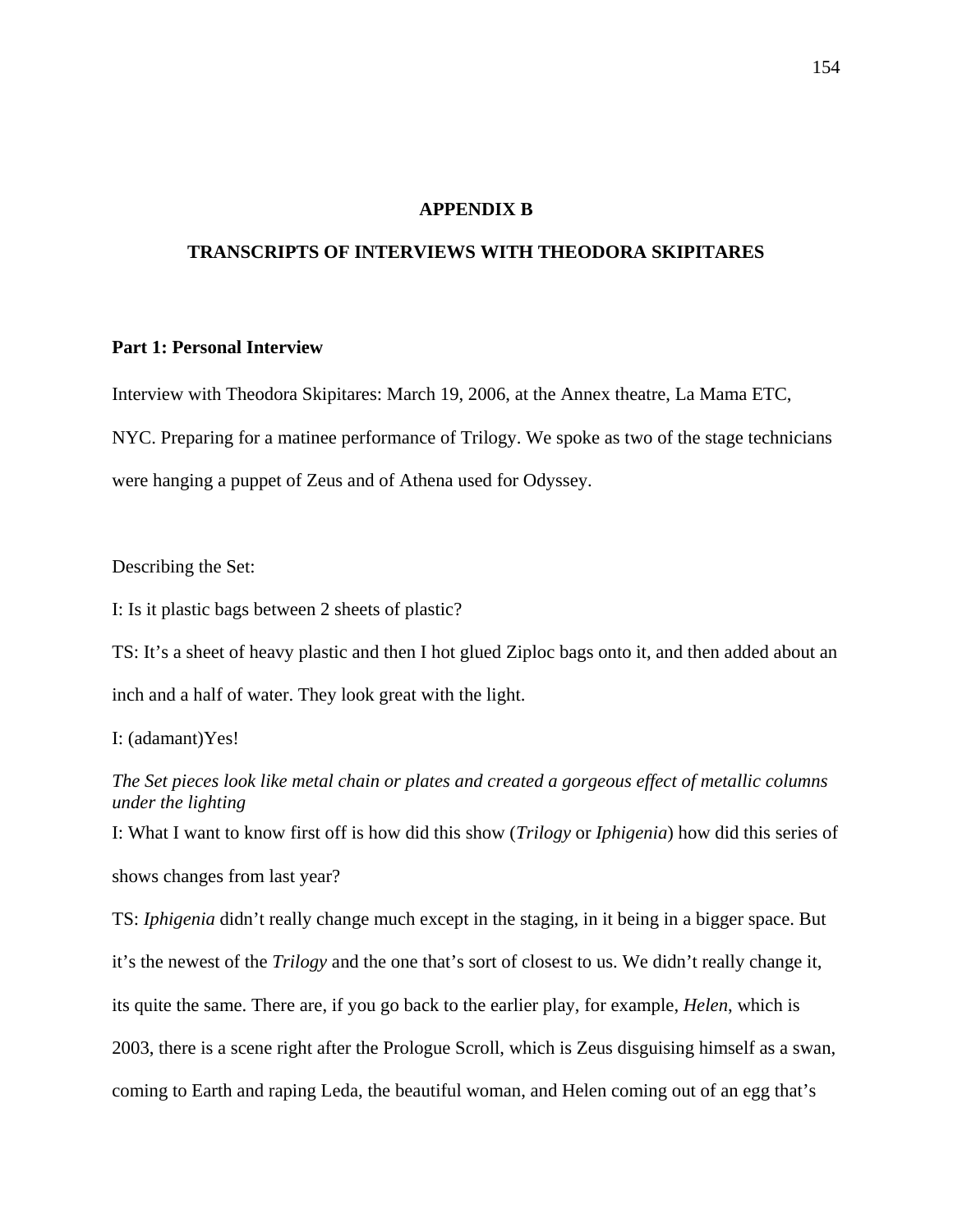the result of that union. Originally, a human dancer came from a tower up above in a white swan outfit and circled around the bed of sleeping Leda and represented to rape her. And this time, the dancer I wanted wasn't available and I sat scratching my head and someone gave me some dancers' pictures to audition and I thought "you know what, I'd like to find a non-human way to do that." So then the three screens came about, the big screens, [made from three large hoolahoops] and I gathered different kinds of footage and decided he would come down and the rape would be somehow done in video and done in shadow. And actually the shadow was Alissa Mello's idea, she's the choreographer. When we were rehearsing she says, "Shouldn't you do this in shadow?" So it was an alternate way to do it that was not a human dancer.

I: Besides the logistics of not having the same person, were there other reasons that you thought you would like to have a non-human or non-live actor?

TS: I think it was a good idea, I just think that an obstacle stimulated me to look for another visual way to do it. I always liked the dancer well enough, and I always liked using the human element, but in a way this is more unusual and odd to me. [asking me] Do you get it? Is it easy to get?

I: yes, very much so. I think that some of the footage is more blatant than others—

TS: Well at the end when those storks are actually copulating

I: If you don't get it by that time, you get it then.

TS: good

I: And I like the repeated use of those…

TS: little baby projectors

I: Yeah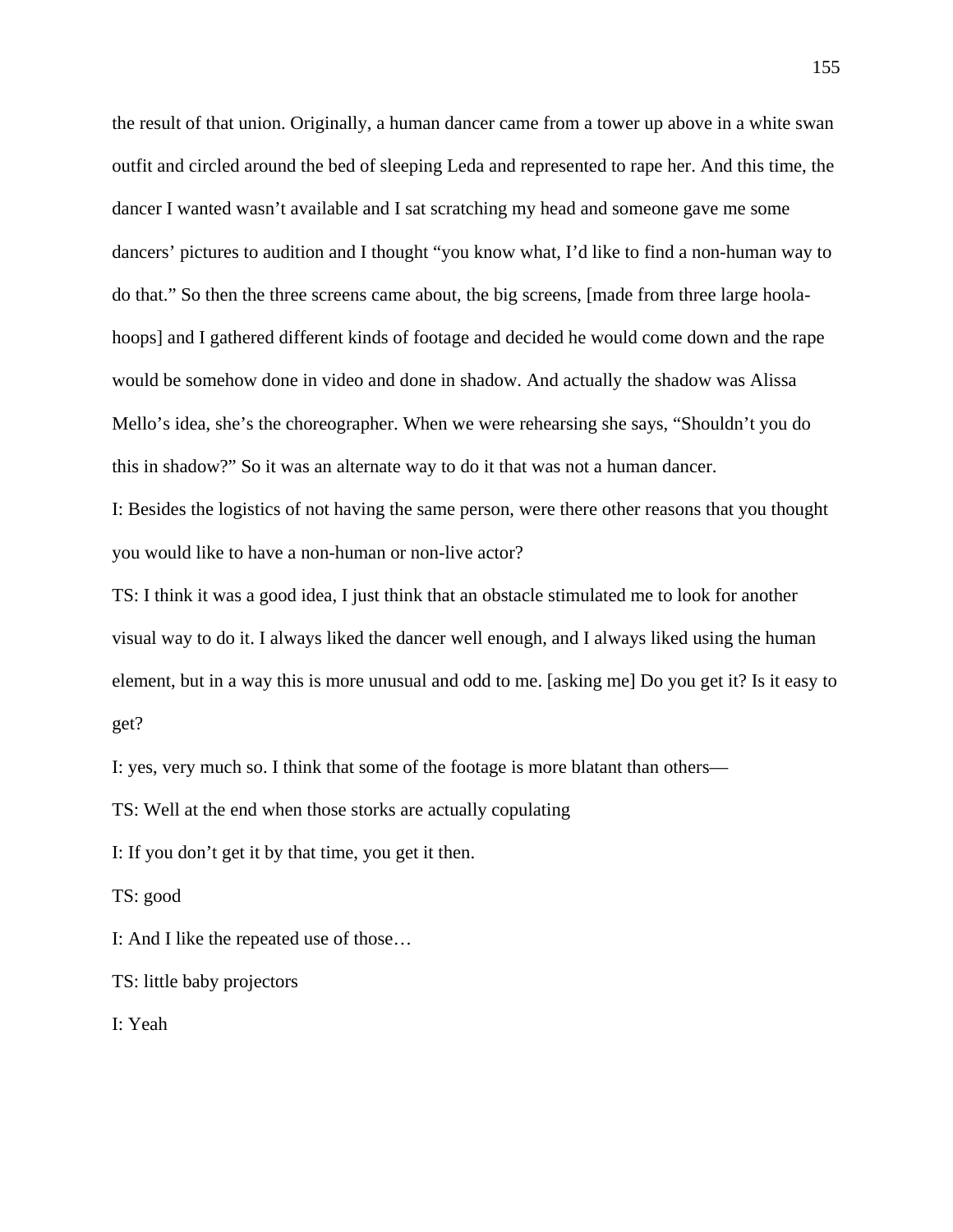TS: Yeah I love those, they are not, ideally, powerful enough, but they are this big [like a handheld camera]. Sony doesn't make them anymore. I struggle to find them on E-bay now but they are less than 5 pounds each and I like to consider them a puppetry tool.

I: Okay, that makes sense

TS: They are used in animation like those curtains.

I: That leads into one question I had; where do you find the images that you use for the sheet – for Helen, Hera, and Zeus – where do those come from?

TS: Christian Coptic portraits from the Roman period of the Fayum portraits. They are North African and Middle-Eastern images.

I: Are they textbooks that you are using or…

TS: No they were art books that I just scanned from and then reproduced, the way you do Tshirts. You print it out on sticky paper and then iron it on – like iron-on T-shirts.

Another thing about the *Helen* production that's really important: First let me say generally, it's a reality that in New York its very, very difficult to create and produce – the whole cycle of creation – a show and have it ready in New York; even, as I do, when you raise grant money and stuff like that. And what really you long for and you look for all the time are other presenters who will give you a jumpstart in the first phase of the production. And what happened with *Helen* was, I couldn't bring the whole company, but I brought three people – myself, Alissa, and Michael – to Calcutta for the fall of 2002 and it was—it was done on a shoestring—it was so good. We got there by some small amount of Arts International money, which is no longer in existence, it's a fund that takes US artist's abroad and its criminal that its gone. And so with a teeny amount of money we went to this threadbare festival in Calcutta, which is such an exciting artistic community, and built the show with Calcutta actors and puppeteers. That's why those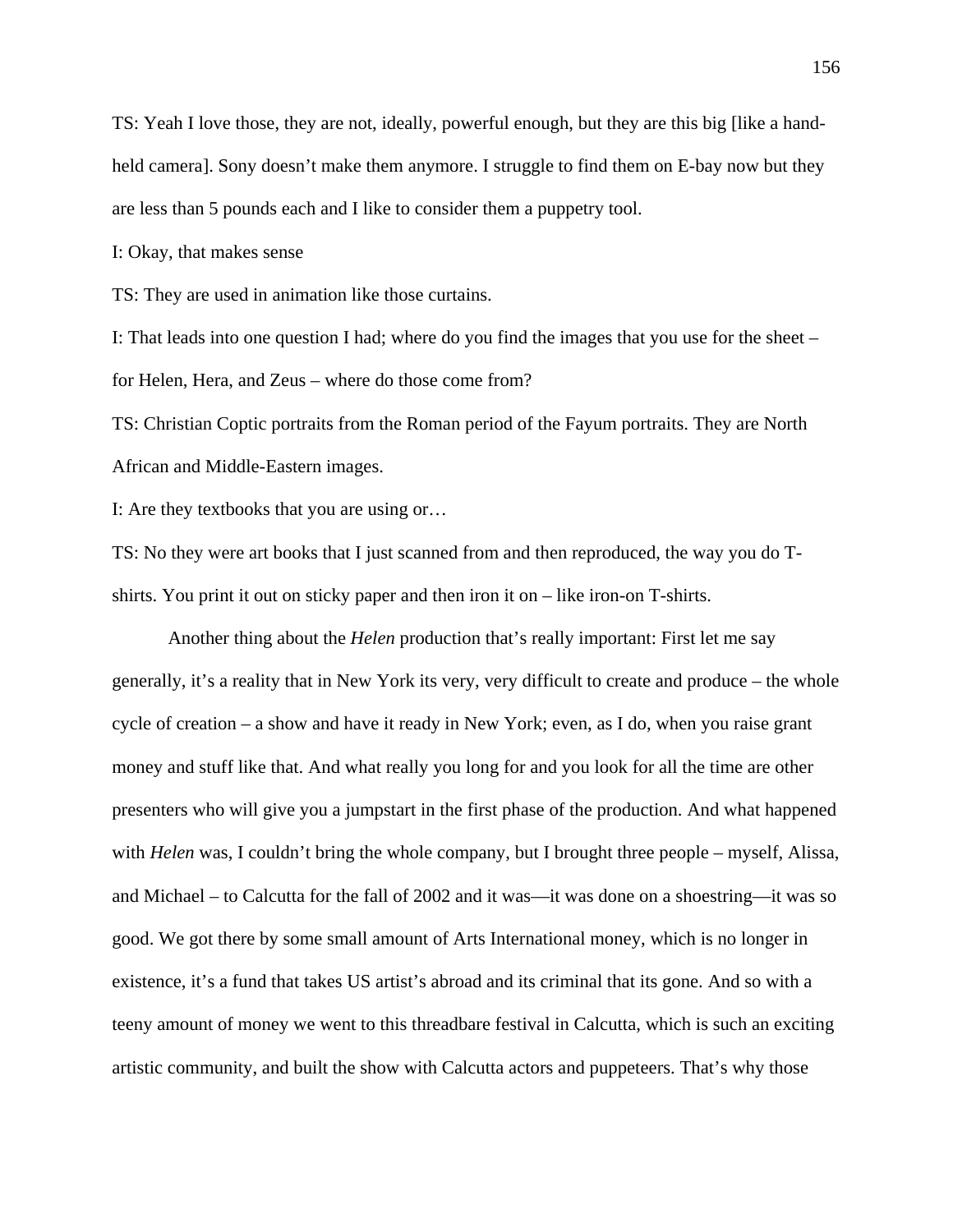beautiful women (*used for the voices and faces of Hera, Athena and Aphrodite, projected on cloth strip-screens)* are Indian TV stars. They're BEAUTIFUL, and I love what they give to it. The scroll was painted by a tenth generation scroll painter and the tradition is Muslim, they live in a small town about 40 km from Calcutta and it's a dying form. In Calcutta, this toothless old man, Dukhashyam, and his sons arrived with scroll paper and paints under their arms, they slept on their blankets in the green room of the theatre. I told them the story of Helen of Troy, and he made the scroll. So that was so exciting.

#### I: Wow, that's amazing

TS: It was really exciting. So I brought so much of India back into this production.

I: I noticed some of the pictures on the scroll almost looked like Rajastani kings?

TS: Exactly. Well that whole style of scroll painting is almost, even though Bengal is way, way East, it really had something to do with the fact that they were nomads, and they were probably going along a route that went through—well the  $2<sup>nd</sup>$  scroll in Odyssey, that you haven't seen yet is a Rajastani tradition and you'll see that. It's a different shape and everything. But this skinny almost filmstrip style is Bengali.

I: I'll have to look into that because that's one of the things that with my experience in India, being able to trace some of the influences  $\left[\ldots\right]^1$  $\left[\ldots\right]^1$  One of the primary things, besides the imagery and the source material – so for most of your work (the sources of the images) do they come from art books as well?

TS: From art, probably they do…lets see...well the pillow puppet of Helen, she has Leonardo's face [from "Leda"?]. And actually her body too, kind of repositioned. Well I think they always have come from fine art.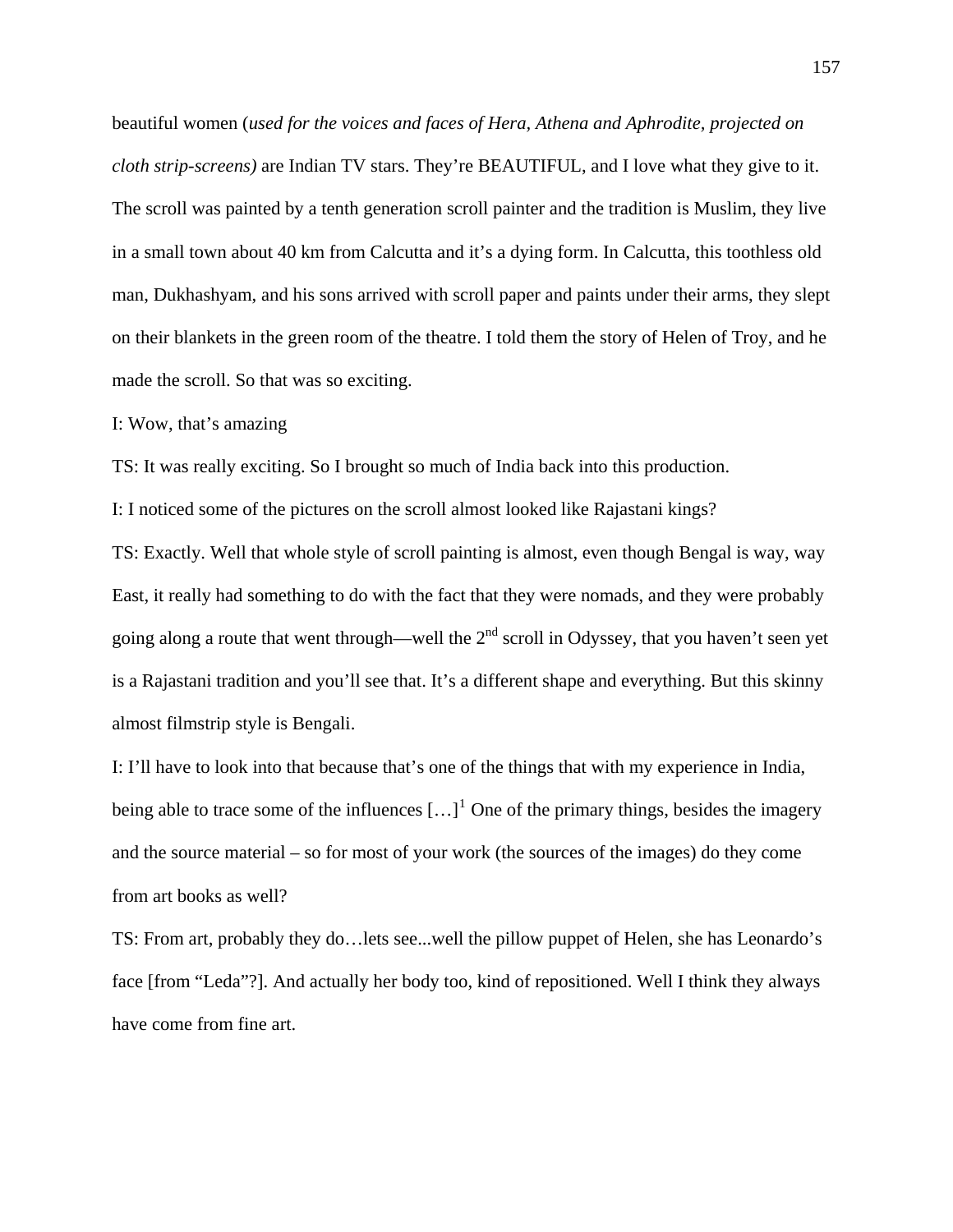I: It's hard for me to ask questions about gender and puppetry, I just usually throw that out there and see what people say. But what were some of your first thoughts when I told you about the topic?

TS: Well I guess I had the most direct experience was last year when I was trying to cast Achilles and I wanted to use some of the people form my own company. Because I had originally done it in Minneapolis and again I thought, "How can I use people in my company they are not really actors?" But the dramaturg, Andrea Balis, who's coming later [*working out meeting time with Andrea*] –It was a struggle whether I should try and bring three of the people from Minneapolis and I simply couldn't raise the funds, but Carolyn I know I wanted to bring from Minneapolis. And then I think it was Andrea who said, "I bet Chris M would do a great job with Achilles, why not audition her for it." And because she's trained as a dancer and in Butoh, she really makes that puppet look beautiful.

I: It's a very different style from what everyone else does.

TS: And she does a lot of the other movements. She does Tiresias – the little lamp-head with the Indian curtains – she does the little Helen puppet at the end (she never found her light last night). In *Odyssey* you'll see she does a lot of things, she just moves beautifully. So anyway, Chris became Achilles and there was a conversation where we were saying could Alyssa do it – and you should talk to Andrea about this, ask her to talk about the kind if gender suggestion of Alyssa versus Chris in terms of what Andrea thought because Andrea was dead-on right about this…Chris turned out to be a wonderful construction of Achilles. His ridiculous self's really in the writing, it's really in the writing, but Chris really goes somewhere with it.

I: The writing was –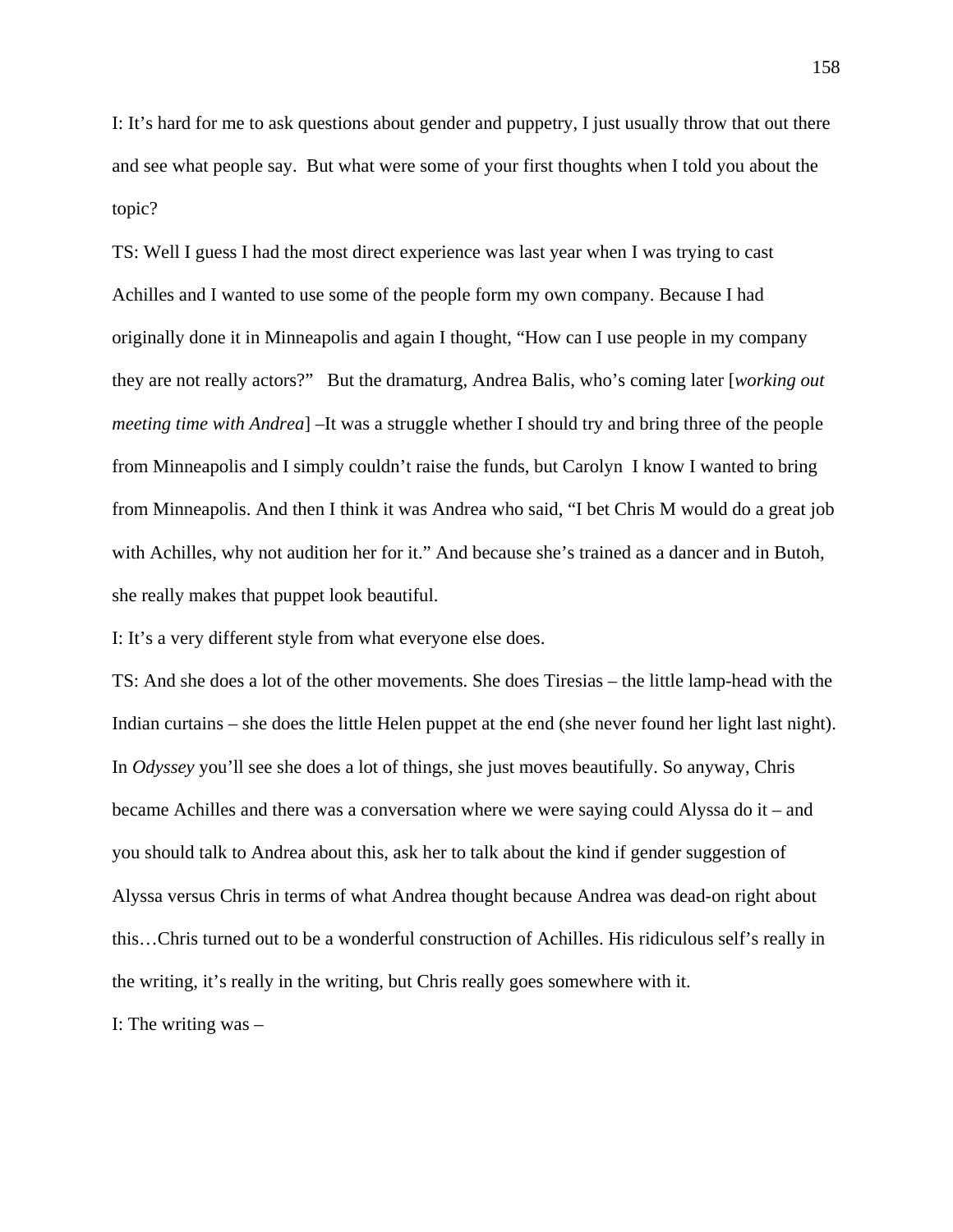TS: Euripides, Euripides, I didn't touch it except I cut it by half. It's a Philip Vellacott translation and I think it's really good.

I: Did Chris approach it, do you think as [an actor] – because voice acting in that is a lot stronger than in *Helen*…

TS: Completely. [*break to discuss set pieces with TD*] Well, see this is the thing; I have only done two plays in my life. And this play came about because this theatre in Minneapolis commissioned me to do a classic text. And I was very interested at the time in *Iphigenia*, which is rarely done. So I found a translation I loved and I went and worked with Equity actors there, so it was different. It was completely different; it was about rehearsing with actors who have never done puppetry. Carolyn [GELZER] has never done puppetry but she is so good. But it totally was voice based.

I: Do you think that the method [of manipulation] since it's partially attached and can just use their own physical instinct, that helps?

TS: I consider it like a mask. But I had also been really fascinated when in 2000 The Henson Festival brought the Otome Bunraku Company and the intimacy of that [*referring to the female one-person style of Bunraku from 19<sup>th</sup> century Japan*]. I went and interviewed them. And they were wonderful women. I liked the one-person style. I mean the three-person Bunraku is magnificent. And it's magnificent for a certain deep, psychological realism, but honestly sometimes I can't stand seeing the bulk, the mass of three forms.

I: It's a lot of bodies on stage

TS: I could have never done *Iphigenia* that way, but it would be ridiculous. So this kind of ended up being what it was, and I have to say it worked out great. That one-person style was in Minneapolis, there was a person there who has worked a long time at Heart of the Beast theatre--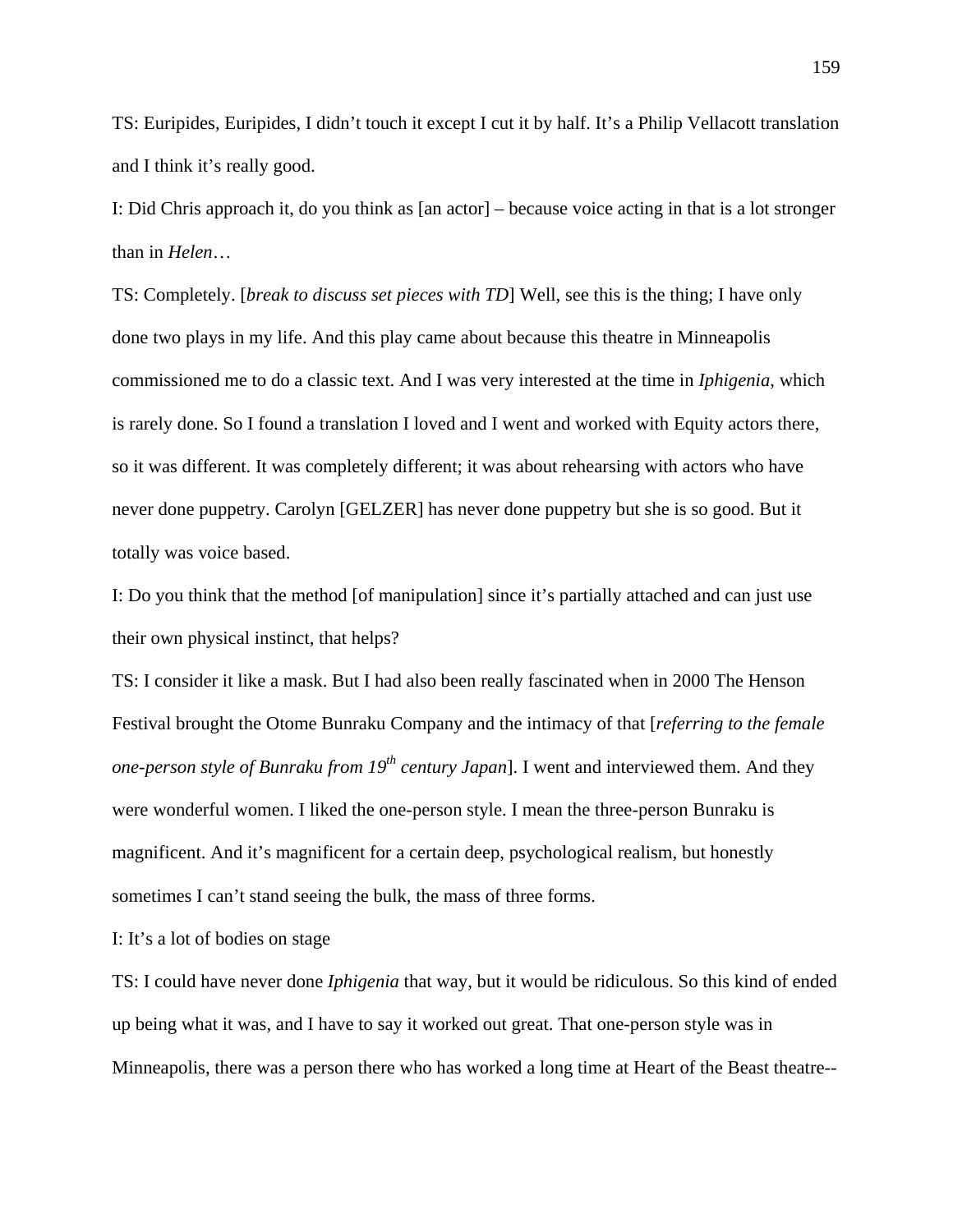-What happened (to David the TD) Did you hurt yourself--- Her name was Cecilia Schiller, her name is in the program, and she was the perfect person to make these. Now you understand, mostly I make everything, but these required a technical durability. I made the faces and I made some of the hands, but she constructed the system, which you might want to take photographs of, but fully credited to her of course. So I made drawings of where I wanted the connection points and we realized that you needed an extra point here (*gestures toward head or neck*) so she made this kind of halter strap that you hook on to the back of the neck of the puppet. Originally it was connected head, shoulder, waist – that you slot into a construction belt – and feet. We amputated—you asked about changes last year. The feet of the men began to look a little odd to me and I don't think they were functioning as well as they should – except for Achilles where its this silly little marching.

I: And they can become comical. Because when the messenger came out I heard the audience kind of giggling a little. You definitely wouldn't want that when Agamemnon is on stage TS: Last year we did though. We amputated him last year and its much better. And Menelaus actually has his little legs attached but we've covered them up. So he still walks and his legs show under the cloth.

I: And that's something if you had the third person that's what they would be doing but you don't need to for this.

TS: So yeah, that's a change. So Cecilia really built these durable, durable things that give us very little grief.

I: So the actors that don't usually use puppets can learn.

TS: Well they all learned, I mean the first rehearsals in Minneapolis were hilarious because the puppets weren't ready and here's the thing you realize immediately, you can just go into a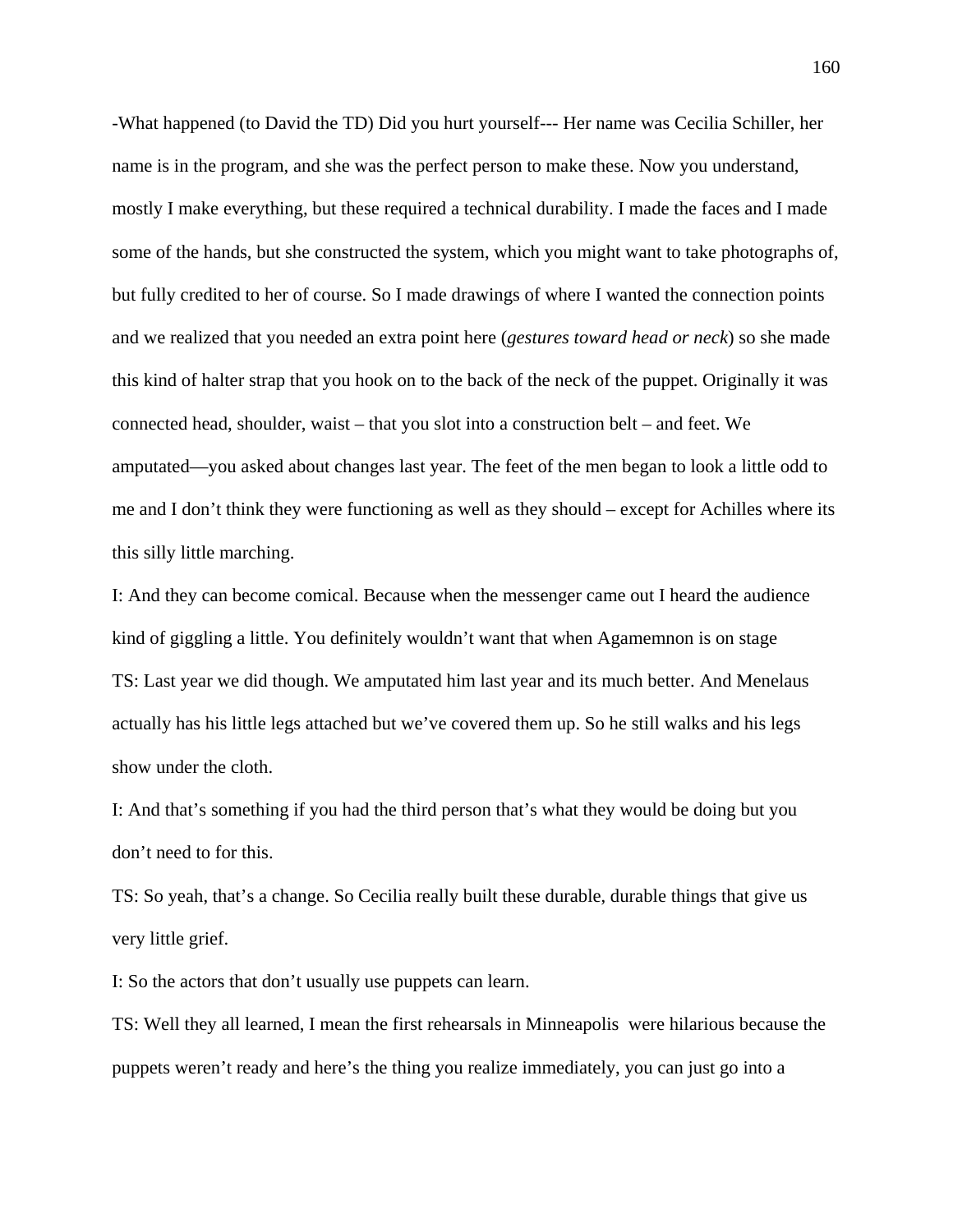rehearsal room with actors, you can start rehearsing – if you don't have your bloody puppets, what are you going to do?! So I remember the first couple of days, we had 1 working puppet we used to trade if off all the time. But you know what that opened a window onto? When you do a Greek Tragedy like this, you don't figure out exactly how they did it casting wise, because we are always told they only had three actors to play like this. And if you notice the way the play is structured you can see it, because, for example, Menelaus might be shared with the old man like we did but Menelaus doesn't show up ever again. And probably the person who was playing, it could be that the person who was playing Menelaus ends up playing Iphigenia, you know what I mean, the way its all switched around? So you get a window into how they cast it, which is so much fun. And then you think about all the masks because you think that, well we know that a guy was playing Iphigenia and a guy was playing Clytemnestra. So there's some similarity in that interchangeableness of the roles.

I: And the construction or the application of that gender on top of that.

TS: So in a funny way it turned out being like a Greek mask and I think that I was aware of that. So this play more than so many other good plays is really about [*unclear*] desire. It's that notion of that little [*unclear*] to the army, [*unclear*] to his brother and his conflict inside. Iphigenia, I knew from the start I didn't want her to be a puppet. Because she was so pure and so young that perhaps she didn't have time to grow that shell yet, and that this defining moment in her life propelled her into adulthood, but death. So I know that, that was an instinct that I would only use an actress and not encumber her, but she gets this teeny little puppet. And I don't even know if it worked. Well, now I think it works well, people buy it, but I was never sure it would work. I: And there's some times where, because she's surrounded by the other puppets, I don't think there's an issue where it's the live actor versus the puppets, but sometimes, the smaller puppet –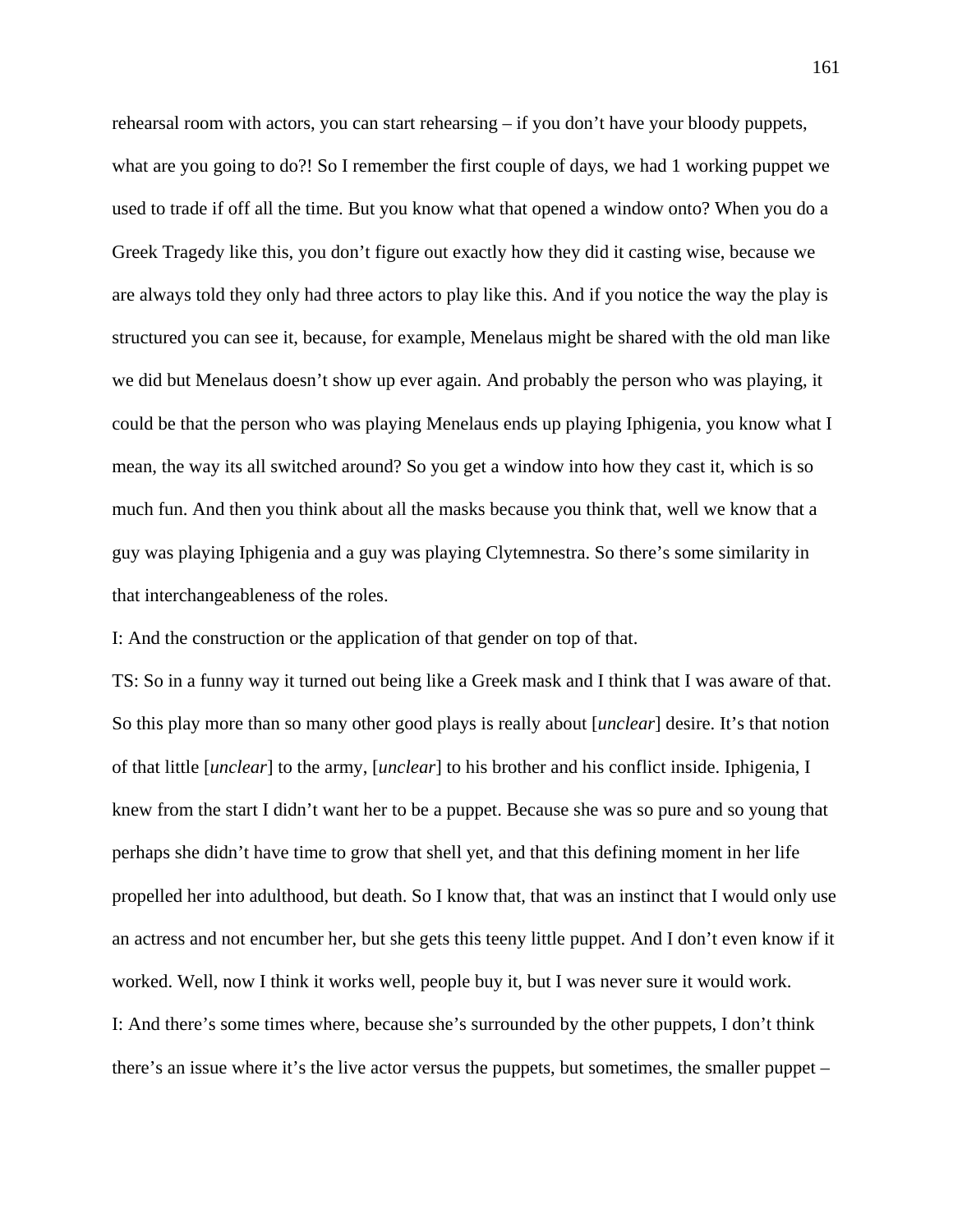it's my instinct to say oh that's her character, but then its not, and I like this idea of it being a shell

TS: Well it's some little part of her, the childish self that she actually throws away.

I: And you have that link so that when you have the shadow puppet you can know who that is. So you have to have at least the visual repetition. Well I have read in so many things that you model the faces and figures off of your own, is that still true?

TS: I don't know that I do that now except they kind of do look like archaic Greek faces, I mean I go for something neutral. And actually 4 of the faces are from the same mold you know Clytemnestra, Achilles, Menelaus and the Messenger. And then Agamemnon I made out of a different mold. Just between you and me I am not that happy about his face you know who he reminds me of sometime? The Count in Sesame Street –

I: (laughing) Oh no, no, no –

TS: (laughing) his ears are a little pointy or something went wrong there

I: If he had pink skin [both laughing…] so there were two different molds. So when you try, when you make them, because I have never had a chance to do that, how do you make them so that they appear neutral? Gender neutral you mean right?

TS: Yeah except I think Menelaus should be more rugged, I mean in an ideal world I would go back and make like a hefty Menelaus. But I didn't, I mean this was just an experiment. I just think simplified. I think they have some kind of a look of an archaic Greek something. I always like to, when dealing with Greek stuff, which I am not going to say I am not going to deal with it. You know I probably won't deal with it again and again and again, this is probably it, but I like that notion of the Mediterranean as a really diverse place of many, many different cultures. That's why the Calcutta thing was so interesting. [*Follow up with her on this link]*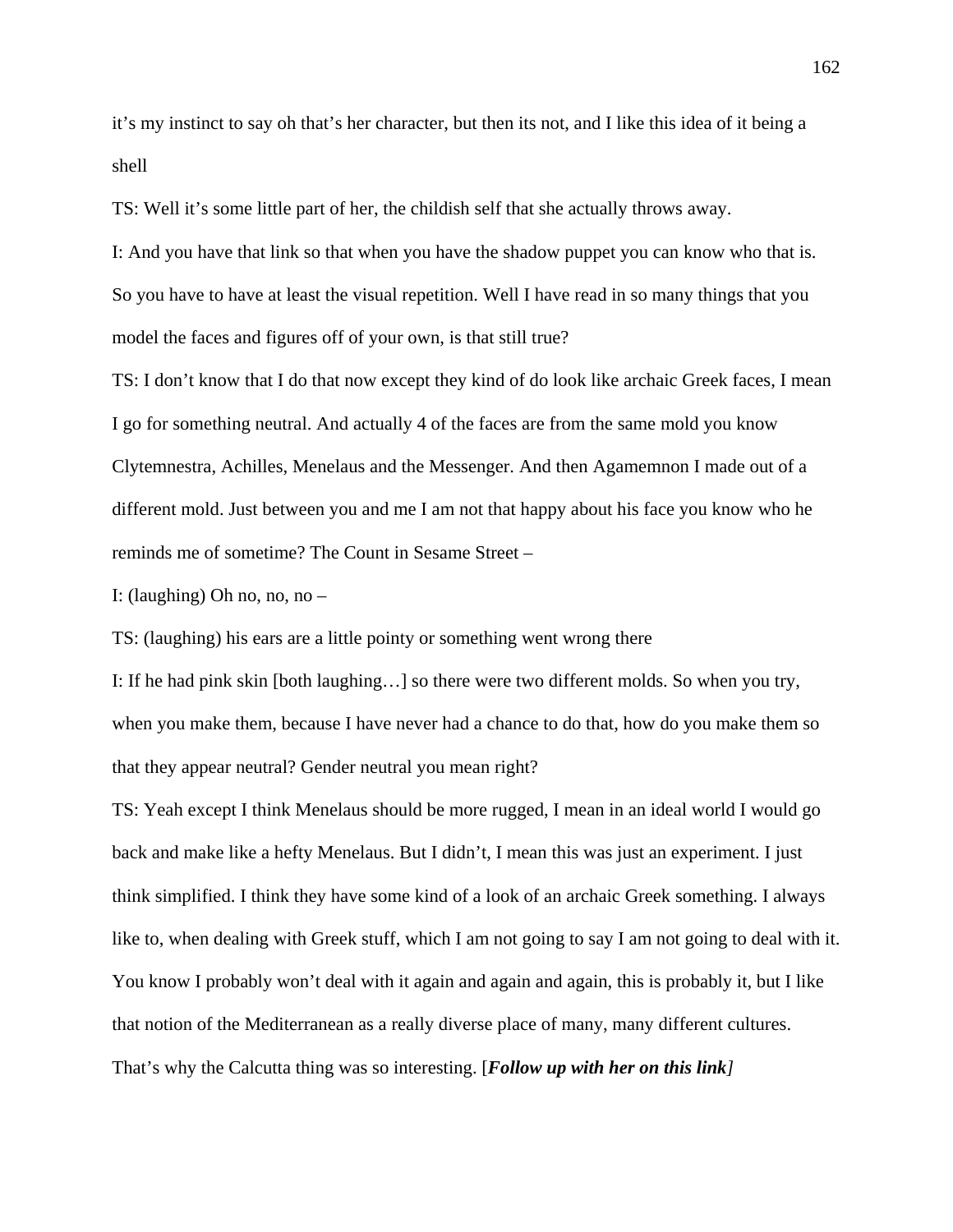I: How do you think, was it received well there is in Calcutta?

TS: Oh, definitely. It's a great, great community there it's the most brilliant, lively, contemporary art place of all the other cities. I mean Mumbai's the movie capital, but Calcutta's really a brilliant place. (To TD) Oh that's starting to look wonderful.

(Commenting on the hanging puppets)

I: So the eye is for Athena and the lighting bolt is for Zeus? That's great… (*Few more moments watching and choosing not to bother the stagehands*)

TS: So well we were talking about the neutral mask and

I: modeling off of your face – which you don't do as much any more?

TS: No.

style.

I: How do you think the audience recognizes gender? Like if you have a neutral mask, is it by putting the curly hair on Clytemnestra that they know, is it a costume, or is it something that's in the movement?

TS: All of those things. And I hope that you can talk to Chris, you must email her. But we'll meet and maybe she can start telling you but you have to talk to her and Alissa too

I: Just to know their process and how they went about changing, the movements that Chris does, I mean of course they are bigger because she has the puppet but they are almost that Peter Pan

TS: Well he is a little Peter Pan-ish, it's funny. But that's okay because he's lie 18 years old at the time, he's the golden boy.

I: But even like Mary Martin, Peter Pan, you know like how you play a guy? TS: You'll have to talk to her about that, that's just a great idea.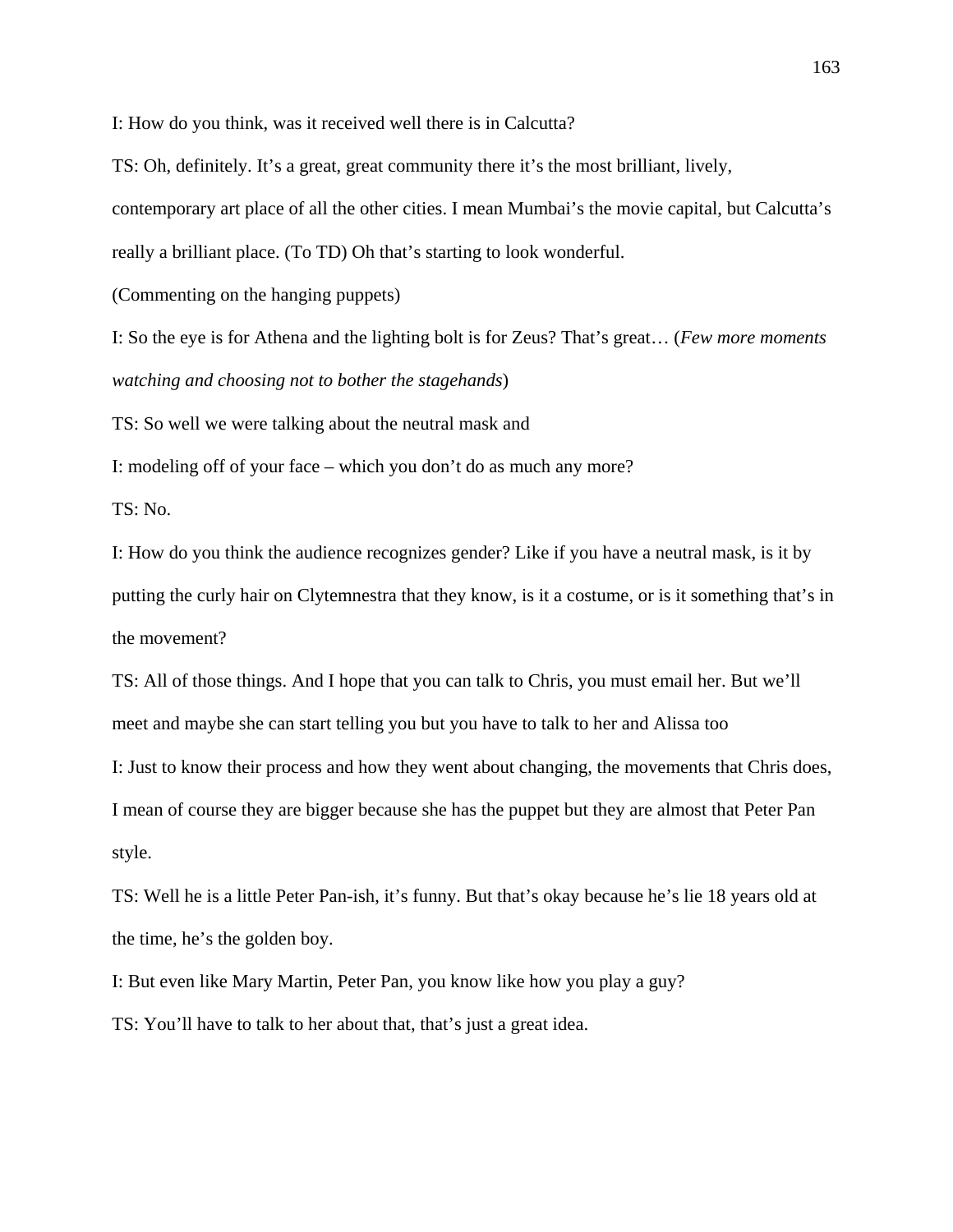I: And I didn't know if that was something that she was thinking or if it just came out of her characterization

TS: You have got to talk to her.

I: I will. Because really that's the bulk of what I'm doing is trying to figure out where that process comes from.

TS: Now see I think you might want to talk to other puppeteers who do like 300 marionette shows a year where they play every character. I think for us it was just a series of discoveries in the dark to tell you the truth. And I think that if you go to other puppeteers, maybe even puppeteers that do very traditional marionette work or other kind of hidden work you can get some fun answers about how they construct a woman or how they construct an old man or something like that.

I mean another thing that's interesting about *Iphigenia* is Nicky [Paraiso] as a humanette. Because hardly anybody uses humanettes. And that's when you use your own face and a little body. And that turned out to be I think a really good choice for the slave. That he would always be dirtying himself on the floor as the other puppets are kind of airborne almost.

I: And very much they have to look down to him all the time. I don't think I have ever seen that [a humanette] before

TS: Well the only time I ever saw it in a picture was I was looking through old pictures of Charles Ludlum's productions. The Ridiculous Theatre  $-$  do you know it  $-$  the best of the best! And I saw that in one of his early shows like in the 70's his partner, Everett Quinton was a humanette. And it was a silly little dress or something tied up on the head. So I love those humanettes.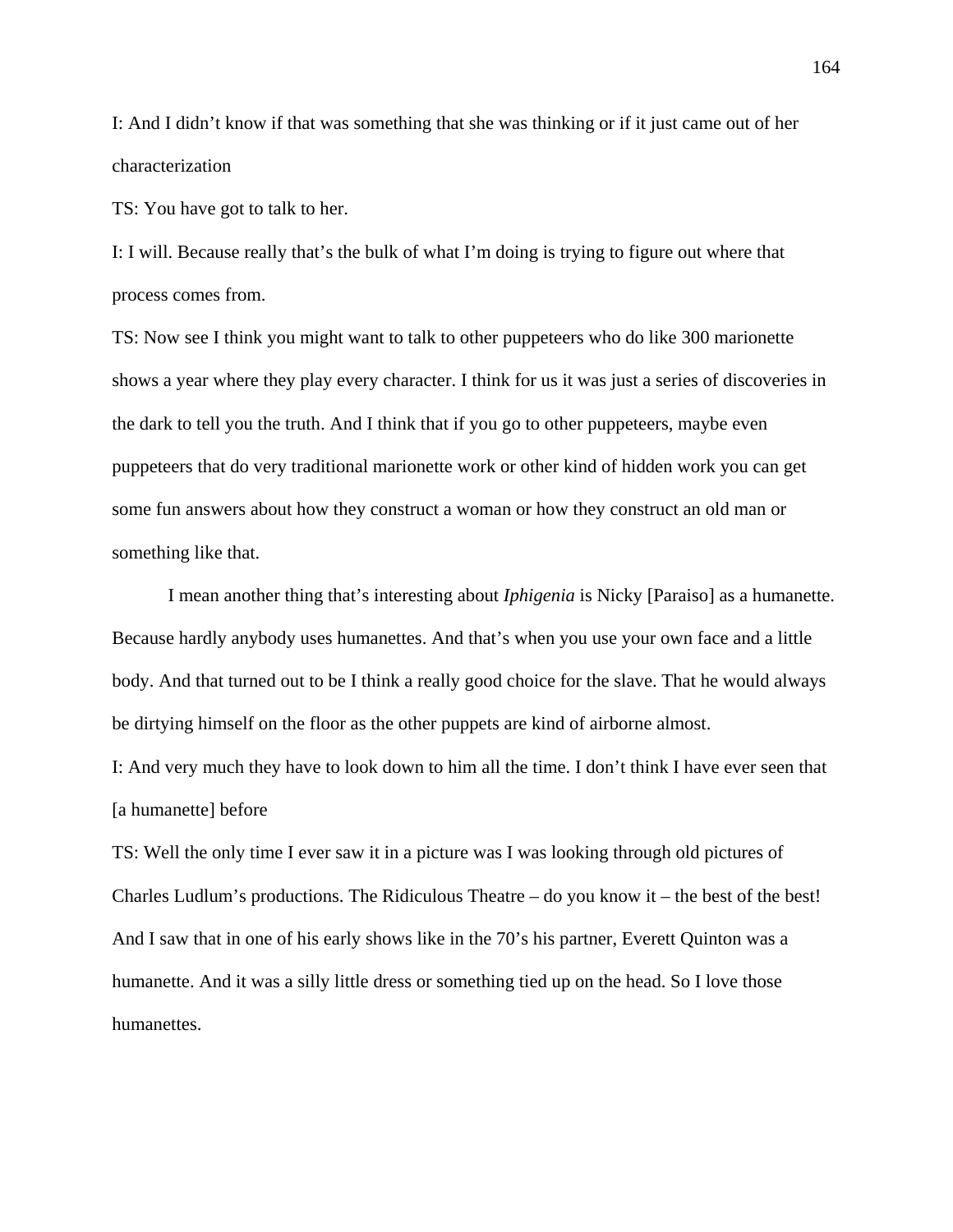I: Have you used them in other shows?

TS: *Helen* and in *Odyssey*, that's it

I: So only in this *Trilogy.*

TS: Yeah

I: The choices then of having, say like in Helen, the puppeteer/operator is female but there is the male body, those are just choices by necessity? Or is that something that…

TS: Why didn't I have Michael Kelly do that? I don't know, more movement based, it doesn't matter in that kind of puppet, that's different from the psychological implications of *Iphigenia*. I: Well they don't speak so there's just the image. I really did enjoy the voice acting in *Iphigenia*, its just beautiful, and they move really well with those puppets…and we can just talk because I have pages of stuff to talk about…

What type of audience, the audience that you had last night is that -- is there a certain type of audience that comes to your show?

TS: I have a following, a core of people, let's not say it's huge but I have a following. And then what happens is that people write about you like today the *Times* is coming for the Matinee and the evening. So that review weighs a lot. If that review is really good then you get fresh new people coming to be part of your following and the house will just pack out. And because its Equity workshop in New York you can't have more than 99 people, so that will generate a new fresh audience. And then there's the La Mama audience, its not overwhelming. Last year when we did *Iphigenia* alone we got a really great *Times* review so we sold out every single night of course.

I: So do you think it's probably the same audience that supports experimental theatre in general?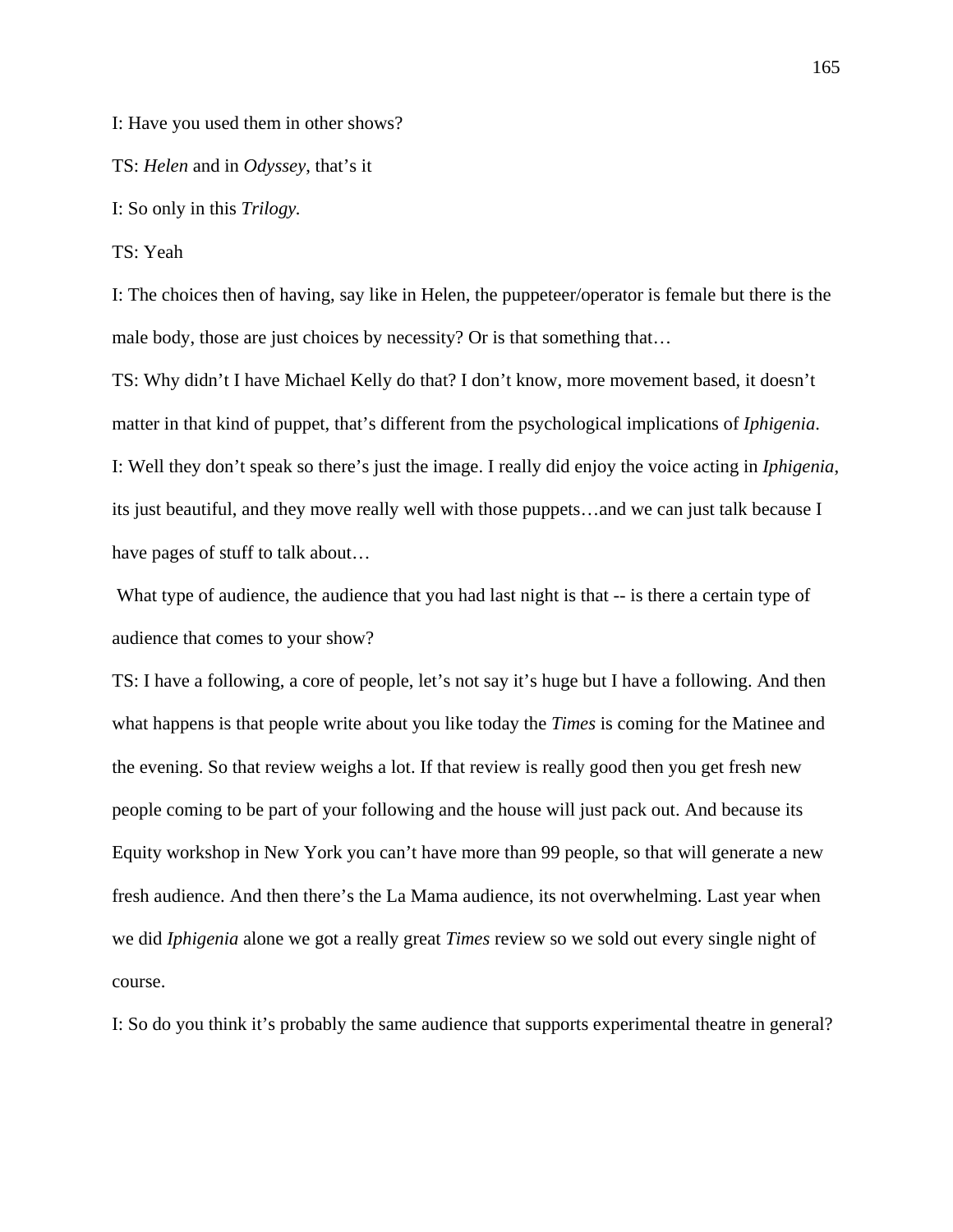TS: That's a really big term, so there are too many compartments inside of that now. There's a puppetry audience that will come to see whatever is puppetry. But that's not a huge audience but it's a growing one.

I: From the Henson Festival?

TS: I did 2 of those International Festivals. They got to the point where there were some many events from like 40 countries in 13 theatres. And it was SOLD OUT fully; people just bought whatever they could. And so that was your puppet audience focused toward a really hot event. So there's a puppetry audience. My old-end audience is the visual art world, but that's pretty much dwindled. And then, what is experimental theatre, there is no such thing for me anymore of that term, so what is it? Is it people who follow some sort of [pause] alternative theatre, I don't know. For example – this is not me – but down the block, Richard Foreman does like a three month run in his tiny little theatre packs, them out every night, filled with young people, younger than you, I mean people that are 20 I don't know how old are you?

## I: 27

TS: Okay, people like undergrads and young grads from Columbia and NYU. They just see it and they die for it. And he's in his 70's. He connected in some way – his weirdness connects with this younger audience. I don't have *that* so I think it's more a generalist audience that *(laughing)* reads the *New York Times*! Something like that.

I: Well you said that there really isn't experimental theatre – it's too big. The word avant-garde theater has been applied as the same kind of label for everything

TS: That's more specific but its still a hard word for example – too bad you don't have more time here because you would want to go to Brooklyn and see *Emperor Jones* by the Wooster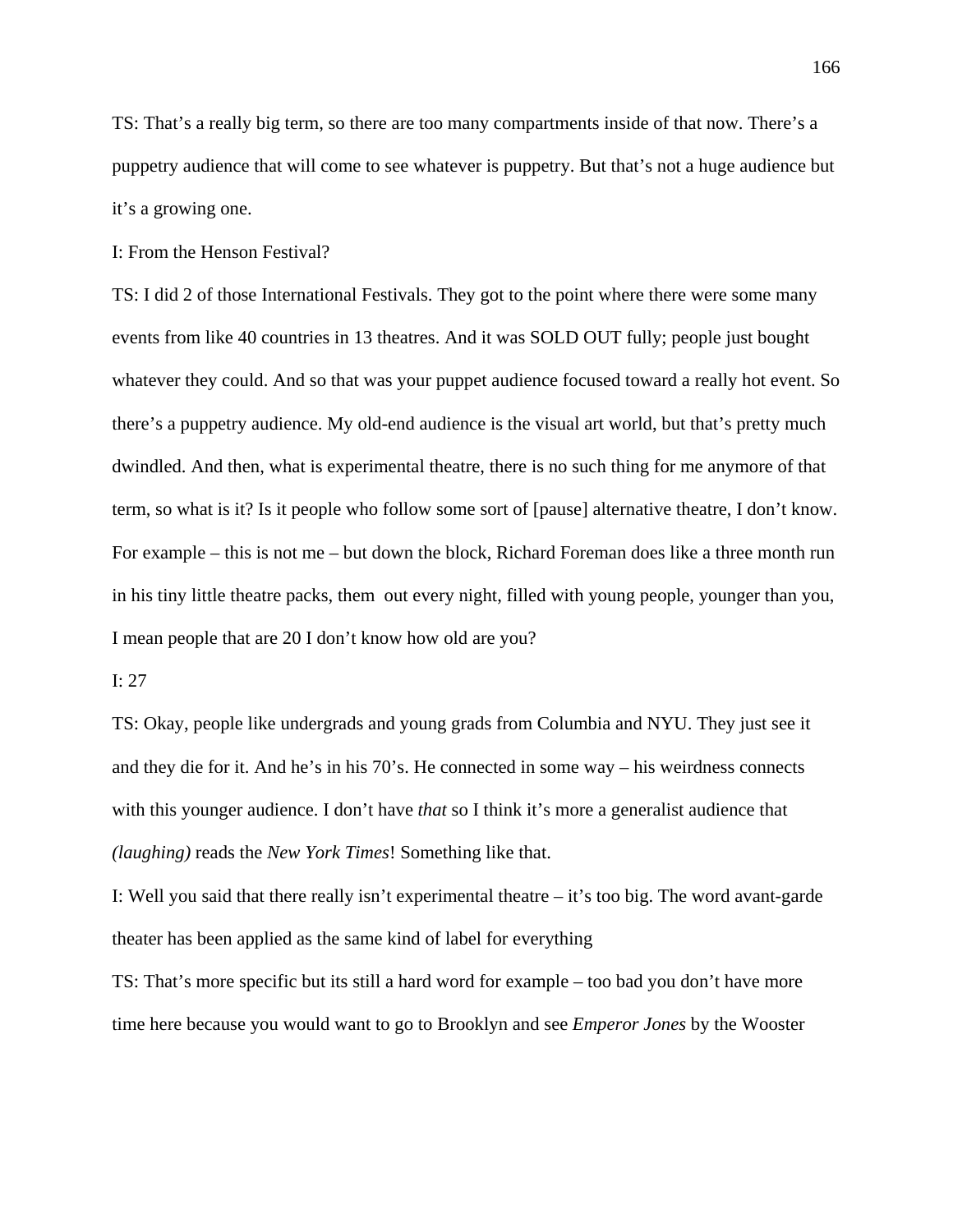Group. Did you read that review? It was reviewed in Wednesday's *Times* I think, with Kate Valk. He calls her Sarah Bernhardt, its amazing.

I: But do you think that is kind of a similar draw, that the same people who go to see that would come see this?

TS: Some, some they have a much hotter following. (To the TD) David is it interesting at all now for me to tell you it's not even…

*(We pause so that she could give them some direction. I tell her that while we were talking I overheard the TD and the other stage crew talking about the gender of the puppets they were hanging – something like "Athena has the big eye so that's a girl and Zeus has the lighting bolt so that's a boy) Chatting more with the TD…Only her side is audible on the tape*

I: Well eventually, I'll let you know cause of the grants, I am going to try and come back because I want to see the 2 tapes that are in the Billy Rose Collection in Lincoln Center. TS: Which ones?

# I: It's *Harlot's Progress*

TS: I have a good *Harlot's Progress*, But the Robert Moses, Radiant City; I am not allowed to have because the set design union won't permit it. That you have to go to Lincoln Center.

I: And then *Eh Joe*

TS: That's not mine

I: That's got your name on it

TS: That's a really sad mistake. Eh Joe.

I: I know its Beckett, but did you do something in it, did you do costumes or anything?

TS: Oh I might have done like a costume, like one man's robe…somebody has to tell them.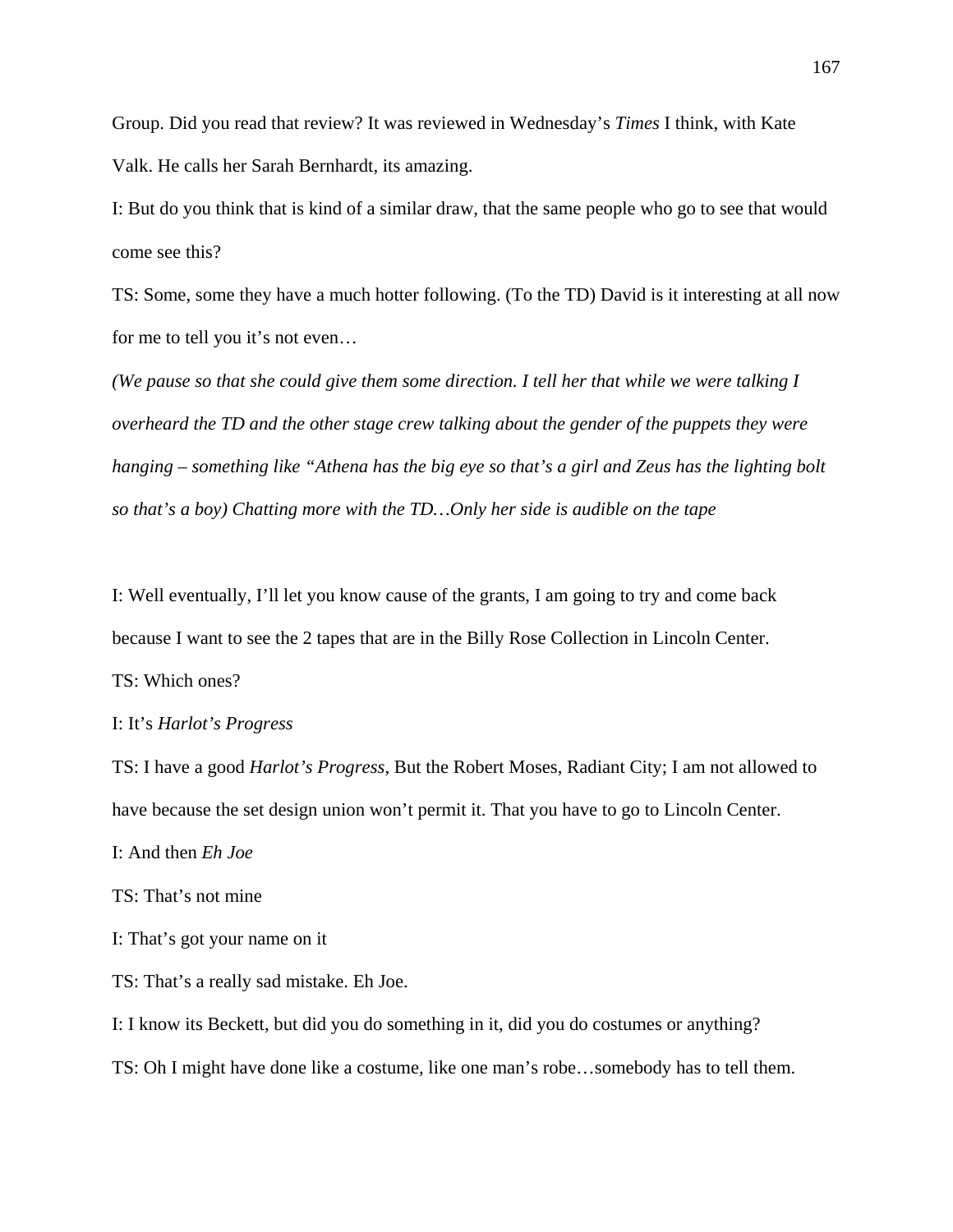I: Well I will if I get up there.

TS: That's done by Erica BILDER

*(More chatting about video access)* 

*(Break to talk to TD)* 

I: So do you have an ideal audience?

TS: No, Oh well see I love working internationally, because that's so exciting to see audiences like we did an early version of *Odyssey* in Delhi 2 years ago at a puppet festival. And that's a whole other thing. I mean there's a home base here, but I really like doing the work for many different kinds of communities and many different cultures.

I: And just seeing their responses that are different from anything you can expect. Did *Helen* come out of something during your Fulbright trip?

TS: Well *Helen* came about…

I: What shows did you do there, was it *Pied Piper* and…

TS: How did you know that?

I: Oh reading, it's in the Stanley or the Lynch article...one of the articles

TS: Oh no, no, no this *Pied Piper* thing that I did – this is spooky that you know this – was with a company in Ahmedabad. And I did a production there with Ellen Stewart, called *Sita*. I did that

in Bangalore, now how did you know about that?

I: That's all in the Stanley Article

TS: oh yeah,

I: That's the only one I could find that had anything (about the India trip)

TS: She's great, have you met her?

I: Know I will have to do that. Yeah, so *Pied Piper* and *Sita* those were the two that you did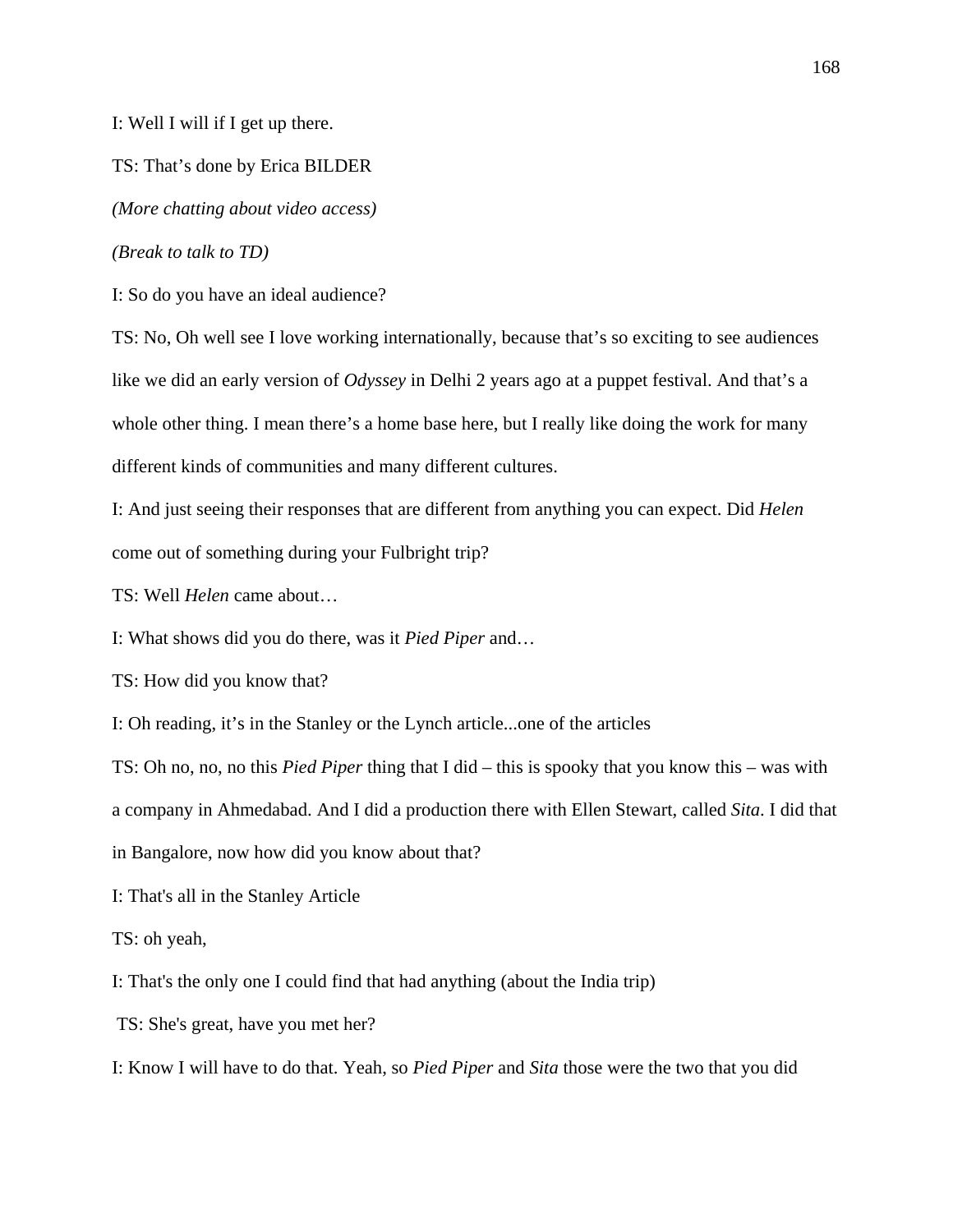there. Was *Sita* something that you came up with while you were there?

TS: Yeah

I; And you just worked with the actors there?

TS: yeah, yeah

I: How do you think those were received there?

TS: Oh, well *Pied Piper* was a small show, that's a small puppet theatre. *Sita* was huge, it was in this outdoor amphitheater, in the town of Bangalore *(chat a little about Bangalore, me teaching, wanting to go back, etc)* I: So Sita was in a large place in Bangalore?

TS: A large amphitheater and it was wonderful. It was a huge cast, a cast of about 40.

I: Was it puppets and live actors?

TS: Yeah

I: What type of puppets?

TS: Well a lot of the puppeteers that we brought in for the show used their puppet style, so there were many, many puppet styles. And there were Yakshagana dancers which were one of my favorites. It's much more energetic than Kathakali.

I: Well was the *Pied Piper* just a regular folk tale or was it a certain version that you had found? TS: Yeah, I just worked with this theatre company (talking with TD for a minute) that was a small production. And that company, the Darpana theatre, (*look them up*).

I: Now your work is primarily funded through grants?

TS: Oh yeah, or like I said, I have found really shoestring little ways to jump-start a project because the effort of starting a project is overwhelming. For example this tiny little grant from Arts International responding to an invitation to the festival in Calcutta, launched *Helen*. And a tiny little amount of money launched *Odyssey,* in the Delhi International Puppet Festival. And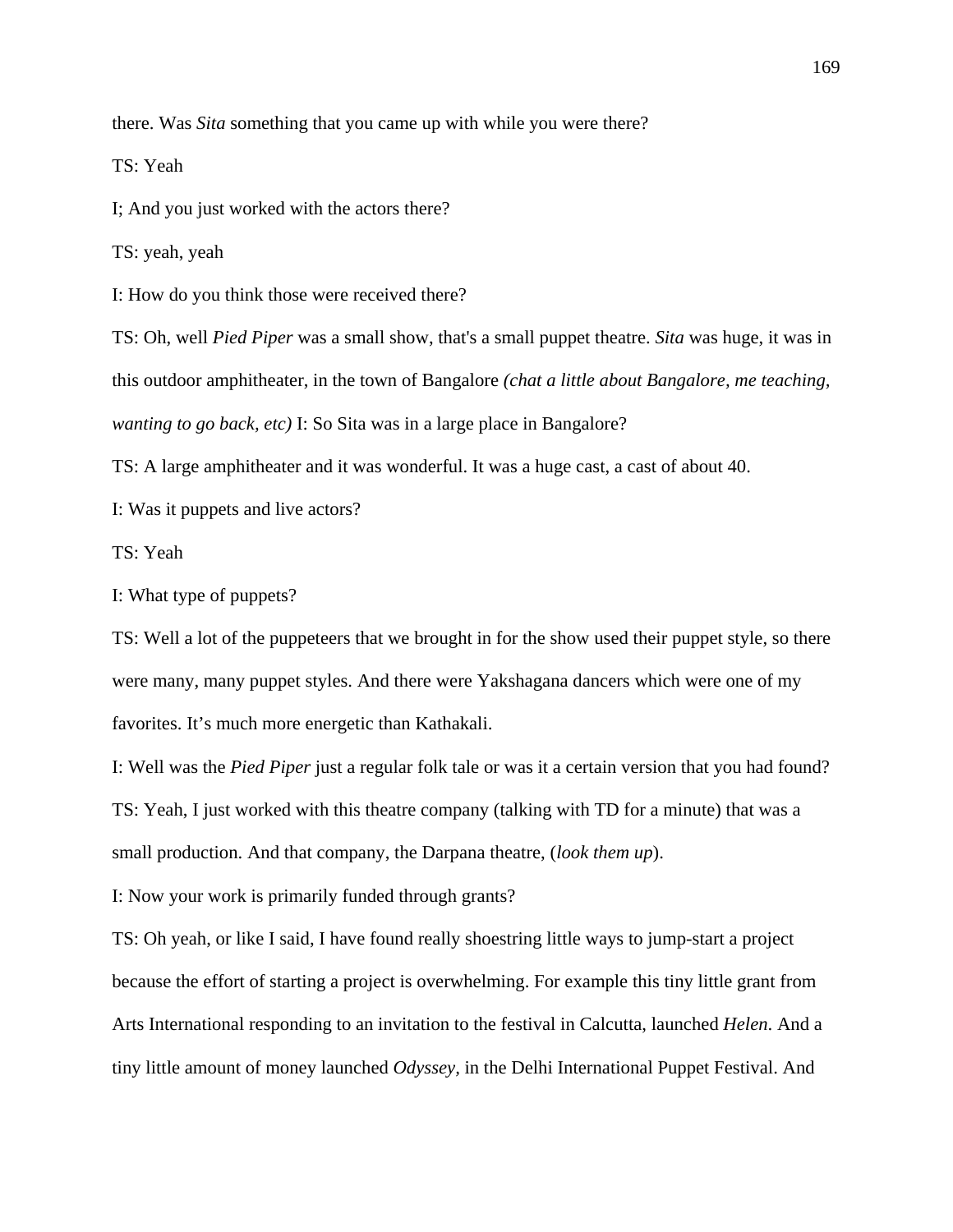Ten Thousand Things Theatre in Minneapolis underwrote really the first production of *Iphigenia* that went to all these prisons. And that was really exciting to see.

The great thing about Ten Thousand Things is they do productions that you just take into a prison, set up in 20 minutes and leave, and I never thought I could work like that because look at all this [*pointing to all the production work around in Annex*]. But having those puppets in their bins, from Target, you just took your bin into the prison; you did the show with no lights, just work lights. One little set piece of the chorus, she was there, and you brought her in on wheels. They had a van for all the actors and now talk about audiences, that was exciting.

We went to men's prisons and women's prisons. So the first show we take it to a women's facility. [pause] And can you imagine the fathers in their lives, practically selling them for a sacrifice. I will never forget what one woman said, she came and she said I am so glad to see this. This morning (an officer?) was telling me to come to this and I said "I don't wanna go see no Greek Pathology." It's so brilliant, she meant to say mythology but it is Greek pathology! (Laughing) [pause] See it's interesting to me that the emotional response is in the script, like *Iphigenia* the way it's NOT in My scripts. And like I remember one of my fellow puppeteers in the community coming to *Iphigenia* last year and she said "Wow, a puppet show that makes you cry" And there aren't too many of those.

I: How did you think it was different, in the women's penitentiary--

TS: It was a women's facility not a penitentiary, but anyway, how was it different?

I: Yeah

TS: Well I have done a lot of work in women's prisons. A couple years back I did a piece about the history of women's prisons. My cousin was doing a ten year sentence in a federal prison in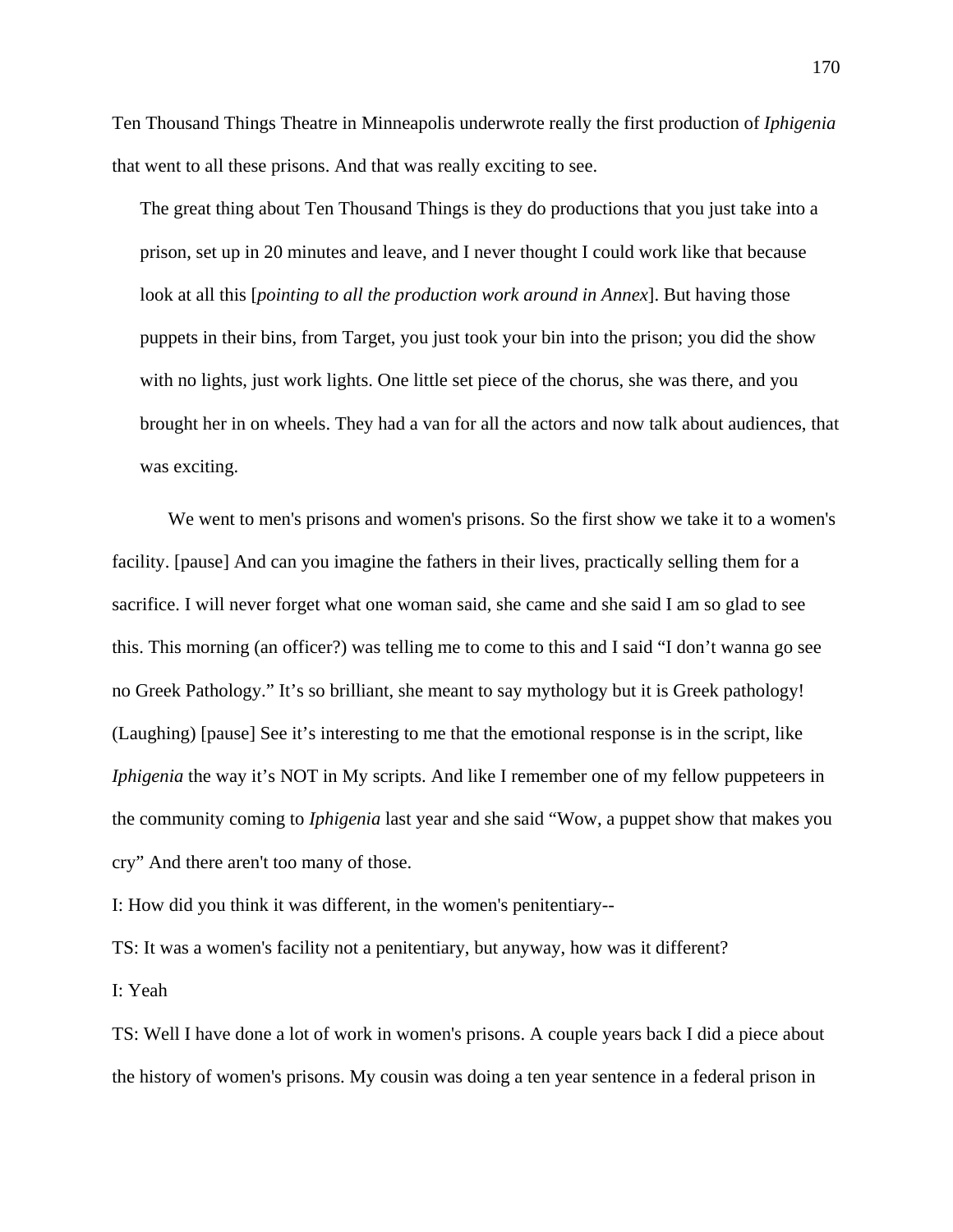California and I used to visit her a lot, so I could see some of the differences between a women's facility and a men's facility. So generally a women's facility is warmer, the women are kind of nurturing to each other, and it's not as threatening as Men's facilities. Men's facilities are tense. They responded to it, they weren't about to be crying but they responded to it. It was also interesting to see what people in those two public facilities responded to in terms of the characters. And that was that everyone loved the slave. They totally identified with this little man who was big of heart, and earnest, and sort of a moral core, one of the moral cores. So they giggled frantically the combination of that - they went right to him, they went right to him. The director of Ten Thousand Things theatre had flown me out a couple of weeks before to see one of their other productions in a facility - *Cyrano de Bergerac*. And the people you could see them respond to Cyrano's big heart, his humiliation - they really loved the comic side characters who are the underdogs, I mean it was really interesting. They totally attached empathetically to the old man and let's see who else...well they cried for the daughter, the women, but I guess the old man was the one they were drawn to.

I: So because it's a very different type of text from what you write?

TS: Yeah, Oh yes, I would never write that, the well constructed tragic arc, that isn't me - but I loved it. I loved going in there.

I: Was *Harlot's Progress*, now that was based off of--

TS: Hogarth's 6 plates

I: Right, There's a narrative that's in that

TS: Totally, it is a narrative

I: It's more like a scenario right?

TS: Yeah and the co-creator of that, Barry Greenhunt, who wrote the music and the text. Yeah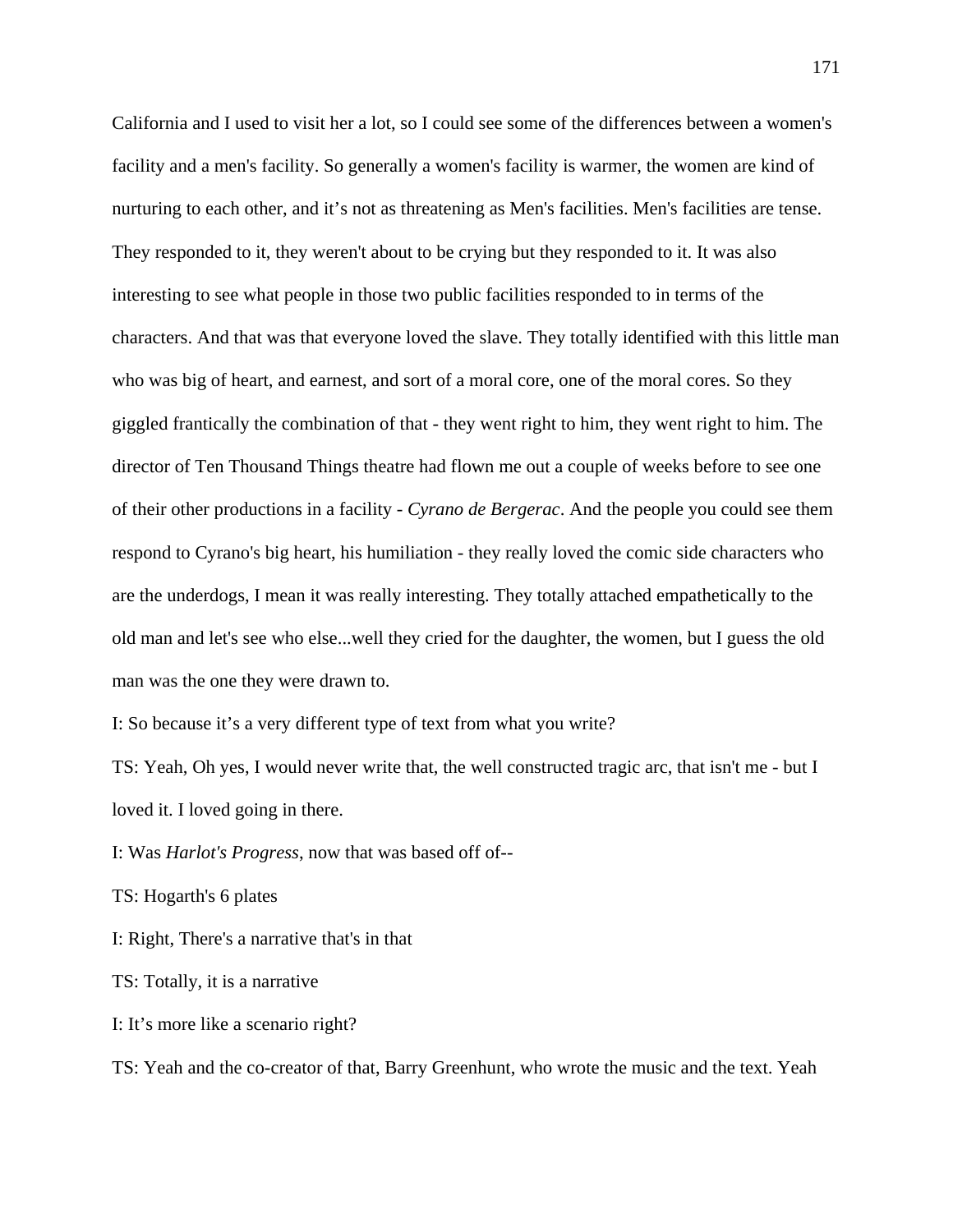that was definitely well created that way - it had an arc, totally.

I: And so you just use that as a scenario and then put in dialogue here and there?

TS: And music, and puppetry

I: It was more of an opera right?

TS Yeah it was sung fully sung.

I: This is such a weird touchy subject, well not really -- do think that you have a personal style? A style that you repeat?

TS: Yeah, well I have certain aesthetic tendencies. And I am not probably even the best person to say what they are. But I think oh gosh, it is hard. Well I think I used to really, because I came from first being a solo performance artist, I think that I used those strong visual stills put together. And then from the early puppet work, that episodic nature has been part of it and I think as it developed I think that became – I was blind to it I think because sometimes you can't see things until a few years past or something like that. I think certain people--(to TD: What's that...I'll fix it) certain people became - critics and what not, who write about it - became really frustrated by the non-narrative structure of things. I would structure things chronologically you know like *The History of Medicine*; a walk through that was chronological. I guess I thought that somehow as you are walking through that you use time differently from sitting in a seat. I mean this is only recently for me that you sit in a seat and watch everything. But this is where I am now, definitely.

I suppose I am more in line with the frame of the proscenium - I mean this isn't really a proscenium but you understand, closer in. And pressing these three plays into one space was a good thing because, once we got the logistics out of the way they really kind of coexisted although they are three very, very different plays. I mean you saw that with *Helen*, how different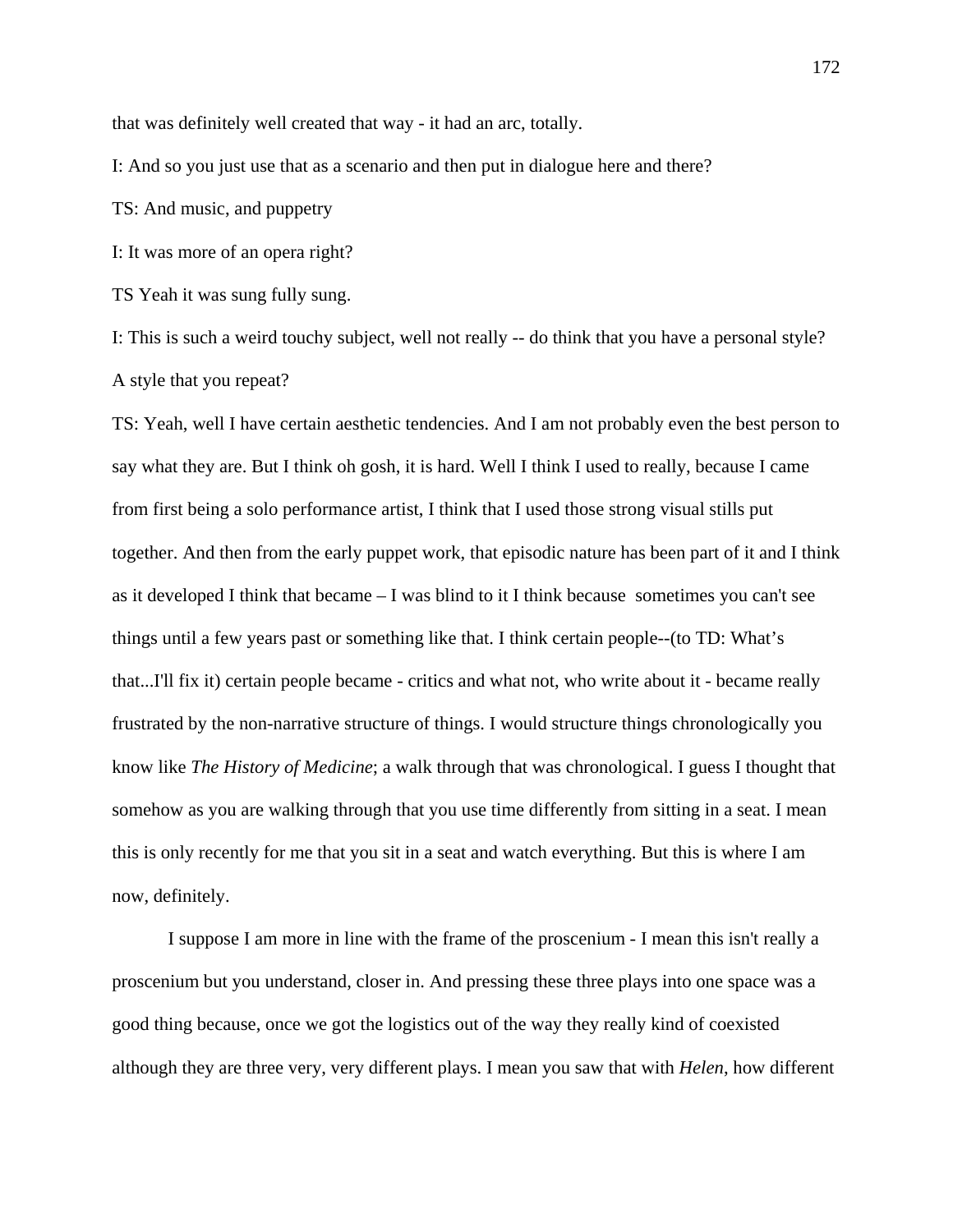*Helen* is from *Iphigenia*. Again, chronology dictated the trilogy, *Iphigenia* being about those moments before the war which *Helen* has created just before. So that statement that the scroll singer says which it comes rights out of, the line comes right out of Euripides' *Helen*, which I used as a source for *Helen*, but where its the story of Helen being put in Egypt while a fake Helen goes to Troy. This messenger says two thirds of the way through, "Wait let me get this straight, are you saying we went to war all because of a cloud?" So at the time that *Helen* was premiering we were just on the verge of going in [Iraq], so it had a different resonance then, but nonetheless I consider *Iphigenia* the pre-war, *Helen* about the war itself, and *Odyssey*, was total sadness of trying to come home after the war.

I: So years later there's still resonance, the *Odyssey* even more.

TS: Yeah, Lanny HARRISON who does the scroll, is very different from --I should give you a video of *Helen*, I don't have one handy - a couple of people are out studying that for the show but I mean I can send you that

I: That would be great!

(Give her my card)

TS: But in the first version of *Helen,* the scroll singer it was, MARIANA (SADOVSKA) she's a Ukrainian singer she lives in Germany and she happened to be in the country and I was able to work with her but she is not available now. So she did An innocent passionate interpretation and Lanny does a more cynical, dry and I thought "this suits our time right now" because we got stuck in this war and we're stuck, we are spinning our wheels, and we can't innocently say did we go to war for a cloud anymore, its cynical, its so much more cynical now, everything about it. So, she's appropriate for this moment.

I: Do you think that, because sometimes it's easier to define things by what its not, is there any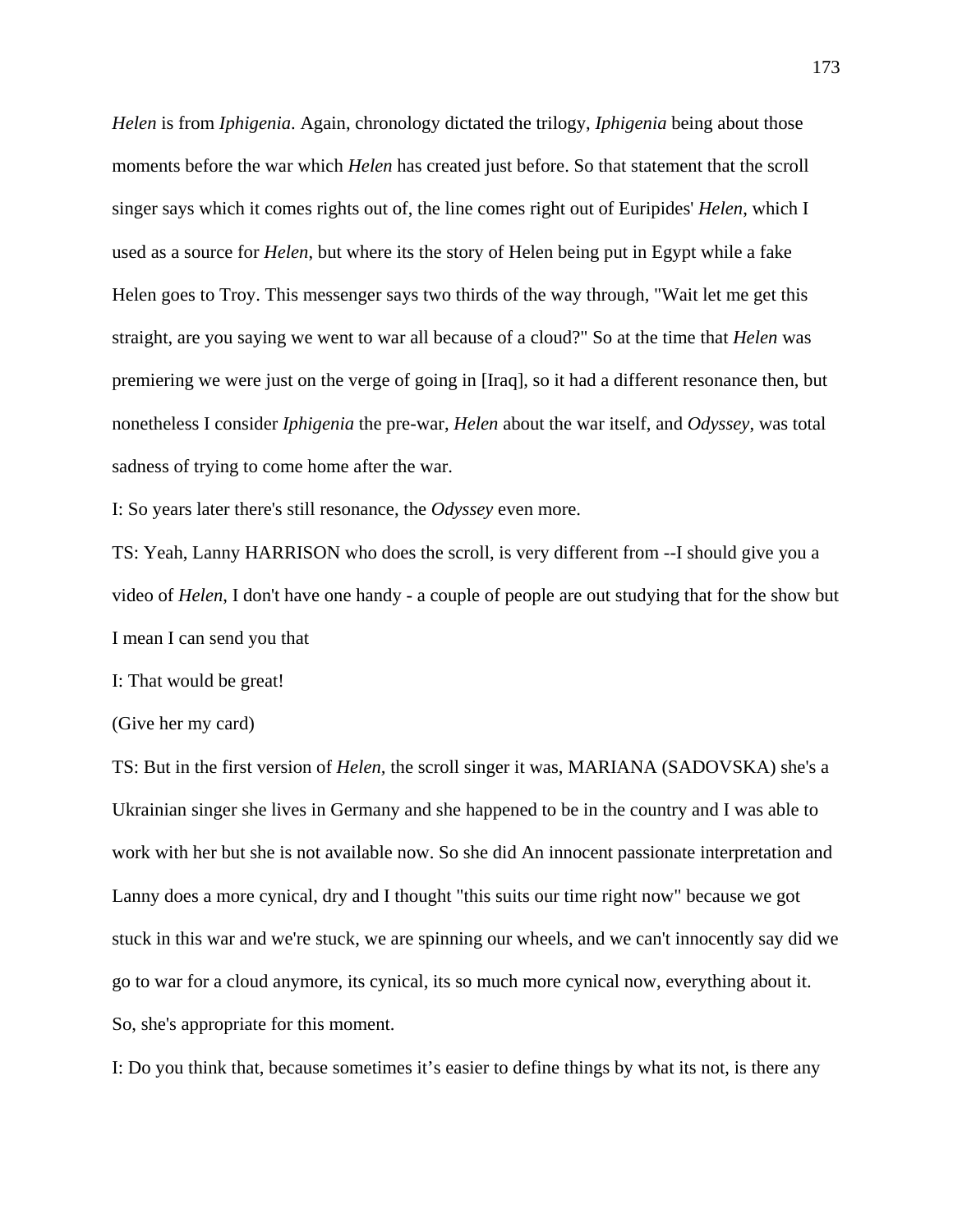place that your work, (still talking about aesthetics) doesn't fit? Are there places that it fits better? TS: Well there are, I mean most plays that exist out there, I would never do, I mean I would never want to do, and I would also be terrible at doing them.

I: So what kind of thing does a text need to have?

TS: I think mythological things I have always been fascinated with, and history was always fascinating to me. If you have read about different periods of my work you'll know that I always found history and puppetry to be a perfect match. Well, now I'm thinking more a mythologized version of history. But I find that myth suits puppets very well.

I: Definitely. Why do think history suits puppetry?

TS: Well I had a whole set of feelings about it at the time which was that I always thought that the puppet is innocent and pure, and that you could give it the truth and that it could say the truth where as an actor would bypass truth through their own agenda.

I: Creating subtext, which happens even if you are not trying that kind of method of acting.

TS: It gives you charisma illegally or something.

I: I know that a lot of your work - I am thinking specifically of *Age of Invention* that has the preludes in between that focus on women's issue during that time - but overall do you think that your work is feminist theatre?

TS: Well see that's another loaded term. I think it always was. I think you could make a case for the shows here, though it's not an issue in *Odyssey* really, you'll see, but it's an issue in *Helen*, I think. And some of *Iphigenia*, particularly Clytemnestra, of course, not by text, but just by presence. And so I think Clytemnestra is her feminist voice.

I: Especially the response to the blocking where Agamemnon is about to hit her and she doesn't stop, she doesn't drop a beat. She just keeps going.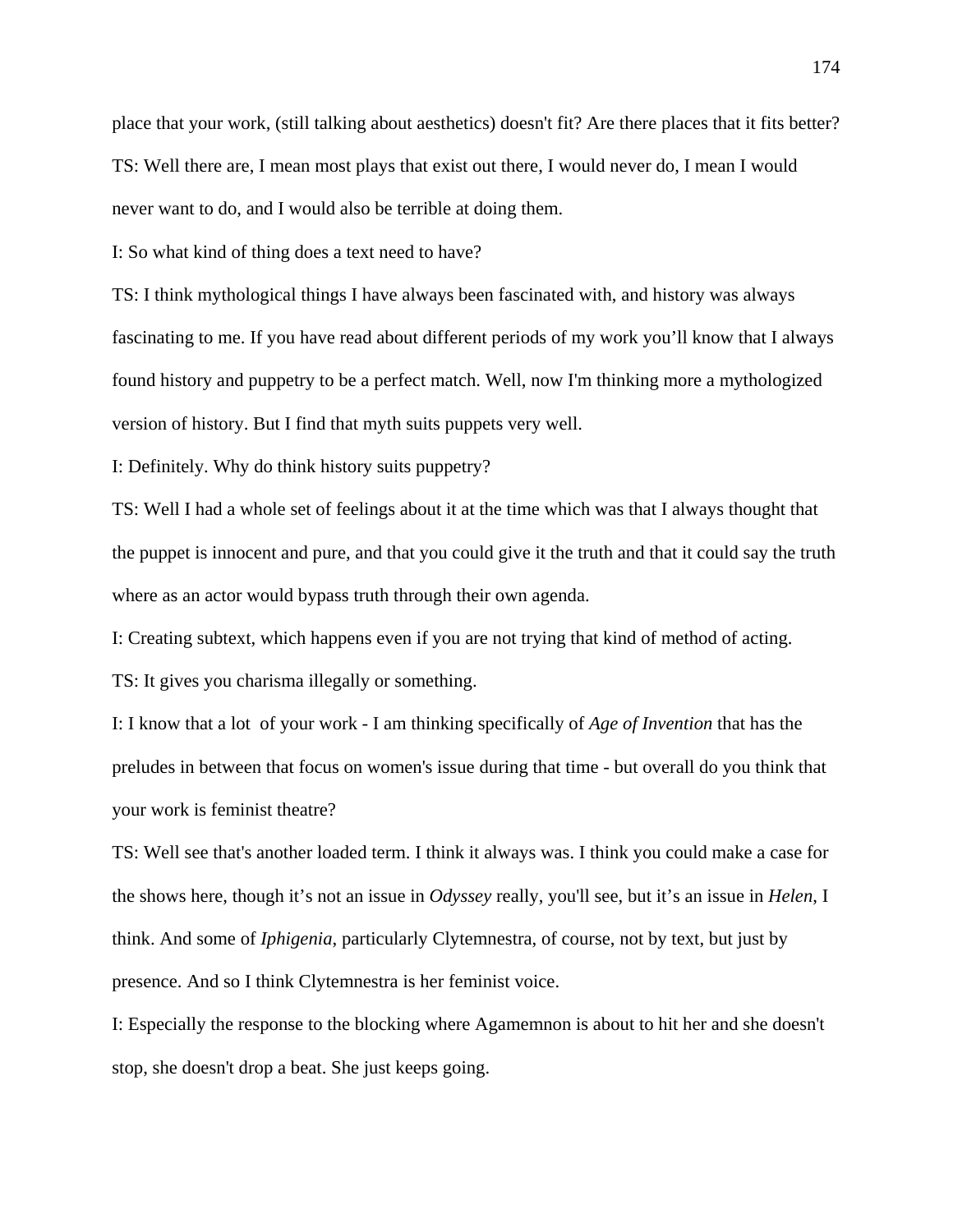TS: Yeah, oh this is not a feminist issue but I just wanted to say another thing about the Euripides' *Iphigenia* is I completely added the prologue, [which was] many years before, at the original insult, which is the killing of the sacred deer. The thing about Greek mythology is there is always an original insult it just keeps going back and back and back. But I wanted that as a sort of setting and that wouldn't exist in a regular production of Euripides, we invented that. I: Do you think your works have gone in stages?

TS: Yeah

I: To start with there was performance art--

TS: There was the solo stuff, and then there was the beginning puppetry, which happened '81. The first show, *Micropolis* was these vignettes based on this group of articles, documentary stuff and then the big pieces came, all historical. The Three part *Age of Invention*, the 2 part DEFENDERS OF THE CODE the History of Eugenics, EMPIRES AND APPETITES the History of Food and Famine, after that was Robert Moses the Radiant City, UNDER THE KNIFE, the History of Medicine, BODIES IN CRIME the History of women in Prison, and *Optic Fever* (the history of seeing the renaissance) and then this *Tamburlaine*, a take off of Marlowe's play. *(a few unintelligible comments on that*)

I: So what was the impetuous for that idea?

TS: *Tamburlaine*, well the producer came to me with it.

I: So was that the text you wanted?

TS: Well *Tamburlaine* had beautiful shadow puppets in it, huge

I: Well that was one thing about *Helen*, and I might just have to go up there and look, is there fluorescent light, how is that put together?

TS: You mean for the shadow scene? It's just lighting from above.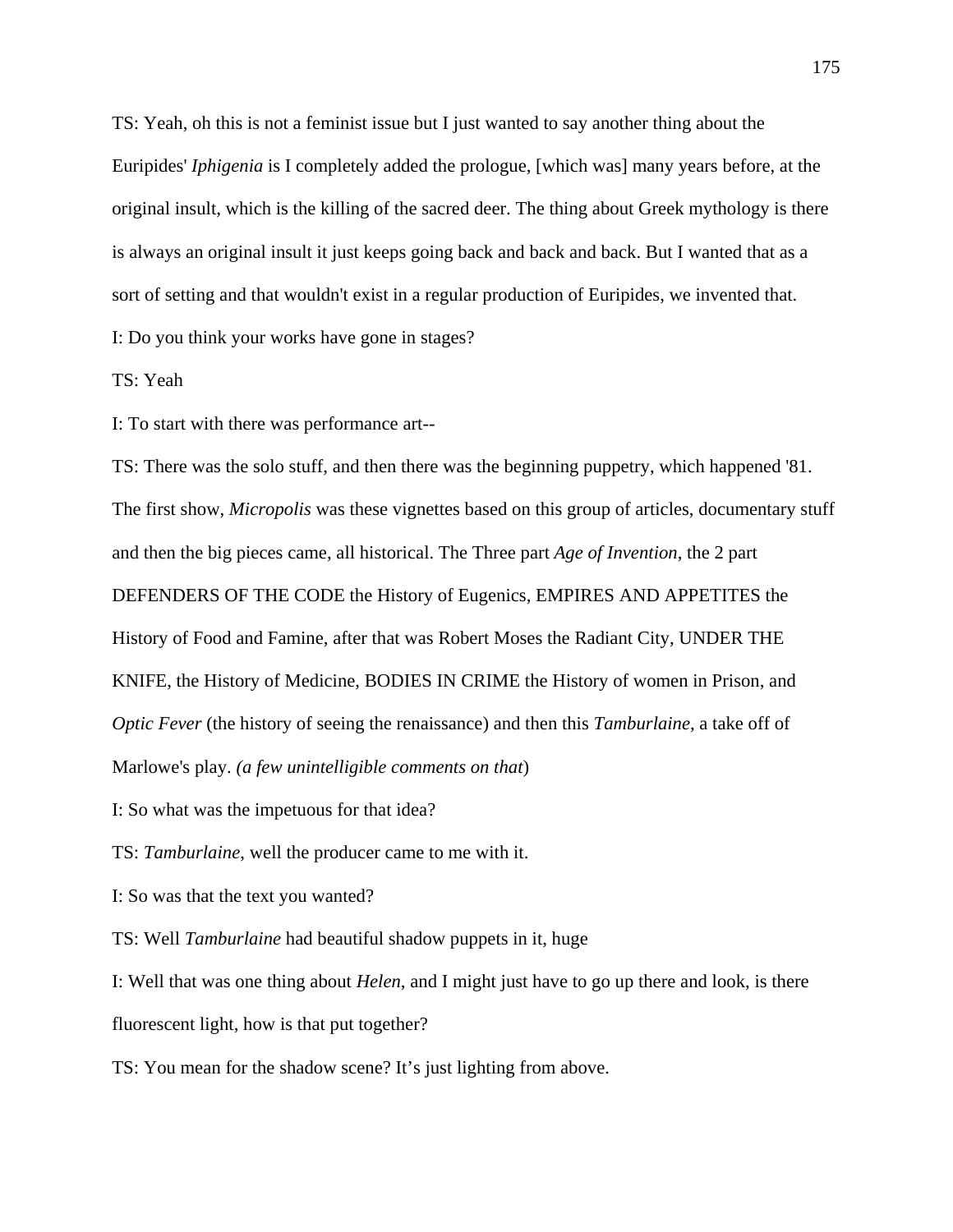I: So what did you start with, because a lot of your pieces have a research basis?

TS: Yeah well I always do a lot of research, I mean I did a lot if research for *Odyssey*. What I got stuck on, which is not as evident this time there's a psychiatrist named Jonathan Shay and he has worked with Vietnam vets for 30 years.<sup>[2](#page-198-0)</sup> And he began to see parallels between the vets he was treating for post-traumatic stress disorder and chapters in the *Odyssey*. And he came to believe that the *Odyssey* was a kind of archetypal text which showed really kind of inside the brain of a damaged war veteran. And he went through each of the 24 chapters of the *Odyssey* and made his case, and it is so interesting. Well he was dealing with these guys every day.

I: So when you are doing research into veterans that's what you found

TS: He wrote two books, one's called *Odysseus in America*, and *Achilles in Vietnam*. And they were wonderful; I contacted him briefly and told him what I was doing. I tried to make the case for Odysseus that way and I tried to use a lot of (to TD: It's no longer level...oh sure then you got it) so I tried to bring contemporary stuff in. I'm not sure if it worked to tell you the truth. I have actually eased up on a lot of it. I have manipulated the text a little bit so, you'll see.

I: In the beginning, was there research to your solo stuff - well they were auto-biographical - so did it start with the puppet stuff then?

TS: Well I also did research in my solo pieces too because they started to become to include more than just my life. Like at the time, I was teaching painting to mental patients, so I started doing research about insanity and how it was received at different times, historically. And the connection between insanity and art, stuff like that.

I: Have you ever used oral history?

TS: Yeah, yeah definitely. In my early pieces for example, which were about the conflict between Greek culture and American culture. I have lived on 3rd street, I lived around the corner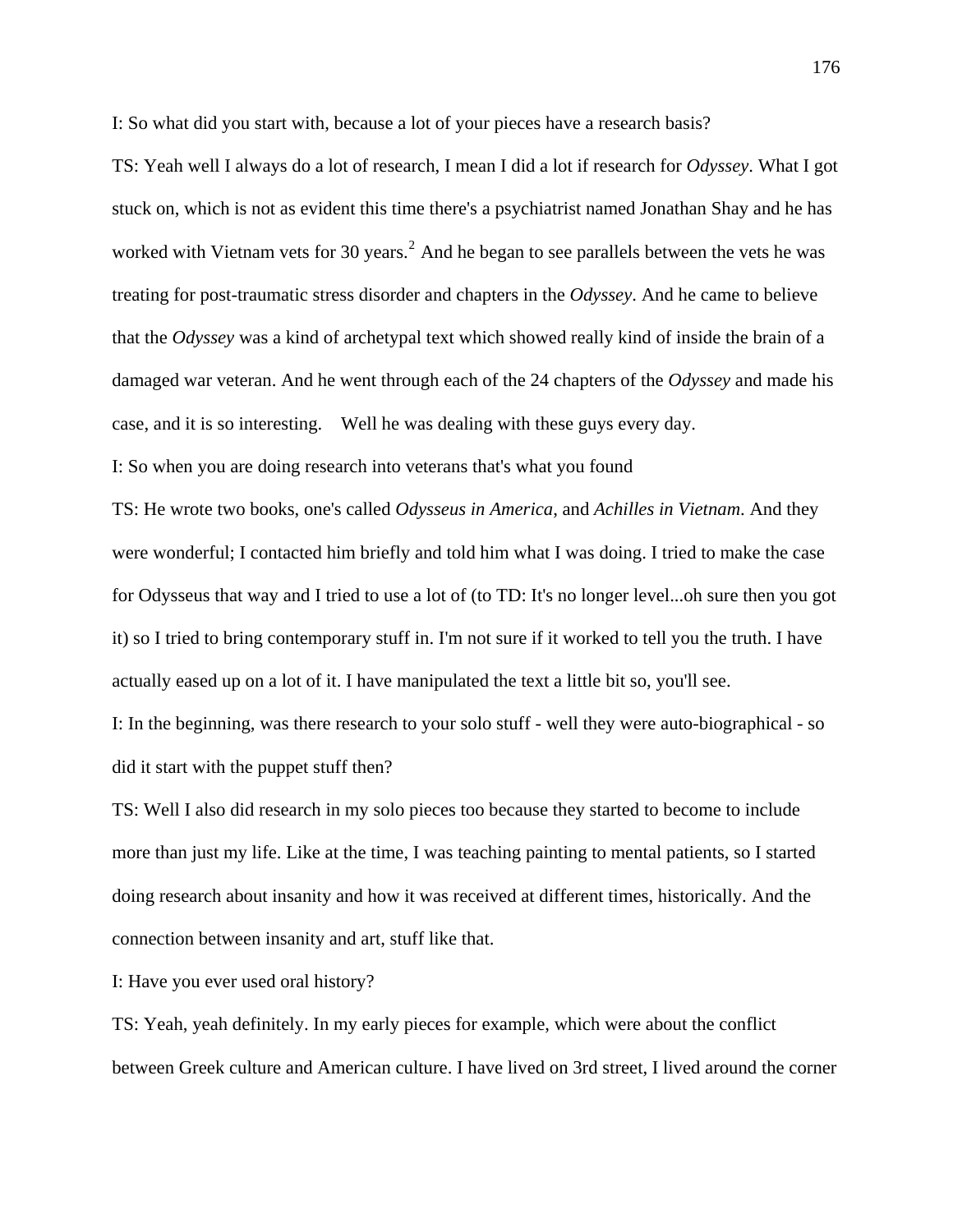for about 30 years, and when I was doing the solo pieces there were a bunch of Greek families who lived about a block away and they were hot-dog vendors, because that used to be a Greek kind-of business. Greeks who had just come over from Greece would run these little hotdog carts on the street. I would say now they are pretty much Pakistani, it's the next level of immigration. So there were these Greek families that lived half a block from me and a couple of the women who were hot dog sellers, one if them had been an award-winning embroiderer in her village and another woman had been a weaver. They were from Asia Minor originally. And so I interviewed them, I researched them and that became a part of it.

But you know another thing - and this is going to be useful to you - in Virginia there's a press, Alexander Street press, they contacted me last year. Let's see I have written 16 texts, they wanted all of them in a collection. So it exists now in several collections of libraries but it's not performance rights, and sometimes it's not the whole play, I think you have to go somewhere else to get the play. But indexing is what they are really brilliant at so if you are in Florida and you want to reference plays about Genetics, you'd find me right there. You'd find, I don't know if you would find the whole text, maybe you will. And for that I get a little but of royalty every year. But anyway, all 16 of them are catalogued there now. So that would be a great way to look at everything I have ever written, because I had to spend a whole month to get it all together. Alexander Street Press, they might be in Richmond, Virginia.

I: I will check it out. (*break to talk to TD*) So do think your artistic process has changed at all? TS: I do feel the need now to do my work in stages, and I really need support outside of New York, to develop a piece. Whether it's another country, another part of the US, I'd like to develop my work in stages so that I can have more control over how it is when it's "ready."

I: So how would you characterize the stages?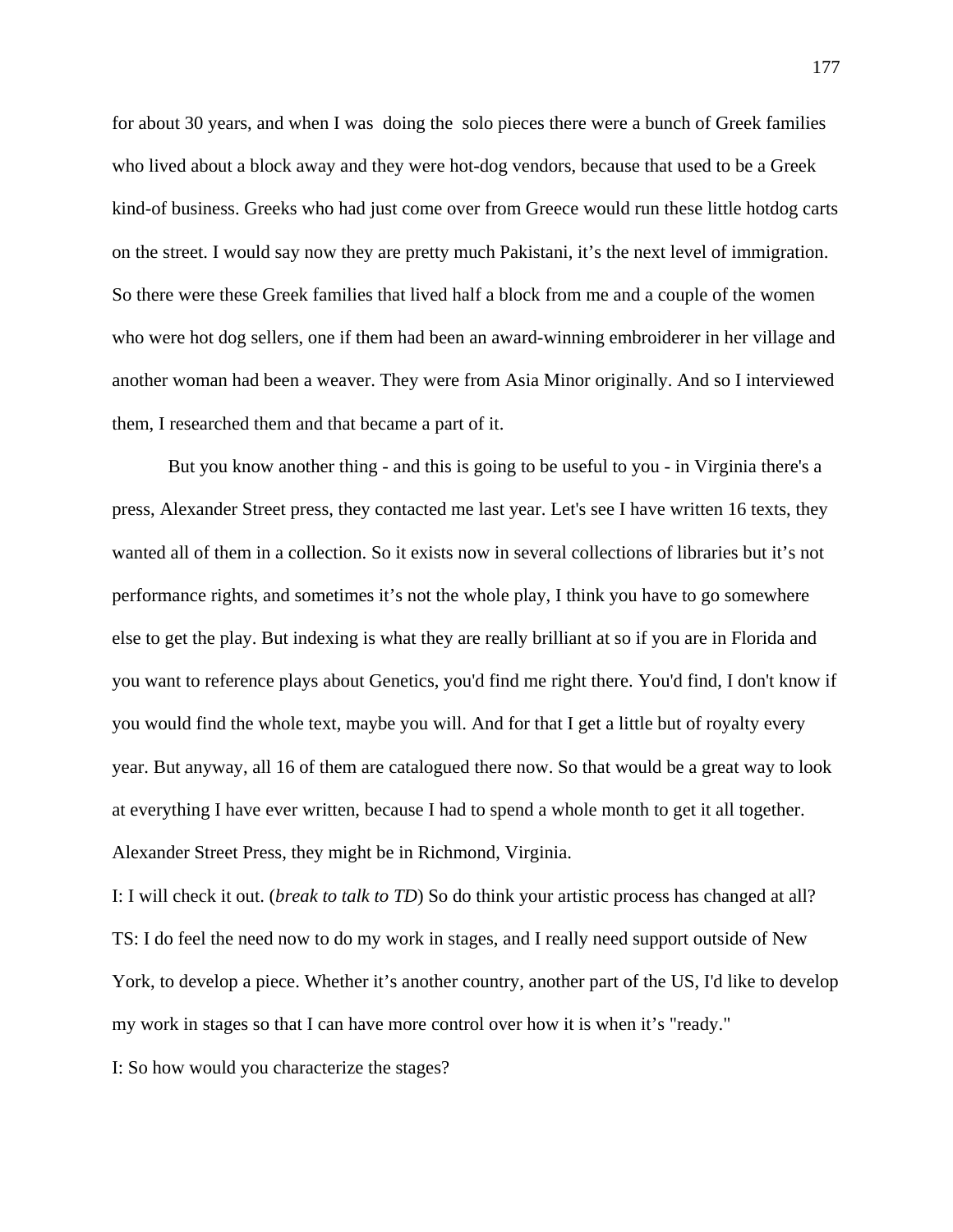TS; I always have stages of a long research period, and then a long building period in my own studio, but now that's becoming a little less practical because as it becomes more ambitious, I need help. I need money, but not just money, I need facilities, and I need to start it somewhere else. Out of my little loft now I can no longer manage doing everything from start to finish which I did for years.

I: produced everything in your apartment?

TS: Loft, and studio. But I can't do it anymore, it's not feasible.

I: Do you have a separate place where you store?

TS: (*Laughing*) Oh do I ever, and that's an agony too. Now it's in upstate New York, it used to be in Dumbo in Brooklyn. But it's all about real estate.

I: So after you do the research and then building, then you start to storyboard a piece?

Ts: Well while I am building I am always story-boarding but the hardest part is the rehearsal process. Its always the most cheated, it's the most expensive. That was what was great about *Iphigenia* in Minneapolis, we had not a very long period, but a 4 week, Equity Actors rehearsing, done right. And then I come here and frantically from 6:30 - 10:30 at night after peoples' jobs, we rehearse

I: Where you are just glad that people show up!

TS: And they do and you are amazed!

I: And they put work into it and everything.

[*sound of Genie going up or down in the background as technicians finish hanging the puppets*]

I: So do you think if there's not - feminist theatre is a loaded word - is there a certain aesthetic that goes with feminist theater or even just theatre produced by women?

TS: Well not just theatre produced by women, well what ends up happening is there's a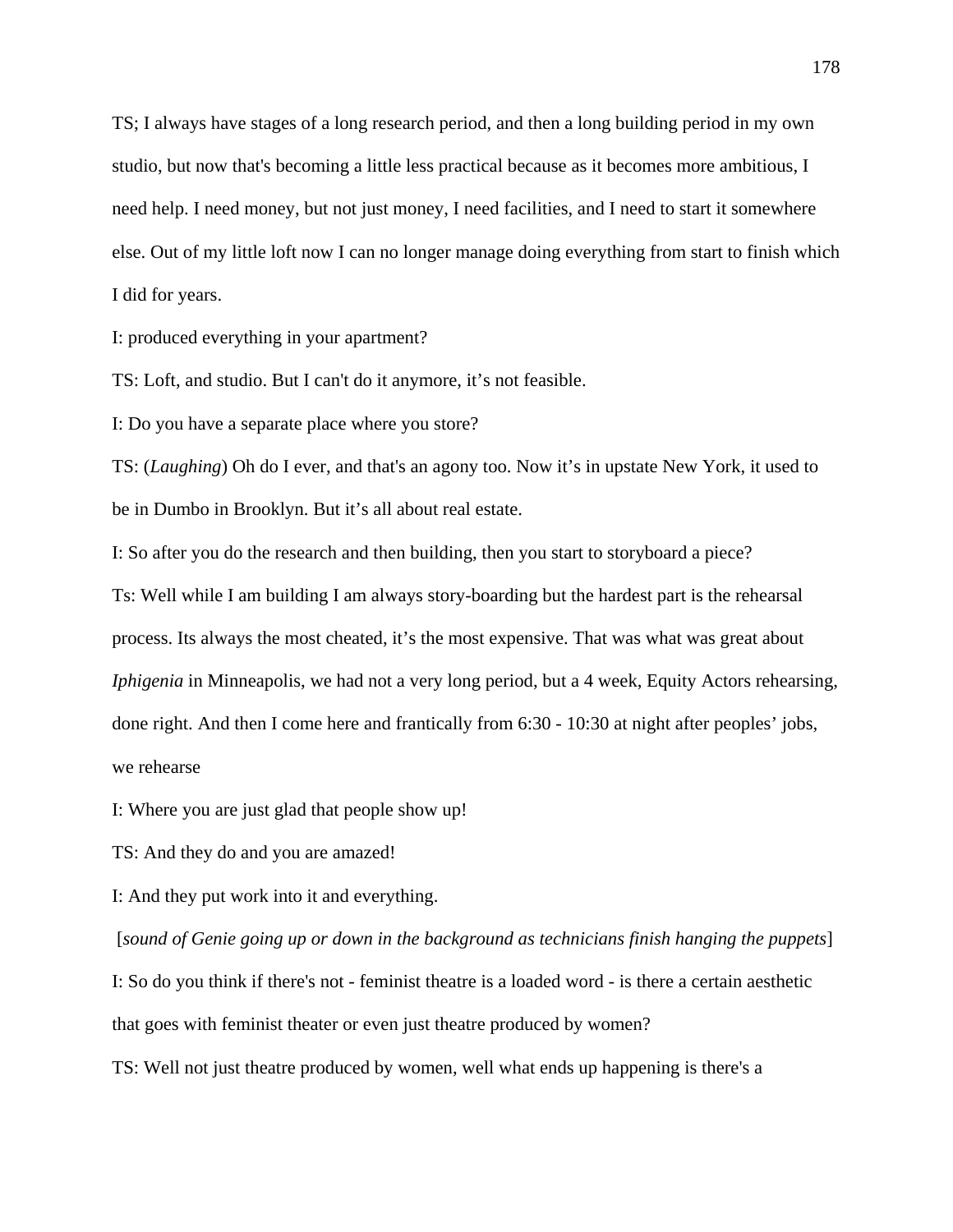connection between feminist theatre and not working easily or comfortably inside traditional forms. So when you author your own work, you are so free to interpret things. I mean, I will be really honest if you said well what's the downside of authoring your own work, well in my case some people feel that the traditional, dramatic arc doesn't exist fully for them in my work. And I never cared about that until last year when I saw *Iphigenia* have its emotional effect on people and you tell me that, last night, several people were crying. And I thought to myself, that's so interesting. That is something I want more of. And is the only way to get that by working the straight -- oh and here's even something more - before I went to India, I could care two figs about a story, who cares about a story? Then I go to India, where there's 4000 year old culture that reveres its stories and still presents its stories and what is a great story. And oddly enough those months in India made me want to tell stories about Greece. It's so weird. But I became interested in stories and in storytelling... [*inserting affirmation from me*]...So when you author your own text you have a freedom that I just take for granted cause I have always done it. But the downside I think was that some people felt that there wasn't enough of a narrative motor to keep a production going.

So anyway I observe that and I find that interesting, So back to feminism, so I think when you author your own stuff and you work in an idiosyncratic way you sort of quietly or not so quietly smash traditional forms, you just do. So I think I was always doing that. And I think *Helen* is a really feminist piece, Euripides' play *Helen*, the premise of the cloud and her not having gone, which is not just Euripides, its an older story. There are a couple of poets before him that mention it. It was kind of fascinating explanation for why she got blamed for the war. Most Greeks, I mean I ask Greeks this, I ask "do most of you think the Trojan War was really just a colonial war to just get hold of resources" and they go "of course." This idea that it was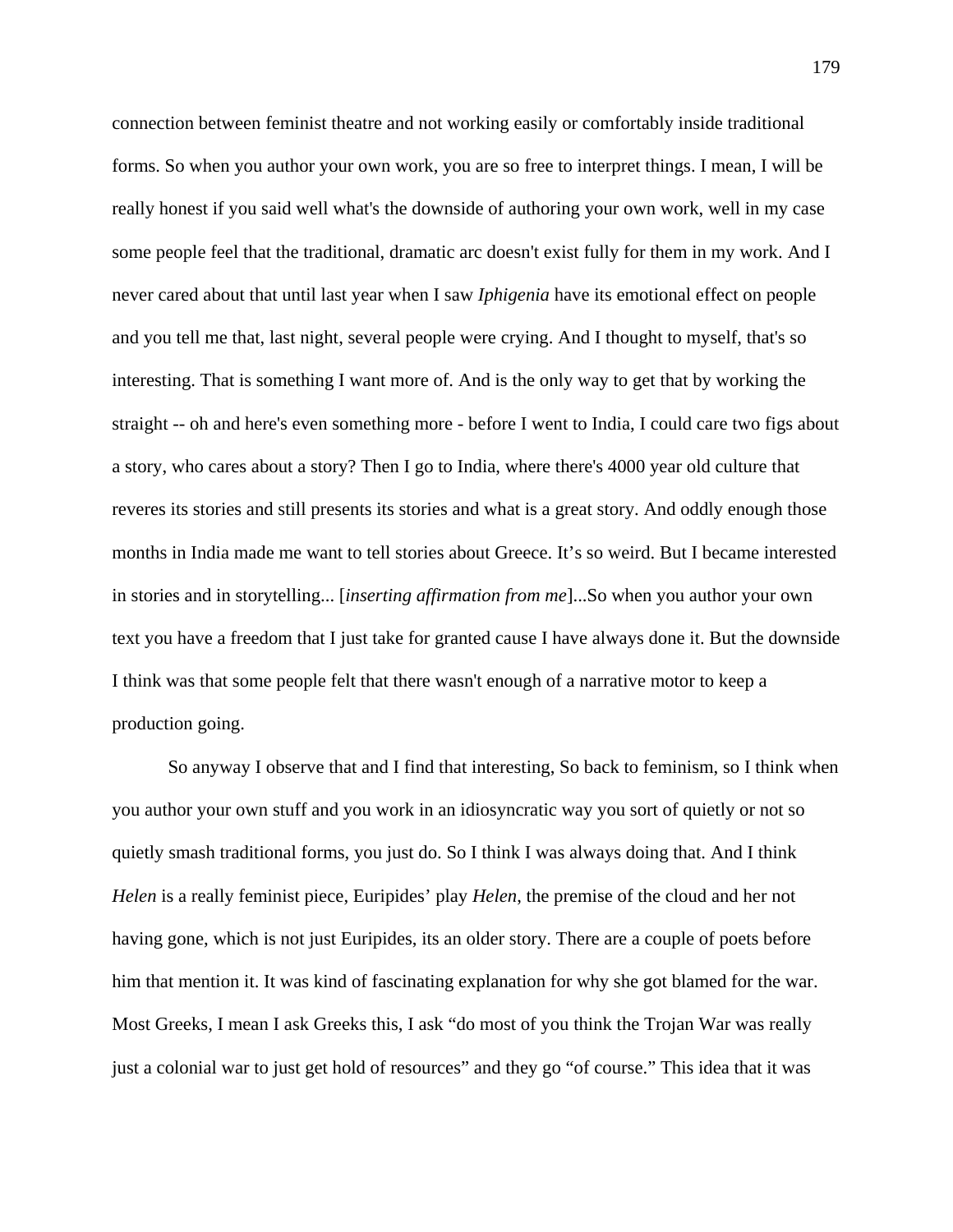caused by the face that launched a thousand ships is just absurd. So that became a really interesting story, Helen, and a story that I thought suited puppetry very well. But that's definitely a feminist premise.

I: I think you play a lot, especially with Clytemnestra [*accidentally switch plays, should follow up on Helen*]

TS: Oh in *Iphigenia*

I: Yeah, you play a lot with roles, women's roles - duty, etc

TS: Oh yeah the way he says "you must be ruled by me" and she says "Relax, I've always been ruled by you" And the way Helen becomes this object of hate. Like even in *Iphigenia* the chorus goes, "all this for Your sake Helen"

I: And it's almost that by the end of *Helen* I felt like she was cursing herself. (*winding up interview with plans to meet others later...*)

TS: Someone's in the lobby?--

THE END

.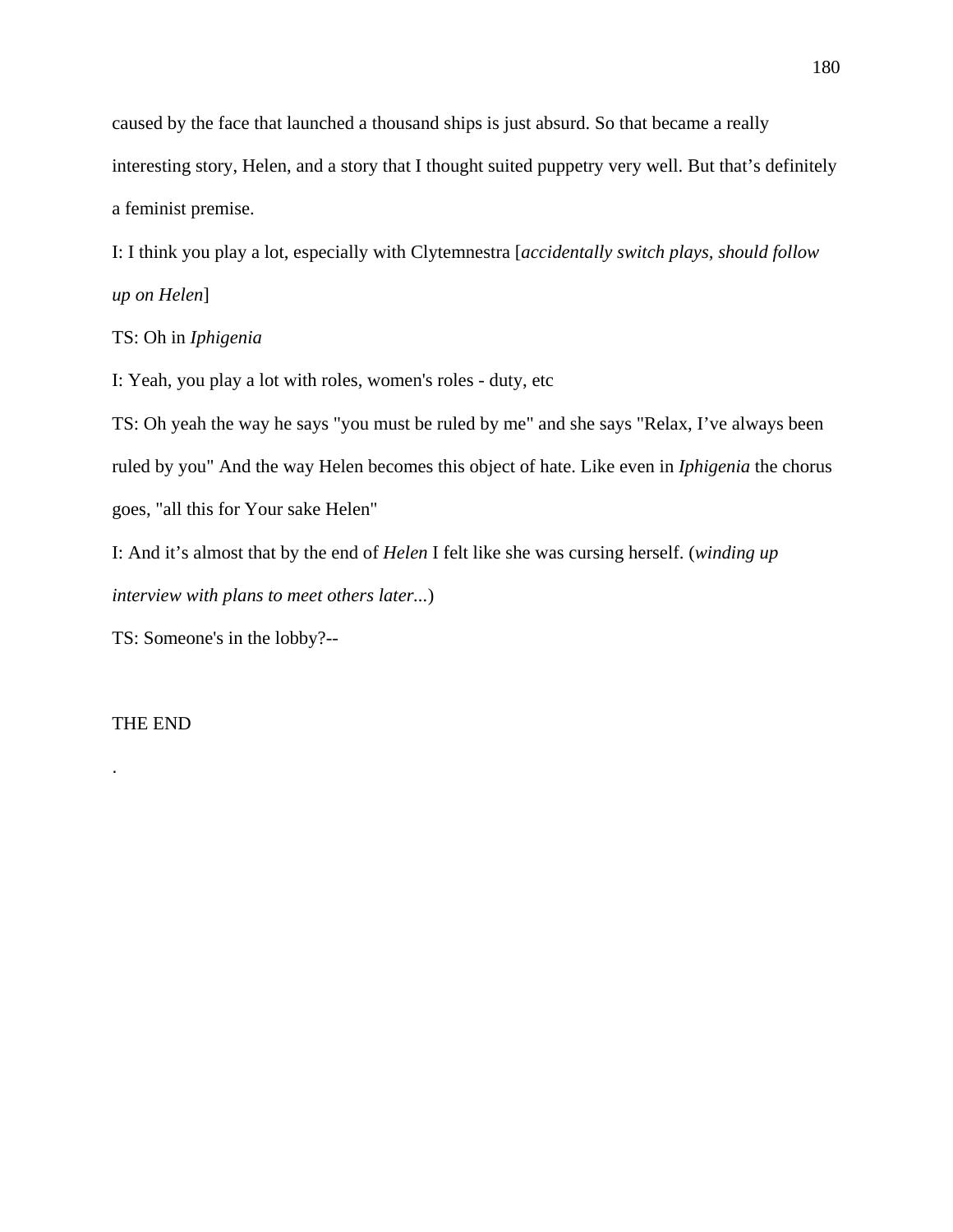# **Part 2: Phone Interview**

Phone Interview with Theodora Skipitares 9 Nov, 2006 (9 am )

Beginning of interview: Reviewed transcript of personal interview, worked out for her to send me videos of *Under the Knife* and *Harlot's Progress*, then went into interview:

I: Are there any puppeteers who influenced your work and if so, what about their work influence you?

TS: I doubt any puppeteers, American puppeteers influenced, well I take that back. In 1980, before I first began to use puppets I saw two shows that really influenced me. One was Mabou Mines *A Prelude to a Death in Venice* where there was this great actor Bill Raymond played the character John [his alter ego]. Here was cutting edge, contemporary American theatre with Bunraku. The second was by an artist no longer with us, Winston Tong, from San Francisco, who did a show at La Mama called *Bound Feet* about the Chinese practice of binding women's feet. He had these exquisite muslin dolls that he manipulated beautifully and he had dressed himself up as an Empire era Chinese woman who was binding the feet of the dolls. It was utterly original, utterly contemporary, and deeply emotional . I would say it was these two that really launched my interest in puppetry. Oh there was a third artist – you see most of my viewing time was spent in galleries during that time – a sculptor named Dennis Oppenheimer who worked with motorized string puppets. There are still artists today whose work still interests me: Julie Taymor's work interests me, Lee Breuer's work interests me, Basil Twist, who's a young puppeteer, his work is very interesting. And I always love to see Bunraku. I managed to see [sounds like "Tader's Cantor"] and those were amazing experiments with dolls.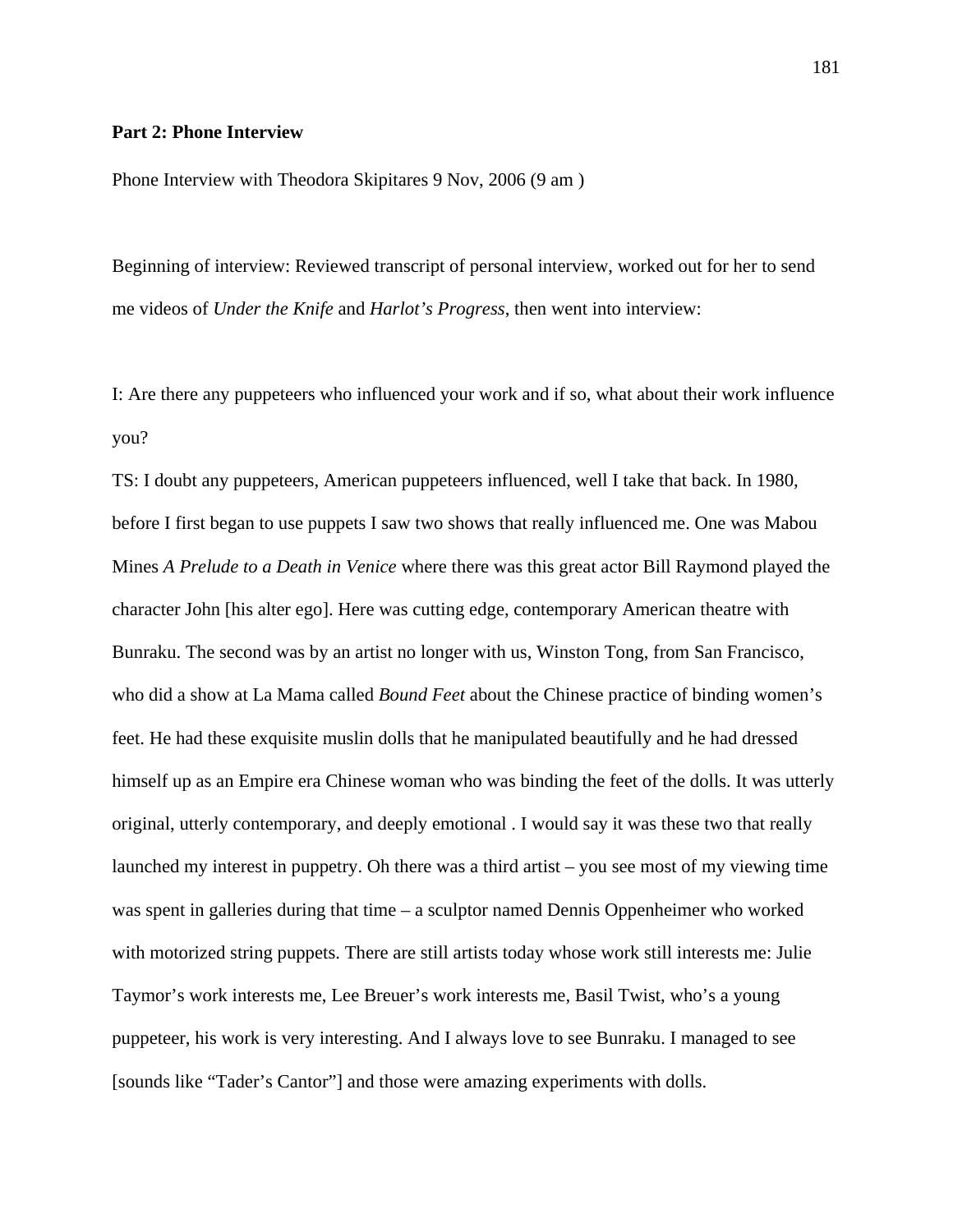I: Can you describe the Puppet Construction process?

TS: Well of course it's different every time. In the earlier days I always had someone in the studio with me, someone who did the technical solutions. And we were improvising things and really not relying much on the traditions of how puppets are made. So because I think at that point I was working more as a sculptor and not as a person who was steeped in the traditions of puppet making. And now I am more knowledgeable about that and I certainly move between solutions, how you solve something. So the construction of the puppets often largely falls in my hands now and I don't have somebody technical who works with me in the studio for months at the time anymore. For *Iphigenia*, as I told you, I did connect with a great technical designer from Minneapolis and that's Cecilia Schiller, and I actually going to meet with her next weekend, I am going to Minneapolis and I am bringing her a bunch of puppet heads and we're going to make more modified one-person Bunraku puppets. So I made the heads for those but really Cecilia engineered them and they are solid, they are reliable, they are reliable performers.

Then a lot of times I will just make things on my own in the studio and solve problems like, how do you make an egg that opens up like that (in *Helen*) and I just sat and hacked away and hacked away until I that giant egg, that giant egg that Helen comes out of. Another person that I do work with often who I've worked with for 20 years now is Cathy Shaw, who is a puppeteer and theatre director in her own right, she lives in New York. But what I long for is a big production with a technical team that would help me realize solutions. The project in Minneapolis was really Cecilia and me, but we did it and it was still small. But what I really want is a team of people who help me solve problems and I would guide them to make it, but that's sort of just not happening right now, I am still a small production company unto myself.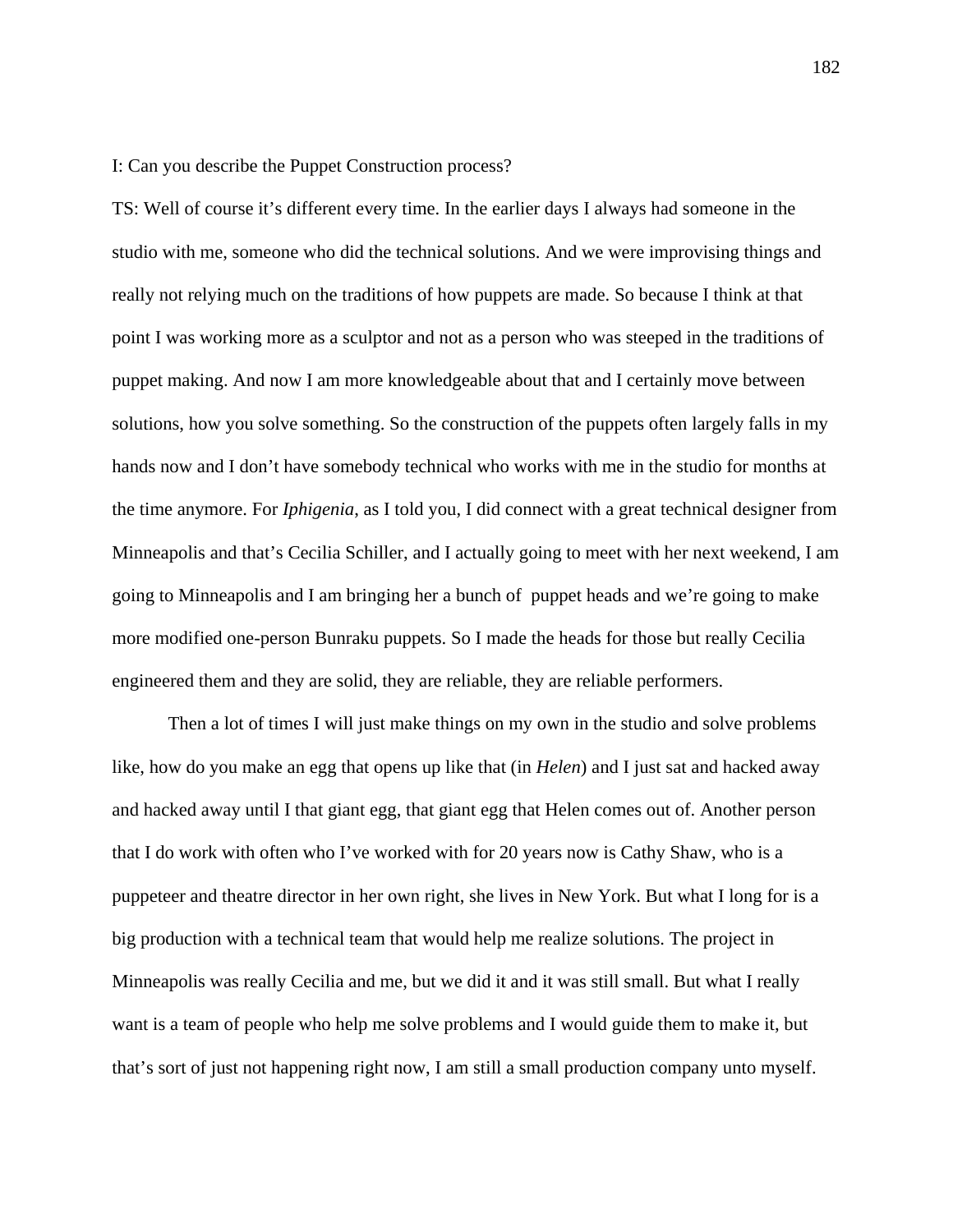Oh there's also a person I have worked with for many years who I always go to for video solutions and that's Kay Hines.

I: Did you use to work with Stephen Kaplin?

TS: He was in one of my shows years and years ago…he's really great

I: Why did you choose to change from using your own figure as the basis of the puppets to a neutral model?

TS: I began, I think in my own way when I was making puppets that were in my image, I think in my own way – they had a kind of universality – but I think I was still, on some semi-conscious level, projecting myself out there and I think that, especially when I began to deal with the Greek plays and Greek mythology, and certainly when I began to bring actors in, I began to see that the puppet functions best when its blankest. So I worked to kind of streamline the features – streamline is not the right word – rather smooth out the features so that they were more neutral. I know some puppeteers who have had the same feeling like for example Dan Hurlin, and his puppet faces are almost rid or devoid of features, the nose is a small bump and the mouth has a subtle indication, and I guess like him I am working toward more transparency. And again, it's a mask idea.

I: And by transparency what do you mean?

TS: A simpler surface through which the essence can come through.

I: Can you talk to me for a minute about the rehearsal process and what it's like directing for puppets?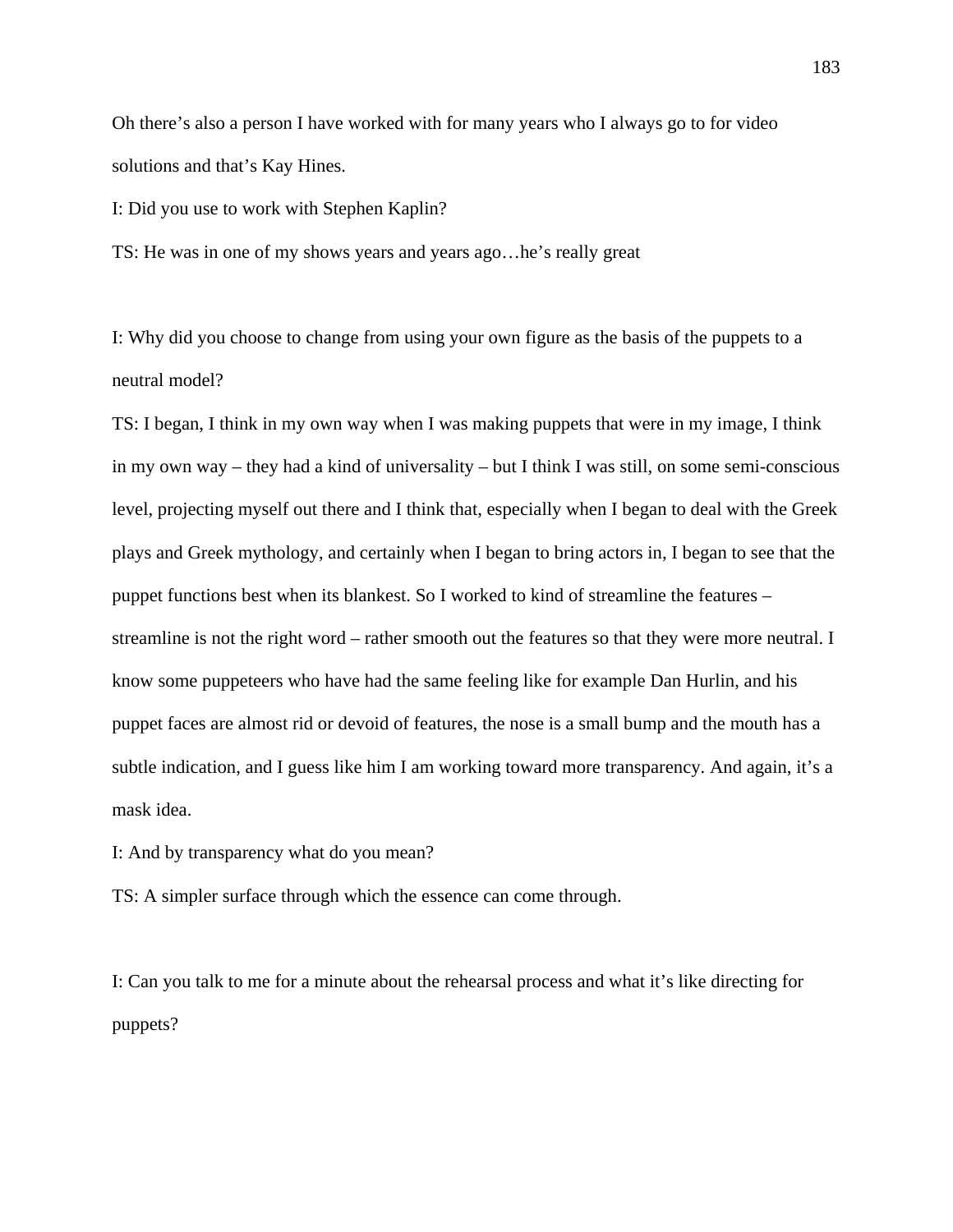TS: Well I think that one comment that came up in the other interview (Mar 19 2006) is so true that notion of if you don't have your puppets ready you can't rehearse. You can't call your performers in with scripts and have a rehearsal. The other thing about [rehearsals] is it's quite technical. I suppose you could liken it sometimes to a dance rehearsal, where every second counts because you are choreographing, you're scoring something. Now I know in the case of *Iphigenia* it's complicated by the fact you are kind of doing an actor-like thing with voice producing the text of a play. But all the same you are still choreographing moves. That's why it's interesting to look at someone like Chris Maresca who is trained as a dancer and in the way she scored Achilles – and she really did that. It was like a movement piece. So that's a lot of what it is. For me a lot of it is also scenic effects. And of course that doesn't happen in rehearsal so much, you realize, but the idea is something I sort of draw up or make a model of . So that's another part of a different type of puppet theatre which are a particular kind of projection or a use of some medium. But in a sense a puppet rehearsal can be made up of several parts – if you look at the timeline of an evening of one of my puppet rehearsals sometimes you break things up into small segments and work on them and then move on to something else. I believe it's much the same way you work on a movement piece.

I: When you are directing them and you know that there is going to be a piece of video projection or something or other, do you talk to them and let them know what its going to look like during rehearsal or do you have to wait until its there?

TS: Yes, and you know that stuff comes in pretty late sometimes and sometimes that's okay. Sometimes if it's more a part of the performance then you are working with it all the time. I: So if it's something that they will need to work with you will bring it in sooner? TS: Yeah Sure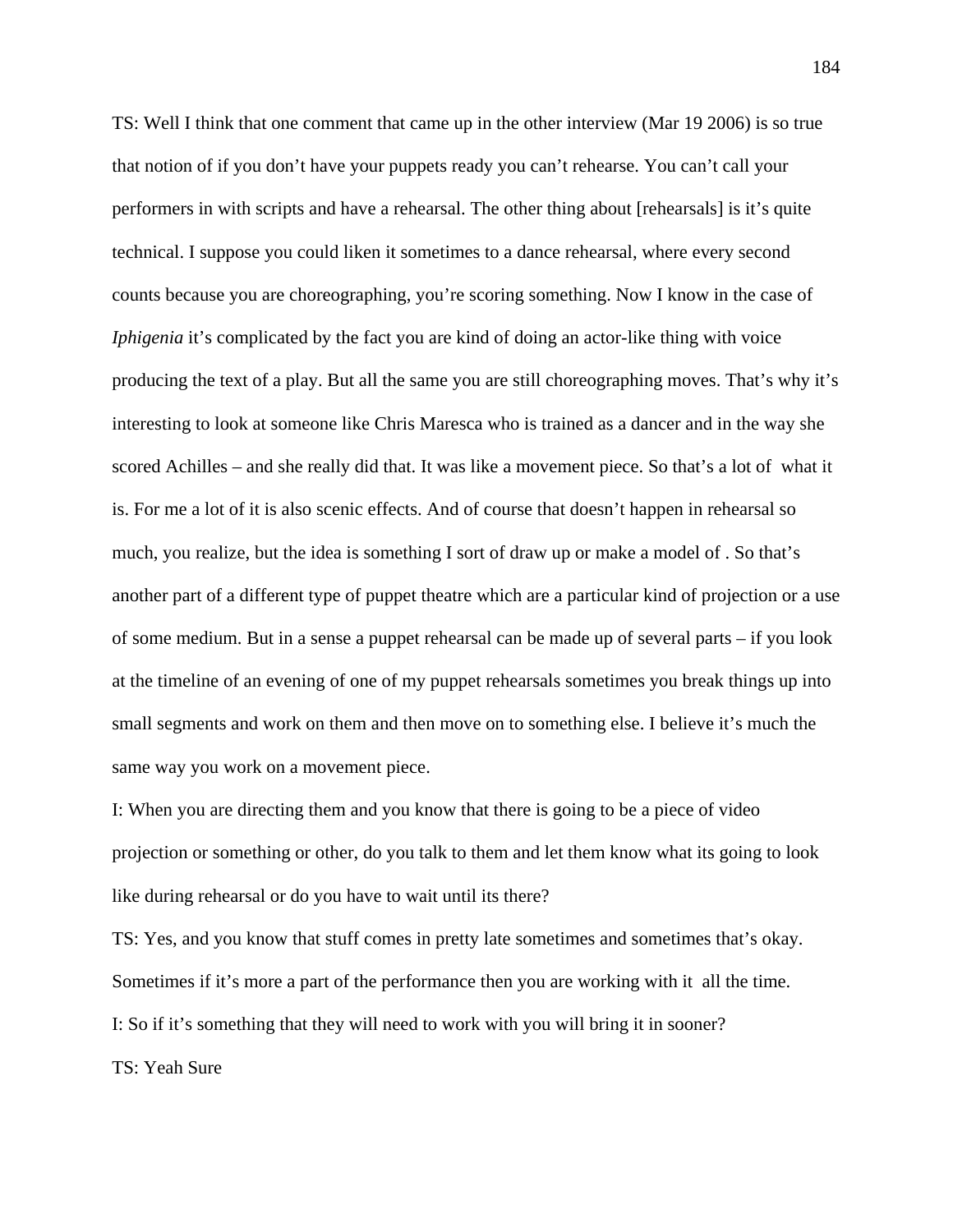I: So you compared the rehearsal process to dance which is really very helpful to me in trying to find a way of notating dance or choreography and gesture.

TS: You know everybody I think who works in puppet theatre has their own method of notation. I remember really early on you used to take a – especially when I was working with bits of text like in *Age of Invention* – you would have this paragraph and it would be completely saturated with the gesture score of like the puppets hand when they were saying this. I don't tend to do that kind of lip-sync stuff anymore but puppeteers script is a really interesting, it's notated in a certain way.

I: How tight is your direction to the actors, by that I mean do you give them exact moves or is it, by now, that you give them freedom to find the gestures that work for the characters?

TS: In rehearsal we look for it and then it does get set pretty specifically . I decide where and it stays that way.

I: Well there are so many other technical aspects that go with the production, that they do need to be set

TS: Yes. And I am going to have to stop you in about 5 minutes

I: Well I am actually done.

TS: Great! What's your time-line on this?

I: Well I am trying to be finished next spring, possibly summer at the latest, but I am trying to come back up to New York sometime January, February, or March.

TS: Well you know in March I am doing a show

I: Oh In March. Well I did want to know, what you are working on now?

 TS: I have taken a lot of messenger speeches from certain Greek plays and I am really going to gel it in a week or two. But I have been playing with 5 different plays and I am kind of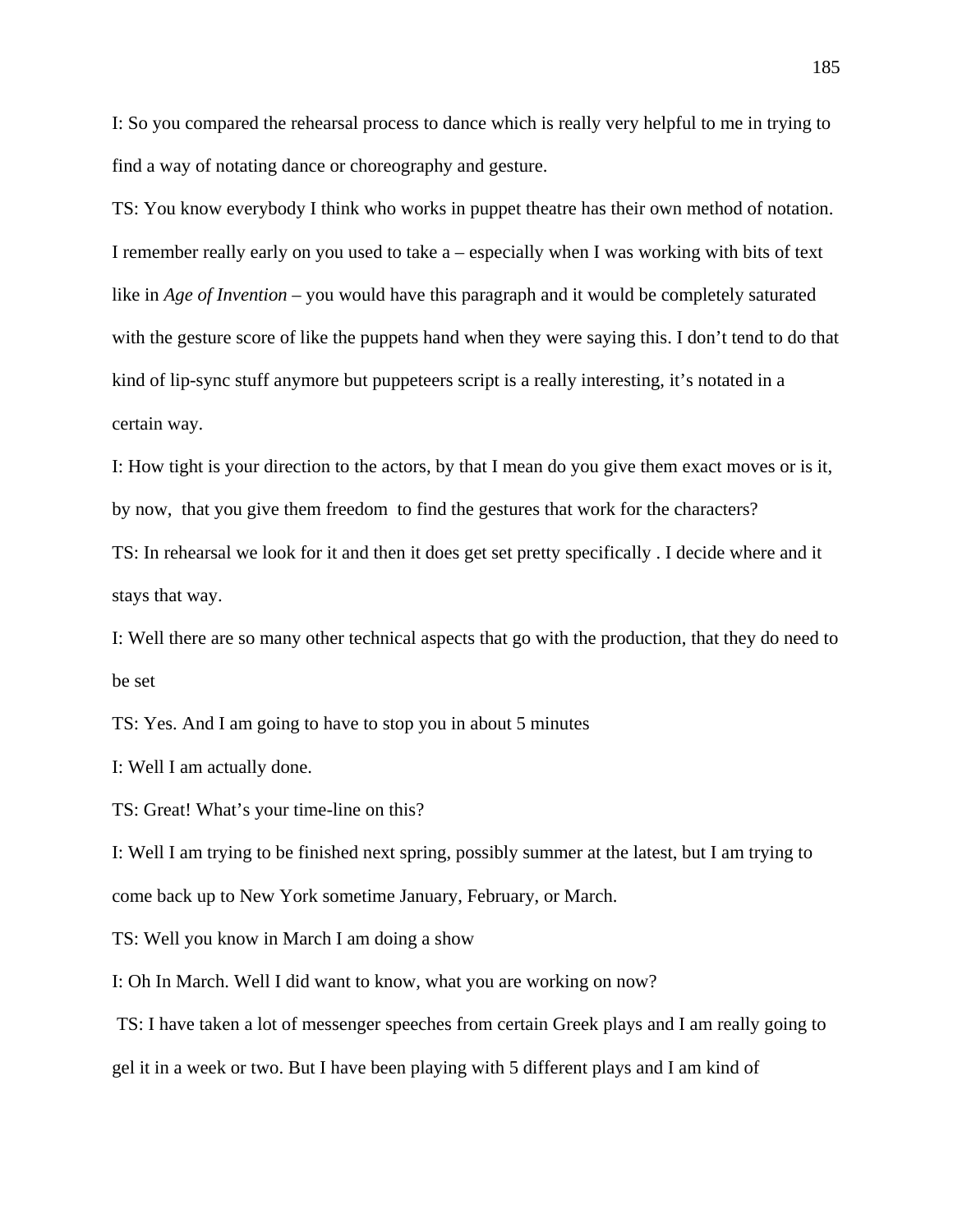manipulating the text. One of them is *Medea*, one's *Orestes*, they are all Euripides. So stay tuned for that.

[Reminds me to talk to Andrea Balis – probably best on the phone – "She just has good insights." I discuss my apprehension because I missed our first appointment and she tells me not to worry. I will call her when I can figure out what to ask her (dramaturgical questions maybe) Thanks and good byes]

[Entire interview lasted around 40 minutes]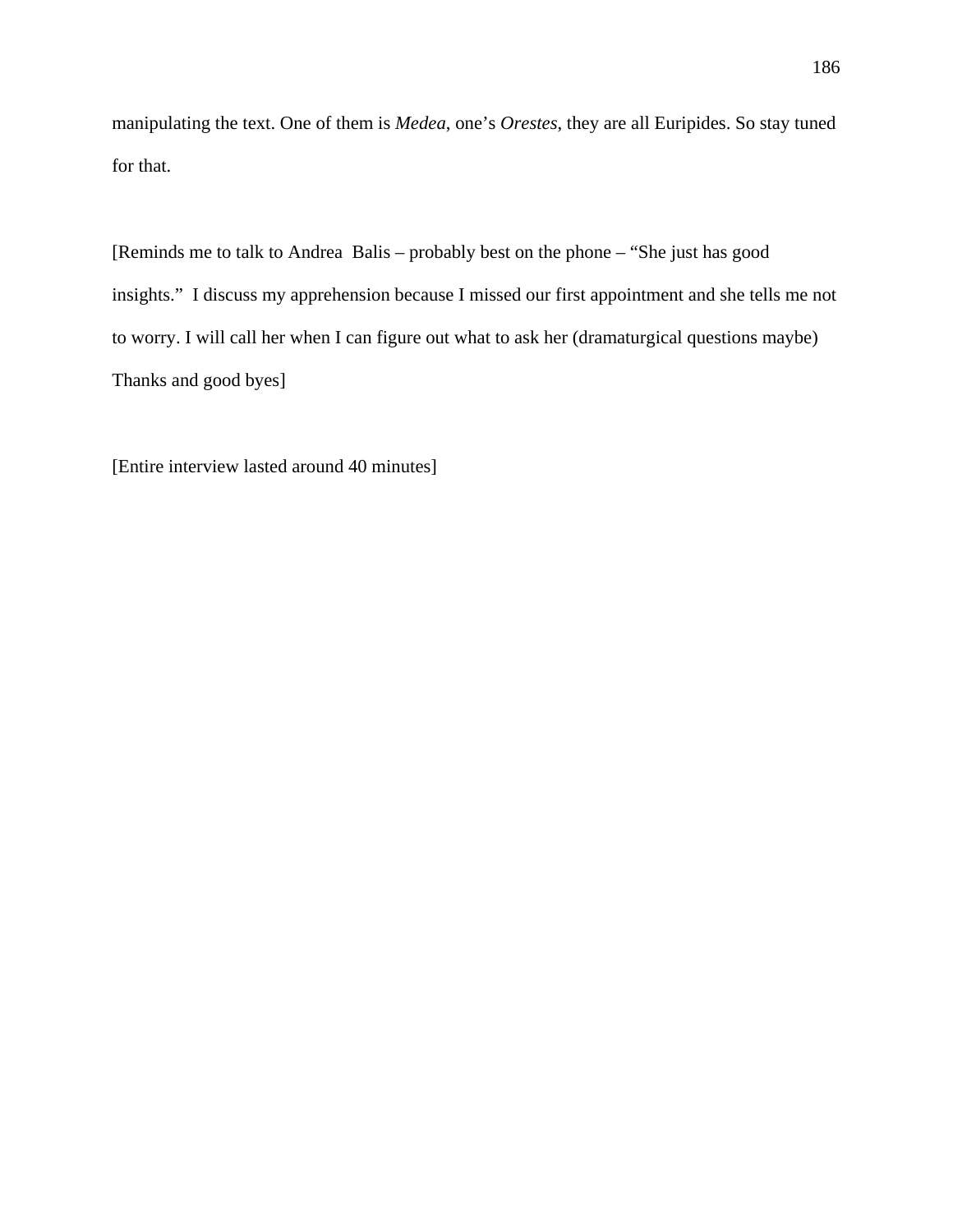## **NOTES**

#### **CHAPTER 1**

 $\overline{a}$ 

1 See articles by N.J Stanley, Joan Driscoll Lynch and reviews by Anita Gates (Saucy Puppets), Bruce Weber (A Warlord as Puppet), and Mel Gussow (Review; A History of Food, and Defenders of the Code)

2 This festival, based in NYC, ran from 1992 to 2000 and features puppet theater for adult audiences as well as children's audiences.

3 Unlike puppetry traditions in Europe or Asia, which are popular among adult audiences, American audiences assume puppets are for children. As such, American audiences have certain expectations for puppetry which follow a particular concept of what is appropriate for the medium. This criterion is reinforced by the amount of children's television programming that use puppetry.

4 The best website for documentation of Skipitares' work is the online archive of LaMama ETC at [http://lamama.org](http://lamama.org/) . Video excerpts of *Under the Knife III* performed January of 1996 are found under Archives— Video Clips link (same url). Synopsis and some production images can be found under the Archives—Play List link (same url) for several of Skipitares' productions at LaMama ETC: the 2001 production of *Optic Fever*, the 2002 production *The Rise and Fall of Timur the Lame*, the 2003 production *Helen, Queen of Sparta*, the 2004 production of *Odyssey: The Homecoming*, the 2005 production *Iphigenia*, and the 2006 production *Trilogy*. These can be accessed by searching for the production, or Skipitares, under the "Browse the Archive" Year listings.

 A search through the Google Images search engine produces 170+ pictures from Skipitares' productions. With a university library access to databases such as JSTOR or Project Muse, one can access these images in context as they are found in the following articles:

Bell, John. "Puppets and Performing Objects in the Twentieth Century." *Performing Arts Journal*. 19.2 (1997), 29-46.

Sexton, Lauren Hobbs. "Performance Review; *Trilogy*." *Theatre Journal* 58.4 (Dec 2006): 679- 681.

Skipitares, Theodora. "Articulations: The History of All Things." *TDR* 43.3 (Fall 1999) 135-153. Skipitares, Theodora. "Under the Knife: A History of Medicine [with introduction]." *Performing Arts Journal* 18 (May 1996): 93-117.

Skipitares Theodora. "Vietnam Journal." *Performing Arts Journal* 19 (May 1997): 64-80.

Also, images have been included in recent *New York Times* reviews of Skipitares' productions *Trilogy* (2006) and *The Exiles* (2007) by Honor Moore. These images and reviews can be accessed through the *New York Times* Online Archive at<http://theater2.nytimes.com/2006/03/22/theater/reviews/22tril.html>(For *Trilogy*, posted March 22, 2006) and <http://theater2.nytimes.com/2007/03/28/theater/reviews/28exil.html?fta=y&pagewanted=all> (For *The Exiles*, posted March 28, 2007.

5 At the time of publication, this database was not available at The University of Georgia System Libraries.

#### 6 See Appendix A

7 See Webster, Fiona. "The Politics of Sex and Gender: Benhabib and Butler Debate Subjectivity." *Hypatia* 15.1 (Winter 2000): 1-22 for a synopsis of this debate.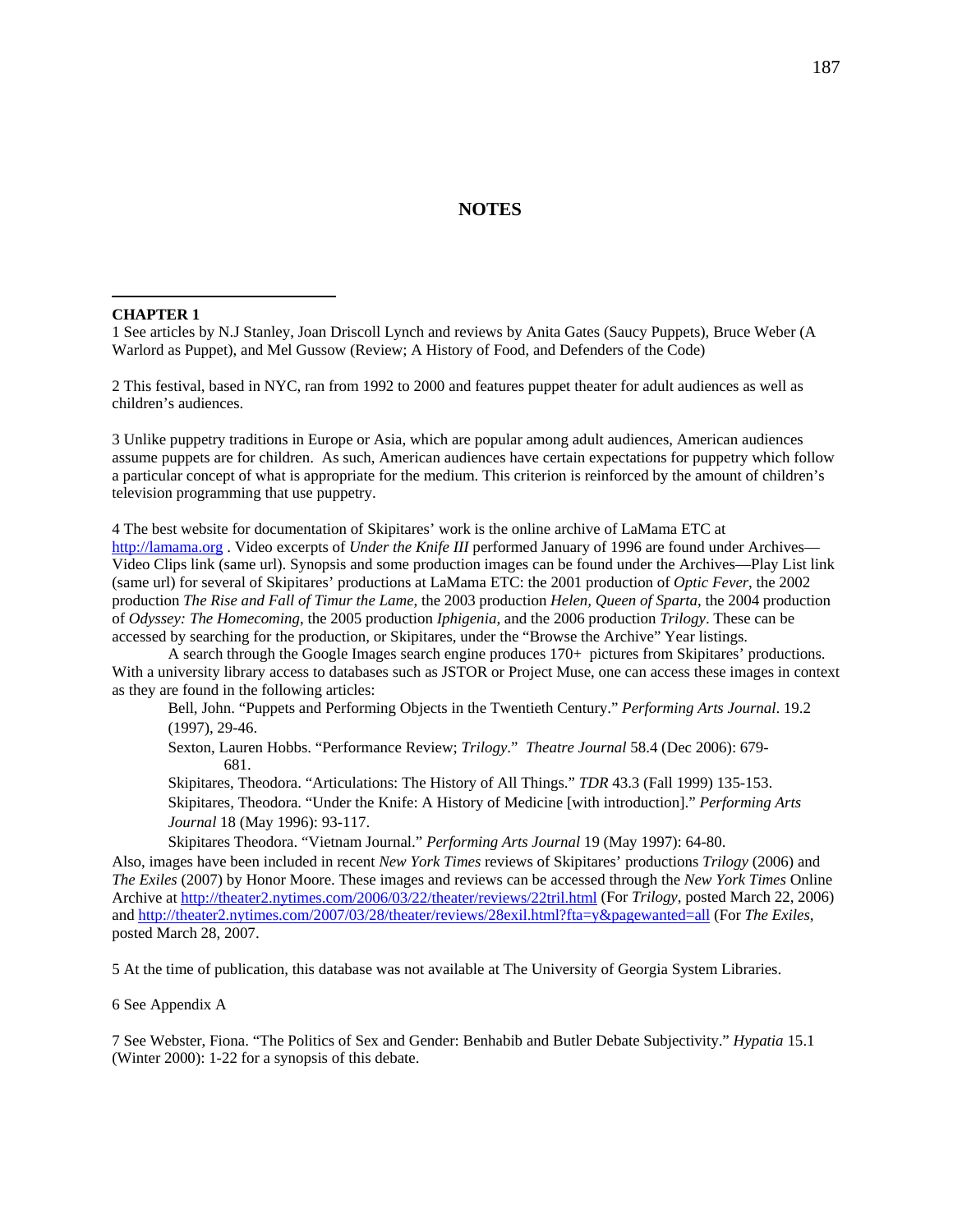8 Similar arguments can be found in Mulvey 47, and in Luce Irigaray's essay, "Any Theory of the 'Subject' Has Always Been Appropriated by the 'Masculine'" (119).

9 *Helen, Queen of Sparta* and *Odyssey: The Homecoming*, began in separate trips to India, following Skipitares Fulbright trip. *Helen* began with funding from Arts International in response to an invitation to a festival in Calcutta in the fall of 2002. *Odyssey* began at the Delhi International Puppet Festival in 2004.

10 This chapter will focus on Skipitares' 2006 production of Trilogy (Helen, Queen of Sparta, Iphigenia, and Odysseus: The Homecoming) and her 2007 production of The Exiles as I was able to see performances of each of these.

#### **CHAPTER 2**

1 This term was coined by Jeffrey Jones in his article "Elusive Idiosyncrasies: The World of Puppeteer Theodora Skipitares." Theatre Crafts 18.3 (1984): 20-23, 47-48, 50-51. It describes a design quality that seeks to simulate life down to the most minute movements. In this case, electronic mechanisms were employed to produce the vocal aspects of Sylvia's vomiting episode and tubing was used to produce the visual signs. Typically when this term is applied to Skipitares' later works, it is due to their similarity to animatronics, and her practice of choreographing precise movements in life-sized puppets, mimicking real life.

2 This tendency towards minimal animation was also noted by reviewer Mel Gussow in the 1992 production of Underground ("Theatre in Review" C16).

3 For video clips of the production see the online archive of LaMama ETC at [http://lamama.org](http://lamama.org/) . Video excerpts of *Under the Knife III* performed January of 1996 are found under Archives—Video Clips link (same url). For production images see the article available through the Project Muse online database: Skipitares, Theodora. "Under the Knife: A History of Medicine [with introduction]." *Performing Arts Journal* 18 (May 1996): 93-117.

4 See discussions in Jill Dolan's chapter, "The Discourse of Feminisms: The Spectator and Representation" from The Feminist Spectator as Critic and Gayle Austin's chapter "Feminist Theories: Paying Attention to Women" from Feminist Theories for Dramatic Criticism.

5 The Center for Puppetry Arts opened to the public in 1978 and is the largest organization in the US with a sole focus on puppetry. In addition to a puppet workshop and performance facilities, the Center also includes a museum, a small research library, and is a repository for several collections (including pieces by Baird, Henson, and Taymor). The Center Museum is also home to Skipitares' Kathakali hand puppets, which she brought back from her Fulbright trip to India, as well as a museum exhibit of "St Catherine of Sienna" from her production, Empires and Appetites.

6 In the same interview, Skipitares praises Taymor's courage and talent to take on the Disney production and still maintain her own sense of style, stating, "It was a manifestation of sheer creative energy" (2000 interview, qtd in Stanley 68).

7 Though Dirks does not cite the specific productions of Ionesco to which she refers, both Rhinoceros and Tales for Children have been recently produced – Tales for Children at the Untitled Theatre Co #61 in Sept 2001 and June 2004. The Paula Vogel production she cites is "The Long Christmas Ride Home." Vogel's production was held at the Vineyard Theatre in New York City November 4th, 2003 and featured puppets created by Basil Twist. For more information on this production, see New York Times review by Ben Brantley (Nov 5 2003, late ed.:E5).

#### **CHAPTER 4**

1 This reference generally refers to the "high points" of Brecht's epic theater productions (after his work with Piscator) characterized by a historicized, political presentation of texts and a regular use of distancing devices such as signs and titles which deny passive spectatorship.

2 See Appendix A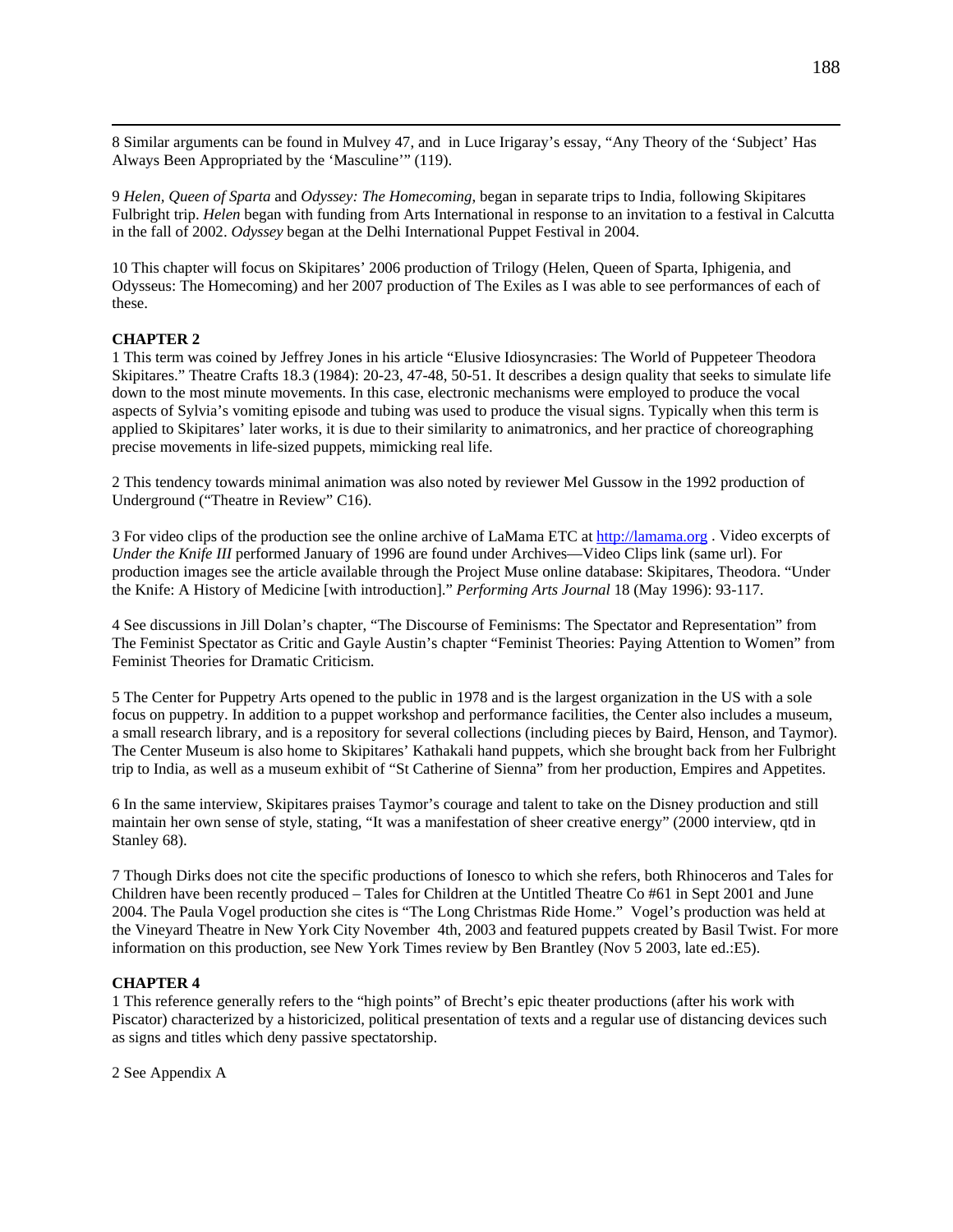3 In *Harlot's Progress*, Skipitares chose to have her puppet operators in period costumes of eighteenth century England to math the look of the puppets modeled from Hogarth's engravings.

4 I will discuss this process of character creation further in Chapter 5.

5 A humanette is a type of hybrid puppet Skipitares adapted from pictures of those used by Charles Ludlum in The Ridiculous Theatrical Company. They are comprised of a half-sized body strapped to the operator who walks on his/her knees. The operator's head is used as the puppet's head and the puppets arms are controlled via rods.

### **CHAPTER 5**

1See Appendix A

2 This remark of Skipitares has been reprinted in both the Lynch and Stanley articles, and it has been reiterated in most of the interviews she has given.

3 Page 273, published by Harvard University Press.

4 Hera, the patron of marriage (note 19, page 247)

5 Specifically in Huber's cabaret-style variety marionette act, several of his characters are dressed in beautiful beaded costumes with glamorous accessories, "So it becomes obvious pretty fast" (Telephone Interview Dec 2006).

6 Both Huber and Allison mentioned the importance of a puppet's movements in determining gender. Their ideas on gender appropriate movements as reflected in both interviews typically fell along stereotypical lines of masculinity and femininity: aggressive movements for male characters and delicate or graceful movements for the female characters. The creation of a specific movement style or gait for a character and the use of those movements to determine gender is a topic which straddles the line between construction and performance, one that I will analyze further in the chapter on gender in performance.

7 The technical aspects of the rehearsal reveal a very practical fact, that being that Skipitares' artists can't really rehearse unless the puppets are ready – especially when working with people not trained in puppetry.

8 It should be noted that, ironically, puppet or puppet-like performance is typically used as a negative evaluative term by directors and acting coaches. What many call "puppet-like behavior" is described as "losing touch with an awareness of one's individual movement," whereby "Parts of the body appear to move as though pulled by strings and are not integrated into the whole body behavior" (Davies 58).

### **CHAPTER 6**

1 My interviews with puppeteers such as Sturz, Huber, Allison and the Powells of the Toronto-based troupe Puppetmongers, as well as conversations with puppeteers at regional conferences, and my experience as a puppet spectator in America and India have generally served to prove Schwartz's sentiment.

#### **APPENDIX A**

1 Complete performance text can be found in Theodora Skipitares'. "The Age of Invention." *Theater* 17.1 (Winter 1985): 5-15.

2 Video excerpts of *Under the Knife III* performed January of 1996can be found at the online archive of LaMama ETC at [http://lamama.org](http://lamama.org/) under Archives—Video Clips link (same url). A complete performance script with several figures can be found in Theodora Skipitares' publication, "Under the Knife: A History of Medicine [with introduction]." *Performing Arts Journal* 18 (May 1996): 93-117.

3 A detailed journal of the production in Vietnam, complete with photographic documentation is available through the Project Muse online database under Skipitares' article, "Vietnam Journal." *Performing Arts Journal* 19 (May 1997): 64-80.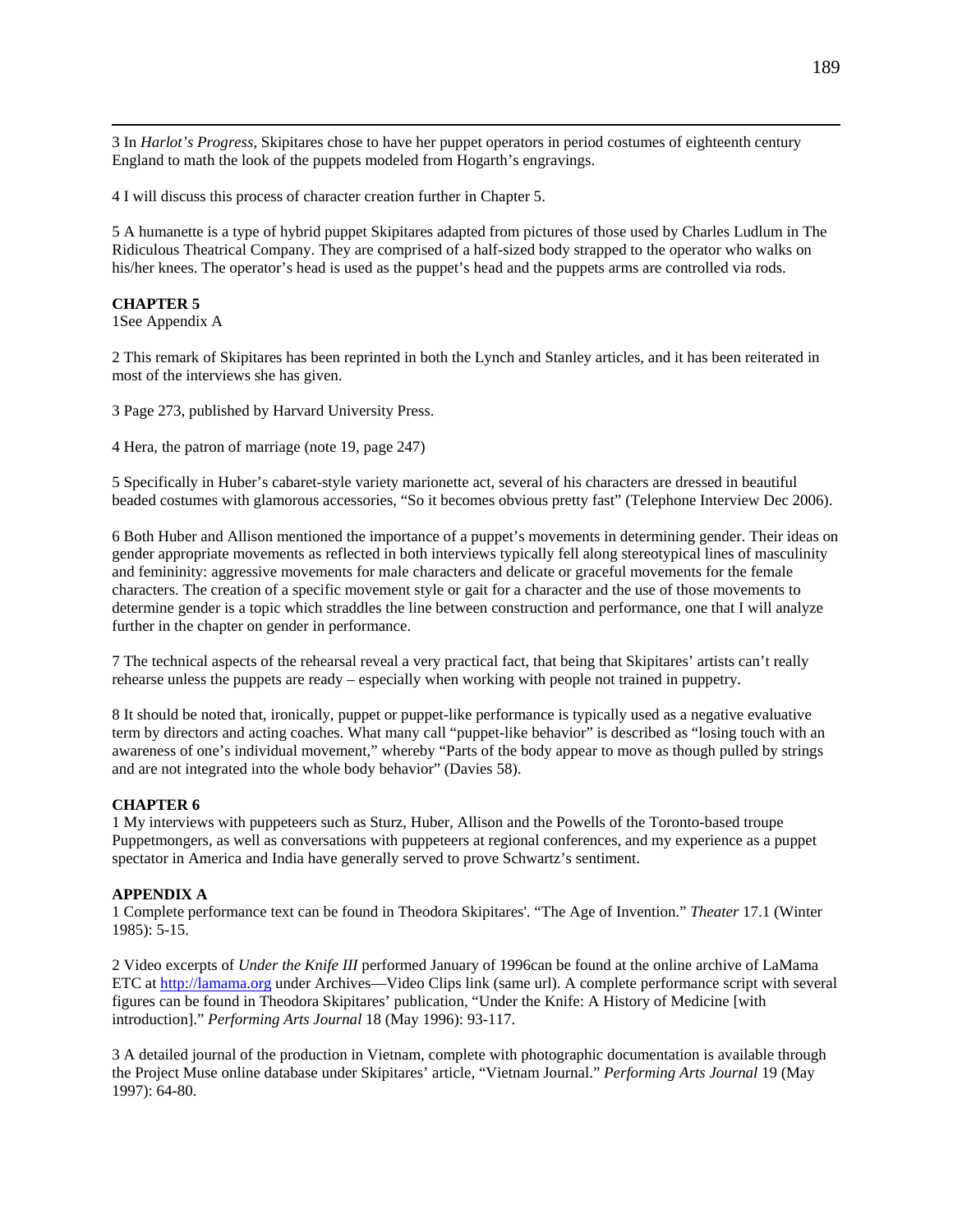<span id="page-198-0"></span> 4 Images from this production are available on the Project Muse online database under Skipitares' publication, "Articulations: The History of All Things." *TDR* 43.3 (Fall 1999) 135-153.

5 Images from the productions can be found through the Honor Moore's review on the *New York Times* Online Archives at<http://theater2.nytimes.com/2006/03/22/theater/reviews/22tril.html>(posted March 22, 2006). Also images are posted on LaMama's Online Archive Play List, along with a synopsis of the pieces at [http://lamama.org](http://lamama.org/) . These can be accessed by searching for the production, or Skipitares, under the "Browse the Archive" Year listings.

6 Images from this production can be found through the Honor Moore's review on the *New York Times* Online Archives at<http://theater2.nytimes.com/2007/03/28/theater/reviews/28exil.html?fta=y&pagewanted=all>(posted March 28, 2007).

# **APPENDIX B**

1 The following conversation dealt with my experiences in India was not relevant to the total interview.

2 Shay, Jonathan. *Achilles in Vietnam: combat trauma and the undoing of character* (1994); *Odysseus in America: combat trauma and the trials of homecoming*. New York: Scribner, 2002.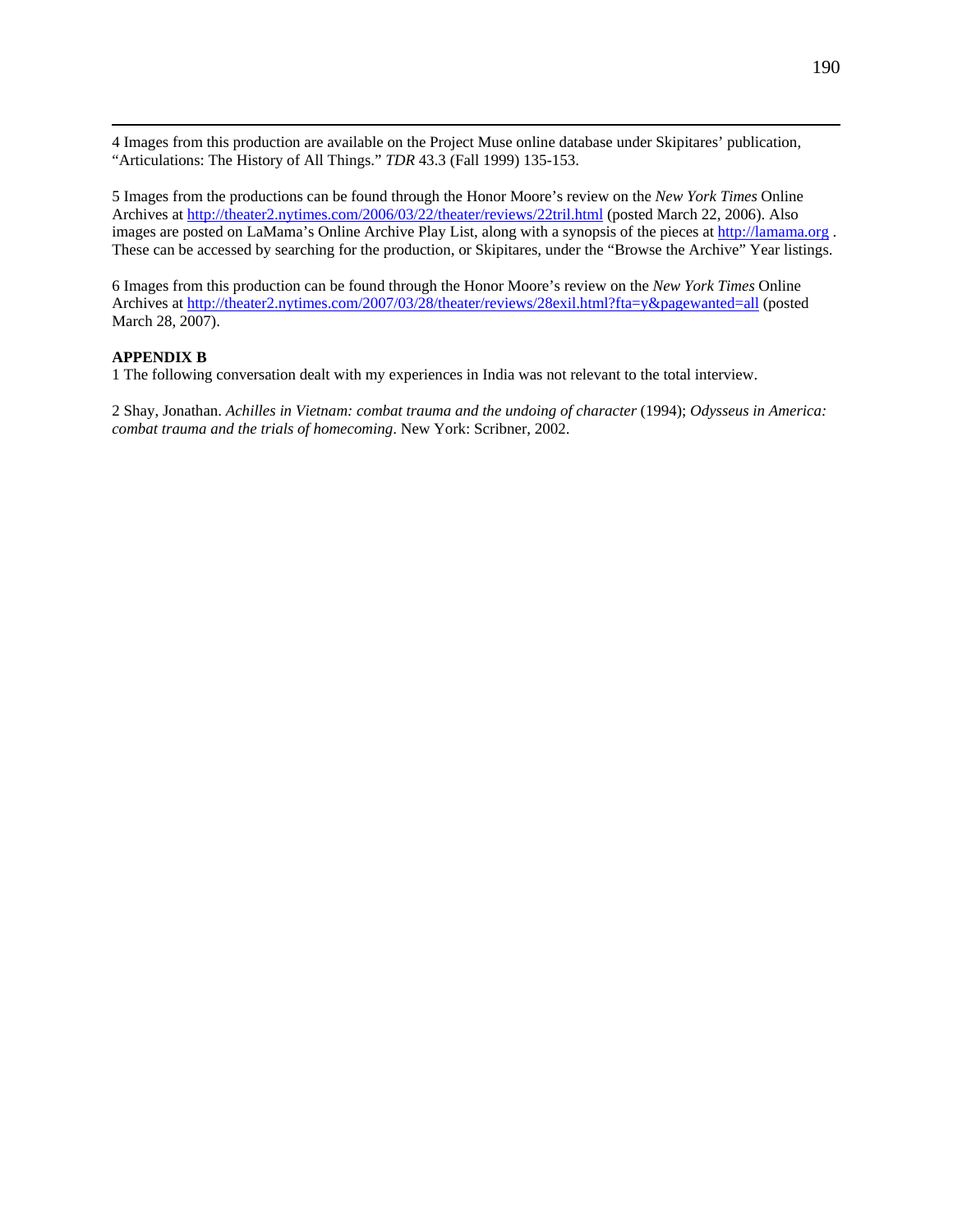## **BIBLIOGRAPHY**

Austin, Gayle. *Feminist Theories for Dramatic Criticism*. Ann Arbor: U Michigan P, 1990.

- Abel, Sam. "The Rabbit in Drag: Camp and Gender Construction in the American Animated Cartoon." *Journal of Popular Culture* 29.3 (Winter 1995): 183-202.
- Adachi, Barbara. *Backstage at Bunraku: A Behind-the-Scenes Look at Japan's Traditional Puppet Theatre*. New York: Weatherhill, 1985.

Allison, Drew. Telephone Interview. 7 Dec 2006.

- Anthony, Vincent. "Snapshot of Puppeteers of the US and Canada." *American Puppetry: Collections, History, and Performance.* Ed. Phyllis Dircks*.* Jefferson, NC: McFarland and Company, Inc., 2004. 9-21.
- Ashton, Martha Bush and Bruce Christie. *Yaksagana: A Dance Drama of India*. New Delhi: Abhinav Publications, 1977.
- Auslander, Philip. *From Acting to Performance: Essays in Modernism and Postmodernism*. London: New York: Routledge, 1997.

Baird, Bil. *The Art of the Puppet*. New York: The Macmillan Company, 1965.

Balis, Andrea. Phone Interview. 9 May 2006.

- Banes, Sally. *Greenwich Village 1963: Avant-Garde Performance and the Effervescent Body*. Durham: Duke UP, 1993.
- BarbouRoske, Dawn M. "The History of Medicine In the Making*.*" MFA Thesis. U of Iowa, 1996.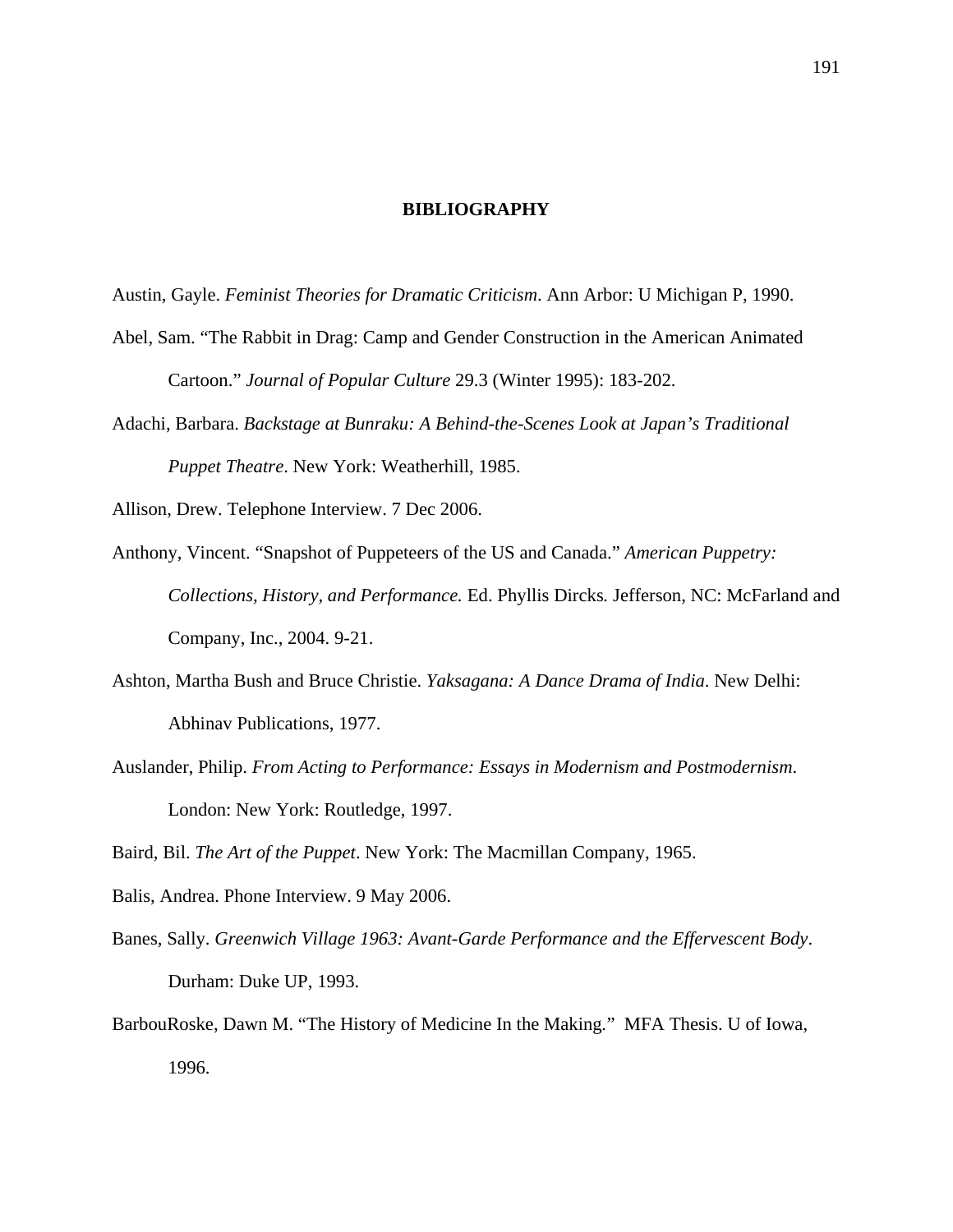Bell, John. "Book Review: Eileen Blumenthal's *Puppetry: A World History*" *Puppetry International* 18 (fall and winter 2005): 36-38

- \_\_\_. "Paul McPharlin and Puppetry at the Detroit Institute of Arts." *American Puppetry: Collections, History, and Performance.* Ed. Phyllis Dircks*.* Jefferson, NC: McFarland and Company, Inc., 2004.128-142.
- \_\_\_. "Puppets and Performing Objects in the Twentieth Century." *Performing Arts Journal*. 19.2 (1997), 29-46.
- \_\_\_,ed. *Puppets, Masks, and Performing Objects.* Cambridge, MA: MIT Press, 2001.
- \_\_\_. *Strings, Hands, Shadows: A Modern Puppet History*. Detroit: The Detroit Institute of Arts, 2000.
- Blondell, Ruby, ed. Et al. *Women on the Edge: Four Plays by Euripides*. New York: Routledge, 1999.
- Blumenthal, Eileen. *Puppetry: A World History*. New York: Harry N. Abrams, 2005.
- Blumenthal, Eileen and Julie Taymor. *Julie Taymor, Playing with Fire: Theater, Opera, Film*. New York: H.N. Abrams, 1995.
- Bogatyrev, Petr. "The Interconnection of 2 Semiotic Systems: The Puppet Theater and the Theater of Living Actors." Trans. Milanne S. Hahn. *Semiotica* 47-1/4 (1983): 47-68.
- Bottoms, Stephen. *Playing Underground: A Critical History of the 1960's Off-Off Broadway Movement*. Ann Arbor: U Michigan P, 2004.
- Bovenschen, Silvia. "Is There a Feminist Aesthetic?" *Feminist Aesthetics*. Ed. Gisela Ecker. Trans. Beth Weckmuller. Boston: Beacon Press, 1985. 23-50.

\_\_\_."Cooking With the Elements." *Puppetry Journal* 38.1 (1986): 9-10.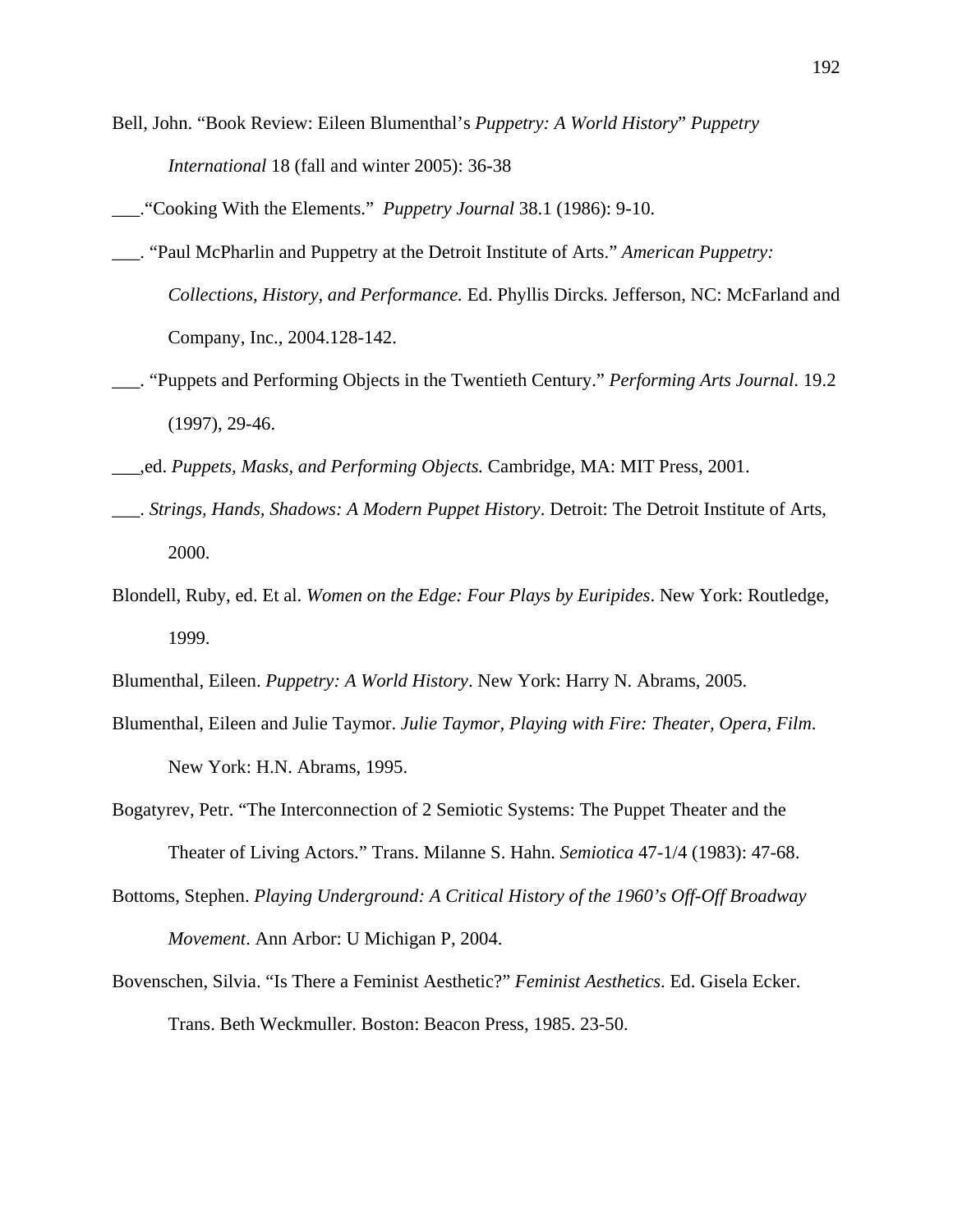- Brantley, Ben. "Theatre Review; To Grandmother's House We Go (With Baggage)." *The New York Times* 5 Nov 2003, late ed.: E5.
- Brecht, Stefan. *Peter Schumann's Bread and Puppet Theatre*. London : Methuen ; New York : Routledge, 1988.

Brook, Peter. *The Empty Space*. New York: Atheneum, 1968.

- Bruckner, D.J.R. "Theater in Review; Videos, Banners and Puppets Tell of Gods and Helen." Rev. of *Helen, Queen of Sparta,* by Theodora Skipitares. *The New York Times* 19 Feb 2003, late ed.: E4.
- Butler, Judith. *Bodies That Matter: On the Discursive Limits of "Sex."* New York: Routledge, 1993.
- \_\_\_. *Gender Trouble: Feminism and the Subversion of Identity*. New York: Routledge, 1990
- \_\_\_. "Performative Acts and Gender Constitution: An Essay in Phenomenology and Feminism." *Performing Feminisms: Feminist Critical Theory and Theatre.* Ed. Sue-Ellen Case. Baltimore: John Hopkins UP, 1990. 270-282.

- Butt, Gavin. *After Criticism: New Responses to Art and Performance*. Malden, MA: Blackwell, 2005.
- Cadet. Nancy. "Empires and Appetites, Theatre for A New City, New York; performance." Rev. of *Empires and Appetites,* by Theodora Skipitares. *High Performance* 12 (Fall 1989): 62- 63.

Carlson, Marvin*. Performance: A Critical Introduction.* London: New York: Routledge, 1996. Case, Sue-Ellen. "Classic Drag: The Greek Creation of Female Parts." *Theatre Journal* 37.3 (Oct 1985): 317-327.

\_\_. *Undoing Gender*. New York: Routledge, 2004.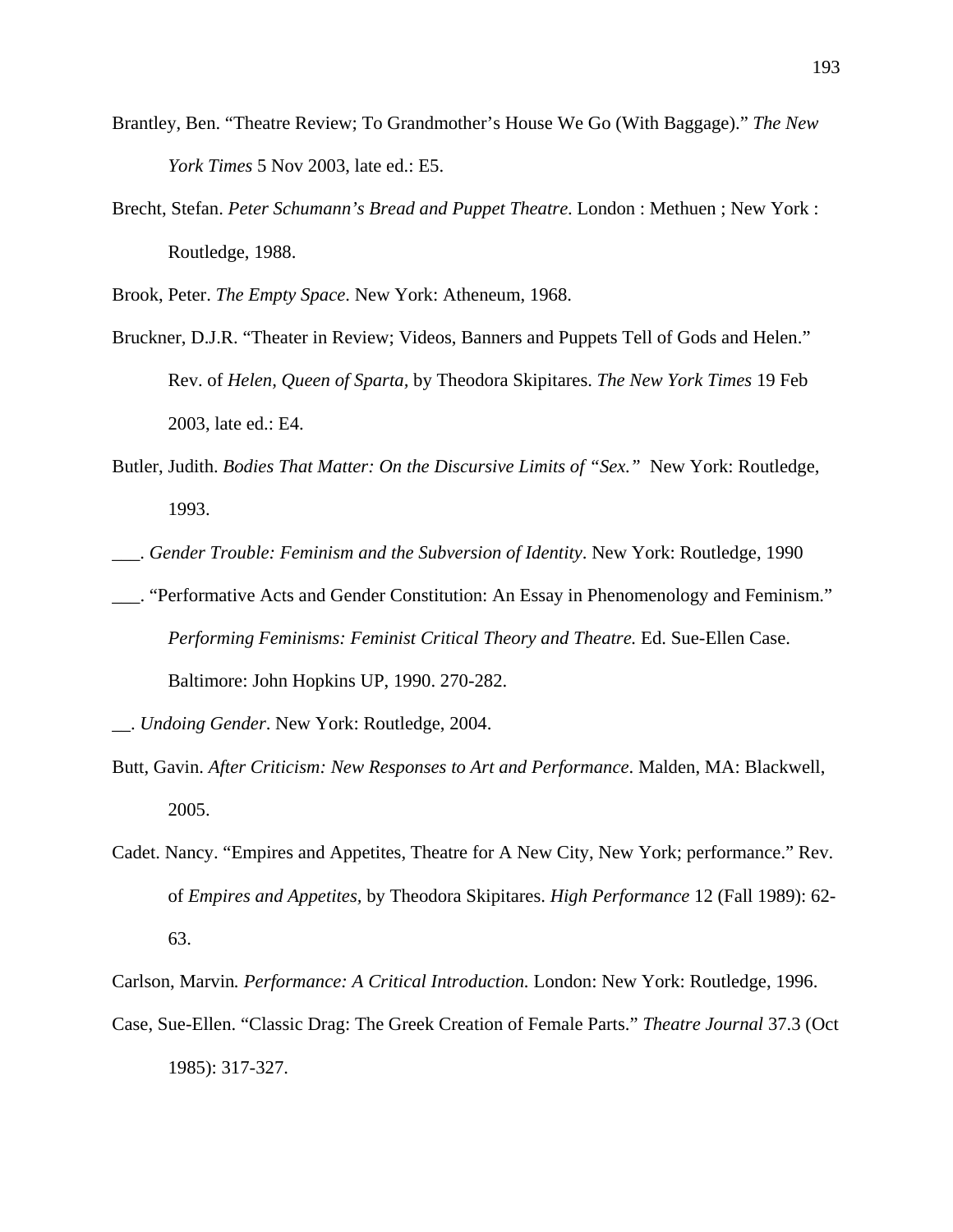- \_\_\_. *Feminism and Theatre*. New York: Routledge, 1988.
- \_\_\_. *Performing Feminisms: Feminist Critical Theory and Theatre*. Baltimore: Johns Hopkins UP, 1990.
- Davies, Eden. *Beyond Dance: Laban's Legacy of Movement Analysis*. London: Brechin Books, 2001.
- Davis, Charles B. "Reading the Ventriloquist's Lips: The Performance Genre behind the Metaphor." *The Drama Review* 42.4 (Winter 1998): 133-156.
- Davis, Tracy. "Questions for a Feminist Methodology in Theatre History." *Interpreting the Theatrical Past: Essays in the Historiography of Performance*. Eds. Thomas Postlewait and Bruce A. McConachie. Iowa City: U of Iowa P, 1989. 59-81.
- De Lauretis, Teresa. *Alice Doesn't: Feminism, Semiotics, Cinema*. Bloomington: Indiana UP, 1984.
- \_\_\_. *Feminist Studies, Critical Studies*. Bloomington: Indiana UP, 1986.
- *\_\_\_. Technologies of Gender: Essays on Theory, Film, and Fiction.* Bloomington: Indiana UP, 1987.
- Digeser, Peter. "Performativity Trouble: Postmodern Feminism and Essential Subjects." Political Research Quartely. 47 (3) Sept. 1994. pp. 655-673.
- Dircks, Phyllis, ed. *American Puppetry: Collections, History, and Performance.* Jefferson, NC: McFarland and Company, Inc., 2004.
- \_\_\_. Introduction. *American Puppetry: Collections, History, and Performance.* Ed. Phyllis Dircks. Jefferson, NC: McFarland and Company, Inc., 2004. 3-6.
- Dolan, Jill. *The Feminist Spectator as Critic*. Ann Arbor, MI: UMI Research Press, 1988.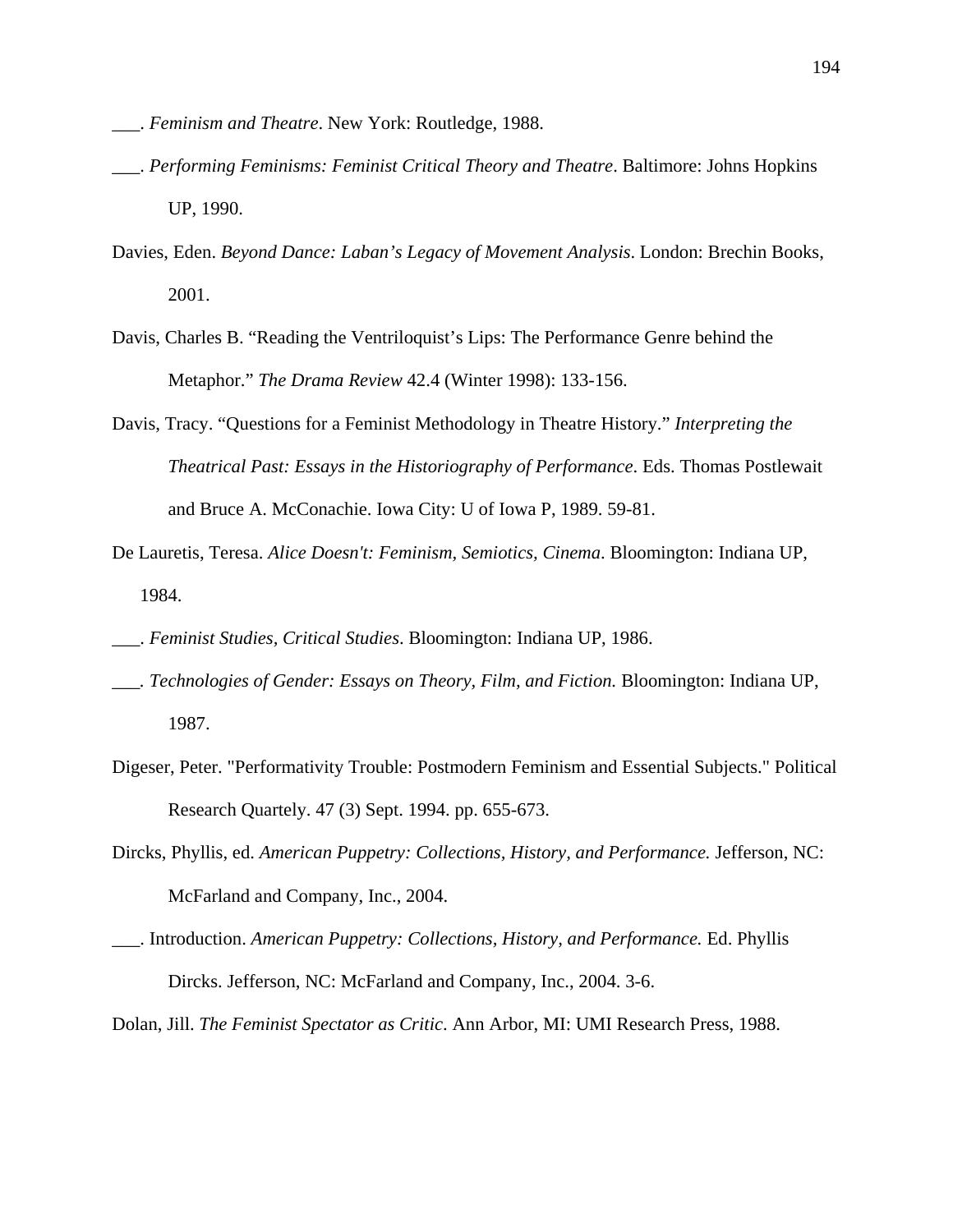- \_\_\_. "Gender Impersonation Onstage: Destroying or Maintaining the Mirror of Gender Roles?" *Gender In Performance: The Presentation of Difference in the Performing Arts*. Ed. Laurence Senelick. Hanover: UP of New England, 1992. 3-13.
- \_\_\_. *Presence and Desire: Essays on Gender, Sexuality, Performance*. Ann Arbor: U of Michigan P, 1993.
- Dominus, Susan. "A Girly-Girl Joins the 'Sesame' Boys." *The New York Times* 6 Aug 2006, 2:1, 2:25.
- Ecker, Gisela, ed. *Feminist Aesthetics*. Trans. Harriet Anderson. Boston: Beason Press, 1985.

Elam, Kier. *The Semiotics of Theatre and Drama*. 2<sup>nd</sup> ed. London: Routledge, 1980.

- Ellison, Michael. "Movement Considerations for Actor/Puppeteers." *The Puppetry Yearbook.* Ed. James Fisher. Vol 5. Lewiston: Edwin Mellen Press, 2002. 121-137.
- Euripides. *Helen of Troy*. In *Women On the Edge: Four Plays by Euripides*. Trans. Ruby Blondell. New York: Routledge, 1999
- \_\_\_. *Bacchae*; *Iphigenia at Aulis*; *Rhesus*. Trans. and Ed. David Kovacs. Cambridge, MA: Harvard UP, 2002
- Fijan, Carol, Frank Ballard and Christian Staroben. *Directing Puppet Theatre: Step by Step*. San Jose, CA: Resource Publications, 1989.
- Finch, Christopher. *Jim Henson The Works: The Art, the Magic, and the Imagination.* New York: Random House, 1993.
- Flax, Jane. "Postmodernism and Gender Relations in Feminist Theory." *Feminist Theory in Practice and Process*. Eds. Micheline Malson, et al. Chicago: U of Chicago P, 1989. 51- 74.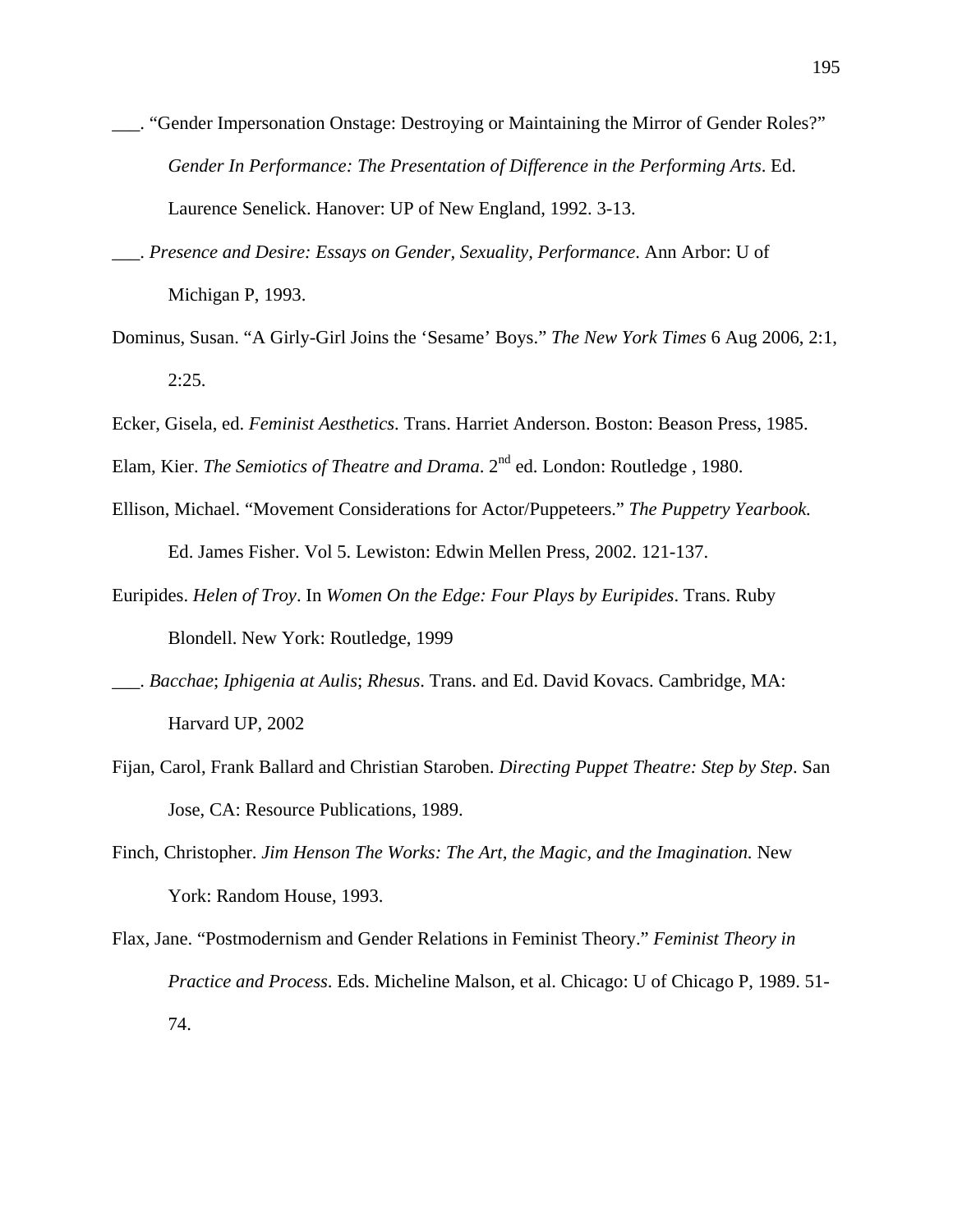- Foreman, Richard. Interview*. Art, Performance, Media: 31 Interviews*. Ed. Nicholas Zurburgg. Minneapolis, MN: U Minnesota P, 2004. 119-132.
- Gates, Anita. "Theatre Review; Female Prisoners, From Salem to Rikers." *The New York Times* 22 April 1999, late ed.: E6.
- \_\_\_. "Theatre Review; Saucy Puppets Serve Up a Renaissance Art Lesson." *The New York Times* 20 Jan 2001, late ed.: B21.
- Genzlinger, Neil. "Odysseus Goes Home. Slowly." *The New York Times* 21 Feb 2004, late ed.: B10.
- Godard, Barbara. "Editorial: Feminism and Semiotics." *The Semiotic Review of Books.* 13.2 (2003) 1-15.
- Goldberg, RoseLee. *Performance Art: From Futurism to the Present.* 3rd ed. New York: Thanes and Hudson, 2001.
- Goodman, Lizbeth and Jane de Gay, eds. *The Routledge Reader in Gender and Performance*. London; New York: Routledge, 1998.

Gupta, Sankar Sen, ed. *The Patas and the Patuas of Bengal*. Calcutta: Indian Publications, 1973.

- Gussow, Mel. "Review/Theater; Gastronomics as Horseplay and History." *The New York Times*  25 May 1989: C18.
- \_\_\_. "Reviews/Theater; Puppets (Who Don't Eat) Present a History of Food." *The New York Times* 25 June 1988, late city final ed.: 1.18.
- \_\_\_. "Stage: Music and Puppets in 'Defenders of the Code'." *The New York Times* 19 Feb 1987: C25.
- \_\_\_."Tearing Down the Master Builder" *The New York Times* 7 Oct 1991: C15.
- \_\_\_. "Theatre in Review: *Underground*." (by Theodora Skipitares). 16 Sept 1992, late ed.: C16.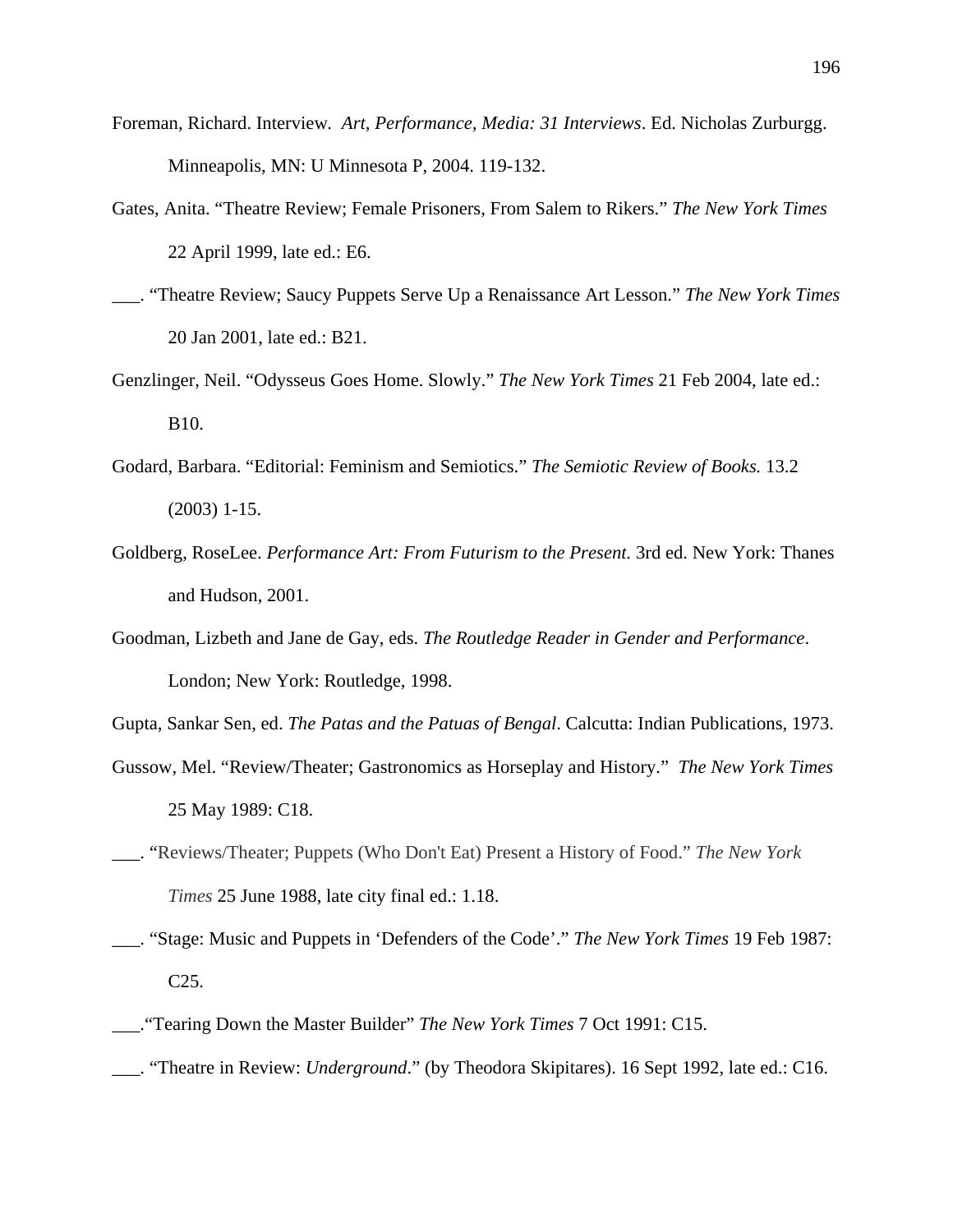\_\_\_. "The Theatre: 'The Age of Invention'." *The New York Times* 8 Jan 1985, late ed.:C14.

Harris, William. "An Interview with Theodora Skipitares." *Theater* 17.1 (Winter 1985): 16-18.

Harrison, Jeanne E. *Dialectic, Dialogic, Didactic: The 3-D World of Skipitares' The History of* 

*Medicine.* MA Thesis. U of Wisconsin-Madison, 1994.

- Hauser, Beatrix. "From Oral Tradition to 'Folk Art': Reevaluating Bengali Scroll Painting." *Asian Folklore Studies*. 61 (2002): 105-122.
- Hoban, Phoebe. "Puppets as Ancient Greeks, Pulled by Gods and Men." Rev. of *Iphigenia,* by Theodora Skipitares. *The New York Times* 23 Mar 2005, late ed.: E1.
- Hodgson, John and Valerie Preston-Dunlop. *Rudolf Laban: An Introduction to His Work and His Influence*. Plymouth, UK: Northcote House, 1990.
- Horowitz, Arthur. "The International Festival of Puppet Theatre." *Theatre Journal* 51.2 (1999). 203-206.
- Huber, Phillip. Telephone Interview. 5 Dec 2006.
- Innes, Christopher**.** *Avant Garde Theatre, 1892-1992*. London: New York: Routledge, 1993.
- Irigaray, Luce. "Any Theory of the 'Subject' Has Always Been Appropriated by the 'Masculine'" Trans. Gillian C. Gill. *The Feminism and Visual Cultural Reader.* Ed. Amelia Jones New York: Routledge, 2003. 119-128.
- Isherwood, Charles. "An Emperor Who Tops What O'Neill Imagined." *The New York Times*. Mar 14, 2006. Late Ed.: E1.
- Jenner, C. Lee. "Working with Puppets: Interviews with Bruce Schwartz, Theodora Skipitares, Julie Taymor." *Performing Arts Journal* 7.1 (1983): 107-11.

Jones, Amelia, ed. *The Feminism and Visual Cultural Reader.* New York: Routledge, 2003.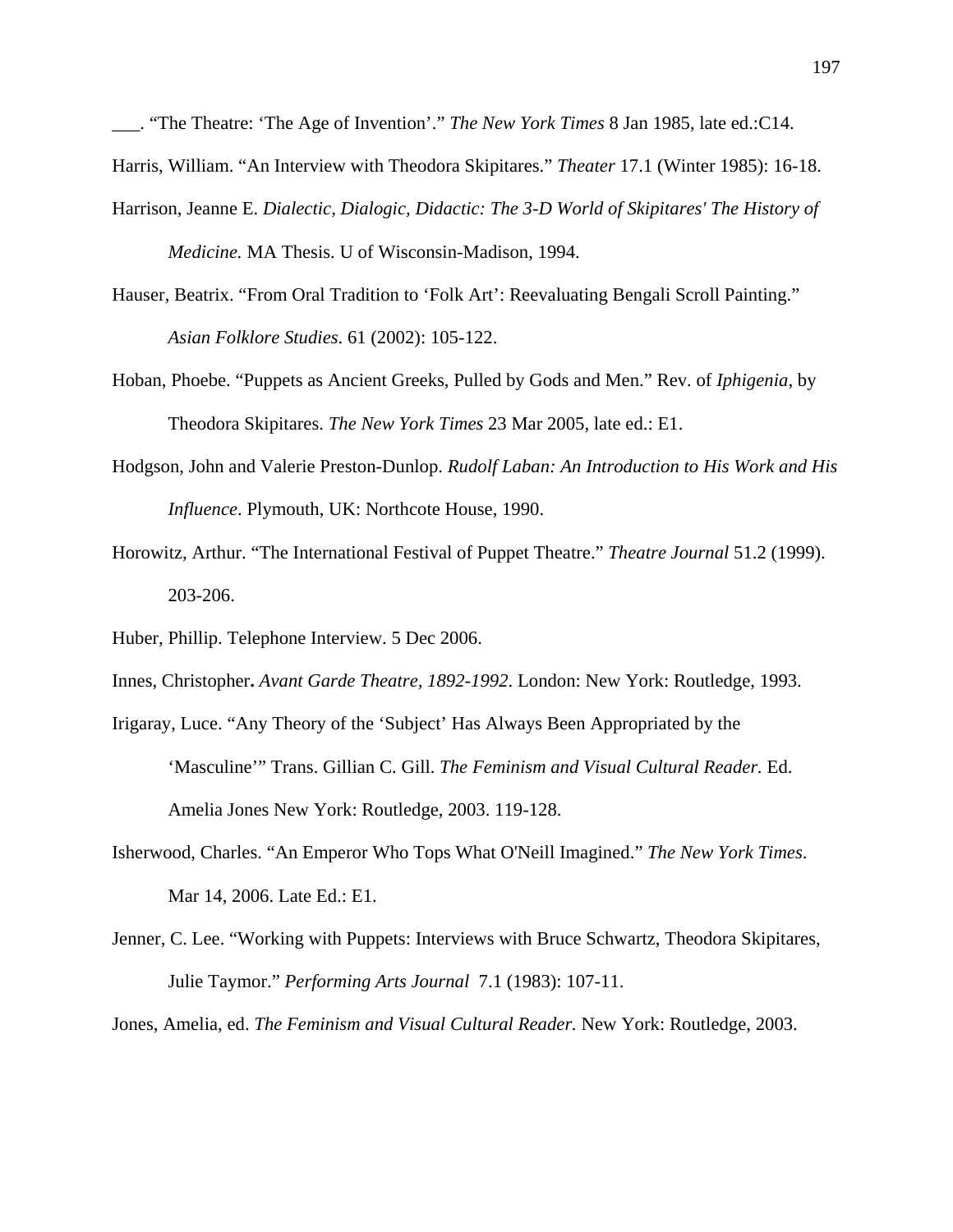- Jones, Jeffrey M. "Elusive Idiosyncrasies: The World of Puppeteer Theodora Skipitares." *Theatre Crafts* 18.3 (1984): 20-23, 47-48, 50-51.
- Jurkowski, Henryk. *A History of European Puppetry. Vol.2, The Twentieth Century*. Lewiston: Edwin Mellen Press, 1998.
- Kaplin, Steve. "A Puppet Tree: A Model for the Field of Puppet Theatre." *Puppets, Masks, and Performing Objects.* Ed. John Bell. Cambridge, MA: MIT Press, 2001.18-25.
- Killen, A. "The Radiant City: American Place Theatre, New York; performance." Rev. of *The Radiant City*, by Theodora Skipitares. *High Performance* 15 (Spring 1992). 53.
- Kirby, Michael. "On Acting and Non-Acting." *Acting Reconsidered: A Theoretical and Practical Guide*. 2nd ed. Ed. Phillip B. Zarrili. London: Routledge 1995, 40-52.

Korsmeyer, Carolyn. *Gender and Aesthetics: An Introduction*. New York: Routledge, 2004.

- Laughlin, Karen. "Introduction: Why Feminist Aesthetics?" *Theatre and Feminist Aesthetics*. Ed. Karen Laughlin and Catherine Schuler. Madison: Farleigh Dickinson UP, 1995. 9-24.
- Lynch, Joan Driscoll. "Theodora Skipitares's Performing Objects." *TDR* 33 (Summer 1989): 137-160.
- Mair, Victor. *Painting and Performance: Chinese Picture Recitation and its Indian Genesis*. Honolulu: U of Hawaii P, 1988.
- Maity, Pradyot Kumar. "Religious Pata and the Role of Patuas as Entertainers." *The Patas and the Patuas of Bengal*. Ed. Sankar Sen Gupta. Calcutta: Indian Publications, 1973. 72-76.
- Malson, Micheline, Jean F. O'Barr, Sarah Westphal-Wihl, and Mary Wyer, eds. *Feminist Theory in Practice and Process*. Chicago: U of Chicago P, 1989.

Maresca, Chris and Alissa Mello. Personal Interview with Author. 19 Mar 2006.

Maresca, Chris. Email Interview with Author. 17 Mar 2007.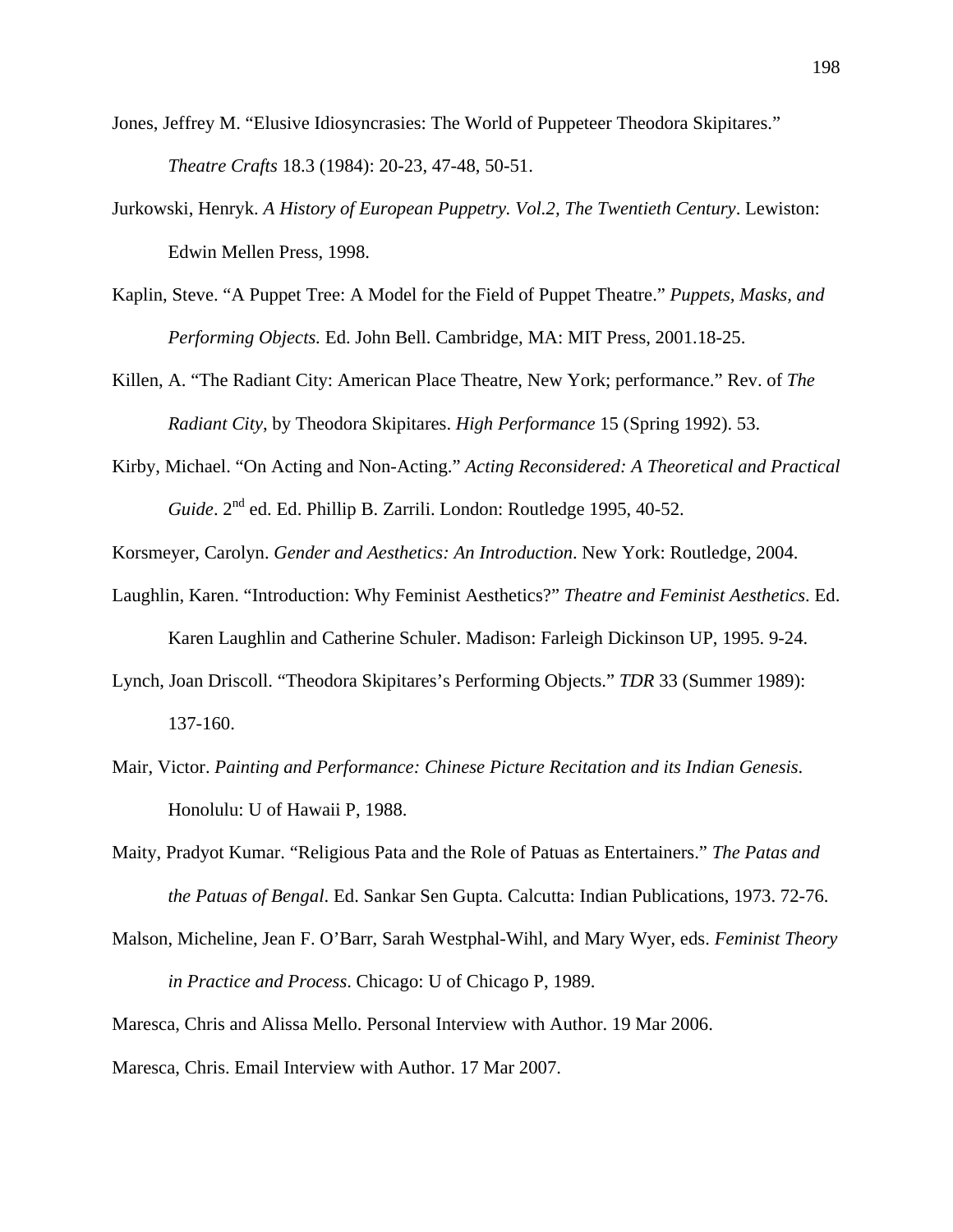- Marinetti, Filippo Tommaso, Emilio Settimelli, and Bruno Corra. "The Synthetic Futurist Theatre: A Manifesto." Trans. Suzanne Cowan. *The Drama Review: TDR* 15.1 (Autumn 1970): 142-146.
- Marranca, Bonnie. *The Theatre of Images*. New York: Drama Books Specialists, 1977.
- McCormick, John*. The Victorian Marionette Theatre*. Iowa City: U of Iowa P, 2004.
- McPharlin, Paul and Marjorie Batchelder. *The Puppet Theatre in America: A History.* New York: Harper and Brothers Publishers, 1949.
- Mello, Alissa. Email Interview with Author. 11 June 2007.
- Montano, Linda. *Performing Artists Talking in the Eighties: Sex, Food, Money/Fame, Ritual/Death*. Berkeley: U of California P, 2000.
- Moore, Honor. "Theatre Review—Trilogy: Trojan War Portrayed With Over 100 Puppets and Dolls." *The New York Times* 22 March 2006: E5.
- \_\_\_. "War At Home: Ancient Tale of Revenge and Regret" *The New York Times* 28 Mar 2007, late ed.: E9.
- Mulvey, Laura. "Visual Pleasure and Narrative Cinema." *The Feminism and Visual Cultural Reader.* Ed. Amelia Jones. New York: Routledge, 2003. 44-52. [article originally printed in *Screen* 16.3 (Autumn 1975): 6-18].
- Nimen, T.R. "Age of Invention." *Puppetry Journal* 37.1 (1985): 5-8.
- Newlove, Jean. *Laban for Actors and Dancers: Putting Laban's Movement Theory Into Practice; A Step by Step Guide*. New York: Routledge, 1993
- Peirce, C.S. "Logic as Semiotic: The Theory of Signs." *Philosophical Writings of Peirce*. Ed. Justus Buchler. New York: Dover Publications. Inc., 1955.

Phelan, Peggy. *Unmarked: The Politics of Performance*. London: New York: Routledge, 1993.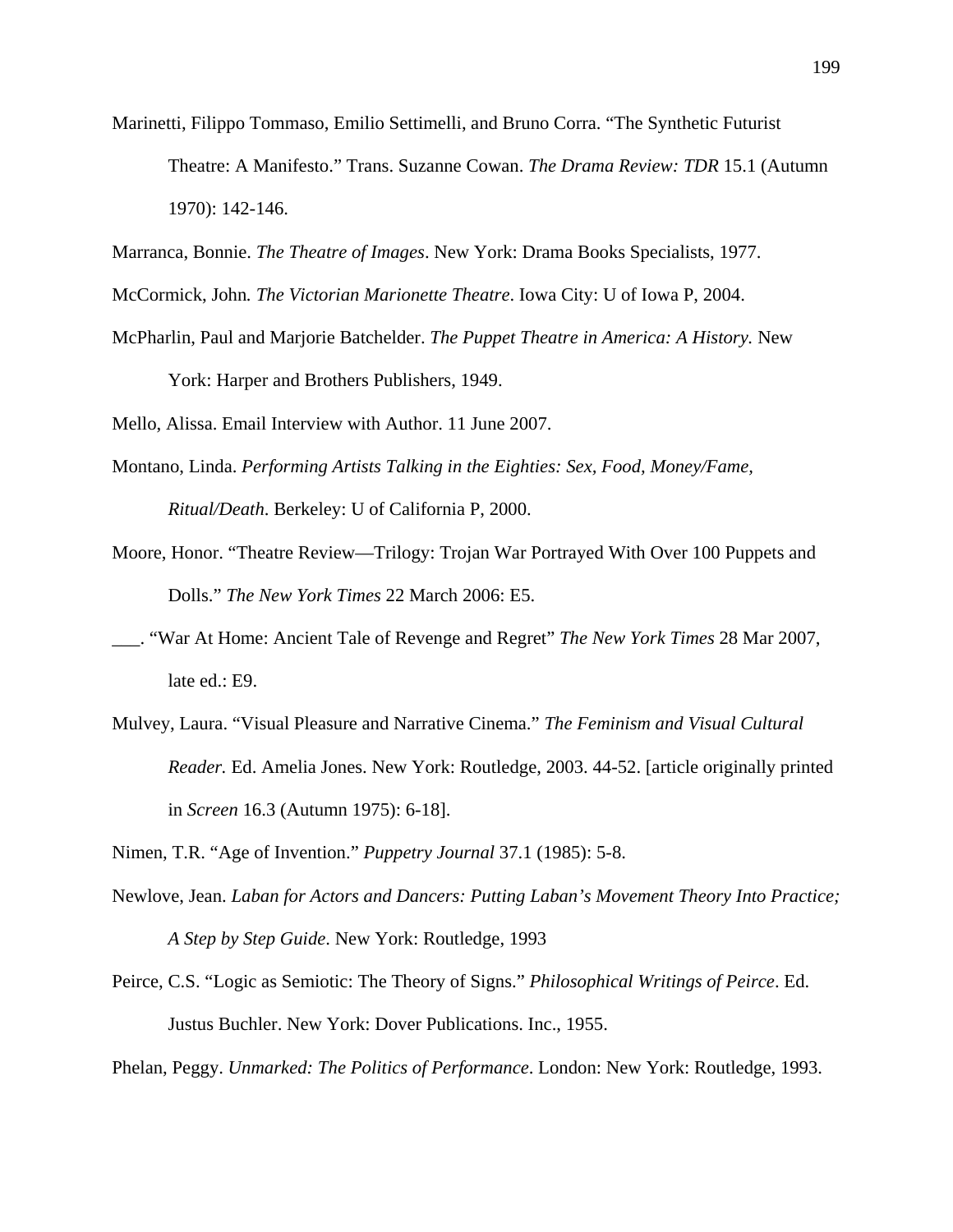- Portwood, Jerry. "About Town: Puppet Master Goes Homer." *The New York Press* 12-18 April, 2006: 19.5
- Proschan, Frank. "Puppet Voices and Interlocutors: Language in Folk Puppetry**.**" *The Journal of American Folklore*. Vol. 94, No. 374, Folk Drama. (Oct. - Dec., 1981): 527-555.
- \_\_\_. "The Cocreation of the Comic in Puppetry." *Humor and Comedy in Puppetry: Celebration in Popular Culture*. Eds. Dina and Joel Sherzer. Bowling Green, Ohio: Bowling Green State U Popular P,1987. 30-46.
- Reinelt, Janelle. "Politics of Discourse: Performativity meets Theatricality." *SubStance* 31.2&3 (2002): 201-215.
- Richards, David. "Review/Theater; A Fantastic Voyage Into Medical History." Rev. of *Under The Knife,* by Theodora Skipitares. *The New York Times* 7 Mar 1994, late ed.: C13.
- Richmond, Farley, Darius Swann, and Phillip Zarrilli, eds. *Indian Theatre: Traditions of Performance*. Honolulu, U of Hawaii P, 1990.
- Rosenthal, Cindy."Ellen Stewart: La Mama of Us All." *TDR*. 50.2 (2006): 12-51.
- Rossi, Barbara. *From the Ocean of Painting: India's Popular Paintings, 1589 to the Present*. Oxford: Oxford UP, 1998.
- Roth, Moira, ed. *The Amazing Decade: Women and Performance Art in America 1970-1980.* Los Angeles: Astro Artz, 1983
- Royce, Graydon. "Puppets of War; A New Take on a Greek Classic Parallels Modern Concerns." *Star Tribune* (Minneapolis, MN). 28 Jan 2005, metro ed.: 8E.

Salih, Sara. *Judith Butler*. London: Routledge, 2002.

Saussure, Ferdinand. "Course in General Linguistics." *Literary Theory: An Anthology*. Ed. Julie Rivkin and Michael Ryan. Malden, MA: Blackwell Publishers, 1998.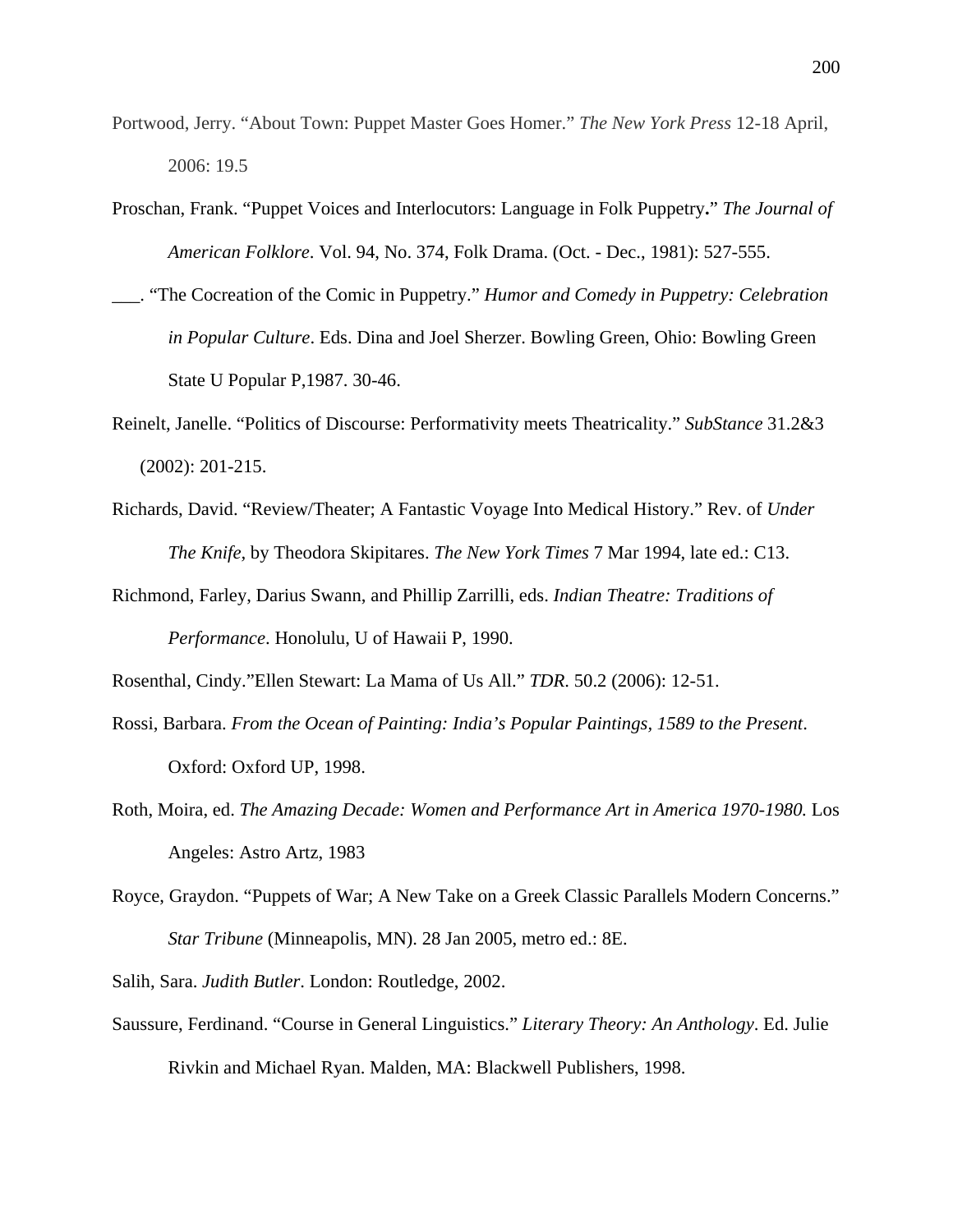Sayre, Henry. *The Object of Performance*. Chicago: U Chicago P, 1989.

- Schwable, Michael L. and Michelle Wolkomir. "Interviewing Men." *Handbook of Interview Research: Context and Method*. Eds. Jaber F. Gubrium and James A. Holstein. Thousand Oaks, CA: Sage Publications, 2002. 203-220.
- Sebeok, Thomas. *Signs: An Introduction to Semiotics*. 2<sup>nd</sup> ed. Toronto: University of Toronto Press, 2001.
- Segel, Harold. *Pinocchio's Progeny: Puppets, Marionettes, Automatons and Robots in Modernist and Avant-Garde Drama*. Baltimore: Johns Hopkins UP, 1995.
- Seidman, I.E. *Interviewing as Qualitative Research: A Guide for Researchers in Education and the Social Sciences*. New York: Teachers College Press, 1991.

Sen, Prabhas. *Crafts of West Bengal*. Ahmedhabad: Mavin Publishing, 1994.

Sexton, Lauren Hobbs. "Performance Review; *Trilogy*." *Theatre Journal* 58.4 (Dec 2006): 679- 681.

Shaw, Helen. "Revenge of the Greeks." *The New York Sun* 25 Feb 2004: Arts and Letters19.

Shershow, Scott Cutler. *Puppets and "Popular" Culture*. Ithaca: Cornell UP, 1995.

- Sherzer, Dina and Joel Sherzer, ed. *Humor and Comedy in Puppetry: Celebration in Popular Culture.* Bowling Green, Ohio: Bowling Green State U Popular P,1987.
- Skipitares, Theodora. "Articulations: The History of All Things." *Puppets, Masks and Performing Objects*. Ed. John Bell. Cambridge, MA: MIT Press, 2001. 125-143. [originally published in *TDR* 43.3(1999) 135-153].
- \_\_\_. Email Interview with Author. Aug 2006.
- \_\_\_. "Helen, Queen of Sparta." In *Play: A Journal of Plays* 2 (2003): 177-197.
- \_\_\_. Personal Interview with Author. 19 Mar 2006.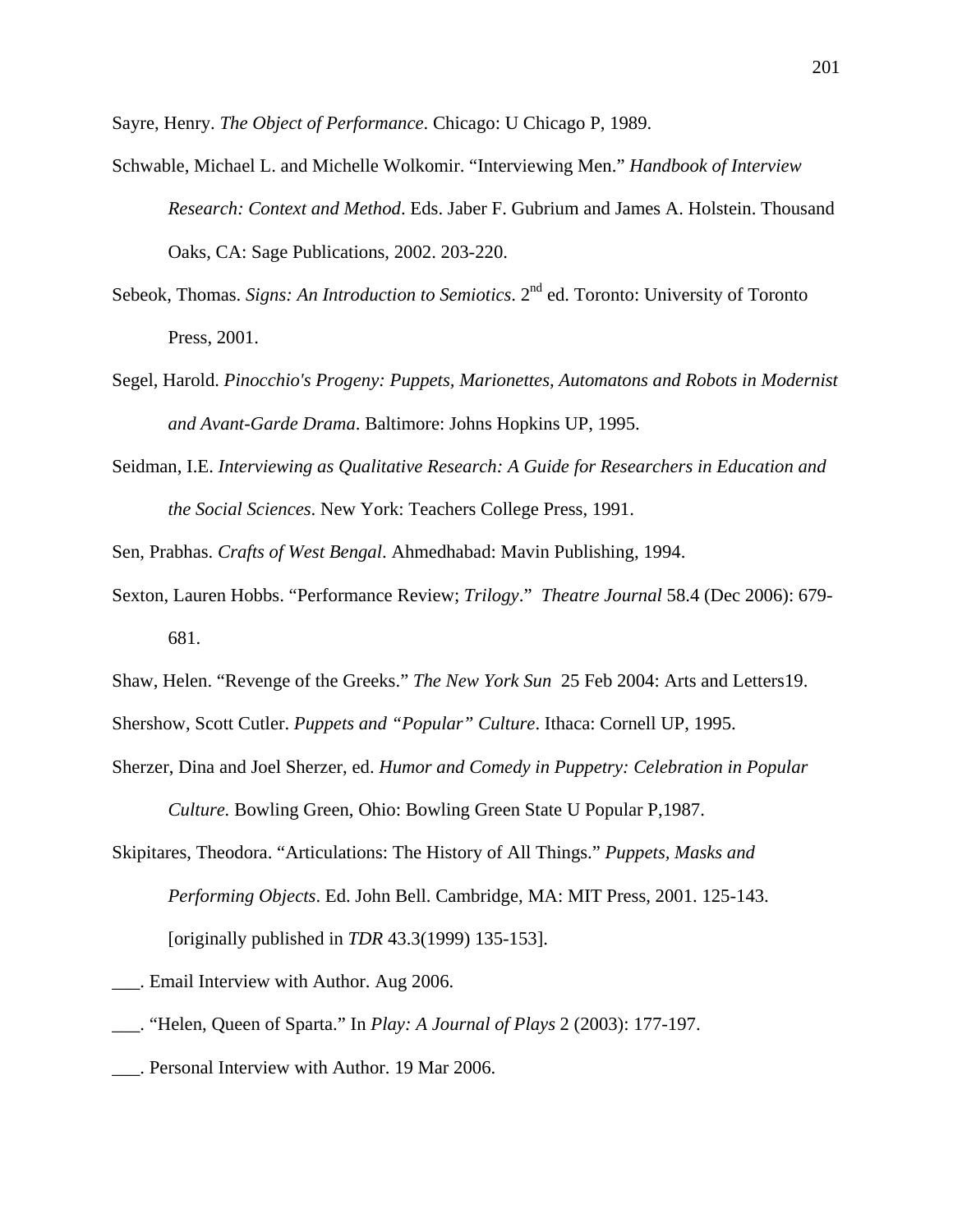\_\_\_. "St. Catherine of Sienna." Permanent Museum exhibit at Center for Puppetry Arts. Acquired 1995

Hand and rod puppet from Empire and Appetites (1989)

Made from paper-mache and fabric

Loaned form 1995-2000 and then donated

- \_\_\_. Telephone Interview with Author. 9 Nov 2006.
- \_\_\_. "The Age of Invention." *Theater* 17.1 (Winter 1985): 5-15.
- \_\_\_. "The Tension of Modern Bunraku." *PAJ* 26.1 (Jan 2004): 13-21.
- \_\_\_. "Under the Knife: A History of Medicine [with introduction]." *Performing Arts Journal* 18 (May 1996): 93-117.
- \_\_\_. "Vietnam Journal." *Performing Arts Journal* 19 (May 1997): 64-80.
- Smith, Michael. "The Good Scene: Off-Off-Broadway." *Tulane Drama Review*. 10.4 (1966): 159-176.
- Speaight, George. *Punch & Judy, A History*. Boston: Plays, inc., 1970.
- Stanley, N.J. "History As Theme Park: Reconfiguring the Human Journey in the Art of Theodora Skipitares." *TDR* 47.2 (Summer 2003): 34-70.
- Staub, Nancy Lohman. *Breaking Boundaries: Puppetry in the 1980's*. Center for Puppetry Arts Exhibit Catalog. Atlanta: Center for Puppetry Arts, 1992.
- \_\_\_. "The Center for Puppetry Arts Museum Collection." *American Puppetry: Collections, History, and Performance.* Ed. Phyllis Dircks. Jefferson, NC: McFarland and Company, Inc., 2004. 73-86.
- Stevens, Andrea. "Theater; Call It Operating Theater." *The New York Times* 21 Jan 1996, late ed.: 2.4.1.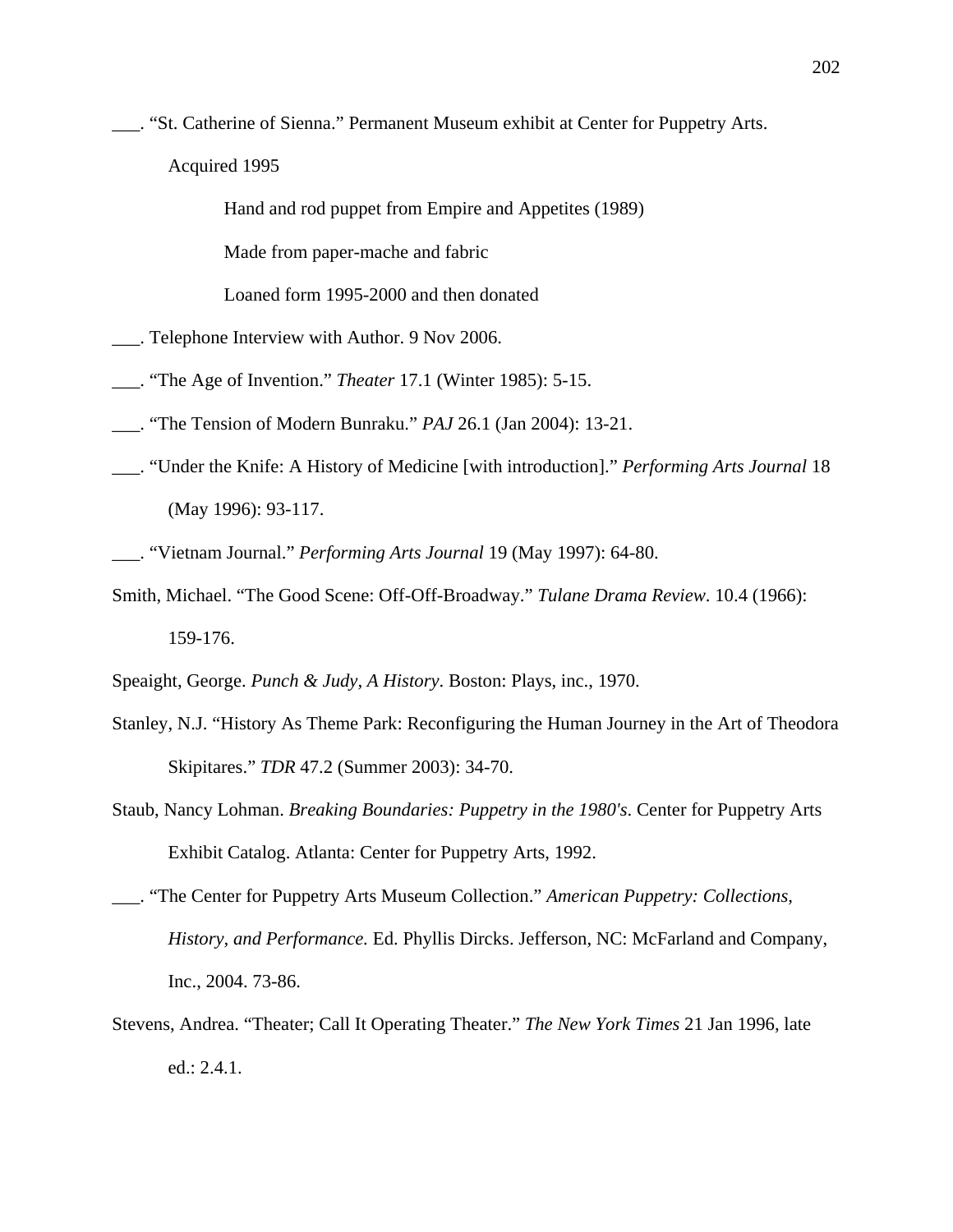- Stone, Wendell. *Caffe Cino: The Birthplace of Off-Off Broadway*. Carbondale: Southern Illinois UP, 2005.
- \_\_\_. Rev of *Playing Underground: A Critical History of the 1960's Off-Off Broadway Movement* by Stephen Bottoms. *Theatre History Studies*. 25 (2005). 211-214.

Sturz, Lisa. Personal Interview. 5 Jun 2006.

- Swortzell, Lowell. "A Short View of American Puppetry." *American Puppetry: Collections, History, and Performance.* Ed. Phyllis Dircks. Jefferson, NC: McFarland and Company, Inc., 2004. 22-36.
- Tillis, Steve. "The Actor Occluded: Puppet Theatre and Acting Theory." *Theatre Topics* 6.2 (1996): 109-119.
- \_\_\_. *Toward an Aesthetic of the Puppet: Puppetry As a Theatrical Art*. New York: Greenwood Press, 1992.
- Topsfield, Andrew. "Painting." *Arts of Bengal : The Heritage of Bangladesh and Eastern India: An Exhibition*. Eds. Robert Skelton and Mark Francis. London: Whitechapel Art Gallery, 1979.
- Upadhyaya, K.S. "Yakshagana Bayalata." *Lesser Known Forms of Performing Arts in India*. Ed. Durgadas Mukhopadhyay. New Delhi: Sterling Publishers, 1978.
- Valgemae, Mardi. "Expressionism and the New American Drama." *Twentieth Century Literature*. 17.4 (Oct 1971): 227-234.
- Vatsyayan, Kapila. *Traditional Indian Theatre: Multiple Streams.* New Delhi: National Book Trust, 1980.
- Veltrusky, Jiri. "Puppetry and Acting." *Semiotica* 47-1/4 (1983): 69-122.